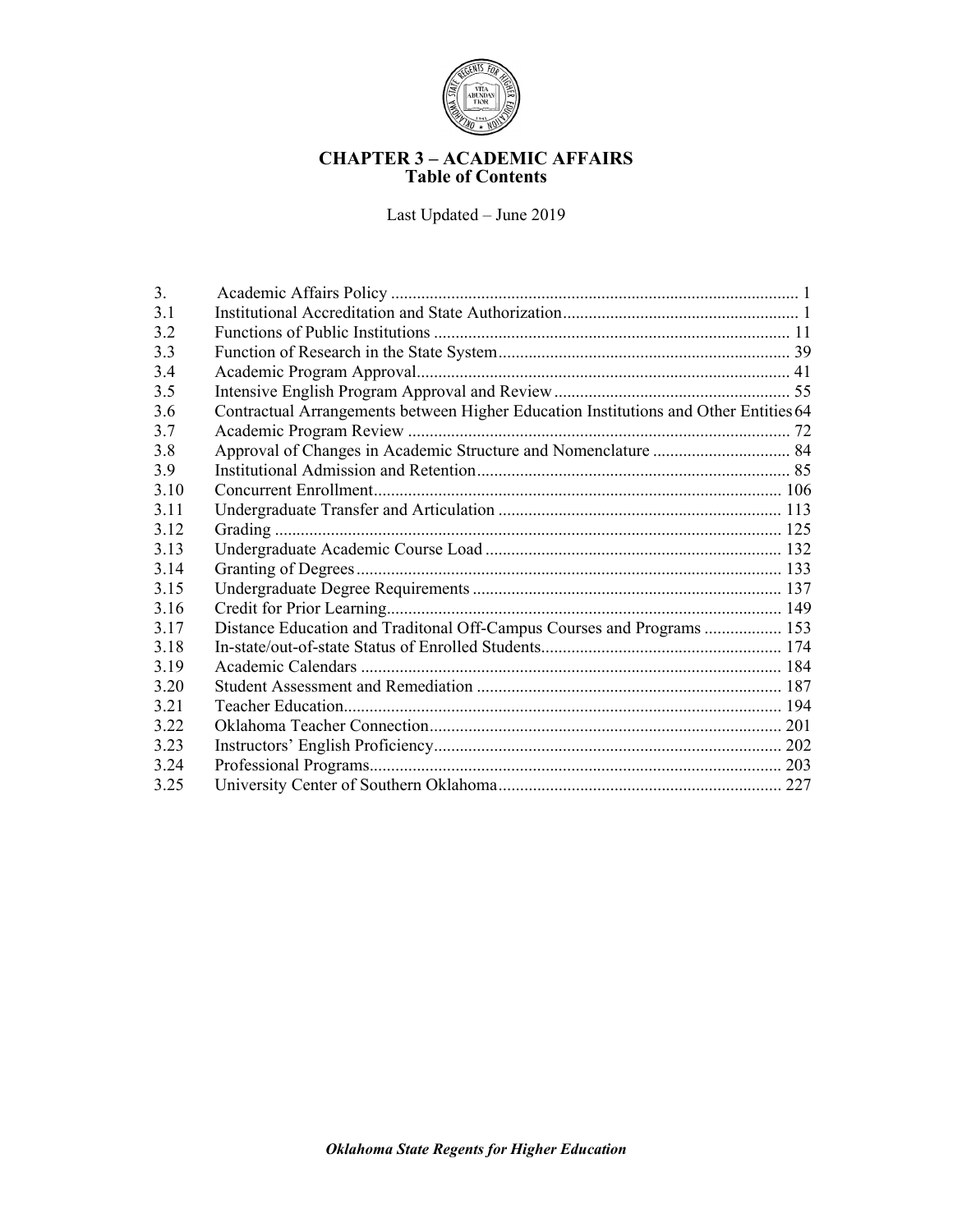### **3. ACADEMIC AFFAIRS POLICY**

### **3.1 INSTITUTIONAL ACCREDITATION AND STATE AUTHORIZATION**

- 3.1.1 Purpose
	- A. Basis of Authorization

The Oklahoma Higher Education Code, enacted by the Oklahoma Legislature, states:

- 1. . . . . . . Any persons, group, or other entity, establishing a private educational institution shall do so only as a corporation organized or domesticated under the laws of Oklahoma (70 O.S, §4101).
- 2. …All private and out-of-state public degree-granting institutions shall be accredited by a national or regional accrediting agency which is recognized by the Secretary of the United States Department of Education (USDE) as a reliable authority as to the quality of education or training offered by institutions of higher education for the purposes of the Higher Education Act of 1965, as amended. Additionally, for the purposes of consumer protection and to maintain financial eligibility for Title IV funding as described in 34 CFR Part 600, institutions shall be authorized according to the policies and procedures established by the Oklahoma State Regents for Higher Education. These policies and procedures shall be limited to a complaint process provision, standards for operation, stipulations for a written enrollment agreement between the institution and the student, and reporting requirements. The following institutions shall be exempt from this section (70 O.S, §4103):
	- a. Private institutions participating in the Oklahoma Tuition Equalization Grant program; and
	- b. Out-of-state public and private institutions participating in a state authorization reciprocity agreement that only conduct activities in Oklahoma that are acceptable under the terms and conditions of the state authorization reciprocity agreement.
- 3. Non-exempt institutions engaged in non-degree granting activities, such as offering certificates and diplomas, shall be subject to the standards administered by the Oklahoma Board of Private Vocational Schools (70 O.S, §4103).
- B. Purpose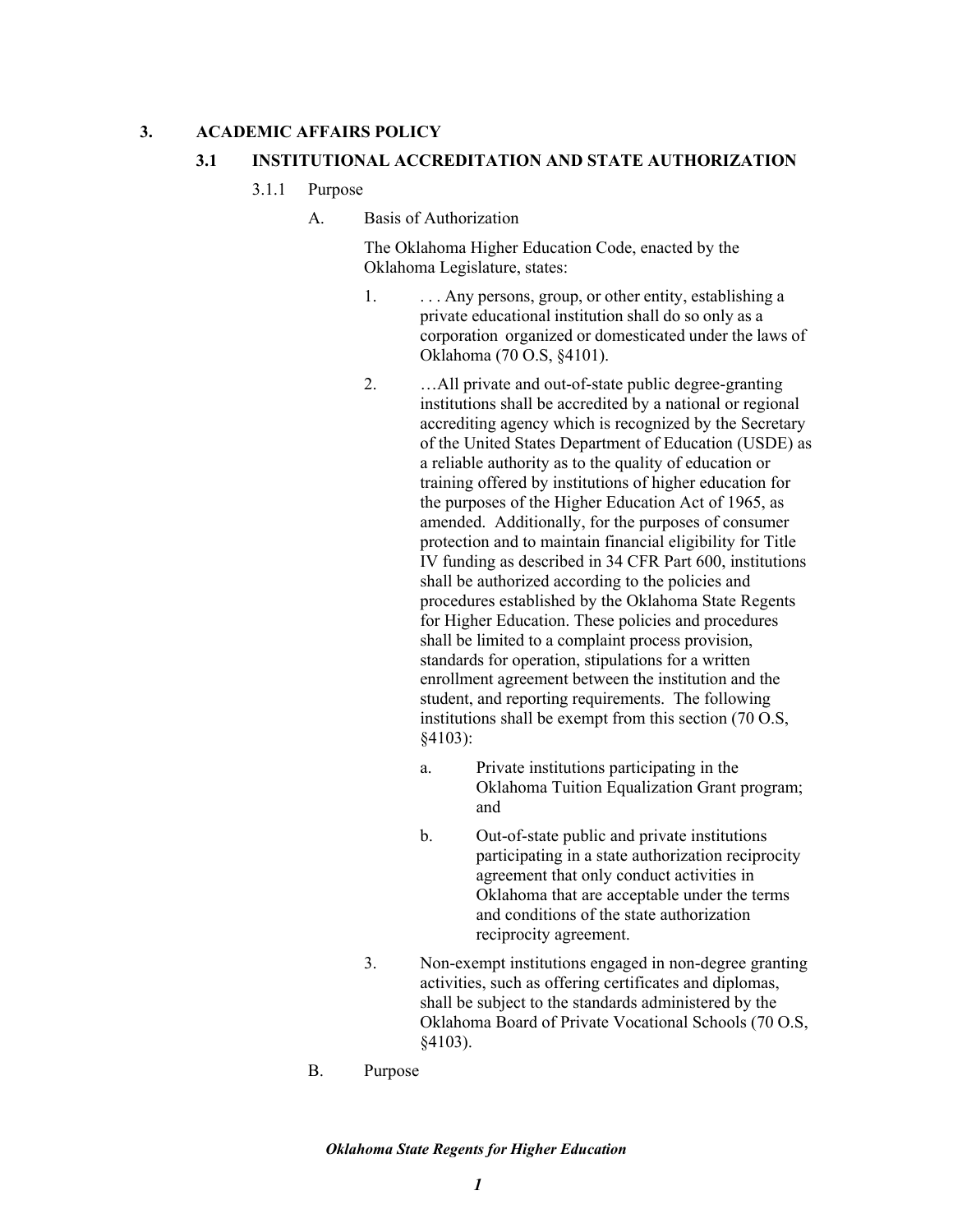Consumer Protection. The primary purpose of this policy is to protect Oklahoma citizens by ensuring that higher education institutions meet statutory and policy requirements regarding institutional quality.

## 3.1.2 Definitions

The following words and terms, when used in this Chapter, shall have the following meaning, unless the context clearly indicates otherwise:

"Academic Degree" is defined as any associate, baccalaureate, first professional, master's, intermediate (specialist) or doctorate degree and any variations of these words to describe postsecondary education.

"Accreditation" is the status of public recognition that a national or regional accrediting agency, which is recognized by the United States Department of Education, grants to an educational institution that meets the agency's standards and requirements.

"Asynchronous" is defined as learning in which student and faculty are not present and available simultaneously. Regular communication and instruction may be facilitated by e-mail, discussion boards, or other electronic formats.

"Degree-Granting Institution" is defined as an institution that offers education leading to an associate's degree or higher.

"Deleted Program" is defined as a program that has been deleted from the institution's academic degree program inventory.

"Enrollment Agreement" is defined as a contract that establishes the relationship and obligations of the institution and the student. The enrollment agreement specifies the conditions under which the institution will provide educational instruction to the student named on the enrollment agreement. The enrollment agreement also specifies all costs the student must pay in order to enroll in and undertake completion of a specific academic program.

"Financial Responsibility Composite Score" is defined as a USDE issued score to determine a private institution's financial stability for Title IV participation.

"Institutional Director" is defined as the institutional administrator designated by the institution to assume responsibility for the conduct of the institution and its agents within this policy.

"Non-Degree Granting Activity" is defined as offering education or training that does not lead to an associate's degree or higher.

"Oklahoma Tuition Equalization Grant Program" is defined as a need-based grant program that awards grants to Oklahoma residents enrolled as full-time undergraduates at qualified Oklahoma not-forprofit, private/independent institutions of higher education.

"Out-of-State Public Institution" is defined by any public institution with a physical presence in Oklahoma that is established, operated, and governed by another state or any of its political subdivisions.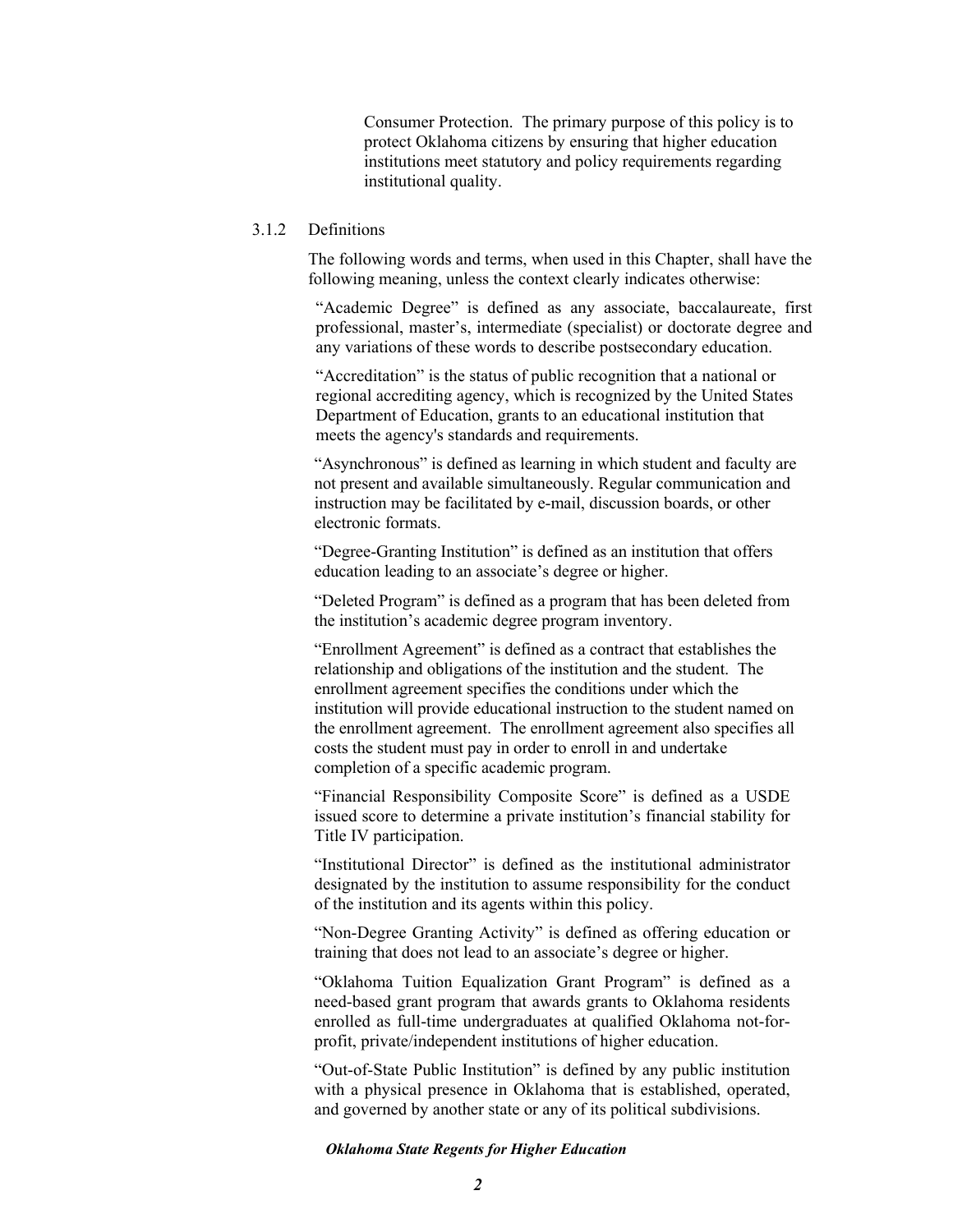"Physical Presence" is defined as activities or operations at a geographic location in Oklahoma that require State Regents' authorization. See the special section on physical presence below for more detailed information.

"Private Institution" is defined as an educational institution with a physical presence in Oklahoma, which is controlled by a private individual(s) or by a nongovernmental agency, usually supported primarily by other than public funds, and operated by other than publicly elected or appointed officials. These institutions may be either for-profit or non-profit. Consistent with *70 O.S, §4103*, private institutions that participate in the Oklahoma Tuition Equalization Grant program are exempt from policy section 3.1.4.

"Program" is defined as a sequentially organized series of courses and other educational experiences designed to culminate in a postsecondary academic degree (instructional program, academic program, and course of study are considered synonymous). For the purposes of this policy, certificates and diplomas are not considered programs and the authorization to offer such credentials falls under the jurisdiction of the Oklahoma Board of Private and Vocational Schools.

"Review Panel" is a three-member panel appointed by the Chancellor if the institution objects to the State Regents' staff recommendation of one of the following: denial, nonrenewal, or revocation of authorization. The review panel examines the State Regents' staff report and rationale for the recommendations and makes a formal recommendation on the institution's status to the Chancellor for action by the State Regents.

"State Authorization Reciprocity Agreement" is defined as an agreement among states, districts, and territories that establishes comparable standards for providing distance education form their postsecondary educational institutions and out-of-state students.

"Suspended Program" is defined as a program that has been suspended from the institution's academic degree program inventory.

"Synchronous" is defined as learning that takes place when students and/or faculty are in different geographical locations, but interact (or meet) in real-time using technology.

3.1.3 State System Institutions

State System institutions are accredited by the HLC. For information purposes, public institutions will provide copies of self-study reports and final evaluation reports in a timely manner. This information will be reviewed and summarized for the State Regents.

- 3.1.4 Private Institutions and Out-of-State Public Institutions
	- A. To operate as a degree granting institution in Oklahoma a private institution or an out-of-state institution shall:
		- 1. Be accredited by a national or regional agency which is recognized by the Secretary of the USDE; and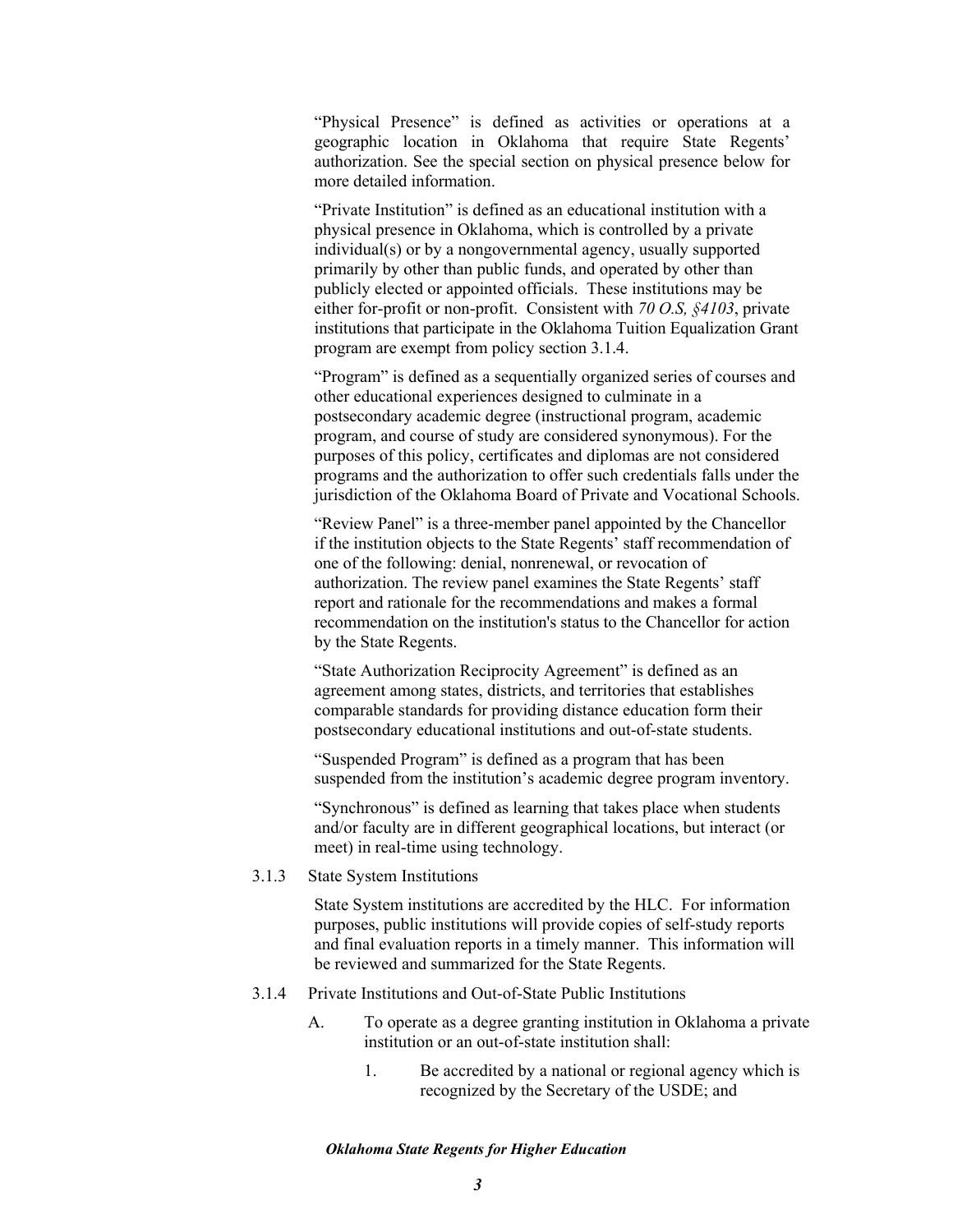- 2. Submit an application and receive authorization from the State Regents. Upon receiving an application for authorization to operate as a degree granting institution in the State of Oklahoma, State Regents' staff shall review the application to determine if the institution satisfies the criteria detailed in policy section 3.1.4.
- B. Physical Presence

For the purposes of this policy section 3.1.4, any of the following activities constitute a physical presence for a private institution or out-of-state public institution. Therefore, a private institution or public institution shall be subject to policy section 3.1.4 if any of the following occur:

- 1. The private or out-of-state public institution offers college level credit in the state that leads to an academic degree, including:
	- a. Establishing a physical location in the State of Oklahoma for students to receive synchronous or asynchronous instruction;
	- b. Requiring students to physically meet at a location in the State of Oklahoma for institutional purposes that comprise more than two (2) class periods equivalent to six (6) hours; or
	- c. Providing an offering in the nature of a short course or seminar, if instruction for the short course or seminar is greater than twenty (20) contact hours.
- 2. The private institution or out-of-state public institution establishes an administration office in the state including:
	- a. Maintaining an administrative office in the State of Oklahoma for the purpose of providing information to prospective students or the general public about the institution, enrolling students, or providing services to enrolled students;
	- b. Providing office space to instructional or noninstructional staff; or
	- c. Establishing an institutional mailing address, post-office box, street address, or phone number in the State of Oklahoma.
- C. Standards for Operation

A private institution or out-of-state public institution shall:

1. Provide prospective and current students with a printed catalog, upon request, or make an electronic version of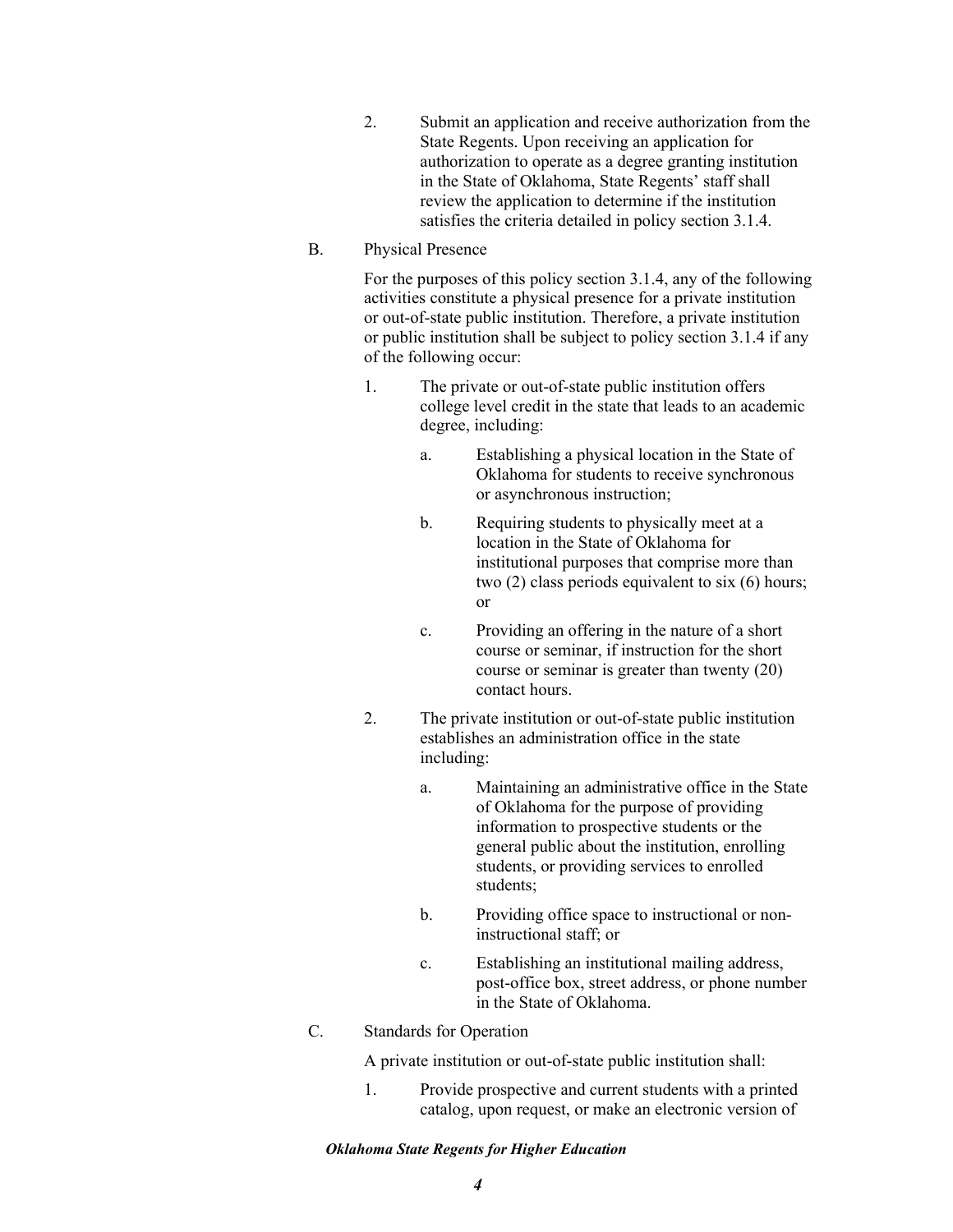the catalog accessible on the institution's website. At minimum, the catalog shall include the following:

- a. A general institutional admission policy as well as specialized admission policies for specific programs;
- b. The purpose, duration, and objectives of each program offered by the institution;
- c. Student costs, including tuition, and an itemized listing of all the mandatory fees, as well as refund and financial aid policies;
- d. The institution's calendar, including the beginning and end dates for each instructional term, holidays, and registration and withdrawal dates;
- e. An institutional policy regarding the transfer of credit earned at another institution of higher education; and
- f. A disclosure statement noting the transferability of credit awarded by the institution is at the discretion of the receiving institution.
- 2. Provide prospective and current students, upon request, with a copy of the documents describing the institution's accreditation and its state, federal, or tribal approval or licensing.
- 3. Designate one individual as an institutional director who is responsible for maintenance of proper administrative records and all other administrative matters related to this policy. Additionally, the institutional director shall serve as the official point of contact for all business between the institution and State Regents' staff.
- 4. Disclose accurate information regarding its accreditation status, as detailed in policy section 3.1.5.
- 5. Not use fraud or misrepresentation in advertising or publications, as detailed in policy section 3.1.5.
- 6. Establish a clearly understood and published student complaint process as detailed in policy section 3.1.6.
- 7. In the event of an imminent closure or loss of institutional accreditation, adhere to policy section 3.1.7.
- D. Enrollment Agreement

Prior to accepting payment, a private institution or out-of-state public institution shall provide the student with an enrollment agreement that explicitly details the obligations of the institution and the students as well as the enrollment period for which the agreement applies. The enrollment agreement shall be written in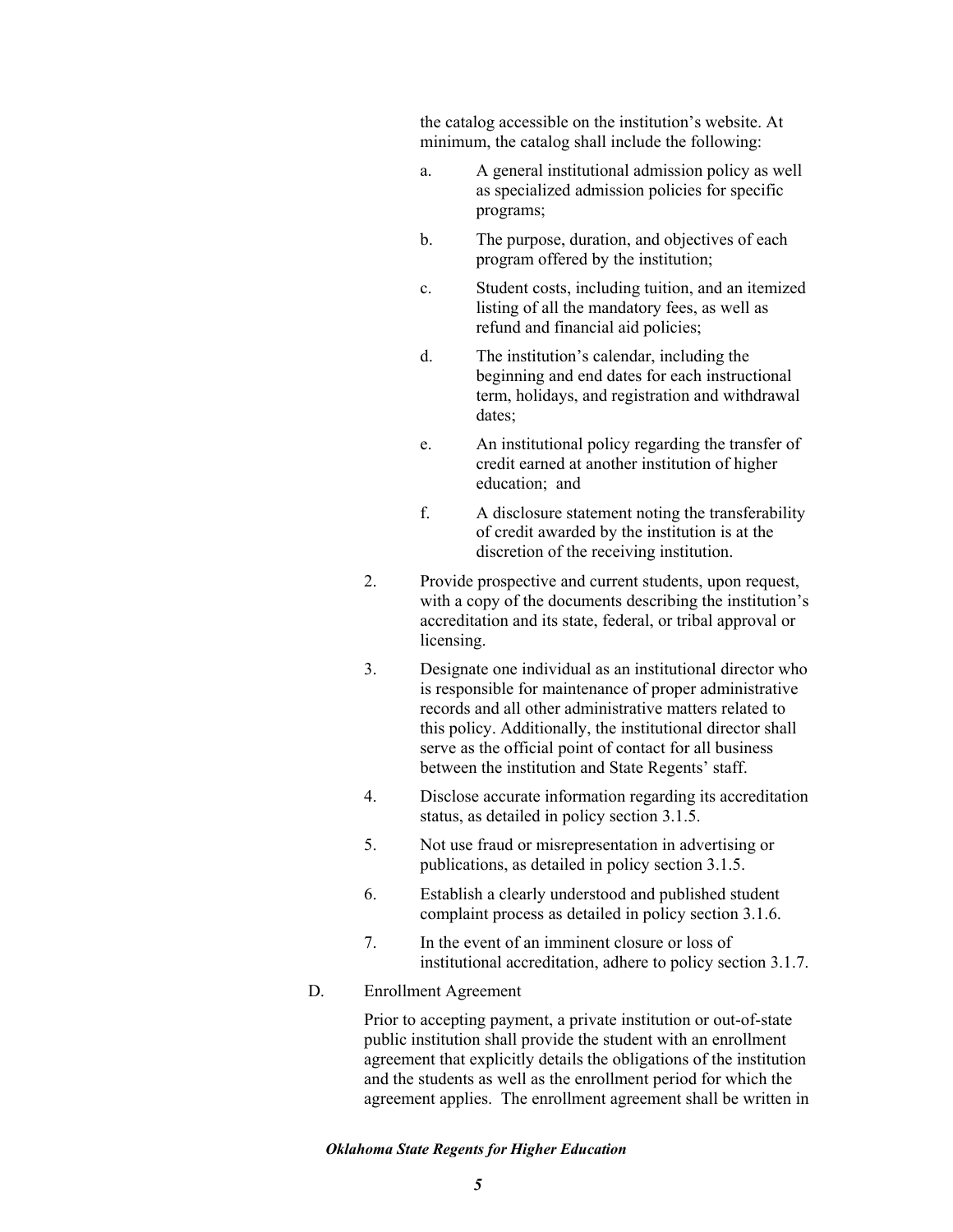a manner that can be understood by all prospective students, regardless of the educational level of the individual. Upon completing the enrollment agreement, the student shall receive a paper copy and/or electronic copy and the private institution or out-of-state public institution shall retain the original document for record keeping purposes. Each agreement, at minimum, shall include the following:

- 1. The name and address of the institution and the addresses where the instruction will be provided;
- 2. The title of the program or each course in which the student is enrolling, as listed in the course catalog;
- 3. Time period for which the enrollment agreement covers;
- 4. The total number of credit hours, clock hours, or other increment required to complete the degree program;
- 5. Total costs of the program, including itemized separate costs for tuition, fees, books, any required equipment purchases;
- 6. The basis for termination of the enrollment agreement by the institution before the student's completion of the program or each course;
- 7. The date by which the student must exercise his or her right to cancel or withdraw;
- 8. A statement disclaiming any guarantee of employment for the student after the program or each course is completed;
- 9. A transfer disclosure statement noting there is not a guarantee that the credits earned at the institution will transfer and that any decision about the applicability of credit and whether it should be accepted is at the discretion of the receiving institution;
- 10. An acknowledgement that the student who signs the enrollment agreement has read and received an electronic or paper copy of the agreement;
- 11. Signature of the student and date signed; and
- 12. Signature of the appropriate school official and acceptance date.

# E. Reporting Requirements

- 1. Each institution that is authorized to operate shall provide an annual report in a form prescribed by the State Regents. The report will include, but may not be limited to, information pertaining to enrollment, graduation, credentials awarded, and financial aid.
- 2. In addition to the annual report, a private institution or out-of-state public institution shall provide the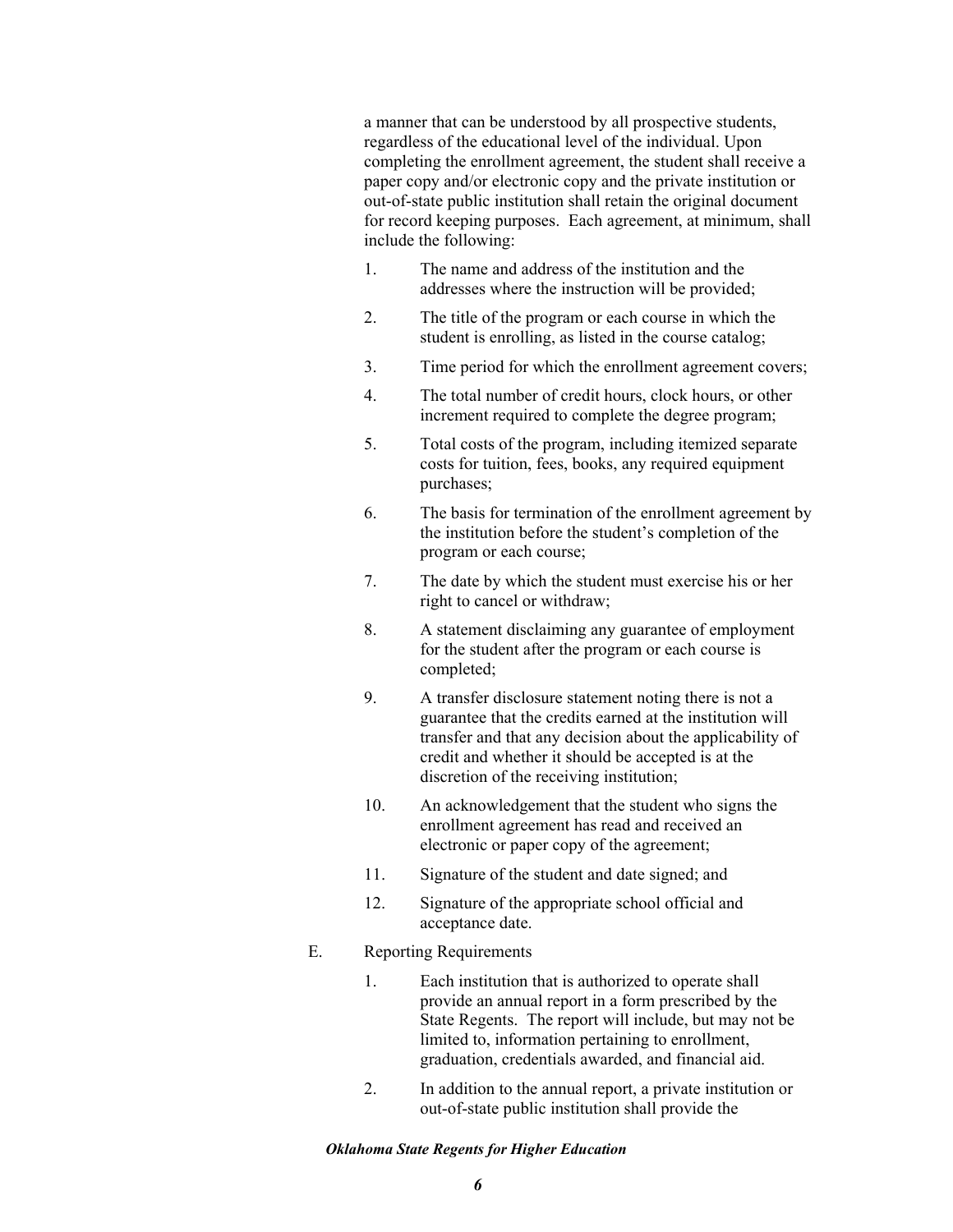Chancellor:

- a. Notice of a change in ownership or form of control, which may include, but is not limited to: the sale of the institution, the merger of two or more institutions, the division of one institution into two or more institutions, or a conversion of the institution from a for-profit institution to a non-profit or a non-profit institution to a forprofit;
- b. Notice of offering a program at a new location;
- c. Notice of offering a new program;
- d. Notice of deleting or suspending a program. The institution shall also detail its teach-out plan or how the students will be advised regarding other options;
- e. Notice of an action or review by the institution's accrediting body concerning the institution's accreditation status, including, but not limited to, reaffirmation or loss of accreditation or any sanction relative to the institution's level of accreditation such as, but not limited to, warning, probation, or show cause. In addition, the institution shall immediately provide notice if the institution's accrediting body is no longer recognized by the Secretary of the USDE;
- f. Notice of information related to a Title IV program review conducted by the USDE. A private institution receiving a USDE financial responsibility score below 1.5 shall also provide documentation to substantiate that the institution completed any necessary actions(s) required to retain Title IV funding eligibility; and
- g. Notice of appointing a new institutional director.
- F. Procedures for Denial, Revocation, or Nonrenewal of Authorization

The authorization to operate as a degree granting institution may be denied, revoked, or non-renewed when a private institution or out-of-state public institution fails to meet or comply with any portion of policy section 3.1.4. When State Regents' staff recommends for an institution's authorization to be denied, revoked, or non-renewed, its due process rights will be governed and limited by 75 O.S., §314 (2001), and any pertinent amendments. Those provisions of the Oklahoma Administrative Procedures Act (APA) pertaining to individual proceedings, 75 O.S. §309 (2001), et seq., are not applicable to State Regents'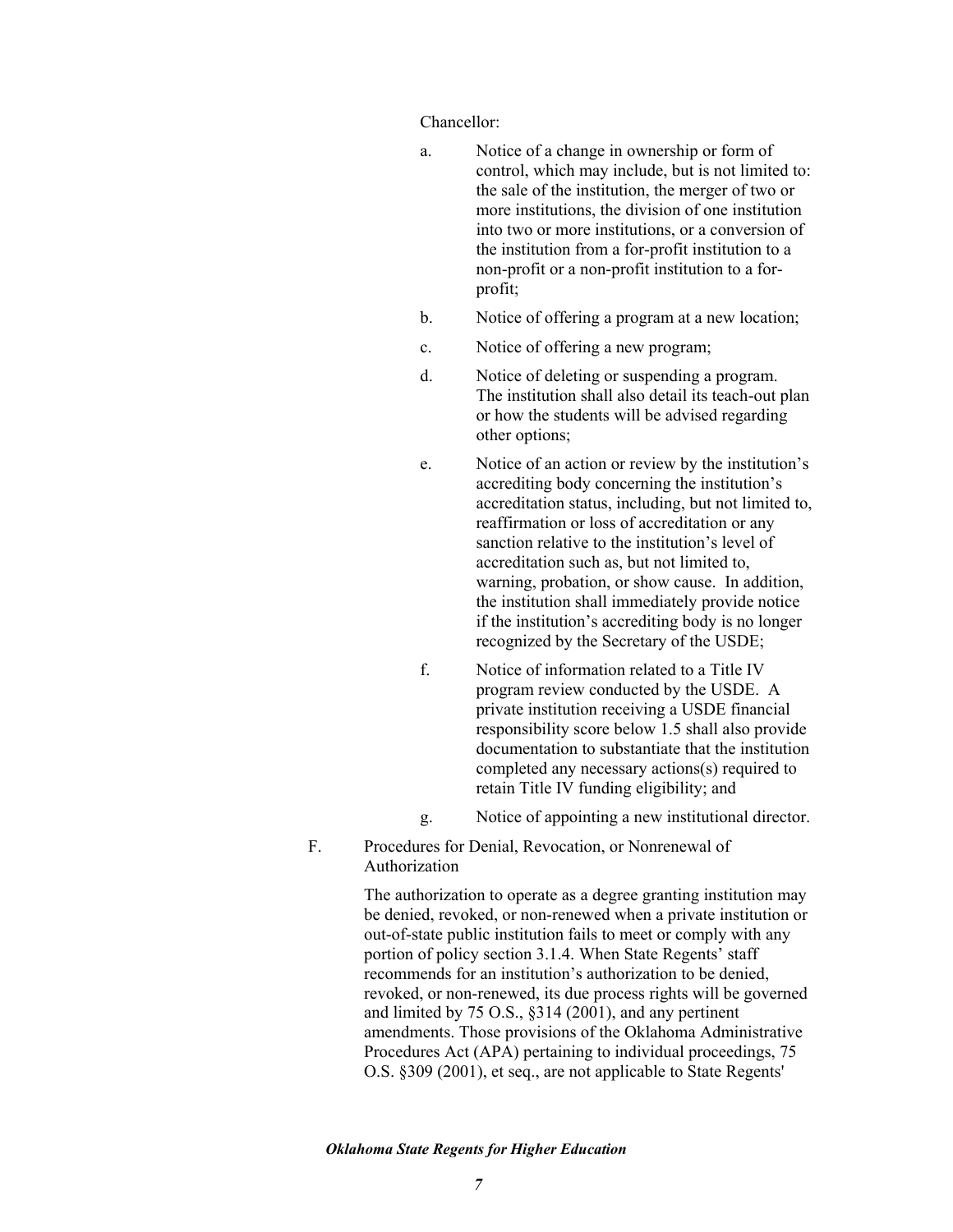state authorization decisions. The following procedures will apply specifically to denial, revocation, or nonrenewal.

1. Objections by Institutions

The institution will have fifteen (15) days from the receipt of the final State Regents' staff report to inform the Chancellor, in writing, of any objections it may have thereto. If the institution does not object, the staff report and recommendations will be forwarded to the State Regents for their consideration and action.

2. Forming a Review Panel

If the institution objects to the staff report, the Chancellor will convene a neutral three-member panel of educators to consider the institution's objections. The Chancellor will also designate a lawyer to serve as a non-voting legal advisor to the panel. The institution will have a reasonable opportunity to object, for good cause shown, to the Chancellor's appointees to the panel.

3. Review Panel Hearing

The review panel will schedule a hearing in a timely fashion at which the institution's objections to the State Regents' staff report will be fully considered. The institution may call its own witnesses and may question any witness called by the State Regents.

The institution may be represented at this hearing by persons of its own choosing, including legal counsel. Notwithstanding the participation of legal counsel, it should be recognized that the State Regents do not have the authority in such hearings to issue subpoenas or to compel sworn testimony.

The State Regents will arrange to have an audio recording made of the hearing, a copy of which shall be furnished to the institution. Either the State Regents or the institution may, at its own expense, arrange for a transcription of the hearing.

4. Review Panel's Proposed Findings

Within 15 days of the hearing, the panel will issue proposed findings addressing the objections raised by the institution. The findings will be supported by, and based solely upon, testimonial and documentary submissions at the hearing and on matters officially noted at the hearing. The panel's proposed findings will be submitted, together with any other records from the hearing, to the State Regents at their next regular meeting.

5. State Regents' Action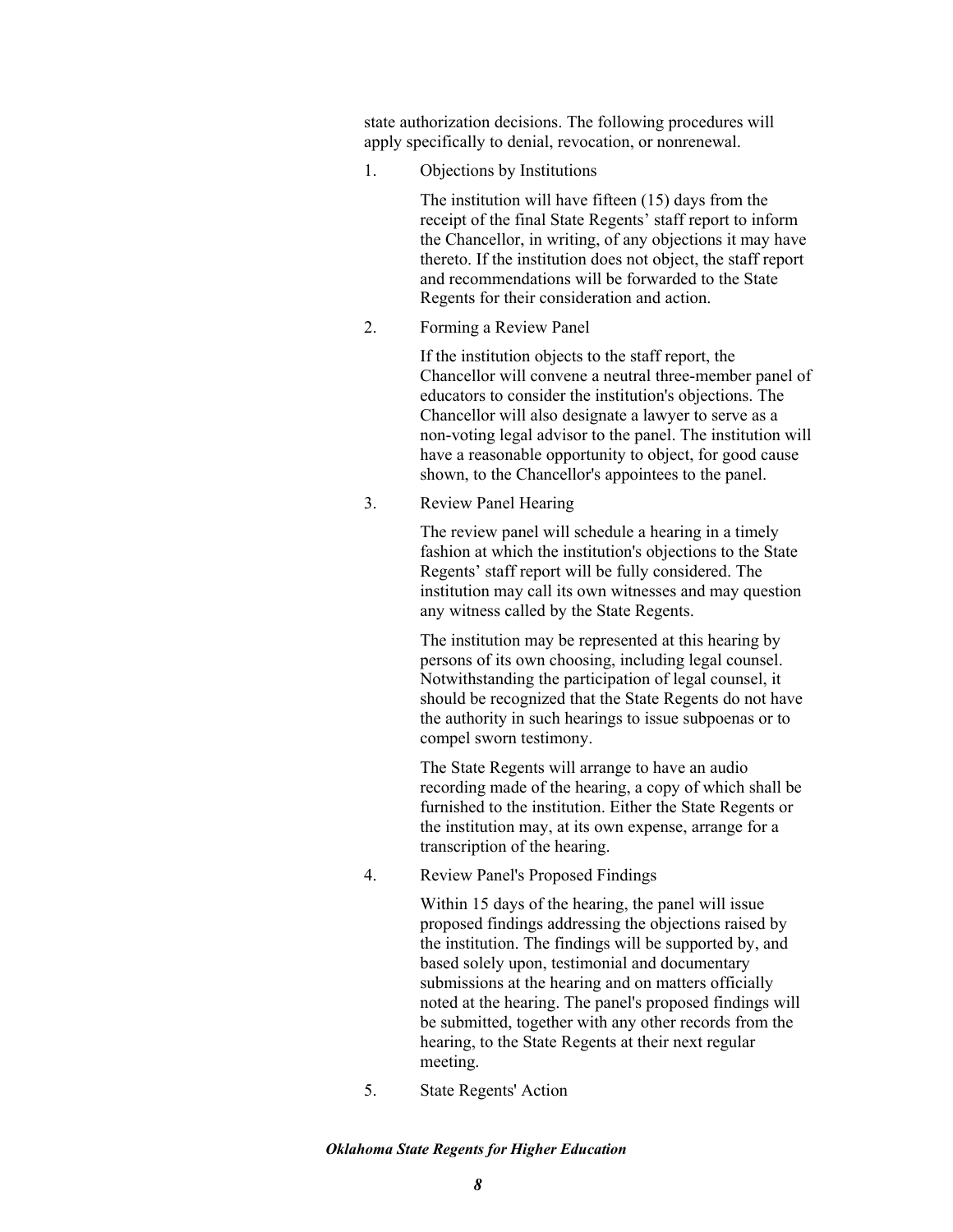The State Regents, after considering the panel's findings, the State Regents' staff report, and the rest of the official record pertaining to the state authorization application, will take appropriate action on the institution's application. No new evidentiary materials will be received at the State Regents' meeting. The institution will, however, be given the opportunity to present to the State Regents remarks in support of fitness for authorization. The State Regents' consideration of these matters and action taken thereon will constitute a final State Regents' review of the institution's authorization to operate as a degree granting institution.

## 3.1.5 Publications/Marketing

All institutions operating in the state of Oklahoma shall detail prominently in all appropriate publications and promotional materials its current and complete accreditation status. Institutions shall not make misleading, deceptive, and/or inaccurate statements in advertisements, brochures, catalogs, web sites, or other publications. Disclosure of the institution's complete accreditation status shall be in boldface print and in a manner reasonably calculated to draw the attention of the reader. Such disclosure must also include information about the transferability of courses. Failure to make required disclosures or the making of misleading statements about the institution's accreditation status is prohibited. These requirements also apply to unaccredited institutions that offer certificates or diplomas.

# 3.1.6 Student Complaint Process

All in- and out-of-state institutions shall include student complaint procedures and a complaint appeal process in the student handbook or other student information documents and will provide enrolled and prospective students living in Oklahoma with contact information, upon request, for filing complaints against the institution at the institutional level.

In- and out-of-state institutions will also provide enrolled and prospective students living in Oklahoma with contact information, upon request, for filing complaints with the appropriate state agency or with the institution's accrediting body.

Information regarding filing complaints with the State Regents against an institution can be found in the Academic Affairs Procedures Handbook.

## 3.1.7 Teach-Out Agreements and Records Disposition

All institutions operating in the state of Oklahoma shall notify the Chancellor immediately if loss of institutional accreditation or closure is imminent. Official notification may originate from the institution or the accrediting agency, but must be received within ten working days of action taken against an institution. Institutions that face imminent loss of accreditation will arrange formal teach-out agreements with surrounding institutions as coordinated with the State Regents' office. Arrangements for loss of accreditation or closure should also include student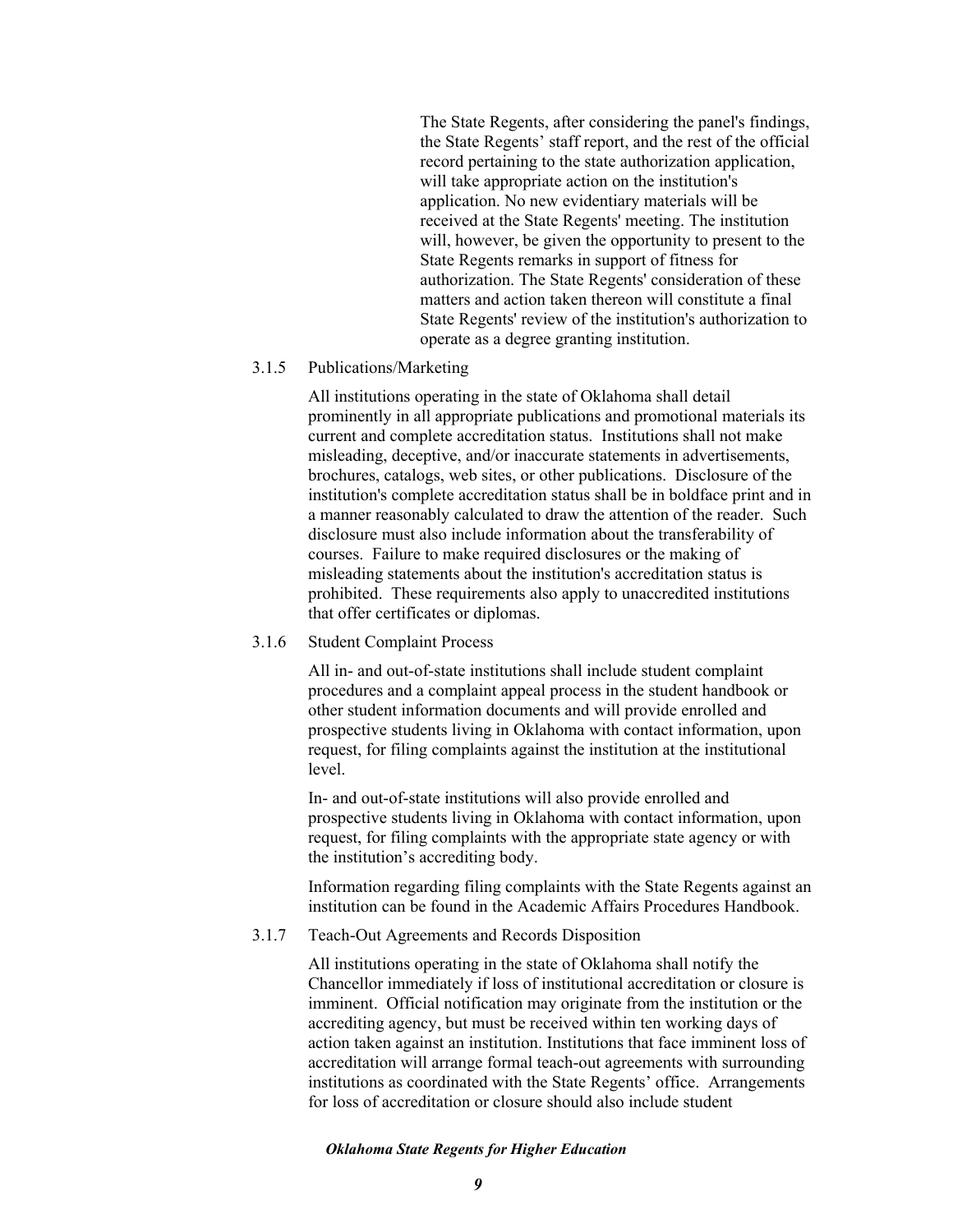notification (present and former students), processes for addressing issues relating to degree or course completion before the school closes, and detailed plans (including contact information and location and maintenance of the records) regarding issuing official transcripts and release of records. Additionally, specific procedures regarding the accrediting agencies' procedures and obligations under Title IV of the Higher Education Act will be followed.

*Approved January 1974. Revised June 28, 1995; June 28, 1996; January 24, 1997; June 30, 1998; May 25, 2012; October 20, 2016.*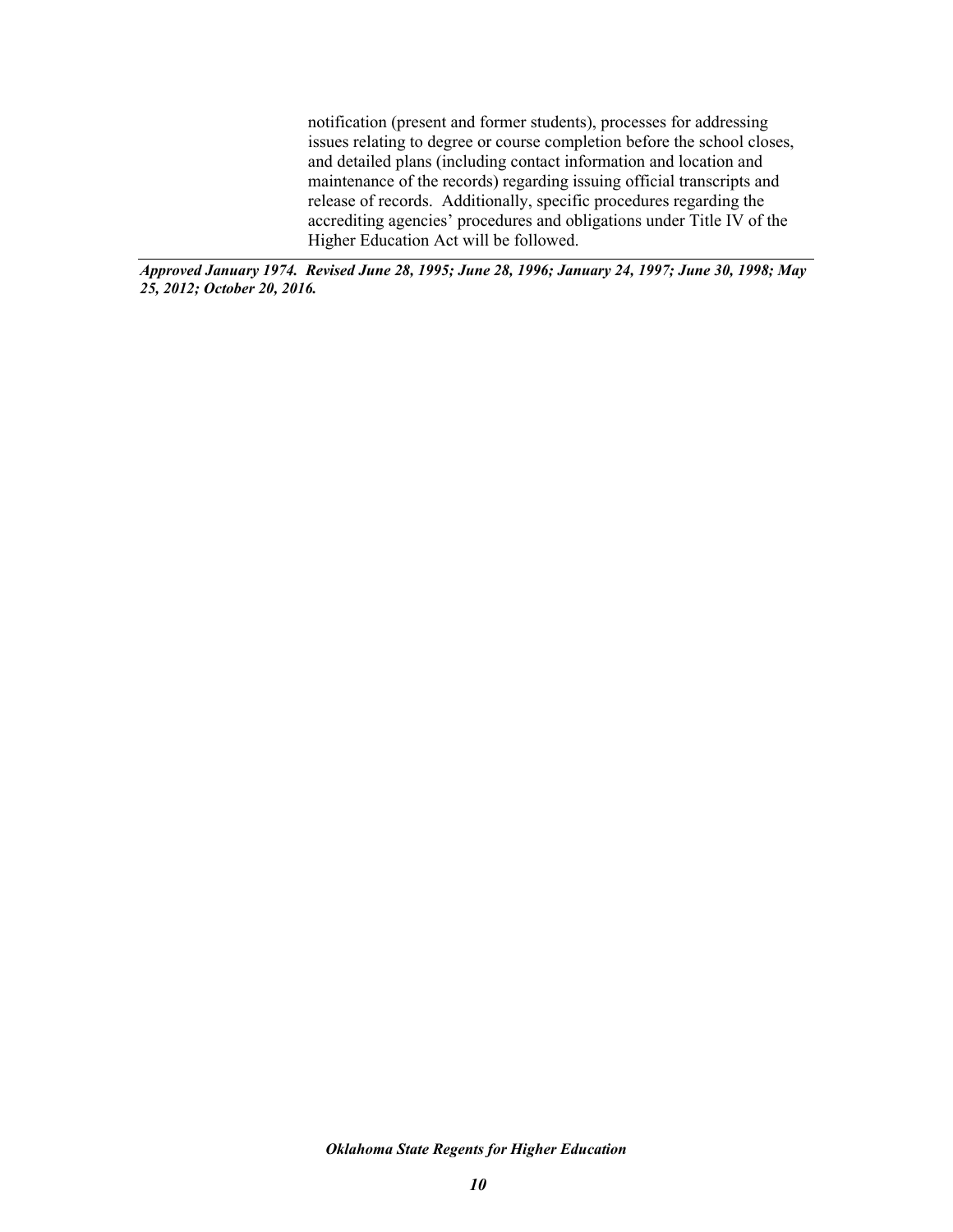# **3.2 FUNCTIONS OF PUBLIC INSTITUTIONS**

### 3.2.1 Purpose

The Constitution of Oklahoma (Article XIII-A, Section 2) directs the State Regents to determine the functions and courses of study in each of the institutions of the State System. There are currently 25 institutions in the State System, including 2 research universities, 11 regional universities, and 12 community colleges.

## 3.2.2 Definitions

The following words and terms, when used in the Chapter, shall have the following meaning, unless the context clearly indicates otherwise:

"Course of Study" is a sequentially organized series of educational experiences designed to culminate in the awarding of an academic degree or certificate.

"Function" is the allocation of responsibility which commits an institution or agency over a broad sphere of activity for a considerable length of time. Functions encompass such objects as (1) the level at which an institution shall operate, (2) the broad kinds of educational programs to be undertaken, (3) the geographic area for which the institution is to be responsible, and the extent to which it is to engage in (4) research, (5) public service, (6) extension activities, etc.

"Region" for the purposes of this policy will generally be the four quadrants of the state or other specifically defined area.

# 3.2.3 Research Universities

University of Oklahoma (OU)

Oklahoma State University (OSU)

The function of the two research universities include:

- A. Both lower-division and upper-division undergraduate study in a number of fields leading to the baccalaureate or first-professional degree.
- B. Graduate study in several fields of advanced learning leading to the master's degree.
- C. Graduate study in selected fields leading toward the doctor's degree.
- D. Organized basic and applied research.
- E. Statewide programs of extension study and public service.
- F. Statewide programs designed to promote the economic development of Oklahoma.
- G. To the extent resources are available, to carry out limited programs and projects on a national and international scale.
- H. Among the specific areas of responsibility to be undertaken by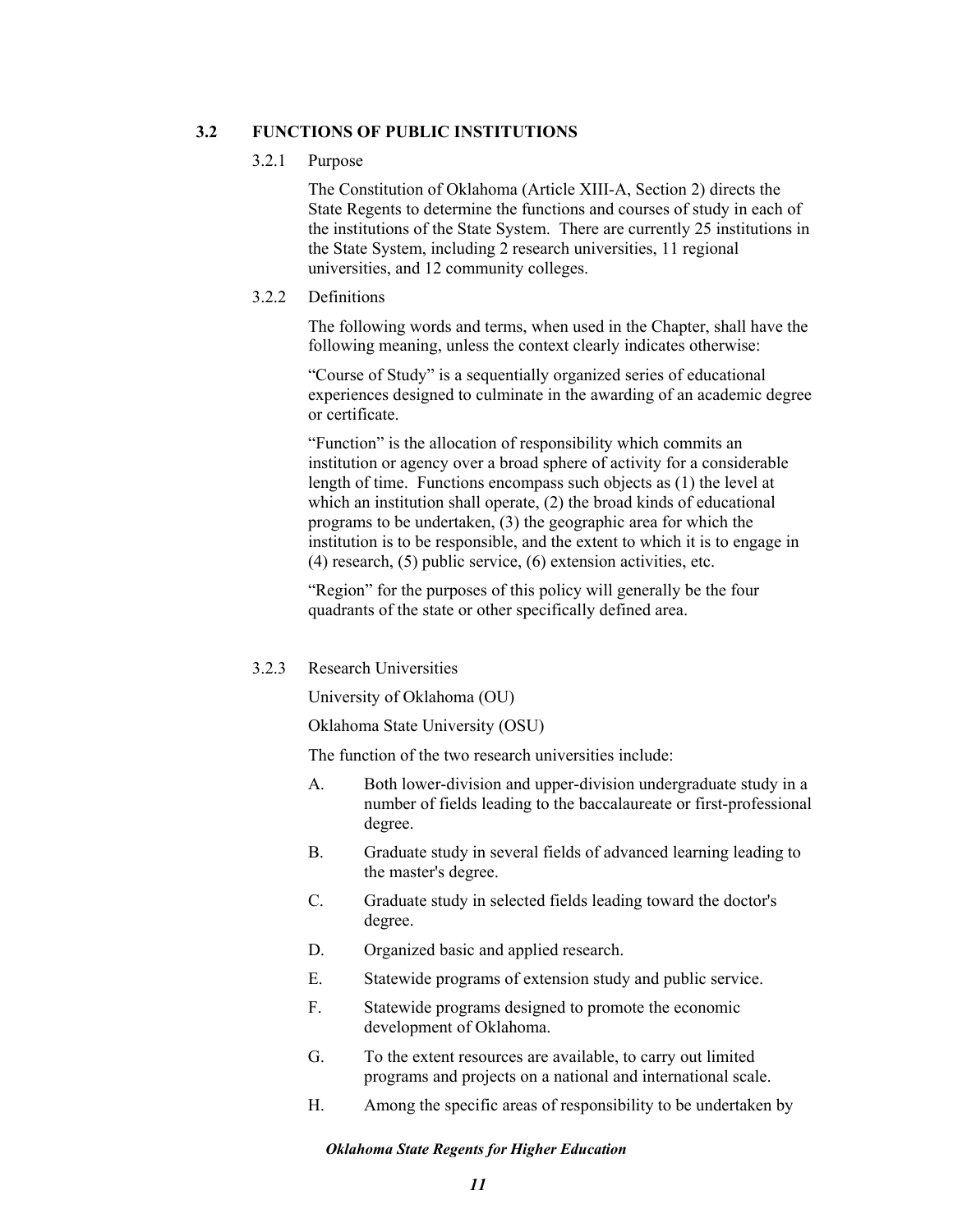OU is the provision of quality programs in the fields of fine and performing arts; whereas OSU has a unique responsibility in the fields of agriculture and technical education as outlined below.

- I. OSU-OKC and OSUIT Function The function of Oklahoma State University's two technical Constituent Agencies (OSU-Oklahoma City and OSU Institute of Technology) include:
	- 1. Provide general education for all students.
	- 2. Provide lower division education in several fields of technical study and a limited number of Associate in Science degree programs as authorized by the State Regents using criteria outlined in the *Academic Program Approval* policy.
	- 3. Provide certificates and undergraduate technical and occupational educational degree programs (i.e., Associate in Applied Science-AAS degrees) that prepare individuals for immediate entry into the labor market, including both credit and non-credit programs designed to enhance job skills, promote workforce readiness and provide professional development.
	- 4. Provide developmental education for students who lack required high school academic requirements for college admission or competency in the basic academic skills areas, consistent with the *Student Assessment and Remediation* policy.
	- 5. Offer a limited number of bachelor in technology degree programs as authorized by the State Regents that build on AAS programs and enhance workforce preparation using criteria outlined in the *Academic Program Approva*l policy.
	- 6. Evaluate opportunities for providing education, service and/or training consistent with the statewide technical mission of these constituent agencies.
	- 7. Participate in programs of economic and community development independently or in cooperation with public and private entities.
	- 8. Perform other special programmatic responsibilities as authorized by the State Regents. Criteria for consideration of programs outside of the function described herein are outlined in the *Academic Program Approval* policy.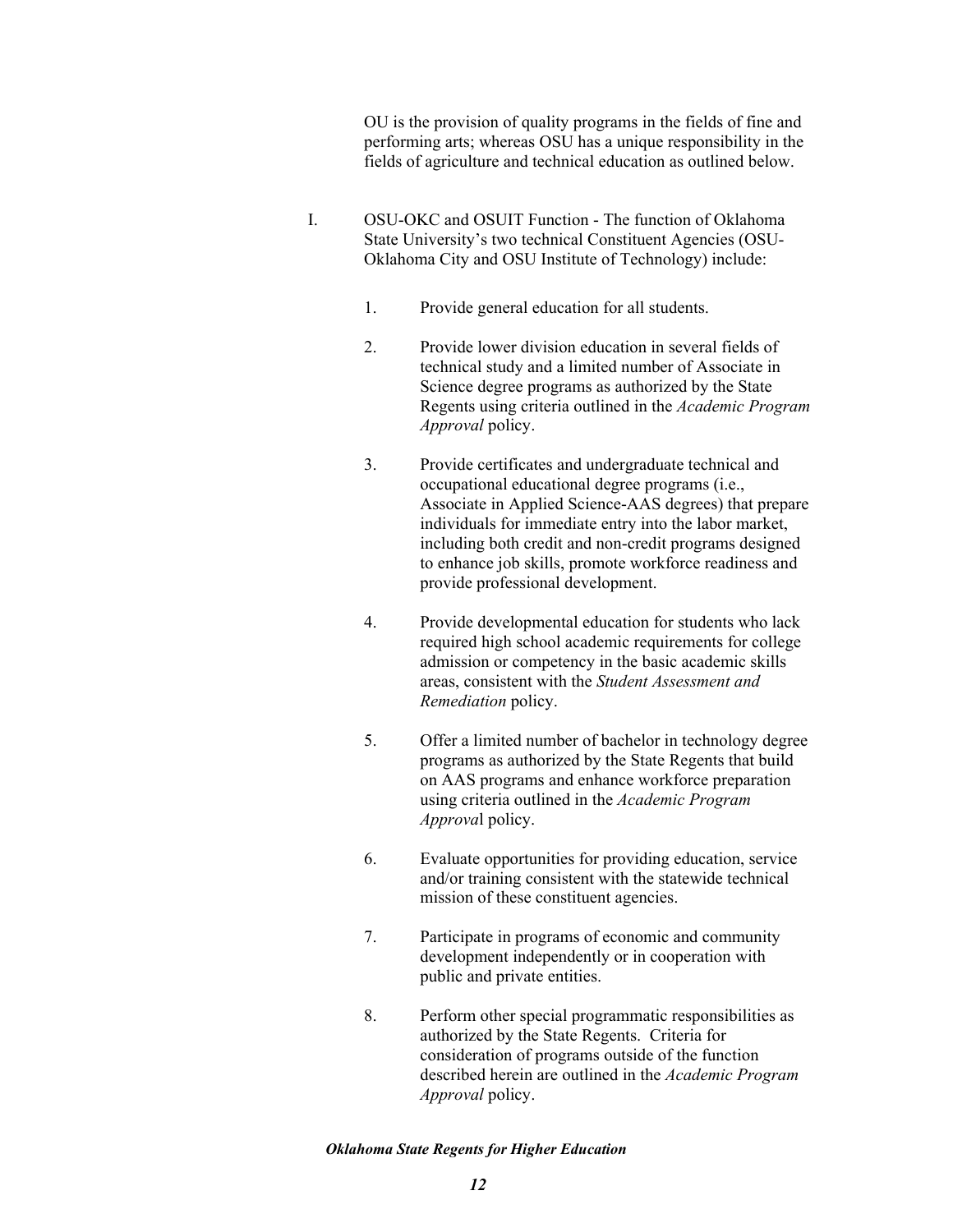## 3.2.4 Regional Universities

Cameron University (CU) East Central University (ECU) Langston University (LU) Northeastern State University (NSU) Northwestern Oklahoma State University (NWOSU) Oklahoma Panhandle State University (OPSU) Rogers State University (RSU) Southeastern Oklahoma State University (SEOSU) Southwestern Oklahoma State University (SWOSU) University of Central Oklahoma (UCO) University of Science and Arts of Oklahoma (USAO)

The functions of the 11 regional universities include:

- A. Both lower-division and upper-division undergraduate study in several fields leading to the baccalaureate degree.
- B. A limited number of programs leading toward the firstprofessional degree when appropriate to an institution's strengths and the needs of the state.
- C. Graduate study below the doctor's level, primarily in teacher education but moving toward limited comprehensiveness in fields related to Oklahoma's manpower needs.
- D. Extension and public service responsibilities in the geographic regions in which they are located.
- E. Responsibility for institutional and applied research in those areas related closely to their program assignments.
- F. Responsibility for regional programs of economic development.
- G. Perform other functional or programmatic responsibilities as authorized by the State Regents. Criteria for consideration of programs outside of the function described herein are outlined in the *Academic Program Approval* policy.

Four regional institutions currently offer programs leading to the first-professional degree: SWOSU offers a Doctor of Pharmacy (Pharm.D.); NSU offers a Doctor of Optometry (O.D.); LU offers a Doctor of Physical Therapy (D.P.T.); and NWOSU offers a Doctor of Nursing Practice (D.N.P.).

USAO has the special function as the state's public liberal arts and sciences college.

3.2.5 Community Colleges

Carl Albert State College (CASC) Connors State College (CSC) Eastern Oklahoma State College (EOSC)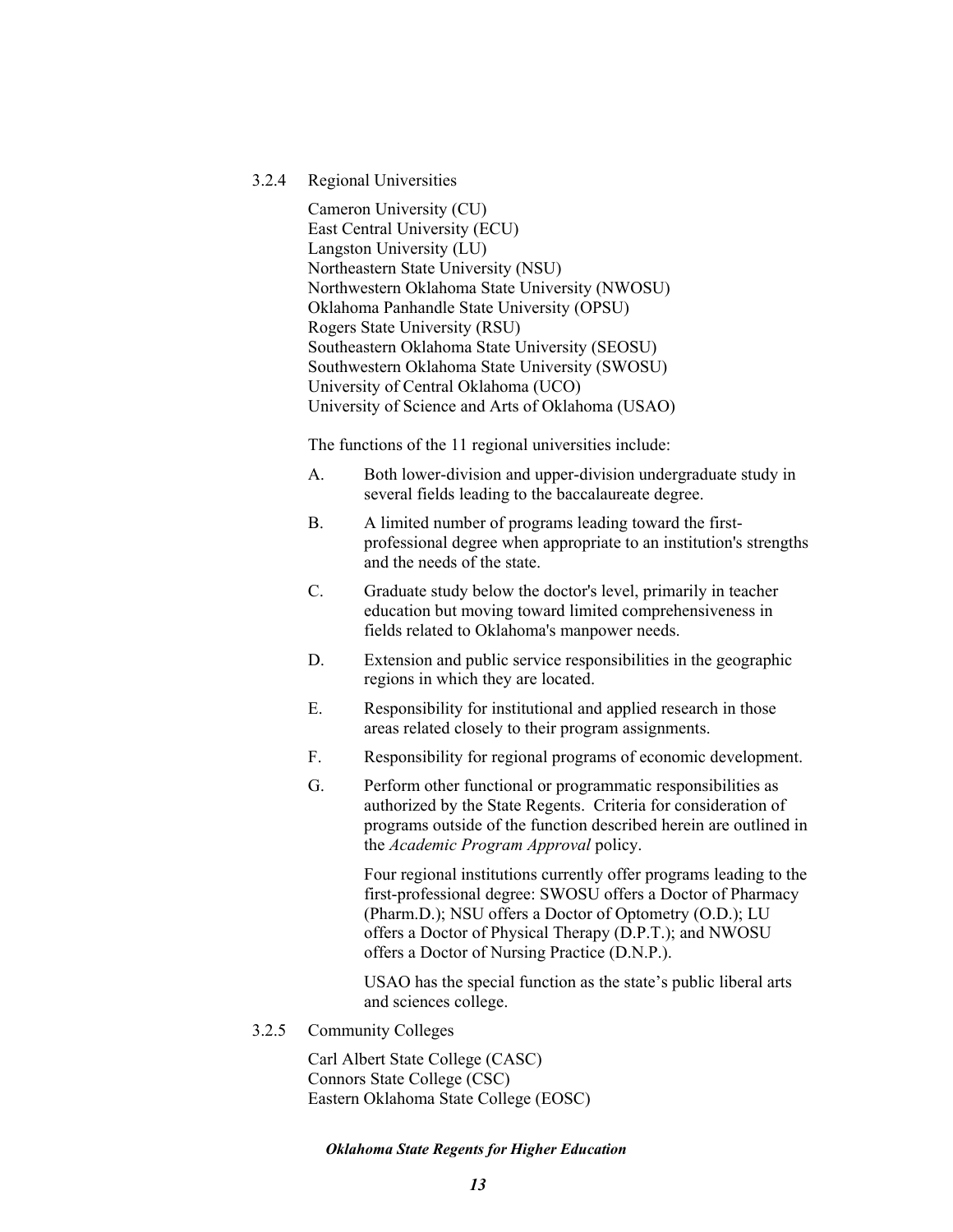Murray State College (MSC) Northeastern Oklahoma A&M College (NEOAMC) Northern Oklahoma College (NOC) Oklahoma City Community College (OCCC) Redlands Community College (RCC) Rose State College (RSC) Seminole State College (SSC) Tulsa Community College (TCC) Western Oklahoma State College (WOSC) The function of the 12 public community colleges include:

- A. Provide general education for all students.
- B. Provide education in several basic fields of study for those students who plan to transfer to a university and complete a baccalaureate degree.
- C. Provide one- and two-year programs of technical and occupational education to prepare individuals to enter the labor market.
- D. Provide developmental education for students who lack required high school academic requirements for college admission or competency in the basic academic skills areas, consistent with the *Student Assessment and Remediation* policy.
- E. Provide both formal and informal programs of study especially designed for adults and out-of-school youth in order to serve the community generally with a continuing education opportunity.
- F. Carry out programs of institutional research designed to improve the institutions' efficiency and effectiveness of operation.
- G. Participate in programs of economic development independently or with universities to meet the needs of each institution's geographic service area.
- H. Perform other special or programmatic responsibilities as authorized by the State Regents. Criteria for consideration of programs outside of the function described herein are outlined in the *Academic Program Approval* policy.
- 3.2.6 Exceptions to Functions of Public Institutions

The function of an institution is a commitment to a sphere of activity for an extended period of time, especially related to the level at which an institution operates, so great care must be given to considerations of exceptions to currently assigned institutional function. Since such requests will likely impact the level of degree programs offered, the importance of the review is paramount to that of a program request and warrants high scrutiny.

Exceptions to functions and associated degree programs may be considered by the State Regents for specific purposes, such as unmet workforce needs. All requests must be scrutinized and approved by the governing board prior to consideration by the State Regents. Institutions seeking exceptions to functions must thoroughly address the specific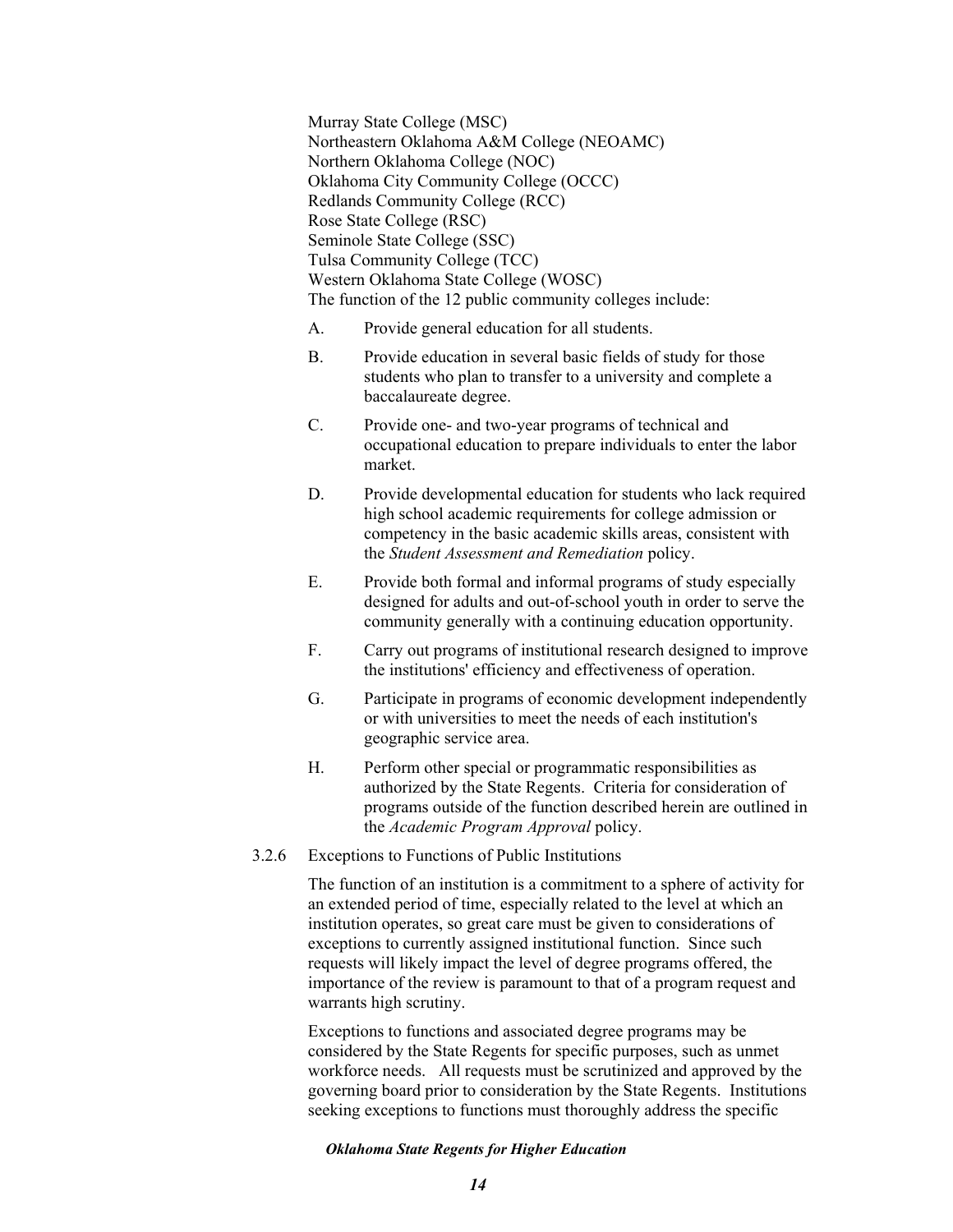purpose of the function exception and associated degree program and address all criteria required in this policy, as well as the required criteria in the *Academic Program Approval* policy.

A. Function Exception Request Procedures

The following procedures will be followed by the submitting institution for the State Regents to consider a function exception for the institution:

1. Letter of Intent for a Function Exception Request

The institutional president must submit one "letter of intent" to request a function exception and the proposed degree program associated with the function exception. The Chancellor will then inform the other institutional presidents of these requests and provide the opportunity to request copies of the function exception request and the associated degree program request when received, as well as submit comments, questions, and protests. Institutions will have 45 calendar days from the date of the systemwide "letter of intent" to request a copy of the function exception request and the associated degree program request. The "letter of intent" does not entail a commitment on the part of the institution to implement a function exception request or establish the requested program, or on the part of the State Regents to approve the function exception request or the program request. The "letter of intent" will be active for a period of one year and must be received by the Chancellor at least 30 days prior to the function exception and associated new program request. The "letter of intent" must indicate the locations or campuses where the new program requiring the function exception will be offered and the delivery method. If the institution's function exception request and associated new program request are not received during the one-year time period following receipt of the "letter of intent," a new "letter of intent" must be initiated. After being received, function exception requests and associated new program requests not acted upon by the State Regents within two years due to incomplete information provided by the institution will be declared inactive and require a new "letter of intent" to be initiated.

2. Governing Board Review and Approval

The institutional governing board does not need to approve the "letter of intent" for the function exception and the associated new program request prior to its submission to the State Regents. The institutional governing board must review and approve the function exception request and associated new program request prior to the institutional president formally submitting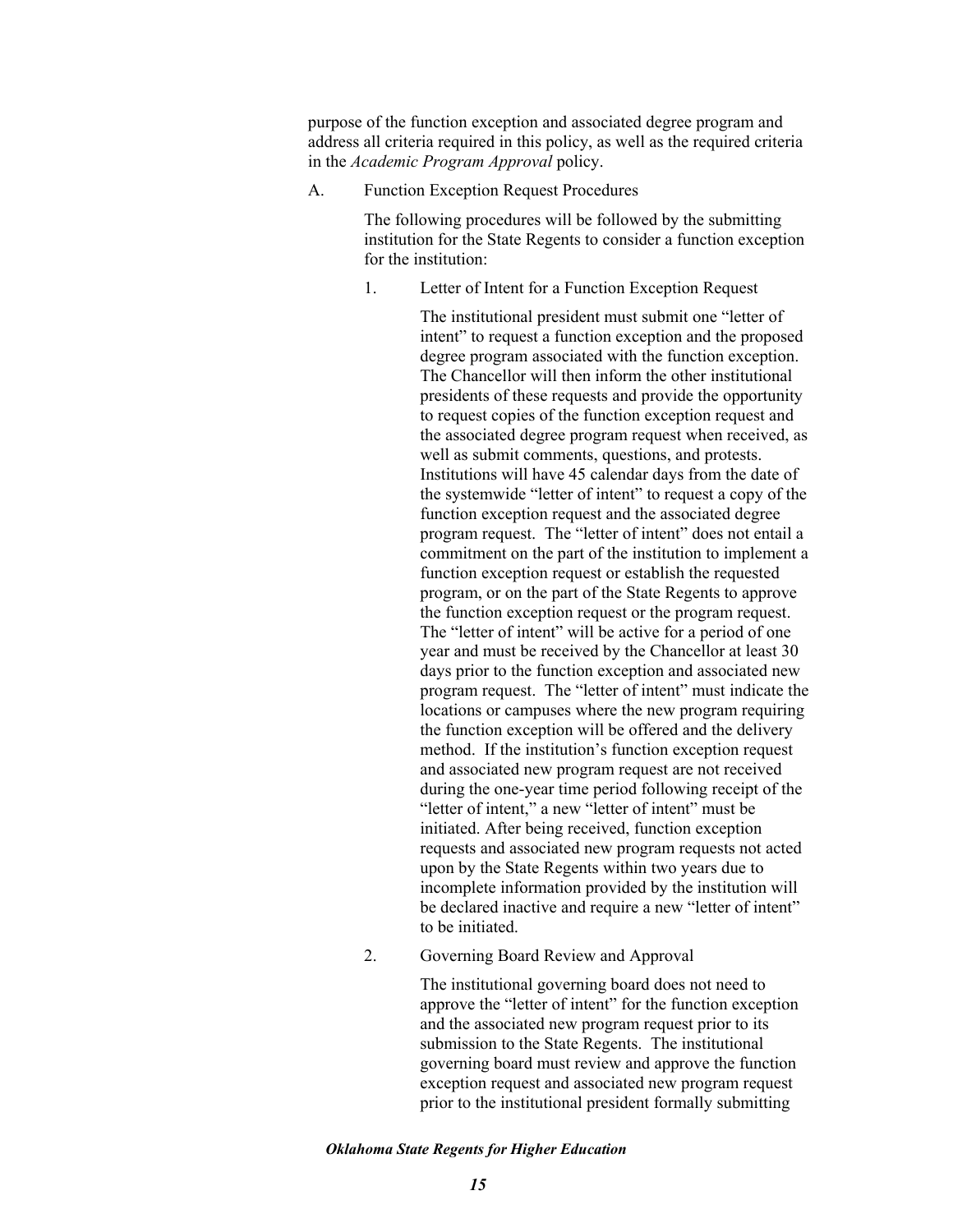the proposals to the Chancellor for the State Regents' consideration.

The relevant governing board will be provided a list of institutions requesting copies of the exception proposal. Copies of the proposal will be provided to these institutions by the Chancellor once the proposal is received.

a. Function Exception Request Criteria for Governing Board Review

> These criteria must be reviewed by the governing board within the context of the institution(s) under its governance.

i. Purpose of the Function Exception Request and Associated Degree Program Request

> Institutions will provide a thorough explanation of the purpose of the request and how it will serve a special purpose or serve unmet workforce needs in the institution's service area.

ii. Mission and Function

The request must demonstrate commitment to the public good, specifically documenting that the institution's request serves the public, not solely the institution, contributes to the institution's current function, and advances the academic plan for the institution.

iii. Academic Standards

Describe assurances that the rigor of the requested program associated with the requested function exception and student performance requirements as a result of the function exception request are appropriate to higher education and the credential to be awarded.

iv. Faculty

Provide evidence that the institution has or has the capacity and resources to obtain qualified faculty with appropriate credentials for effective and high-quality programs associated with the function exception and associated new program request.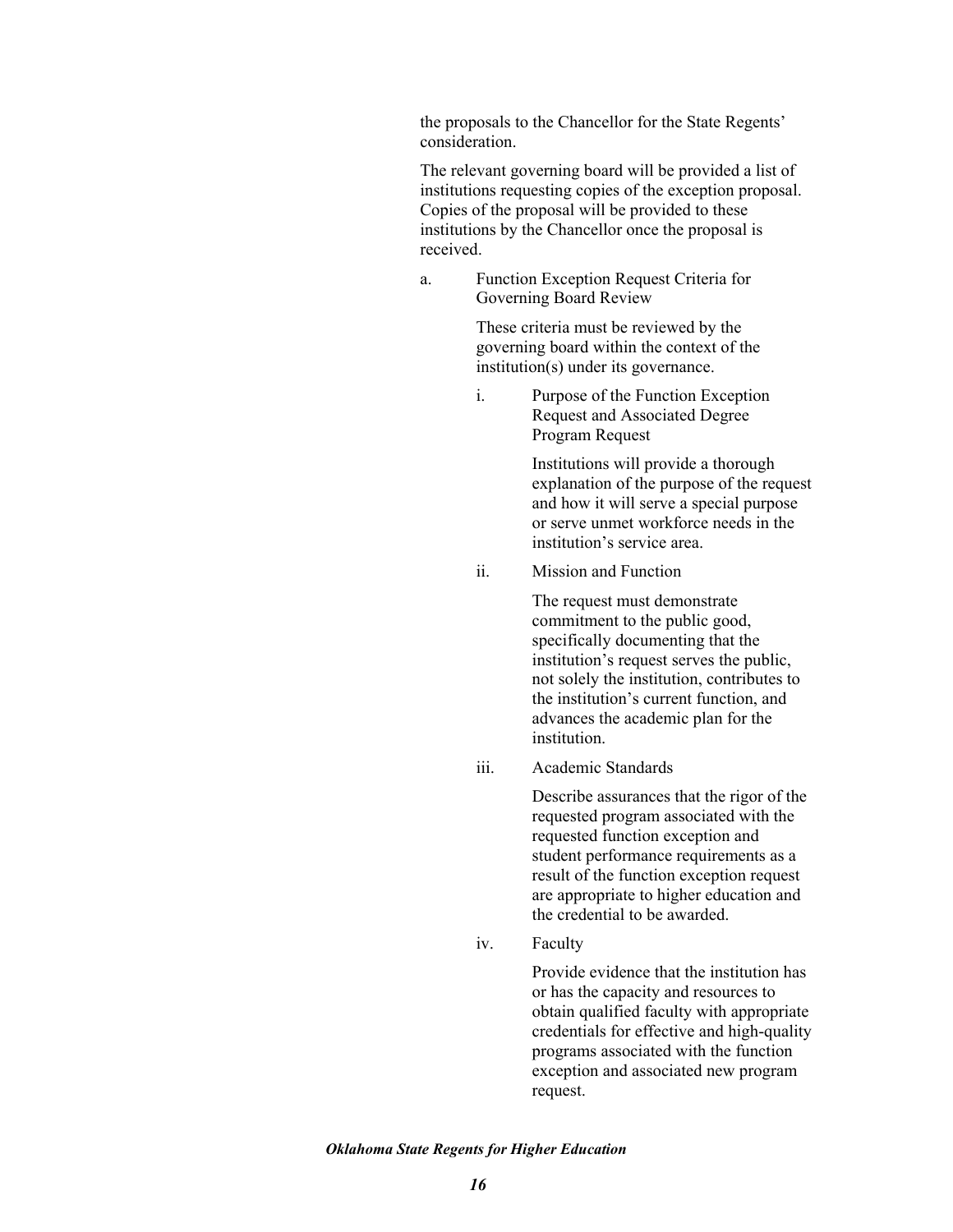v. Support Resources

Describe the appropriate support and services that will be provided for student learning and effective teaching associated with the level of the function exception request.

vi. Demand and Capacity

The request must provide detailed local and regional demand beyond general state and national labor department industry and occupational projections, with a rationale of how the request serves an unmet workforce need. The institution must also demonstrate sufficient capacity and infrastructure to support the level of academic program requiring the function change, as well as the capacity to provide the content of the academic program requested.

vii. Complement to Existing Functions and Programs

> The proposed function exception request and associated program request must show how it will strengthen and enrich existing offerings at the institution. Assuming the new function and associated program will build on existing programs, describe the success of current programs offered in the same field as the function exception request, and describe the plan to maintain productivity and faculty resources in previously approved programs prior to the function exception, if approved.

viii. Unnecessary Duplication

The proposed function exception request and associated new program request must provide evidence that no acceptable provider(s) of the needed function and program within the board's governance can be identified, or that the request is not duplicative of another institution with the requisite function and degree program within the board's governance. (Note: Demand and capacity of programs at other State System institutions, but not under the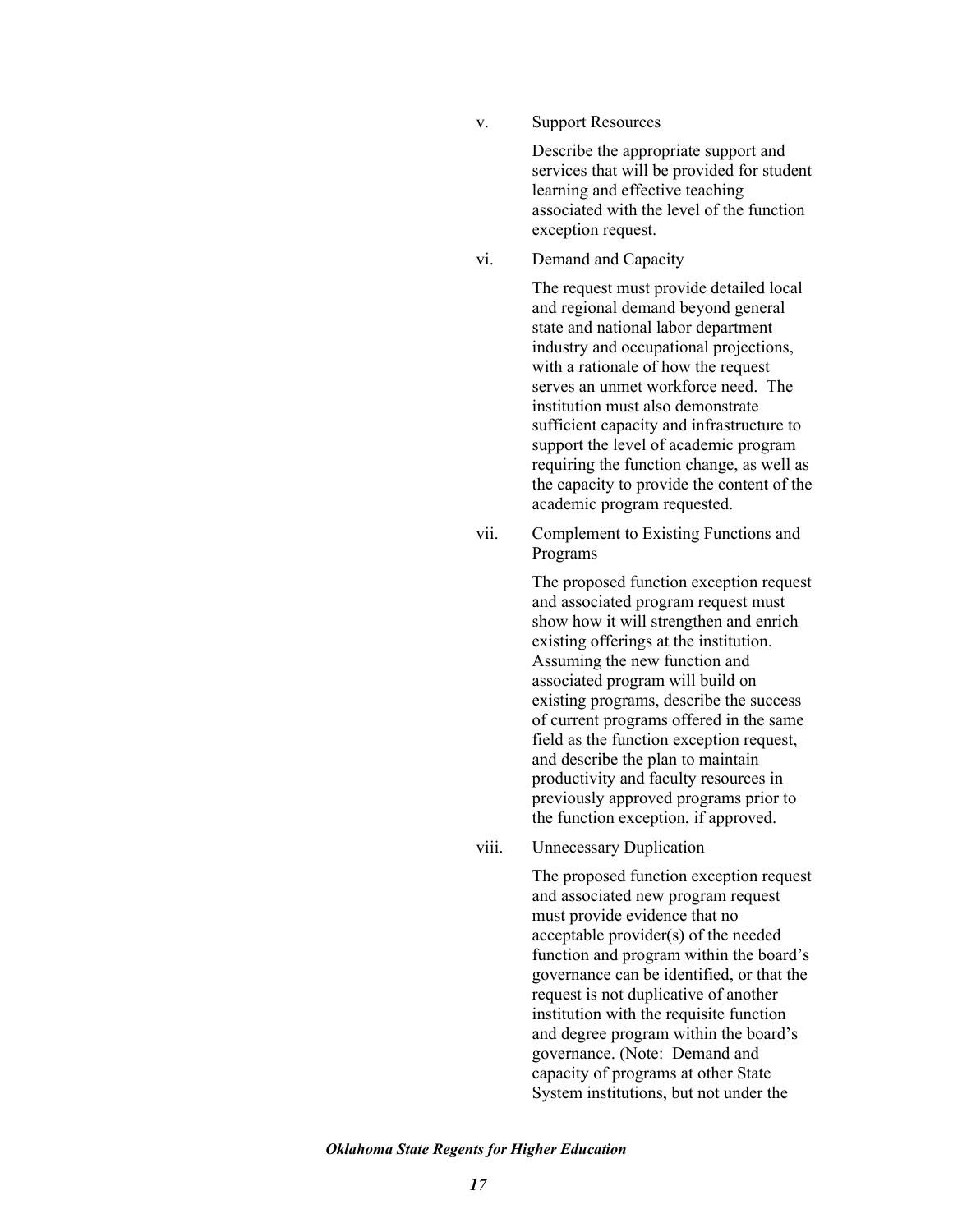board's governance, must be addressed in 3.2.6.B.). Demonstrate that the new function and associated new program is in the long-term interests of the requesting institution. Provide an analysis of the impact on other institutions and programs under the board's governance. (Note: Unnecessary duplication of programs at other State System institutions, but not under the proposing institution's board governance, must be addressed in 3.2.6.B.).

ix. Collaborations or Alternative Forms of Meeting Local Needs

> The request must provide detailed evidence and explanation that opportunities for improved quality, delivery, and cost savings achieved through collaboration of multiple institutions under the board's governance for traditional or online offerings have been thoroughly explored, and report the outcomes of this exploration.

x. Institutional Costs, Funding, and Sustainability

> The request must provide details outlining the institutional costs and funding sources for a ten-year time span, and provide detailed information regarding the long-term sustainability of the requested function exception and associated program beyond the initial approval period. This will include operational costs as well as accreditation costs. The institution must provide an assessment of overall financial health of the institution for the most recent period as reported to its accreditor and/or other regulators. Detailed forms are available in the State Regents' *Academic Affairs Procedures Handbook.*

xi. Review and Assessment

The request must include detailed information on the evaluation procedures, including accreditation (institutional and programmatic)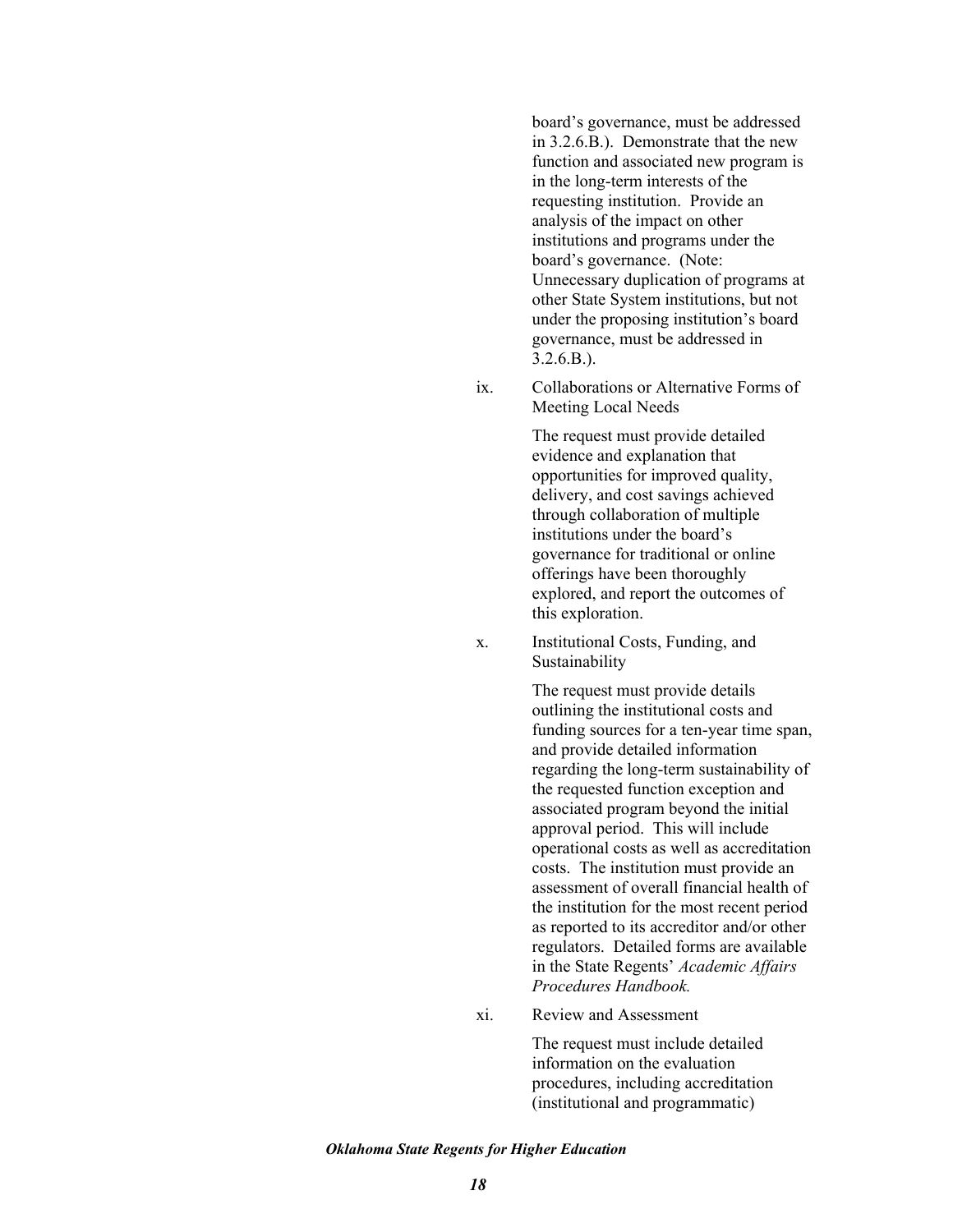requirements for the requested exception and associated new degree program request.

- b. The governing board will provide a written report documenting its review, deliberations, and recommendations regarding all Function Exception Request Criteria (3.2.6.A.2.b.) and forward this report to the State Regents for consideration with the institutional submission.
- 3. Academic Plan

The function exception request and associated new program request must demonstrate consistency with the institution's most recent academic plan and degree completion plan.

4. Submission of the Function Exception Request

Upon the Chancellor's receipt of the Function Exception Request and associated New Program Request from an institution with governing board review and approval, copies of the request will be provided to institutions that have asked for a copy. Institutions will have 30 calendar days from the date the copy is sent to provide written comments, submit questions, or protest the proposed function exception and associated new program. All written comments, questions, and protests must be submitted by the president to the Chancellor.

- 5. Content of the Function Exception Request Submission
	- a. The submission will include a copy of the institution's request to its governing board, and a written copy of the governing board's deliberations and recommendation that includes all information required (See 3.2.6.A.2.b. and the *Academic Affairs Procedures Handbook* for details). Prior to consideration by the State Regents, a copy of the board minutes verifying approval must be submitted. (Note: The staff review process and copy distribution may commence with a complete submission and institutional notification of verbal board approval prior to receipt of the official board minutes).
	- b. The submission will also include a description of the institution's function exception and associated program development process, and will address each criterion in the Function Exception Request Criteria section (3.2.6.B) relative to statewide implications, along with any additional documentation and supporting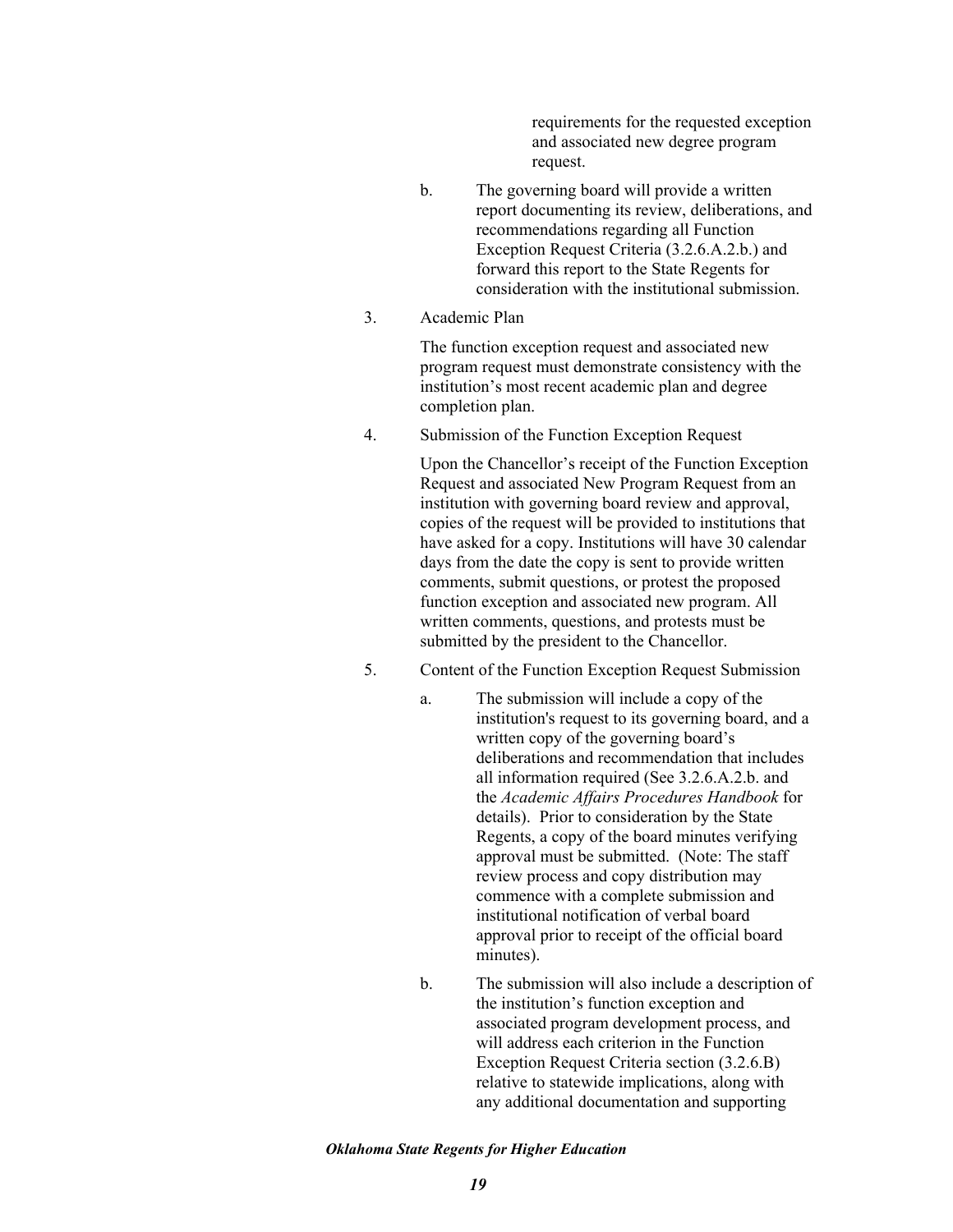data not included in the Governing Board report.

6. State Regents Staff Review of Request

The State Regents' staff will review the institution's function exception request with the associated degree program request (including requirements in 3.2.6.A.2.b. and 3.2.6.B) and will submit a recommendation for State Regents' action based on information submitted by the institution and a staff analysis of relevant information. The State Regents may take one of four actions:

- a. Disapprove the request;
- b. Defer the request until the institution meets specified criteria or provides additional information;
- c. Provisionally approve the request which will include a specified period of time for the function exception's operation and associated degree program's operation with certain criteria developed in cooperation with the institution to be met if the function exception and associated program are to continue beyond the specified date; or
- d. Approve the function exception and associated degree program without qualification.

State Regents action is final. Should an institution's request for a function exception and associated degree program be approved provisionally by the State Regents for a specified time period, there will be a window of one year to initiate the function exception and associated new program without the year counting toward the provisional time period. At the conclusion of the provisional time period, a report will be required reviewing both the function exception and the associated degree program.

Should the State Regents defer or disapprove the function exception and associated degree program, the institution will have the opportunity to reapply.

Detailed forms for function exceptions and associated program requests and reviews are available in the State Regents' *Academic Affairs Procedures Handbook* and are available online.

B. Function Exception Request Criteria for State Regents Review

The State Regents review will include all the criteria from the Governing Board Review (3.2.6.A.2.b.), and additionally, the following statewide criteria:

1. Demand and Capacity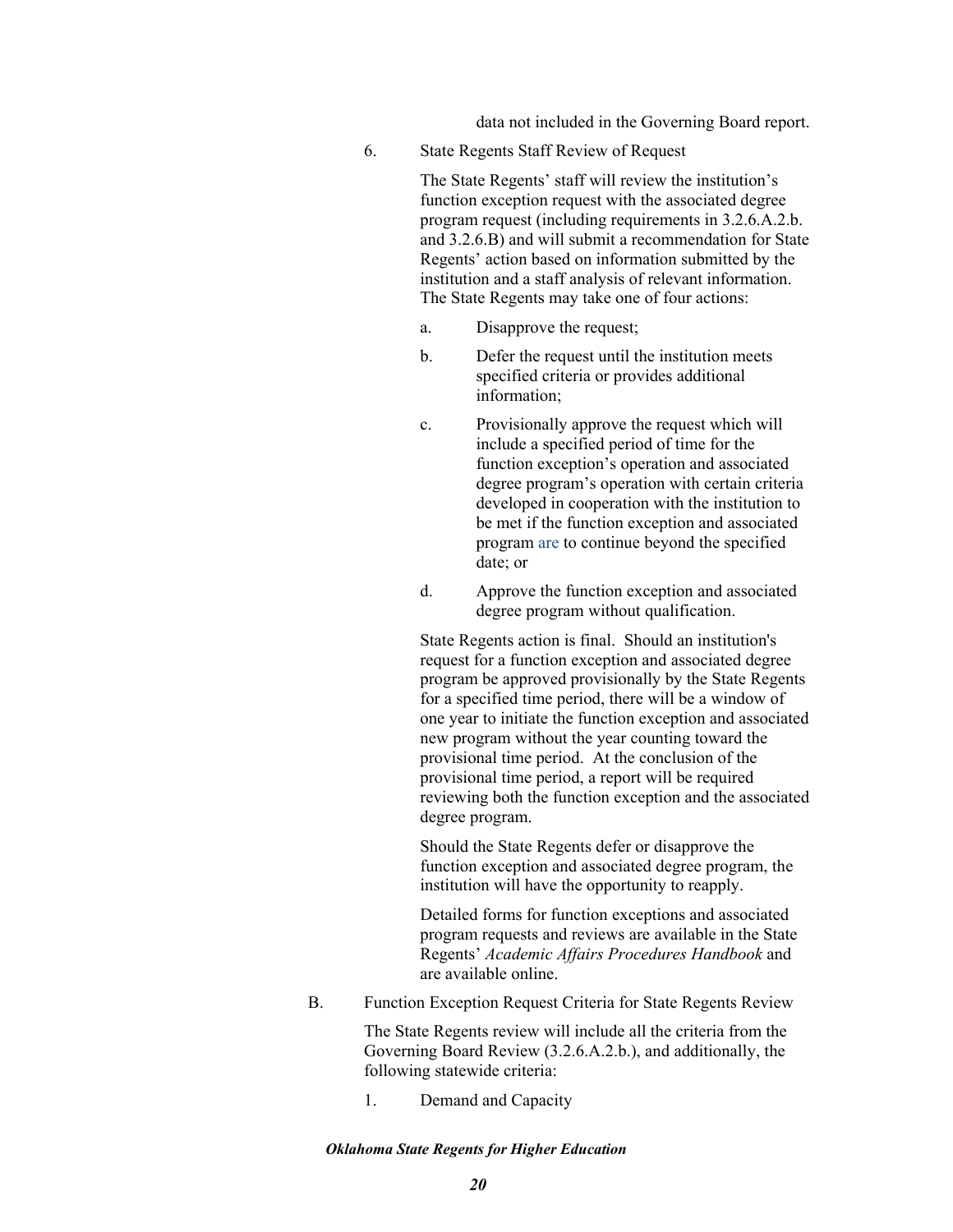The request must provide detailed and documented statewide demand and occupational projections, with a rationale of how the request meets a statewide unmet workforce need.

2. Unnecessary Duplication

Provide evidence that the request is not duplicative or beyond the capacity of another State System institution with the requisite function and associated program. If duplicative of another institution's program, provide an analysis of the impact to the existing program(s) if the duplication is approved.

3. Collaborations or Alternative Forms of Meeting Local Needs

> Evidence must be provided that all provisions in the Oklahoma Learning Site policy (3.17.15 through 3.17.20) have been researched with no acceptable providers identified within the State System or specific region within the State System currently charged with the needed function and program, or no opportunities are available to collaborate and/or redesign existing programs at other institutions to meet the workforce need. Evidence is required to verify the long-term interest to the state. The request must provide documentation demonstrating that opportunities for improved quality, delivery, and cost savings achieved through collaboration of multiple institutions through traditional or online offerings have been reviewed per the Learning Site provisions.

4. Costs, Funding, and Sustainability

The request must provide long-term plans for implementing and maintaining funding for institutional costs, including, but not limited to qualified faculty, institutional and programmatic accreditation costs, library holdings, administration, and other costs associated with the function exception and the degree program to be offered.

5. Review and Assessment

Provide a plan for assessment and review of the function exception and associated program and its impact on all other functions and programs of the institution.

3.2.7 Constituent Agencies

OU Health Sciences Center OU Law Center OU Geological Survey OU Tulsa

OSU College of Veterinary Medicine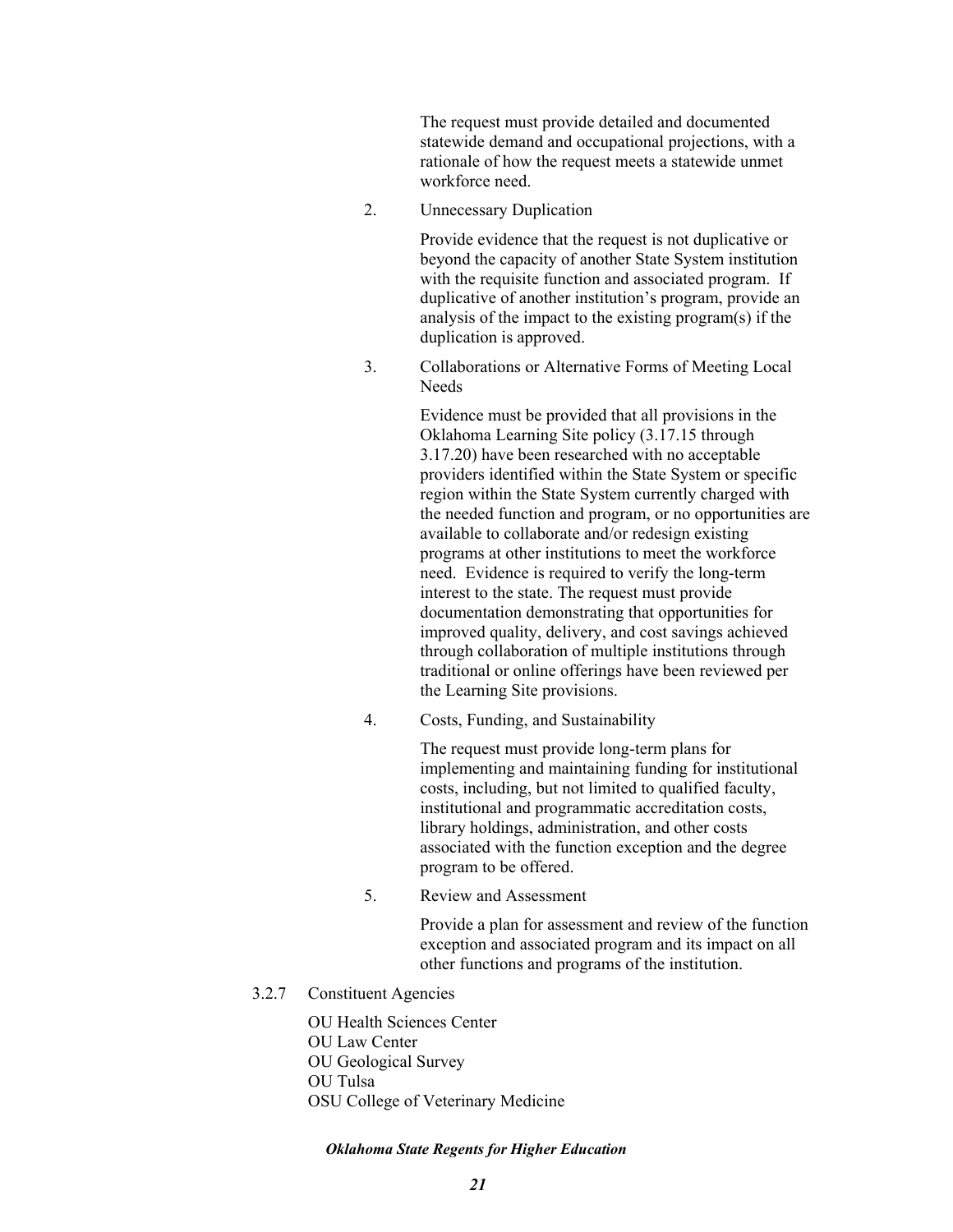OSU Agricultural Experiment Station OSU Agricultural Extension Division OSU Institute of Technology – Okmulgee OSU Oklahoma City OSU Center for Health Sciences

In addition to the statements of functions set forth by the State Regents for the 25 institutions of the State System, each constituent agency also has been authorized by law and by State Regents' action to carry out certain programs and projects.

3.2.8 Branch Campuses

The Oklahoma legislature has created the following branch campuses:

CASC-Sallisaw

CSC-Muskogee

CU-Duncan

EOSC-McAlester

LU-Tulsa

NOC-Enid

NSU-Broken Arrow and Muskogee

NWOSU-Enid and Woodward

OSU-Tulsa

RSU-Bartlesville and Pryor

SEOSU-McCurtain County

### SWOSU-Sayre

- A. General functions of branch campuses include:
	- 1. Assessing the community's higher education needs.
	- 2. Providing courses and programs that are part of the institution's assigned functions within limits of available resources.
	- 3. Offering community services through programs of continuing education and public service.
	- 4. Providing concurrent enrollment opportunities for area high school students.
	- 5. Coordinating and facilitating the delivery of courses and programs from other regionally accredited colleges and universities as necessary.

#### B. Branch Campus Standards

All State Regents' policies relating to the offering of academic courses and programs, including program approval and review,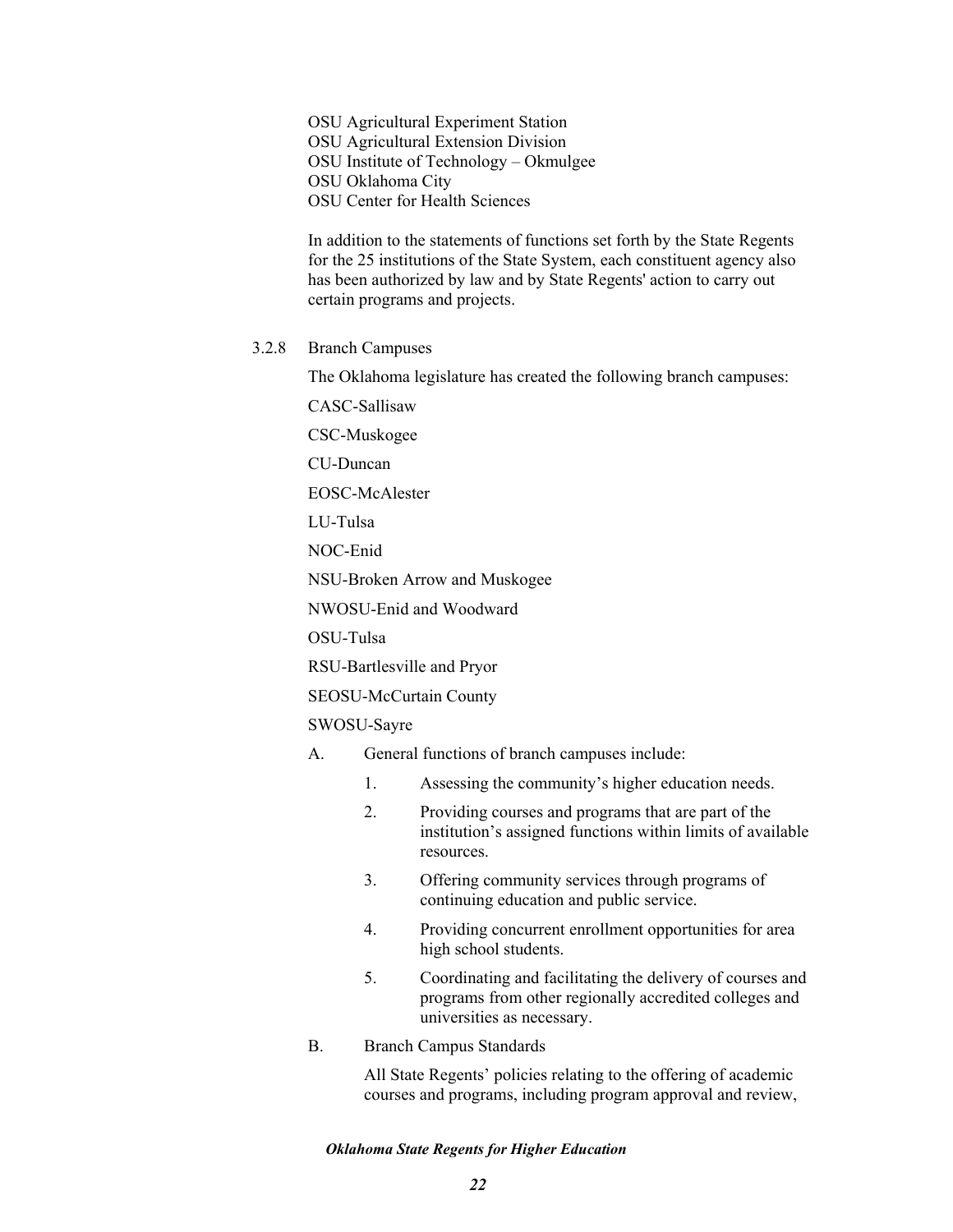admission and retention, student and program assessment, and electronic media apply. Colleges and universities may offer any courses or programs approved by the State Regents at both the home campus and branch campus without seeking State Regents' further approval, except as noted in section 3.2.8.C. Credit earned at branch campuses is considered resident credit.

C. Branch Campus Individual Functions

The following branch campuses have site-specific functions:

1. EOSC-McAlester

EOSC is authorized to offer lower division courses and programs in McAlester. Institutions having a historical presence in McAlester (East Central University, Southeastern Oklahoma State University, the University of Oklahoma, and Oklahoma State University) may have first opportunity to serve the upper-division and graduate needs.

2. LU-Tulsa

LU-Tulsa is authorized to offer upper division undergraduate and graduate programs consistent with Senate Bill No. 1426 of the 1998 Oklahoma legislature.

3. NSU-Broken Arrow

NSU-Broken Arrow may offer upper-division undergraduate and graduate programs.

4. NSU-Muskogee

NSU is authorized to offer upper-division programs in Muskogee.

5. NWOSU-Enid

NWOSU-Enid is authorized to offer upper division and graduate courses and programs within its stated function. NWOSU-Enid will provide lower-division courses supporting its teacher education programs.

6. OSU-Tulsa

OSU-Tulsa is authorized to offer upper-division undergraduate courses and baccalaureate degree programs consistent with Senate Bill No. 1426 of the 1998 Oklahoma legislature.

3.2.9 University Center of Southern Oklahoma (UCSO)

The State Regents are responsible for the coordination and approval of courses and programs offered at the UCSO. The purpose of the UCSO is to deliver public higher education opportunities to the people in the Ardmore area. Participating institutions at UCSO are authorized to offer courses and programs within their assigned functions. ECU and SEOSU are authorized to offer upper-division and graduate courses and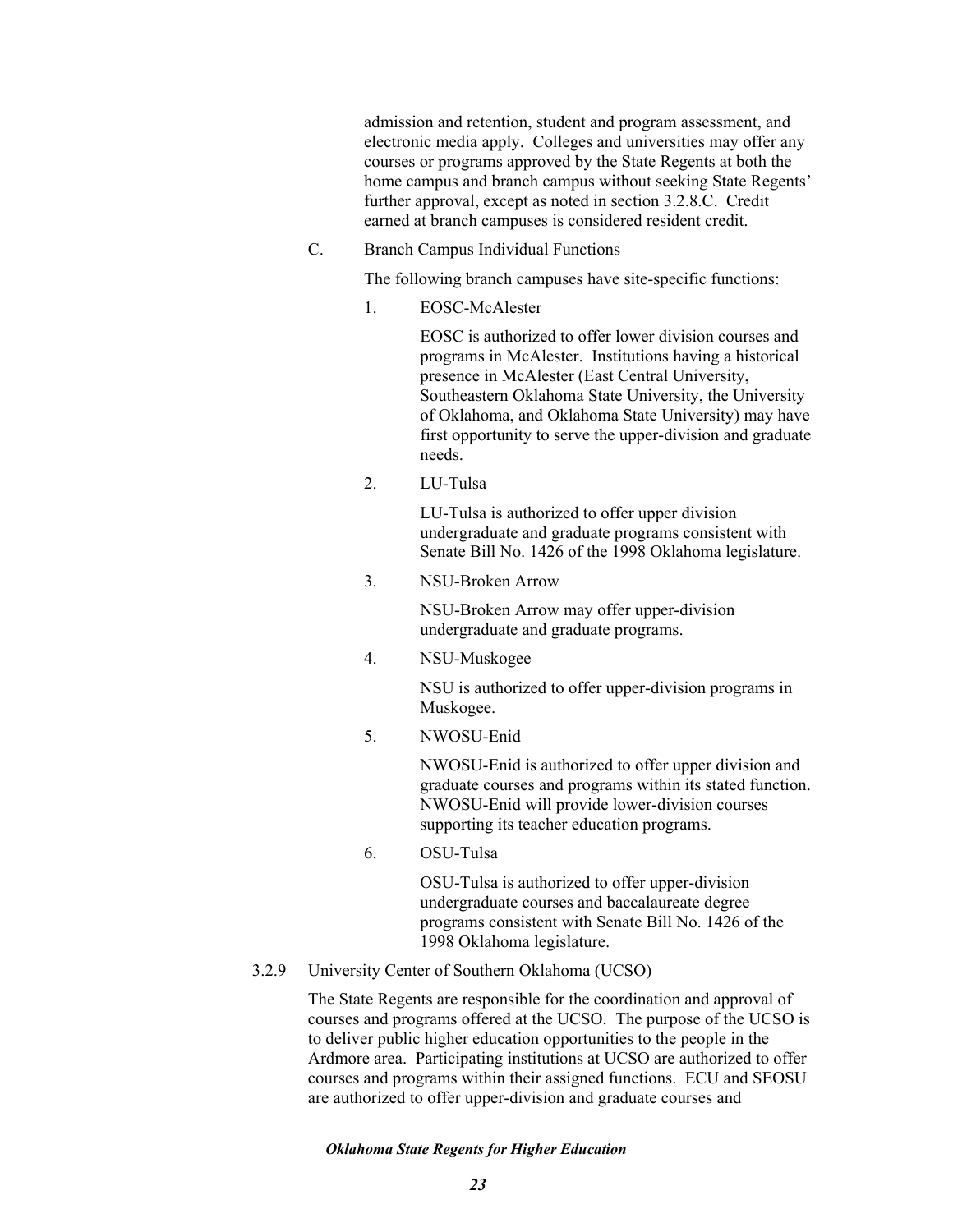programs. ECU and SEOSU will coordinate courses and programs to avoid duplication. MSC is authorized to offer lower division courses and programs. (See the State Regents' *University Center of Southern Oklahoma* policy)

3.2.10 OU/OSU Graduate Education and Research Center, Tulsa

70 O.S. §4673 (2001) authorized the State Regents to establish the University of Oklahoma/Oklahoma State University Graduate Center at Tulsa and provide for a joint consortium for research as part of the Center. The function and operation of the Center recognizes the statewide graduate education and research functions of OU and OSU and is specified by the Oklahoma State Regents for Higher Education as follows:

A. Function

The University of Oklahoma and Oklahoma State University will cooperatively provide enhanced graduate education and research services designed to meet the needs of the greater Tulsa community.

1. Graduate Education

Programs of the two State System research universities in Tulsa will be extensions of and closely coordinated with the programs on the universities' other campuses. The universities may, with State Regents' approval, offer new programs to meet specific community need. Graduate courses as well as graduate certificate and degree programs offered by OU and OSU will be managed as specified in the operation section of this policy. Program offerings affiliated with the OU Health Sciences Center and the OSU Center for Health Sciences are excluded from this policy.

- 2. Research
	- a. The Center will promote and facilitate responses to requests from industry, businesses, and others in the Tulsa region for research services from OU and/or OSU.
	- b. The Center will promote the joint research activities of both State System research universities in Tulsa.
	- c. The Center will enhance the opportunity for businesses and industry in the Tulsa region to have more direct access to the intellectual capital of both OU and OSU and provide a vehicle to foster research opportunities of particular interest to the Tulsa region.
	- d. The Center may enhance the opportunity for collaborative research among other universities in the region, including The University of Tulsa.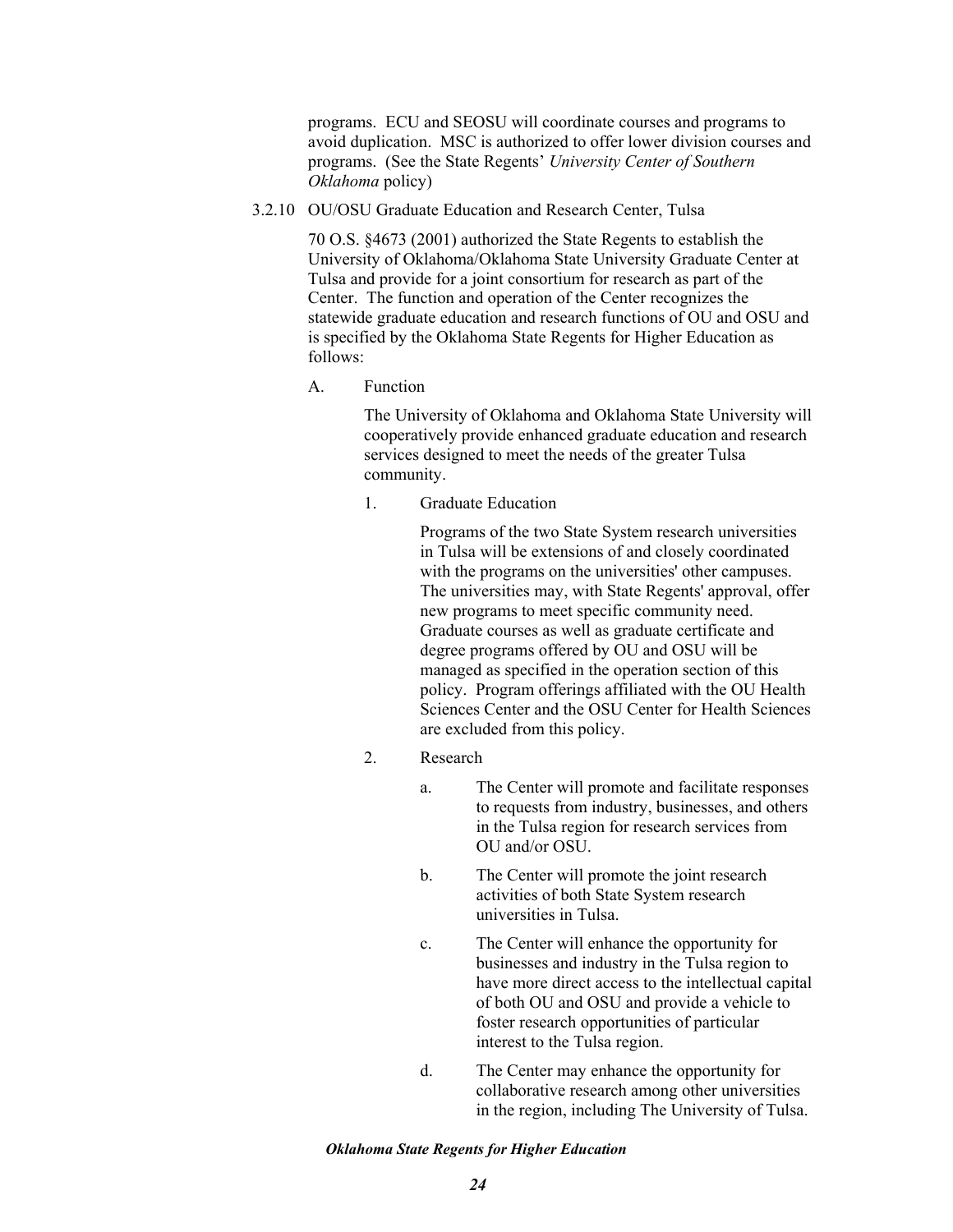e. The Center will promote and facilitate the sharing and/or joint acquisition of library materials, equipment, or learning materials for Tulsa programs between OU and OSU where practical and feasible.

## B. Operation

1. Location

The Center's activities will take place at facilities provided by OU and/or OSU.

2. Management

The Center will be jointly managed by OU and OSU.

3. Faculty and Staff

Each university will hire its own faculty and staff and operate its graduate and research programs consistent with its own policies and procedures.

- 4. Coordinating Council
	- a. Membership. The membership of the Coordinating Council will include an equal number of faculty and staff representatives from each university, and the presidents of OU and OSU or the president's designee. The chairmanship and vice-chairmanship will rotate annually between the president of OSU and the president of OU or assigned designees.
	- b. Responsibilities. The Coordinating Council will manage strategic planning for research and graduate education activities in Tulsa. The Coordinating Council will review graduate programs new to Tulsa. If the Coordinating Council is unable to reach consensus about a program, the State Regents will resolve the matter.
- 5. Research Advisory Council

An advisory board of citizens from the Tulsa region will be established to advise the two universities on the operation of the Center and the joint research and instructional activities in Tulsa. The board will be composed of an equal number of members appointed by the president of each university.

6. Graduate Programs

The universities will establish procedures to support and encourage integrated student participation in graduate programs in Tulsa.

a. Admission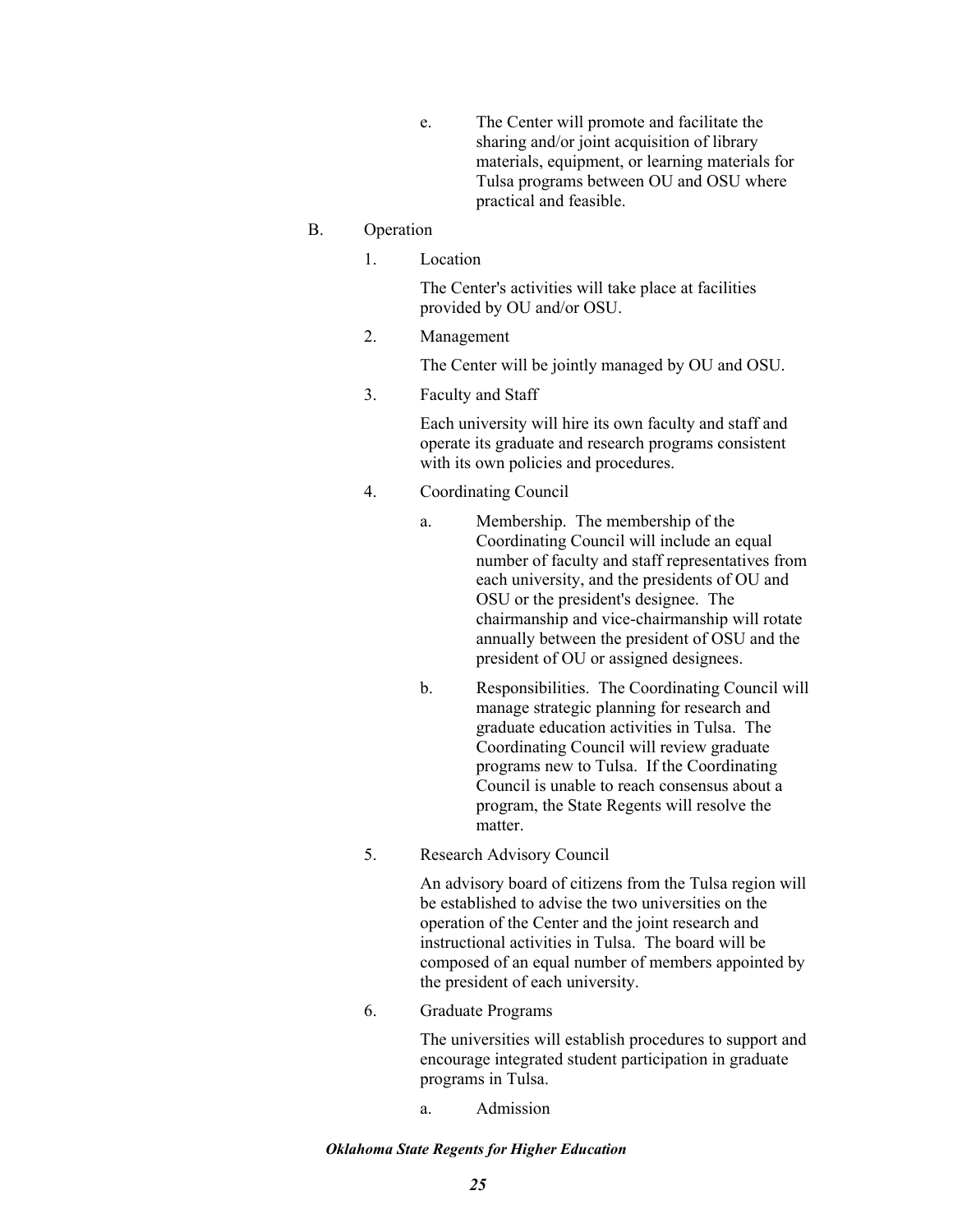Students may apply for admission using a single application form. Students seeking admission will be evaluated in the same manner as students applying on the home campus of the admitting university. In most cases this evaluation will include review by an admissions committee of faculty drawn from the degree program. Consistent with the policies of the respective universities, students may transfer between degree programs offered by OU and OSU in Tulsa without additional application fees.

b. Academic Advising

Students admitted to a degree program will be advised by the faculty of the university offering the degree. Unclassified students will be advised by staff or faculty designated by the admitting university.

c. Enrollment and Transferability of Courses

Once admitted, students may enroll in any courses for which they meet the prerequisites, and the courses completed may be transferred between OU and OSU. All OU and OSU graduate courses taken by a student in Tulsa will be treated as resident credit by both OU and OSU; provided the majority of hours applied toward a degree or certificate are earned from the degree or certificate granting institution. Individual programs may have more restrictive residency requirements.

d. Cooperative Programs

When possible and desirable, the two universities will share courses and provide cooperative degree programs in which students may eventually choose an OU or an OSU track.

7. Funding

OU and OSU will annually submit budget requests to the State Regents for graduate instructional offerings and research activities in Tulsa.

The State Regents will allocate funds directly for graduate instructional offerings and research functions in Tulsa. Each institution shall be responsible for the collection and retention of tuition and fees, and be accountable for all funds allocated for graduate education and research in Tulsa.

- 3.2.11 OSU-Tulsa Operating Policy
	- A. Purpose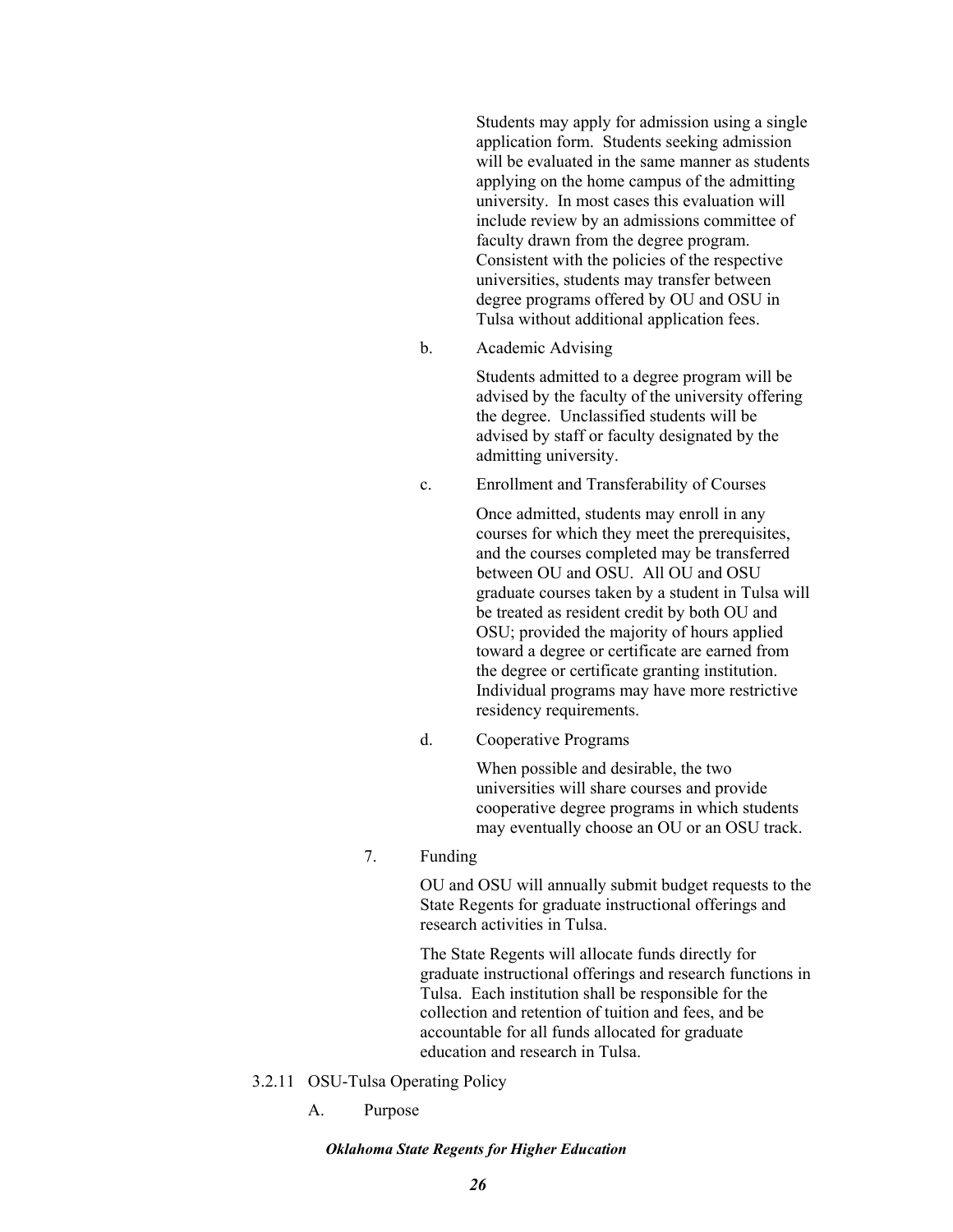In 1998 70 O.S. §4673, established a branch institution of Oklahoma State University (OSU) called Oklahoma State University - Tulsa (OSU - Tulsa) which is authorized to offer upper division undergraduate courses and baccalaureate degree programs as specified in this operating policy.1

This operating policy regulates the delivery and support of baccalaureate degree programs by the managing and participating universities. Rogers University - Tulsa was the managing institution until January 1, 1999 at which time OSU - Tulsa became the managing institution. The participating universities are the University of Oklahoma (OU), OSU (until January 1, 1999 when it became both the managing and a participating institution), Northeastern State University (NSU), and Langston University (LU).

The managing institution contracts for courses and programs leading to the baccalaureate degree and provides services as detailed in this policy. The managing institution has the authority to draw upon State System institutions as well as other regionally accredited universities for the delivery of programs and courses subject to these policy provisions. The participating universities provide the courses and programs and academic support services as detailed in this policy. This policy relates only to credit offerings.

The purposes of this operating policy are to:

- 1. Delineate the programmatic delivery responsibilities of the managing and participating universities.
- 2. Specify the operating policy for implementing a seamless system of student services consistent with federal law and accreditation standards.
- 3. Present the method of payment for direct instructional costs provided by the participating universities during the fiscal year.
- B. Service Standards

Delivery of academic degree programs, courses, and support services are subject to the quality standards specified in the Policies and Procedures Pertaining to the *Electronic Delivery of Courses and Programs and Policy and Procedures Pertaining to Off-Campus Programs and Courses*, and requirements and standards of national and regional accrediting associations. In summary, students will have access to facilities, learning materials, and academic support services on the same basis as students in the same course(s) taught on the participating universities' campuses.

- C. Academic Degree Programs
	- 1. Participating Universities
		- OU, OSU, NSU, and LU are recognized as the original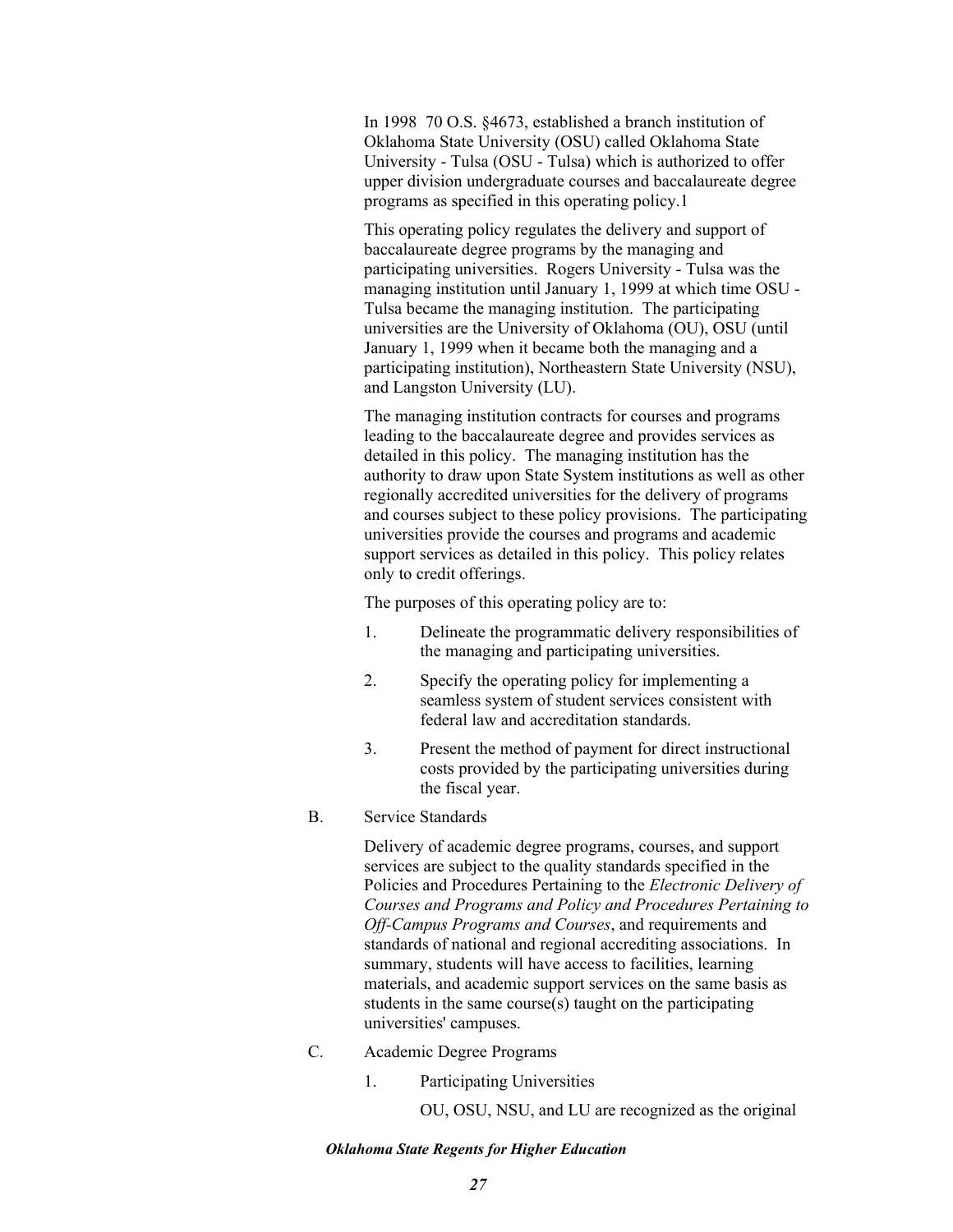and anchor universities in Tulsa. In contracting for programs and courses, the managing institution shall first investigate the feasibility of such offerings with these four institutions. The managing institution may contract with other universities as detailed further in this policy including the requirement that LU's historic role in Tulsa and its urban mission assignment by the Oklahoma State Regents for Higher Education be recognized and maintained. Programs at OSU - Tulsa will not duplicate those offered by LU as part of its Tulsa Urban Center program. Additionally, the number of degree programs offered by NSU and LU shall not be diminished or duplicated.

2. Level of Program and Course Offerings

OSU - Tulsa offerings are restricted to upper division undergraduate courses and baccalaureate degree programs. Courses offered at the undergraduate level shall not duplicate those offered by Tulsa Community College (TCC). (Refer to the *OU/OSU Graduate Education and Research Center, Tulsa, Function and Operating Policy* regarding graduate level courses and programs.)

3. Program Approval Authority

State Regents' approval is required as follows:

- a. For any addition or deletion of universities providing courses and programs at OSU – Tulsa.
- b. For any change in existing LU program offerings. State oversight of the Langston urban offerings in Tulsa is consistent with the state's civil rights commitment regarding LU.
- c. For any new program not offered on the participating university's home campus.
- 4. Program Selection Criteria

Within the fiscal, function, mission, and duplication constraints and giving due consideration to the historic role of provider universities, the managing institution will select programs using the following criteria:

- a. Quality: The primary criterion for selection is quality of program as determined by OSU - Tulsa using the following quality indicators:
	- i. standards in the State Regents' *Academic Program Review* policy,
	- ii. accreditation status of programs, and
	- iii. results from the assessment process as detailed below.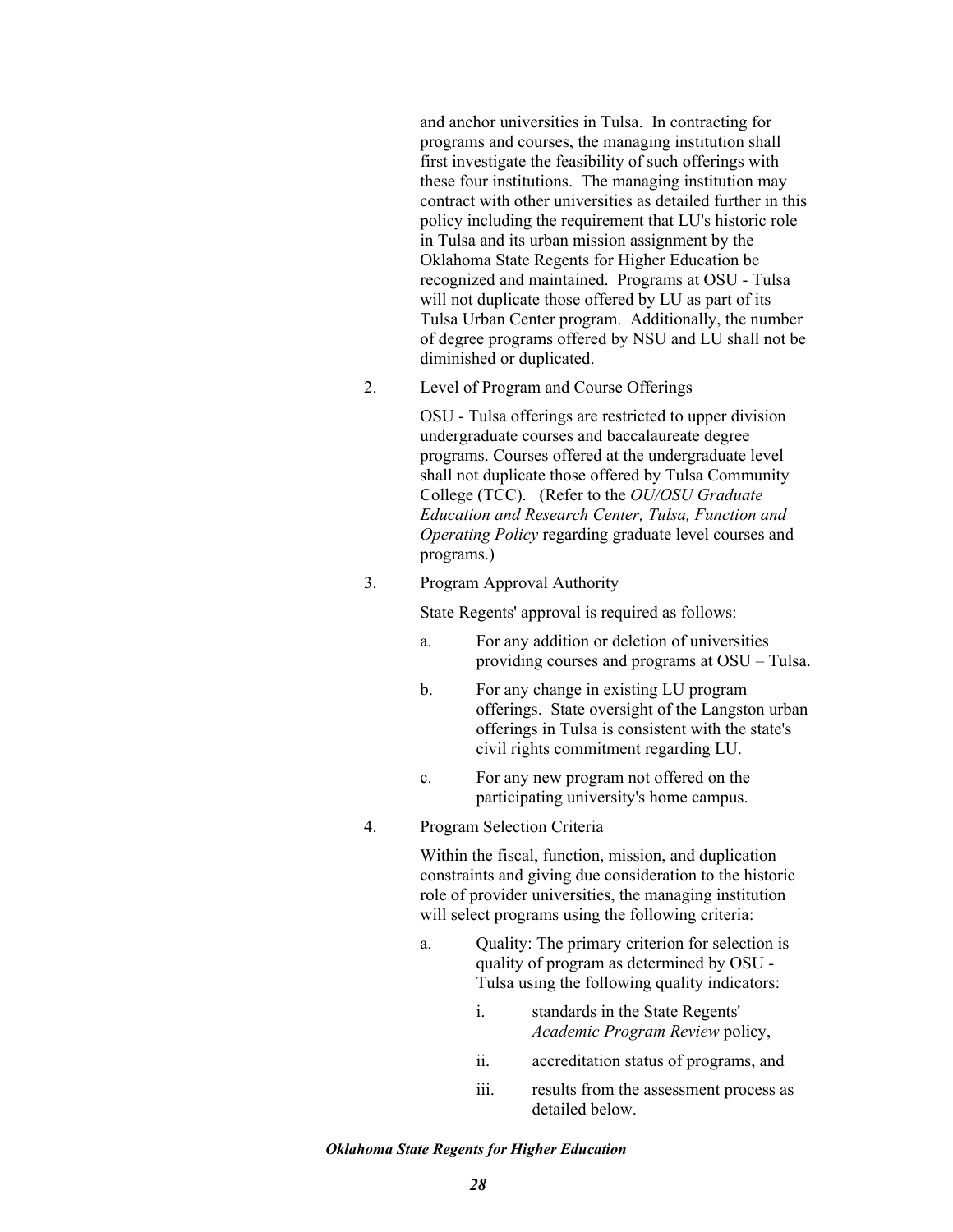b. Collaborative/Innovative Offerings: Joint and collaborative offerings of programs at OSU - Tulsa by two or more participating universities are encouraged.

### 5. Discontinuation of Programs

- a. Notice: No program will be discontinued, suspended, or deleted by either the participating or the managing university without at least two semesters of advance notice, excluding the summer semester.
- b. Student Completion: The managing and participating universities will be responsible jointly for assisting students in the completion of discontinued programs.

## 6. Program Assessment

Each year the participating universities will provide the managing university copies of the most recent documents:

- a. A summary of program accreditation reports for approved programs at OSU - Tulsa that are subject to program accreditation;
- b. Program reviews submitted to the State Regents for each approved program offered at OSU - Tulsa with results separated for OSU - Tulsa if separate results are available; and
- c. The current version of the participating university's academic plan as submitted to the State Regents.

Students at OSU - Tulsa will be assessed under the State Regents' *Student Assessment and Remediation* policy*.* Two levels of assessment apply: academic program learning outcomes assessment and student engagement and satisfaction.

d. Academic Program Learning Outcomes Assessment

> Academic program learning outcomes assessments will be conducted by the participating university offering the degree program. This assessment measures how well students are meeting stated program goals and objectives. Assessment results will be incorporated into the respective academic program reviews and shared annually with the managing university in a manner which separately reports and identifies assessment and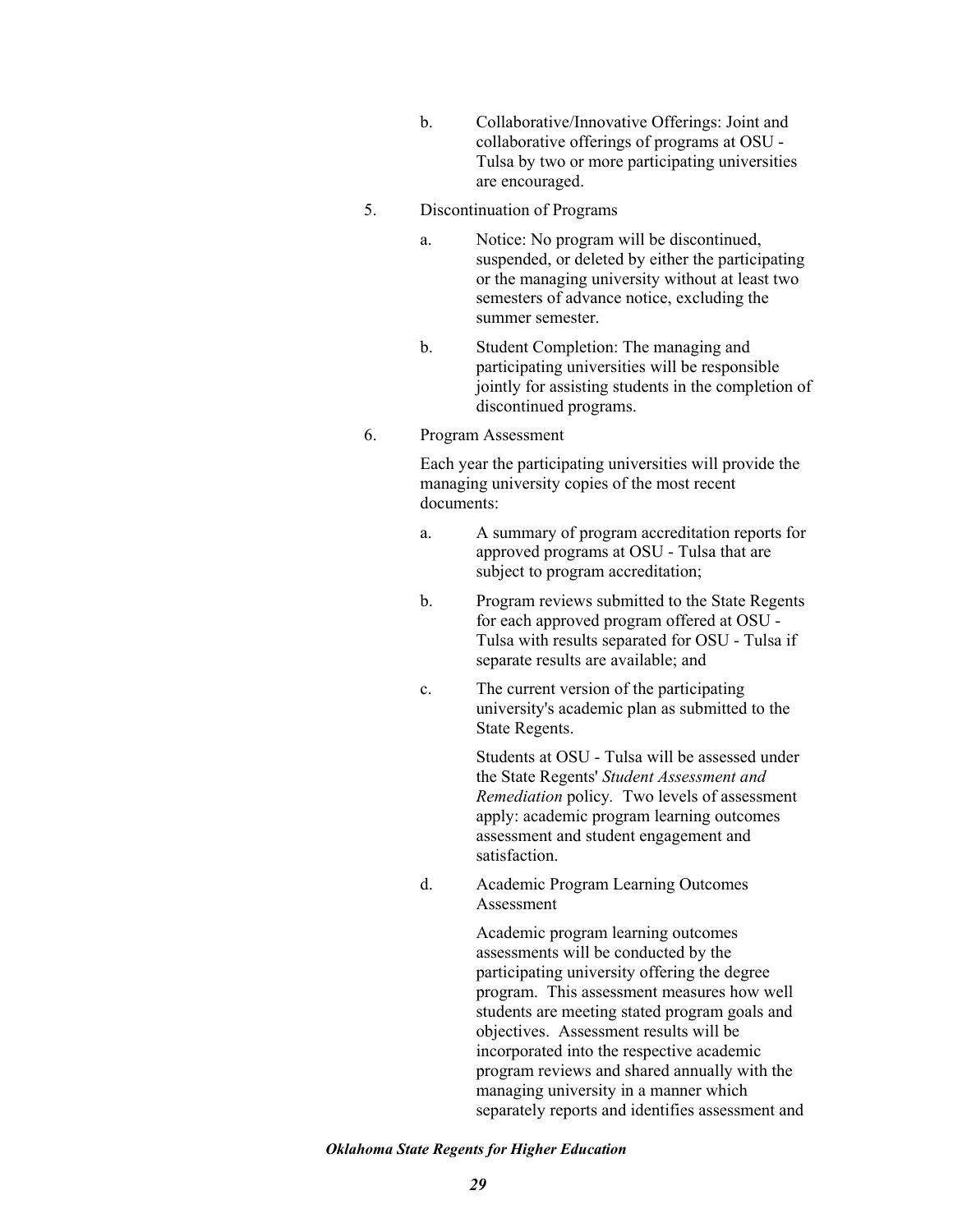program review results at OSU - Tulsa to the fullest extent possible.

e. Student Engagement and Satisfaction

OSU - Tulsa is responsible for assessing student satisfaction with activities and services that collectively constitute their academic experiences. Assessment results will be shared with the participating universities.

7. Academic Program Responsibility

The participating university offering the degree program is responsible for:

- a. appointing and employing all faculty who offer instruction in the program,
- b. controlling the curricula of the program,
- c. awarding all credit and degrees in the program, and
- d. conducting the course evaluations.

Faculty members will be governed by the employing university's personnel policies, including promotion, tenure, evaluation, and compensation. Joint faculty appointments may be considered. The managing institution's responsibility regarding the program is detailed above. Other participating universities may supply service and support courses for the degree program consistent with their program assignments.

8. Program Advertising and Related Publications

The managing institution is responsible for publicizing courses and degree programs delivered under contract by the participating universities. Advertising will be coordinated with the participating universities. In all references to degree programs, the participating university offering the degree program will be identified. Participating universities may, at their own expenses, publicize and market their respective courses and degree programs.

9. Course Offerings

Scheduling of course offerings by the participating universities will be coordinated with OSU - Tulsa. The determination of course offerings and course specific decisions including staffing, size limits, course content, enrollment prerequisites, and cancellations are the responsibility of the participating university offering the course. The managing institution will be notified of the requirements and any resulting decision affecting a course.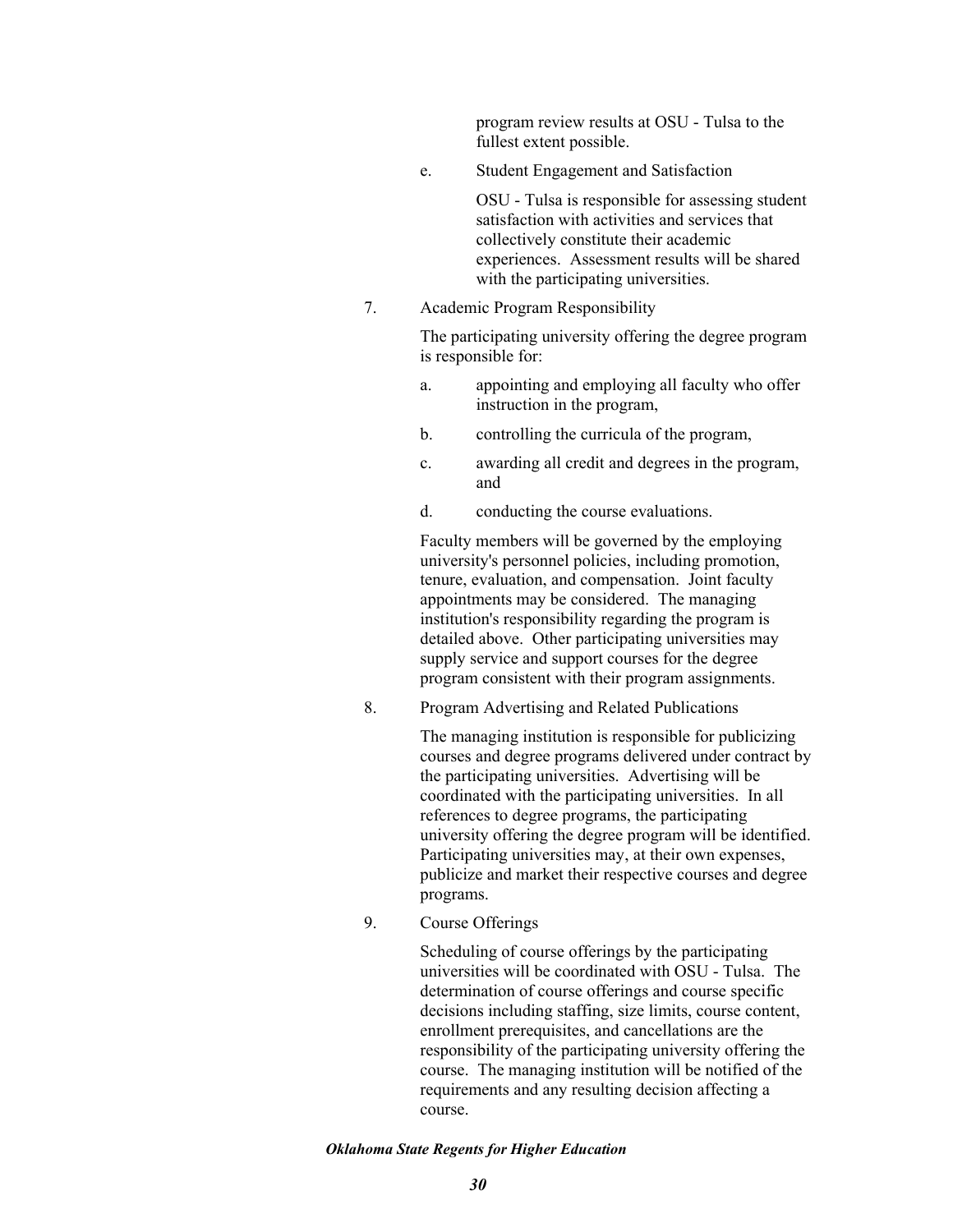The participating university is responsible for determining the need for an additional class section after publication of the OSU - Tulsa Schedule of Classes. Because of funding requirements, a decision by a participating university to add an additional section must be approved by OSU - Tulsa.

OSU - Tulsa will publish a schedule of classes each semester and will set deadlines for the submission of course schedules from each participating university. Each participating university is responsible for scheduling courses to ensure completion of degree requirements in a reasonable time period.

10. Academic Calendar

OSU - Tulsa will publish an Academic Calendar each semester that will show dates for registration, drop/add and withdrawal actions, semester start and ending times, holidays, audit deadlines, grade submission, and other academic deadlines. The Academic Calendar will conform to State Regents' requirements for regularly scheduled classes in the summer, fall, and spring terms. Regular semester starting, ending, and break dates must be consistent. Classes offered in an irregular semester format will adhere to the State Regents' *Academic Calendars* policy*.*

11. Resident Credit

Courses taken from the participating universities and TCC will count as resident credit for all degree programs offered at OSU - Tulsa, subject only to degree requirements and consistent with the requirement that bachelor's degrees will be based on a minimum of 60 hours from a baccalaureate degree institution.

# D. Academic Student Services

This section establishes policy to implement a seamless system of student services. The participating universities in cooperation with the managing institution will establish and operate a centralized office of student services to provide a variety of services as detailed below. Generally, the managing institution has the responsibility for providing and maintaining the office, including providing front-line staff. The participating universities will provide academic support staff who will have the responsibility for making academic decisions, maintaining the integrity of the academic records, and ensuring that the institutions remain in compliance with all accreditation regulations and federal laws.

1. Central Office of Student Services

A central office will be established for the convenience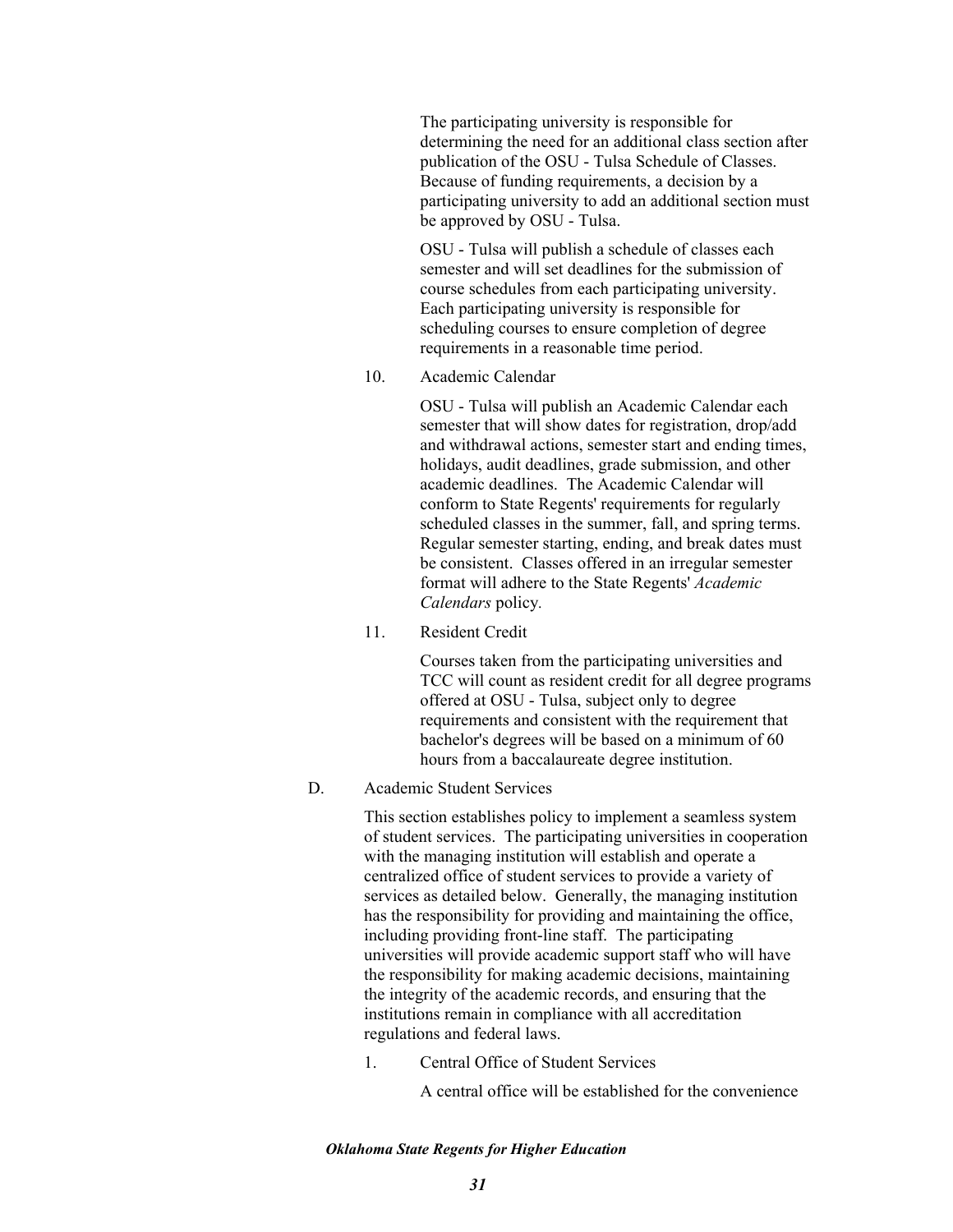of students and staffed by representatives of each of the participating universities under the general direction of OSU - Tulsa. Space for the centrally located academic service center will be provided by OSU - Tulsa. The purpose of the Center is to provide information and services to prospective and current students regarding degree programs, academic advisement, admission, financial aid, and academic records from each participating university as detailed below.

The participating universities will staff the office with qualified admissions, financial aid, and other academic service support staff. OSU - Tulsa will provide computer connections enabling access to the records systems at each participating university home campus. The participating universities will provide access to their records systems by their respective staff in the academic service center. Official transcripts from each of the participating universities will be available to both current and former residents.

2. Student Admission

All students will be admitted to a participating university in accordance with the degree program elected by the student and using the program admission standards of the appropriate university. Authority to admit students rests solely with the participating universities. A common application form will be developed in cooperation with the managing university and used by all of the participating universities.

Undecided or non-degree seeking students who meet the State Regents' transfer requirements may be admitted by one of the participating universities and permitted to complete up to nine credit hours before being required to be admitted to a degree program consistent with the State Regents' *Institutional Admission and Retention*  policy*.* 

A reciprocal admission policy requires the other participating universities to recognize the admission action taken by one participating university. Once admitted, students are eligible to enroll in courses offered by any of the other participating universities with the consent of their academic advisors and if course prerequisites are met. Permission to enroll in another university's course does not result in admission to that university.

Participating universities will enforce the suspension actions taken by another participating university as well as academic or financial holds placed on a student's enrollment. The managing university will not enroll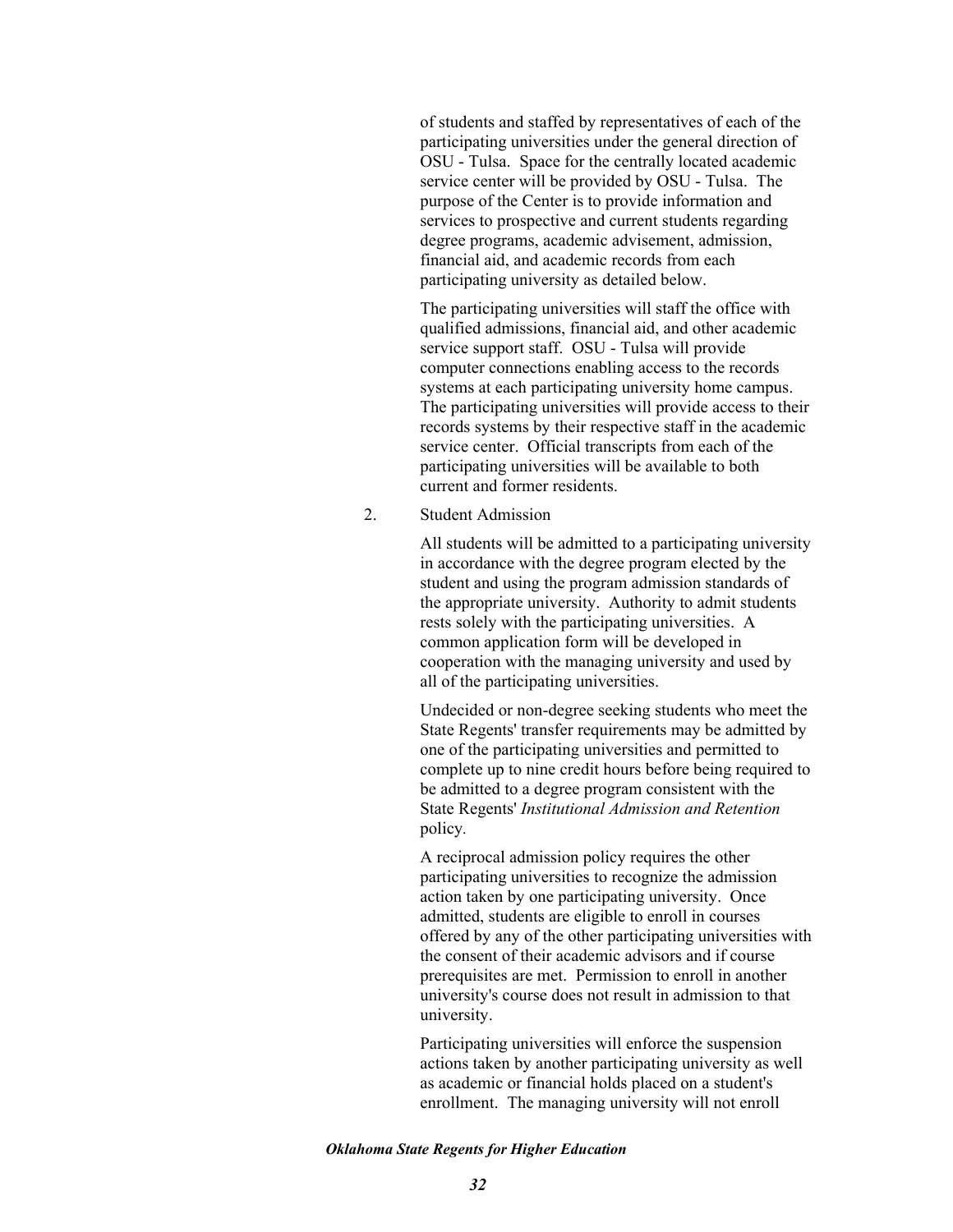students who have holds.

3. Student Enrollment

The managing university is responsible for the enrollment of students in courses listed in the OSU - Tulsa class schedule. A student's enrollment in a participating university course cannot be initiated until the student is admitted to a participating university (see previous section). Students previously admitted to a degree program offered on the home campus of a participating university are eligible to enroll as an admitted student in courses offered at OSU - Tulsa. Verification of a student's admission status as a prerequisite for enrollment is the responsibility of the student's admitting university.

Changes in a student's enrollment status (drops, adds, withdrawals) that result in a grade on the student's academic record must be approved by the participating university. The managing institution will transfer electronically changes in enrollment to the participating university on a daily basis.

4. Academic Advisement

The participating university is responsible for funding and delivering academic advisement services at OSU - Tulsa for students admitted to its contracted degree programs. Faculty or qualified staff advisors will be available to advise for each degree program offered at OSU - Tulsa. Provisions will be made for regular advisement sessions on an individual student basis and supplemented as needed using technology.

5. Financial Aid

Authority and responsibility for administering Title IV funds for participating university students attending OSU - Tulsa rest with the participating university to which the student is admitted. Each university will employ financial aid counselors to assist students in completing financial aid application forms, to inform students about the various types of financial aid, to monitor the student award process, and to coordinate the disbursement of financial aid. Aid disbursement procedures will be designed so that the student will not be required to travel to the main campus of the participating university.

A reciprocal financial aid agreement will be established among the participating universities that enable a student to use financial aid received from their respective universities to pay for courses taken from another university at OSU - Tulsa. The managing institution will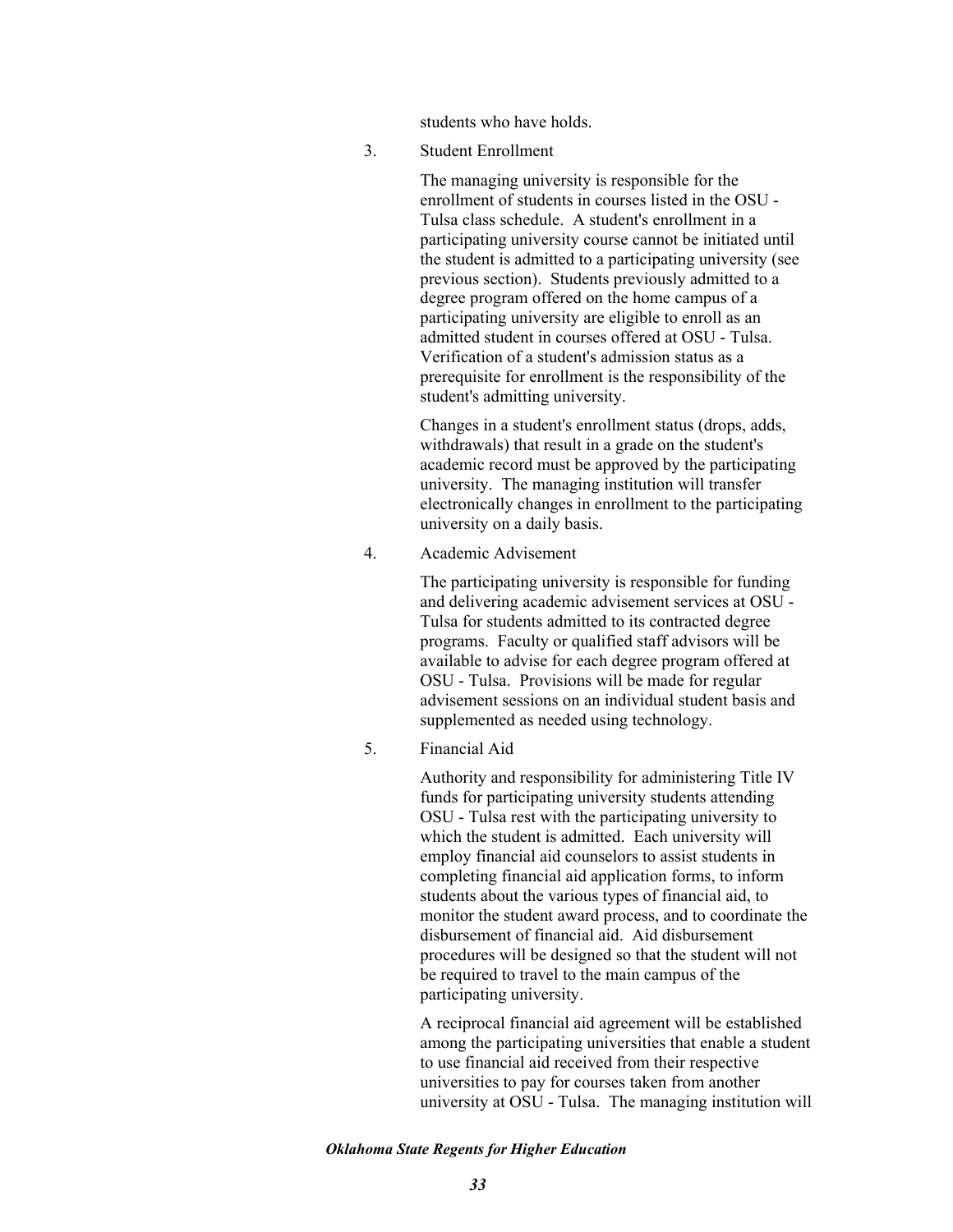provide computer support to enable access to the financial aid record system at the participating universities' campuses.

The managing institution will provide each participating university a fee waiver allocation for the fiscal year according to a formula approved by the governing board of OSU - Tulsa. The total fee waiver allocation will be determined in accordance with State Regents' policy. The participating university will administer the fee waiver allocation. Fee waivers will be awarded through the financial aid voucher system at OSU - Tulsa. Fee waivers may be applied to any course offered by a participating university taught on the Tulsa campus. The managing institution will report fee waivers to the State Regents.

The managing institution, in cooperation with the participating universities, will develop policies and procedures for the administration of "third party" financial aid. "Third party" aid includes scholarships and grants from private and public organizations, employee reimbursement plans, and other student financial assistance exclusive of Title IV funds and fee waivers. The source and amount of "third party" aid received must be reported to the Financial Aid Office of the student's admitting institution.

6. Student Records

The participating universities are responsible for admitting their respective students and verifying their eligibility for enrollment, maintaining official transcripts, and maintaining the official student academic records. The official academic records for students enrolled at OSU - Tulsa will be created and maintained by the participating university that admits the student. Faculty members are responsible for submitting grades for all students enrolled in their courses directly to their respective university's registrar. Grade changes for students enrolled in the respective participating university courses will be made according to the policies and procedures of the participating university offering the course. The registrar of the participating university initiating the grade change will notify the student's admitting university if the course was taken for transfer credit.

The individual participating universities are responsible for creating, maintaining, and issuing official grade transcripts.

The managing institution will have access to student records maintained by the respective participating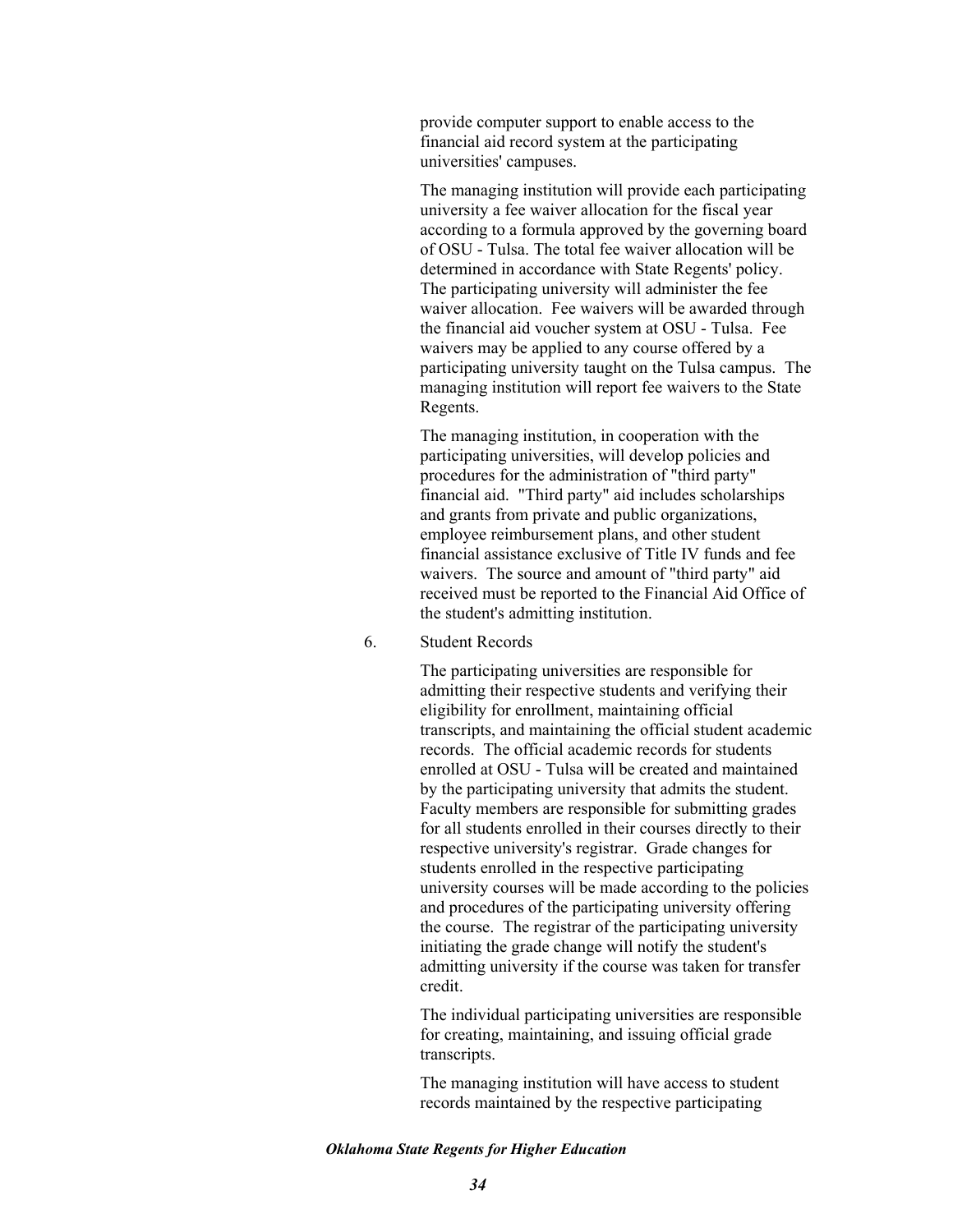universities through electronic transfer to record information, or electronic "read only" access to the participating university's computer record system.

A procedure will be established in which grades for courses taken from another participating university are shared with the student's degree-granting university. The transfer course work will be posted to the student's academic record without any action required by the student.

7. Course Availability

Participating universities will provide a course rotation plan that ensures that students have the opportunity to complete degrees in a timely manner.

8. Student Complaints and Discipline

Policies and procedures of the respective participating universities apply to cases of academic misconduct and student complaints regarding academic issues. The managing institution's policies will apply to cases of non-academic misconduct.

9. Student Council

A Student Council will be established by OSU - Tulsa. Student representatives from each of the participating universities will compose the Council. (A policy will be developed by OSU - Tulsa in cooperation with the participating universities regarding the operation of the Council.)

E. Faculty and Instructional Support

As previously noted, the respective participating universities appoint and employ all faculty members in their academic program areas. Faculty members are governed by the respective participating universities' personnel policies. Regarding faculty support, both the managing and participating universities share responsibilities.

- 1. The managing institution is responsible for providing the following services to faculty: access to on-site resources and services including library facilities, computer labs, computer network to home campus, furnished offices, postal services, duplication services, and telephones.
- 2. The participating universities will provide support and professional opportunities for faculty assigned to OSU - Tulsa comparable to that provided to faculty on the main campus.

The managing institution is responsible for providing instructional space for courses offered by the participating universities. Priority will be given to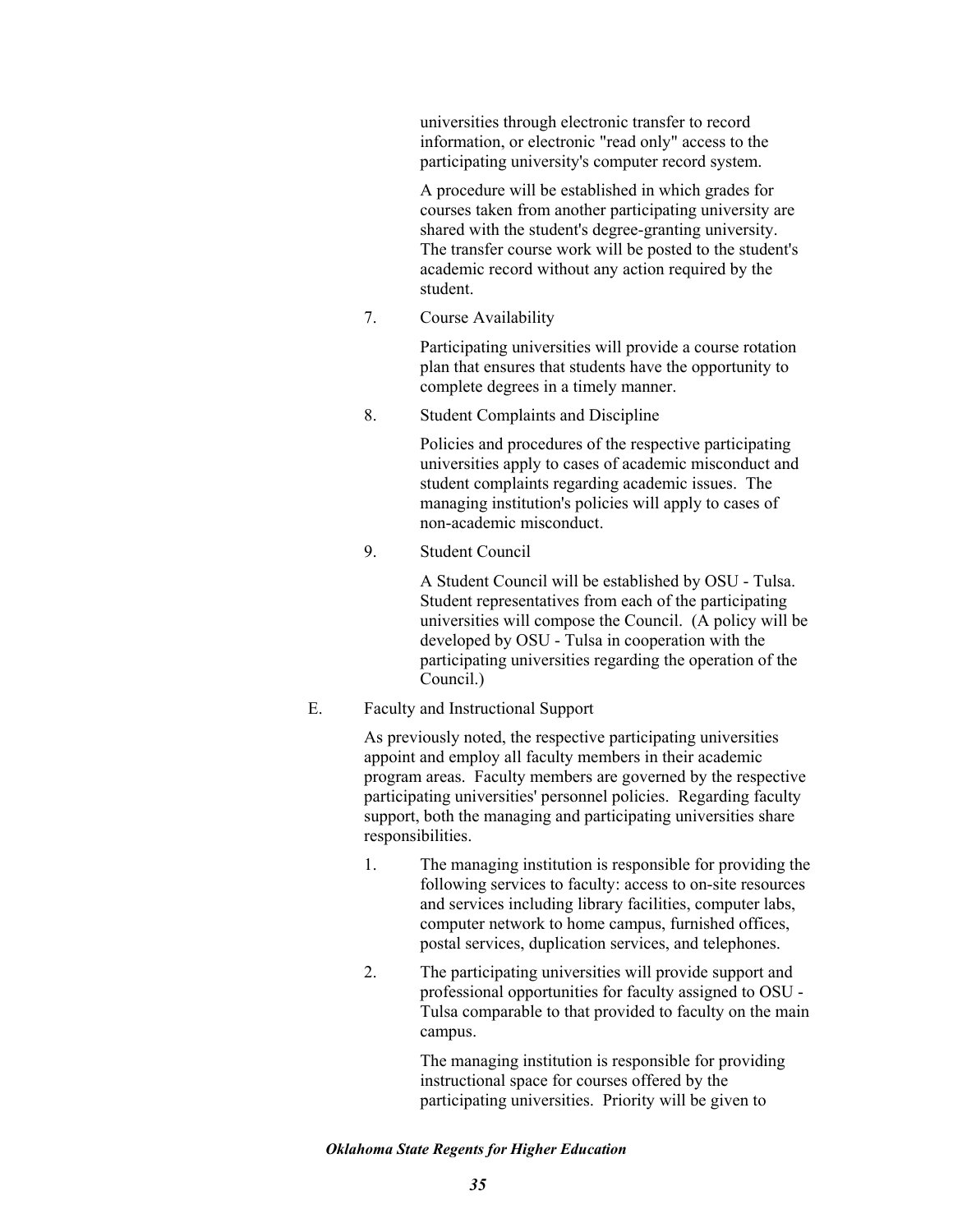classroom needs in the allocation of space.

The managing institution will provide technical staff for interactive video courses. The participating universities will provide staff responsible for the delivery of course materials to students and the transmission or mailing of student course materials to the instructor.

The managing institution will provide the equipment and/or software for courses offered at OSU - Tulsa on the same basis that the participating universities provide the equipment and/or software on their respective main campuses.

The managing institution will consult with the participating universities in the planning of facilities and instructional equipment for classroom instruction.

Faculty Council: A Faculty Council will be established to review and make recommendations on appropriate issues at OSU - Tulsa and will operate according to policies and procedures adopted by OSU - Tulsa. Faculty representatives from each of the participating universities will compose the Council.

- F. Student Activity and Support Services
	- 1. OSU Tulsa is responsible for providing and funding non-academic student activity program and support services. OSU - Tulsa is authorized to assess and collect student activity fees in accordance with State Regents' policies.

Students with Disabilities: OSU - Tulsa is responsible for documenting the disability and the provision of the appropriate accommodation for students who identify themselves as having a disability and who request accommodation in order to participate in a course or other academic requirement for completion of a degree. OSU - Tulsa will forward this information to the appropriate participating university's office for appropriate action. The participating university is responsible for ensuring that faculty cooperates as needed. The participating university will provide OSU - Tulsa information regarding its policies for distribution to students who identify themselves as having a disability to ensure access to the information if they wish to pursue a grievance on the basis of disability.

G. Support for Participating University Resident Staff

Participating universities will maintain a resident staff at OSU - Tulsa. Each participating university will appoint a chief academic officer (hereafter referred to as the institutional representative) whose office will be located at OSU - Tulsa. Funding and staffing of the office and the purchase and maintenance of computer and office equipment are the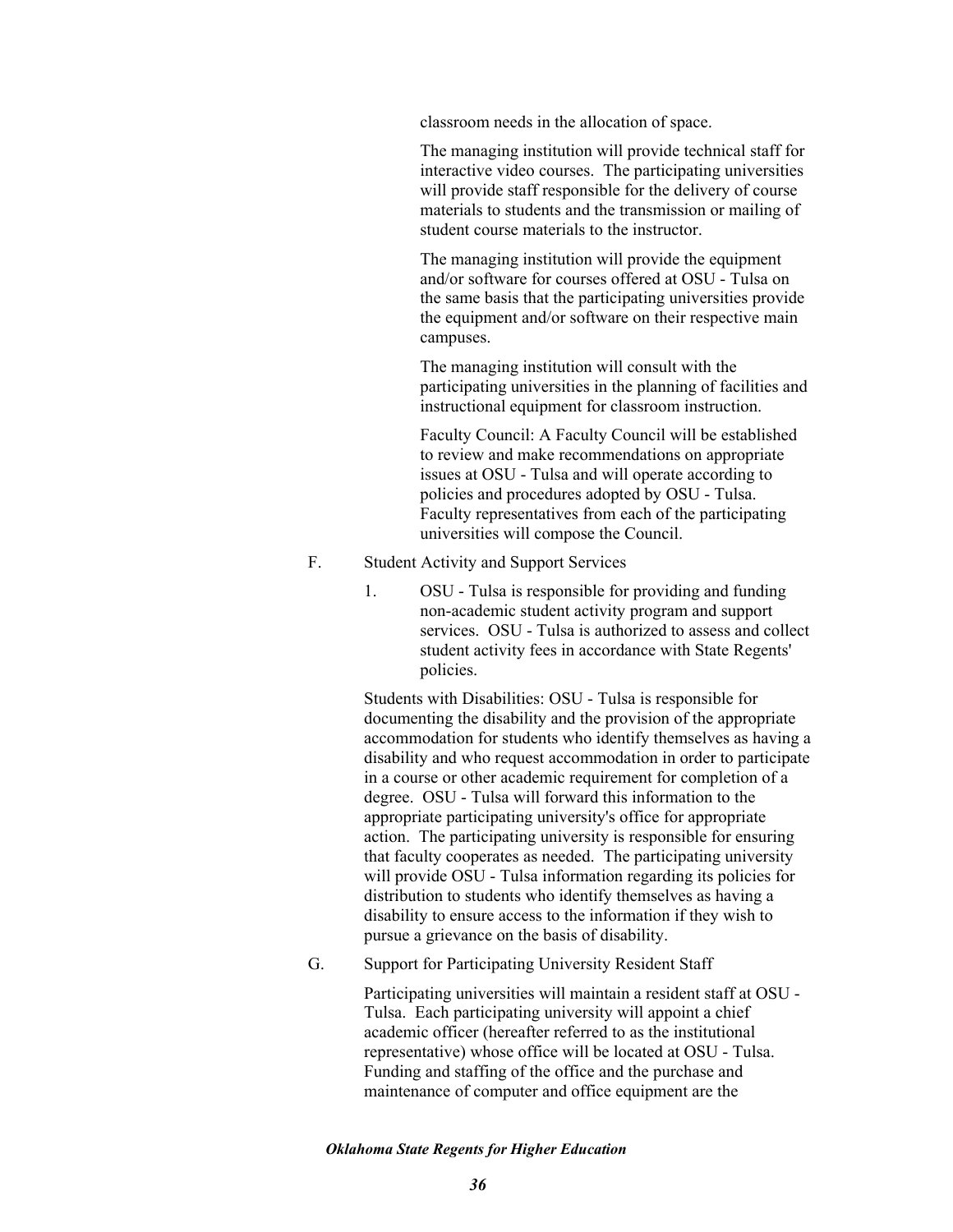responsibility of the participating university. OSU - Tulsa will provide office space, office furniture, computer service connections, telephone and duplication equipment, and postal services. The participating university will be invoiced for actual costs of telephone and duplication services and postage provided by OSU - Tulsa.

Operating Council: An Operating Council composed of the participating universities' institutional representatives and chaired by an OSU - Tulsa official will meet on a regular basis to ensure a high quality educational experience for all OSU - Tulsa students and to ensure the adequacy of support services for the successful operation of all participating universities.

H. Program Contracting Budget

The budget of OSU - Tulsa has two parts:

- 1. The instructional budget, which is based upon the contract cost matrix for direct instructional costs of each course section; and
- 2. The non-instructional budget, for the remaining functions of the Educational and General Budget.

The State Regents will allocate state-appropriated funds to each provider university for courses offered based on the cost matrix. The Regents will allocate student fees and other revolving fund revenue to OSU - Tulsa for support of the non-instructional budget and stateappropriated funds as needed.

I. OSU-Tulsa, Langston University Programs

The following list represents Langston University programs that are recognized and authorized for the Tulsa urban program:

Accounting option under the BBA in Business Administration

Business Administration, BBA

Computer Science, (See below.)

Information Systems Management option under the BBA in Business Administration (Modified as requested by Langston University and approved by the State Regents on December 9, 1994.)

Corrections, BS

Economics option under the BBA in Business Administration

Elementary Education, BSEd

Gerontology, BA

History, BA

Liberal Education (BALE), BA

Organization Management option under the BBA in Business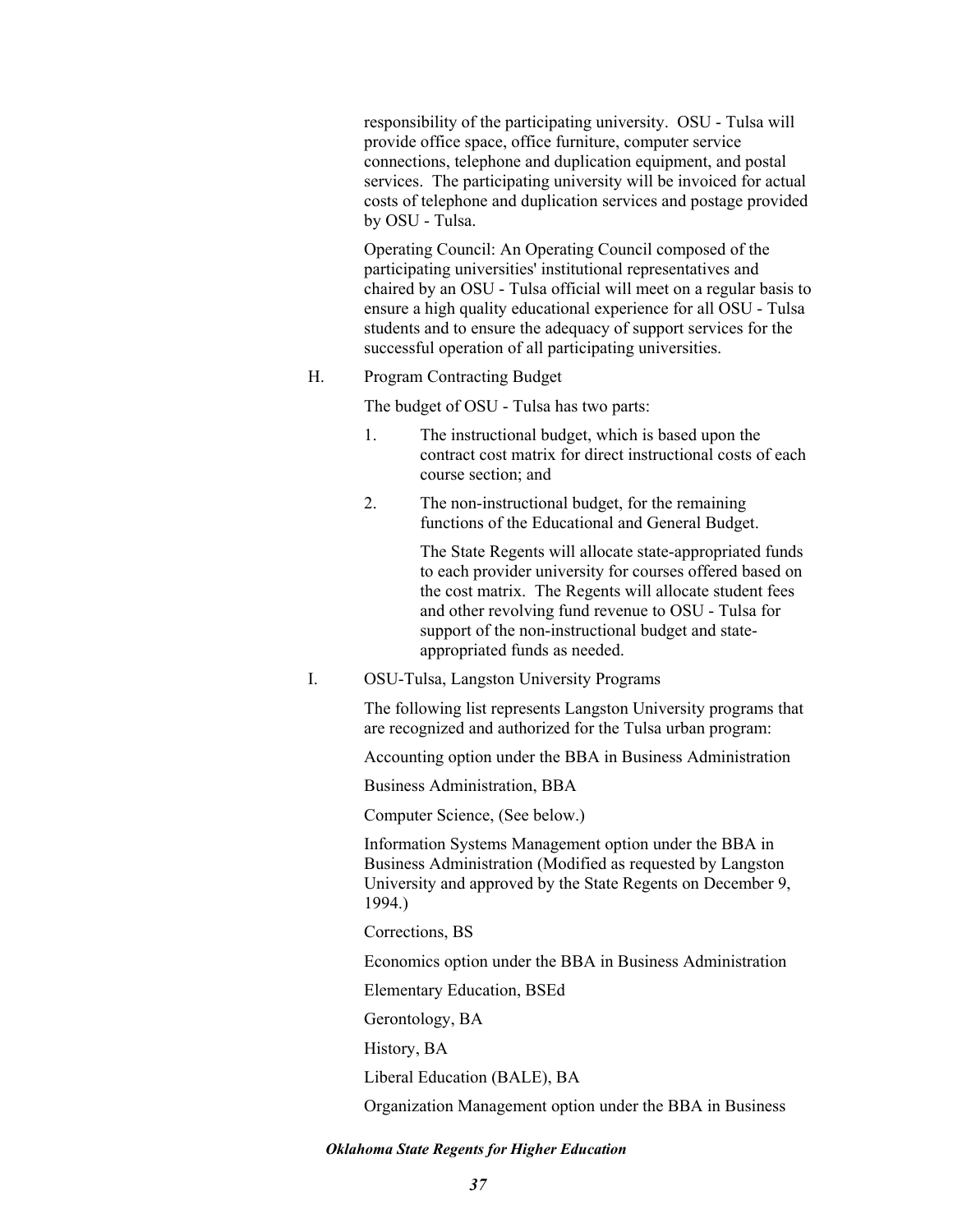Administration Nursing, BSN Psychology, BA Secondary Education, BAEd Sociology, BA

*Original Function Policy approved February 1970. Revised July 1971; April 1976; April 15, 1994; October 18, 1996; June 30, 1998; October 30, 1998; June 29, 2001; June 27, 2002. Individual Function Policies: SWOSU-Sayre approved July 10, 1987. CASC-Sallisaw approved October 18, 1996. EOSC-McAlester approved October 18, 1996. NWOSU-Enid and NOC in Enid approved October 18, 1996. Revised June 30, 1999. NWOSU-Woodward approved October 18, 1996. OGERC approved June 30, 1998. Revised June 27, 2002. OSU-Tulsa approved June 30, 1998. Revised June 21, 2012. Revised October 25, 2012. Exceptions to Functions of Public Institutions (3.2.6) approved January 24, 2019.*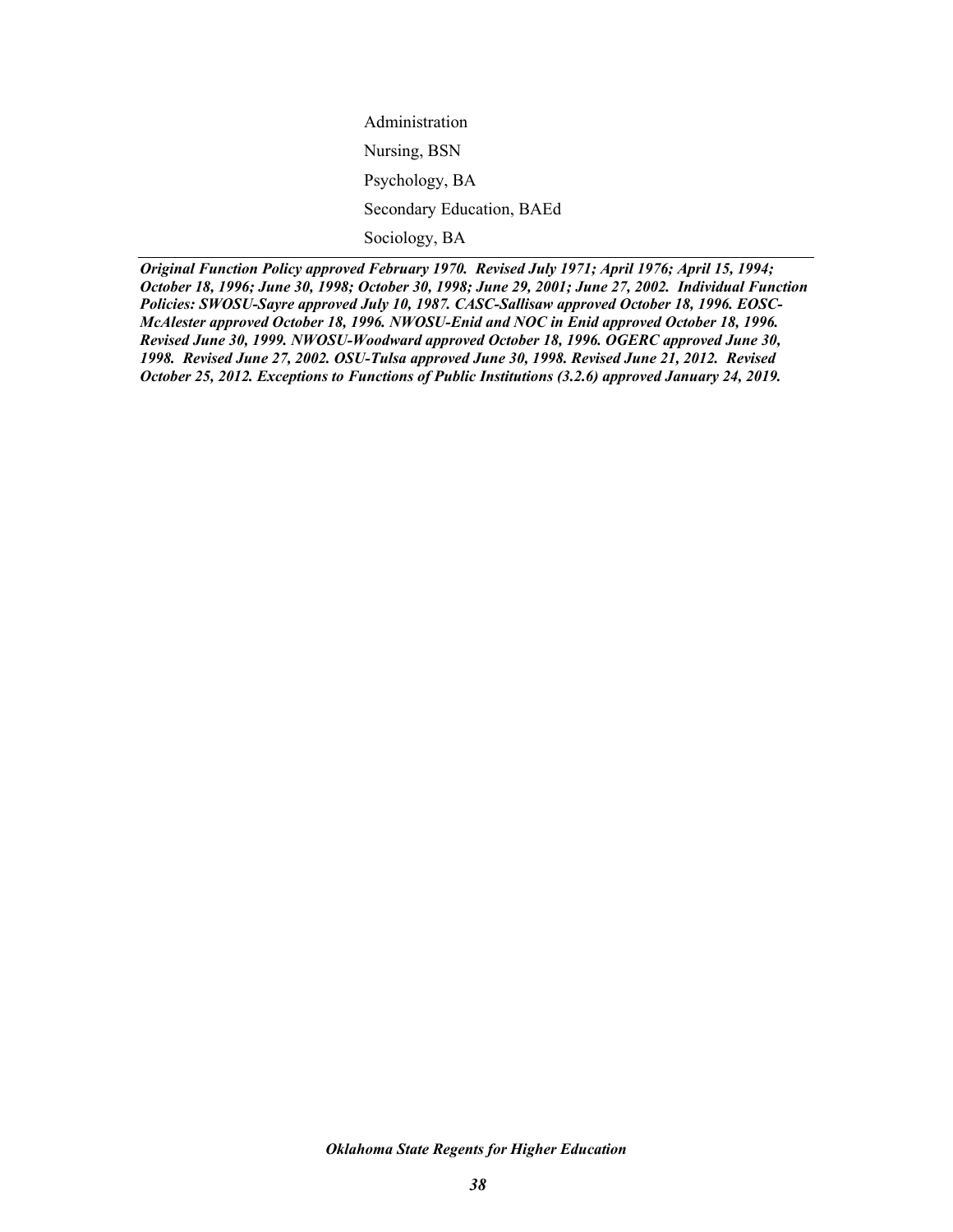# **3.3 FUNCTION OF RESEARCH IN THE STATE SYSTEM**

## 3.3.1 Purpose

Research is an activity closely allied with progress in all fields of endeavor, being a necessary ingredient to the discovery of new knowledge and the application of existing knowledge to new situations. Research therefore rightfully takes its place alongside teaching and public service as a primary activity in higher education. Although all higher education institutions should be involved in research to some degree, the level and scope of involvement are necessarily different for different kinds of institutions and agencies. This policy will serve to guide the State Regents and institutions of the State System with respect to the function of research among the various public institutions and agencies.

# 3.3.2 Research Universities

The research universities are responsible for the conduct of departmental research to improve instruction in the various academic disciplines, for institutional research leading to greater efficiency and effectiveness in both academic and non-instructional aspects of their internal operations, and for the conduct of organized research. In addition, the unutilized research potentials of the research universities may be brought to bear upon the research and training problems of government and industry through the conduct of externally financed contract research to the extent that the primary functions of the university are properly preserved.

## 3.3.3 Regional Universities

The regional universities are responsible for the conduct of departmental research to improve instruction in the various academic disciplines and for institutional research leading to greater efficiency and effectiveness in both academic and non-instructional aspects of their internal operations. In addition these universities may, to the extent that faculty resources are unutilized and basic institutional functions are properly protected, respond to the needs of government and industry for the conduct of education and training activities requiring certain elements of evaluation and research.

## 3.3.4 Community Colleges

The community colleges are responsible for the conduct of departmental research to improve instruction in the various academic disciplines and for institutional research leading to greater efficiency and effectiveness in both academic and non-instructional aspects of their internal operations.

## 3.3.5 State Regents

The State Regents are responsible for the conduct of research with regard to overall coordination and planning in Oklahoma higher education, including the formulation of goals and objectives, functions and programs of institutions, standards of education, degrees, finances, student fees, and other research involving the coordination of two or more institutions or types of institutions in the State System pursuant to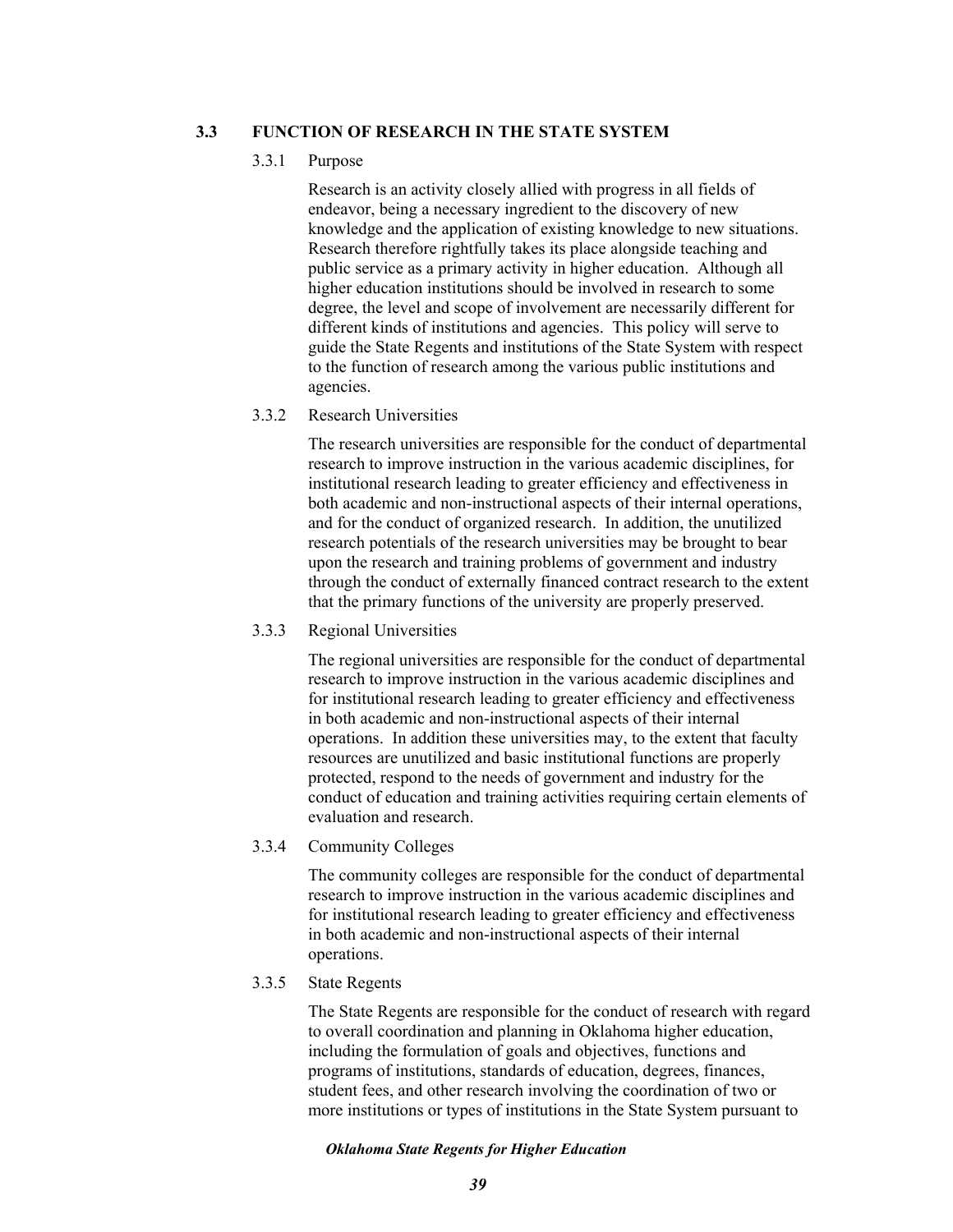Article XIII-A of the Constitution of Oklahoma.

*Approved December 15, 1970.*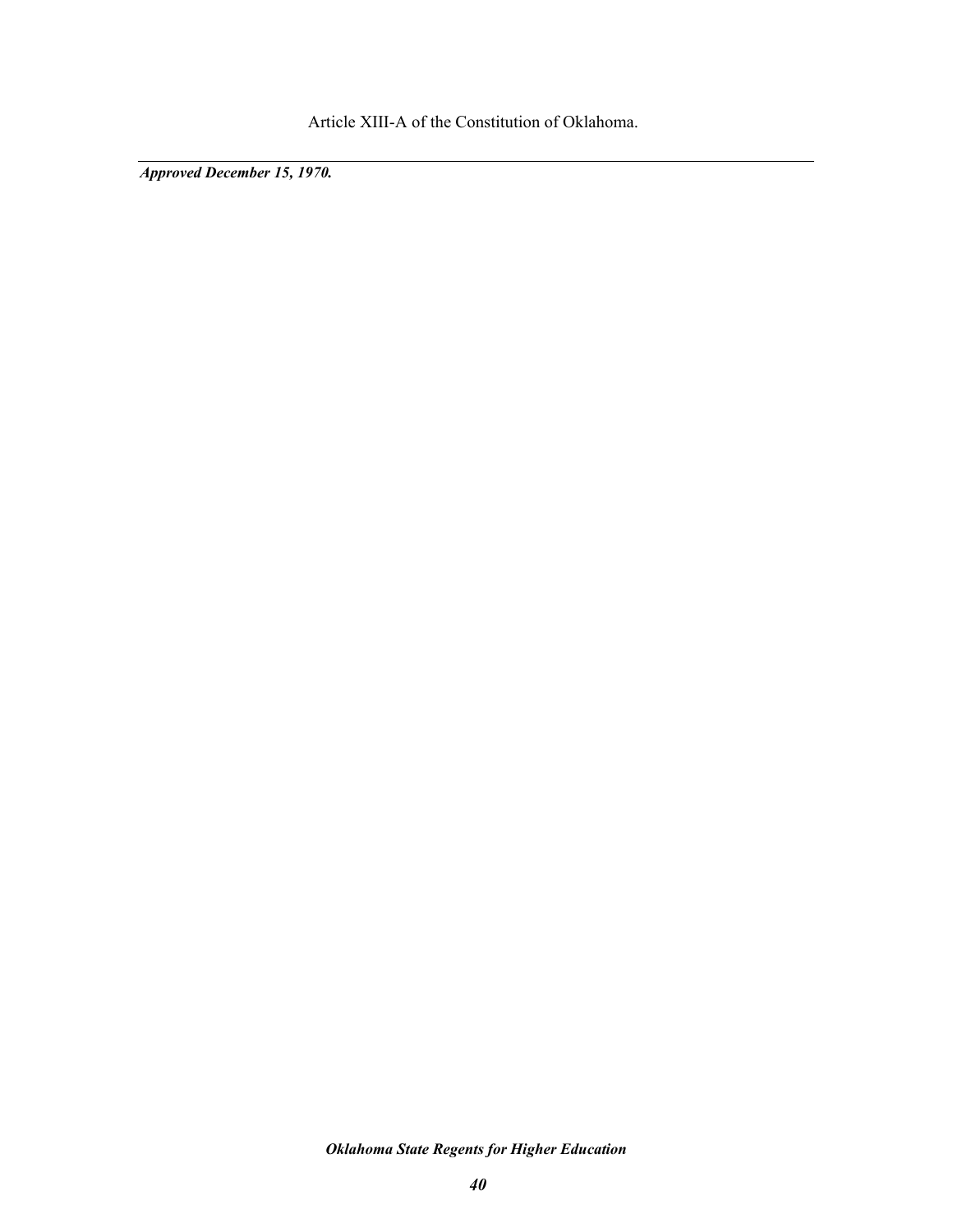## **3.4 ACADEMIC PROGRAM APPROVAL**

### 3.4.1 Purpose

Policies regulating the criteria and procedures for program approval detail the State Regents' and the institutions' respective roles in the process. These roles are successive and complementary. In carrying out their constitutional responsibilities, the State Regents recognize the primary role of institutional faculty, administrators, and governing boards in initiating and recommending needed changes in educational programs. The institutional faculty are the discipline experts responsible for developing and teaching the curriculum. The institutional administrators and governing board view the proposed program in light of the institution's priorities. The State Regents provide the system perspective and their review should add value to the evaluation process. The State Regents consider the statewide capacity for each new program request as well as linking academic planning with resource allocation. The State Regents also must ensure that requests and mandates are applied consistently.

To facilitate the discharge of these responsibilities, the following policy will be used in submitting and evaluating requests for new academic programs as defined below. The policy requirements are designed to match the internal institutional processes where possible, so that institutions are not required to duplicate efforts.

Program initiation is one method by which the State Regents and the institutions keep the academic curriculum current and relevant in terms of meeting present and future needs of the state and the region. These needs are both societal and occupational in nature. The State System recognizes and supports the tradition of liberal arts education and the need for higher education programs which offer individual and societal benefits that are independent of market demand considerations. Such programs provide immeasurable returns to the state by instilling in citizens a capacity for advanced learning and an understanding of the fundamentals of civilization. Similarly, the State System recognizes and supports providing the educational services to meet the occupational needs of the state and its citizenry.

The primary purposes of this policy are:

- A. To maintain and enhance the quality of instruction, research, and public service conducted at state colleges and universities.
- B. To respond to existing and emerging technological, social, cultural, scientific, business/industry, and economic needs.
- C. To provide to citizens a variety of high-quality opportunities for intellectual growth.
- D. To make programs reasonably accessible to academically qualified citizens of the state.
- E. To utilize the state's and the institutions' resources effectively and efficiently.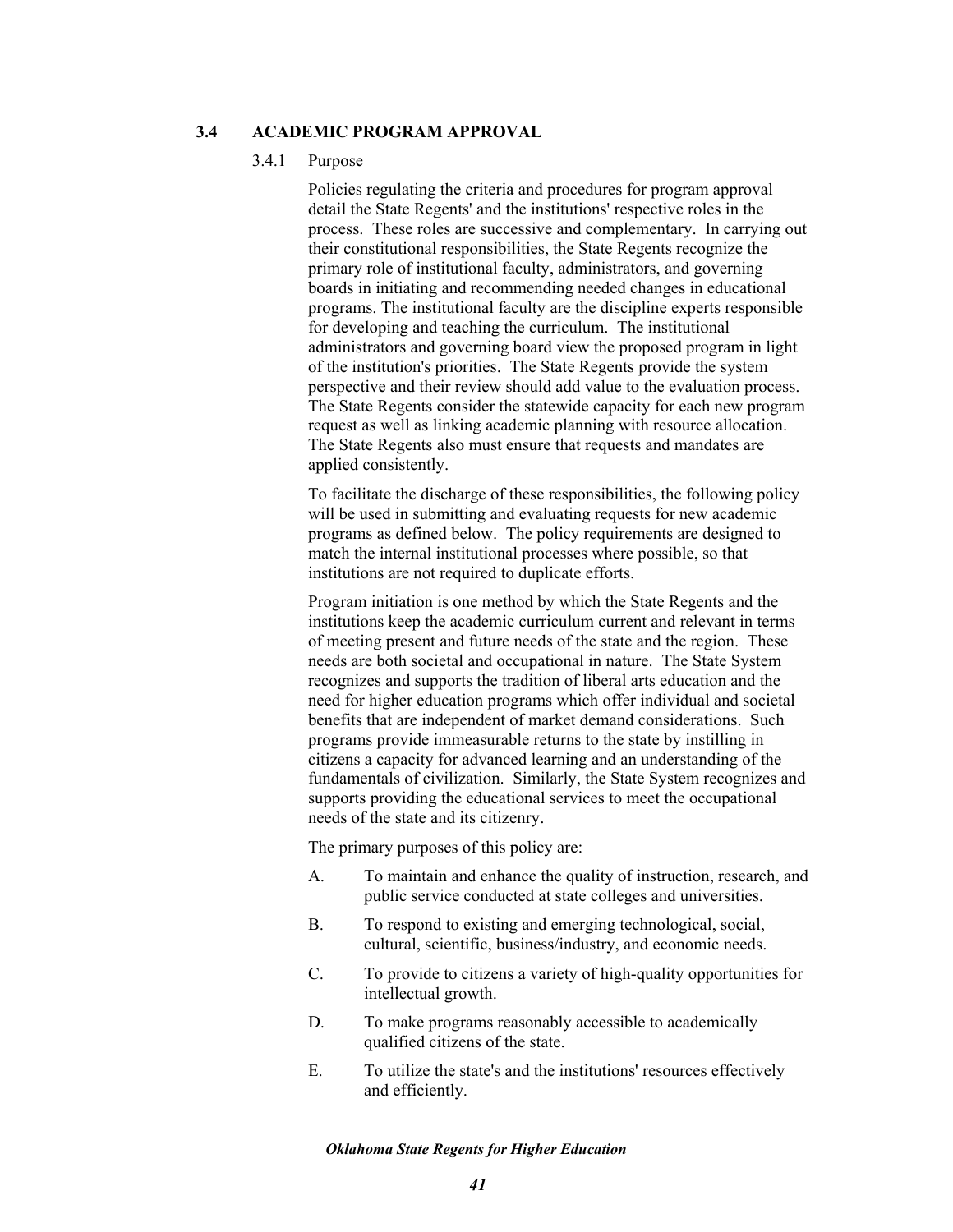F. To delineate the procedures to request approval of addition, modification, and deletion of instructional programs.

# 3.4.2 Definitions

The following words and terms, when used in the Chapter, shall have the following meaning, unless the context clearly indicates otherwise:

"Academic Plan" is an annual report submitted to the State Regents by institutions that provides a mechanism to view each institution's accomplishments, priorities, and aspirations about current and future plans including, but not limited to, academic efficiencies and priorities, learning sites, strategic plan, enrollment projections, and technology.

"Consortial Agreement" is an agreement between two or more institutions enabling a student to take coursework simultaneously at a "host institution" and have those courses count toward a certificate or the academic degree program at the "home institution" for the purpose of completing a degree. For the purpose of this policy, the student's home institution is the institution that will grant the student's certificate or degree and the host institution is the institution that offers coursework toward an academic program in an agreement with another institution, but will not award the certificate or degree.

"Course of Study" is a sequentially organized series of educational experiences designed to culminate in the awarding of an academic degree or certificate. For the purpose of this policy, instructional programs and courses of study will be considered synonymous.

"Dual Degree Program" is a program in which a student is enrolled in two or more institutions and is awarded separate degrees bearing the names, seals, and signatures of each individual institution.

 "Embedded Certificate" is a postsecondary credential comprised of a course of study in which the curriculum required is a subset of a single existing undergraduate or graduate degree and is designed to provide specific skills and knowledge that can be readily transferred to the workforce.

 "Joint Degree Program" is a program in which a student may study at two or more institutions and is awarded a single academic degree bearing the names, seals, and signatures of each of the participating institutions.

"Program" is a sequentially organized series of courses and other educational experiences designed to culminate in an academic degree or certificate. For purposes of this policy, instructional program, academic program, and course of study will be considered synonymous.

"Reverse Transfer" is a process in which credit hours earned by students after transfer to another institution may be applied to certificate or degree requirements at a previously attended institution or institutions. State Regents' policies regarding requirements and standards for awarding an undergraduate certificate or degree shall apply.

"Related Courses" for this policy refers to courses that share the same two-digit Classification of Instructional Program code.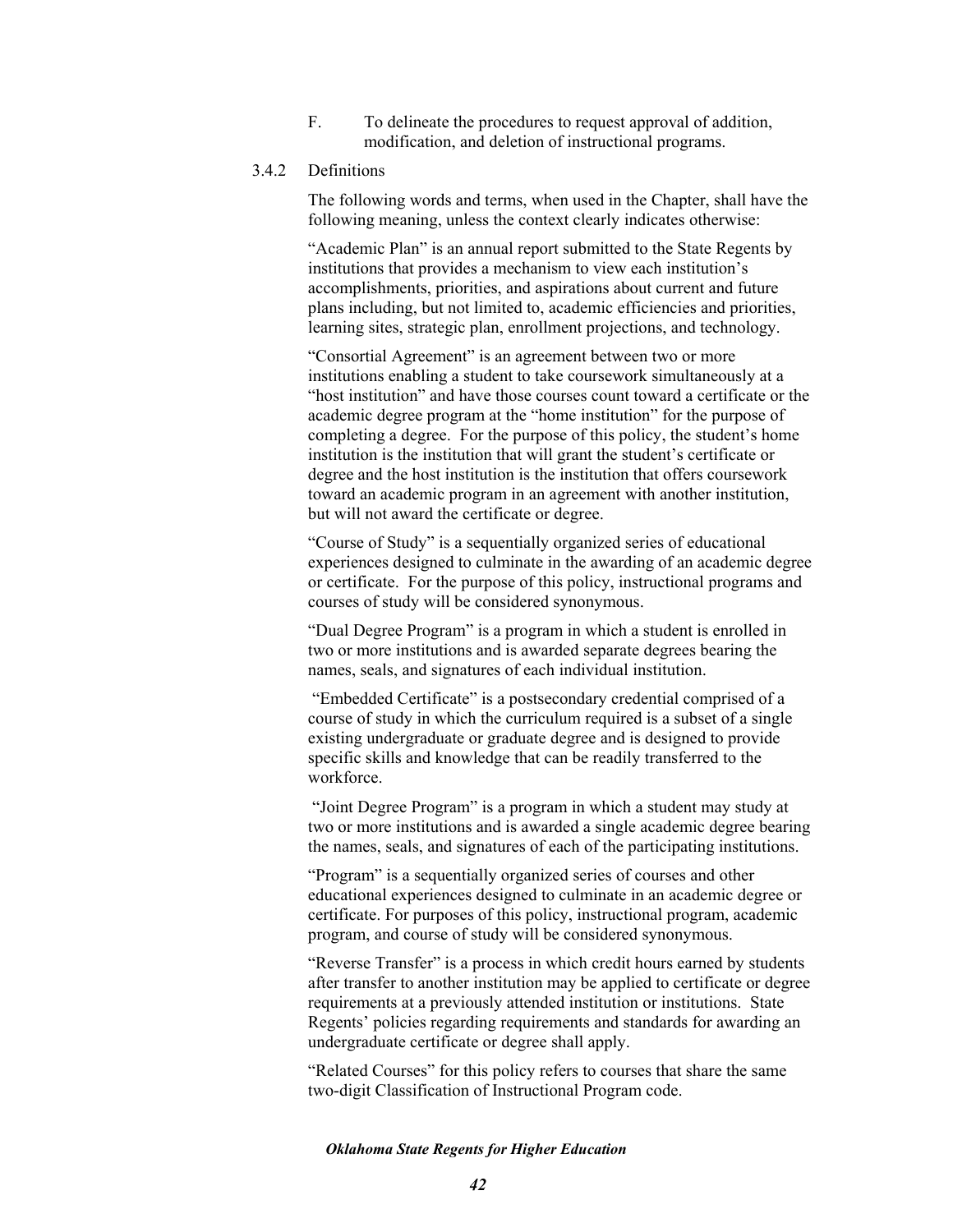"Stand-alone Certificate" is a postsecondary credential comprised of a course of study and is not identified as a subset of courses that are required for completion of a single existing undergraduate or graduate degree program.

"Substantive Change" is a modification to academic certificate or degree program requirements from those that were last approved by the State Regents, which will change the requirements for a student to complete the program of study. Substantive changes include, but are not limited to, changes in total number of required credit hours for the program, changes in required courses for the program, and changes in admission standards for the program.

### 3.4.3 Instructional Programs and Courses

Instructional programs require State Regents' approval for any program of study that results in a certificate or degree, and any designated pattern of courses within an existing major including a new option, specialization and concentration that will be identified on the transcript, diploma, or degree. Minors are a coherent set of courses in a discipline or interdisciplinary grouping other than a student's degree program, and are exempt from this policy.

The terminology for the aggregation of courses into different levels of academic offerings varies from institution to institution. Within the State System, no consistent or uniform use of the terms "major," "option," "emphasis," or "degree" exists. In the interest of clarity, this policy will use the following terminology in referring to different levels of aggregation levels of courses.

- A. Levels of Instructional Programs
	- 1. Level I

Aggregations of courses referenced in State Regents' policy. These are (inclusive): Certificate, Associate in Arts, Associate in Science, Associate in Applied Science, Bachelor of Arts, Bachelor of Science, Bachelor of (Specialty), Graduate Certificate, Master of Arts, Master of Science, Master of (Specialty), Doctor of Philosophy, Doctor of (Specialty), and First Professional Degree.

2. Level II

Aggregations of courses that appear in the institutional catalog or on the student's diploma. These vary greatly from institution to institution and include (not inclusive): Certificate, Bachelor of Arts, Bachelor of Science, Bachelor of Fine Arts, Bachelor of Recreation, Master of Education, Associate in Applied Science and Doctor of Engineering.

3. Level III

Aggregations of courses with an institutionally-unique instructional program code, as listed in the State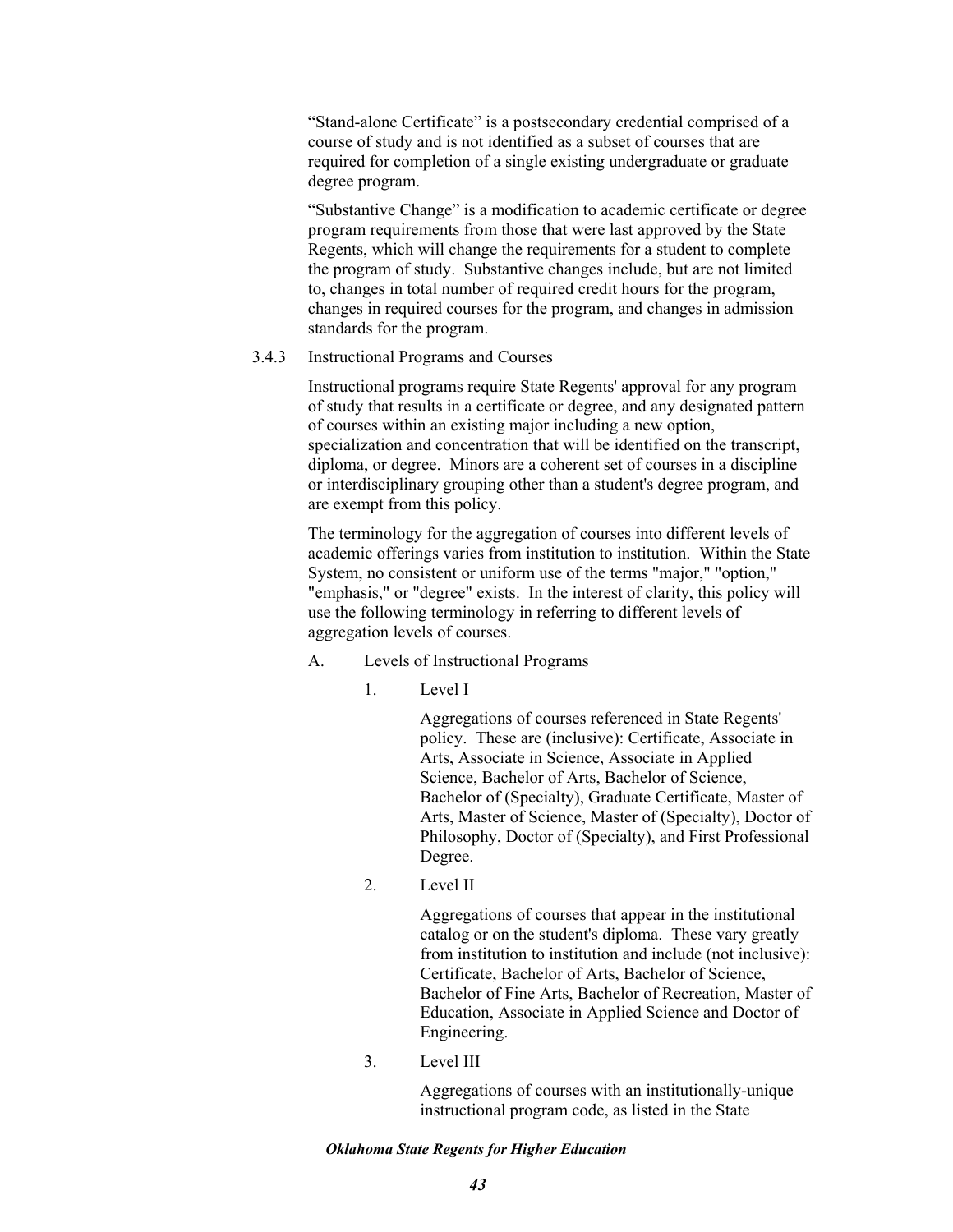Regents' inventory of degree programs, appear in the institutional catalog, and may be listed on the student's diploma. The nomenclature includes the discipline area. Examples include: (Certificate in) Horticulture, (Bachelor of Arts in) English, (Associate in Science in) Physical Science, (Graduate Certificate in) Cybersecurity Technology, (Master of Education in) Secondary Education, and (Doctor of Philosophy) in Engineering.

4. Level IV

Aggregations of courses under an umbrella degree program (Level III) that reflect subsets of the larger discipline, as listed in the State Regents' inventory of degree programs as options, appears in the institutional catalog, may be listed on the student's diploma, and will usually share a common core of related course requirements (approximately 50 percent) exclusive of general education, as well as having objectives consistent with the objectives of the Level III program. For example, a Level III Bachelor of Business Administration degree program might have the following Level IV options: Finance, Management, Accounting, Information Systems, and General; or the Bachelor of Arts in English might allow options in Literature, Creative Writing, and English Education.

All four levels of courses of study require approval from the institutional governing board and the State Regents. Substantive changes in programs, including deletion, require approval from the institutional governing board and the State Regents. Modifications to programs, excluding program deletion or suspension, will not be considered for recommendation if the program is out of compliance with the *Academic Program Review* policy. Substantive changes in programs that impact an embedded certificate must be submitted simultaneously. Nonsubstantive changes may be approved by the chief academic officer of the institution, but must be reported to the State Regents in a timely manner.

Alternative forms of delivery, including but not limited to consortial, dual, or joint degrees, are encouraged. Guidelines for proposing consortial, dual, or joint degree programs are provided in the State Regents' *Academic Affairs Procedures Handbook*.

B. Addition, Modification, and Deletion of Courses

The State Regents recognize the primary role of the institution in initiating, reviewing, and authorizing course additions, modifications, and deletions. These course changes are subject to all other applicable State Regents' policies including the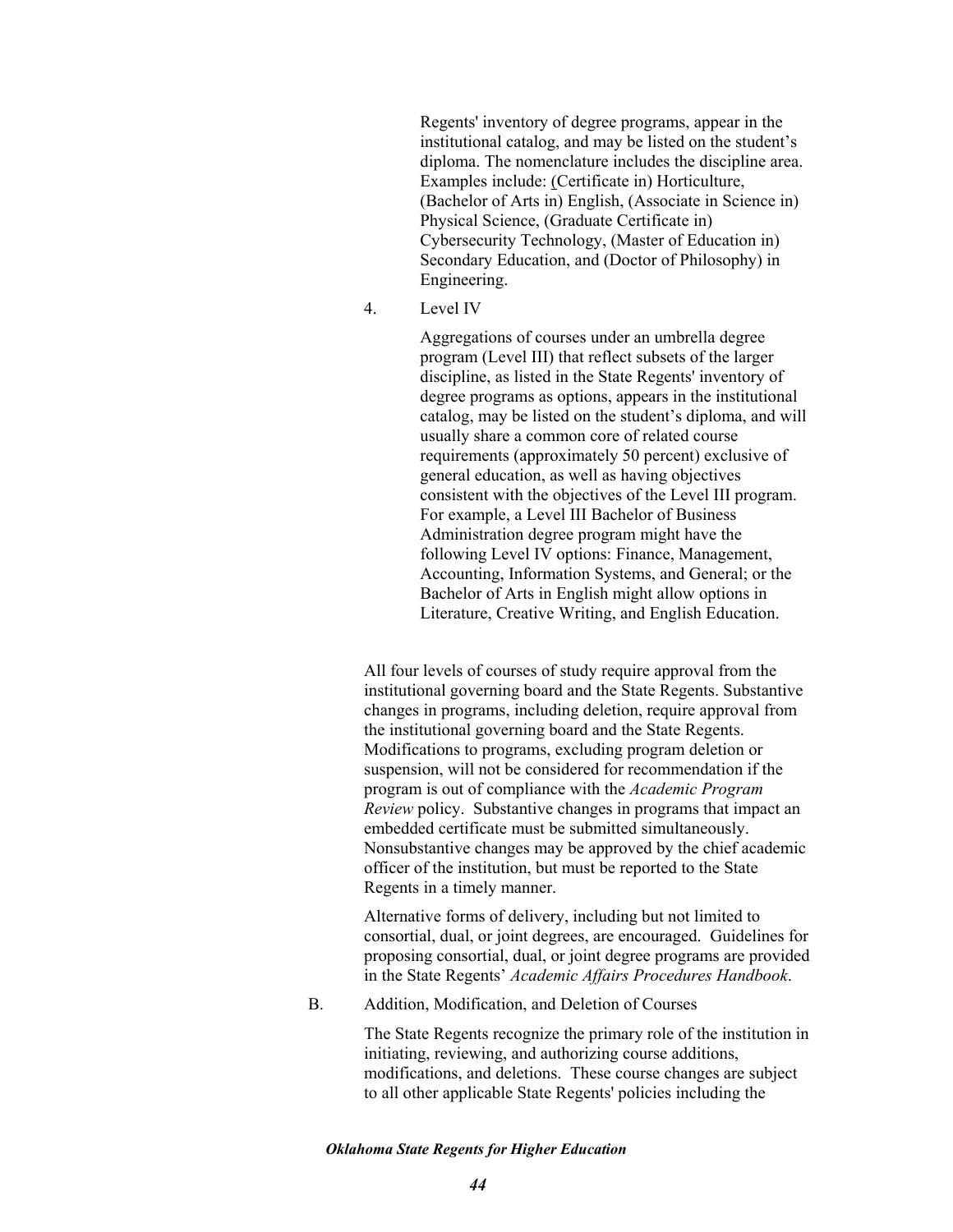institutional function and program approval policies. The institutions are to exercise this authority in the spirit of Academic Planning and Resource Allocation (APRA) and are to avoid course proliferation and de facto program expansion.

Upon request, institutions shall submit a current list of courses offered.

C. Deletion, Suspension, and Reinstatement of Programs

Deletion of existing programs requires institutional governing board and State Regents approval. Requests for deletion must include: 1) the reason for the deletion, 2) a summary of the teach-out plan, if applicable, and 3) the number of students enrolled, when applicable, and an expected graduation date for the last cohort of students. Any request for an exception to this policy must be made in writing to the Chancellor.

Requests for suspension of existing programs require institutional governing board approval. Suspension requests are approved by the Chancellor and ratified by the State Regents. If the program is recommended for suspension it will be placed in an inactive status. While suspended no students may be recruited or admitted to the program, and the program will not be listed in the institutional catalog. The program will be reinstated or deleted within three years.

To reinstate a suspended program, the institutional President must submit a letter to the Chancellor requesting reactivation of the program. The letter must include steps taken during inactivation that addresses the reasons behind the initial suspension request.

D. Uniform Course Numbering

In order to provide for a more effective and efficient system of the transfer of student's credits among institutions of Oklahoma higher education, the State Regents adopted the following uniform system of numbering for identification of courses offered at all institutions in the State System.

A course number will consist of four digits as follows:

- 1. The first digit will denote the course level.
- 2. The second and third digits will be used to identify the course within a department.
- 3. The fourth digit will denote the number of semester hours credit of the course.

All courses offered at institutions should be numbered consistent with the course numbering system unless they are exempt by State Regents' action.

3.4.4 Program Request Procedures

The following procedures will be followed by the submitting institution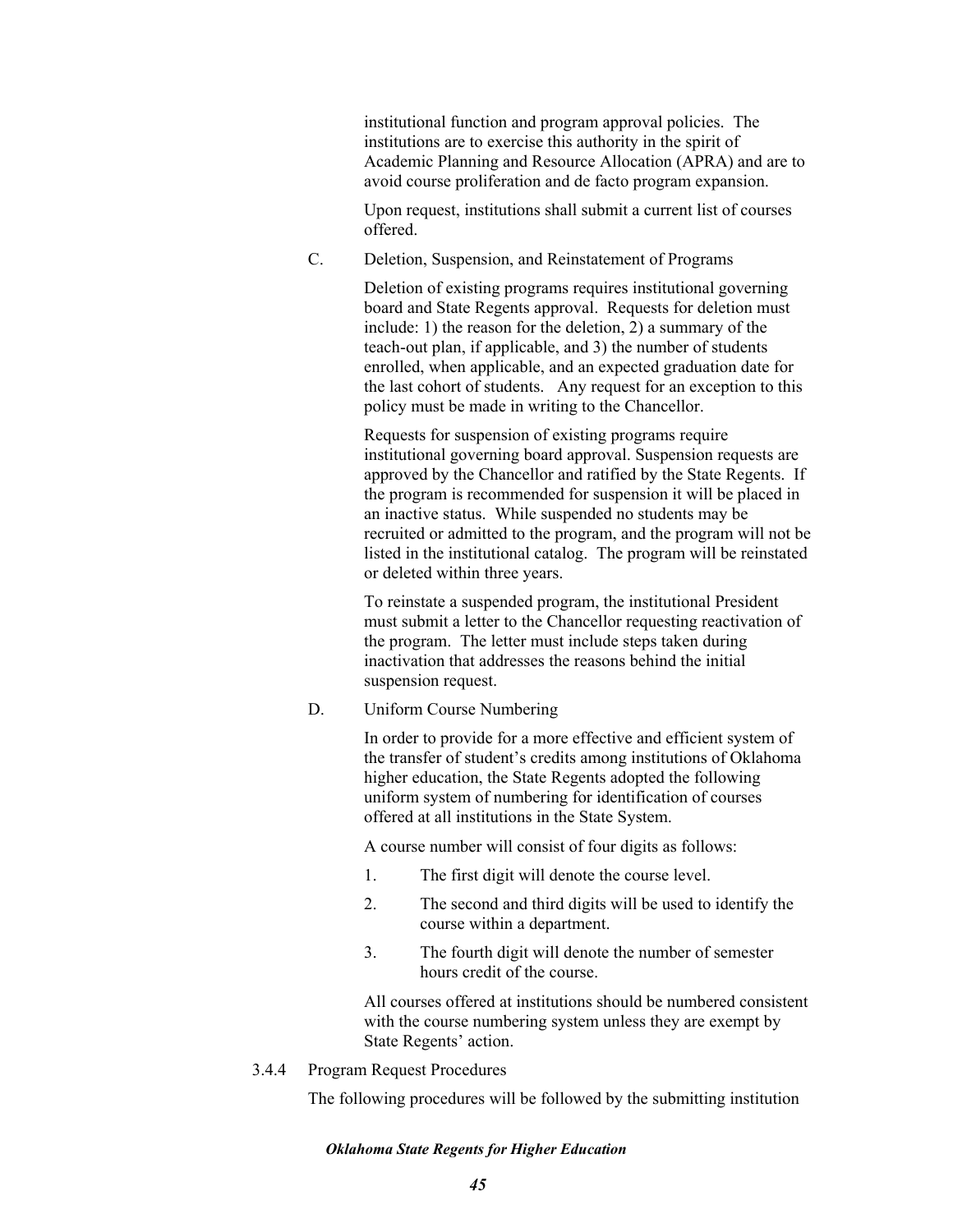for the State Regents to consider a new academic program:

A. Letter of Intent for New Program Requests

The institutional President must submit a "letter of intent" to initiate a new program, including stand-alone and embedded certificates, to the Chancellor. The Chancellor will then inform the other institutional Presidents of this request and provide the opportunity to request copies of the new program when received, as well as submit comments, questions and protests. Institutions will have 45 calendar days from the date of the systemwide "letter of intent" to request a copy of the new program request for review. The "letter of intent" does not entail a commitment on the part of an institution to establish the program or on the part of the State Regents to approve the program. The "letter of intent" will be active for a period of one year and must be received by the Chancellor at least 30 days prior to the new program request. The "letter of intent" must indicate the locations or campuses where the program will be offered and the delivery method. The "letter of intent" will remain active for one year following the receipt of the letter of intent. If the institution's program request is not received during the one-year time period following the receipt of the "letter of intent," a new "letter of intent" must be initiated. After received, program proposals not acted upon by the State Regents within two years will be declared inactive and require a new "letter of intent" to be initiated.

B. Governing Board Approval

The institutional governing board does not need to approve the "letter of intent" prior to submission to the State Regents. The institutional governing board must approve the program request prior to the institutional president formally submitting the program proposal to the Chancellor for the State Regents' consideration.

C. Submission of a New Program Request

Upon the Chancellor's receipt of the New Program Request from an institution, copies of the New Program Request will be provided to institutions that have asked for a copy. Institutions will have 30 calendar days from the date the copy is sent to provide written comments, submit questions, or protest the proposed program. All written comments, questions, and protests must be submitted by the President to the Chancellor.

Requests for an embedded certificate will not be considered for recommendation if the main program in which the certificate is embedded is out of compliance with the *Academic Program Review* policy.

D. Content of the New Program Request Submission The submission will include a description of the Institution's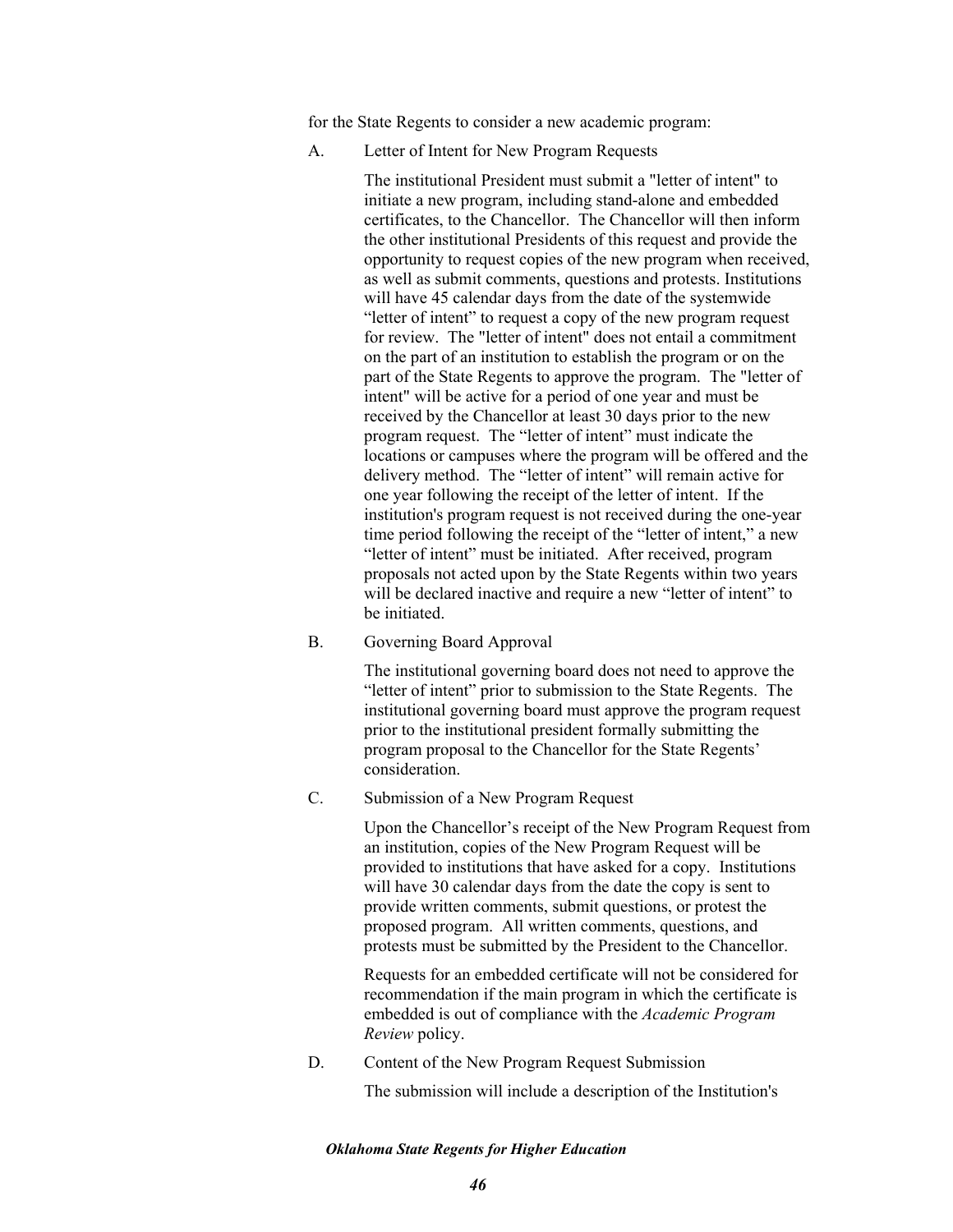Program Development Process, and will individually address each of the criteria in the New Program Request Criteria section of this policy and include supporting data and documentation.

For programs that will use an alternative form of delivery, including but not limited to consortial, dual, or joint degrees, refer to the Academic Program Request Form in the State Regents' Academic Affairs Procedures Handbook and the Academic Program Request Form which are available online.

- E. State Regents' Staff Review of the Program Request
	- 1. The State Regents' staff will review the institution's program request and will submit a recommendation for State Regents' action. The State Regents may take one of four actions:
		- a. Disapprove the program;
		- b. Defer the program request until the institution meets specified criteria or provides additional information;
		- c. Provisionally approve the program which will include a specified period of time for the program's operation with certain criteria developed in cooperation with the institution to be met if the program is to continue beyond the specified date; or
		- d. Approve the program without qualification.
	- 2. Should an institution's request for a program be approved provisionally by the State Regents for a specified time period, there will be a window of one year to initiate the program without the year counting toward the provisional time period.

Institutions receiving provisional approval for a function exception request with the associated degree program request may not submit another function exception request until the function exception's operation and associated degree program's operation has received final approval.

Should the State Regents defer or disapprove the program, the institution will have the opportunity to appeal directly to the State Regents.

Should there be no action on the program within 2 years of submission, the proposal will become inactive.

3. Doctorate program requests require an external evaluation. The proposal will be reviewed by a team of out-of-state qualified external evaluators. Team members will be selected from a list of potential evaluators submitted by the two research institutions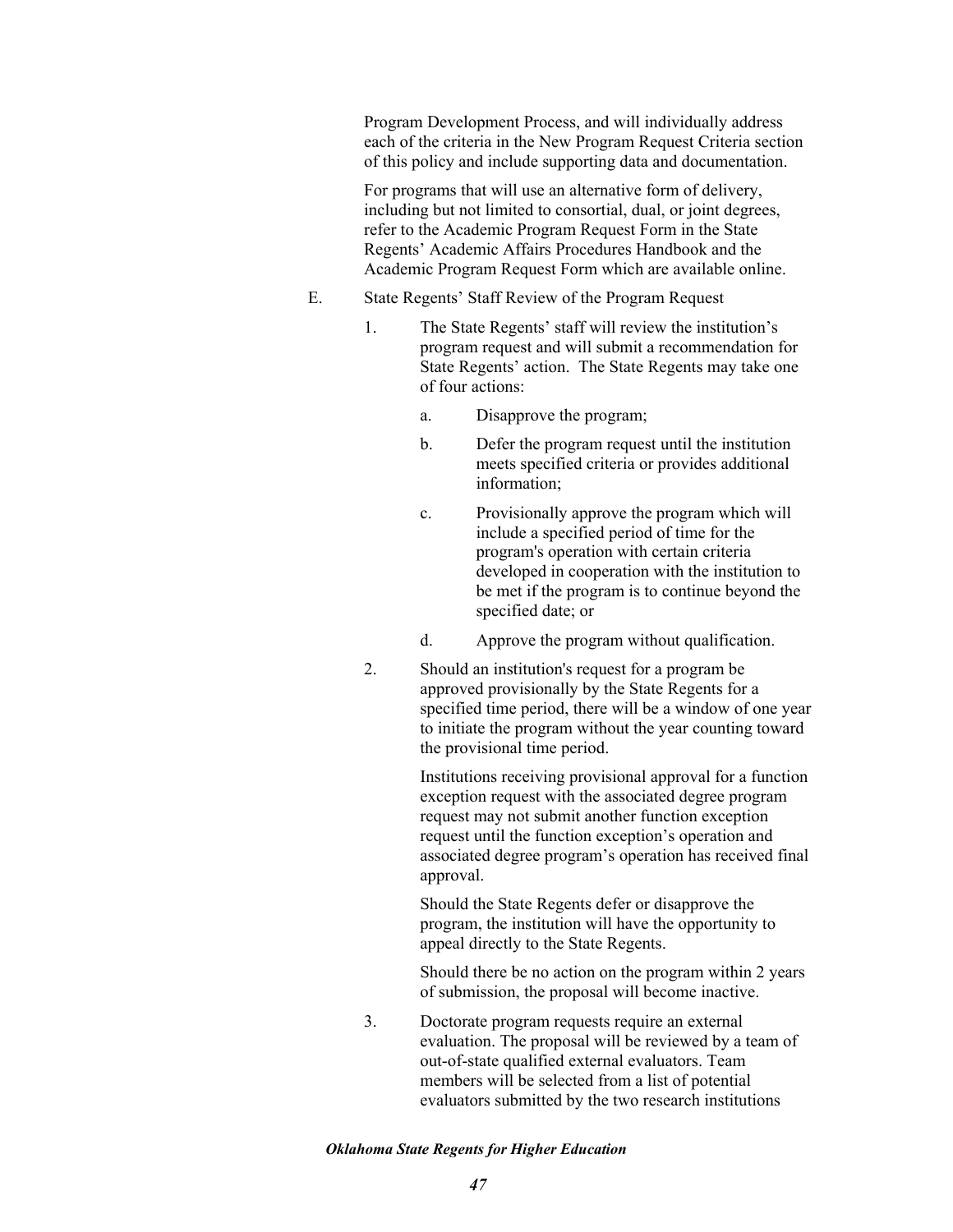and, if applicable, the institution requesting the program. Team members will be required to sign a conflict of interest form verifying that the individual team member has no direct or indirect association with the institution proposing the doctoral program. Evaluators will be supplied with the necessary documents needed to conduct a desk review of the proposed program. The team may take one of the following three actions:

- a. Support approval of the program without recommendations.
- b. Support approval of the program with recommendations.
- c. Recommend disapproval of the program.

The institution requesting the proposed doctoral program will be responsible for the costs associated with the review.

Detailed forms for program requests and reviews are available in the State Regents' *Academic Affairs Procedures Handbook* and are available online.

## 3.4.5 New Program Request Criteria

A. Centrality of the Proposed Program to the Institution's Mission and Approved Function(s)

> A program should adhere to the role and scope of the institution as set forth in its mission statement and as complemented by the institution's academic plan. The institution should list the objectives of the proposed program and explain how the proposed program relates to the institutional mission, academic plan and approved function(s). An evaluation will be made as to the centrality of the program to the institution's mission.

There are certain circumstances when institutions may request approval to offer programs outside their current function stated in the *Functions of Public Institutions* policy. For example, regional universities offer associate degrees, technical branches offer bachelor of technology degrees, etc. However, budget constraints, system efficiency and concerns about institutional capacity and priorities may further limit expansion of programmatic functions. Requests of this nature should be on a limited basis. Institutions requesting programs outside their approved programmatic function must thoroughly address all criteria specified in section 3.2.6 of the *Functions of Public Institutions* policy.

- 1. Provide detailed and documented local demand beyond general state and national labor department industry and occupational projections.
- 2. Regional institutions requesting new or additional degrees outside of the institution's programmatic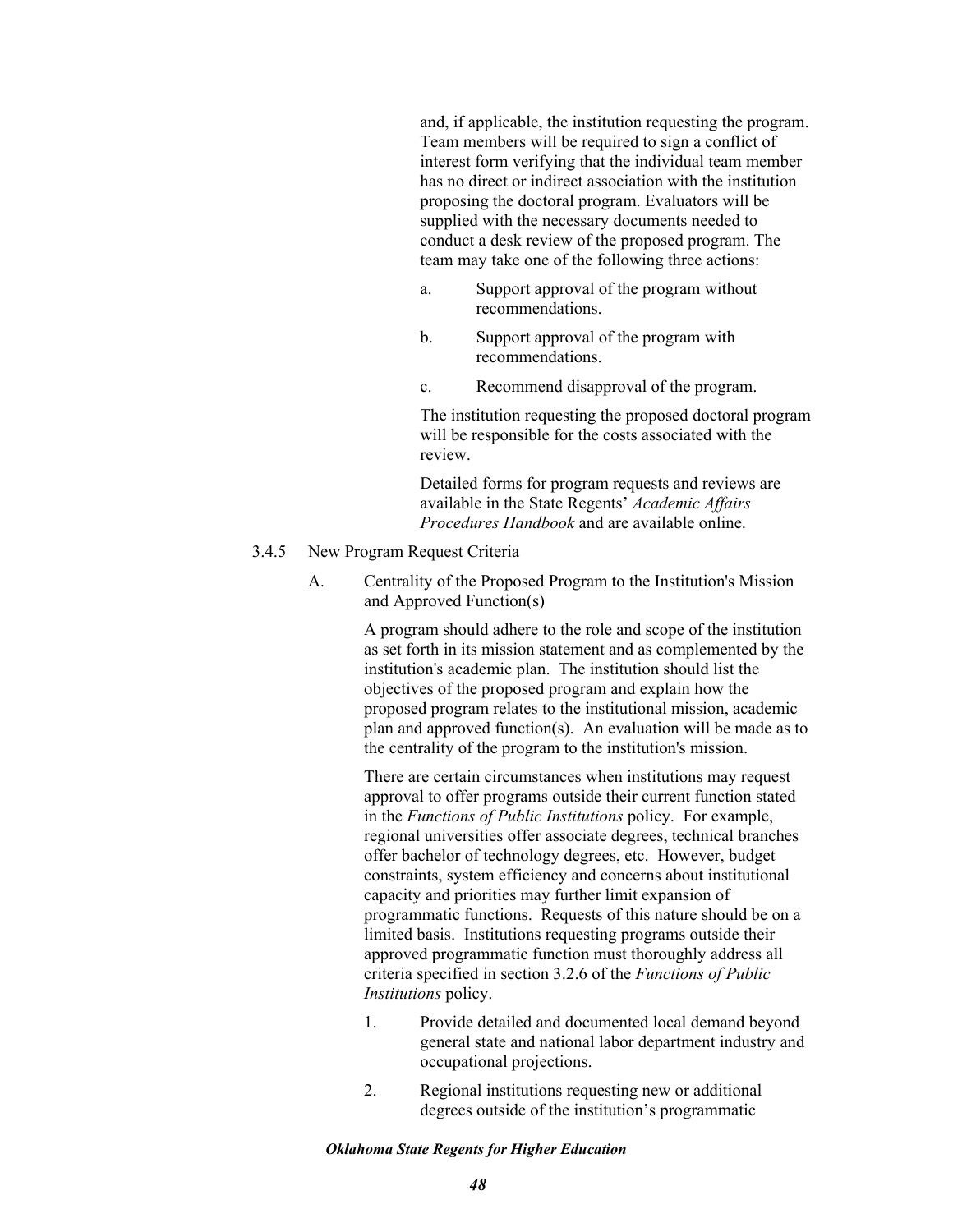function must address the areas as indicated in this section. Program requests above the master's level must address, in detail, considerations including accreditation standards, budget, faculty, institutional infrastructure (i.e., faculty credentials, library resources, student services, etc.). Regarding associate degrees, there must be evidence the program is outside the capacity and expertise of the community college(s) or technical branches within the same service area. The program proposal must include a statement that documents consortial, joint, or partnerships were explored with community colleges or technical branches and are not feasible.

- 3. Community colleges seeking to offer baccalaureate degree(s) or technical branches seeking to offer transfer or baccalaureate degrees must address significant considerations including capacity and infrastructure to increase the level of degree offerings. Particular considerations including accreditation standards, budget, faculty, institutional infrastructure (faculty credentials, library resources, student services, etc.) must be addressed. In addition, there must be evidence the program is outside the capacity and expertise of a regional university within the same service area. There must be a statement and documentation that consortial. joint, or partnerships with regional universities are not feasible.
- 4. For new program requests outside approved programmatic functions, full and sustained funding resources must be demonstrated and documented.
- B. Curriculum

The curriculum should be structured to meet the stated objectives of the program, and the institution must explain how the curriculum achieves the objectives of the program by describing the relationship between the overall curriculum or the major curricular components and the program objectives. The proposed program must meet the State Regents' minimum curricular standards including the total credit hour requirements for program completion, liberal arts and sciences, general education, and area of specialization credit hour requirements. The curriculum should be compatible with accreditation or certification standards, where available. Any clinical, practicum, field work, thesis, or dissertation requirements should be included in the new program request. Where appropriate, the new program request will also include a description of how technology is used to accomplish educational objectives.

Where appropriate, the new program request must describe how the proposed program will articulate with related programs in the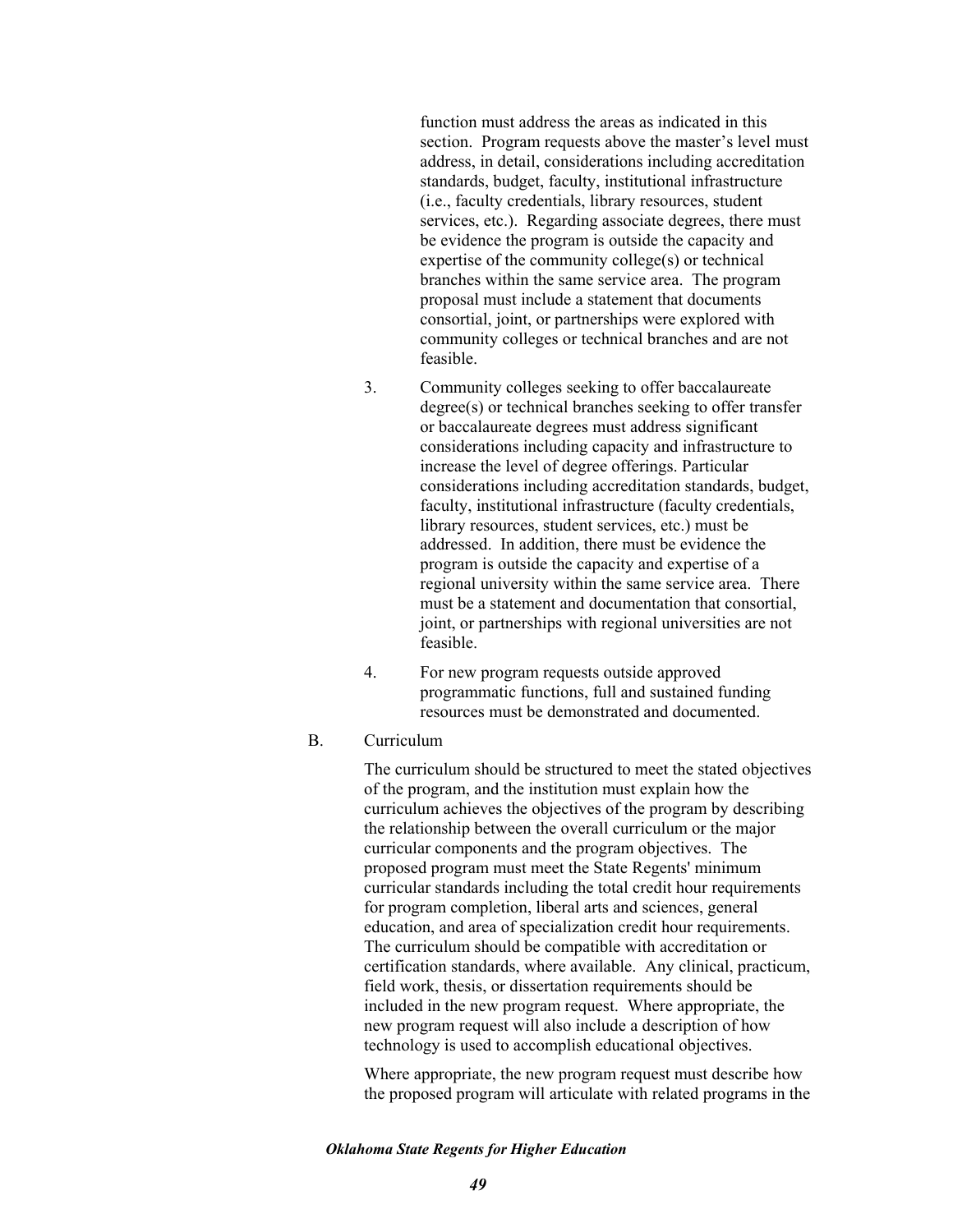state. It should describe the extent to which student transfer has been explored and coordinated with other institutions.

The curriculum required for an embedded certificate shall be a subset of required courses in a single existing degree. Up to 50 percent of the coursework required in an embedded certificate shall come from related or guided elective courses and/or general education courses.

C. Academic Standards

The admission, retention, and graduation standards should be clearly stated, must be equal to or higher than the State Regents' policy requirements, and should be designed to encourage high quality. At least 25 percent of the coursework applied to the embedded certificate must be satisfactorily completed at the awarding institution.

D. Faculty

Faculty resources will be demonstrated to be adequate and appropriate for the proposed program, given the institution's mission, approved function and the character of the program to be developed. The number of faculty will meet external standards where appropriate. The qualifications of faculty will support the objectives and curriculum of the proposed program. Faculty qualifications such as educational background, noncollegiate and collegiate experience, and research and service interests and contributions which relate to the proposed program will be summarized. The institution must demonstrate that core programmatic faculty possess the academic and research credentials appropriate to support the program.

E. Support Resources

Access to qualitative and quantitative library resources must be appropriate for the proposed program, given the institution's mission, approved function and the character of the program, and should meet recognized standards for study at a particular level or in a particular field where such standards are available.

Books, periodicals, microfilms, microfiche, monographs, and other collections will be sufficient in number, quality, and currency to serve the program. Adequacy of electronic access, library facilities, and human resources to service the proposed program in terms of students and faculty will be considered.

The integration of instructional technology in the program's delivery is often appropriate for further engaging the student as an active learner and enhancing the overall learning experience. Access to global sources of information as well as to other students and faculty through computing networks has become an important learning tool for all students, regardless of program. Where appropriate, the new program request will include a description of how instructional and information technology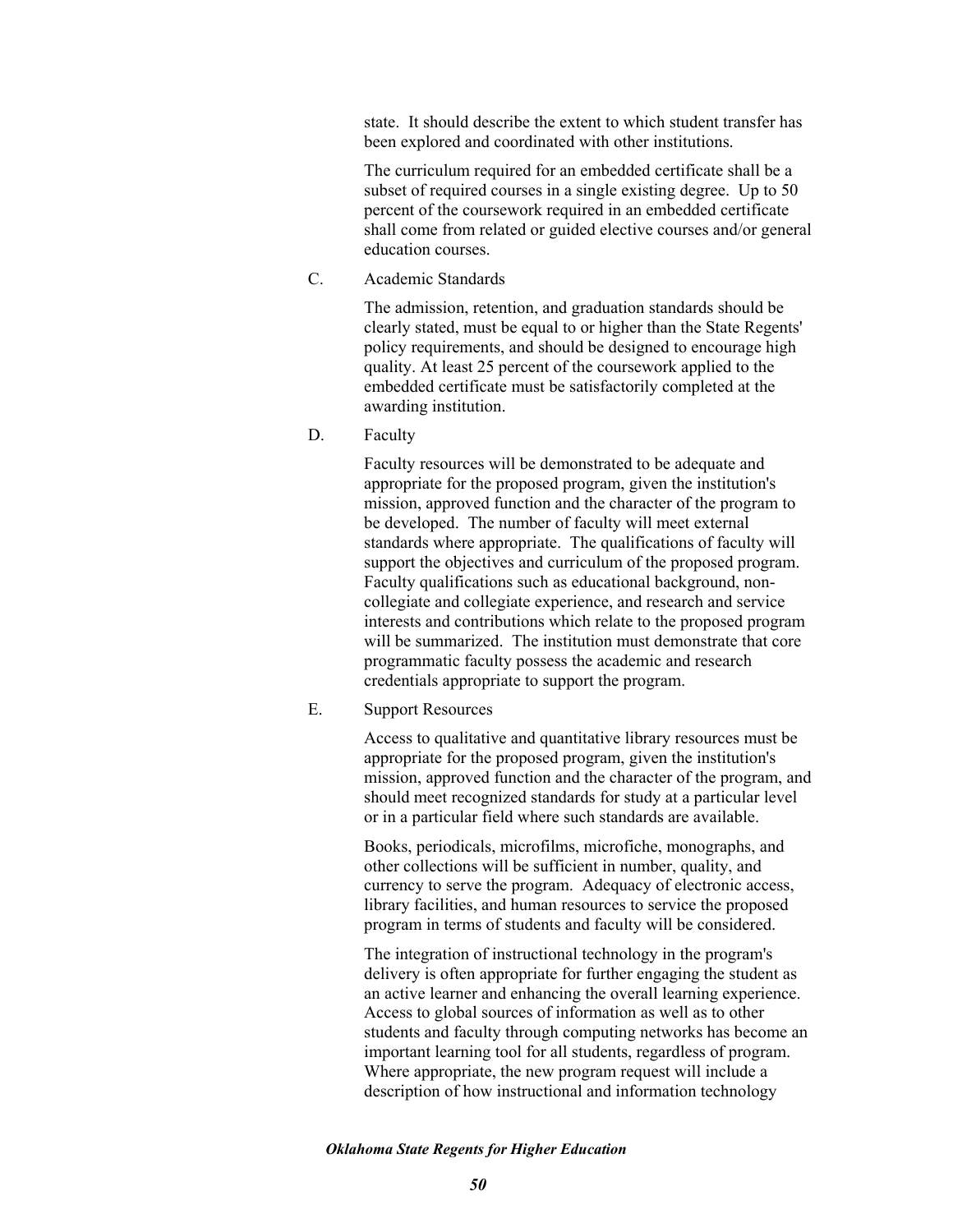resources are incorporated into this program.

Physical facilities and instructional equipment must be adequate to support a high quality program. The new program request must address the availability of classroom, laboratory, and office space, as well as, any equipment needs.

F. Demand for the Program

Proposed programs must respond to the needs of the larger economic and social environment. Thus, the institution should demonstrate demand for the proposed program.

1. Student Demand

Evidence of student demand, normally in the form of surveys of potential students and/or enrollments in related programs at the institution, should be adequate to expect a reasonable level of productivity.

2. Employer Demand

Evidence of sufficient employer demand, normally in the form of anticipated openings in an appropriate service area in relation to existing production of graduates for that area should be provided. Such evidence may include employer surveys, current labor market analyses, and future manpower projections. Where appropriate, evidence should demonstrate employers' preferences for graduates of the proposed program over persons having alternative existing credentials and employers' willingness to pay higher salaries to graduates of the proposed program.

G. Complement Existing Programs

The proposed program should complement and strengthen existing programs at the institution. Existing programs can be strengthened and enriched when appropriate new courses and degree programs are added to the curriculum. It is preferable that a proposed program be based on the existing strengths of the institution rather than be composed entirely of new courses. An interdependence among degree programs helps to strengthen and broaden the educational base of the institution.

H. Unnecessary Duplication

The prevention and elimination of unnecessary program duplication is a high priority of the State Regents. Where other similar programs may serve the same potential student population, evidence must demonstrate that the proposed program is sufficiently different from the existing programs or that access to the existing programs is sufficiently limited to warrant initiation of a new program. Where appropriate, technology will be used to reduce or eliminate duplication of effort and utilize existing resources more efficiently.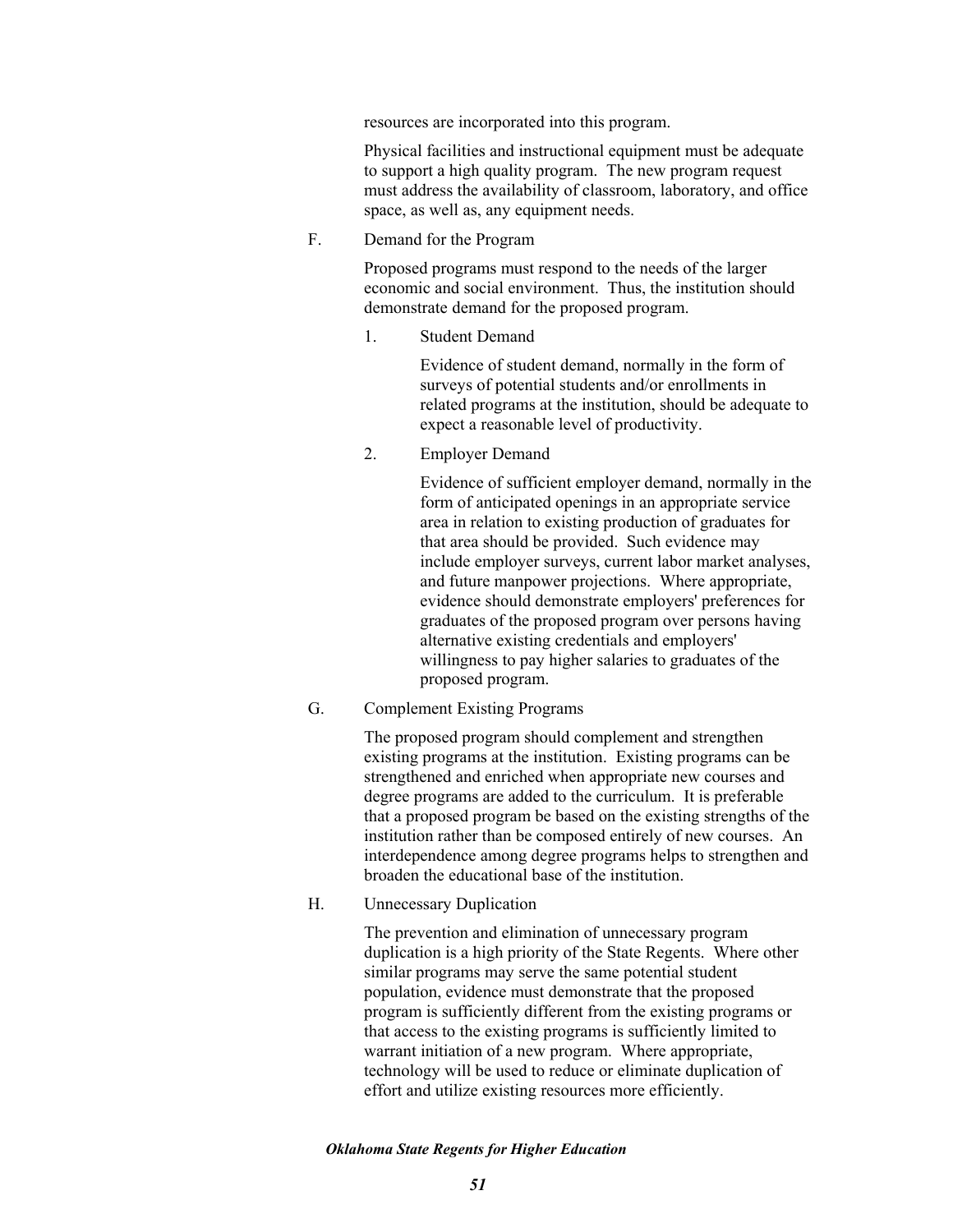Normally, proposed programs in undergraduate core areas consisting of basic liberal arts and sciences disciplines would not be considered unnecessarily duplicative. Unnecessary duplication is a more specific concern in vocational/technical, occupational, and graduate and professional programs which meet special manpower needs. The institution submitting the new program request has the responsibility to provide evidence that the proposed program is not unnecessarily duplicative of similar offerings in the state.

In considering a program whose title or content implies duplication, the proposed program will be examined to determine the extent to which it duplicates existing programs. If duplication is found to exist, then the proposed program will be evaluated to determine whether the duplication is unnecessary. In making this determination, the following criteria will be evaluated:

1. Demand for the Program

Evidence should be presented demonstrating that there is sufficient unmet demand for the program in one or more of the following areas to justify duplication:

a. Student Demand

Present evidence demonstrating student demand for the program and the extent to which that demand is not being adequately met by existing programs.

b. Employer Demand

Present evidence demonstrating demand from employers for graduates of this program and the degree to which that demand is not being adequately met by existing programs.

c. Demand for Services or Intellectual Property of the Program

> Present evidence demonstrating the demand for the services (e.g., contracts, consulting, or community service) or the intellectual property (e.g., inventions and creative works) that would be produced by the students and faculty of the program and the degree to which this demand is not being adequately met by existing programs.

2. Alternative Forms of Delivery and Consortial, Dual, or Joint Degree Programs

> The new program or certificate request should address the feasibility of meeting the demand for the program through alternative forms of delivery, including electronic and on-site delivery of the program. When duplication is evident, the new program request should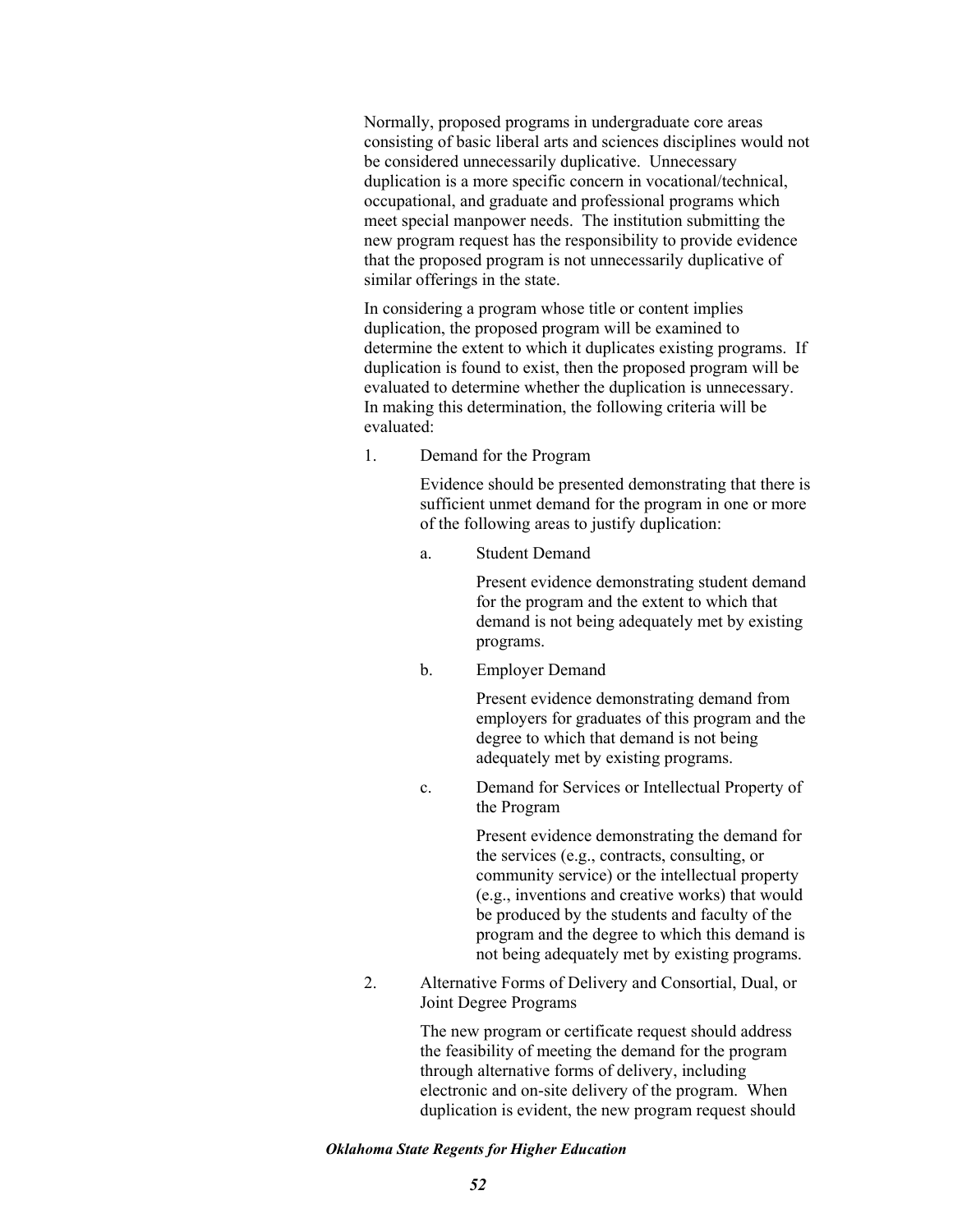address the feasibility of consortial, dual, or joint degree approaches, including through electronic means, or program delivery in order to improve quality and more effectively utilize resources.

Embedded certificates may be offered through alternative forms of delivery, including electronic delivery, even if the main program is not approved for distance education. Institutions requesting online delivery of an embedded certificate are required to follow the procedures outlined in the *Distance Education and Traditional Off-Campus Courses and Programs* policy.

I. Cost and Funding of the Proposed Program

The resource requirements and planned sources of funding of the proposed program must be detailed in order to assess the adequacy of the resources to support and sustain a quality program. This assessment is to ensure that the program will be efficient in its resource utilization and to assess the impact of this proposed program on the institution's overall need for funds.

Proposed programs may be financially supported in several ways. Institutions must provide evidence of adequate funding which may include, but not be limited to:

1. Reallocation of Existing Resources

The institution must provide evidence of campus funds to be reallocated to the proposed program. The source and process of reallocation must be specifically detailed. An analysis of the impact of the reduction on existing programs and/or organization units must be presented.

2. Tuition and Fees from Students New to the Institution

The institution must provide evidence of a projected increase in total student enrollments to the campus.

3. Discontinuance or Downsizing of an Existing Program or Organizational Unit

> The institution must provide adequate documentation to demonstrate sufficient savings to the state to offset new costs and justify approval for the proposed program.

J. Program Review and Assessment

The institution must set forth program evaluation procedures for the proposed program. These procedures may include evaluation of courses and faculty by students, administrators, and departmental personnel as appropriate. Plans to implement program review and program outcomes level student assessment requirements as established by State Regents' policies should be detailed. Program review procedures will include standards and guidelines for the assessment of student outcomes implied by the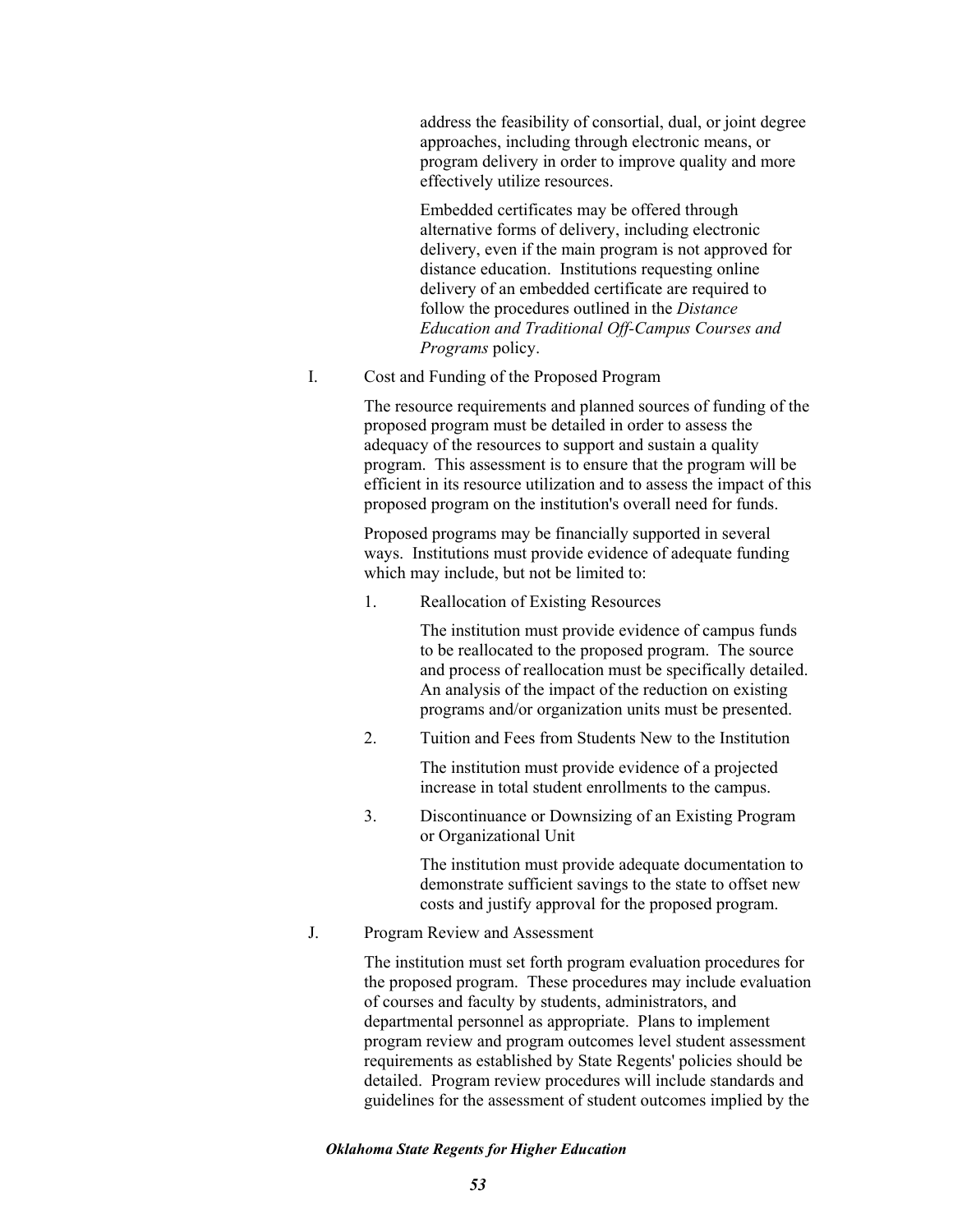program objectives and consistent with the institutional mission.

*Approved May 31, 1995. Revised September 5, 1997; January 29, 1999 and February 7, 2008. Revised June 21, 2012; June 29, 2017. Revised June 27, 2019.*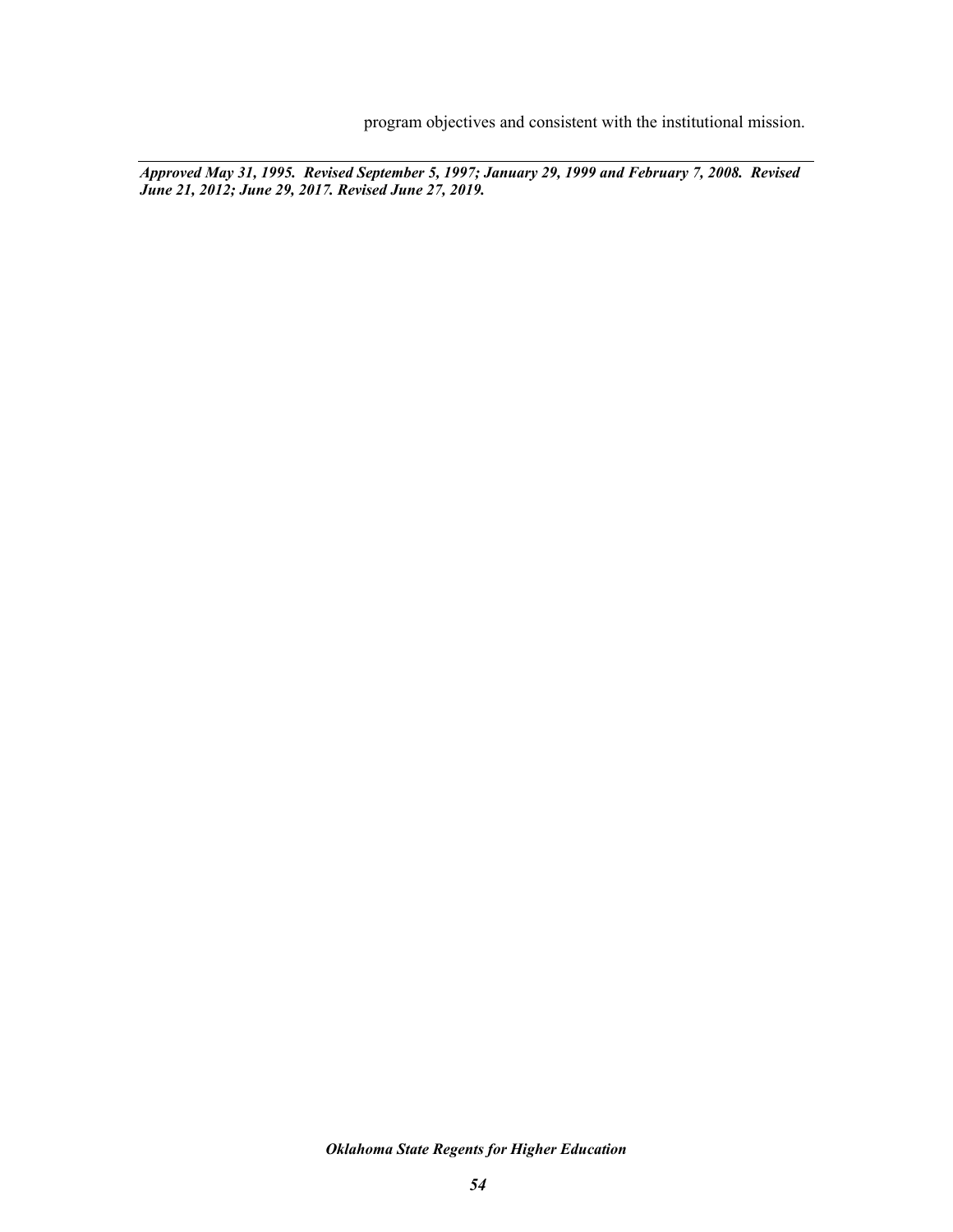## **3.5 INTENSIVE ENGLISH PROGRAM APPROVAL AND REVIEW**

# 3.5.1 Purpose

The State Regents' *Admission* policy requires students who are nonnative speakers of English to present evidence of proficiency in the English language prior to admission. One of the four options for admission allows students who score above a certain level on the Test of English as a Foreign Language (TOEFL) or International English Language Testing System (IELTS) examination, but below the score required for regular admission, to be admitted following successful completion of a minimum of 12 weeks of study at an Intensive English Program (IEP) approved by the State Regents, with at least two-thirds of the 12 weeks of instruction at the advanced level. This policy specifies the criteria for approval and review of Intensive English Programs for this admission option.

## 3.5.2 Definitions for the purposes of this policy

The following words and terms, when used in the Chapter, shall have the following meaning, unless the context clearly indicates otherwise:

"Intensive English Program (IEP)" is a program designed to provide English instruction for non-native speakers to adequately prepare them for collegiate level instruction in a short period of time.

"English for Speakers of Other Languages (ESOL)" is an academic discipline describing the language of, or instruction targeted to, nonnative speakers of English.

"International English Language Testing System (IELTS)" is the British Council's English language assessment primarily used by those seeking international education, professional recognition, bench-marking to international standards and global mobility.

"Teaching English to Speakers of Other Languages (TESOL)" is an academic discipline for preparation of teachers who will teach English to non-native English speakers including Teaching English as a Second Language (TESL) and Teaching English as a Foreign Language (TEFL).

"Test of English as a Foreign Language (TOEFL)" is the Educational Testing Service's exam that measures the ability of non-native speakers of English to use and understand North American English as it is spoken, written, and heard in college and university settings.

"NAFSA: Association of International Educators" is a member organization promoting international education and providing professional development opportunities to the field. NAFSA serves international educators and their institutions by setting standards of good practice, providing training and professional development opportunities, providing networking opportunities, and advocating for international education.

"American Association of Intensive English Programs (AAIEP)" is a professional organization that supports ethical and professional standards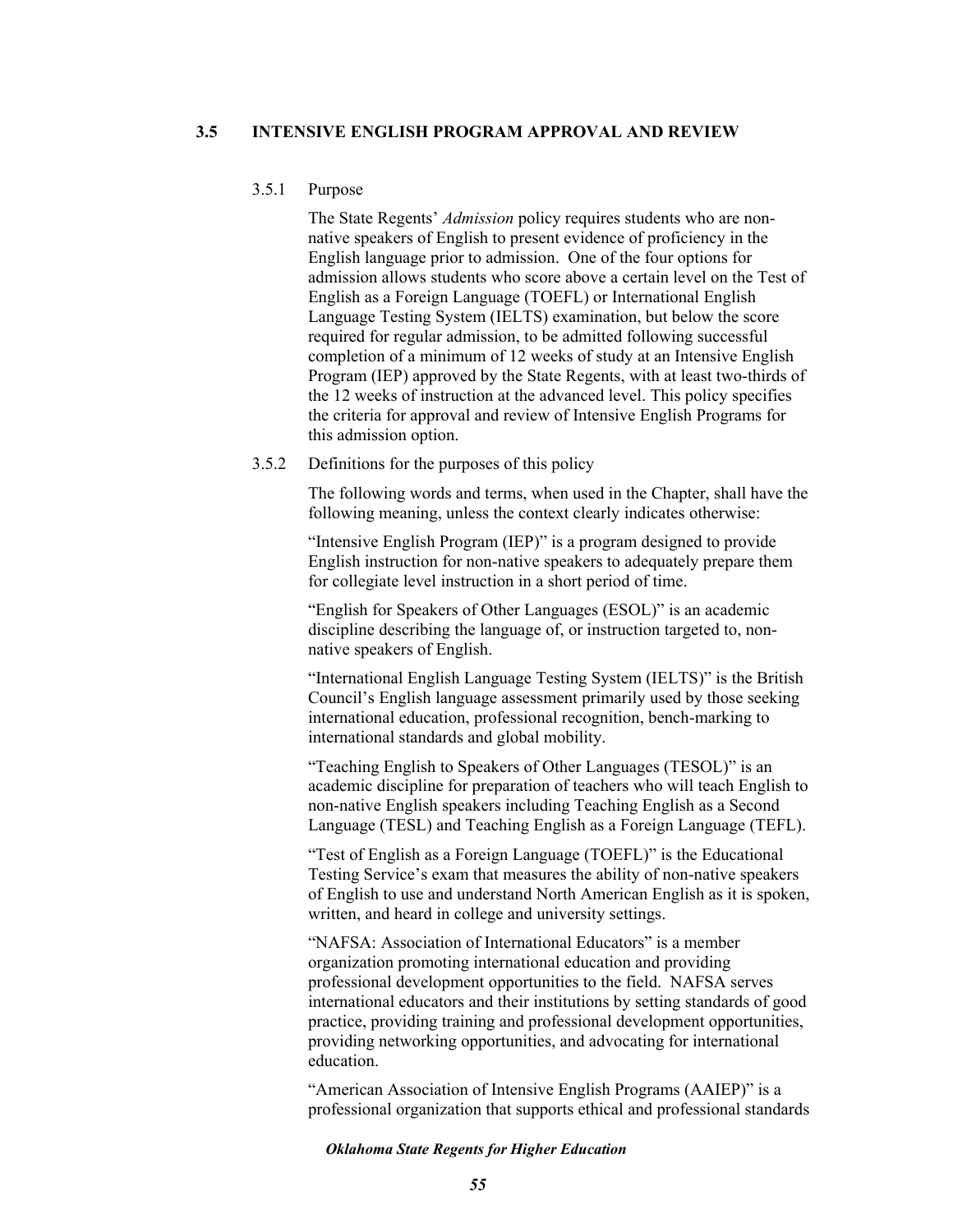for intensive English programs and promotes the well-being and educational success of English language students.

# 3.5.3 IEP Approval Process

To certify students who are non-native speakers of English for admission an IEP must be approved by the State Regents. The program's institution or IEP administrator must initiate the approval process with a formal request to the Chancellor for a program evaluation. IEP programs scheduled for reevaluation will be notified of subsequent reviews by the State Regents. Evaluations will be conducted according to State Regents' IEP Standards and Self-Study Guidelines (in the State Regents' Academic Affairs Procedures Handbook and available upon request) which emphasize the development of student language competencies that facilitate a successful transition to college academic work. IEPs that have received accreditation status from a United States Department of Education recognized accrediting body with specialization in intensive English language programs that also include consideration of the State Regents' policy requirements, may be allowed to have their accreditation review meet the criteria in this policy. The State Regents will provide specific criteria required to the accrediting body and the IEP for inclusion in the accrediting body's review in order to be considered in place of the review described in this policy (specifically section 3.5.4 IEP Standards). If these criteria are not thoroughly addressed, the State Regents may require a full review based on this policy. State Regents' requirements for review with the external accrediting body are found in the *Academic Affairs Procedures Handbook*. The process for IEP approval is described below.

A. Approval Funding

The IEP or the institution will pay for the evaluation including evaluation team members' honoraria, travel, lodging, and food in accordance with Oklahoma travel laws.

B. Formal Request for Approval

Upon receipt of a formal letter of application to the Chancellor requesting a State Regents' program evaluation, the State Regents' staff will provide a copy of this policy and work with the IEP administrator to develop a time line.

C. Institutional Self-Study

Using the State Regents' IEP Standards and Self-Study Guidelines as a reference, the program's director or institutional president will submit the IEP self-study document to the State Regents one month prior to the date of the site visit.

- D. On-Site Evaluation
	- 1. Team Selection.

The Chancellor will appoint an out-of-state evaluation team of at least two (2) qualified ESOL professionals who possess graduate credentials and the necessary expertise and training for the program under review.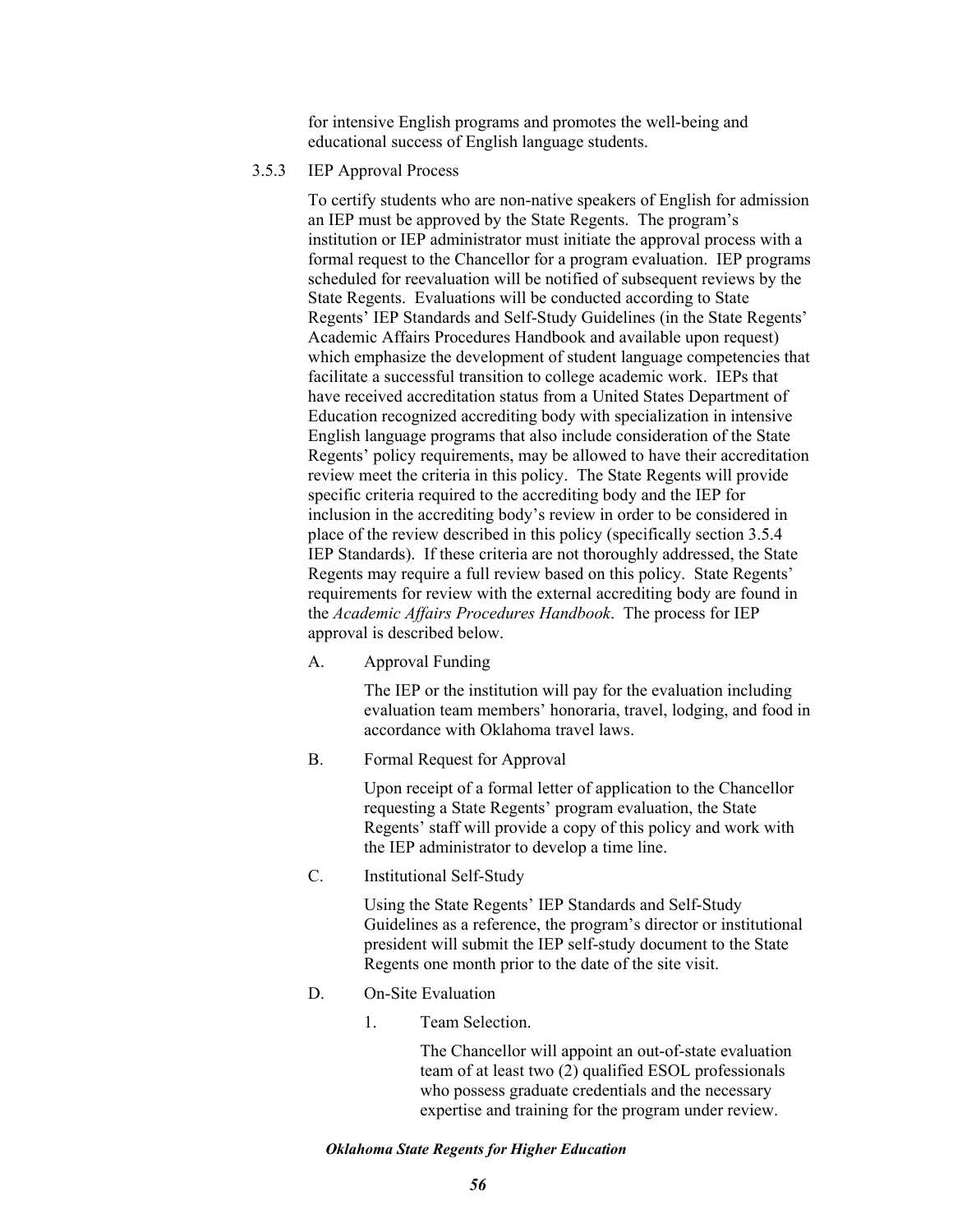One member of the evaluation team will be designated as team chairman and will assume responsibility for leadership in conducting the evaluation and in preparing the team's report. Team members will be required to sign a conflict of interest form provided by the State Regents' office. This form verifies that the individual team member has no direct or indirect association with the institution.

Every effort will be made to select qualified evaluators from an institution similar to that being reviewed. The team will review the program based on the State Regents' *Intensive English Program Approval and Review,* and *Institutional Admission and Retention*  policies.

2. Length of the on-site evaluation.

Typically the on-site evaluation will be scheduled for one and one-half to two days or in extenuating circumstances may be scheduled for a shorter or longer period. Staff will determine the length of the evaluation based upon the site slated for evaluation or extenuating circumstances. The dates will be determined by staff who will coordinate with the institution before confirming the dates in writing. The on-site evaluation must provide for sufficient time for adequate discussion of criteria with the appropriate constituencies. This will ensure a thorough review of the criteria by the evaluation team and allow for opportunities for meaningful independent analysis by the evaluation team.

3. On-site interviews.

An integral and critical component of the on-site evaluation is the interview process. The team will have scheduled interviews with key administrative staff, faculty, students, and other appropriate constituencies.

- E. Evaluation
	- 1. Team Report and Recommendation.

Following the on-site evaluation, the team will prepare a report of its evaluation to the institution consistent with the scope of the evaluation detailed in the team charge. The team chairman will be responsible for preparing and submitting the complete team report to the Chancellor's office within ten (10) working days following the evaluation. The report will provide a fair and balanced assessment of the IEP program at the time of the evaluation. The team should identify the specific criteria met and not met.

A recommendation will be included in the evaluation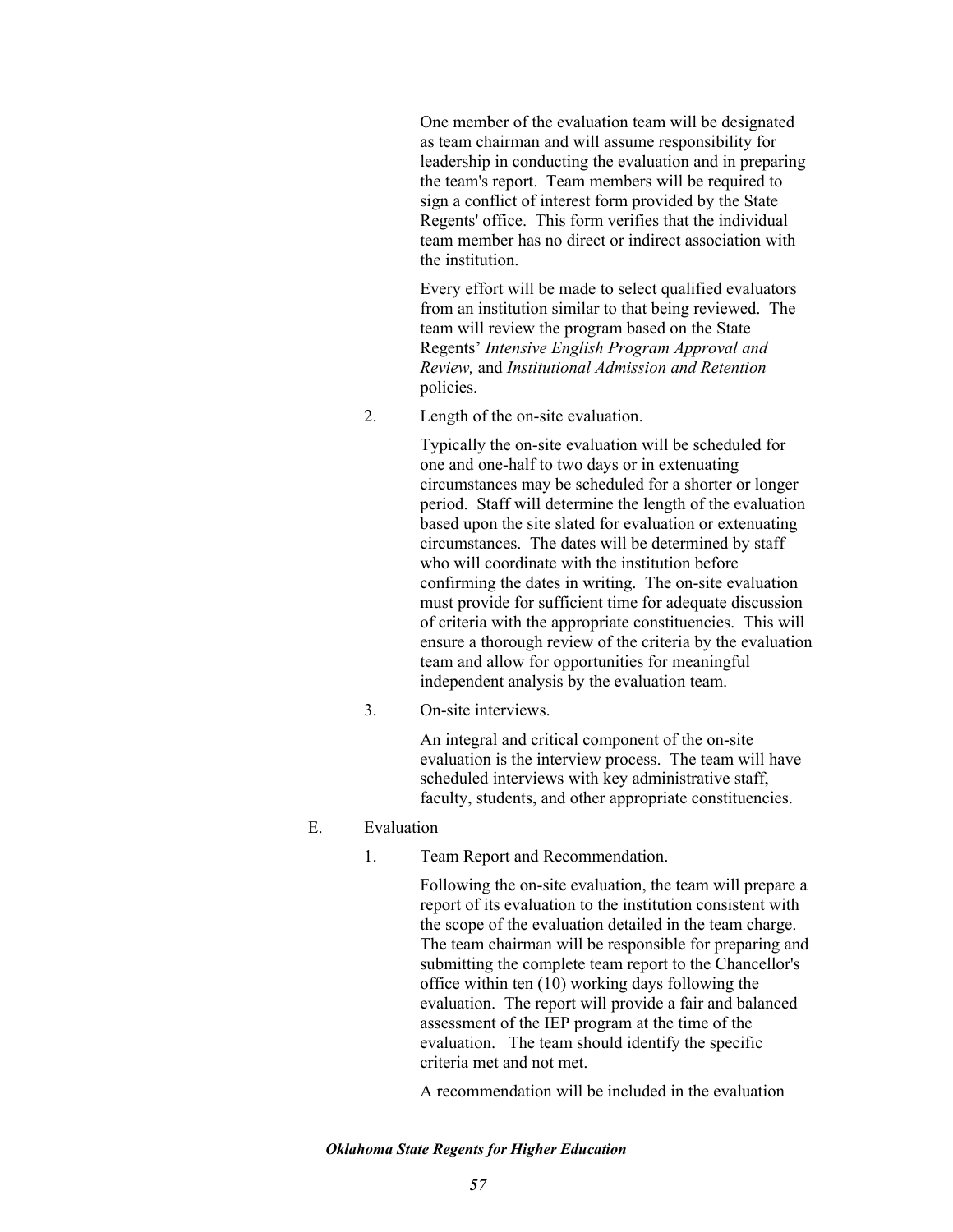team's report and shall be supported by a clear and explicit rationale based on the State Regents' criteria. The recommendation must be consistent with this policy and will be one of the following:

- a. Recommendation for Approval Without qualifications with reexamination in five years. A program with this designation meets all standards for approval.
- b. Recommendation for Provisional Approval With Qualifications with reexamination in one, two, three, or four years. A program with this designation does not meet the standards for "approval without qualification" required by the State Regents. The team shall recommend measurable goals and timelines to correct deficiencies in the program. Within two months of the State Regents' accepting the report, the IEP will be required to submit an implementation plan addressing the noted deficiencies. Thereafter, an annual report on the status of the implementation will be required.
- c. Recommendation Denied. The program does not meet the criteria established by the State Regents and will not be an approved IEP program.
- 2. Institutional Response.

Upon receipt of the team report, the Chancellor will forward a copy of the report and recommendation to the IEP administrator or institutional president. Institutional representatives will be afforded an opportunity to correct any factual errors in the report within 15 working days from the date the report is sent. The team's evaluative comments and findings may not be modified by the institution. Thereafter, the draft report will be finalized and will be deemed formally submitted to the Chancellor.

If the evaluation team's report recommends a denial, the IEP may submit an objection and appeal such a recommendation as detailed in policy section 3.5.3.E.3.

During the appeals process, the IEP will maintain the approval status it held prior to the evaluation. The IEP will pay for the cost of the appeal.

3. Procedures for Denial of IEP Approval.

When an evaluation team recommends to issue a denial, the IEP's due process rights will be governed and limited by 75 O.S., §314 (2001), and any pertinent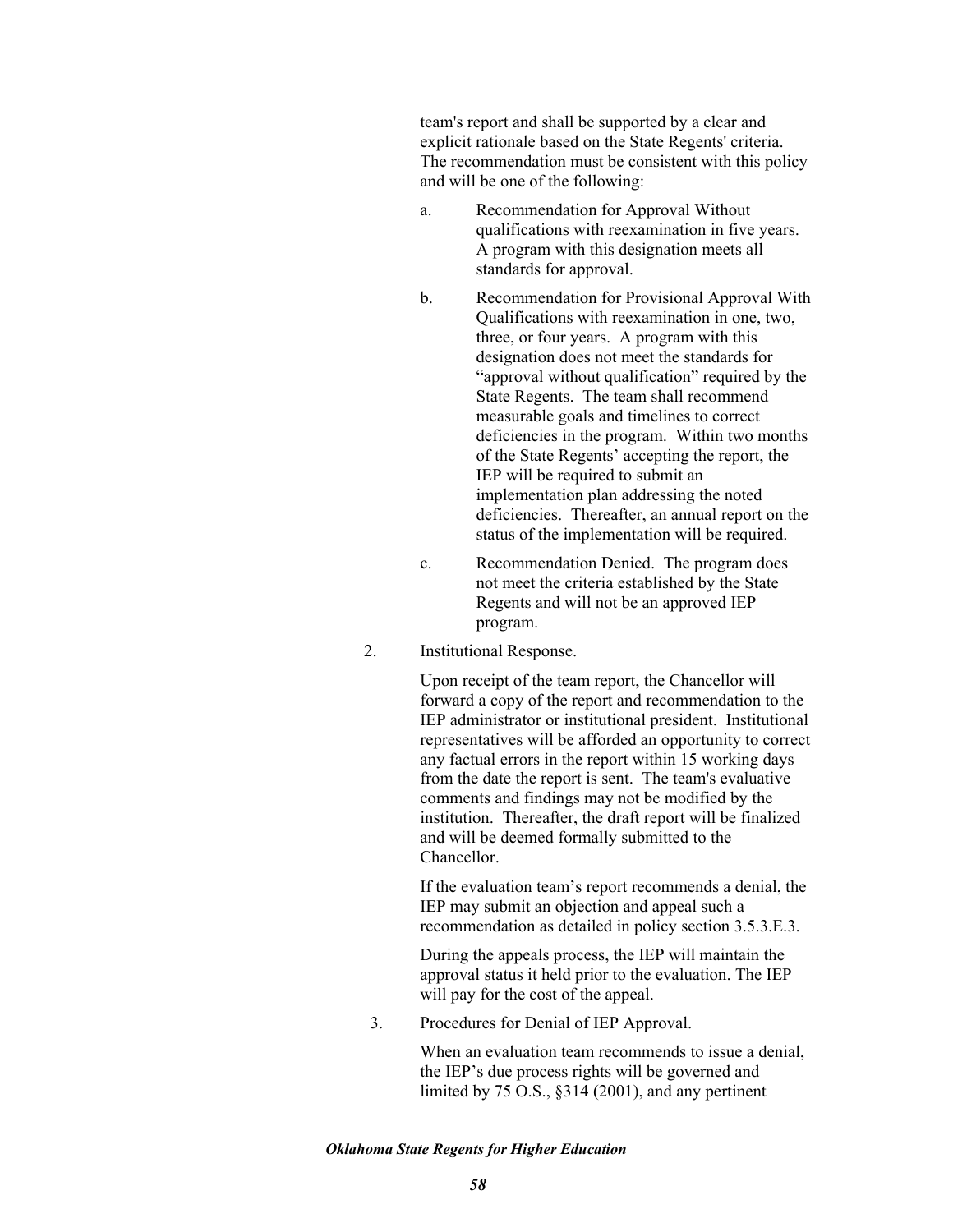amendments. Those provisions of the Oklahoma Administrative Procedures Act (APA) pertaining to individual proceedings, 75 O.S. §309 (2001), et seq., are not applicable to State Regents' IEP review decisions. The following procedures will apply when an evaluation team recommends to deny IEP approval:

a. Objections by the IEP.

The IEP will have 15 days from the receipt of the final evaluation team's report to inform the Chancellor, in writing, of any objections it may have thereto. If the IEP does not object, the evaluation team's report and recommendations will be forwarded to the State Regents for their consideration and action.

b. Forming a Review Panel.

If the IEP objects to the evaluation team's report, the Chancellor will convene a neutral threemember panel of ESOL professionals to consider the IEP's objections. The Chancellor will also designate a lawyer to serve as a nonvoting legal advisor to the panel. The IEP will have a reasonable opportunity to object, for good cause shown, to the Chancellor's appointees to the panel.

c. Review Panel Hearing.

The review panel shall schedule a hearing in a timely fashion at which the IEP's objections to the evaluation team's report will be fully considered. The IEP may call its own witnesses and may question any witness called by the State Regents. If requested, the State Regents will produce, at the IEP's expense, the evaluation team members.

The IEP may be represented at this hearing by persons of its own choosing, including legal counsel. Notwithstanding the participation of legal counsel, it should be recognized that the State Regents do not have the authority in such hearings to issue subpoenas or to compel sworn testimony.

The State Regents will arrange to have an audio recording made of the hearing, a copy of which shall be furnished to the IEP. Either the State Regents or the IEP may, at its own expense, arrange for a transcription of the hearing.

d. Review Panel's Proposed Findings.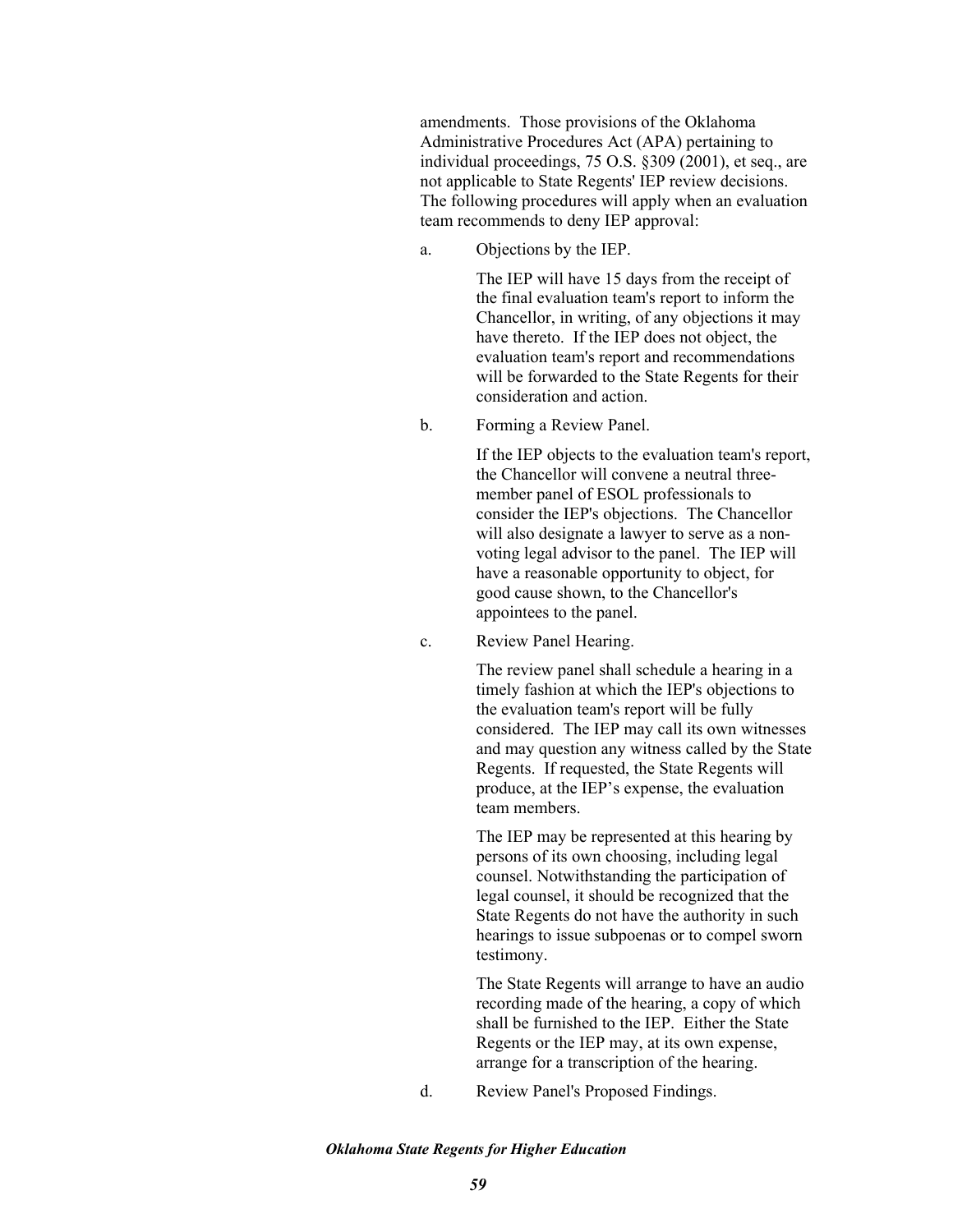Within 15 days of the hearing, the panel will issue proposed findings addressing the objections raised by the IEP. The findings will be supported by, and based solely upon, testimonial and documentary submissions at the hearing and on matters officially noted at the hearing. The panel's proposed findings will be submitted, together with any other records from the hearing, to the State Regents at their next regular meeting.

F. State Regents' Action

The Chancellor will submit the team's evaluation report and recommendation as well as the State Regents' staff recommendation along with the IEP self-study, applicable objections, and appeals process materials, if any, to the State Regents for their consideration.

In the event of an appeal, after considering the review panel's findings, the evaluation team's report, and the official records pertaining to the IEP's objections to the evaluation team's report, the State Regents will take action on the objections. No new evidentiary materials will be received at the State Regents' meeting. The IEP will, however, be given the opportunity to present to the State Regents remarks in support of fitness for approval. The State Regents' consideration of the matters and action taken thereon will constitute a final State Regents' review of the IEP's objections to the evaluation team's report.

3.5.4 IEP Standards

This section defines the required program performance standards that State Regents' IEP evaluation teams will use to direct their review process. IEPs will be evaluated based on students utilizing the services of the program for purposes of admission under this policy. Students utilizing the program for other reasons will not be included in the IEP's evaluation.

- A. Language Program
	- 1. Mission

The IEP must have a written statement describing how its goals, objectives, and future plans support the mission of preparing non-native speakers of English for college work as it relates to State Regents' policy.

2. Promotion

IEP promotion materials shall accurately describe program goals, admission requirements, and hours of instruction, program length, calendar, prices, and student services. If associated with an Oklahoma institution of higher education, the IEP must indicate evidence of cooperation and support with that or those institutions.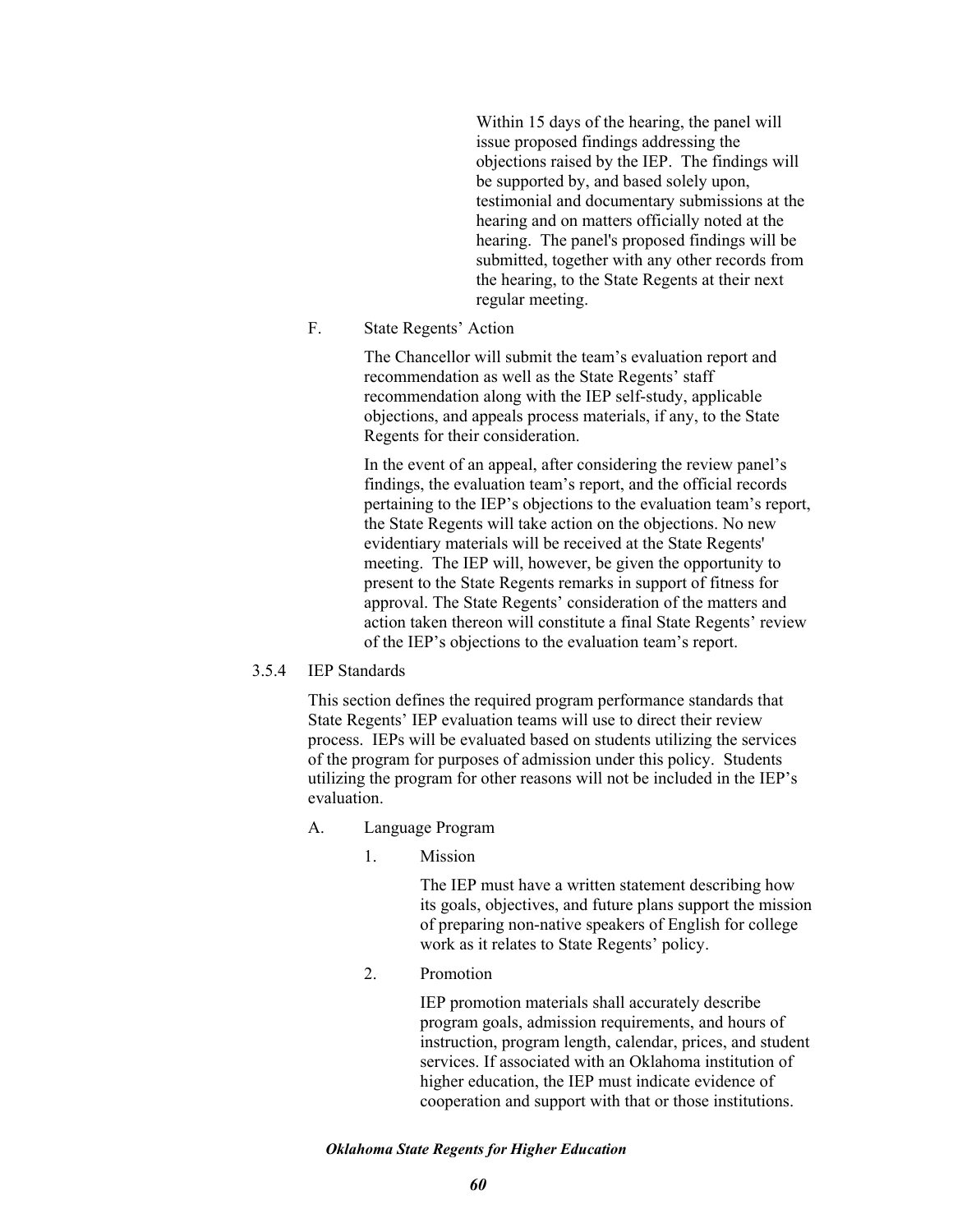3. Recruitment

The IEP shall adhere to ethical student recruitment standards as described in the NAFSA: Association of International Educators Code of Ethics and in the Standards for Postsecondary Intensive English Programs approved by the American Association of Intensive English Programs (AAIEP).

4. Admission

Student admission to the IEP shall rest with the program/institution and shall not be delegated to an external third party.

- 5. Curriculum
	- a. Quality. The IEP will use current methods, materials, and technologies to provide effective language instruction designed to prepare students for college level work.
	- b. Scope. The curriculum must specifically include listening, speaking, reading and writing skills, text genres, and content relevant to English for academic purposes.
	- c. Written Documentation. The IEP must have a written document clearly outlining goals and objectives for levels of instruction appropriate to students to be admitted under this policy, as well as individual course syllabi for distribution by faculty to their students. Criteria for successful program completion should be articulated in the document.
	- d. Testing and Placement. Testing and placement shall be executed in accordance with professional standards.
	- e. Faculty/Student Ratio. The ratio should represent proportions that the field recognizes as being effective and should be appropriate to the goals of a particular course and the classroom size.
- 6. Assessment

The IEP must utilize a formal system of assessment to include evaluation of personnel, courses, and student progress toward stated goals. Broad participation of faculty, staff, and students is required in the assessment process. Selection of assessment instruments and other parameters (target groups, scheduling of assessments, etc.) is the responsibility of the IEP. When appropriate, internationally standardized instruments should be employed. Data collected from assessments should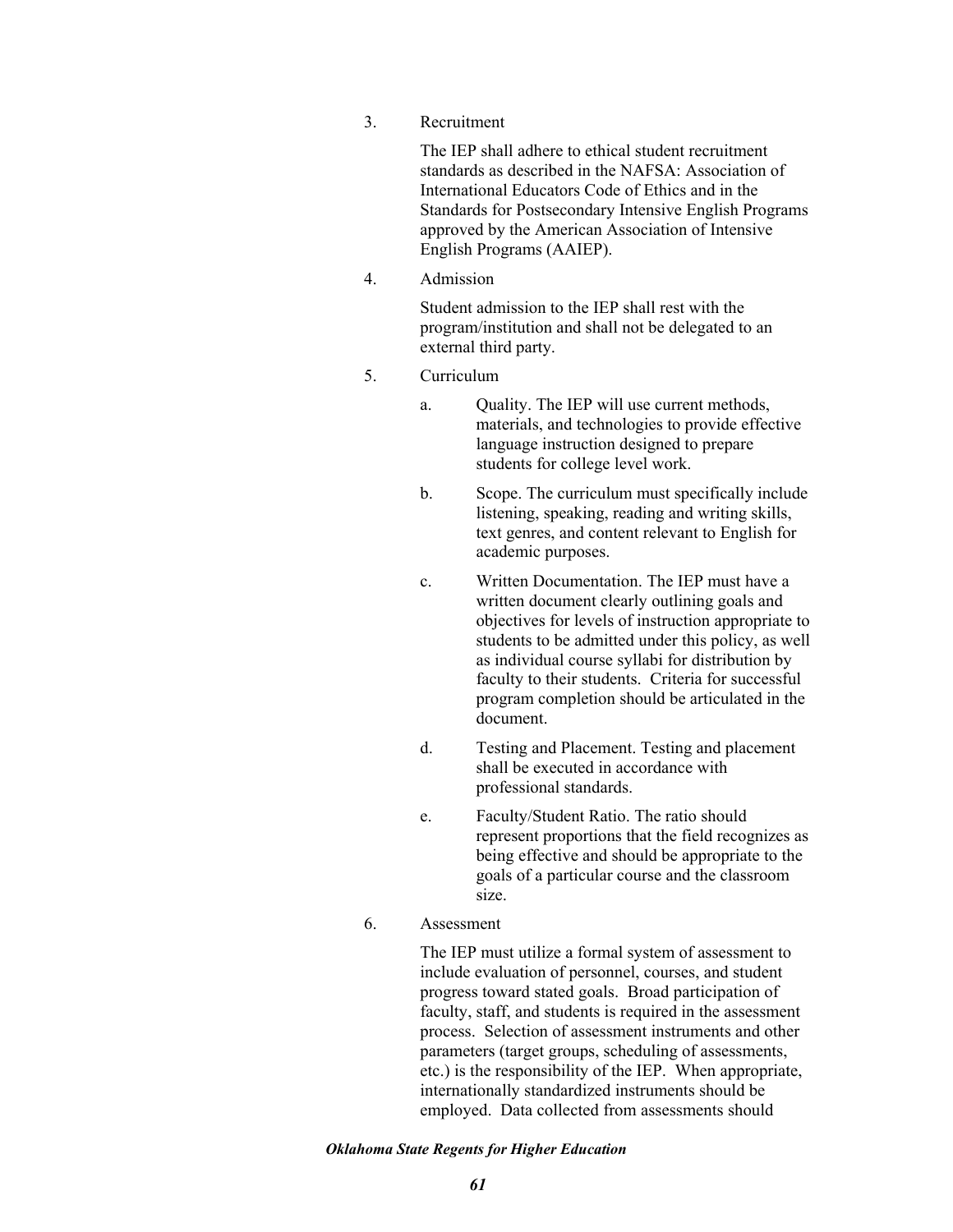serve as the basis for program modifications.

7. Contact Hours

Excluding lab work, students shall attend 18 or more teacher-instructed contact hours per week over a period of no less than 12 weeks (216 hours or more) or attend an equivalent number of teacher-instructed contact hours over a longer period not to exceed 18 weeks. The IEP must offer a sufficient array of class levels to accommodate students' needs. To meet admission criteria, two-thirds of the 12 weeks of instruction must be at the advanced level.

### B. Administration

1. Director

There is a program administrator with a main responsibility for the leadership and management of the IEP. Academic administrative personnel should have master's degrees or equivalent training/experience in a field appropriate to their responsibilities.

2. Policy Description

The IEP administration or institutional administration must clearly articulate policies and employment practices.

3. Record Keeping

An accurate record system for students and personnel shall be established. Student data should include enrollment history, immigration documentation, performance in the program, and when possible tracking of subsequent academic performance in college-level course work. Personnel data should include appropriate documentation of educational credentials and/or work experience for each position.

## C. Faculty

1. Full-Time

In order to maintain instructional continuity, there shall be a core of regularly employed teachers who teach a full load (as defined by the IEP) and receive an appropriate salary and fringe benefits.

2. Degree Level

The members of the IEP faculty have at least master's degrees in TESOL or training and/or experience appropriate to their course assignments.

3. Faculty Workload

Faculty workload, including class preparation and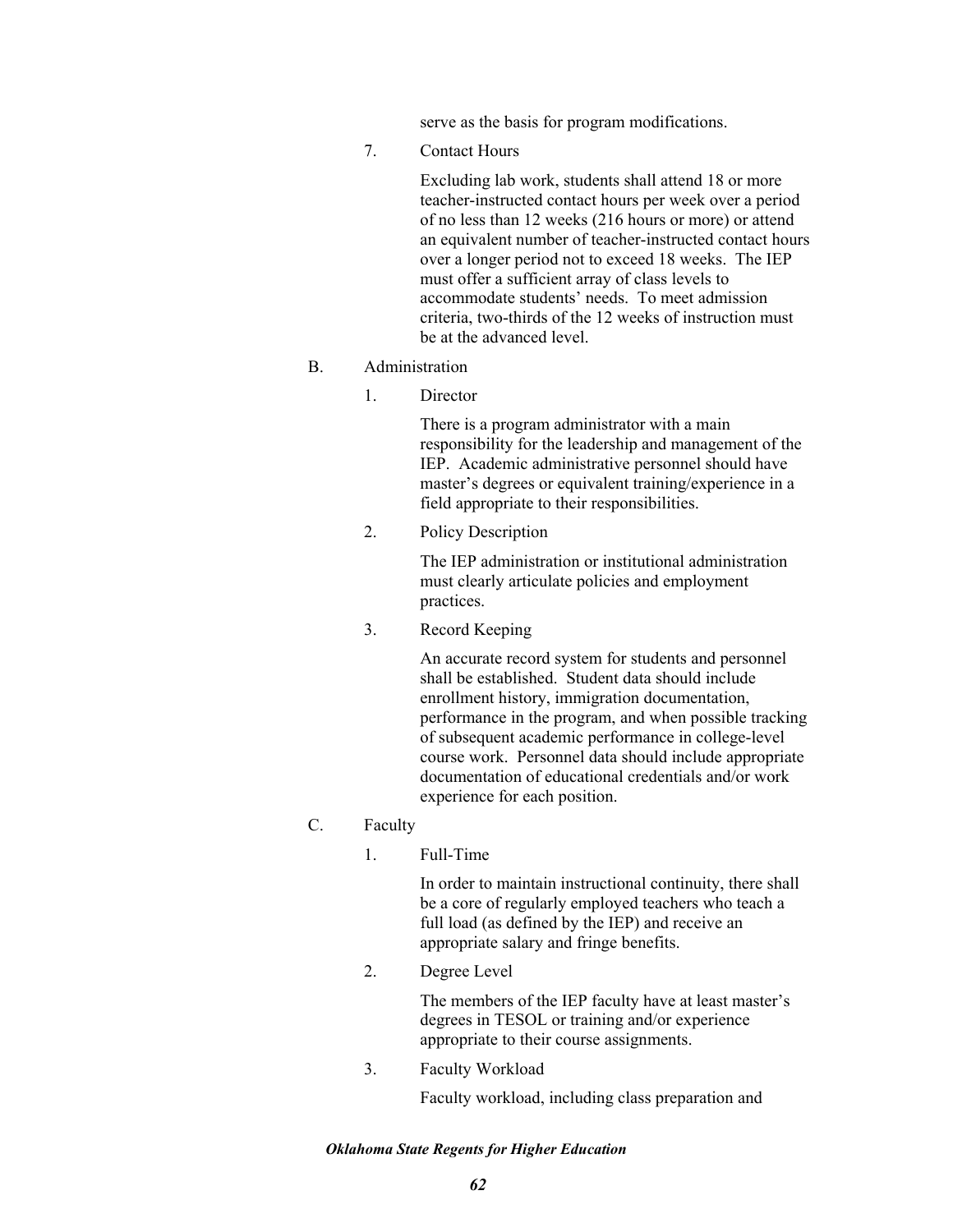presentation, work with students outside of class, committee work, and staff meetings, should be comparable to similar IEPs in like settings.

4. Professional Development

Faculty shall have adequate opportunity and support for in-service training/professional development.

# D. Student Services

1. Advising

Each student must be assisted with academic planning and have access to follow-up immigration counseling and a written grievance procedure.

2. Orientation

The IEP or the institution shall provide student orientation for the language program, the parent institution if applicable, and the local community.

3. Extracurricular Activities

The IEP or the institution shall address cross-cultural issues to assist student adjustment and have IEP students participate in extracurricular activities.

E. Finance

Refund Policy: The IEP or the institution must provide students with a written explanation of the refund policy.

F. Physical Facilities

The learning resources of the IEP must be sufficient for enabling students to develop the learning competencies described above. Adequate office, classroom, and laboratory facilities must be provided. Access to college libraries and instructional activities is highly desirable.

*Approved May 1979. Revised October 23, 1989; August 16, 1994; April 11, 1997; May 30, 2003; May 22, 2009; October 25, 2012; October 20, 2016.*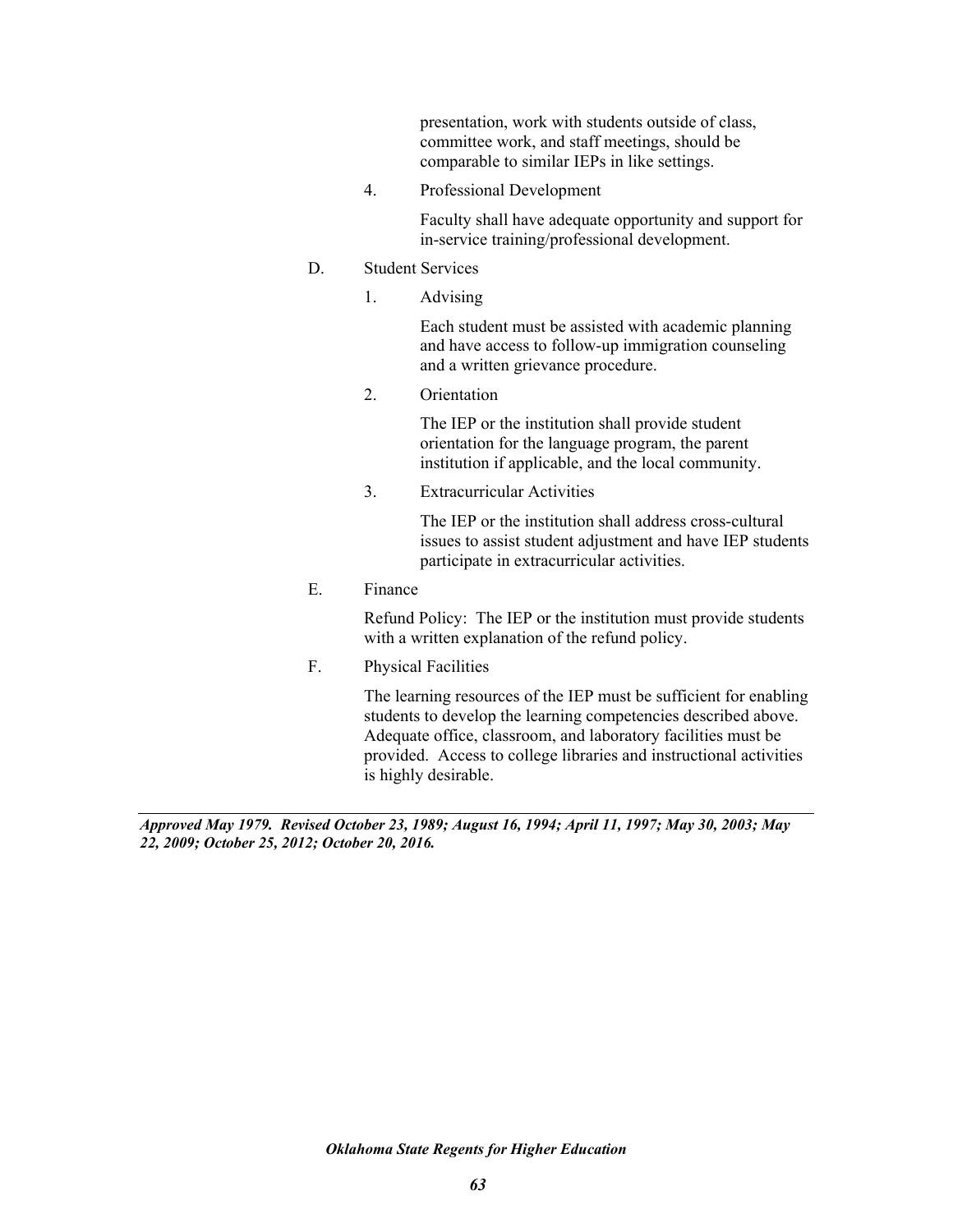## **3.6 CONTRACTUAL ARRANGEMENTS BETWEEN HIGHER EDUCATION INSTITUTIONS AND OTHER ENTITIES**

## 3.6.1 Purpose

The purpose of the Contractual Arrangements Between Higher Education Institutions and Other Entities policy is to ensure that appropriate assurances and sufficient information are received to document institutional compliance with the standards and requirements within State Regents policy and within Higher Learning Commission (HLC) Criteria, Assumed Practices, and Obligations of Affiliation.

When contracting certain functions, the institution is responsible for presenting, explaining, and evaluating all significant matters and relationships involving related entities that may affect accreditation requirements and decisions. Although a related entity may affect an institution's ongoing compliance with State Regents or HLC standards, the State Regents will review and hold responsible only the state system institution for compliance to its policy.

# 3.6.2 Definitions

The following words and terms, when used in the Chapter, shall have the following meaning, unless the context clearly indicates otherwise:

"Accredited" refers to institutions or entities that have achieved recognition through the process used by the State Regents and other entities recognized by the U.S. Department of Education to ensure postsecondary education providers meet and maintain minimum standards of quality and integrity regarding academics, administration, and related services.

"Contractual Arrangement" is typically one in which an institution enters an arrangement for receipt of courses or programs or portions of courses or programs (i.e., clinical training internships, etc.) delivered by another institution, service provider, or entity.

"Contractual Course Inventory/Technical Crosswalk" refers to the approved technical courses approved systemwide and applicable to degree requirements within contractual arrangements. The inventory of approved technical courses is maintained and updated annually by the State Regents through a faculty-driven process.

"Entity" refers to an organization that has an identity and operation independent, separate and distinct from the institution.

"Institution" refers to any college or university of the Oklahoma State System of Higher Education listed in the State Regents' policy (1.7).

"Technical" refers to courses, certificates, or degree programs that provide educational preparation for semi-skilled and skilled jobs that generally require education below the baccalaureate level and often involve some type of professional certification or state licensure in addition to education.

"Unaccredited" refers to institutions or entities that have not achieved recognition through the process used by the State Regents and other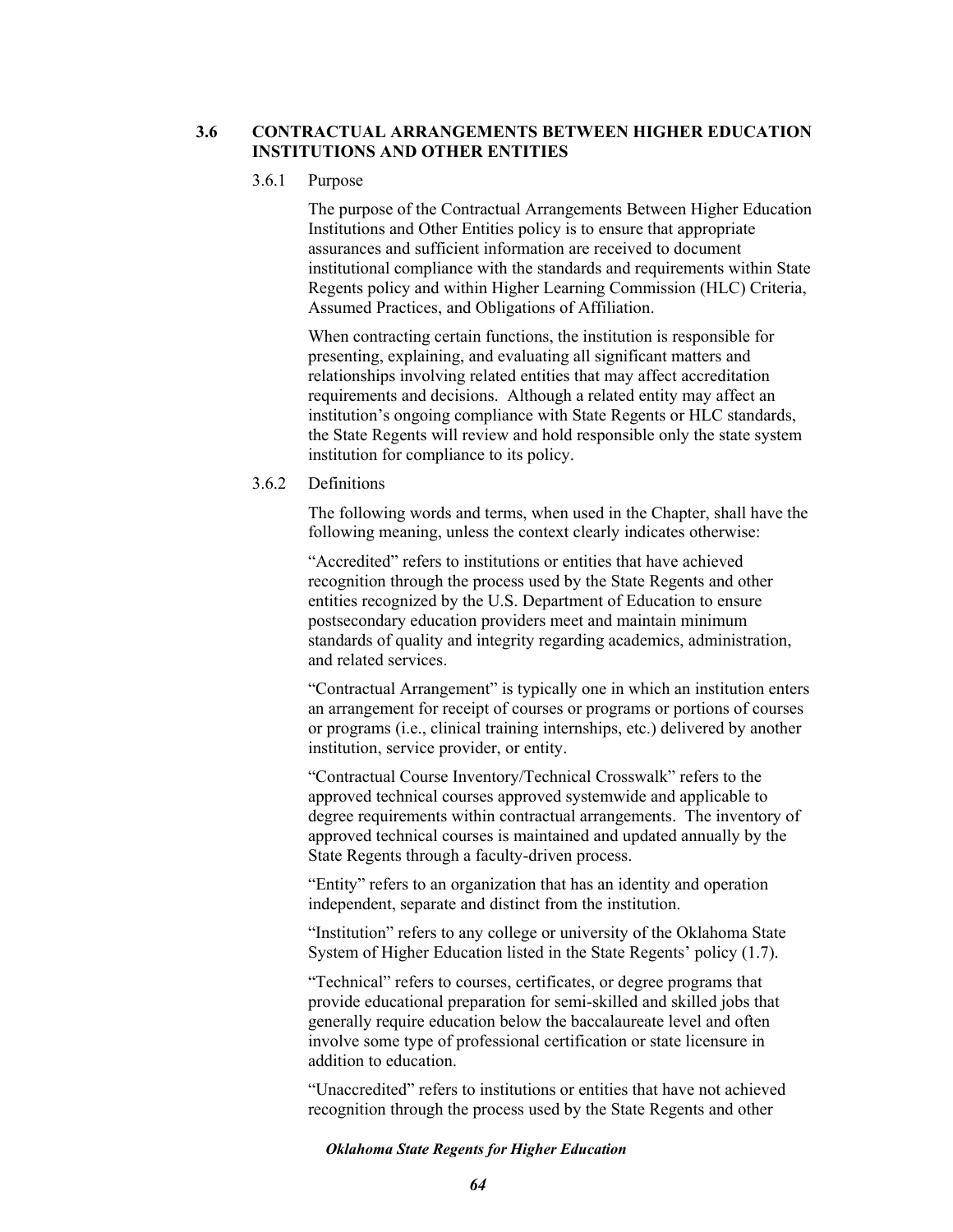entities recognized by the U.S. Department of Education to ensure postsecondary education providers meet and maintain minimum standards of quality and integrity regarding academics, administration, and related services.

# 3.6.3 Principles and Goals

The principle is to allow the institution to best serve the technical educational needs of its service area while leveraging the resources available through other entities.

The goal of the policy is to prescribe standards and expectations for contractual arrangements that allow an institution to outsource some portion of one or more of its technical certificates and/or associate in applied science programs to any of the following:

- A. an unaccredited, degree-granting institution or entity;
- B. an accredited, non-degree-granting institution or entity;
- C. an institution or entity not accredited by an accrediting agency recognized by the U.S. Department of Education; or
- D. a corporation or other entity.
- 3.6.4 Requirements of a Contractual Arrangement

A State System institution may lend the prestige and authority of its accreditation to validate courses or programs offered under contractual arrangements with entities not appropriately recognized (as stipulated above) only when the following requirements are met with evidence:

- A. A contractual arrangement is executed only by duly designated officers of the institution (i.e. the president or his/her designee) and their counterparts in the related entity.
- B. The contract establishes definite understandings between the institution and the related entity regarding the work to be performed, the period of the arrangement, and the conditions for renewal, continuation, renegotiation, or termination of the contract.
- C. The primary purpose of offering such a course or program under a contractual arrangement is educational and where the program or course is not available in its entirety at the institution through existing offerings or resources, or where there is sufficient demand to warrant a contractual arrangement in addition to the institutional offering. The institution must employ appropriately qualified full-time faculty to offer the program.
- D. Any course or program offered through a contractual arrangement shall be consistent with the institution's mission and approved function.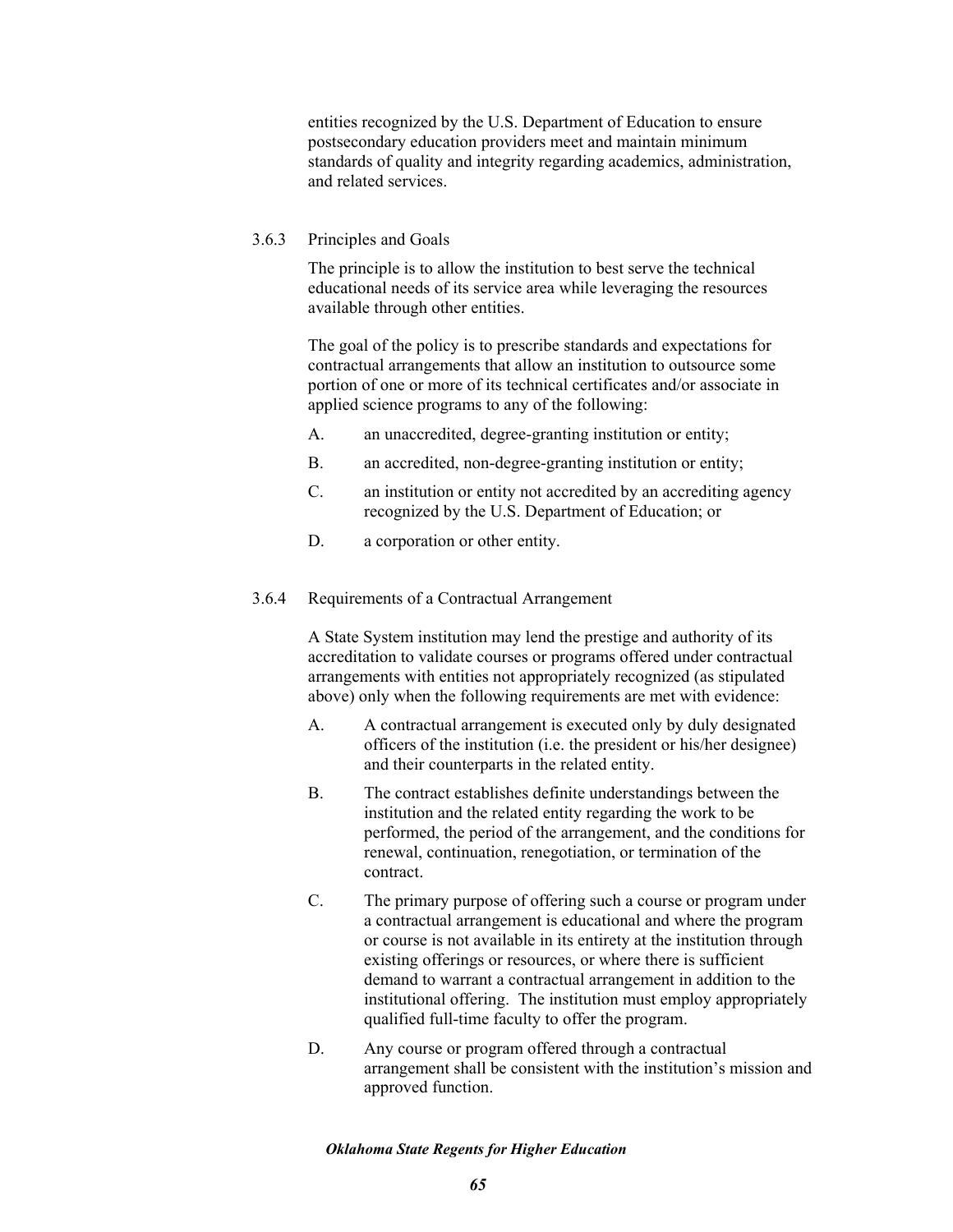- E. Courses offered through a contractual arrangement and the value and level of their credit shall be determined in accordance with established State Regents and institutional procedures and under usual mechanisms of review. A guidance document is available in the *Academic Affairs Procedures Handbook* and pertains to the contractual course inventory that will be annually maintained and updated through a faculty-driven process.
- F. Courses offered for credit shall remain under the sole and direct control of the State System institution granting the credit for the offering, and the institution shall have in place a process to ensure continued responsibility for the quality and academic integrity in the performance of the contractual arrangement. The institution shall provide evidence of provisions to ensure that the content and instruction in the contractual courses meet the standards of regular courses.
- G. The contractual arrangement shall clearly establish the responsibilities of the institution and the related entity regarding elements of the contract.
- 3.6.5 Elements within Contractual Arrangements

The elements of the contract shall include, but are not limited to, the following:

- A. Curriculum
	- 1. Contractual arrangements may be utilized to offer high quality, high demand college-level certificate and degree programs in technical areas conferred by the State System institution, that comply with applicable policies of the State Regents and meet the certification, licensure, and training standards of business and industry.
	- 2. Programs engaged in contractual arrangements shall be subject to the State Regents *Academic Program Approval* and *Academic Program Review* policies. The Criteria for Evaluation (3.4.5) include centrality to mission, curriculum, academic standards, faculty, support resources, demand for the program, complement existing programs, unnecessary duplication, cost, and review.
	- 3. The institution will participate in a statewide contractual course inventory/technical crosswalk approved for inclusion in contractual arrangements. This contractual course inventory will be maintained and updated as needed by the State Regents through a faculty-driven process. All awarded credit through contractual arrangements shall be appropriately identified by source and method on the transcript.
	- 4. An advisory committee composed of faculty, staff, employers, and practitioners appropriate to each program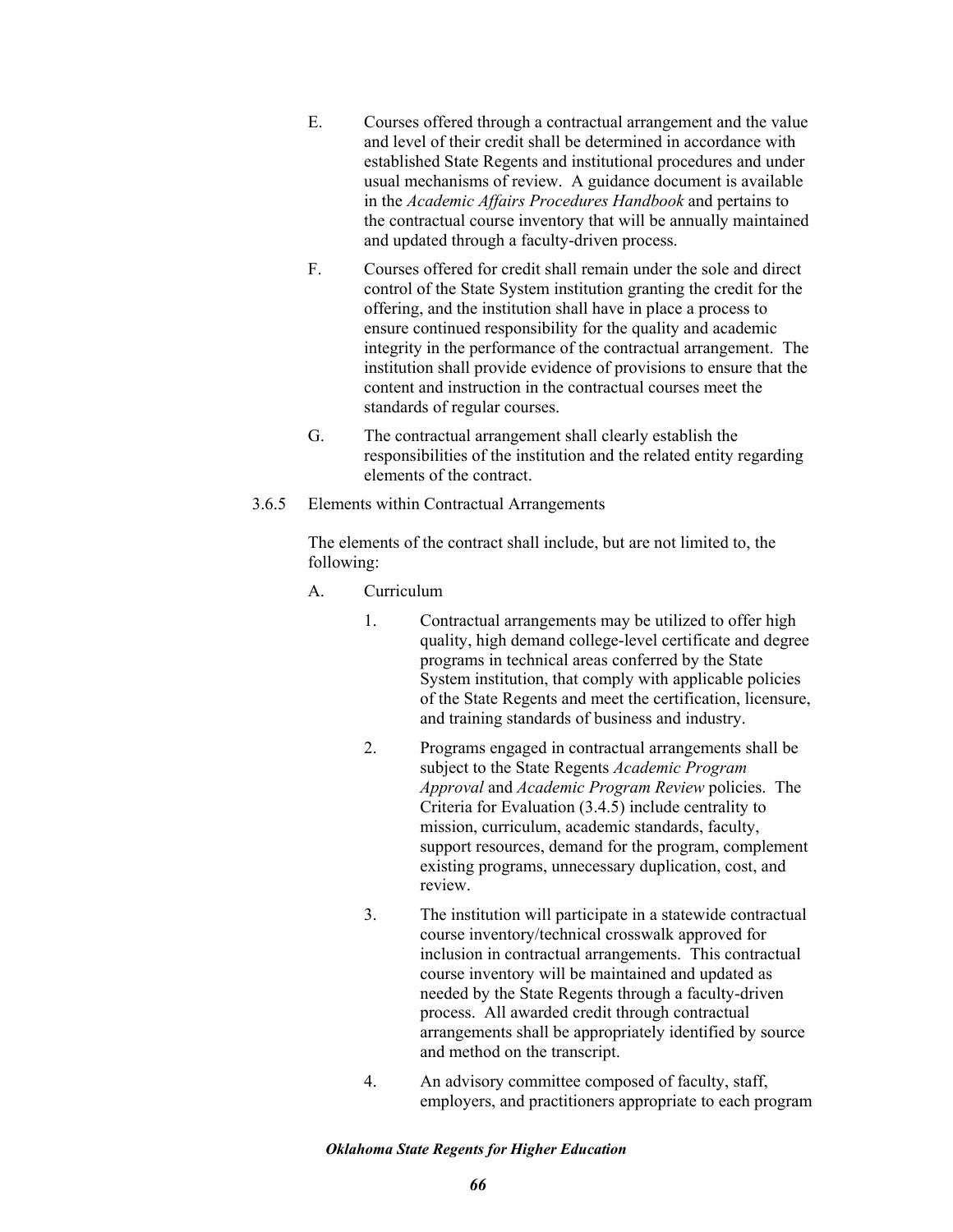shall assist in developing curriculum content, in keeping the curriculum current, and in maintaining contact with the business and industry community.

- B. Quality Assurance
	- 1. Faculty
		- a. The institution shall employ appropriately qualified full-time faculty to provide direct control over the entirety of the college-level certificate or degree program offered in a contractual arrangement. This institutional faculty member will serve as the designated liaison with content expertise to provide oversight of the contractual arrangement.
		- b. All faculty teaching in contractual arrangements shall adhere to established HLC standards and assumed practices regarding faculty qualifications. Faculty must possess an academic degree relevant to what they are teaching and at least one degree level above the level at which they are teaching except in programs when equivalent experience is established (i.e. at the Certificate level, the faculty must have an Associate Degree; at the Associate Degree level, the faculty must have a Bachelor Degree, etc.). The appropriate institutional academic administrator reviews all faculty credentials and recommends all faculty for approval prior to approval of the course through a contractual arrangement.
		- c. Any exception to the requirements for faculty qualification in this section of policy must be approved by the appropriate designee for Academic Affairs at the institution and evidence of equivalent experience must be provided. When faculty are appointed based on equivalent experience, the institution defines a minimum threshold of experience and an evaluation process that is used in the appointment of such faculty.
		- d. In accordance with established guidelines and procedures of the higher education institution, an assessment of faculty and appropriate credentials in contractual arrangements will be conducted routinely.
	- 2. Program Quality
		- a. The college-level certificates and degree programs in technical areas offered in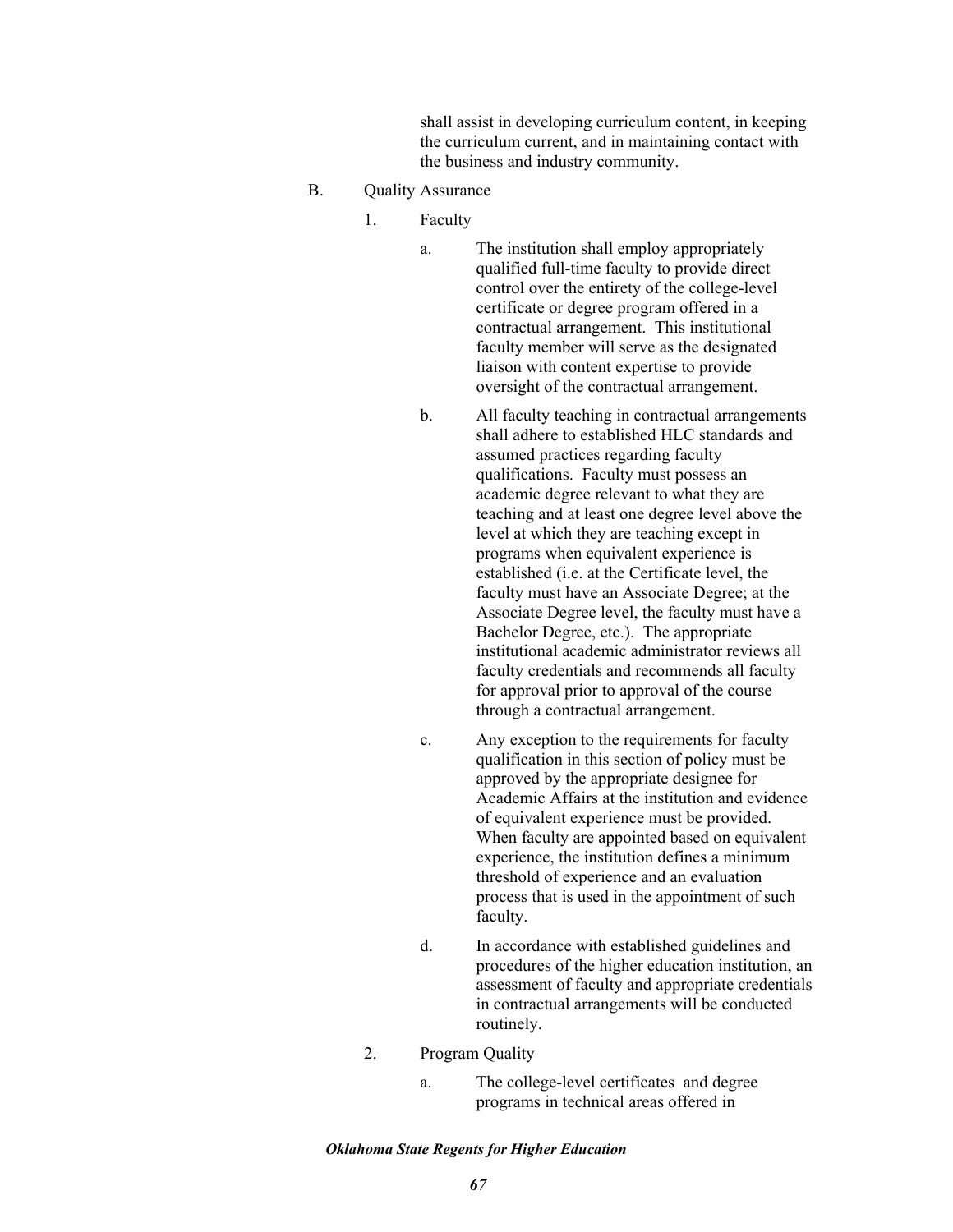contractual arrangements shall be appropriate to higher education and engage students in collecting, analyzing, and communicating information, in mastering modes of inquiry or creative work, and in developing skills adaptable to changing environments.

- b. The institution shall offer technical college-level certificates and degree programs in contractual arrangements only in content areas for which it employs appropriately qualified full-time faculty.
- c. The institution shall refrain from entering into contractual arrangements and/or transcripting credit that will not apply to its own college-level certificate or degree programs in technical areas.
- d. The institution shall designate specific full-time faculty with appropriate qualifications to oversee contractual arrangement programs.
- e. All contractual arrangements shall be included in the annual institutional program assessment activities.
- 3. Advisory Committees
	- a. Advisory committees shall be composed of faculty, staff, employers, and practitioners appropriate to each program and ensure relevant curricula for the technical college-level certificate or degree program.
	- b. Full-time institutional faculty shall serve on the advisory committee, in addition to representatives from the contractual entity.
	- c. Recommendations for additions, changes, and/or deletions to credit offerings within a contractual arrangement shall be based on recommendations from the advisory committee, faculty, and on changes in accreditation and/or certification. These recommendations shall be reviewed and approved by the institution's internal curriculum review process and then provided to the State Regents for final approval.
- 4. Continuous Improvement
	- a. Each contractual arrangement program shall be reviewed in accordance with the institution's annual internal assessment program.
	- b. The results of the annual internal assessment shall be used to ensure the continuous improvement of program and course content.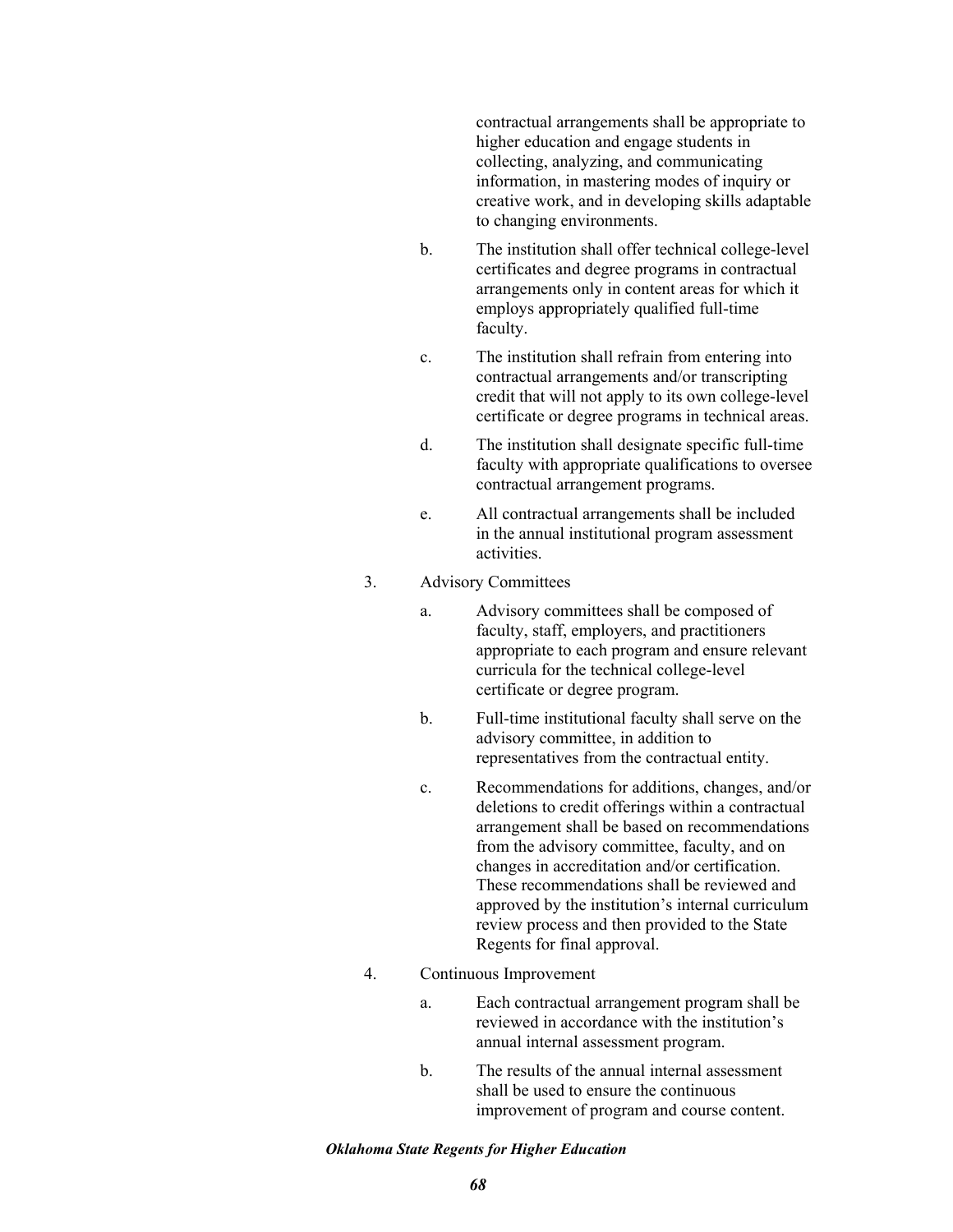- C. Criteria for Admissions
	- 1. College admission requirements approved by the State Regents (see State Regents' *Institutional Admission and Retention* policy) and *Academic Affairs Procedures Handbook*) for admission to the institutions or contractual arrangements shall be listed in the institution's catalog and shall apply to high school graduates and adults.
	- 2. High school juniors and seniors are admissible to enroll in only contractual arrangement courses as approved by the State Regents (see State Regents' *Academic Affairs Procedures Handbook*).
	- 3. High school students must provide a letter of support from a counselor at the high school or other entity and written permission from a parent or legal guardian.
	- 4. High school students enrolled in college course through contractual arrangements may continue enrollment in subsequent semesters if they earn a college CGPA of 2.0 or above on a 4.0 scale (see State Regents' *Institutional Admission and Retention* policy).
	- 5. The contractual arrangement shall explain the role of the contractual partner in admissions and the controls in place to ensure that appropriately qualified students are admitted.

# D. Student Support Services

- 1. The institution and contractual entity will provide integrated and comprehensive academic advising and support services to students enrolled in contractual arrangements.
- 2. Counselors and faculty at the institution and the contractual entity may use the ACT PLAN score and ACT PLAN sub-scores (and other available test scores, such as the ACT, SAT, TABE, ACT Compass, Accuplacer), the student's previous academic record, recommendations from high school administrators/counselors/teachers, a high school Plan of Study, and personal knowledge of the student to advise the student.
- 3. High school students must be advised of the State Regents' *Institutional Admission and Retention* policy (3.9.6.I.1) regarding the workload requirement of enrolling in a total number of credit hours combining college courses, including all courses in the contractual arrangement, and high school courses.
- E. Financial
	- 1. The financial arrangements for the contractual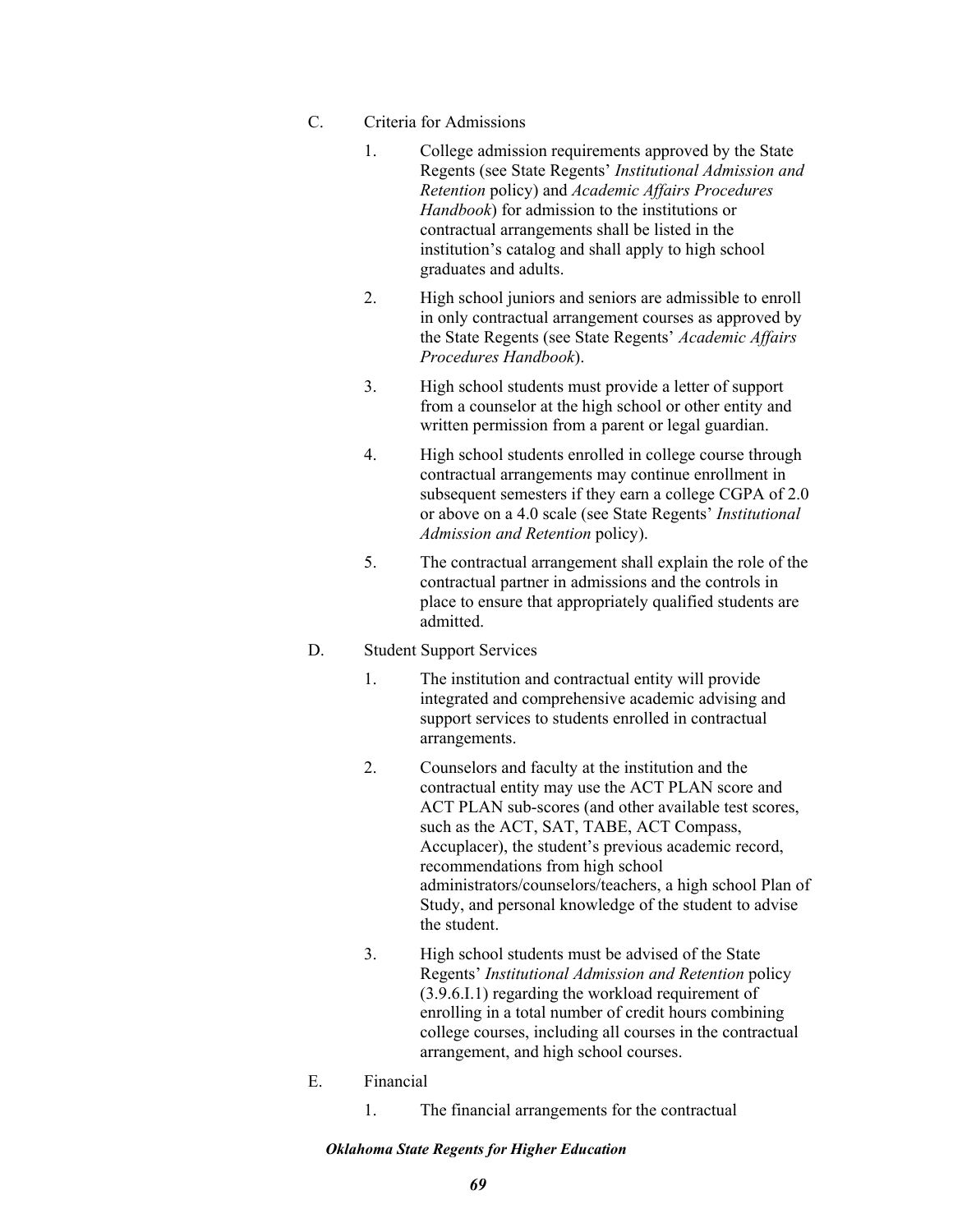arrangement must identify the following elements:

- a. student costs (tuition, fees, etc.);
- b. differentiation of tuition costs from other programs at the institution, if any;
- c. contractual partner to which the student remits payments (tuition, fees, etc.), if any;
- d. description of how the contractual partner is compensated for involvement in the program, if any;
- e. allocation of payments (tuition, fees, etc.) among parties, if any.
- 2. A standardized statewide academic service fee established by the State Regents will apply for contractual arrangements (see State Regents' *Academic Affairs Procedures Handbook*).

# F. Marketing and Outreach

- 1. The marketing goals of the contractual arrangement are to create an awareness and to promote the advantages to potential students and to the community, including high school teachers, faculty, staff, administrators, governmental agencies, and employers.
- 2. All publications and advertisements shall identify the higher education institution that is awarding the credit. Additionally, all publications and advertisements must adhere to the consumer protection requirements listed in the State Regents' *Institutional Accreditation* policy (3.1.7) that prohibit higher education institutions or other entities from making misleading, deceptive, and/or inaccurate statements in brochures, Web sites, catalogs, and/or other publications. Failure to comply with this requirement may result in the nullification of the contractual arrangement(s).
- G. Institutional Reporting Requirements
	- 1. The institution shall annually provide an accurate list of college-level certificate and degree programs in technical areas available through contractual arrangements to the State Regents.
	- 2. The institution shall annually provide an accurate list of courses available through contractual arrangements to the State Regents.
	- 3. An annual summary report to the State Regents on the performance of contractual arrangements during the previous fiscal year is required, including information on enrollment, retention and graduation, student and program assessment reports, financial arrangements,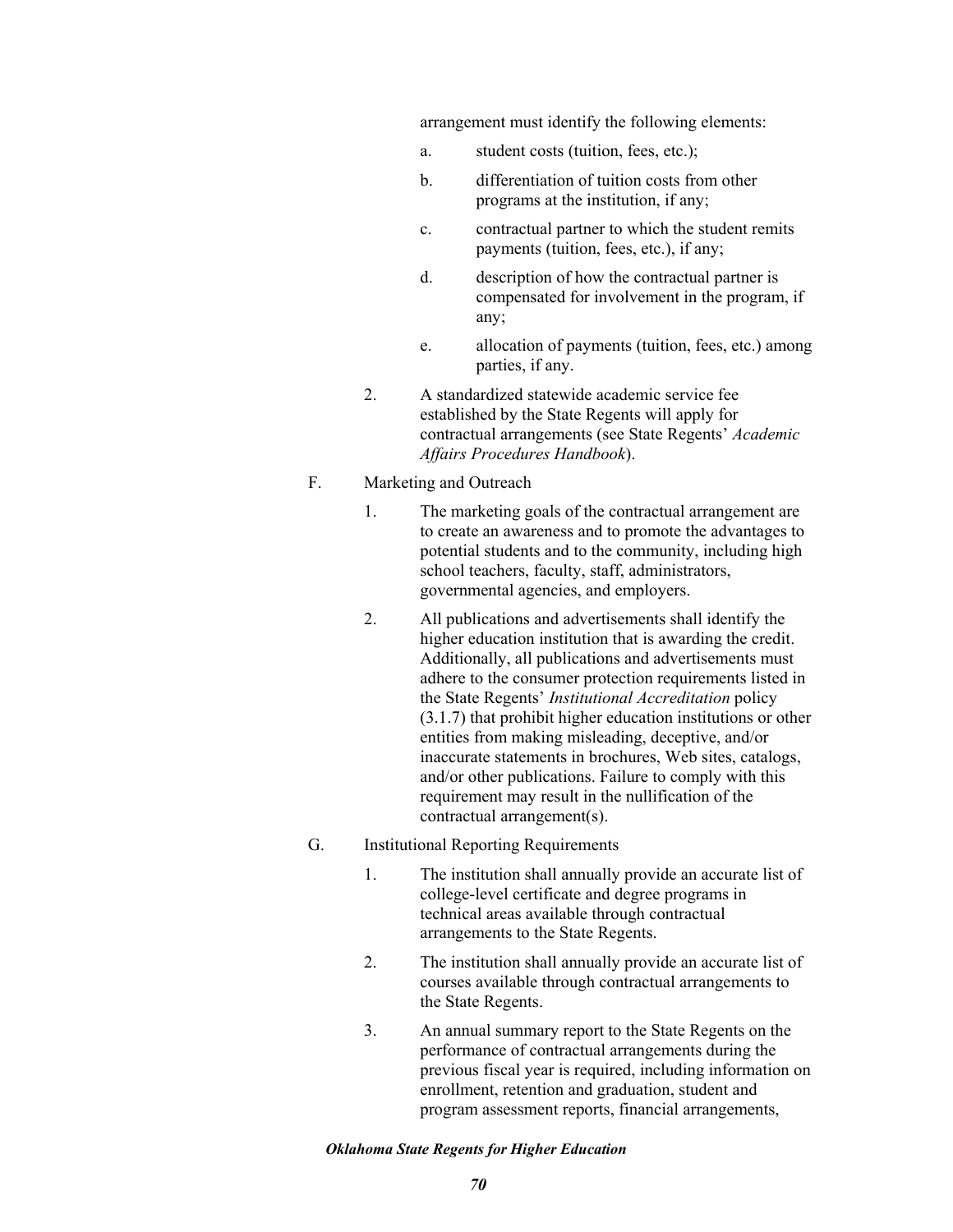marketing endeavors, cost, and other notable accomplishments and challenges.

3.6.6 Procedures

An Oklahoma State System institution seeking approval for a contractual arrangement upon approval of its governing board shall have the president submit the contractual arrangement to the Chancellor for State Regents' consideration.

3.6.7 Reporting

The State Regents' staff will provide periodic reports to the State Regents summarizing the status of contractual arrangements. Such reports shall contain information about effectiveness and efficiency of the contractual arrangements individually and as a model for offering academic programs. Reporting to the institutions and contractual entities will be conducted during regularly scheduled workshops.

*Approved October 17, 1988. Revised January 24, 1997; June 29, 2001; February 12, 2009; January 29, 2015, June 30, 2016.*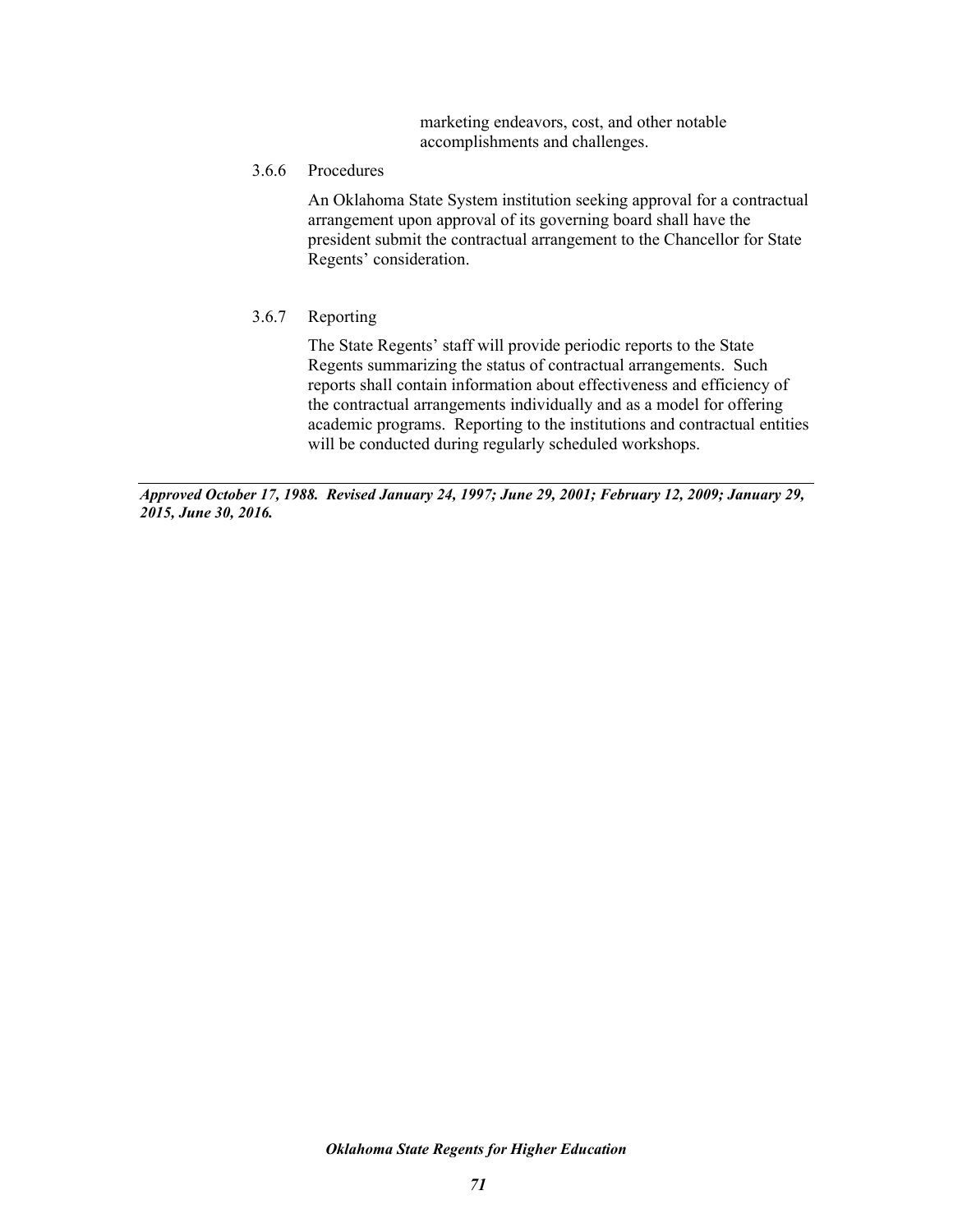## **3.7 ACADEMIC PROGRAM REVIEW**

### 3.7.1 Purpose

In carrying out constitutional responsibilities within the framework of 70 O.S. §3208 (2001), the State Regents recognize the primary role of institutional faculty, administrators, and governing boards in initiating and recommending needed changes in functions and educational programs. Each institution has a distinct mission, academic expertise and understanding of its own programs; the institutionally developed review reports will be the foundation of the statewide review process. It is therefore both desirable and necessary that institutions provide leadership in developing processes and criteria for the review of educational programs and functions at the campus level. The results of institutions' review of educational programs in connection with this policy will be utilized at the campus level to make determinations about the quality and efficiency of instructional programs. Also, the outcomes of such program review will assist the State Regents in decision making at the state level with regard to educational programs and functions.

Program review is the method by which the State Regents and the institutions evaluate proposed and existing programs. The primary purposes of program review are:

- A. To maintain and enhance the quality of instruction, research, and public service conducted at state colleges and universities.
- B. To respond to existing and emerging social, cultural, technological, scientific, and economic needs (including addressing the needs of business/industry).
- C. To provide to citizens a variety of high-quality opportunities for intellectual growth.
- D. To make programs commonly accessible to academically qualified citizens of the state.
- E. To utilize the state's and the institution's resources effectively and efficiently.

Informed decisions related to program initiation, expansion, contraction, consolidation and termination as well as reallocation of resources are among those that may result from the program review process.

The policy that follows strikes a balance between legitimate needs for program improvement, public accountability and institutional autonomy in matters of internal management. Further, it recognizes the roles as defined by tradition and statute of institutions and their governing boards, and the State Regents. It is knowledge-based rather than opinionand intuition-based; it requires conclusions be based on analysis and assessment of qualitative and quantitative information reviewed and summarized in a written report by an internal or external team as defined in policy.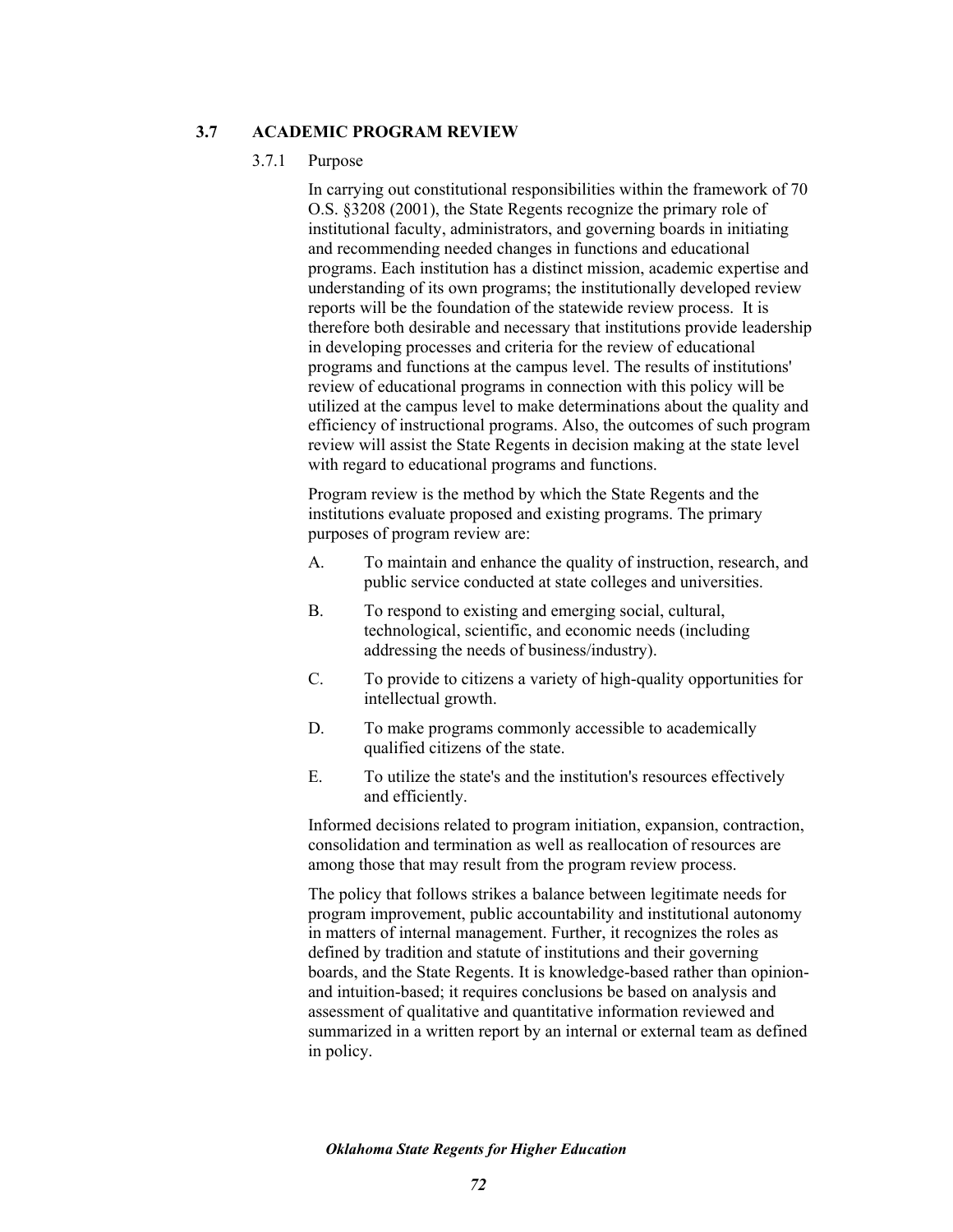At the community colleges, programs culminating in associate in arts and associate in science degrees may be reviewed collectively instead of individually when there is no substantive major field of study.

# 3.7.2 Definitions

The following words and terms, when used in the Chapter, shall have the following meaning, unless the context clearly indicates otherwise:

"Academic Plan" is an annual report submitted to the State Regents by institutions that provides a mechanism to view each institution's accomplishments, priorities and aspirations about current and future plans including technology, academic efficiencies, learning sites, strategic plan, academic priorities and enrollment projects.

"External Review Team" refers to academic peer evaluators from outside the institution who are proficient in the specialization pertinent to the academic program being reviewed. The peer evaluators will be made aware of the academic department's mission and the academic program's scope prior to the evaluation.

"Internal Review Team" refers to academic peer evaluators from within the institution who do not teach in the same program being reviewed.

"Low Producing Programs" do not meet the criteria measures specified in this policy.

"Program" is a sequentially organized series of courses and other educational experiences designed to culminate in an academic degree or certificate. For purposes of this policy, instructional program, academic program, and course of study will be considered synonymous.

# 3.7.3 Institutional Autonomy and Responsibility

The philosophy of the State Regents supports institutional autonomy in matters of internal management. Therefore, each institution should assume primary responsibility for the review of proposed and existing programs consistent with governing board guidelines. This central role of the institutions is based on the concept that self-studies, reviews and evaluations, and subsequent recommendations must provide for institutional participation and be sensitive to institutional needs, e.g., accreditation requirements, internal plans, program improvement decisions, resource allocation patterns, etc. The process of review is also an institutional prerogative within the framework of the components specified in this State Regents' policy and general procedures.

# 3.7.4 Program Review Principles

All degree programs in the State System are scheduled for review on a five-year cycle. The review will encompass all levels of degree programs. Certificates embedded in a degree program will be included in the associated degree program review. Certificates not embedded in a program will be reviewed independently. Institutions that have programs with special accreditation status may request the program review coincide with the accrediting body's review cycle. The institution must provide documentation from the accrediting body to set the review cycle. Research institutions may request an alternative review schedule.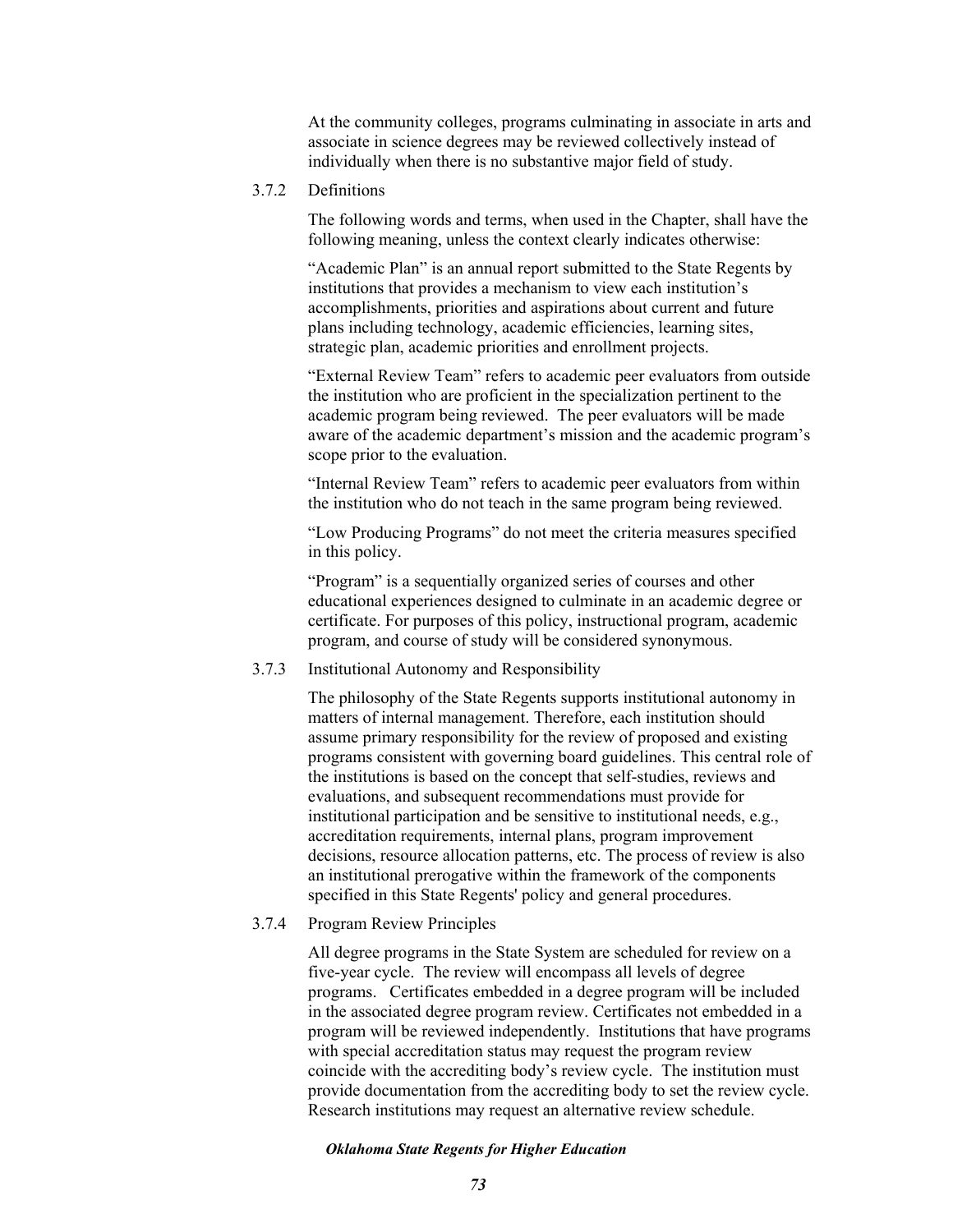At the core of the review process is the selection of criteria to be used in the evaluation. Both qualitative and quantitative criteria must be included in the review process. Careful collection and analysis of data is essential to the review process. The various criteria may be weighted differently for each program depending upon its objectives; the evaluation should make clear the relative weight given to the criteria by the institution.

## 3.7.5 Program Review Criteria

Analysis and assessment of program review should be determined from an institutional perspective using the Program Review Criteria. The outcome of the qualitative and quantitative program review analysis shall be used to improve program quality and student learning as outlined in this policy. This section is designed to provide sufficient flexibility to accommodate the differences existing among Oklahoma's public institutions while ensuring their program review processes meet consistent measures. Recommendations may include: modifying, suspending, or deleting programs, as set forth in this policy.

The criteria listed below are designed to facilitate the analytical evaluation of the present goals and objectives, activities, outcomes, strengths and identify areas of improvement for the program. These criteria will form the basis for an institution's program review self-study. Each criterion should be applied to the program under review and addressed by whatever process the institution identifies as appropriate (i.e., internal or external review process).

A. Centrality of the Program to the Institution's Mission

An assessment and written analysis as to the centrality of the program to the institution's mission and in the context of the institution's academic plan are required. The purpose of the mission of an institution is to indicate the direction in which the institution is going now and in the future. The mission defines the fundamental reason for the existence of the institution. Together with the planning principles and goal statements, the mission reveals the philosophical stance of the institution with respect to education and learning while at the same time providing a framework for the maintenance of institutional integrity and development.

B. Vitality of the Program

Vitality of the program refers to the activities and arrangements for insuring its continuing effectiveness and efficiency. To maintain its vitality and relevance, a program must plan for the continuous evaluation of its goals, clientele served, educational experiences offered, educational methods employed, including the effective incorporation of technology, and the use of its resources. This vital principle or force can best be observed by examining the past and present initiatives to insure the vitality of the faculty, students, and program.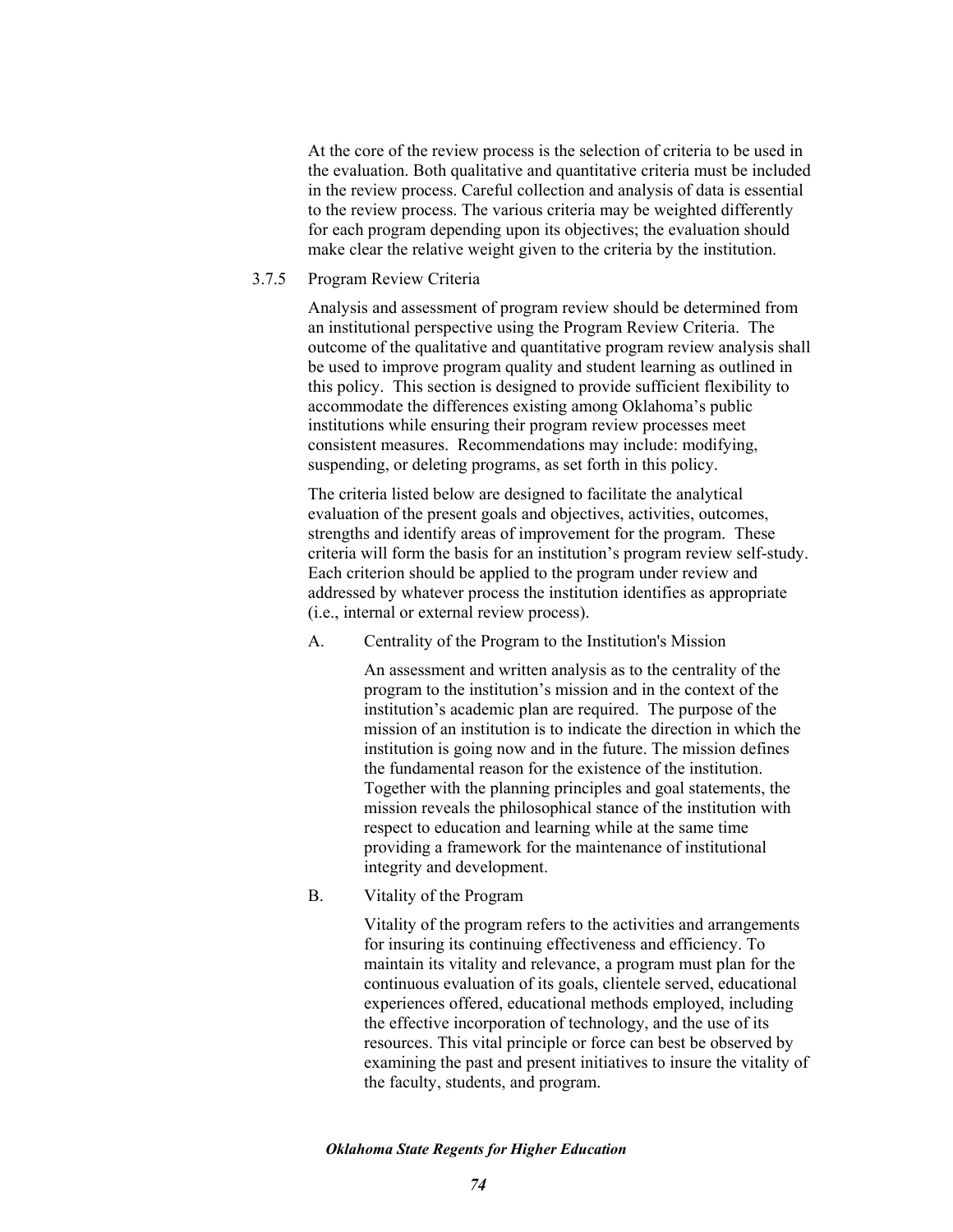1. Program Objectives and Goals

Objectives should be written so that the need they address is clear; program outcomes can be assessed; and program clientele are specified. Program objectives and goals are extremely important not only because they guide the activities of the program but also because they provide the context for program assessment and planning.

2. Quality Indicators

Quality indicators may vary by institutional mission; however, institutions should measure the efforts and quality of their programs by: faculty quality, ability of students, achievements of graduates of the program, curriculum, library, access to information technology resources including efficiencies and improved learner outcomes through appropriate use of this technology and appropriate use of instructional technology to achieve educational objectives, special services provided to the students and/or community, and other critical services. As appropriate, institutions should evaluate the program against industry or professional standards utilizing internal or external review processes. Institutions must provide specific documentation of student achievement. Such documentation should include programs outcomes assessment data consistent with the State Regents' *Student Assessment and Remediation* policy. Program quality may also be reflected by its regional or national reputation, faculty qualifications, and the documented achievements of the graduates of the programs. This includes a program self-review that provides evidence of student learning and teaching effectiveness that demonstrates it is fulfilling its educational mission and how it relates to Higher Learning Commission Criteria and Components listed below:

- The program's goals for student learning outcomes are clearly stated for each educational program and make effective assessment possible.
- The program values and supports effective teaching.
- The program creates effective learning environments.
- The program's learning resources support student learning and effective teaching.
- The institution's curricular evaluation involves alumni, employers, and other external constituents who understand the relationship among the course of study, the currency of the curriculum, and the utility of the knowledge and skills gained.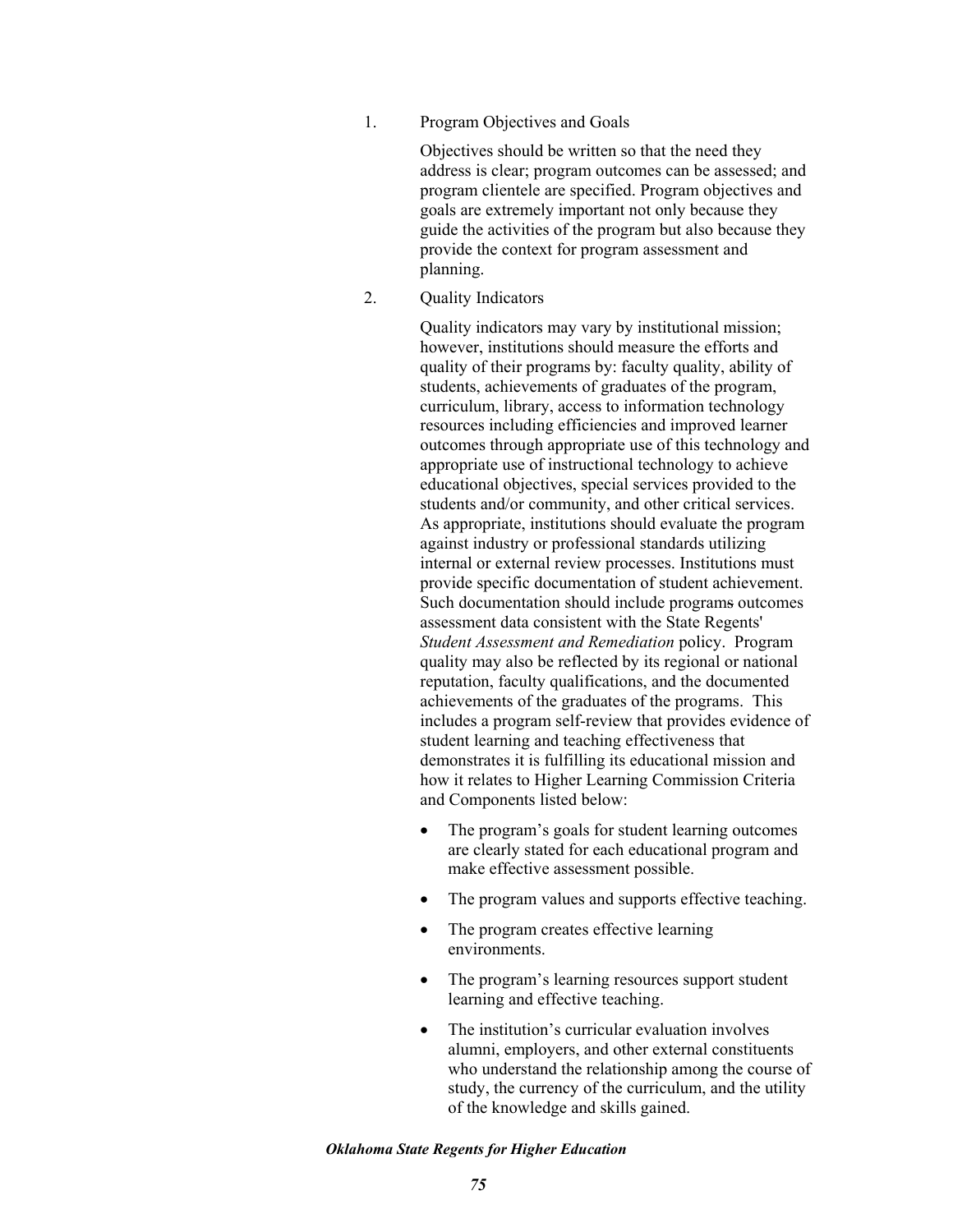- The organization learns from the constituencies it serves and analyzes its capacity to serve their needs and expectations.
- 3. Minimum Productivity Indicators

The following are considered to be the minimum standards for degree program productivity (averaged over five years). Programs not meeting these standards may be identified for early review as low producing programs. Institutions will be notified of programs not meeting either one of the two standards listed below and other quantifiable measures in this section.

a. Degrees conferred:

| Associate in Arts and Associate in Science 5 |    |
|----------------------------------------------|----|
| Associate in Applied Science                 | ╮  |
| Baccalaureate Level                          |    |
| Master's Level                               | -3 |
| Doctoral Level                               |    |

b. Majors Enrolled:

| Associate in Arts and        |               |
|------------------------------|---------------|
| Associate in Science         | 25 head count |
| Associate in Applied Science | 17 head count |
| Baccalaureate Level          | 12 head count |
| Master's Level               | 6 head count  |
| Doctoral Level               | 4 head count  |

- 4. Other Quantitative Measures
	- a. The number of courses taught exclusively for the major program for each of the last five years and the size of classes for each program level listed below:

Associate in Arts and Associate in Science Associate in Applied Science Baccalaureate Level Master's Level Doctoral Level

- b. Student credit hours by level generated in all major courses that make up the degree program for five years.
- c. Direct instructional cost for the program for the review period.
- d. The number of credits and credit hours generated in the degree program that support the general education component and other major programs including certificates.
- e. A roster of faculty members including the number of full-time equivalent faculty in the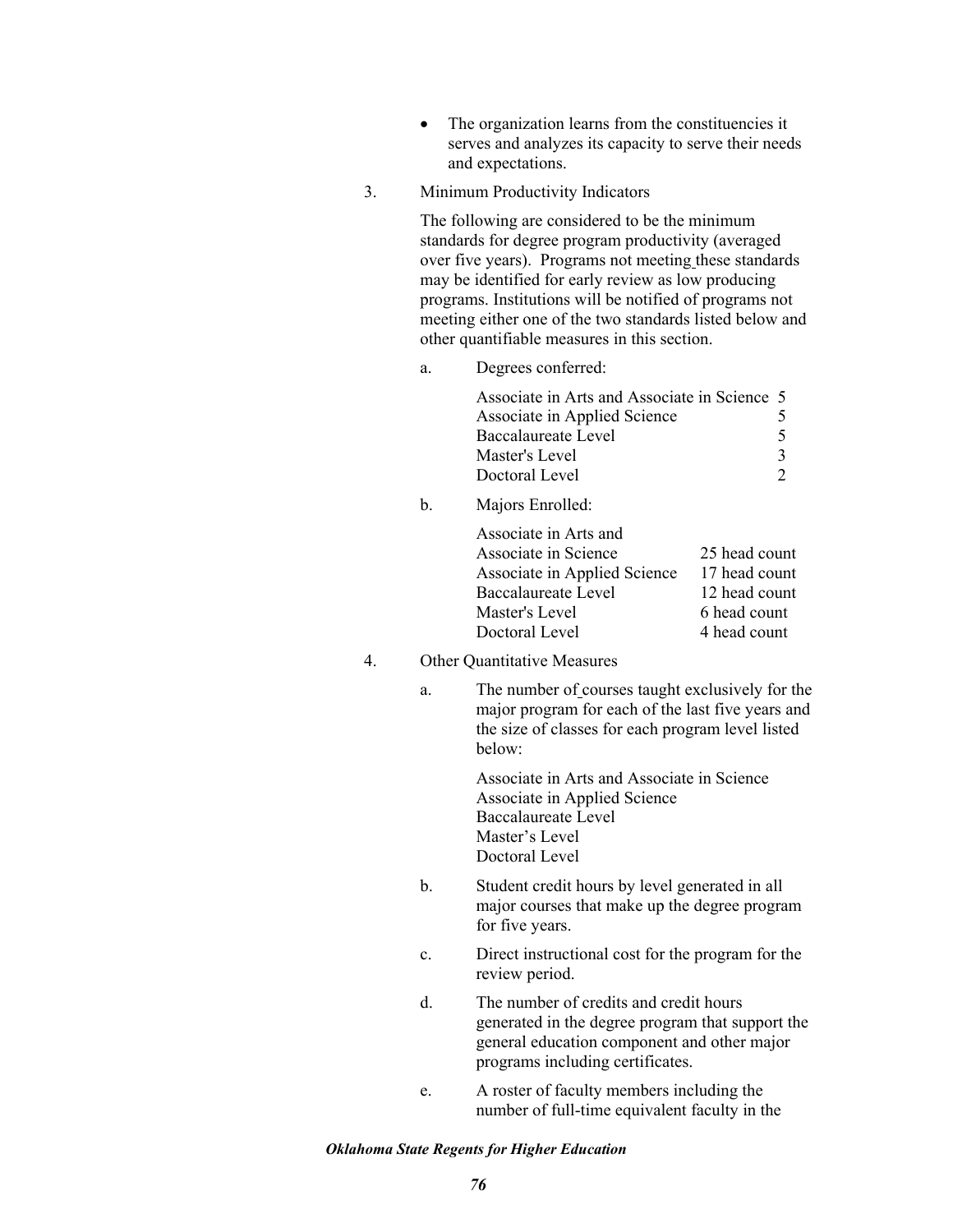specialized courses within the curriculum.

- f. If available, information about employment or advanced studies of graduates of the program over the past five years.
- g. If available, information about the success of students from this program who have transferred to another institution.

The comprehensive support function of the courses supporting the degree program may be used to determine whether or not an early program review is warranted. See 3.7.6.A for details.

5. Duplication and Demand

Given the fiscal constraints on Oklahoma higher education and the desire to use limited resources wisely, the elimination of unnecessary program duplication is a high priority of the State Regents. In cases where program titles imply duplication, programs should be carefully compared to determine the extent of the duplication and the extent to which that duplication is unnecessary. Not all duplication is undesired or unnecessary. Normally, similar undergraduate programs in the core areas of basic liberal arts and sciences disciplines would not be considered unnecessarily duplicative. Unnecessary duplication is a specific concern in vocational/technical, occupational, graduate and professional programs that meet special manpower needs. There are cases where student demand or the economic development needs of the state are sufficient to warrant the existence of similar programs at different institutions. There is also a vital synergy between undergraduate and graduate education and some graduate programs may be needed to help sustain the quality of the related undergraduate programs. This synergy may be addressed through sharing institutional resources. Program sharing among institutions is encouraged and should be noted in the report.

An assessment of the demand for a program takes into account the aspirations and expectations of students, faculty, administration, and the various publics served by the program. Demand reflects the desire of people for what the program has to offer and the needs of individuals and society to be served by the program.

Consistent with the Academic Program Approval Policy and the historical place of the program in the institution's mission, the following criteria will be used to evaluate the degree to which similar programs are unnecessarily duplicative: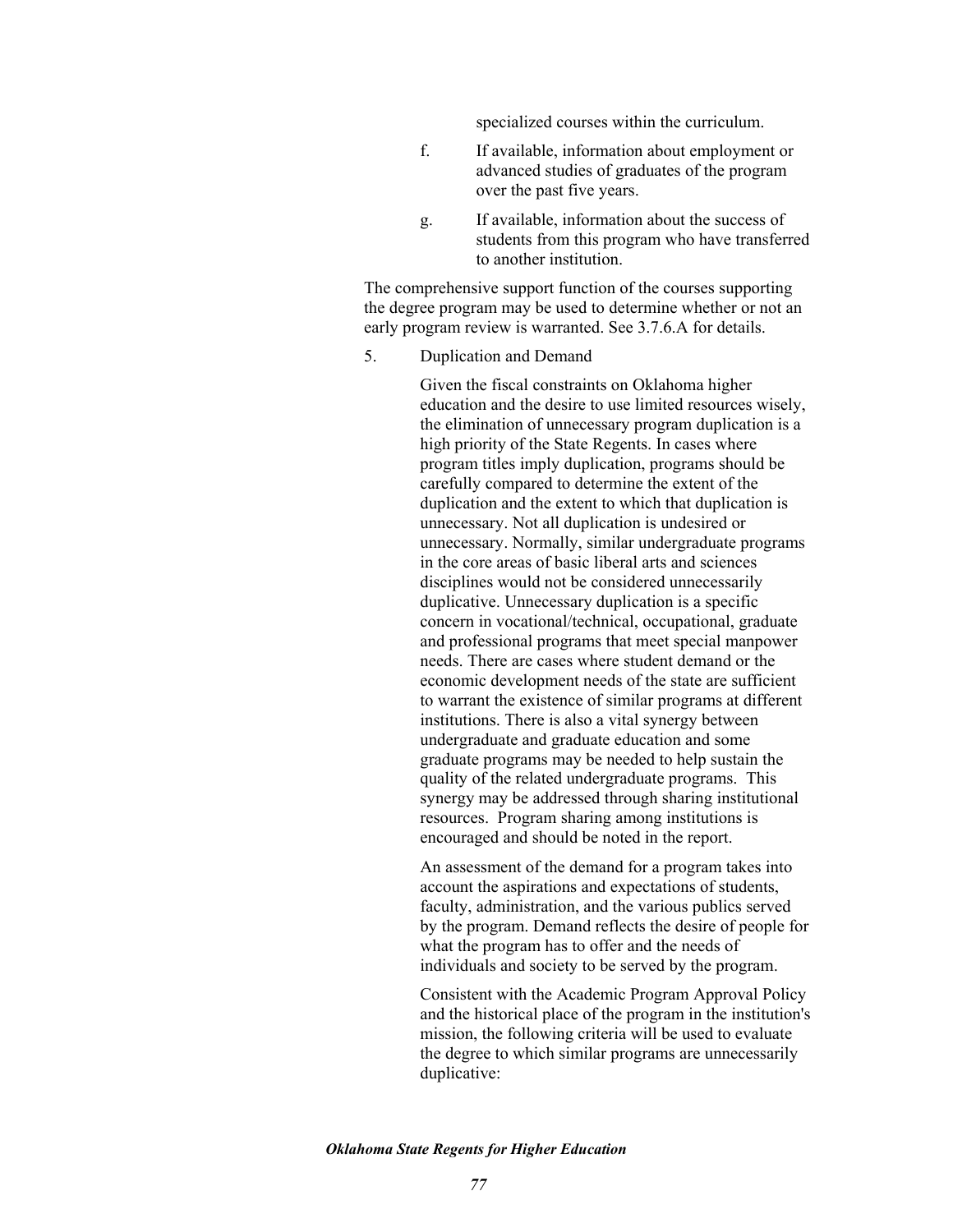- a. Demand from students, taking into account the profiles of applicants, enrollment, completion data, and occupational data.
- b. Demand for students produced by the program, taking into account employer demands, demands for skills of graduates, and job placement data.
- c. Demand for services or intellectual property of the program, including demands in the form of grants, contracts, or consulting.
- d. Indirect demands in the form of faculty and student contributions to the cultural life and well-being of the community.
- e. The process of program review should address meeting demands through alternative forms of delivery
- 6. Effective Use of Resources

The resources used for a program determine, in part, the quality of the educational experiences offered and program outcomes. Resources include financial support (state funds, grants and contracts, private funds, student financial aid); library collections; facilities including laboratory and computer equipment; support services; appropriate use of technology in the instructional design and delivery processes; and the human resources of faculty and staff. The efficiency of resources may be measured by cost per student credit hour; faculty/student ratio; and other measures as appropriate. The effective use of resources should be a major concern in evaluating programs. The resources allocated to the program should reflect the program's priority consistent with the institution's mission statement and academic plan.

3.7.6 Low Productivity Review Process

Annual reports on low producing programs will be generated and sent to institutions. Programs that do not meet the minimum productivity standards listed in Section 3.7.5.B.3 will be identified for external review as detailed below. Programs identified for low productivity must be reviewed within one year of State Regents' notification of the required review. State Regents' staff will review and determine exceptions for low-producing programs based on the institution's report.

Programs identified for external review must be granted an exception or be reviewed by an external review team as outlined below. Programs justified through either process will be placed back into the five year cycle.

A. Exceptions for Low Producing Programs

Continuation of low producing programs may be justified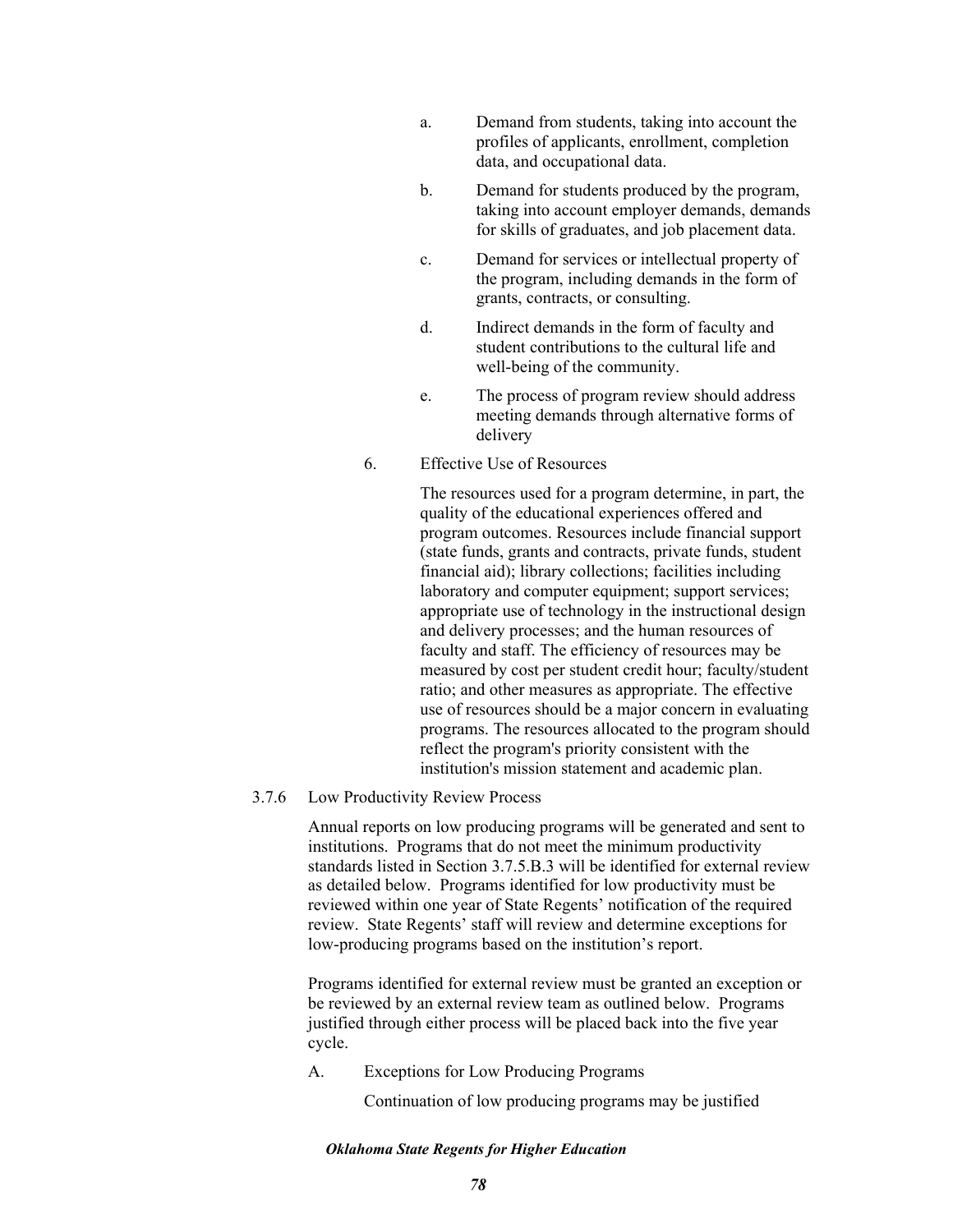because of the subject matter, the students served, the educational methods employed, and the effect of the program's achievements on other institutions or agencies. Such programs may be maintained at an institution even though low enrollments are experienced if acceptable justifications are made. Exceptions for low productivity will be based on the categories listed below. Institutions must provide adequate data and narrative to support the rationale to allow an exception to productivity requirements.

- 1. New Programs. New programs provisionally approved with a specified period of time to operate and meet certain criteria may be granted an exception until the program gains full approval.
- 2. Liberal Arts and Sciences Programs. These liberal arts and sciences programs support the general education component and other degree programs, i.e., the continuation of a program may be justified as exempt based on the subject matter and/or service/support function.
- 3. Offline Programs. Programs scheduled for deletion or suspension.
- 4. Restructured Programs are expected to meet minimum productivity within a given time period.
- 5. Special Purpose Programs. The programs are designed to meet the special needs of the state and its constituents (e.g., Women's Studies, Native American Studies, Process Technology, Wind Turbine Technology and Technical Supervision and Management).
- 6. Data Discrepancies. This includes other factual issues that can be verified.
- 7. No Cost/Justifiable Cost Programs. Programs that require no additional cost or justifiable costs are not expected to meet minimum standards for productivity as listed in  $3.7.5B.3$ .
- B. External Review Process

The site visit or paper review process identified below will guide the external review of low producing programs not granted an exception:

1. Team Selection. A minimum of two academic peer reviewers from outside the institution will be selected by the chief academic officer, from a list of nominees provided by the department head, after consulting with the program faculty and the appropriate academic officer. Nominees must be from high quality, respected peer programs with proficiency in the areas of specialization that are important to the academic program being reviewed. Institutions must ensure the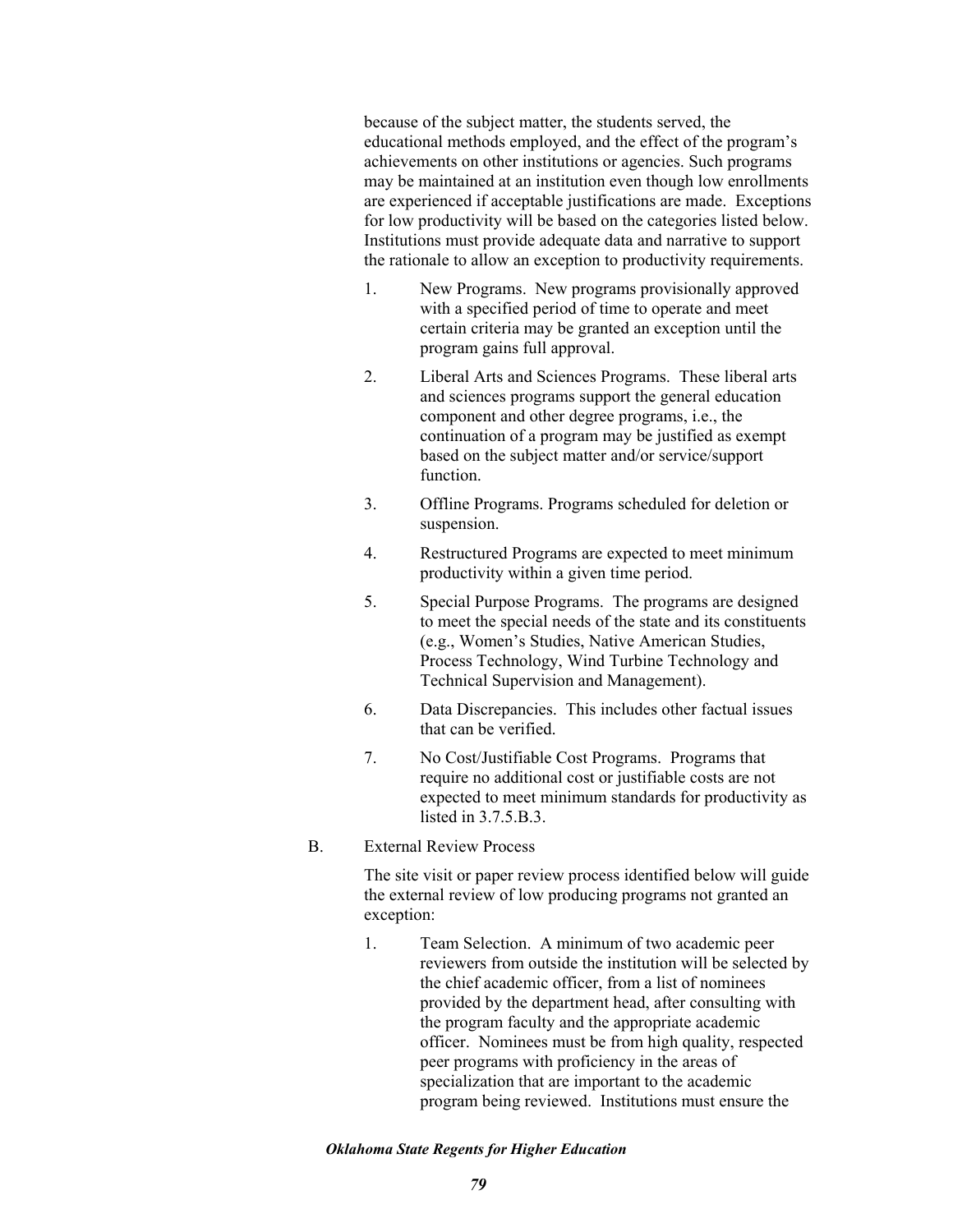absence of conflicts of interest by the evaluators selected.

- 2. Review Schedule. Opportunities should be arranged for team members to communicate with faculty members of the department and chairs of related programs in person or by technological means. The review schedule should be arranged to accommodate the reviewers' need to have time to work individually and as a team.
- 3. Materials. At least four weeks prior to the visit, the following information will be provided to each member of the external review team. Additionally, a copy of this material will be available to the unit undergoing the review and to the central administration review group:
	- a. Team Charge. The team will validate and evaluate the extent to which the program meets policy criteria. The team will make and substantiate recommendations to suspend, modify, continue or delete the program. Recommendations to suspend or modify the program will follow procedures outlined in the team report.
	- b. Self Study. The institution's program review/self-study report addressing all criteria in policy 3.7.5. The appropriate academic officer and faculty for the program may include areas of emphasis for review (e.g., review of labs, major courses, resource for the program, etc.).
	- c. Previous Reviews/Findings. Previous program review reports and any subsequent reports related to previous recommendations will be made available to the team.
	- d. Review Schedule and Report. A preliminary schedule for the review (with the understanding that the team may request additional or followup interviews or may otherwise choose to modify the proposed schedule), a timeline for submission of the team's preliminary report (including an opportunity for factual changes), and final report with recommendations will be determined by the team chair and academic vice president.
- 4. Team Report. A preliminary draft of the team's report will be provided to the appropriate academic officer for review of factual errors. A final report will be provided to the chief academic officer by the review team within the agreed upon time after the conclusion of the visit. Copies of the final report will be sent to members of the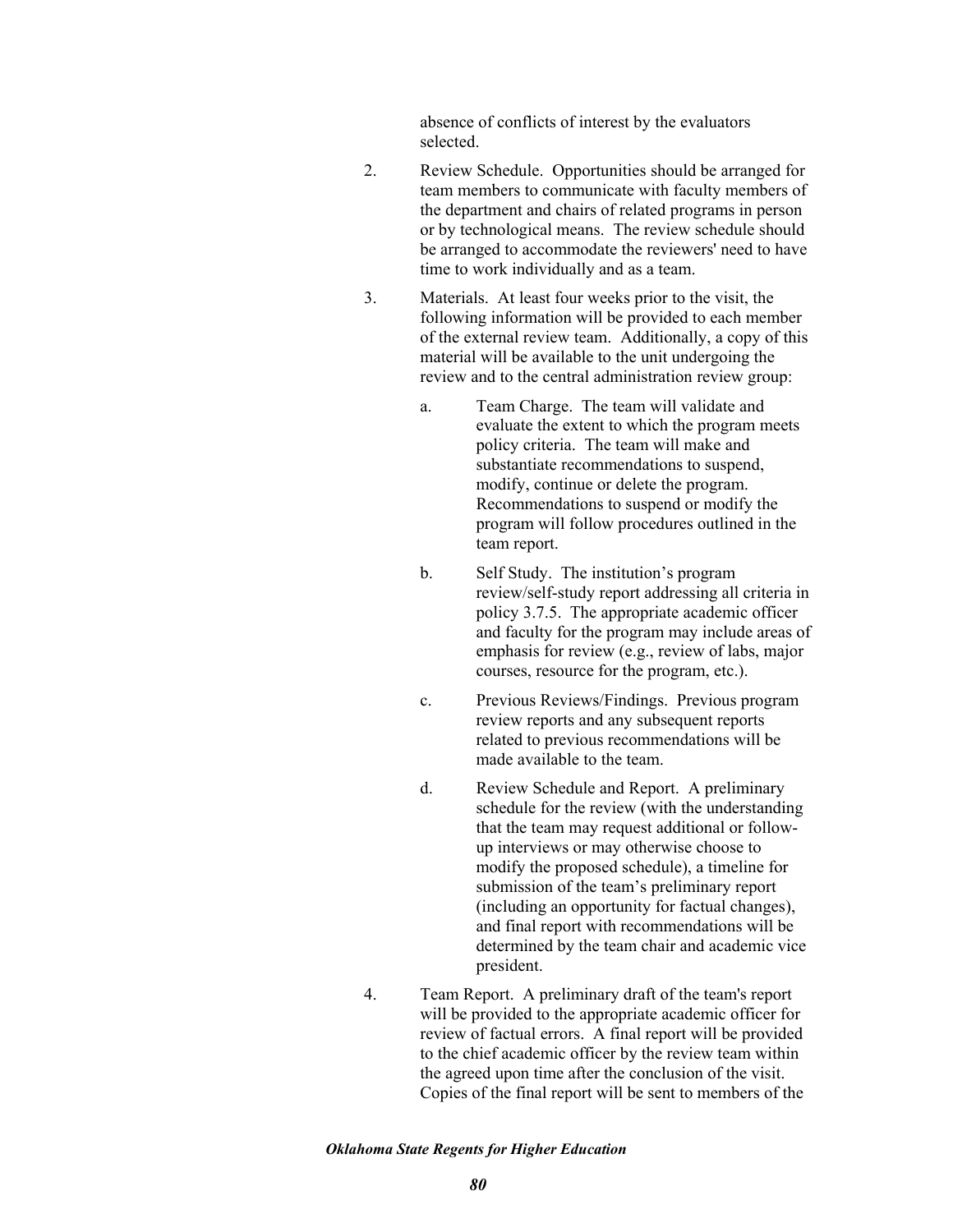program faculty and administrators after conclusion of the review. The team will recommend actions that include the following: suspend, modify, delete, or continue the program. If the recommendation includes suspending or modifying the program, the team will state measurable goals required for the program to meet policy requirements and will include a timeline for monitoring the program in one-, two-, three-, or fouryear increments. Policy requirements related to program suspension and modification apply.

- 5. State Regents' Review and Action. The team report and institutional response to the recommendations will be sent to the Chancellor by the President with proposed action, e.g., suspend, modify, delete, or continue. If the recommended action includes suspend or modify the program to meet policy requirements, the recommendations and detailed information about the timeline for monitoring the program will be included in the information that is forwarded to the State Regents. Following State Regents' action, recommendations must be implemented by the institution within one year. Suspended or modified programs with a specified time period recommendation will be monitored by State Regents' staff accordingly.
- 3.7.7 Program Review Reports

Although the length of a written evaluation can be expected to vary with the complexity of the program under consideration, a comprehensive analysis and assessment should be possible within ten or fewer pages. Each program review report must be submitted to the institutional governing board prior to submission to the State Regents and will include the following:

- A. Report Format
	- 1. Introduction. This section should reference the general process of the review, including a list of participants (internal or external reviewers) in the review process and any unique features of the review, such as the use of outside consultants or conducting the review in relation to an accreditation visit.

If the program has been reviewed previously, this section should include a brief summary of prior recommendations and how they were addressed.

2. Executive Summary. The Executive Summary will include the program's connection to the institution's mission, program objectives, and the strengths and areas for improvement of the program. It will also include the key findings and recommendations of the internal or external reviews with regard to the Program Review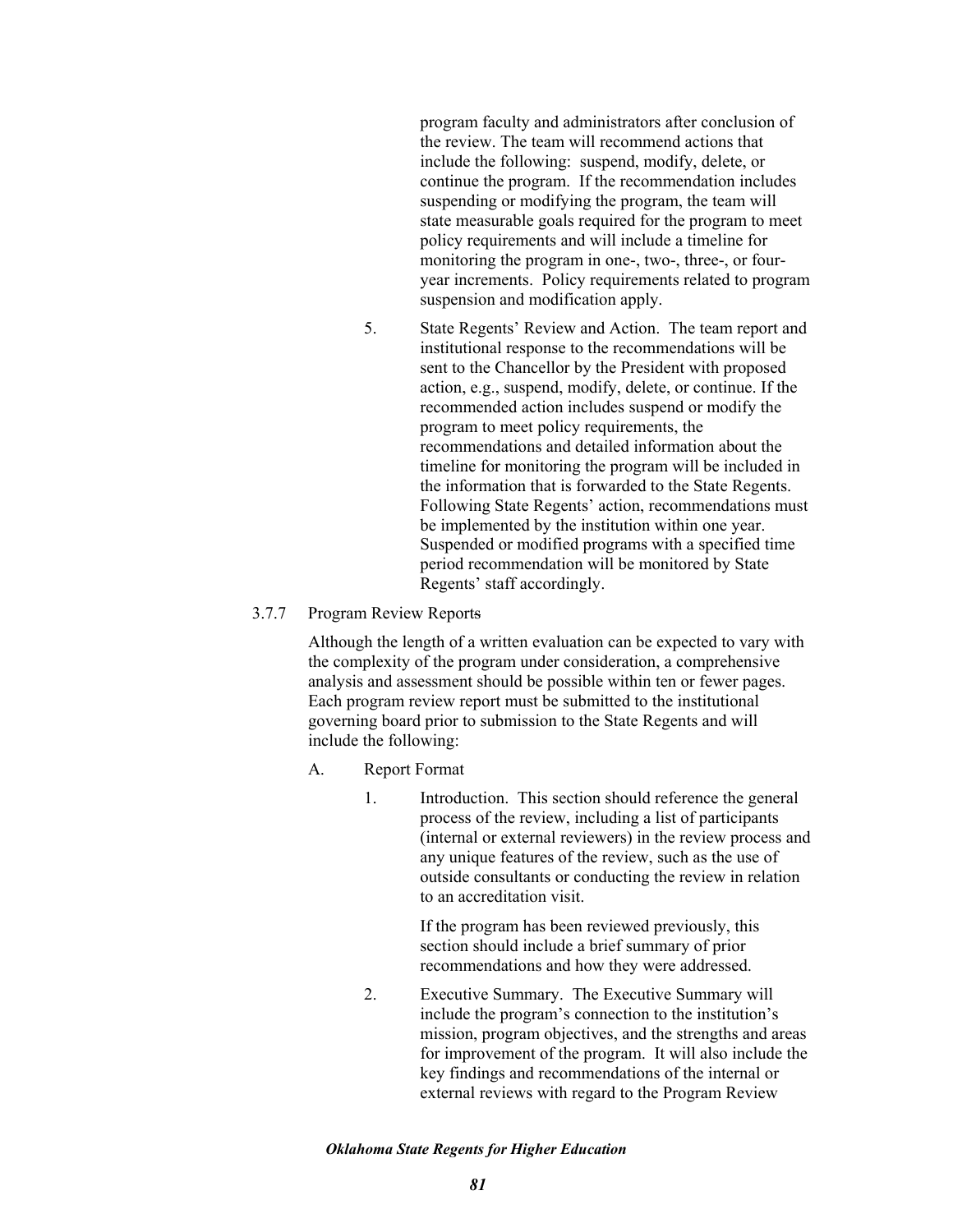Principles and Program Review Criteria.

- 3. Analysis and Assessment. This section will include a complete review and analysis of the Program Review Criteria based on the internal or external team's review. It will also assess developments since the last program review in the context of the current recommendations of the internal review and any recommendations.
- 4. Program Review Recommendations. This section should start with a description of recommendations that have been made as a result of the review and of actions that are planned to implement these recommendations; for example, expand program, maintain program at current level, reduce program in size or scope, merge or consolidate program, reorganize program, suspend program or delete program.

Recommendations should be clearly linked and supported by the information and analyses that were articulated in the previous sections and should contain a realistic strategy for implementation of any changes. For example, if the program is recommended for expansion and will require additional resources, the institution will develop a plan for the acquisition or allocation of such resources. If the program is recommended for deletion, the institution will include a plan that outlines the following: personnel matters, number of students enrolled in the program and plans to accommodate them, and identify resources and the amount that will be available for reallocation.

If the program is recommended for suspension it will be placed in an inactive status, no students recruited or admitted to the program, and the program will not be listed in the college/university catalog. The program will be reinstated or deleted within three years or other specified period designated when placed on suspension.

B. State Regents' Review and Action

The State Regents' staff will review the respective institutions' program reviews. The staff may request additional information or evidence at this time from the institution. Following the completion of the State Regents' staff review, the staff will provide summary of the report and recommendations to the State Regents. State Regents' action will be conveyed in writing to the institution's president.

C. Monitoring the Review Process

Each institution will monitor the program review process and modify internal procedures to improve its effectiveness. The State Regents' staff will monitor the overall process and suggest improvements as appropriate. Detailed procedures for program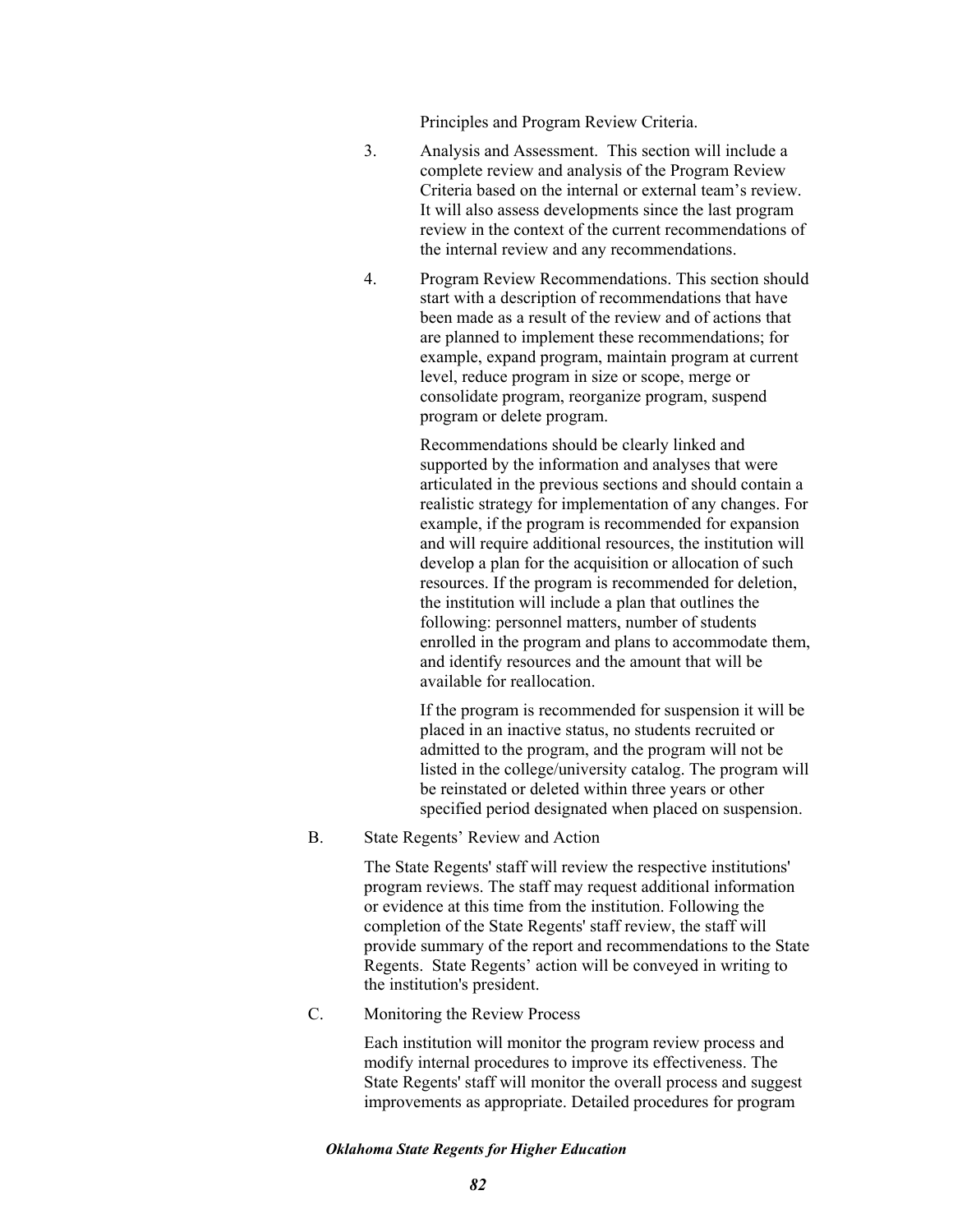review reporting are in the State Regents' *Academic Affairs Procedures Handbook* and are available upon request.

**\_\_\_\_\_\_\_\_\_\_\_\_\_\_\_\_\_\_\_\_\_\_\_\_\_\_\_\_\_\_\_\_\_\_\_\_\_\_\_\_\_\_\_\_\_\_\_\_\_\_\_\_\_\_\_\_\_\_\_\_\_\_\_\_\_\_\_\_\_\_\_\_\_\_\_\_\_\_\_\_\_\_\_\_\_\_**  *Approved October 23, 1985. Revised January 26, 1996; September 5, 1997; January 29, 1999; June 23, 2011*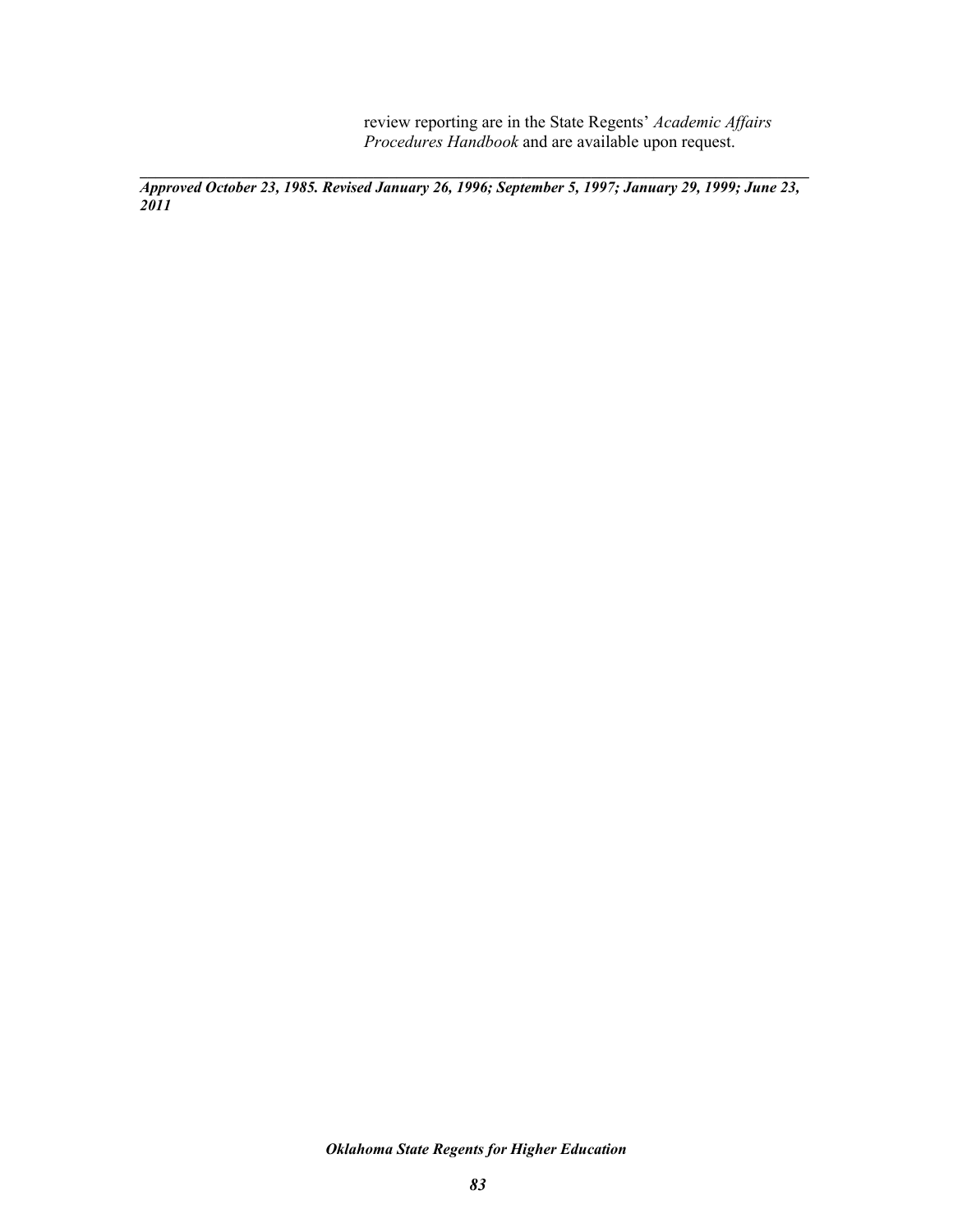# **3.8 APPROVAL OF CHANGES IN ACADEMIC STRUCTURE AND NOMENCLATURE**

# 3.8.1 Purpose

Historically, the State Regents have dealt with those changes in academic structure and nomenclature at institutions which have carried future budgetary implications, since the State Regents exercise Constitutional responsibility for recommending to the State Legislature the budget allocations to each institution. The following statement of policy serves to guide the State Regents and institutions of the State System with respect to the submission of requests to the State Regents by institutions for the establishment of new schools and colleges, and for instituting changes in the nomenclature of organizational units.

# 3.8.2 Guidelines

After obtaining governing board approval, institutions in the State System shall submit to the State Regents proposed changes in academic nomenclature and organization which carry future implications for the addition of new educational programs or the need for future budgetary resources to underwrite the function of instruction and departmental research. Following are examples of proposed changes which should be submitted to the State Regents for consideration and possible approval:

- A. The creation of a new instructional unit (department, school, college, etc.), where none existed before.
- B. The division of a single department or other instructional unit into two or more parts.
- C. The upgrading of an existing instructional unit to a higher level or status than previously, such as the upgrading of a department to the status of a school or college.

The following changes in nomenclature or academic organization need not be submitted to the State Regents for approval:

- D. A simple change in nomenclature which does not affect the level or status of an instructional unit. For example, in the event that the Department of Technical Education at an institution was changed to the Department of Technical Science, such a change would not require the approval of the State Regents. However, the change should be reported to the State Regents for informational purposes.
- E. The changing of a department or other minor instructional unit from one college to another which does not affect the level or status of the lesser organizational unit. For example, shifting the Department of Psychology from the College of Arts and Sciences to the College of Education would not require prior approval.

*Approved June 22, 1971.*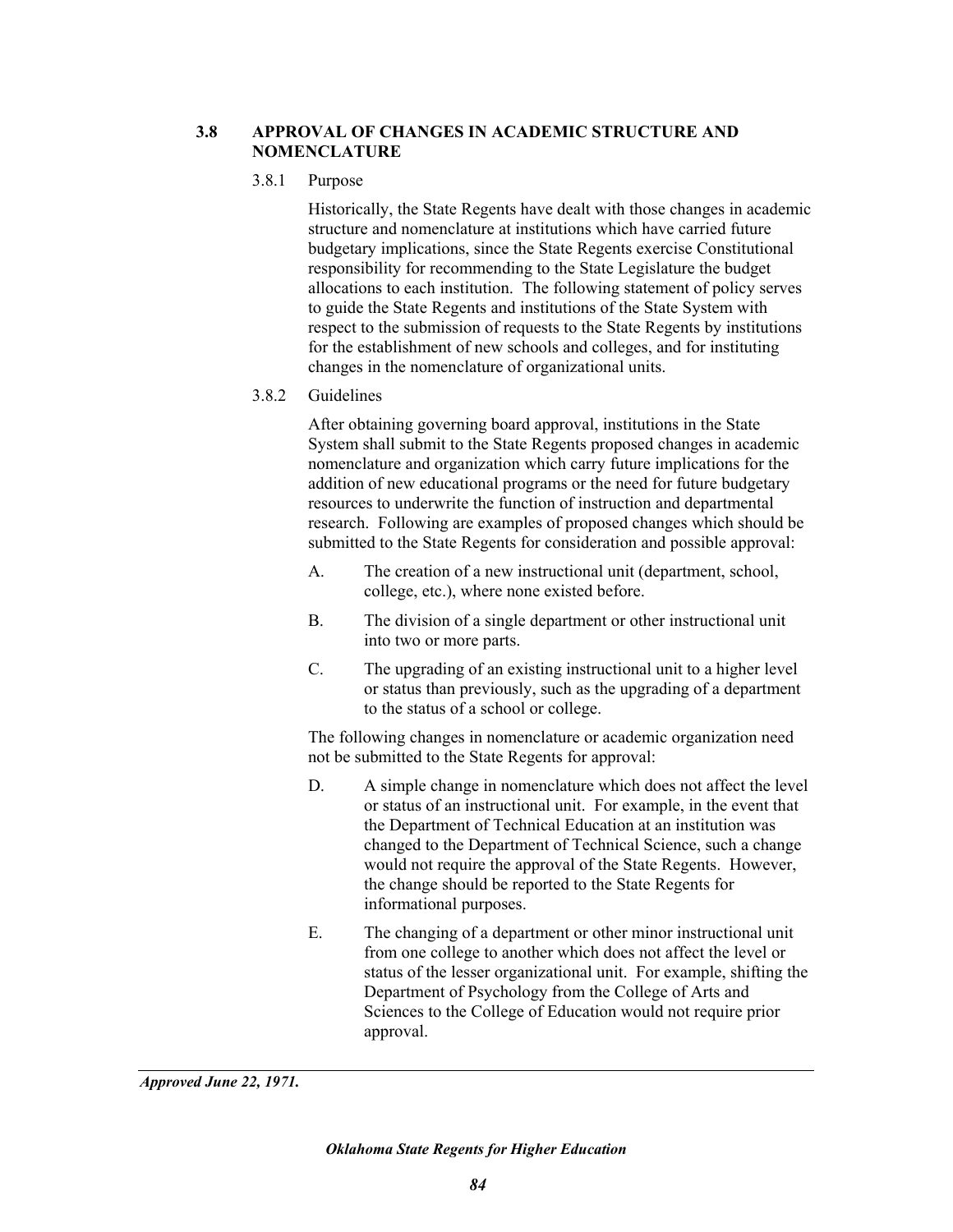## **3.9 INSTITUTIONAL ADMISSION AND RETENTION**

### 3.9.1 Purpose

This policy establishes minimum curricular requirements, criteria, and standards for admission to State System institutions, as well as standards for retention in institutions. Admission to all associate and baccalaureate programs must conform to these standards.

The State Regents conduct periodic reviews of the implementation of admission and retention policies. The purpose of these reviews is first to assure the State Regents that the implementation of the admission and retention standards is consistent with the intent of the State Regents' policy. Second, the review provides a comprehensive overview of the progress and the effects of the admission and retention standards increases on the profile of students, and specifically whether or not the ultimate goal of the policy to achieve student success is being met.

Retention policies should be directly and simply stated for ease in interpretation, application, administration, and monitoring. The foremost concern of these policies should be student success. Thus an early notification to students experiencing academic difficulties must be inherent in such policies. And, finally, quality retention policies must have academic integrity.

Each institution's governing board should approve any change in institutional admission standards prior to State Regents' approval.

### 3.9.2 Definitions

The following words and terms, when used in the Chapter, shall have the following meaning, unless the context clearly indicates otherwise:

"Academic Notice" is a designation for Freshman students, 30 or fewer credit hours, with a retention GPA of 1.7 to less than 2.0.

"Academic Probation" is a designation for any student whose retention GPA falls below those designated in this policy for a given semester.

"Academic Suspension" is a designation for any student who was on academic probation the previous semester and who fails to raise the GPA to the required retention level or to achieve a 2.0 GPA the next semester in regularly-graded course work, not to include activity or performance courses.

"Associate Degree" is typically a credential requiring two years of fulltime equivalent college work (at least 60 credit hours). The State Regents recognize three types of associate degrees—the Associate in Arts, Associate in Science, and Associate in Applied Science.

"Baccalaureate Degree" (also referred to as a bachelor's degree) is typically a credential requiring four years of full-time equivalent college work (at least 120 credit hours). The State Regents recognize three types of baccalaureate degrees—the Bachelor of Arts, Bachelor of Science, and Bachelor of (Specialty).

"Basic Academic Skills: Minimum required skills for college success in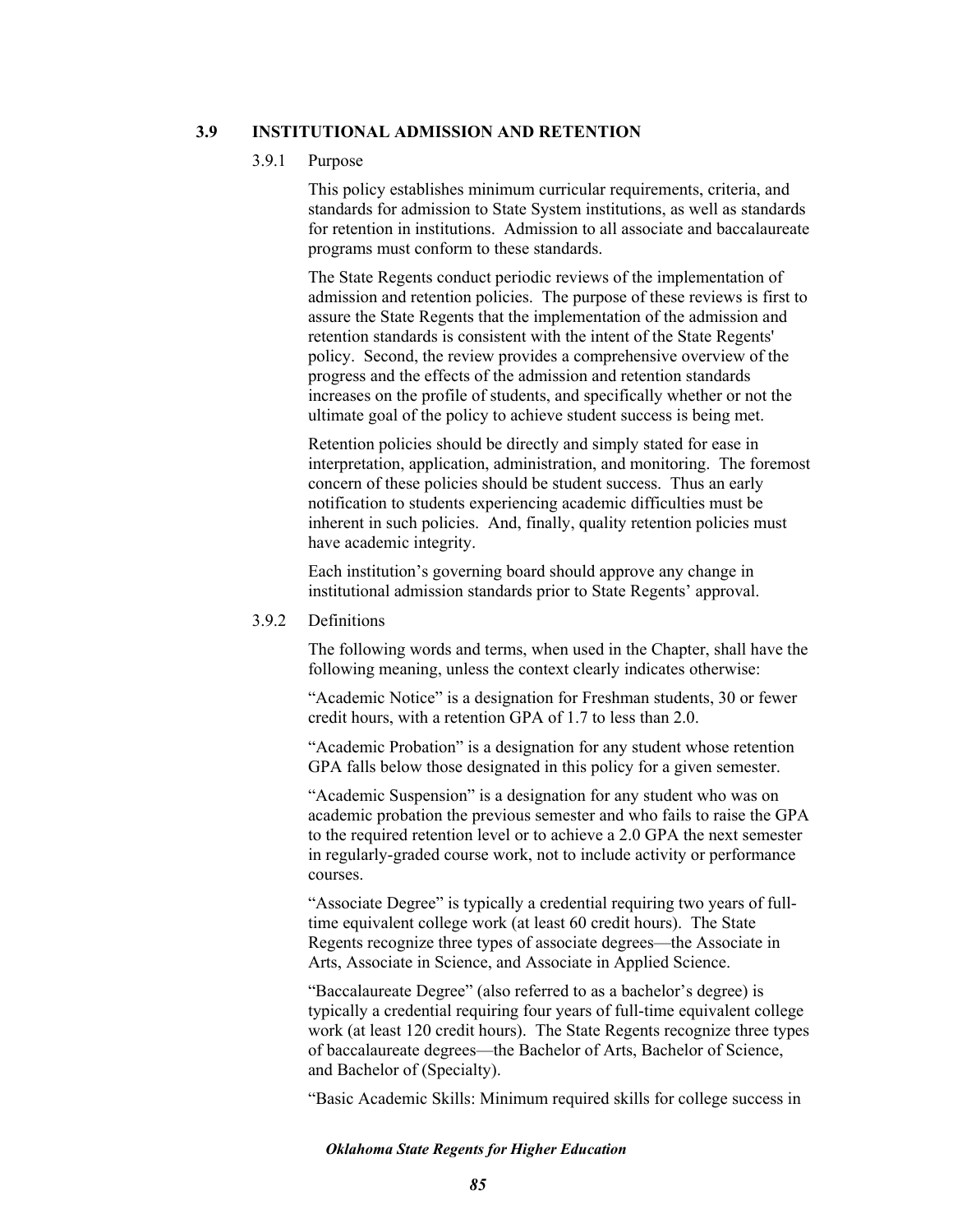English, mathematics, science and reading."

"Basic Academic Skills Deficiencies" refer to assessment results below required level to enroll in college-level courses in the subject area.

"Cumulative Grade Point Average (CGPA)" is the average of a student's earned grades calculated by point values assigned to letter grades that includes grades for all attempted regularly-graded course work, including activity courses and forgiven course work. The use of the CGPA on the transcript is optional, but it may be used to determine financial aid eligibility, admission to graduate or professional programs, or for graduation honors.

"Curricular Deficiencies" refer to high school curricular requirements for college admission that have not been met by the student in high school.

"Curricular Requirements" are the units of high school coursework required for admission to public colleges and universities in the State System found in 3.9 *Institutional Admission and Retention.* 

"Entry Level Assessment and Course Placement" is an evaluation conducted to assist institutional faculty, advisors, and students in making decisions regarding course placement.

"First-Time-Entering Student" is a student with six or fewer attempted credit hours, excluding developmental education or pre-college work and excluding credit hours accumulated by concurrently enrolled high school students.

"General Education Development Test (GED)" is a recognized high school diploma equivalency exam.

"Good Academic Standing" is a designation for any student who meets the retention requirements as set forth in this policy.

"GPA" see Retention/Graduation Grade Point Average.

"Remediation" is a process for removing curricular or basic academic skills deficiencies through developmental education that leads to demonstration of competency and success in college-level courses.

"Retention/Graduation Grade Point Average (GPA)" (hereinafter referred to as GPA unless preceded by another descriptor such as 'high school')" is the average of a student's earned grades calculated by point values assigned to letter grades that is used to determine a student's eligibility to remain enrolled or graduate from an institution. Activity courses and forgiven course work are not calculated in the GPA. (See the State Regents' *Grading* policy) This GPA may be used to determine financial aid eligibility, admission to graduate or professional programs, or for graduation honors.

"Transcript" is the official document issued by an institution with student information that is a complete and accurate reflection of a student's academic career. It includes information such as GPA, semesters of attendance, courses taken, grades and credit hours awarded, degrees received, academic standing, academic honors, and transfer information. The transcript may also include the CGPA.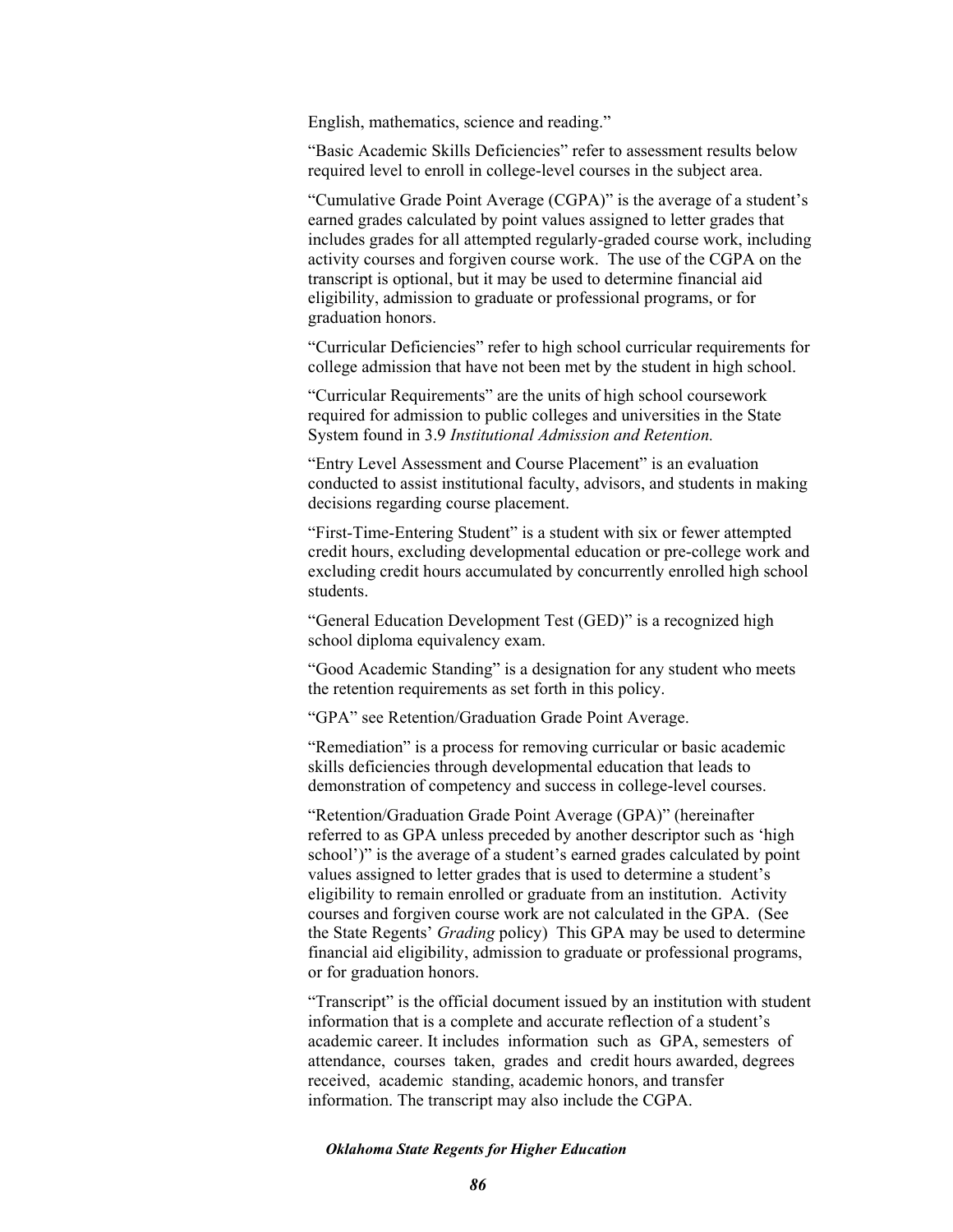"Transfer Student" is any undergraduate student with greater than six attempted credit hours, excluding developmental education or precollege work and excluding credit hours accumulated by concurrently enrolled high school students.

3.9.3 Admission of First-Time Freshmen: Curricular Requirements

Students must meet the criteria for both the high school curricular requirements and the high school performance requirements as defined in the following sections. Students meeting both the high school curricular and the high school performance requirements are eligible for admission. This section includes curricular requirements for regular admission.

| Units  |                                                       |  |  |
|--------|-------------------------------------------------------|--|--|
| Years) | Course Areas                                          |  |  |
| 4      | English (grammar, composition, literature; should     |  |  |
|        | include an integrated writing component)              |  |  |
|        | Lab Science (Biology, chemistry, physics or any lab   |  |  |
| 3      | science certified by the school district; General     |  |  |
|        | science with or without a lab may not be used to      |  |  |
|        | meet this requirement.)                               |  |  |
|        | Mathematics (from algebra I, algebra II, geometry,    |  |  |
| 3      | trigonometry, math analysis, pre-calculus, statistics |  |  |
|        | and probability (must have completed geometry and     |  |  |
|        | Algebra II), calculus, Advanced Placement             |  |  |
|        | statistics)                                           |  |  |
|        | History and Citizenship Skills (including one unit of |  |  |
| 3      | American history and two additional units from the    |  |  |
|        | subjects of history, economics, geography,            |  |  |
|        | government, non-Western culture)                      |  |  |
|        | Additional units of subjects previously listed or     |  |  |
| 2      | selected from: computer science, foreign language,    |  |  |
|        | or any Advanced Placement course except applied       |  |  |
|        | courses in fine arts.                                 |  |  |
| 15     | <b>Total Required Units</b>                           |  |  |

A. High School Curricular Requirements for Admission to Programs Leading to AA, AS and Baccalaureate Degrees

> Computer science courses (one or more units) that meet the State Regents' guidelines for high school curricular requirements may satisfy the postsecondary systemwide computer proficiency graduation requirement (see the State Regents' *Undergraduate Degree Requirements* policy).

In addition to the above requirements, the following subjects are recommended for college preparation:

- 2 additional units: Fine arts music, art, drama, and speech
- 1 additional unit: Lab science (as described above)
- 1 additional unit: Mathematics (as described above)
- 4 Recommended Units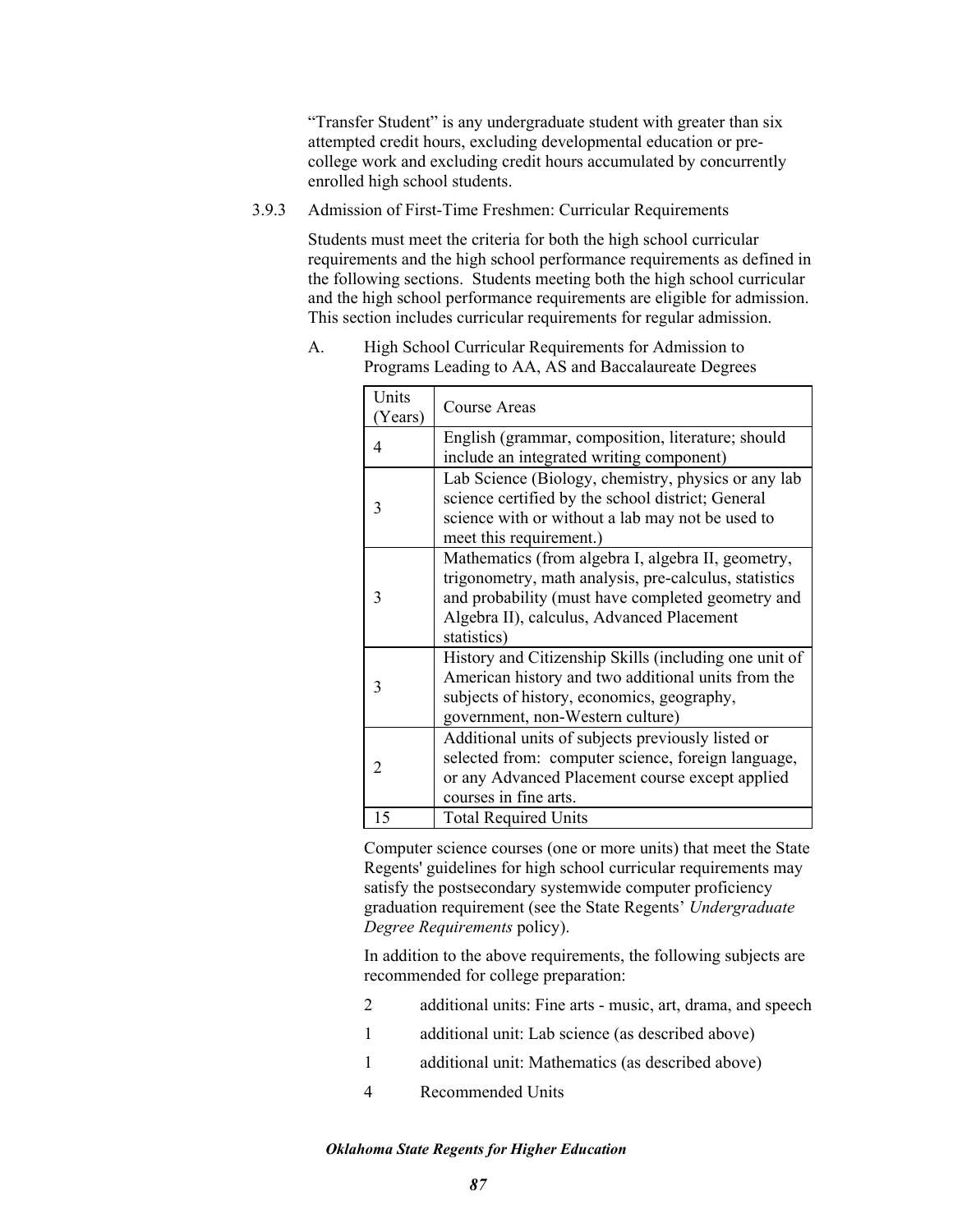While these curricular requirements will normally be met by students in grades 9 through 12, advanced students who complete these courses in earlier grades will not be required to take additional courses for purposes of admission.

The remaining units required by the State Board of Education for high school graduation may be selected from courses to meet students' individual needs and interests.

Additionally, 70 O.S. § 11-103.6 outlines the curricular units or sets of competencies that are required to graduate from an Oklahoma public high school. By virtue of this statute, high school courses that satisfy college admission requirements, which are subject to State Regents' approval, also satisfy specific college preparatory/work ready curricular high school graduation requirements. Therefore, if a high school or the Oklahoma Department of Career and Technology Education wishes to determine if a course will satisfy a college admission curricular requirement, which fits within one of the legislatively defined college preparatory/work ready curricular subject areas, but is not explicitly detailed therein, it shall require State Regents' approval. Additional information regarding the course review process may be found in the *Academic Affairs Procedures Handbook.* 

## B. Curricular Deficiencies

1. Baccalaureate Programs

Students must meet all basic academic skills curricular requirements (English, mathematics, and science)to be admitted to baccalaureate programs at research or regional institutions. Students with a deficiency in a non-basic academic skills course (excludes English, mathematics, and science) who present an ACT reading subject score at or above the specified level or who score at the designated level on any approved secondary institutional reading assessment instrument may be admitted as a regular admission student. These students will be required to complete an additional three-hour collegiate course in the relative subject area to make up the high school deficiency (see the State Regents' *High School Curricular Requirements* policy). Other exceptions are noted in the special admission options outlined later in this policy.

If an institution admits students with one or more curricular deficiencies to a baccalaureate program utilizing the alternative admission category, the institution must provide the means to satisfy those deficiencies (see the State Regents' *High School Curricular Requirements* policy) and the student must successfully remediate basic academic skills course requirements within 24 college level hours attempted.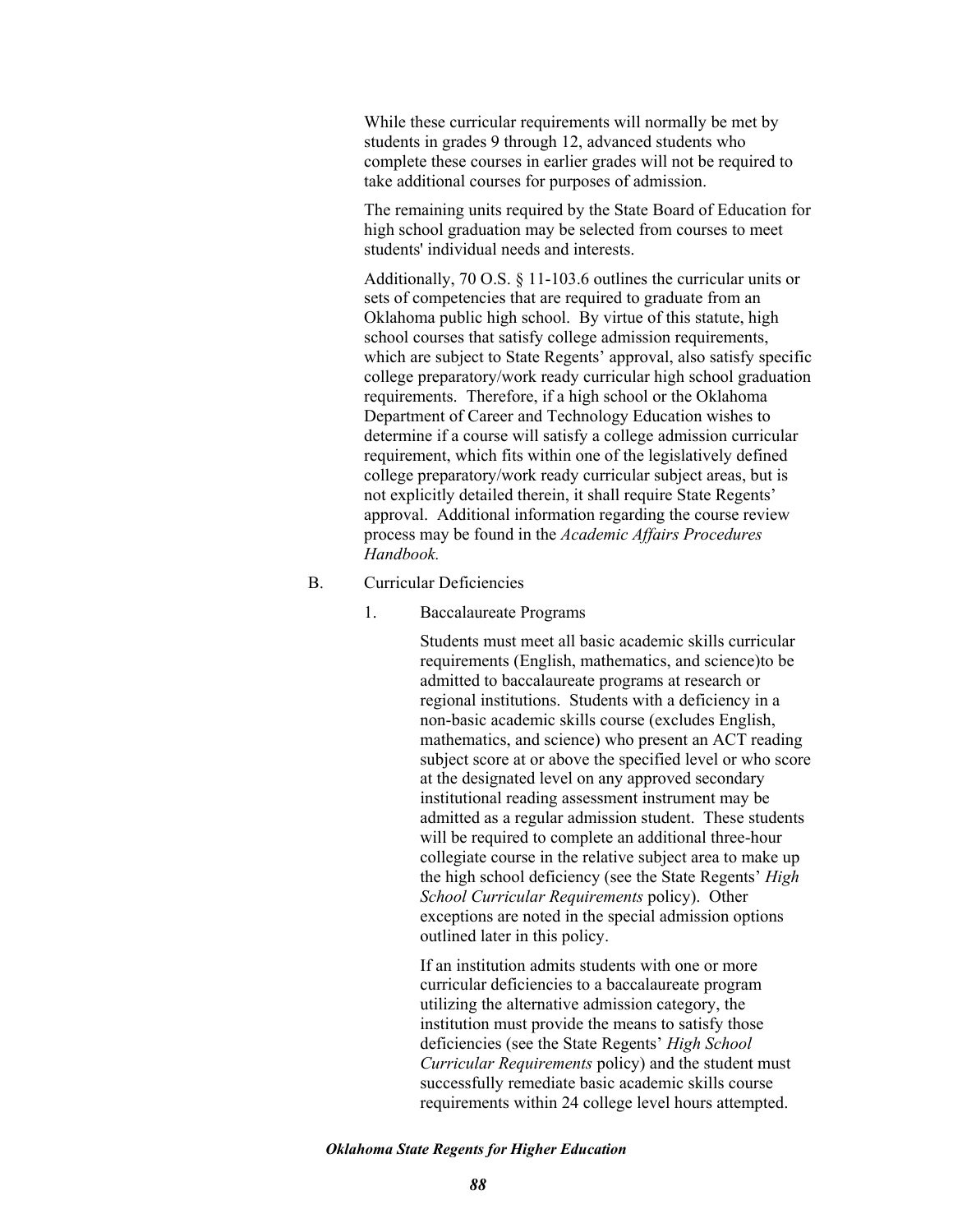Students continuously enrolled in courses designed to remove deficiencies may be allowed to continue enrollment beyond the 24 hour limit.

2. Associate in Arts and Associate in Science Programs

Students lacking curricular requirements are admissible into AA or AS programs in the community colleges but must remediate curricular deficiencies in the basic academic skills at the earliest possible time but within the first 24 college-level hours attempted. Students continuously enrolled in courses designed to remove deficiencies may be allowed to continue enrollment beyond the 24 hour limit. In addition, students must remove curricular deficiencies in a discipline area before taking collegiate level work in that discipline.

3. Associate in Applied Science Programs

Students entering AAS degree programs or other certificate programs must remove high school curricular requirement deficiencies before taking courses in the same field as part of an AAS degree or certificate program. Students admitted under this provision may not transfer into an AA, AS or baccalaureate program without first removing the high school curricular deficiencies.

Students may remove curricular deficiencies as detailed in the State Regents' *High School Curricular Requirements* policy. The institution's president or the president's designee may allow a deserving student who failed to remediate a basic academic skills deficiency in a single subject to continue to enroll in collegiate level courses in addition to remedial course work beyond the 24-hour limit providing the student has demonstrated success in collegiate courses to date. Such exceptions must be appropriately documented.

Students pursuing admission to AA, AS, AAS, or baccalaureate degree programs may not count remedial/development courses toward satisfaction of degree program requirements.

C. Applied Courses

The use of applied courses to meet the high school curricular requirements is to be considered an alternative. College bound students are encouraged to take courses currently specified in the State Regents' *Institutional Admission and Retention* policy. The State Regents are interested in experimenting with alternative delivery systems that might facilitate student interest and success. It must be noted that the State Regents request and expect high school transcripts to be valid and reflective of the actual courses taken by students; anything less threatens the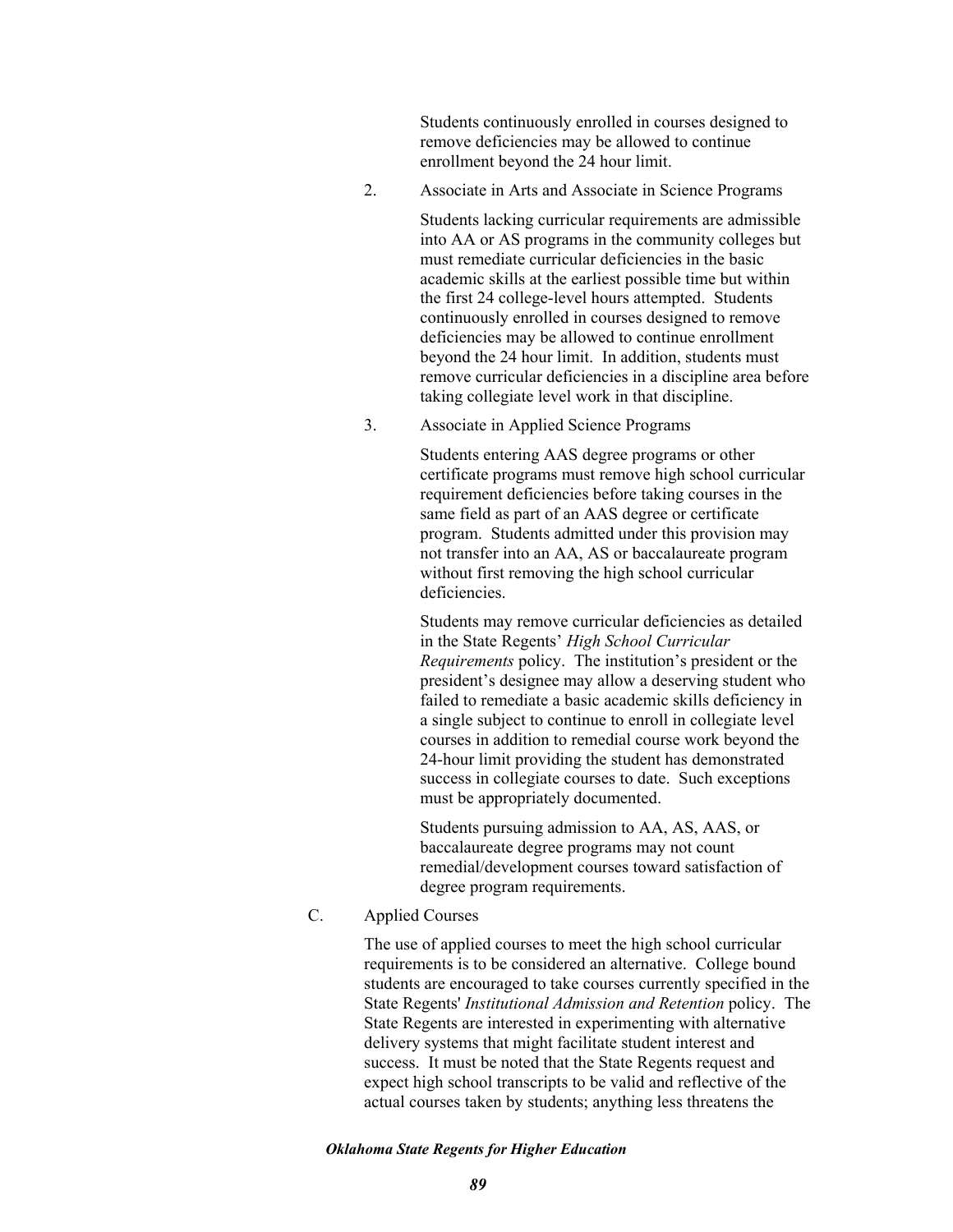integrity of the academic process.

One year of Principles of Technology may substitute for one of the currently required lab science courses providing that students taking the course also successfully complete a lab science course listed in the State Regents' *Institutional Admission and Retention*  policy. Additionally, the Principles of Technology course must be taught by a teacher certified or endorsed in physics who has completed the specialized training to instruct the course.

## 3.9.4 Admission of First-Time Freshmen: Performance Requirements

Students must meet the criteria for both the high school curricular requirements and the high school performance requirements as defined in the following sections. Students meeting both the high school curricular and the high school performance requirements are eligible for admission. This section includes performance requirements for regular admission which includes three options for admission: standardized tests, high school GPA in all courses plus class rank, or high school GPA in the State Regents' 15-units of required high school core courses.

The ACT score used for admission purposes is the composite score without the writing component. The SAT score used for admission purposes is the combined critical reading and math scores without the writing component. Students utilizing a test other than ACT will have their scores converted to ACT equivalents. The high school class rank is one more than the number of students in the high school graduating class who have a high school GPA greater than the student in question.

A GED recipient's high school class must have graduated to be eligible for admission. The president or the president's designee may allow exceptions on an individual student basis. Any exceptions, including subsequent student academic performance, will be reported to the State Regents upon request. The University of Oklahoma (OU) is authorized by the State Regents to also require a minimum average standard GED score for automatic admission.

The high school GPA used for admission purposes in option 2 is the unweighted average of all grades ("A" equating to 4.00 and "D" equating to 1.00) taken in the 9th through 12 grades. The GPA used for admission purposes in option 3 shall add a standard weighting (1.0) to The College Board's Advanced Placement courses and the International Baccalaureate Organization's higher-level courses (an "F" remains zero).

While the State Regents strongly support the initiation of honors courses, honors weighting will not be used in the calculation of either high school GPA because there is no equitable mechanism to include the honors premium.

The exact standardized test scores and high school GPA will vary over time, and may differ at each institution. The high school GPA will be defined annually to correspond to the rank in class. The ACT score equivalent to these percentages will be determined based on the average of the preceding three years' ACT scores of graduating seniors if available. Oklahoma test data will be used. The concordance table used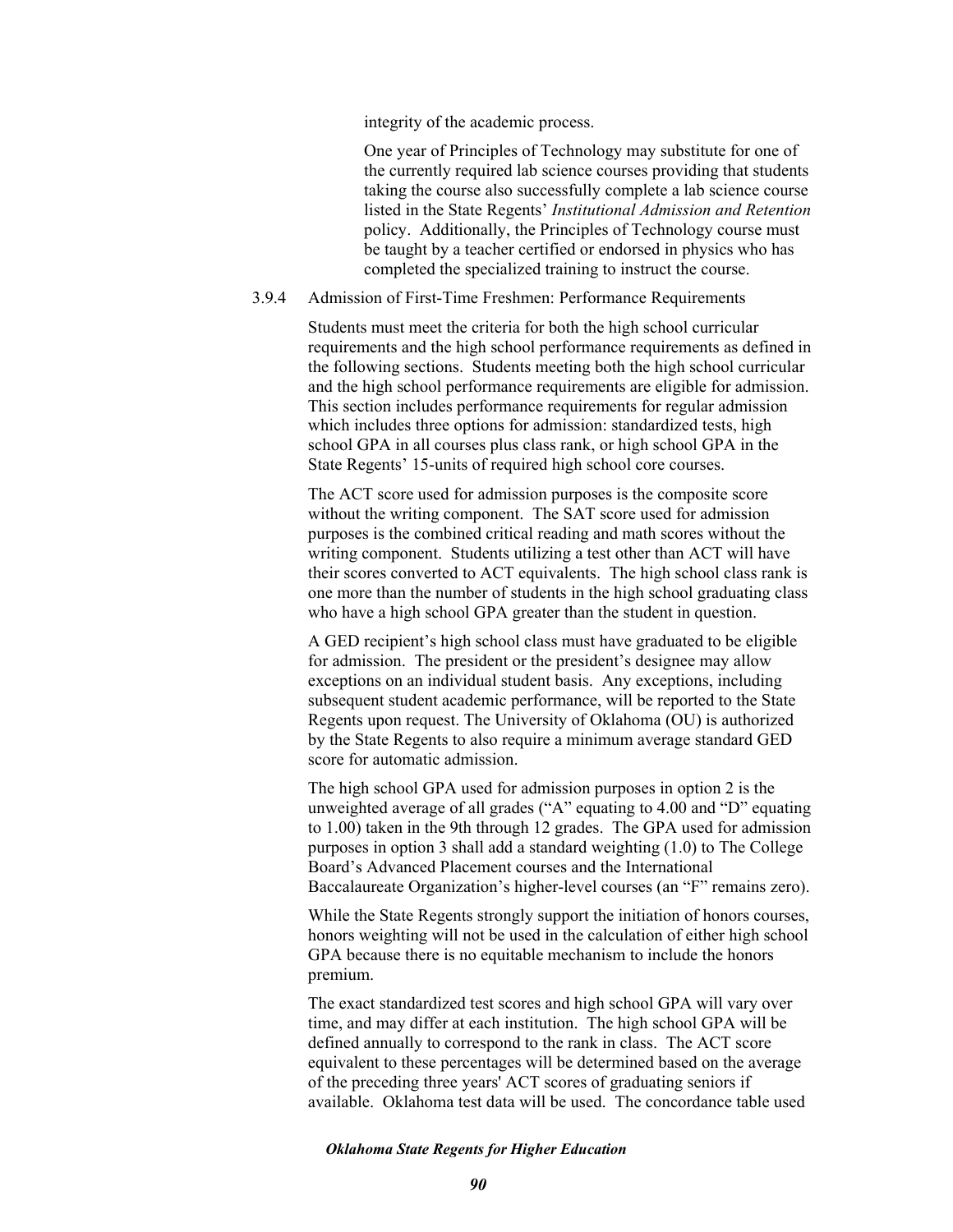to set the equivalent SAT score is updated regularly.

First-time entering students must also meet entry-level assessment requirements before enrolling in college-level courses. See the State Regents' *Student Assessment and Remediation* policy for more information.

A. Minimum High School Performance Criteria for Admission of First-Time-Entering Students at Research Universities

University of Oklahoma (OU)

Oklahoma State University (OSU)

Any individual who:

- 1. is a graduate of a high school accredited by the appropriate regional association or by an appropriate accrediting agency of the home state or has achieved a high school equivalency certificate based on the GED;
- 2. has met the curricular requirements as set forth in part 3.9.3 of this policy;
- 3. has participated in the ACT program or a similar acceptable battery of tests; and
- 4. meets the following criteria by year for performance on standard tests or high school performance, is eligible for admission to either of the research universities in the State System.

| Minimum Performance-Based Admission Standards:<br>Research Universities |                                                                       |           |  |
|-------------------------------------------------------------------------|-----------------------------------------------------------------------|-----------|--|
| Option 1:<br><b>Standardized Tests</b>                                  | <b>ACT</b> or <b>SAT</b>                                              | Top 33.3% |  |
| OR.                                                                     |                                                                       |           |  |
| Option 2: High School<br>Performance A                                  | High School GPA<br>(All Courses) and<br>Class Rank                    | Top 33.3% |  |
| OR.                                                                     |                                                                       |           |  |
| Option 3: High School<br>Performance B                                  | High School GPA in<br>State Regents'<br>Required 15-Unit<br>H.S. Core | Top 33.3% |  |

\*OU will implement its holistic admission process effective Fall 2013 for out-of-state first-time-freshman and Fall 2016 for instate first-time freshman. OU will not use Option 3 in the admission process effective Fall 2013 for in-state first-time freshman.

The State Regents have authorized and set separate higher admission standards for OU and OSU. Revisions are made with State Regents' approval and current standards are published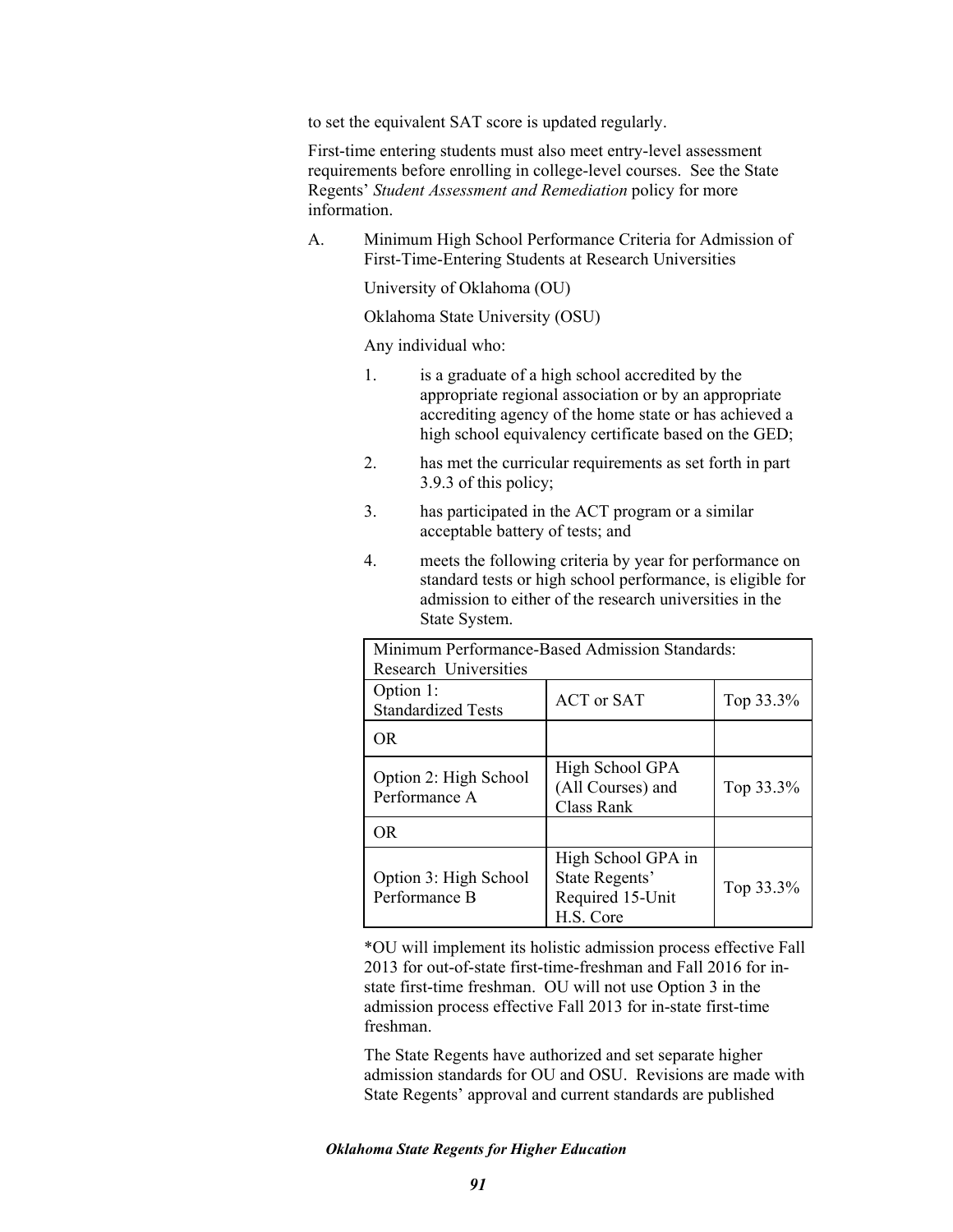annually by OSRHE. Effective in the Fall 2013 semester for out-of-state students and Fall 2016 for Oklahoma high school graduates, OU will implement a comprehensive new admissions process known as "holistic" admission that includes the use of standardized test scores and high school GPA and class rank (Option 1 and 2) and evaluation through a variety of processes. Additional details regarding the process may be found in the *Academic Affairs Procedures Handbook.* 

B. Minimum High School Performance Criteria for Admission of First-Time-Entering Students at Regional Universities

Cameron University (CU)

East Central University (ECU)

Langston University (LU)

Northeastern State University (NSU)

Northwestern Oklahoma State University (NWOSU)

Oklahoma Panhandle State University (OPSU)

Rogers State University (RSU)

Southeastern Oklahoma State University (SEOSU)

Southwestern Oklahoma State University (SWOSU)

University of Central Oklahoma (UCO)

University of Science and Arts of Oklahoma (USAO)

Any individual who:

- 1. is a graduate of a high school accredited by the appropriate regional association or by an appropriate accrediting agency of the home state or has achieved a high school equivalency certificate based on the GED;
- 2. has met the curricular requirements as set forth in part 3.9.3 of this policy;
- 3. has participated in the ACT program or a similar acceptable battery of tests; and
- 4. meets the following criteria is eligible for admission to any of the regional institutions in the State System.

| Minimum Performance-Based Admission Standards:<br><b>Regional Universities</b> |                         |  |
|--------------------------------------------------------------------------------|-------------------------|--|
| Option 1:<br><b>Standardized Tests</b>                                         | <b>ACT</b> or SAT       |  |
| OR                                                                             |                         |  |
| Option 2: High School                                                          | High School GPA (All    |  |
| Performance A                                                                  | Courses) and Class Rank |  |
| ⊣Ř                                                                             |                         |  |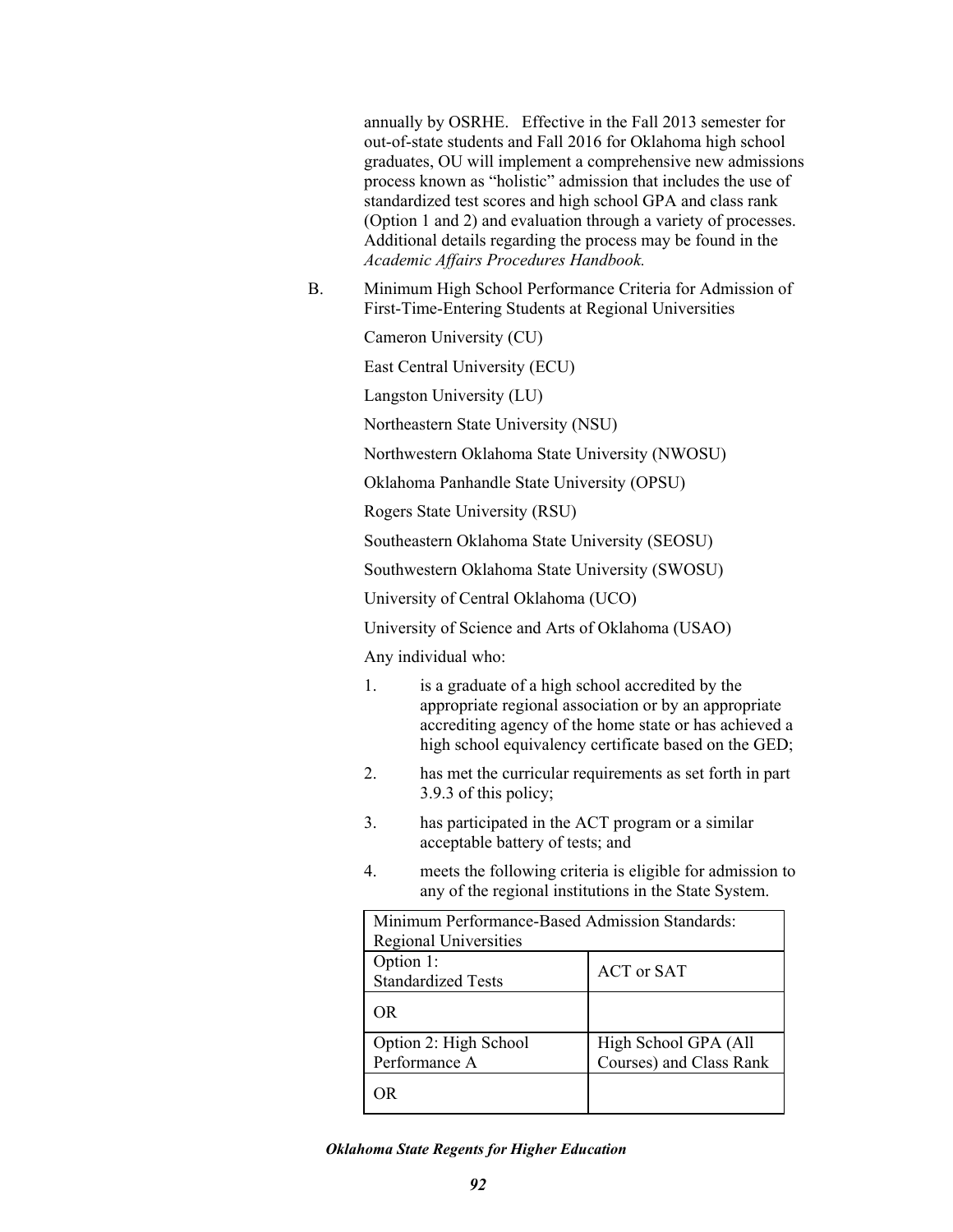Six regional institutions offer associate degrees including: OPSU, CU, RSU, LU, SWOSU and UCO. These institutions may offer these degrees with an open admission policy for students within the institutions' geographic service area. Students wishing to transfer from AAS to AS, AA or baccalaureate degree programs must formally apply and meet both the curricular and performance admission standards.

USAO is authorized by the State Regents to require higher admission standards.

C. Minimum High School Performance Criteria for Admission of First-Time-Entering Students at Community Colleges and Technical Branches

Carl Albert State College (CASC)

Connors State College (CSC)

Eastern Oklahoma State College (EOSC)

Murray State College (MSC)

Northeastern Oklahoma A&M College (NEOAMC)

Northern Oklahoma College (NOC)

Oklahoma City Community College (OCCC)

Redlands Community College (RCC)

Rose State College (RSC)

Seminole State College (SSC)

Tulsa Community College (TCC)

Western Oklahoma State College (WOSC)

OSU Oklahoma City (OSU-OKC)

OSU Institute of Technology (OSUIT)

1. Students Seeking Admission to AA, AS, or Baccalaureate Degree Programs

Any individual who:

- a. is a graduate of a high school accredited by the appropriate regional association or by an appropriate accrediting agency of the home state or has achieved a high school equivalency certificate based on the GED;
- b. has met the curricular requirements as set forth in part 3.9.3 of this policy; and
- c. has participated in the ACT program or a similar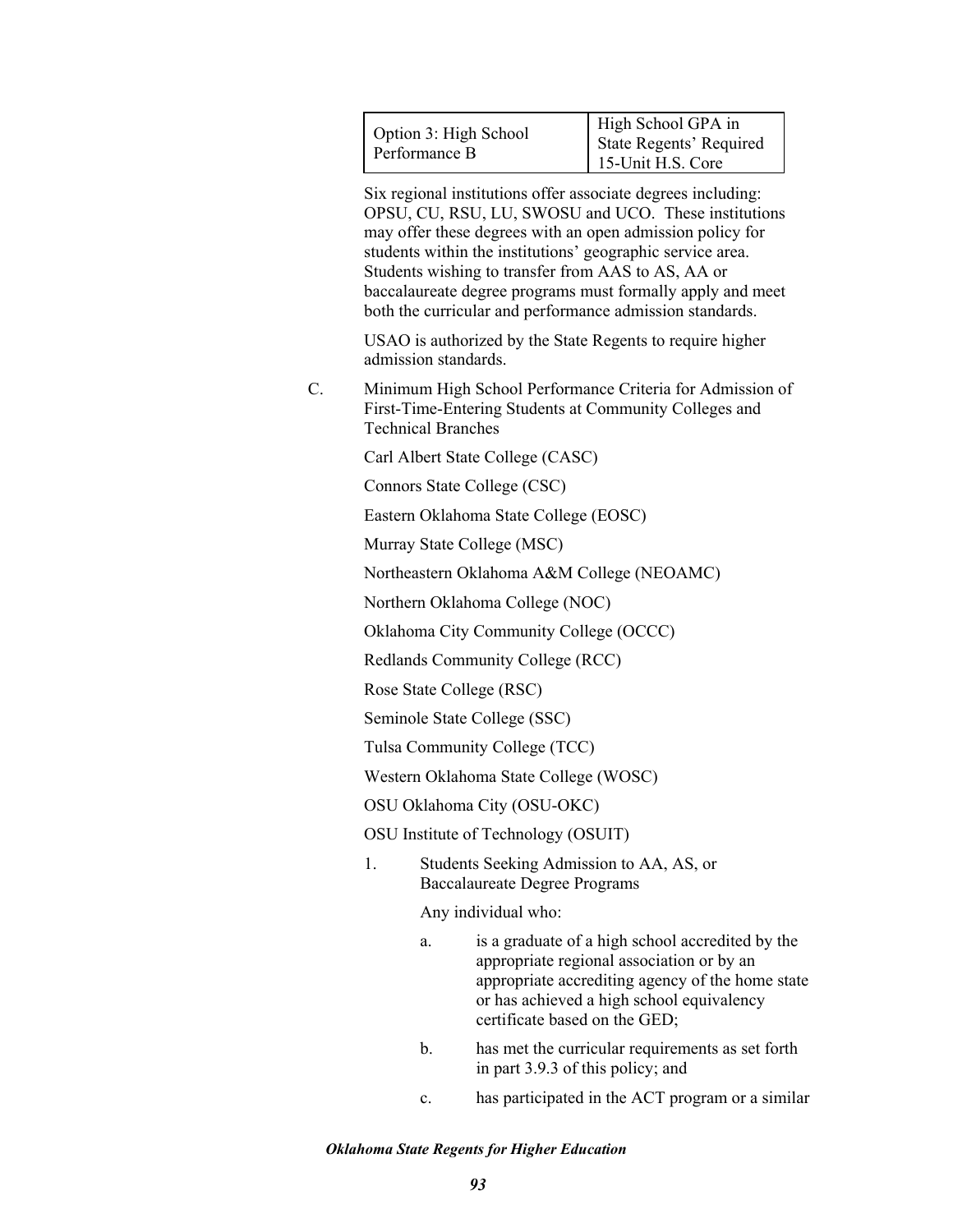acceptable battery of tests is eligible for admission to any of the community colleges and technical branches in the State System.

2. Students Seeking Admission to Other Undergraduate Degree or Certificate Programs

## Any individual who:

- a. is a graduate of high school accredited by the appropriate regional association or by an appropriate accrediting agency of the home state or has achieved a high school equivalency certificate based on the GED; and
- b. has participated in the ACT program or a similar acceptable battery of tests is eligible for admission to any of the community colleges and technical branches in the State System.
- 3.9.5 International Student Admission and Admission of Non-native Speakers of English

International undergraduate students are required to meet equivalent academic performance standards as listed in section 3.9.4 above. Additionally, both first-time undergraduate and graduate students for whom English is a second language shall be required to present evidence of proficiency in the English language prior to admission, either as firsttime students to the system or by transfer from another non-system college or university. The State Regents adopted this policy to ensure that students will have a reasonable chance to succeed at a higher education institution based on their ability to comprehend, read, and write the English language.

Students must meet one of the standards described below to demonstrate their competency in English. Institutions may not waive this admission requirement as part of the alternative admissions category within the State Regents' general policy on admission.

- A. First-Time Undergraduate and Graduate Students
	- 1. Standardized Testing. Students must meet the minimum score set by the State Regents on either the Test of English as a Foreign Language (TOEFL) or the International English Language Testing System (IELTS) Examination.

Results of the TOEFL taken at international testing centers and special testing centers will be accepted at all State System colleges and universities. Results of the TOEFL administered at institutional testing centers shall not be accepted by colleges and universities other than the administering institution.

2. Intensive English Program (IEP). Students must meet a minimum score set by the State Regents on the TOEFL administered at a special testing center or an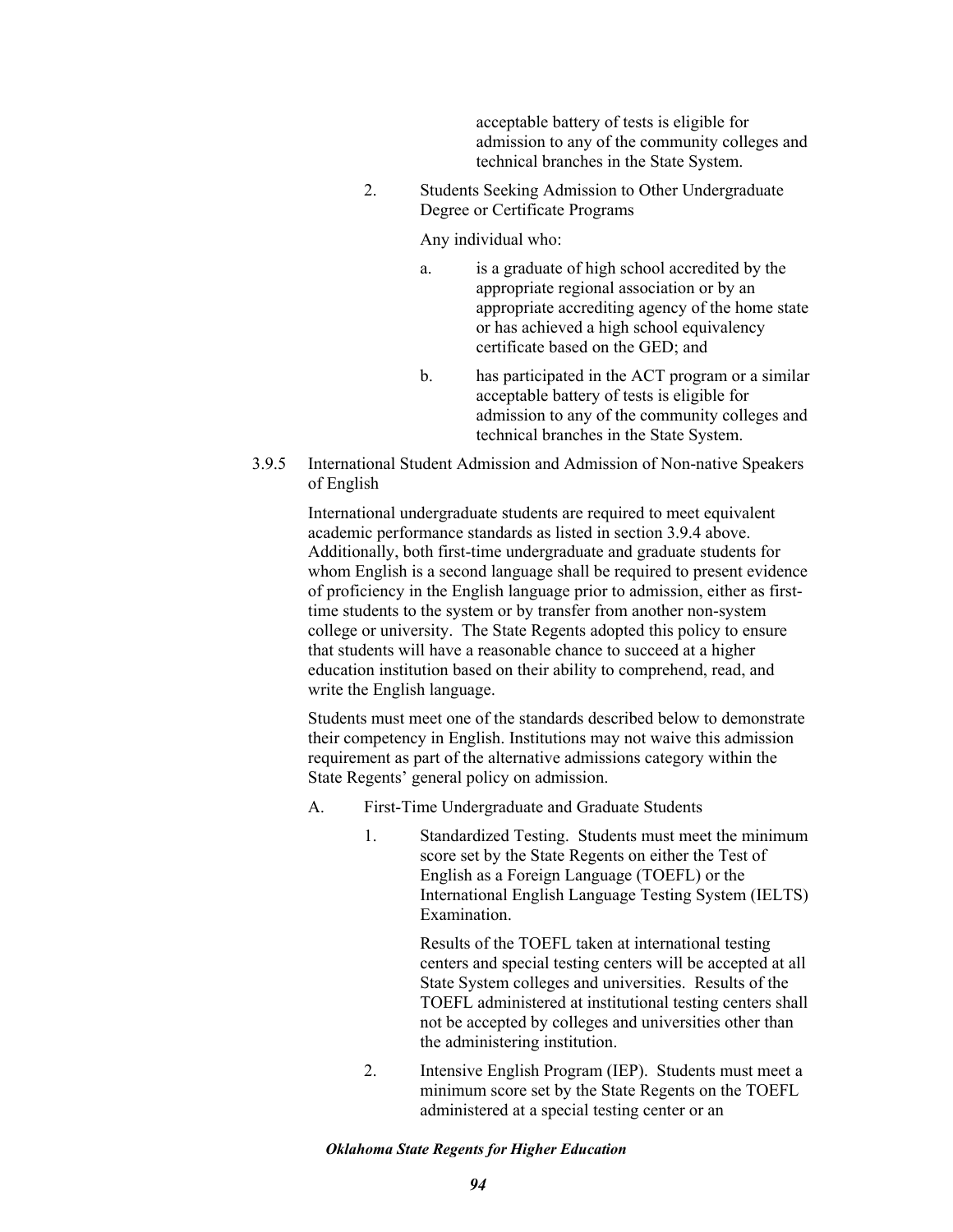international testing center or on the IELTS Examination. In addition, after achieving the required score and immediately prior to admission, successfully complete a minimum of 12 weeks of study at an IEP approved by the State Regents. At least two-thirds of the 12 weeks must be instruction at an advanced level. A list of State Regents' approved IEPs can be found in the State Regents' *Academic Affairs Procedures Handbook*.

- 3. High School Performance. Undergraduate students must have successfully completed the high school core requirements in or graduate from high school where English is the primary language in a country where English is a primary language and demonstrate competency through the *High School Curricular Requirements* policy.
- 4. Graduate students may satisfy the English language requirement by completing a baccalaureate or graduate degree from a college or university where English is the primary teaching language in a country where English is a primary language and that is recognized by professional organizations in the U.S. involved in admissions and international education.
- 5. Institutional Discretion. In extraordinary and deserving cases, the president or the president's designee may admit a student in lieu of the above requirements. In these situations, the applicant must have demonstrated proficiency in the English language by some other means prior to admission. Such exceptions must be appropriately documented and reported to the State Regents annually.

OU has been authorized by the State Regents to require higher than the set minimum score on the TOEFL and IELTS for both undergraduate and graduate students.

B. Undergraduate Transfer Students

\*See 3.11.3 subsection C for details concerning Non-native speakers of English student transfer procedures.

# 3.9.6 Special Admission

Students admitted must meet curricular standards as defined in section 3.9.3 and must meet the high school performance criteria as defined in section 3.9.4. The only exceptions are students admitted in the following special admission categories.

A. Special Non-Degree Seeking Student

Students who wish to enroll in courses without intending to pursue a degree may be permitted to enroll in no more than nine credit hours without submitting academic credentials or meeting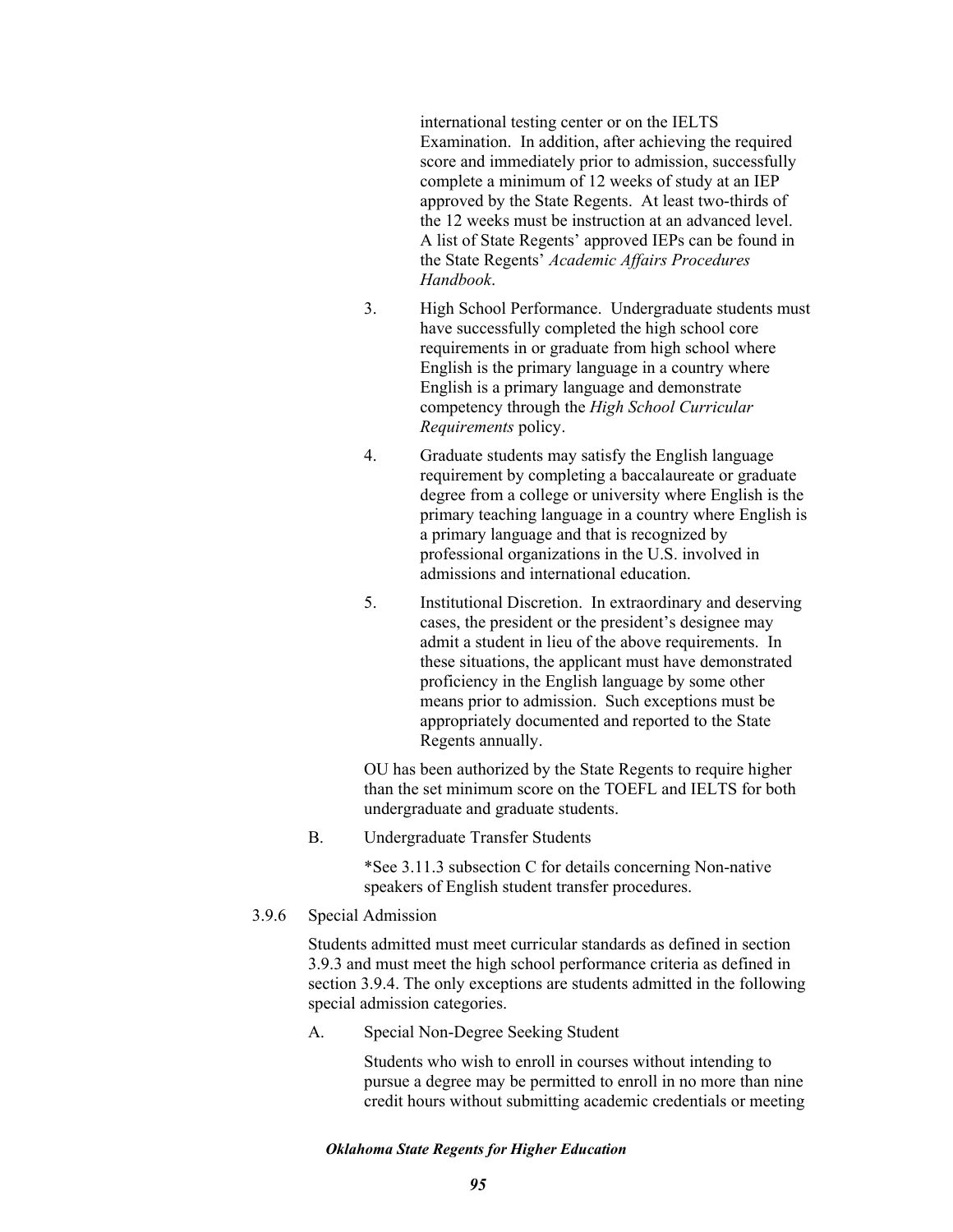the academic curricular or performance requirements of the institution of desired entry. Retention standards will be enforced. Once a student has completed the designated number of hours, the student is required to meet the formal admission or transfer criteria for the institution of desired entry in order to enroll in additional course work. (This provision is not intended to be limited only to first-time-entering students.)

The president or the president's designee may allow non-degreeseeking students to exceed this initial nine credit-hour limit on an individual student basis. Such exceptions may be made for nondegree-seeking students only who meet the retention standards and must be appropriately documented and reported to the State Regents annually.

B. Alternative Admission

Research and regional institutions may admit 8 percent of the number of previous year's first-time freshmen or 50 students (whichever is greater) without the students having met the State Regents' high school curricular or performance admission requirements. Institutions admitting students through the alternative admission category must have formally established admission criteria on file at the State Regents' office. The criteria must be oriented to identifying those students who:

- 1. have a reasonable chance for academic success;
- 2. have unusual talent or ability in art, drama, music, sports, etc; or
- 3. are educationally or economically disadvantaged and show promise of being able to succeed in a program or curriculum at the institution where they desire to enroll.

Institutions should use interviews as a part of the mechanism for admitting students in this program. Students wishing to enter under the alternative admission category should be given the opportunity to convince the institutions of their ability through this interview process. In addition, the institution must have implemented programs designed to assist first-year students making the transition to college both academically and socially. The objective of these procedures and programs is to increase the success rate of students as measured by the increase in the retention and graduation rates of all students and particularly minority students.

It is intended that the alternative admission opportunities be equitably utilized and proportionately represent different types of students of unusual talent or abilities who do not otherwise meet State Regents' admission standards. Waivers shall not be awarded in significant disproportion for scholarship athletes. It shall be used to promote the system goal of social justice.

C. Adult Admission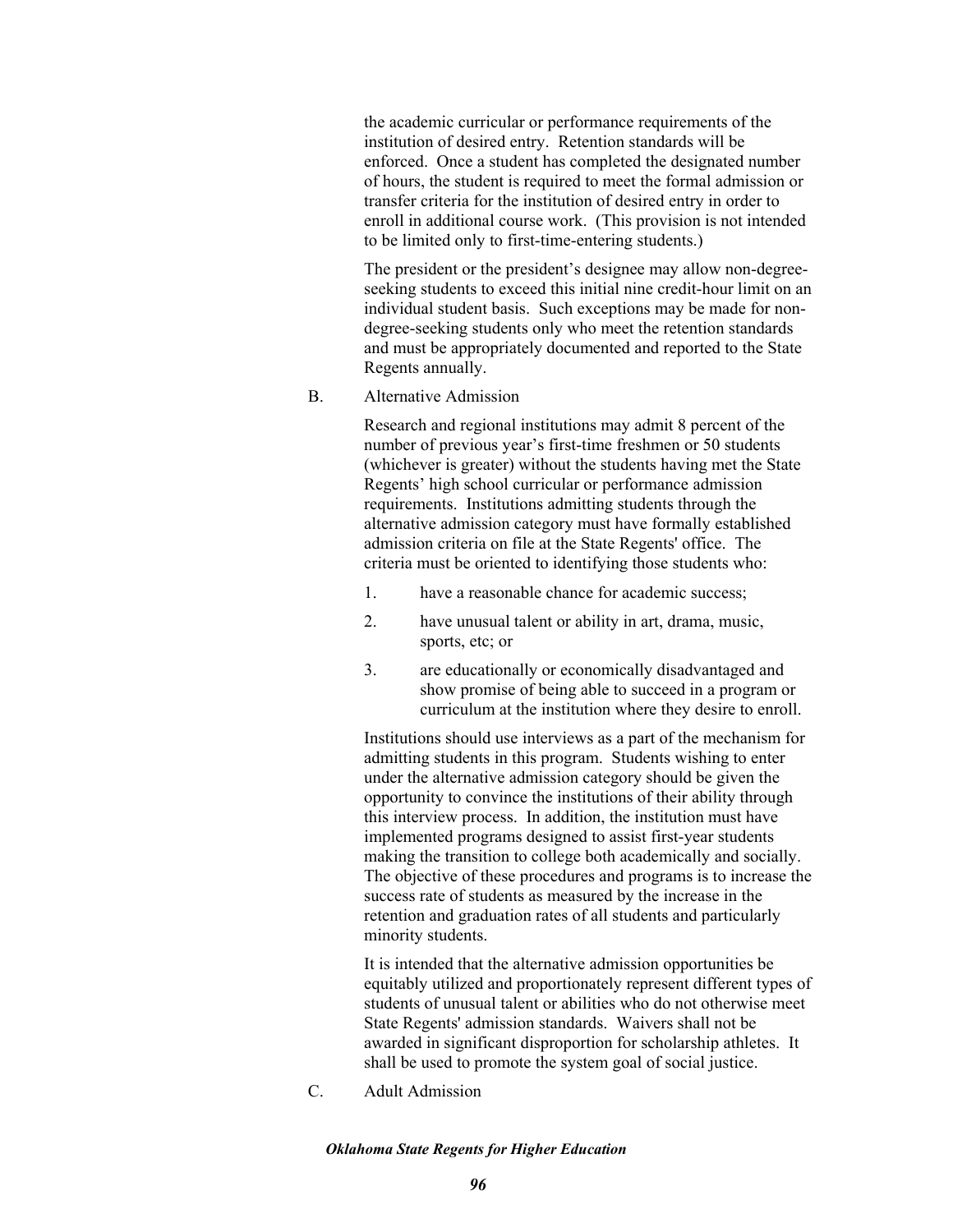- 1. Students who are 21 years of age or older or on active military duty may be admitted based on criteria established at the campus level and submitted to and approved by the State Regents. For students admitted under the adult admission category, the campus must consider the probability of the academic success of the student. Related to the curricular requirements, students admitted under the adult admission category must demonstrate proficiency to the satisfaction of the entering institution in the curricular area the student desires to pursue. Institutions will be required to submit an annual report of those students admitted in this category to the State Regents.
- 2. Any student who:
	- a. is not a high school graduate but whose high school class has graduated; and
	- b. has participated in the ACT program or similar battery of tests is eligible for admission to any of the community colleges in the State System.

Students utilizing a test other than ACT will have their scores converted to ACT equivalents. A GED recipient's high school class must have graduated to be eligible for admission. The president or the president's designee may allow exceptions on an individual student basis. Any exceptions, including subsequent student academic performance, will be reported to the State Regents upon request.

D. Home Study or Non-Recognized Accredited or Unaccredited High Schools

> An individual who is a graduate of a private, parochial, or other nonpublic high school which is not accredited by a recognized accrediting agency is eligible for admission to an institution in the State System as follows:

- 1. The student must have participated in the ACT or SAT program and achieved the requisite composite score, as defined by the State Regents, for admission to the institution the student wishes to attend as defined in section 3.9.4 above. OU is authorized by the State Regents to require a minimum high school GPA, class rank, or GED average standard score along with a requisite composite score.
- 2. The student's high school class of his or her peers must have graduated. The president or the president's designee may allow exceptions for GED recipients on an individual student basis. Any exceptions, including subsequent student academic performance, will be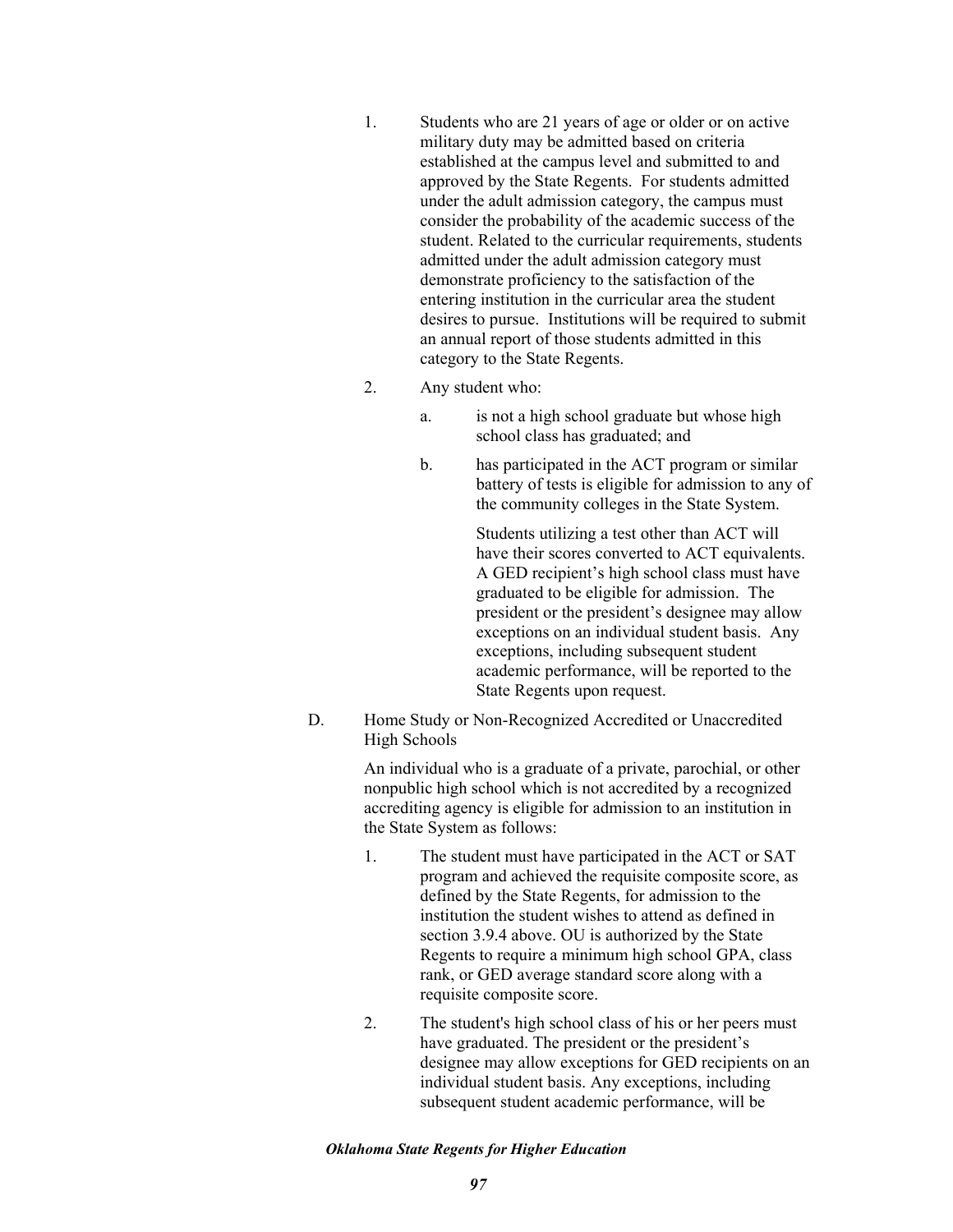reported to the State Regents upon request.

- 3. The student must satisfy the high school curricular requirements for the institution to which the student is applying, as certified by the school or for home study, the parent.
- E. Opportunity Admission Category

Students who have not graduated from high school whose composite standard score on the ACT without the writing component places them at the 99th percentile of all students using Oklahoma norms, or whose combined critical reading and mathematical score on the SAT without the writing component places them at the 99th percentile of all students using national norms may apply for full enrollment at a college or university of the State System. The college or university will determine admissibility based on test scores, evaluation of the student's level of maturity and ability to function in the adult college environment, and whether the experience will be in the best interest of the student intellectually and socially.

F. Correspondence Study Enrollment

Admission to the institution is not required for enrollment in correspondence work. However, academic credit for correspondence work will not be applicable toward a degree until such time as the student has been formally admitted to the institution and has secured the approval of the appropriate academic officers for such credit. Students who desire to apply credit for correspondence courses must make the necessary arrangements with the school where credit is to be applied. Completed courses will appear on the student's official transcript and be designated as correspondence study.

- G. Summer Provisional Admission Program (Research and Regional Universities)
	- 1. Student Admission Requirements

Applicants for the Summer Provisional Admission Program must meet the following criteria to be considered for admission:

- a. Be a first-time-entering student.
- b. Graduate from an accredited high school or achieve a high school equivalency certificate based on the GED. The student's high school class of his or her peers must have graduated. The president or the president's designee may allow exceptions for GED recipients on an individual student basis. Any exceptions, including subsequent student academic performance, will be reported to the State Regents upon request.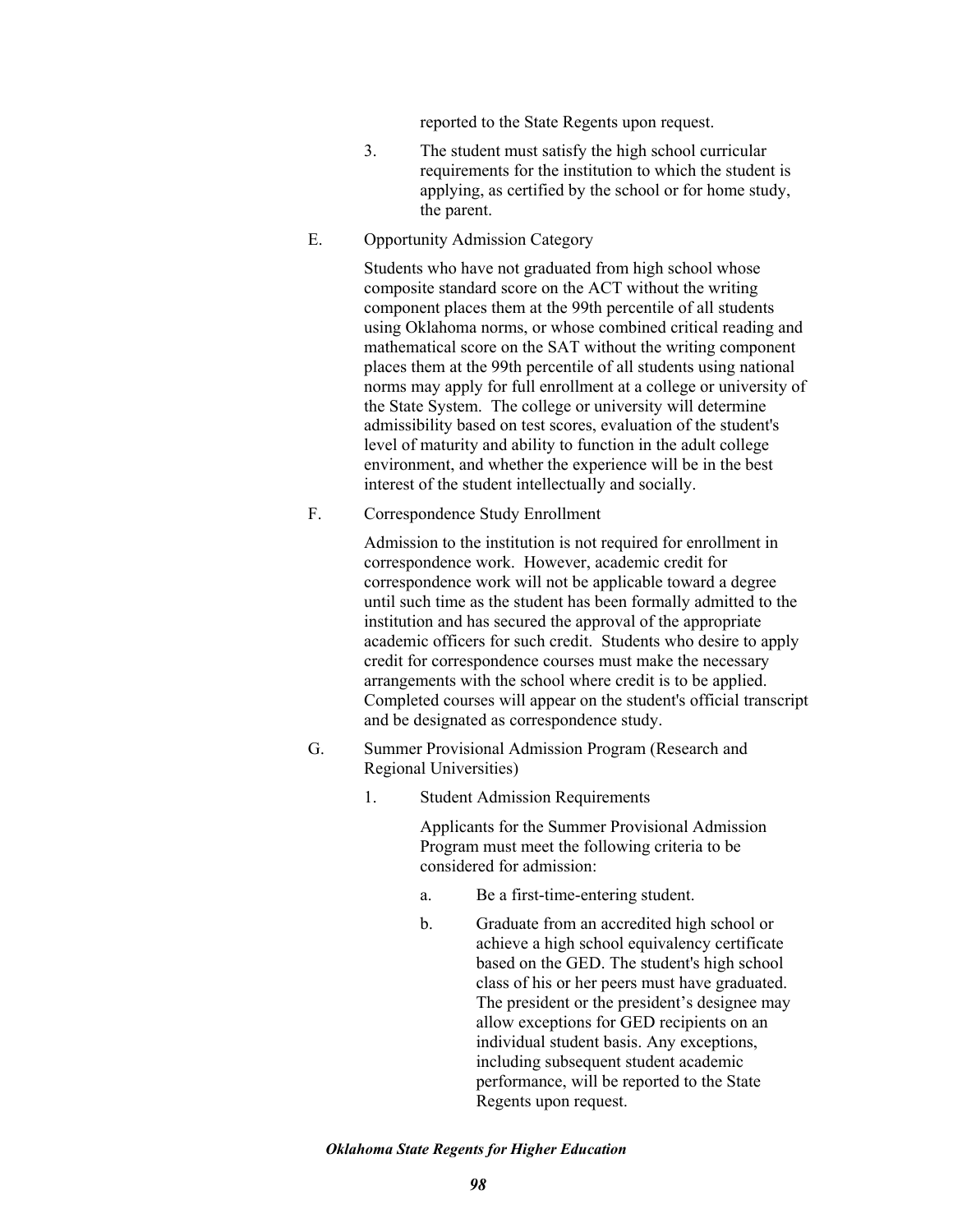- c. Meet the State Regents' curricular requirements for admission.
- d. Have a minimum composite ACT of 18 or a minimum high school grade-point average of 2.5 to be admitted to a research university; or have a minimum composite ACT of 17 or a minimum high school grade-point average of 2.5 to be admitted to a regional university.
- e. Participate in assessment for placement purposes. If the need for developmental education is indicated, the student must successfully complete the developmental education prior to entering this provisional program.

The final admission decision will be made by the appropriate institutional officials based on the applicant's academic performance and potential for success. OU will only consider Oklahoma residents for this admission category.

- 2. Program Requirements
	- a. Enrollment is restricted to the summer session immediately following the student's high school graduation.
	- b. Each student is required to register for a minimum of two summer session core academic courses (at least six hours), exclusive of credit by examination or correspondence study. Students must take one course in each of the first two categories listed below:

English: Either of the introductory college-level English courses unless the student through advanced standing credit or concurrent enrollment has previously acquired such credit. If such credit has previously been earned, then the student may take an additional course in one of the categories listed below.

Mathematics: College algebra or the equivalent unless the student through advanced standing credit or concurrent enrollment has previously earned such credit. If such credit has previously been earned, then the student may take an additional course in one of the categories listed below.

Students testing out of the introductory English and/or mathematics courses must select courses from the following categories: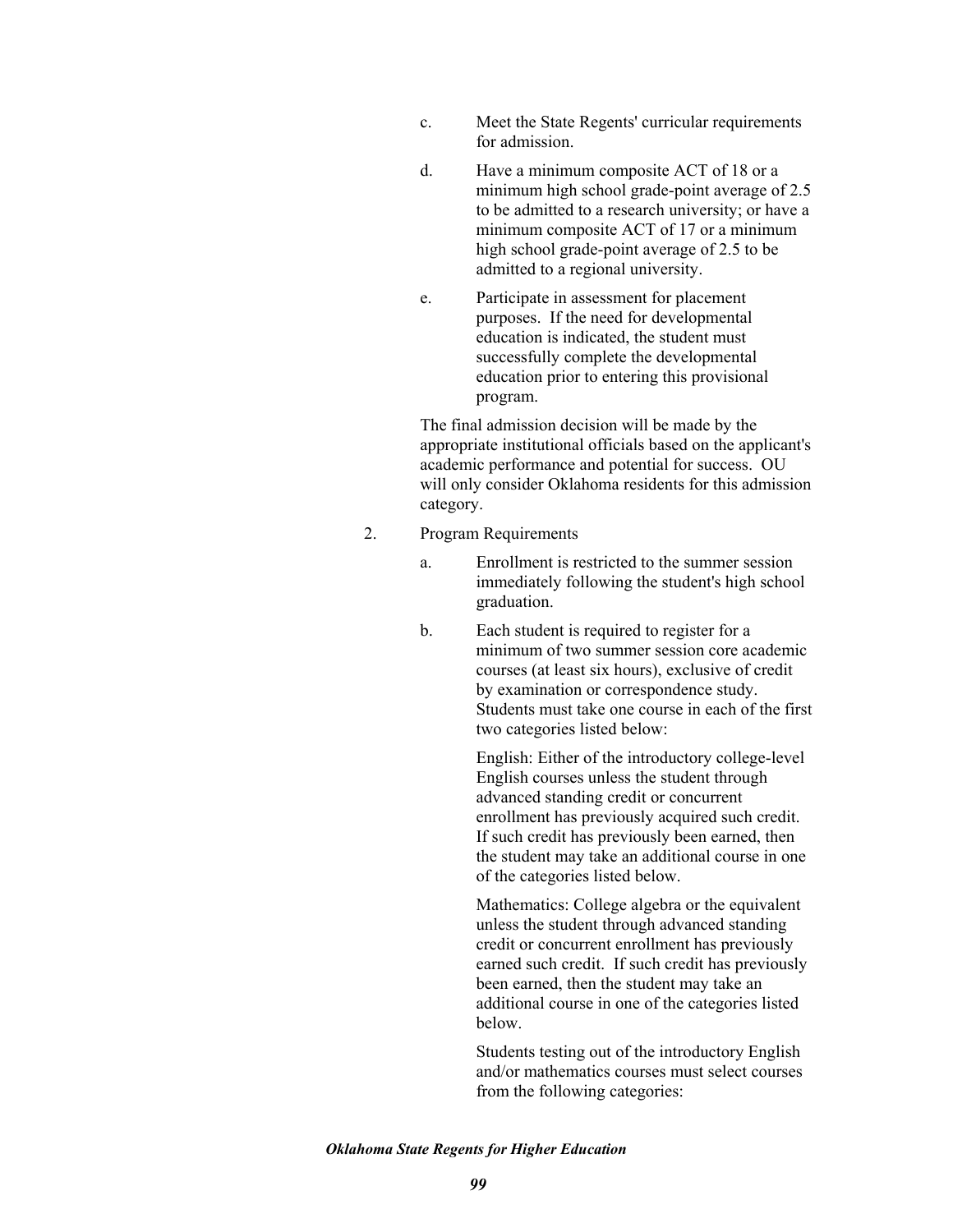Social Science: A college-level course approved for general education credit.

Natural Science: A college-level introductory lab science course approved for general education credit.

Humanities: A college-level course approved for general education credit.

- c. It is expected that these courses will be taught with equivalent rigor in presentation, assignments, and grading as the same courses taught during the regular semesters. Institutions are encouraged to use regular faculty members.
- d. Students admitted in this program will be required to participate in academic support programs designed to enhance their success. Such services should include academic tutoring, mentoring opportunities, career counseling, diagnostic testing, etc.
- e. To continue, the provisionally admitted student must complete a minimum of six credit hours in the summer as specified above with no grade lower than a "C." Such students will be admitted as a regular university student in the subsequent semester.
- f. A provisionally admitted student who does not meet the academic requirements previously detailed will be unable to enroll for further work at the university until such time as the student is eligible for regular transfer admission as detailed in the State Regents' *Undergraduate Transfer and Articulation* policy.
- H. Summer Provisional Admission Program: Curricular Deficiencies (Regional Universities)

Regional university students meeting performance requirements may take a maximum of two course deficiencies in the summer term prior to the regular semester of desired entry. If the college-level course(s) is(are) successfully completed with at least a "C" or equivalent, the student will be admitted.

I. Concurrent Enrollment of High School Students

The admission and retention standards for concurrent enrollment students are detailed within the State Regents' *Concurrent Enrollment* policy.

3.9.7 Admission by Transfer

\*See 3.11.3 subsection A for Admission by Transfer within the State System requirements and subsection B for Admission by Transfer from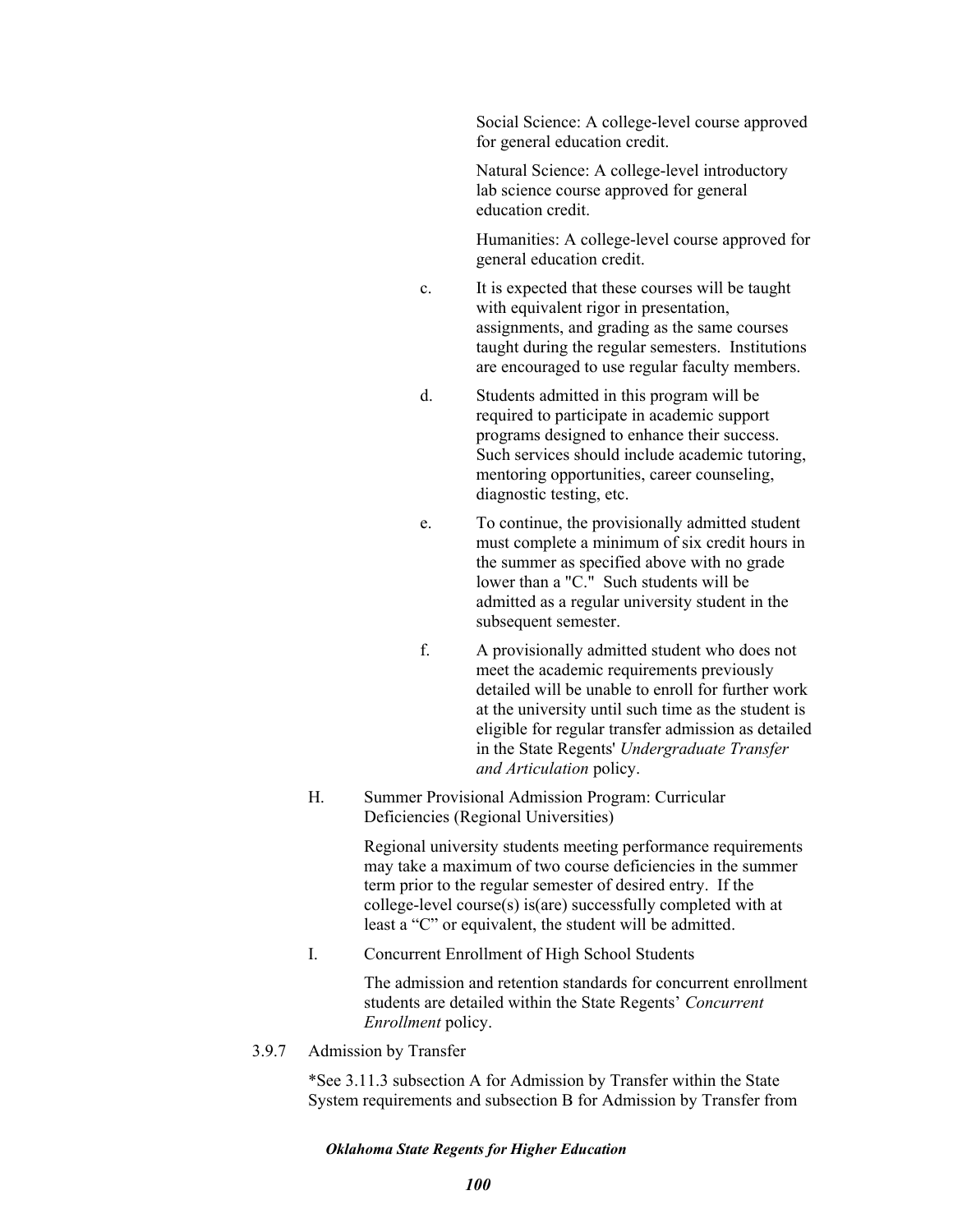Non-State System Institution requirements.

3.9.8 Retention Standards

In keeping with this philosophy of maximizing student success, institutions are strongly urged to initiate or strengthen programs which will assure that students experiencing academic difficulties will be provided appropriate academic assistance. Such specially designed programs should include, but not be limited to, academic and career counseling, tutoring opportunities, study skills sessions, and diagnostic testing as appropriate. Students on academic notice or academic probation should be required as a condition for continued enrollment to participate in these special academic support services. These programs should be available to all students who feel participation will enhance their academic performance and success.

A. GPA Requirements

All students must maintain a 2.0 GPA for the duration of the college experience with the exception of freshmen on academic notice and academic probation. A student will be placed on academic probation if the following requirements are not met:

| <b>Credit Hours Attempted</b>         | <b>GPA</b> Requirement |
|---------------------------------------|------------------------|
| 0 through 30 semester credit hours    | 17                     |
| Greater than 30 semester credit hours | 2.0                    |

Students with 30 or fewer credit hours, with a GPA of 1.7 to less than 2.0 will be placed on academic notice. All courses in which a student has a recorded grade will be counted in the calculation of the GPA for retention purposes excluding any courses repeated, reprieved or renewed as detailed in the State Regents' *Grading* policy, developmental education, and physical education activity courses.

Any student not maintaining satisfactory progress toward the academic objective as indicated above will be placed on probation for one semester. At the end of that semester, the student must have a semester GPA of 2.0 in regularly-graded course work, not to include activity or performance courses, or meet the minimum GPA standard required above, in order to continue as a student. Students not meeting either of these criteria will be immediately suspended and may not be reinstated until one regular semester (fall or spring) has elapsed.

Students suspended in the spring semester may attend, at the discretion of the suspending institution, the summer session immediately following spring suspension. However, such students may enroll only in core academic courses which meet the general education requirements or degree requirements. The student's transcript will note suspension at the end of the spring semester. For students who fail to achieve retention standards after the summer session, the phrase "suspension continued" should be entered on the transcript at the end of the summer session. Only students under first-time suspension status at the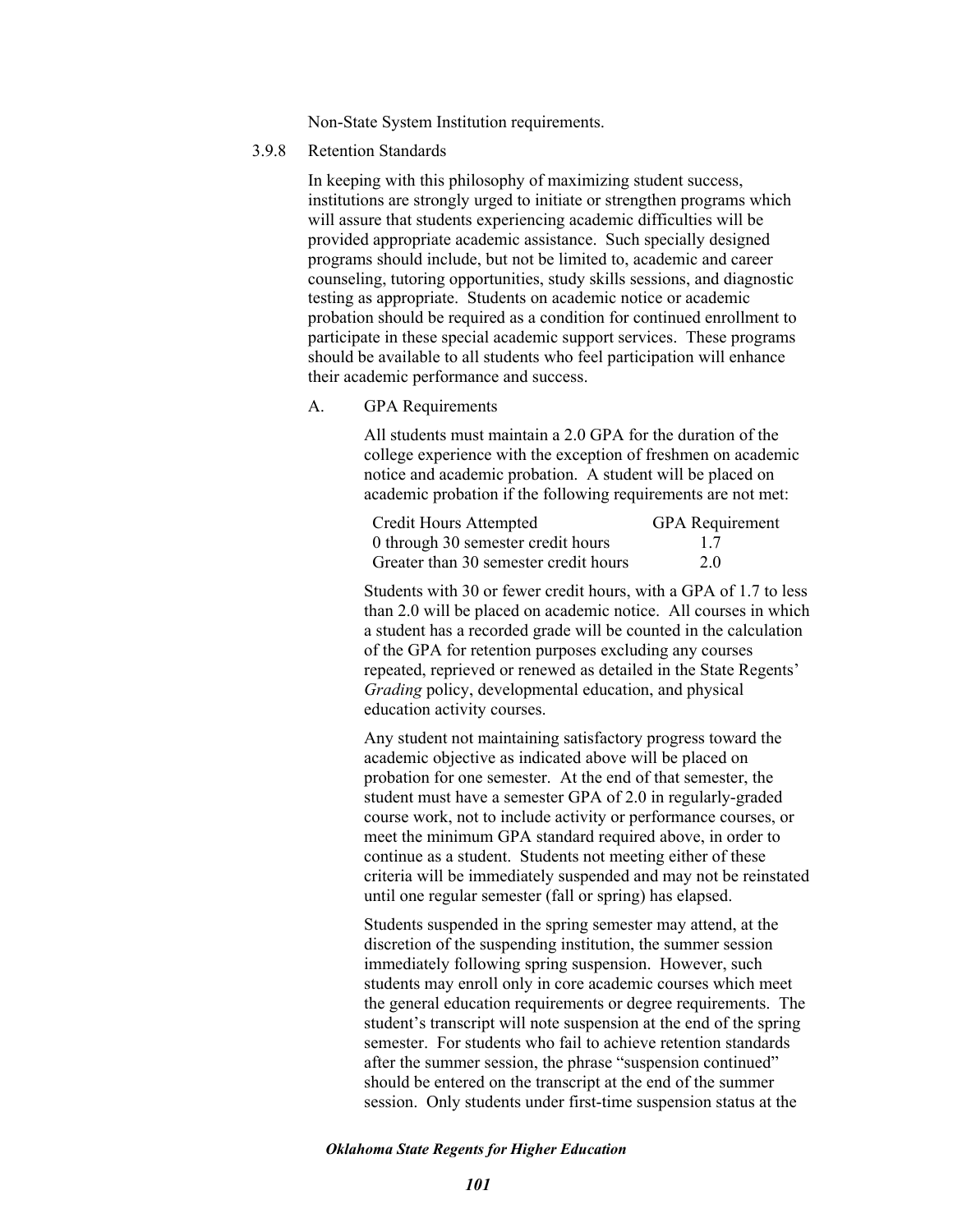suspending institution are eligible. To continue in that fall semester, such students must achieve a 2.0 semester GPA or raise their GPA to the required level.

B. Suspension of Seniors

An institution may allow a student with 90 or more hours in a specified degree program who has failed to meet the GPA of 2.0 or the semester GPA of 2.0 to enroll in up to 15 additional semester hours in a further attempt to achieve the GPA requirement. During this 15 hours of enrollment, the student must achieve a minimum 2.0 semester GPA during each enrollment or raise the GPA to 2.0 or above. This senior suspension exception can be exercised only once per student.

C. Academic Suspension Appeals

Institutions have the discretion to establish an academic suspension appeals procedure. Such procedures should allow appropriate discretion in deserving cases. Academic suspension appeal procedures should require that the suspended student document any extraordinary personal circumstances that contributed to the academic deficiencies. Such events must be highly unusual such as the death of an immediate relative; a serious illness; severe financial distress; direct, significant work conflicts; unexpected, substantial family obligations; or personal crisis. Such appeals decisions should be made only following the thoughtful deliberation of an appropriate committee which may include faculty, students, and administrators. Any institutional policies and procedures developed for the appeal of academic suspension decisions must be submitted to and approved by the State Regents. Annual reports detailing all decisions concerning appeals requests will be submitted to the State Regents.

D. Readmission of Suspended Students

Students who are academically suspended by an institution will not be allowed to reenter the suspending institution for at least one regular semester (fall or spring) except as noted above. Institutions should develop policies and procedures to guide the readmission of suspended students. Such policies should include the provision that suspended students can be readmitted only one time. Such students are readmitted on probationary status and must maintain a 2.0 GPA average each semester attempted while on probation or raise their GPA to the designated level. Should a reinstated student be suspended a second time from the same institution, the student cannot return to the suspending school until such time as the student has demonstrated, by attending another institution, the ability to succeed academically by raising the GPA to the retention standards.

E. Reinstatement of Suspended Students at System Institutions It is the intent of the State Regents that public higher education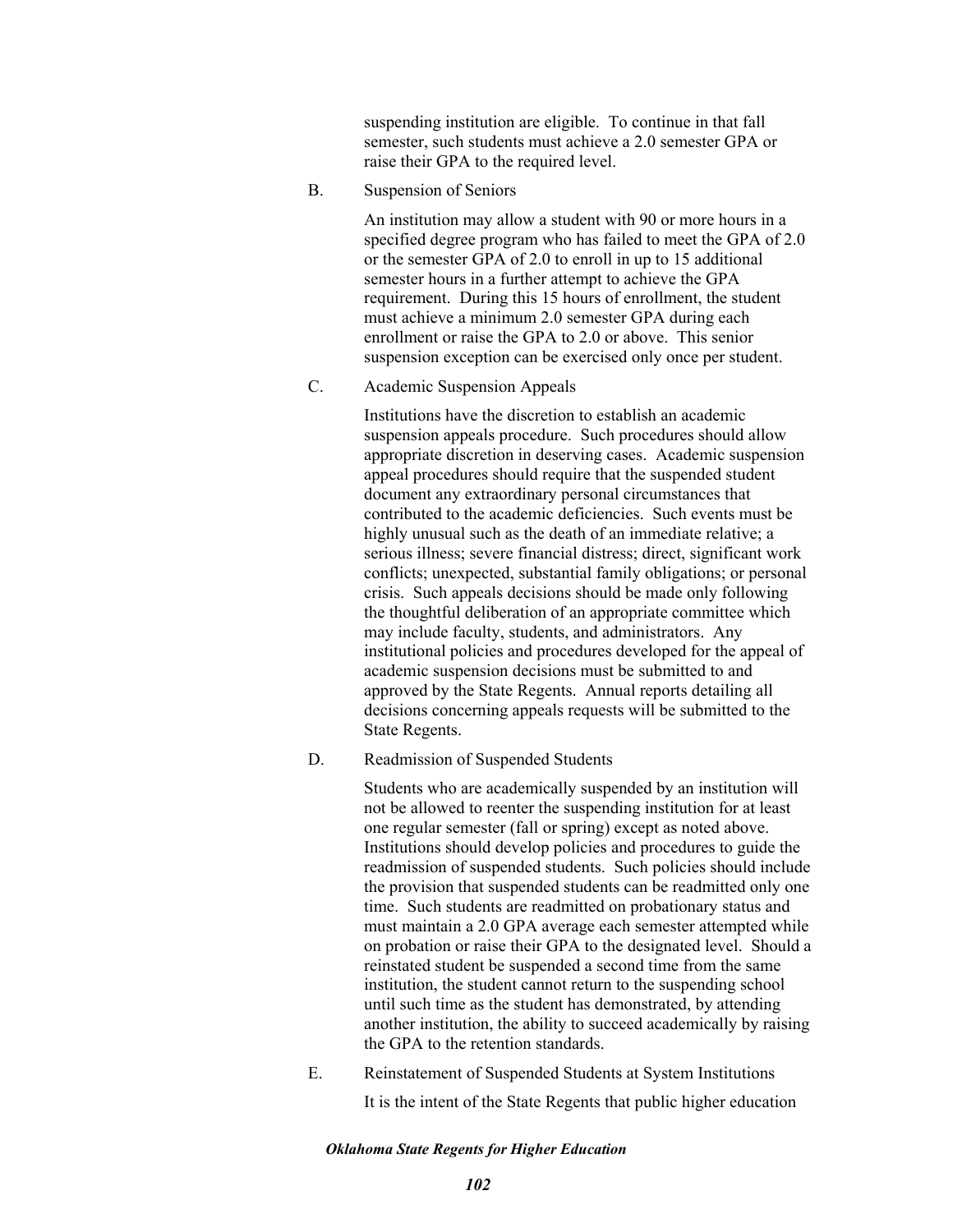opportunities be provided for all citizens with the ability and desire to use these public services. As previously stated, students will not be permitted readmission to the suspending institution for a minimum of one regular semester (fall or spring). However, research indicates that many times students suspended from one institution may succeed in a new academic environment if given the opportunity. As such, institutions may develop a special admission procedure, subject to State Regents' approval, for students who are suspended from other system institutions and who would otherwise qualify for admission to the reinstating institution. Such students would be admitted at the discretion of the receiving institution and such admission would be probationary. Institutions admitting such students should provide the appropriate academic services to facilitate their success.

## 3.9.9 Principles

The following principles are intended for use as guidelines for interpretation of policies on admission and retention at colleges and universities of the State System.

- A. Any Oklahoma resident, upon graduation from an accredited high school or completion of the GED, should have the opportunity of continuing his or her education at some institution in the State System.
- B. Admission and retention policies should recognize and be consistent with the functions, purposes, and programs of respective institutions in the State System.
- C. There should be sufficient flexibility in admission and retention policies to permit institutions to make exceptions in worthy and extraordinary cases. Each case must be documented and the institution must report annually to the State Regents on the exceptions made.
- D. Admission and retention policies should be stated in such a manner that they are easily understood.
- E. Admission and retention policies should be administratively feasible and should be periodically and systematically reviewed.
- F. Residents of Oklahoma should be given preference.
- G. Admission and retention policies adopted for public institutions should serve the educational welfare of students and at the same time make possible maximum use of public resources.
- H. Admission and retention policies should provide for uniformity in the transfer of students among institutions.
- I. Students should make satisfactory progress toward an educational objective within a reasonable period of time as specified in policy.
- J. Institutions should provide appropriate academic support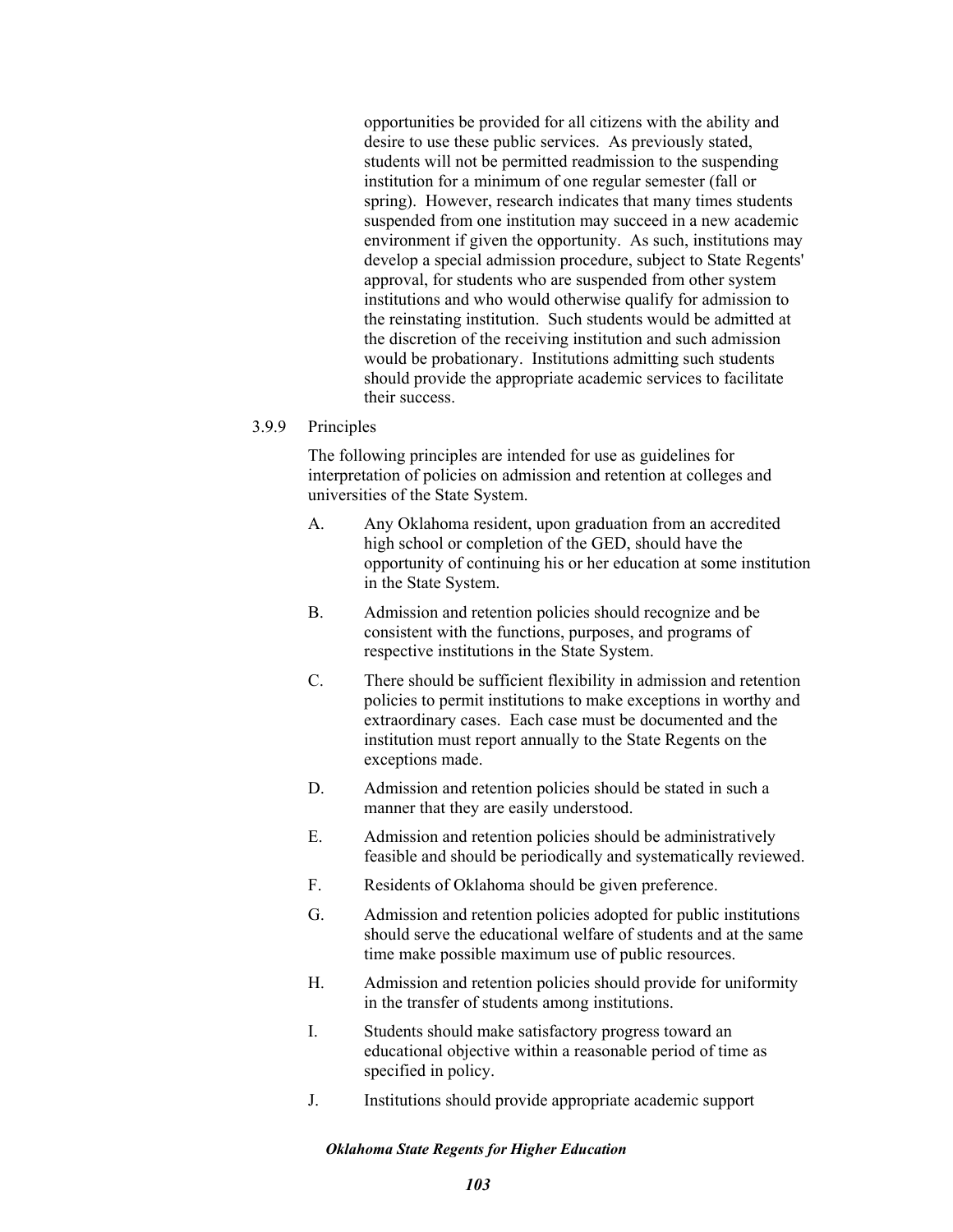services for students experiencing academic difficulties. While these programs should be available to all students, students on academic notice or academic probation should be required to participate.

- K. Students suspended for academic reasons should, after a reasonable period of time and upon application, be considered for readmission.
- L. Provisions in other State Regents' policies are subject to the requirements specified in this policy.
- M. Institutional and individual programs' admission and retention policies should be considered minimum standards. Institutions are encouraged to propose more rigorous standards for approval by the State Regents. These standards should be based on indices which have been shown to be related to success in the program(s).

## 3.9.10 Non-Academic Criteria for Admission

- A. In addition to the academic criteria used by institutions in the State System as the basis for student admission, institutions shall consider the following non-academic criteria in deciding whether a first-time applicant or a transfer student shall be granted admission:
	- 1. Whether an applicant has been expelled, suspended, denied admission or denied readmission by any other educational institution.
	- 2. Whether an applicant has been convicted of a felony or convicted of any lesser crime involving moral turpitude.
	- 3. Whether an applicant's conduct has been such that if, at the time of the conduct in question, the applicant had been a student at the institution to which application is made, the course of conduct would have been grounds for expulsion, suspension, dismissal or denial of readmission.
- B. If the institution finds that an applicant has any of the above, then the institution shall deny admission to applicant if it decides that any of the events described in 3.9.10.A.1, 3.9.10.A.2 or 3.9.10.A.3 indicates the applicant's unfitness, at the time of application, to be a student at the institution to which application is made.

If an applicant is denied admission on any of the foregoing grounds, there must be substantial evidence supporting the basis for denial. In addition, the applicant must be afforded adequate procedural safeguards, including the following:

- 1. Be advised of the ground of the denial.
- 2. Be informed of the facts which form a basis of the denial.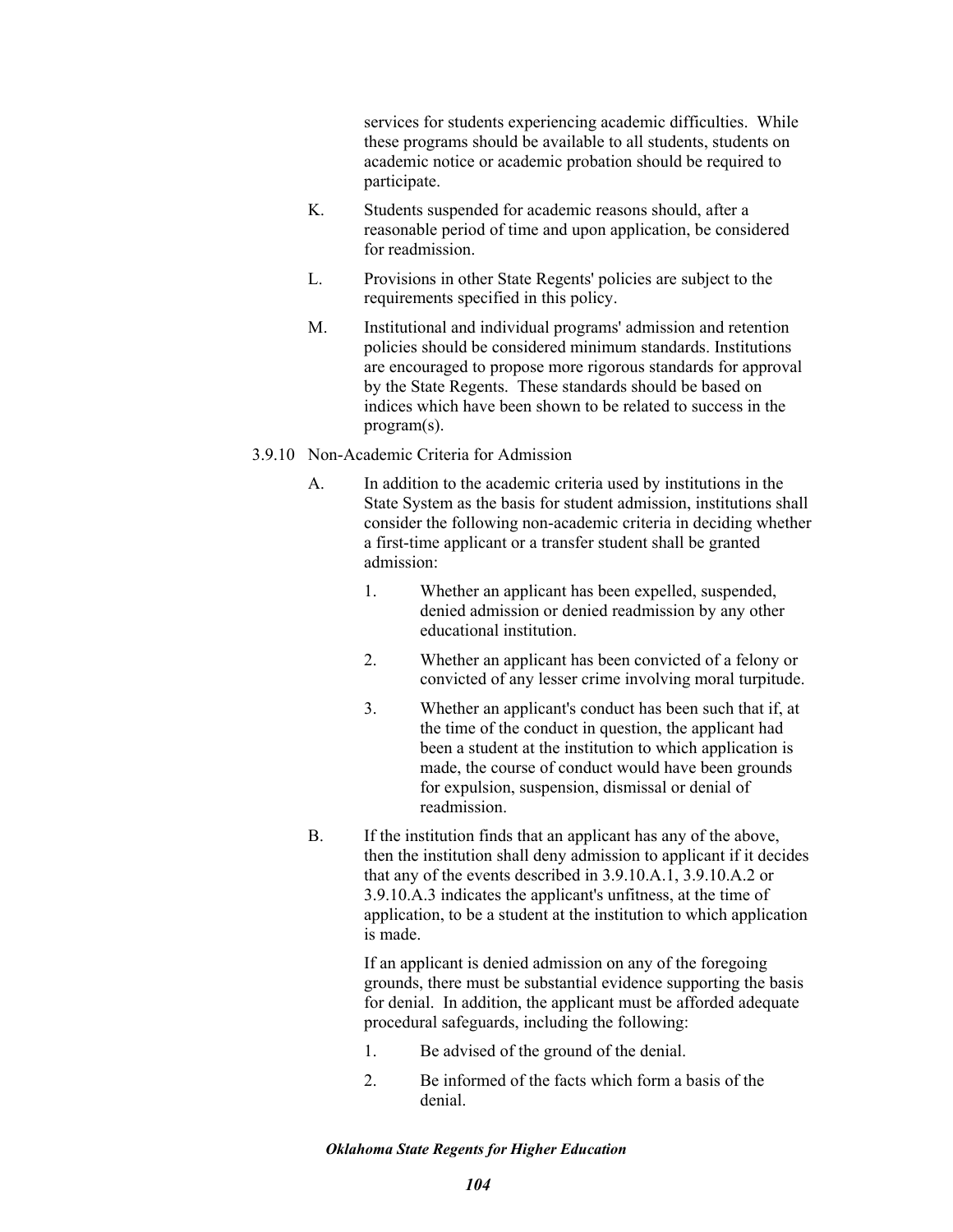3. Be afforded an opportunity to be heard.

Institutions should establish a hearing committee or some other appropriate mechanism to guarantee the proper administration of the procedural safeguards outlined above.

3.9.11 Professional Program Admission Standards

The State Regents set admission standards for the following professional programs:

OU College of Law

OU College of Medicine

OSU College of Osteopathic Medicine

OU Doctor of Pharmacy

OU School of Dentistry

NSU College of Optometry

OSU College of Veterinary Medicine

For detailed admission criteria for these programs, see the State Regents' *Professional Programs* policy.

The State Regents also set minimum admission standards for teacher education programs in the State System. For detailed admission criteria for these programs, see the State Regents' *Teacher Education* policy.

*Admission Policy: Approved March 1962. Revised July 25, 1967; February 25, 1974; February 24, 1976; May 23, 1979; August 30, 1984; April 22, 1987; December 5, 1988; June 26, 1989; October 23, 1989; December 17, 1990; April 19, 1991; May 24, 1991; November 15, 1991; May 29, 1992; August 14, 1992; September 25, 1992; March 24, 1993; June 21, 1993; September 23, 1993; December 10, 1993; April 15, 1994; May 27, 1994; December 9, 1994; June 28, 1995; March 29, 1996; June 28, 1996; September 6, 1996; June 27, 1997; September 5, 1997; April 3, 1998; June 30, 1998; October 30, 1998; May 28, 1999; December 3, 1999; February 18, 2000; December 1, 2000; February 9, 2001; March 30, 2001; June 29, 2001; October 26, 2001; February 7, 2002; June 27, 2002; September 13, 2002; November 1, 2002; December 5, 2002; June 30, 2003; February 13, 2004; May 28, 2004; June 30, 2004; June 30, 2005, November 29, 2007; revised June 24, 2010; revised March 3, 2016; revised June 30, 2016; revised May 26, 2017 to remove Concurrent Enrollment to its own policy. IEP Policy: Revised August 16, 1994, April 11, 1997 and May 30, 2003. Non-Academic Criteria Policy: Approved October 26, 1971. OU Admission Standards: Revised June 21, 2012. Revised April 26, 2018 to address the Course Equivalency Project Matrix*.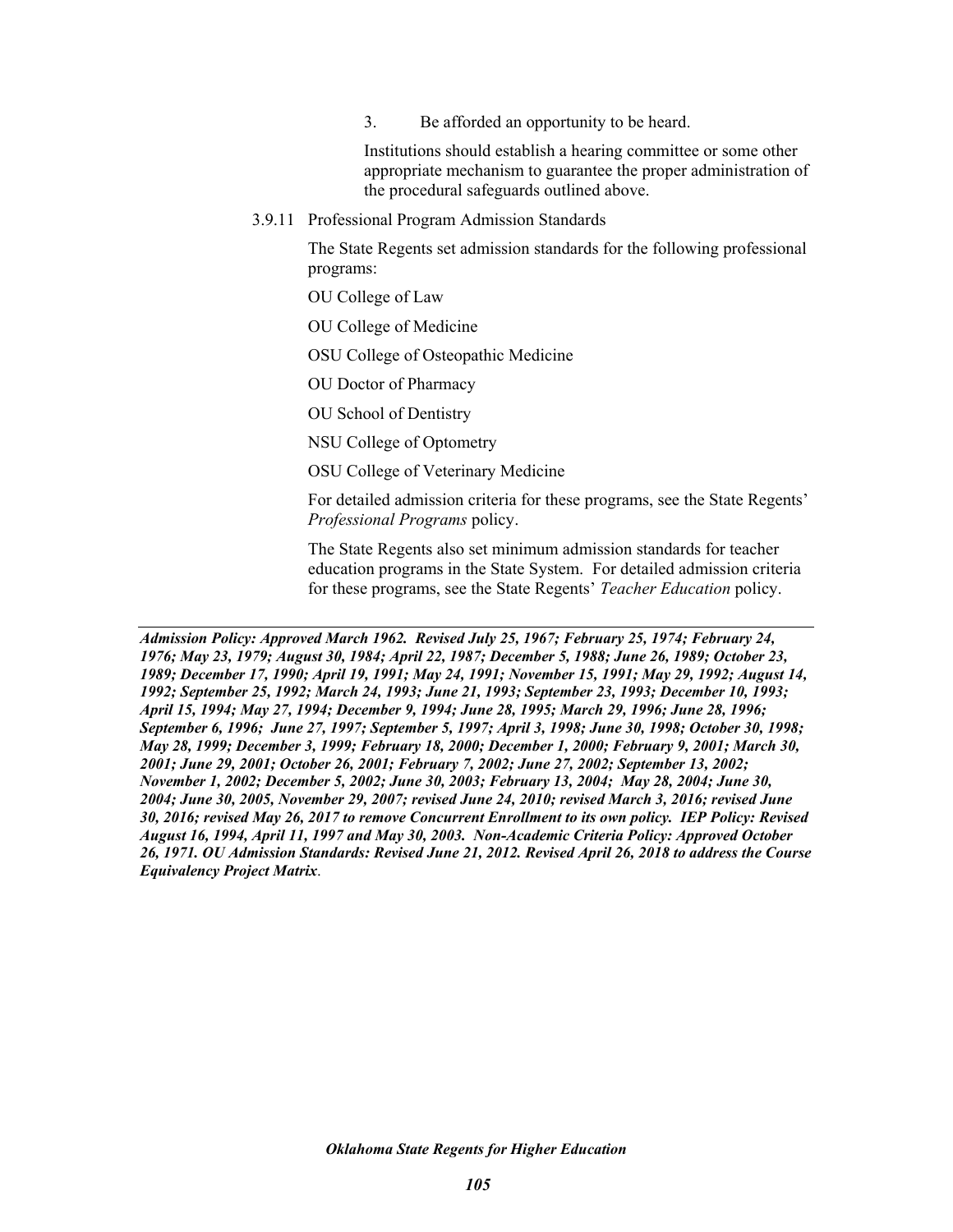## **3.10 CONCURRENT ENROLLMENT**

#### 3.10.1 Purpose

Concurrent enrollment provides eligible high school students with an opportunity to earn college credit. Overall, concurrent enrollment is recognized as a valuable opportunity to advance the State System's commitment to expand access to higher education opportunities, produce favorable student achievement outcomes, and enhance educational efficiency.

This policy provides a framework for State System institutions to offer concurrent enrollment to eligible high school juniors and seniors. The policy specifies concurrent enrollment admission, course placement, and retention criteria; defines the environments and conditions in which concurrent enrollment is offered; details specific standards associated with offering concurrent enrollment; and sets annual reporting requirements.

## 3.10.2 Definitions

"Concurrent Enrollment" refers to eligible high school juniors and seniors who enroll in college courses and earn dual credit.

"Developmental Education" refers to courses or academic services that do not carry college credit and are designed to raise students' competency in the subject area to the collegiate level.

"Dual Credit" is a college course taken by a high school student for which the student is awarded both high school and college credit. See the dual credit section below for more information.

"Entry Level Assessment and Course Placement" is an evaluation conducted to assist institutional faculty, advisors, and students in making decisions regarding course placement.

"Non-Academic High School Units" are high school units earned through participating in school sponsored activities or providing clerical support. These units may include, but need not be limited to, credit that is awarded by virtue of serving as an office or library aide or participating in school sponsored teams, clubs, or organizations.

## 3.10.3 Eligibility Requirements

A. Admission

A junior or senior high school student may be admitted provisionally to a college or university in the State System. Minimum standards for State System institutions are outlined in the tables below. The ACT score is the composite score without the writing component and the SAT score is the composite score without the essay component.

A State System institution that wishes to admit a junior or senior high school student, who does not meet one of the applicable criteria detailed below, may submit a request for an exception to allow the student to enroll in a specific course in which the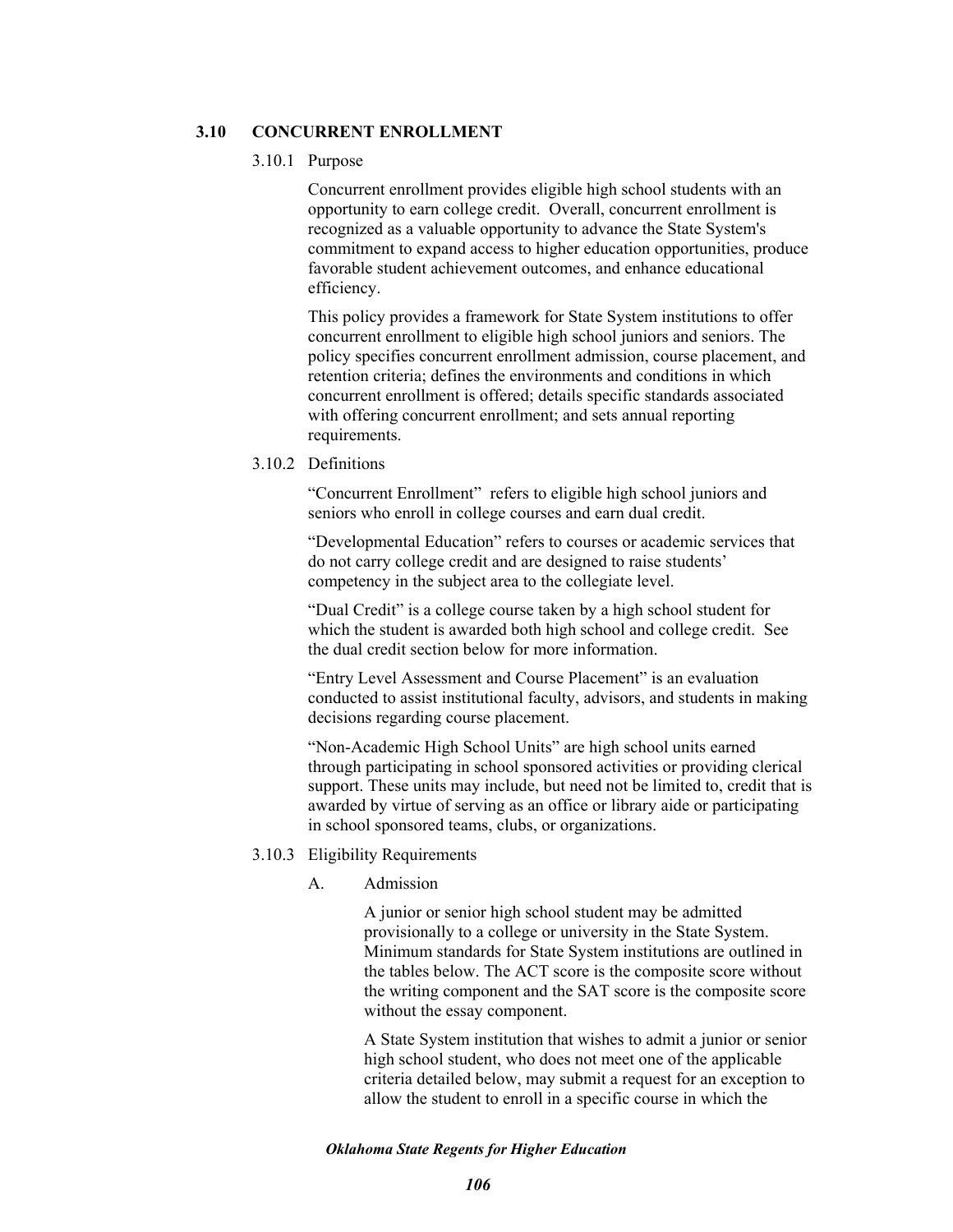student has demonstrated exceptional ability. An institution shall grant admission to such a student only if the request for an exception is approved by the Chancellor.

1. Students from Accredited High Schools

Students from accredited high schools shall meet one of the criteria listed in the table below. Acceptable exams include:

- a. A national ACT or an acceptable national preparatory ACT instrument that is listed in the *Academic Affairs Procedures Handbook*;
- b. One residual ACT per year (from November 1 to October 31), which is only valid at the institution at which it was administered; or
- c. A national SAT or an acceptable national preparatory SAT instrument that is listed in the *Academic Affairs Procedures Handbook*.

| Research<br>Universities | ACT/SAT<br>at 67th<br>percentile        | OR.       | Unweighted<br>High School<br>GPA 3.0 and<br>Class Rank-<br>top $33.3%$ |
|--------------------------|-----------------------------------------|-----------|------------------------------------------------------------------------|
| Regional<br>Universities | <b>ACT/SAT</b><br>at 50th<br>percentile | <b>OR</b> | Unweighted<br>High School<br>GPA 3.0 and<br>Class Rank-<br>top $50\%$  |
| Community<br>Colleges    | <b>ACT/SAT</b><br>at 42nd<br>percentile | OR.       | Unweighted<br>High School<br>GPA 3.0                                   |

2. Home Schooled Students and Students from Unaccredited High Schools

> Home schooled students and students from unaccredited high schools shall have completed enough high school coursework to be equivalent to an individual who is classified as a junior or senior at an accredited high school and meet the applicable criterion in the table below. Acceptable exams include:

- a. A national ACT or an acceptable national predictive model ACT instrument that is listed in the *Academic Affairs Procedures Handbook*;
- b. One residual ACT per year (from November 1 to October 31), which is only valid at the institution at which it was administered; or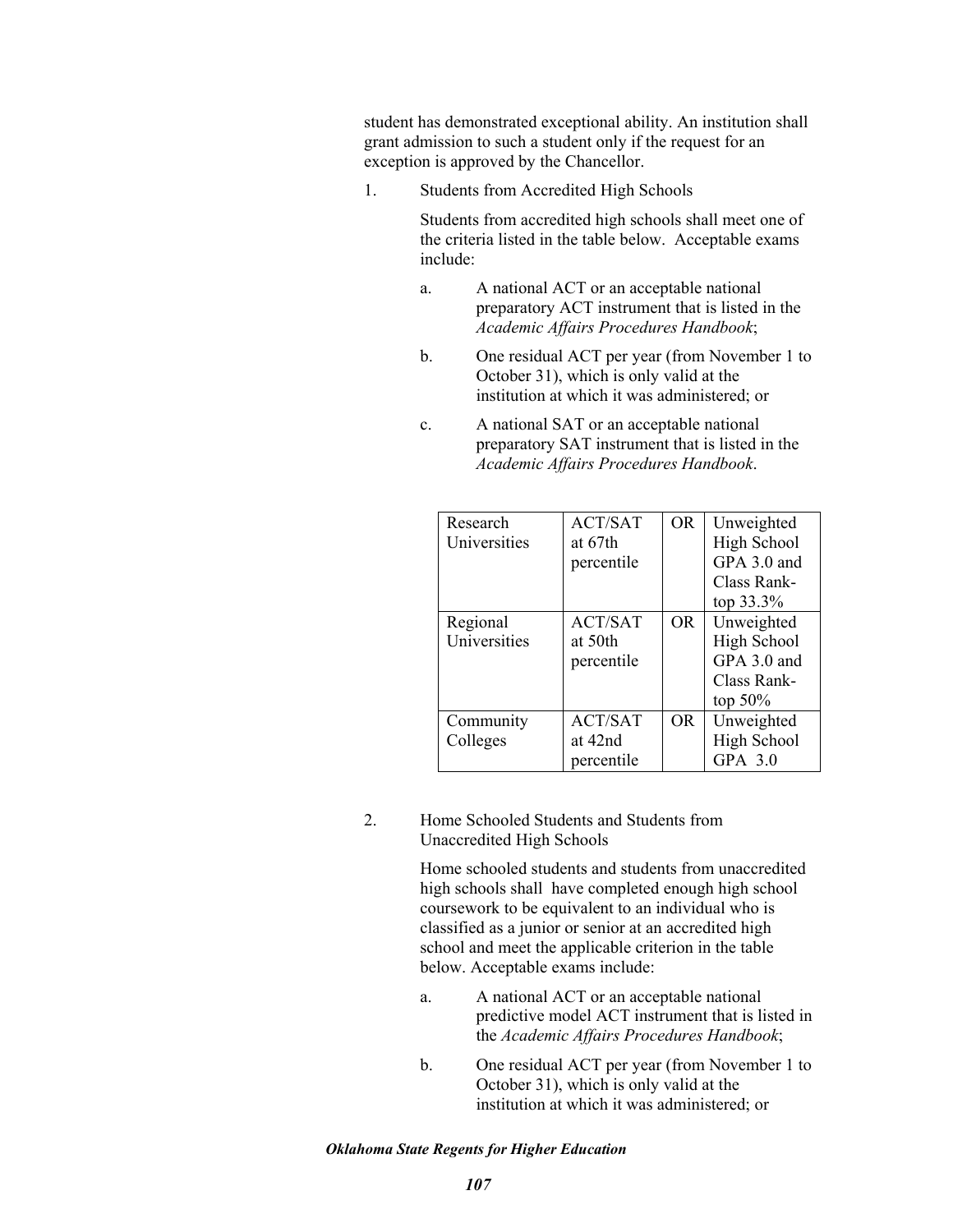c. A national SAT or an acceptable national predictive model SAT instrument that is listed in the *Academic Affairs Procedures Handbook*.

| <b>Research Universities</b> | <b>ACT/SAT</b> at<br>67th percentile |
|------------------------------|--------------------------------------|
| <b>Regional Universities</b> | ACT/SAT at<br>50th percentile        |
| <b>Community Colleges</b>    | <b>ACT/SAT</b> at<br>42nd percentile |

- 3. All students must have a signed form from the high school principal or counselor stating that he/she is eligible to satisfy requirements for graduation from high school (including curricular requirements for college admission) no later than the spring of the senior year. Students must also have written permission from a parent or legal guardian.
- B. Course Placement and Enrollment
	- 1. Curriculum Requirements

At minimum, concurrent students shall demonstrate college readiness in a particular subject area to be eligible to enroll in a college level course in the corresponding subject area. A high school student not demonstrating college readiness in science reasoning, mathematics, or English will not be permitted enrollment in the corresponding college subject area. A student who is unable to demonstrate college readiness in reading will not be permitted enrollment in any other collegiate course (outside the subjects of science, mathematics, and English). Concurrent enrollment students are prohibited from enrolling in any form of developmental education, including any configuration in which developmental education is embedded within a credit bearing course. A concurrent student shall demonstrate college readiness by:

- a. Attaining the requisite subject score on an acceptable ACT exam;
- b. Attaining the requisite subject score on an acceptable SAT exam; or
- c. Satisfying an entry level assessment and course placement measure that is in accordance with the institution's State Regents approved assessment plan.
- 2. Workload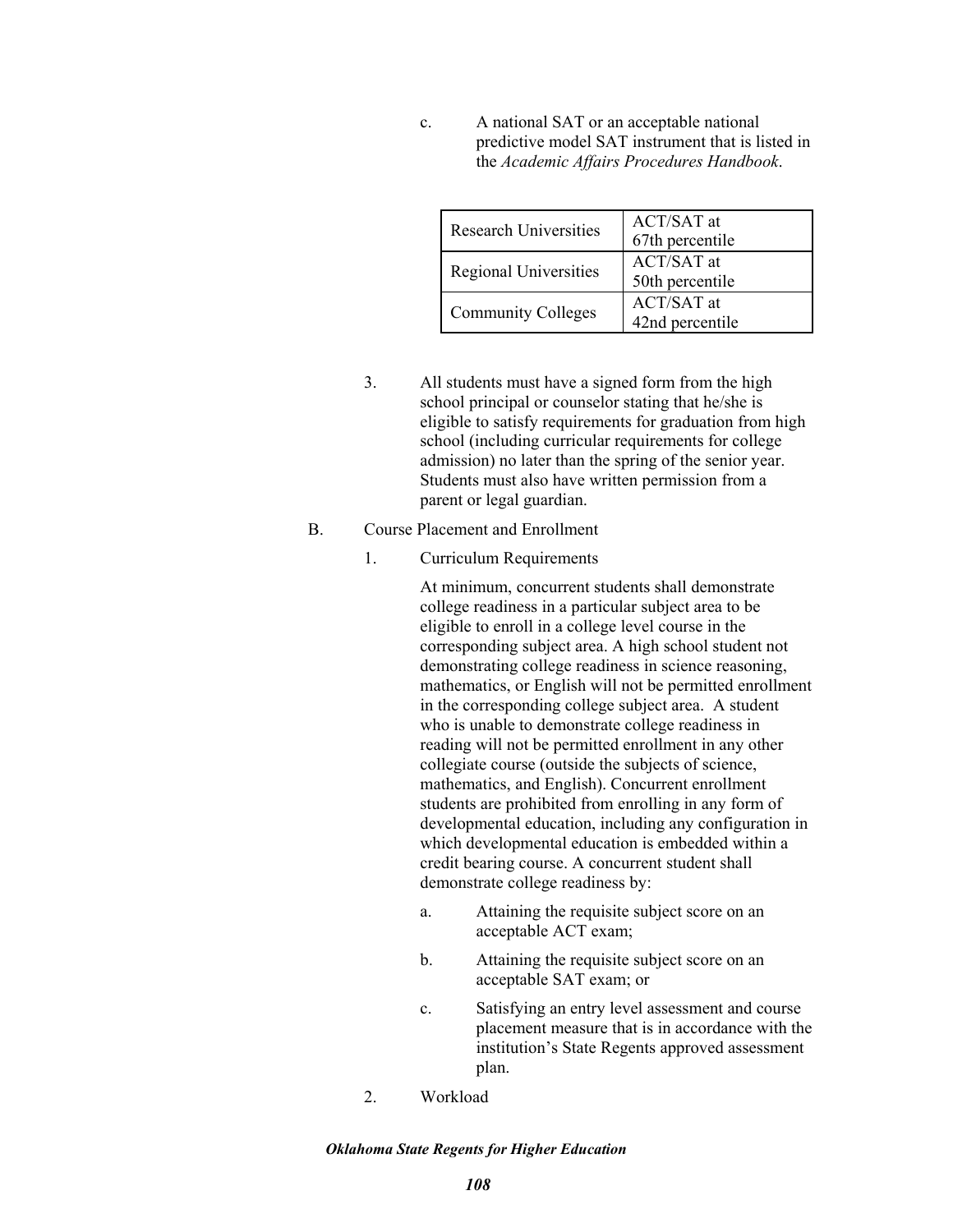A high school student admitted under the provision set forth below may enroll in a combined number of high school and college courses per semester not to exceed a full-time college workload of 19 semester-credit-hours. A student may enroll in a maximum of nine semestercredit-hours during a summer session or term at a college or university of the State System without the necessity of being concurrently enrolled in high school classes during the summer term. For purposes of calculating workload, one-half high school unit shall be equivalent to three semester-credit-hours of college work. Non-academic high school units are excluded from the workload calculation. Students wishing to exceed these limits may petition the selected higher education institution. The appropriate higher education officials will evaluate the student's academic performance and potential for success in determining the student's load, which may not exceed the number of semester-credit-hours 50 percent greater than the number of weeks in the applicable semester/term. The college should provide appropriate academic advising prior to and continuing throughout the student's enrollment.

3. Academic Calendar

Concurrent enrollment students shall be subject to the higher education institution's academic calendar.

4. Continuing Enrollment

High school students concurrently enrolled in college courses may continue concurrent enrollment in subsequent semesters if they achieve a college grade point average (GPA) of 2.0 or above on a 4.0 scale. Therefore, a concurrent student who fails to achieve the requisite 2.0 college GPA shall not be eligible for concurrent enrollment at any State System institution. Additionally, congruous with the State Regents' *Grading* policy, if a concurrent enrollment student's college GPA falls within a range that requires one to be placed on academic probation, the academic probationary status shall be notated on the academic transcript. Following high school graduation, a student who has been concurrently enrolled as a high school student may be admitted to the original institution of concurrent enrollment or another institution in the State System if the student meets the college or university's entrance requirements, including the high school curriculum requirements, and subject to the State Regents' retention standards.

### 3.10.4 Dual Credit

Pursuant to 70 O.S. §628.13, when a student earns college credit through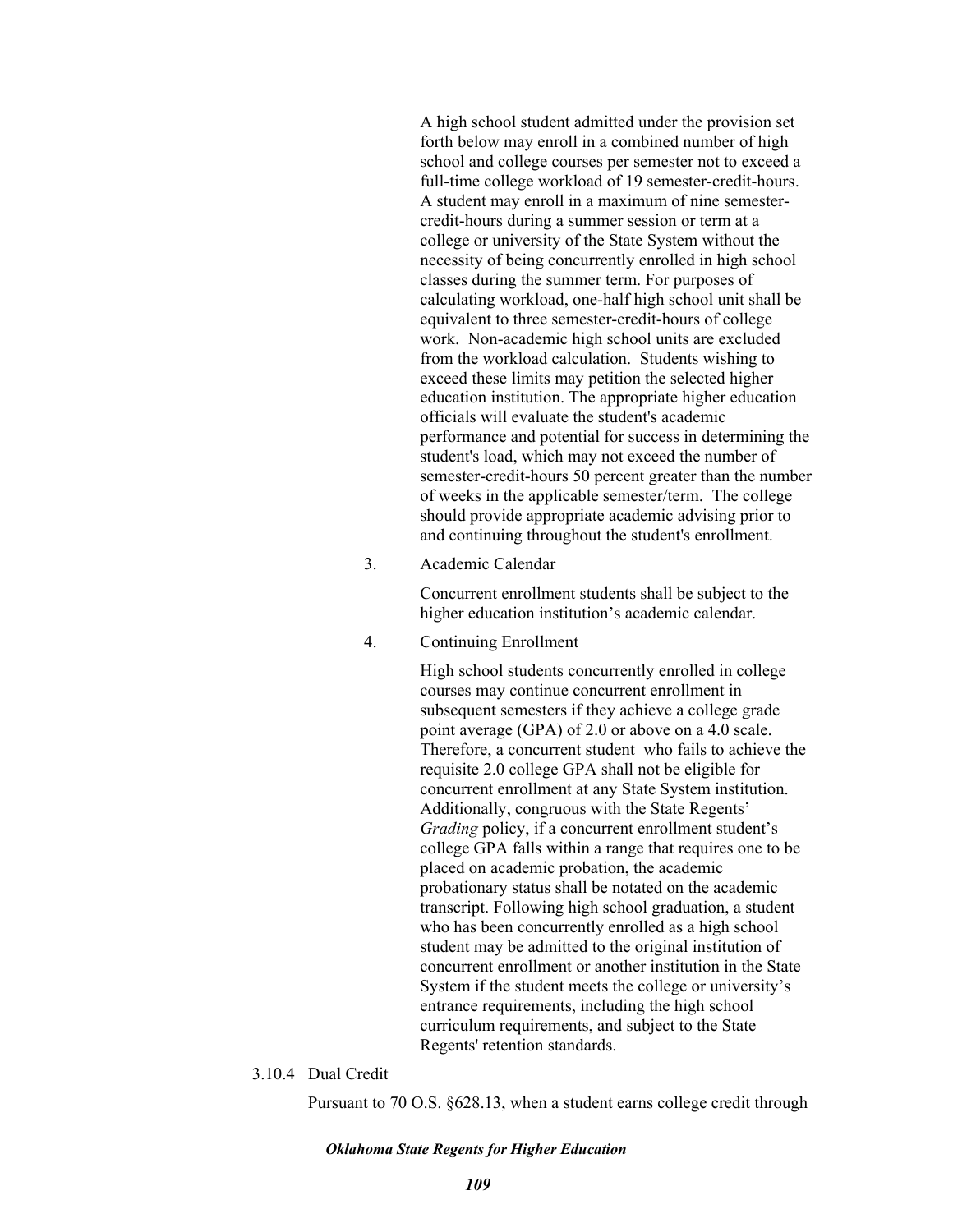concurrent enrollment, school districts shall provide academic credit for any concurrently enrolled higher education courses that are correlated with the academic credit awarded by the institution of higher education. Academic credit shall only be transcripted as elective credit if there is no correlation between the concurrent enrollment higher education course and a course provided by the school district.

3.10.5 Collegiate Experience

Concurrent enrollment must include opportunities for high school students to achieve college credit through a collegiate experience. The collegiate experience is evidenced by the rigor and learning outcomes of the course, the qualifications of the faculty delivering the course, and the student's readiness for college. The collegiate experience can be present on- and off-campus and may include:

- A. High school students enrolled in a course on a college or university campus with collegiate students including online delivery off-campus.
- B. High School students enrolled in an off-campus college or university course, which does not include collegiate students, and offered under the parameters prescribed within the offcampus concurrent enrollment section of this policy.
- 3.10.6 Off Campus Concurrent Enrollment
	- A. Institutional Requirements

A higher education institution offering an off-campus concurrent course shall have direct oversight of all aspects of such a course. Therefore, a higher education institution that wishes to engage in off-campus concurrent enrollment shall meet the following standards.

- 1. Course Offerings and Student Expectations
	- a. Off-campus concurrent enrollment courses shall be the same catalogued courses offered oncampus at the sponsoring higher education institution. Additionally, the course syllabus and student learning outcomes in an off-campus concurrent enrollment course shall be identical to the course syllabus and student learning outcomes that are used when the same course is taught on the sponsoring higher education institution's campus.
	- b. Off-campus concurrent enrollment courses shall be of the same content and rigor as the courses offered on-campus at the sponsoring higher education institution.
	- c. Students enrolled in off-campus concurrent enrollment courses shall be held to the same standard of achievement as students in oncampus courses.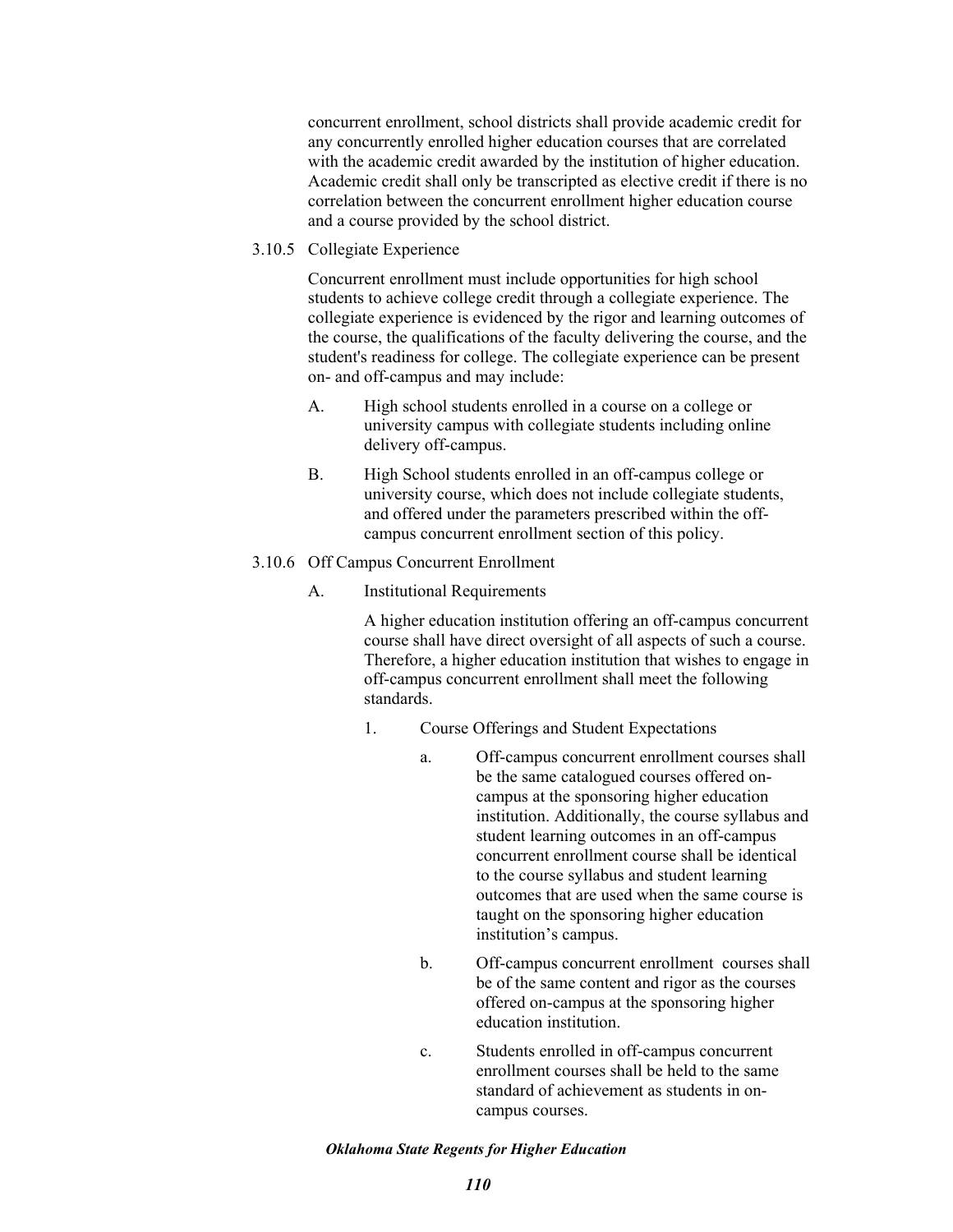- 2. Faculty Qualifications
	- a. Faculty teaching off-campus concurrent enrollment courses shall meet the academic requirements for faculty and instructors teaching in the sponsoring higher education institution as required by the Higher Learning Commission.
	- b. The appropriate academic administrator at the sponsoring higher education institution shall review credentials and recommend all faculty for approval prior to allowing such individuals to teach an off-campus concurrent enrollment course.
- 3. Orientation and Professional Development
	- a. Before teaching an off-campus concurrent enrollment course, faculty shall participate in an orientation provided by the sponsoring higher education institution.
	- b. The sponsoring higher education institution shall provide the faculty teaching the off-campus concurrent enrollment course with professional development opportunities that may include, but need not be limited to: pedagogy, instructional design, course management, and student engagement strategies.

## 4. Evaluation

- a. A faculty member teaching an off-campus concurrent course shall be evaluated in a manner consistent with the sponsoring higher education institution's guidelines for student evaluation of faculty.
- b. A faculty member teaching an off-campus concurrent enrollment course shall be evaluated in accordance with the sponsoring higher education institution's policy for evaluation of instruction.
- 5. Memorandum of Understanding

A state system institution shall create a memorandum of understanding (MOU) with each off-campus location it utilizes to offer a concurrent enrollment course. The MOU shall detail the various expectations, obligations, and responsibilities of both the off-campus entity and the sponsoring higher education institution. A senior level administrator from the off-campus entity and sponsoring higher education institution shall sign the MOU and each entity shall retain a copy of it for record keeping purposes.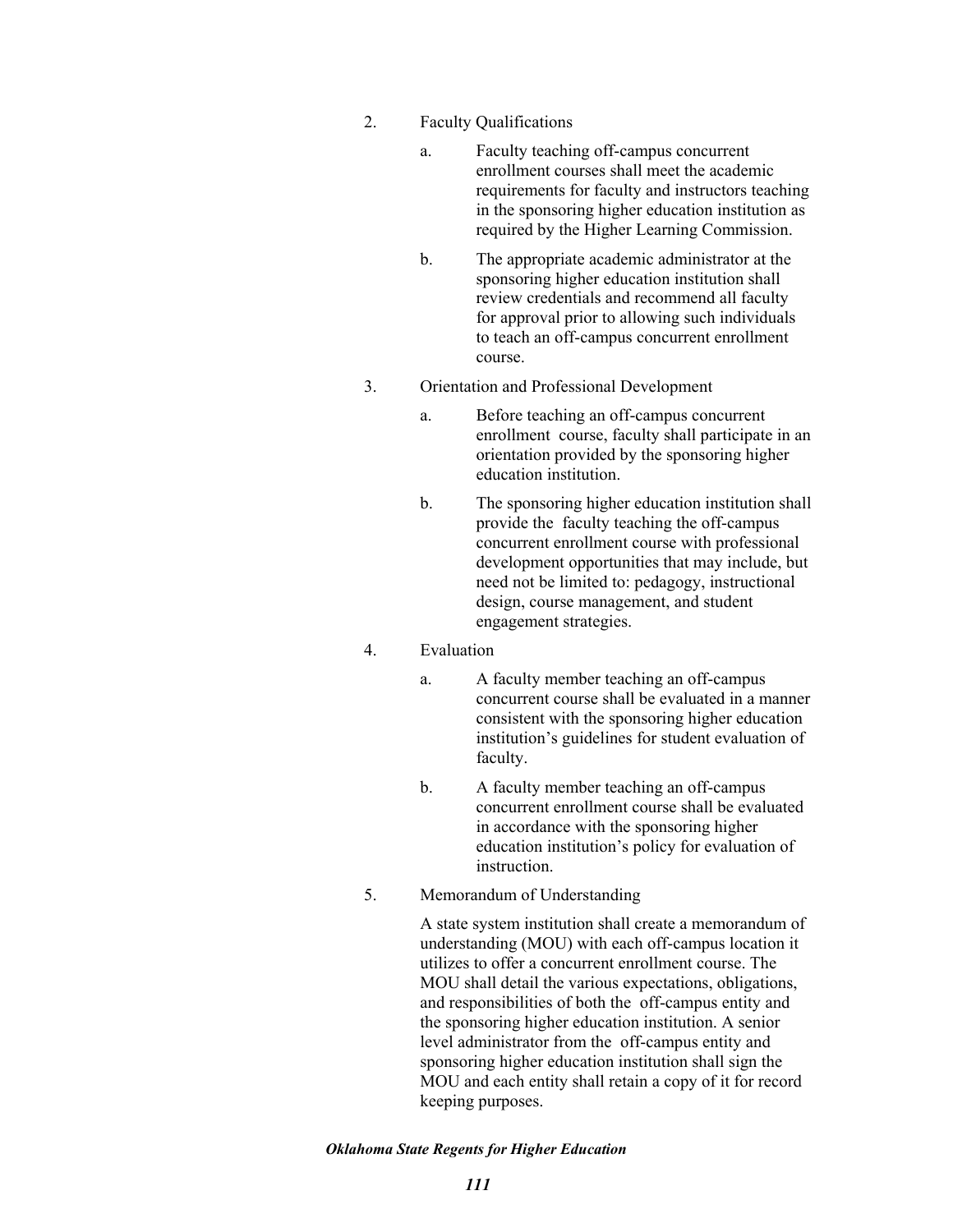B. Geographic Service Area

A State System institution offering concurrent enrollment should primarily aim to provide such opportunities within its designated geographic service area. If an institution wishes to offer a concurrent enrollment course at an off-campus location outside of its geographic service area or at an off-campus location that is closer to another State System institution ("home rule"), the institution shall adhere to any applicable requirements that are specified in the State Regents' *Distance Education and Traditional Off-Campus Courses and Programs* policy.

- 3.10.7 Reporting
	- A. State Regents' staff will use the Unitized Data System (UDS) to annually report the following to the State Regents:
		- 1. Number of all concurrent enrollment credit hours attempted and completed;
		- 2. Average grade point average of all concurrent enrollment students;
		- 3. Number of concurrent enrollment credit hours attempted and completed by students who specifically participated in off-campus concurrent enrollment courses; and
		- 4. Average grade point average of concurrent enrollments students who specifically participated in off-campus concurrent enrollment courses.
	- B. To ensure a commitment to meeting the requirements in the offcampus concurrent enrollment section of this policy, institutions that conduct off-campus concurrent enrollment shall annually submit:
		- 1. A copy of each signed off-campus concurrent enrollment MOU; and
		- 2. A list of all faculty teaching off-campus concurrent enrollment, including the courses taught as well as his/her academic qualifications.

*Concurrent Enrollment Policy: Approved May 29, 2017.*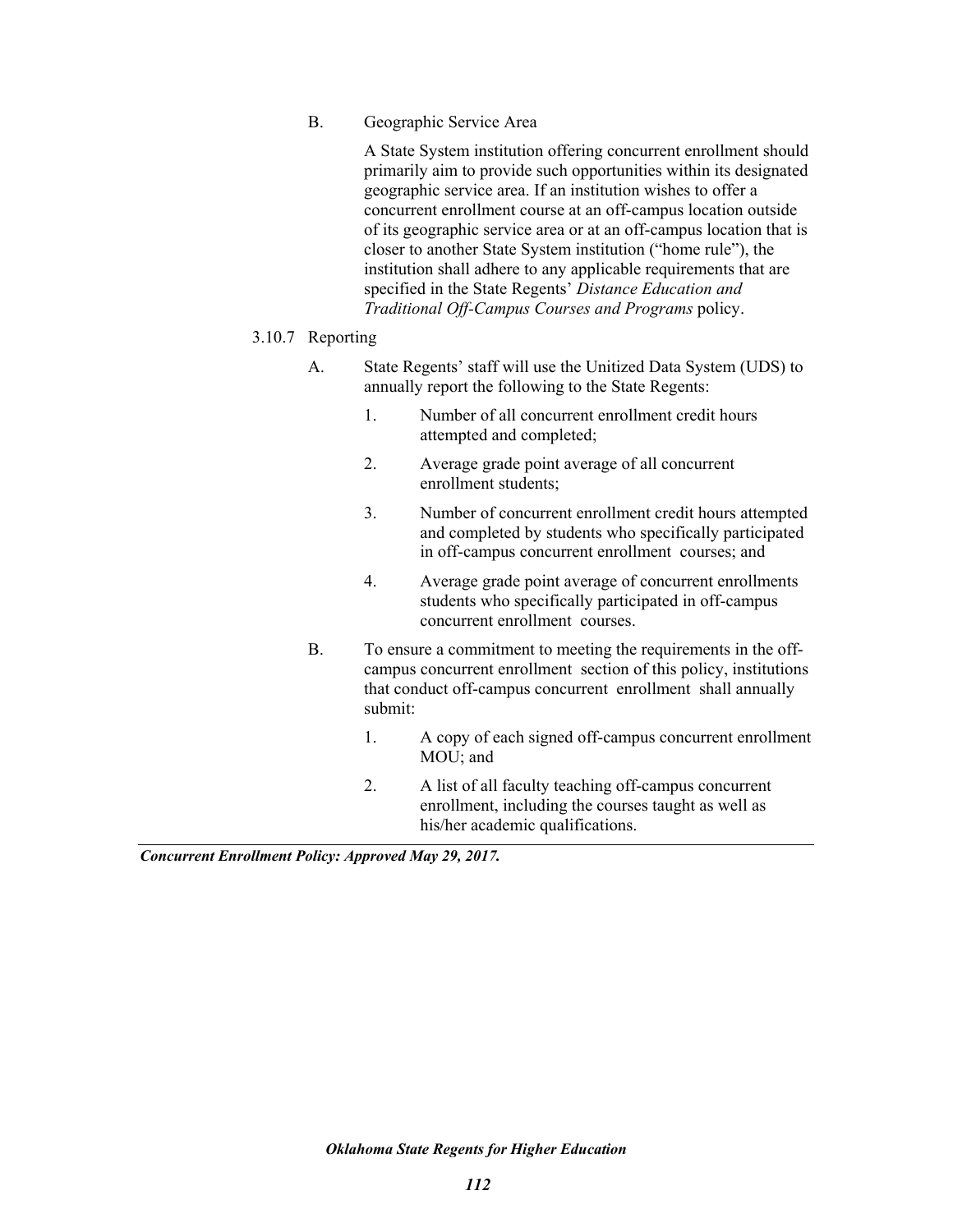## **3.11 UNDERGRADUATE TRANSFER AND ARTICULATION**

### 3.11.1 Purpose

This policy is designed to facilitate the transfer of students between and among community colleges and universities within the State System, and transfer of technical coursework for students through the Statewide Articulation Agreement with Oklahoma technology centers, to ensure maximum transfer of credit hours and course work for students, and improve degree completion.

## 3.11.2 Definitions

The following words and terms, when used in the Chapter, shall have the following meaning, unless the context clearly indicates otherwise:

"Accreditation" is the process used by the State Regents or other entities recognized by the U.S. Department Education (USDE) to ensure postsecondary education providers meet and maintain minimum standards of quality and integrity regarding academics, administration, and related services.

"Academic Notice" is a designation for Freshman students, 30 or fewer credit hours, with a retention GPA of 1.7 to less than 2.0.

"Academic Probation" is a designation for any student whose retention GPA falls below those designated in this policy for a given semester.

"Academic Suspension" is a designation for any student who was on academic probation the previous semester and who fails to raise the GPA to the required retention level or to achieve a 2.0 GPA the next semester in regularly-graded course work, not to include activity or performance courses. The student will be suspended from the institution.

"Associate in Applied Science Degree" is typically a credential requiring two years of full-time equivalent college work (at least 60 credit hours) in technical-occupational areas of specialization.

"Associate in Arts and Associate in Science Degrees" are typically a credential requiring two years of full-time equivalent college work (at least 60 credit hours).

 "Baccalaureate Degree" (also referred to as a bachelor's degree) is typically a credential requiring four years of full-time equivalent college work (at least 120 credit hours). The State Regents recognize three types of baccalaureate degrees—the Bachelor of Arts, Bachelor of Science, and Bachelor of (Specialty).

"College Technical Certificate" is typically a credential requiring college work in technical-occupational areas of specialization.

"Common Course Category" is a grouping of equivalent courses in the Course Equivalency Project Matrix. Each Common Course Category is distinguished by a prefix and number, a course description, and student learning outcomes.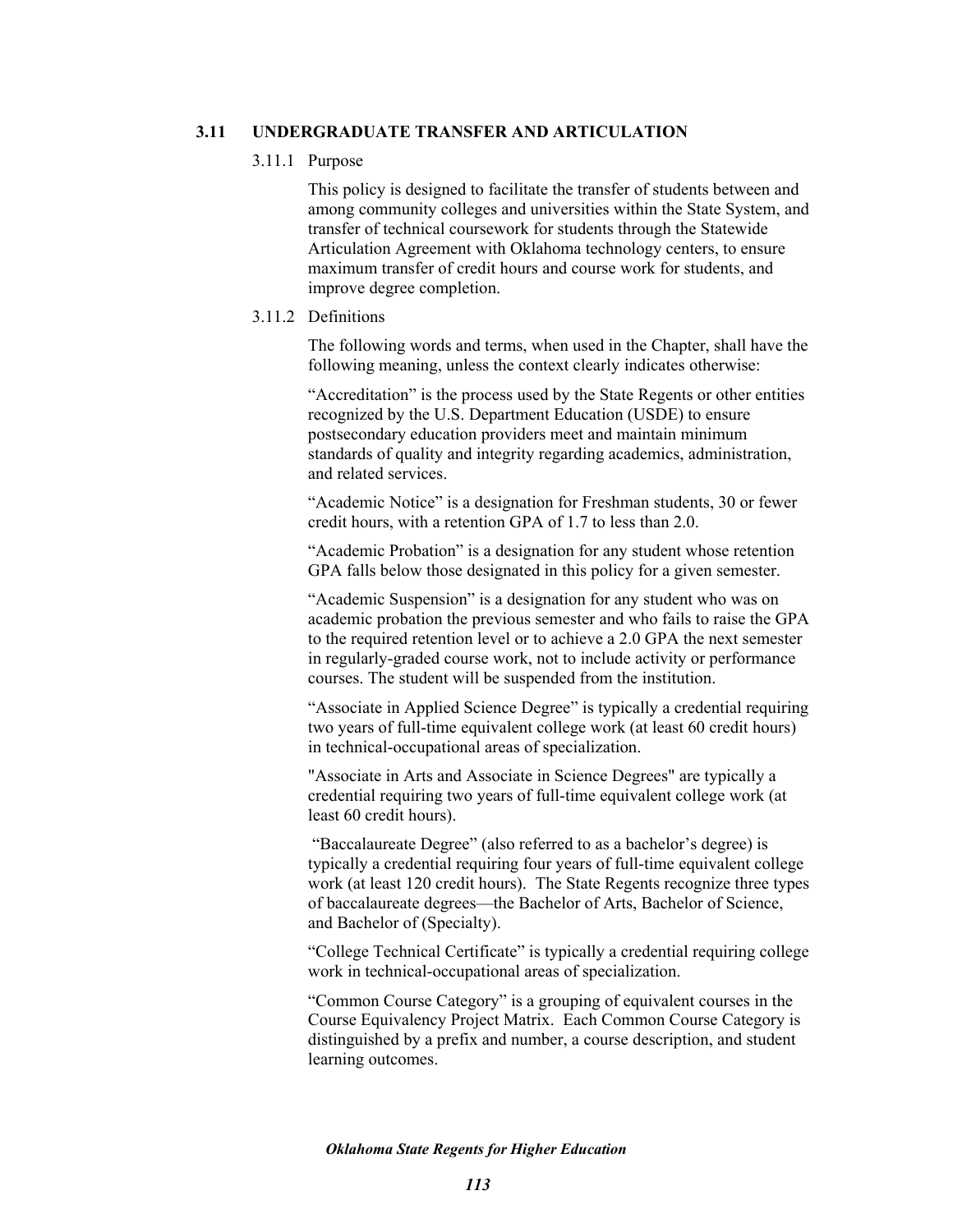"Course Equivalency Project" is a process by which State System institutions establish course equivalencies among institutions.

"Course Equivalency Project Matrix" is the listing of courses determined to be equivalent through the Course Equivalency Project Process.

 "Cumulative Grade Point Average (CGPA)" is the average of a student's earned grades calculated by point values assigned to letter grades that includes grades for all attempted regularly-graded course work, including activity courses and forgiven course work. The use of the CGPA on the transcript is optional, but it may be used to determine financial aid eligibility, admission to graduate or professional programs, or for graduation honors.

 "General Education" is a standard curriculum required in all undergraduate programs. The general education curriculum provides broad exposure to multiple disciplines and emphasizes the learning of facts, values, understandings, skills, attitudes, and appreciations believed to be meaningful concerns that are common to all students by virtue of their involvement as human beings living in a global society.

"Good Academic Standing" is a designation for any student who meets the retention requirements as set forth in this.

"GPA" see Retention/Graduation Point Average.

"Lower-Division Course Work" are courses generally taken in the freshman and sophomore year; numbered at the 1000 and 2000 level.

"National Accrediting Agency" is an accrediting agency recognized by the Secretary of the USDE (Secretary) as a reliable authority as to the quality of higher education institutions under Code of Federal Regulations 34 CFR §602. The Secretary periodically publishes in the Federal Register a list of recognized accrediting agencies and the scope of each agency's recognition, e.g., the types of institutions the agency may accredit, the degrees and certificates awarded, the geographic area, and the preaccreditation status(es) that the Secretary has approved for recognition.

"Oklahoma Technology Center" is a secondary and postsecondary, state accredited non-degree granting entity operating under the governance of the Oklahoma Department of Career and Technical Education (ODCTE).

"Prior Learning" is learning attained outside the sponsorship of legally authorized and accredited postsecondary institutions. The term applies to learning acquired from work and life experiences, independent reading and study, the mass media and participation in formal courses sponsored by associations, business, government, industry, the military and unions.

"Regional Accrediting Agency" is a nationally recognized accrediting agency whose geographic scope has been defined by the Secretary of the USDE to include at least three states that are contiguous or in close proximity to one another. Regional accreditation is a voluntary nongovernmental organization that establishes criteria for educational quality in the geographic region. The Higher Learning Commission of the North Central Association of Colleges and Universities (HLC)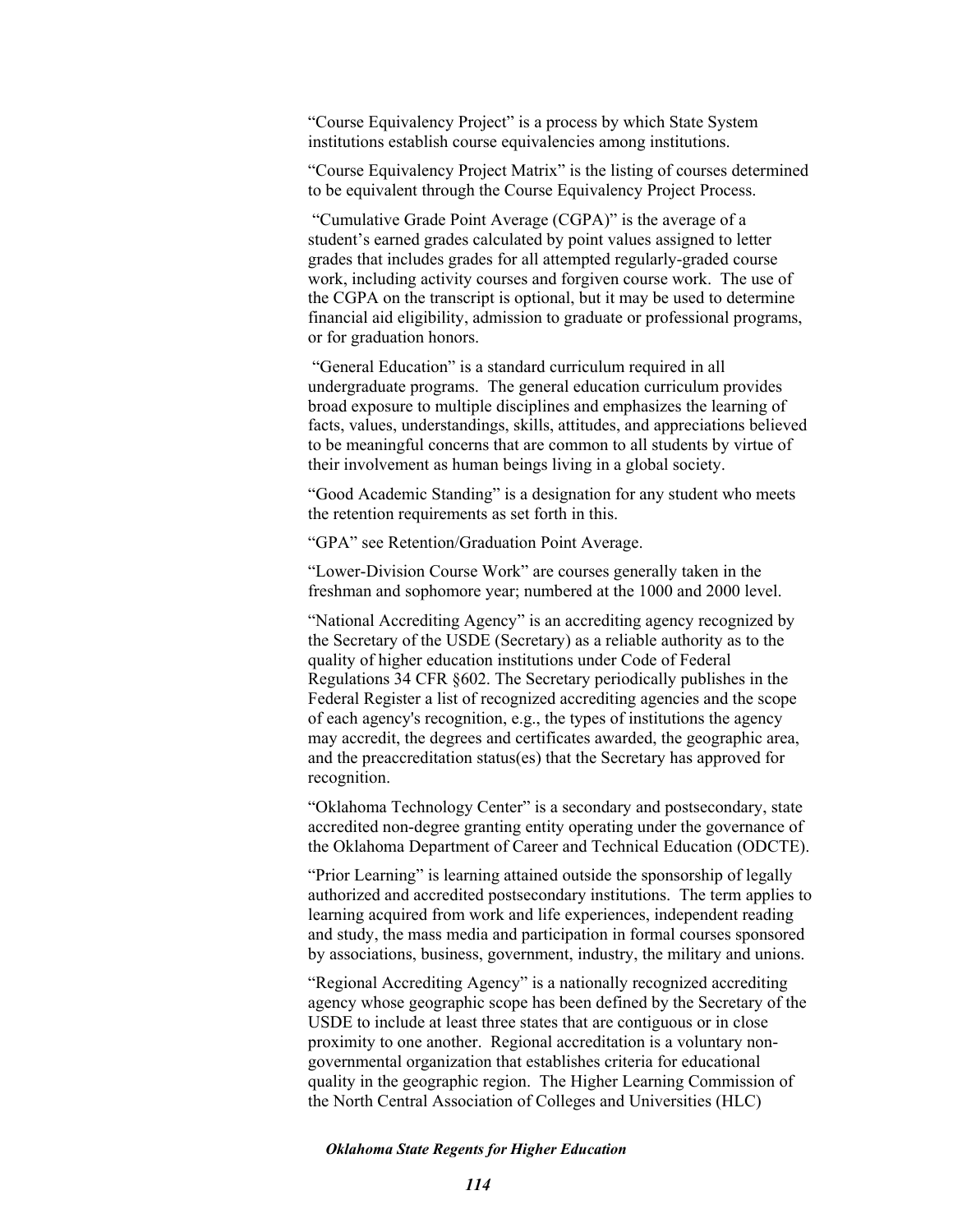accredits public and private/independent institutions in Oklahoma. HLC evaluates institutions based on Eligibility Requirements (ER) and the Criteria for Accreditation and accredits those institutions that meet these requirements.

"Retention/Graduation Grade Point Average (GPA)" (hereinafter referred to as GPA unless preceded by another descriptor such as 'high school')" is the average of a student's earned grades calculated by point values assigned to letter grades that is used to determine a student's eligibility to remain enrolled or graduate from an institution. Activity courses and forgiven course work are not calculated in the GPA. (See the State Regents' *Grading* policy) This GPA may be used to determine financial aid eligibility, admission to graduate or professional programs, or for graduation honors.

"State Accrediting Agency" is a general term for an accrediting agency recognized by the Secretary of the USDE (Secretary) as a reliable authority concerning the quality of public postsecondary vocational education in a state under Code of Federal Regulations 34 CFR §603. The Secretary has specified for the ODCTE the scope of state recognition for the approval of public postsecondary vocational education offered at technology centers in the State of Oklahoma that are not under the jurisdiction of the Oklahoma State Regents for Higher Education, including the approval of public postsecondary vocational education offered via distance education.

"State System Institution" refers to any college or university of the Oklahoma State System of Higher Education listed in the State Regents *Governance* policy (1.7).

"Statewide Articulation Agreement" is a statewide agreement established in advance and approved by the State Regents, which includes participating State System of higher education institutions' articulated technical courses meeting major degree requirements accepted in transfer from Oklahoma technology centers for a college technical certificate, an associate in applied science degree, or a technology baccalaureate degree.

"Statewide Technical Course Articulation Matrix" refers to the inventory of technical courses approved by specific academic year for transfer and applicable to technical degree major requirements within college technical certificates, associate in applied science, and technology baccalaureate degree programs within the Statewide Articulation Agreement. The matrix of approved technical courses is maintained online, reviewed at least annually, and updated as needed by the State Regents through a college faculty-driven process detailed in the *Academic Affairs Procedures Handbook*.

"Technology Baccalaureate Degree" is typically a credential requiring four years of full-time equivalent college work (at least 120 credit hours) in a technical-occupational area of specialization. The State Regents recognize this degree as a Bachelor of (Specialty), typically specified as a Bachelor of Technology, Bachelor of Applied Technology, Bachelor of Applied Science, or Bachelor of Applied Arts and Science.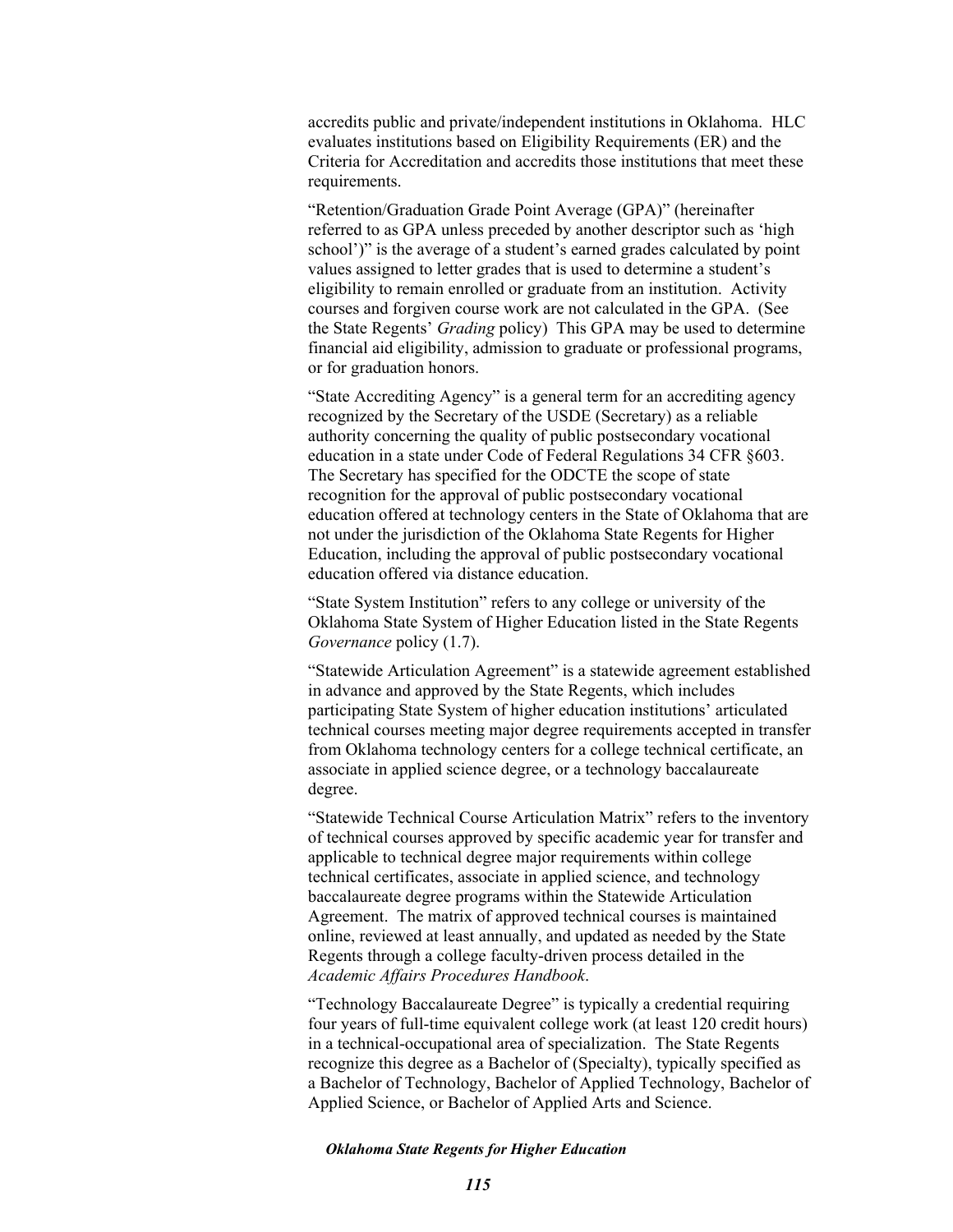"Transcript" for the purpose of this policy is defined as the official document issued by a state system institution or an Oklahoma technology center with student information that is a complete and accurate reflection of a student's academic career. At minimum, an official transcript must include essential elements as referenced by the American Association of Collegiate Registrars and Admission Officers *Academic Record and Transcript Guide*. Detailed information is available in the State Regents' *Academic Affairs Procedures Handbook* and online.

"Transfer Student" is any undergraduate student with greater than six attempted credit hours, developmental education or pre-college work and excluding credit hours accumulated by concurrently enrolled high school students.

"Upper-Division Course Work" are courses generally taken in the junior and senior year; numbered at the 3000 and 4000 level.

- 3.11.3 Admission of Transfer Students from Degree-granting Institutions
	- A. Admission by Transfer within the State System

Undergraduate students entering a State System institution by transfer from another State System institution must meet one of the following:

- 1. Students originally meeting both the high school curricular requirements and academic performance standards of the institution to which the student wishes to transfer must have a GPA high enough to meet the institution's retention standards as defined in the State Regents' *Institutional Admission and Retention* policy.
- 2. Students originally meeting the high school curricular requirements but not the academic performance standards of the institution to which the student wishes to transfer must have a GPA high enough to meet the institution's retention standards based on at least 24 attempted semester credit hours of regularly graded (A, B, C, D, F) college work.
- 3. Students originally meeting the performance but not the curricular requirements of the institution to which the student wishes to transfer must have a GPA high enough to meet that institution's retention standards as defined in the State Regents' *Institutional Admission and Retention*  policy and must also complete the curricular requirements before transferring.
- 4. A student originally meeting neither the curricular nor the performance requirements of the institution to which the student wishes to transfer must have a GPA high enough to meet the institution's retention standards based on at least 24 attempted semester credit hours of regularly-graded (A, B, C, D, F) college work and must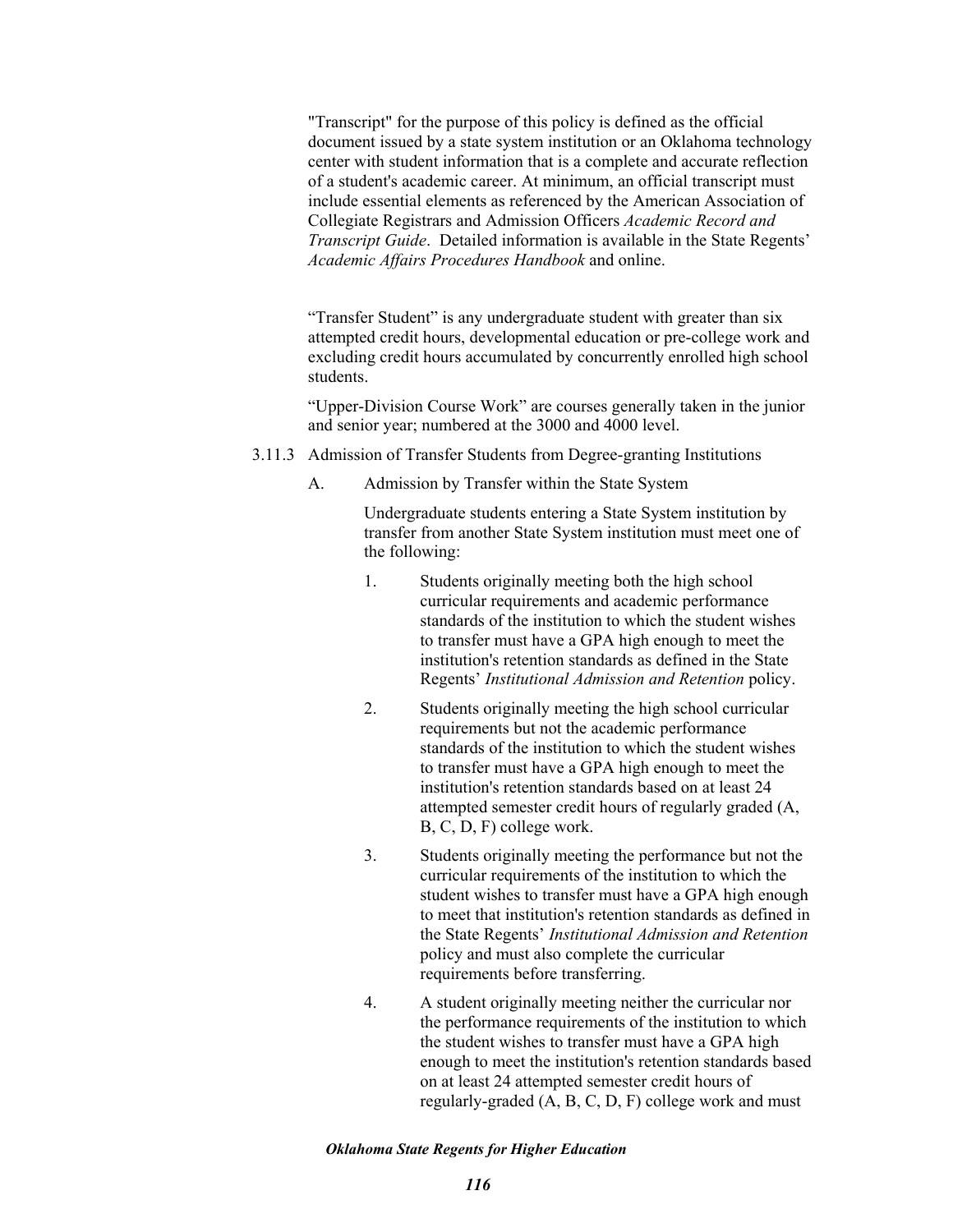also complete the curricular requirements of the institution to which the student wishes to transfer before transferring.

B. Admission by Transfer from Non-State System, Degree-granting **Institutions** 

> Undergraduate students wishing to transfer from non-State System institutions to an institution in the State System may do so by meeting the entrance requirements of the receiving institution as outlined in the State Regents' *Institutional Admission and Retention* policy; and also meet the following:

- 1. Transcripts of record from colleges and universities accredited by the HLC or other regional associations will be given full value.
	- a. Each undergraduate applicant must be in good standing in the institution from which the applicant plans to transfer.
	- b. Each undergraduate applicant must have made satisfactory progress (an average grade of "C" or better or meet this policy's current retention standards, whichever is higher) in the institution from which the applicant plans to transfer.
- 2. Transcripts of record from degree-granting institutions accredited by a national association are subject to review and may transfer on a course-by-course basis.
	- a. Each applicant must meet the conditions of 1.a and 1 h above
- 3. Transcripts of record from degree-granting institutions not accredited by a regional or national association may be accepted in transfer when appropriate to the student's degree program and when the receiving institution has had an opportunity to validate the courses or programs.
	- a. Each undergraduate applicant must meet the conditions of 1.a and 1.b above.
	- b. Each undergraduate applicant who meets 1.a and l.b above will also be required to validate the transferred credit by successful completion (an average of "C" or better) of 12 or more semester credit hours at the awarding institution.
- C. Non-native Speakers of English

Transfer students who are non-native speakers of English must meet the same transfer admission standards as outlined in 3.11.3 subsection A or B, dependent upon their educational background or have attended a college or university where English is the primary teaching language in a country where English is a primary language and that is recognized by professional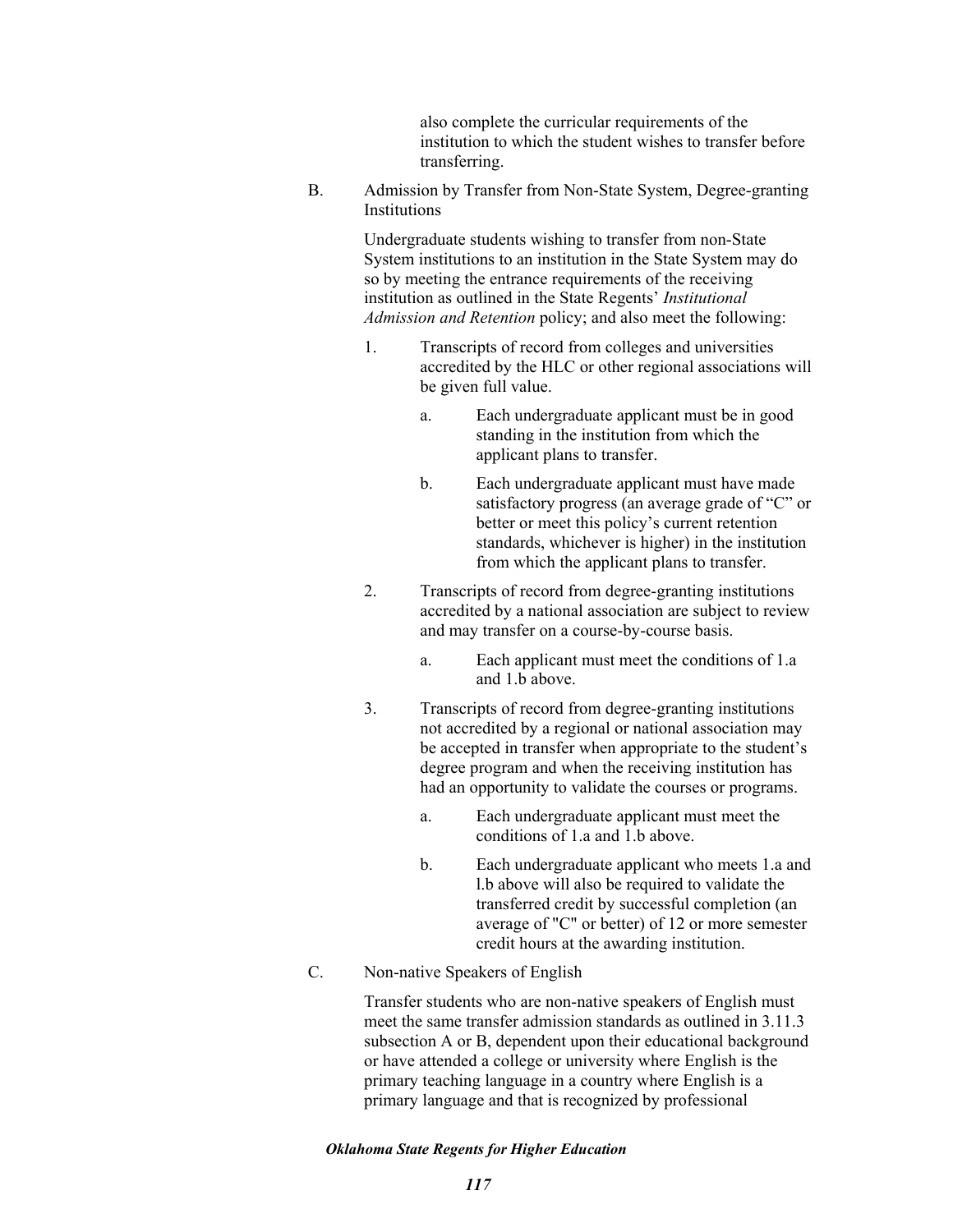organizations in the U.S. involved in admissions and international education for a minimum of 24 semester credit hours with passing grades and also meet other transfer requirements.

Student with less than 24 hours from a college or university where English is the primary teaching language in a country where English is a primary language and that is recognized by professional organizations in the U.S. involved in admissions and international education must meet the language requirements for first-time undergraduate students.

D. Transfer Probation

Students who do not meet the academic criteria including curricular requirements in section A or B above, but have not been formally suspended, may be admitted as transfer probation students. Institutions may develop policies and procedures, subject to State Regents approval, to guide the admission of transfer students who do not meet the requirements. Such policies should include that these students are admitted on probation and must maintain a 2.0 GPA average each semester while on probation or raise their GPA to the designated level, as detailed in the State Regents' *Institutional Admission and Retention* policy. Any transfer probation student with curricular deficiencies must remove the deficiencies within the first 12 hours of enrollment. Additionally, it is expected that institutions will provide the appropriate academic support services to assist such students in achieving academic success.

E. Higher Standards

The University of Oklahoma (OU) and Oklahoma State University (OSU) are authorized by the State Regents to assume higher standards for admission by transfer. Standards for the admission of students as stated above are considered minimum. Institutions may request higher standards.

3.11.4 Transfer of Course Work Within the State System from Degree-granting **Institutions** 

> The following guidelines for transfer of students among institutions have been adopted for the State System.

> A. A student who has completed the prescribed lower-division requirements of a State System institution developed in accordance with the standards set forth in the State Regents' *Undergraduate Degree Requirements* policy may transfer into a baccalaureate degree program at any senior institution of the State System and be assured of completing his or her program in sequential fashion. Senior institutions may, with the approval of the State Regents, require that transferring students complete additional general education work for the degree. However, such additional work shall be programmed as a part of the upper division requirements of the senior institution in order that any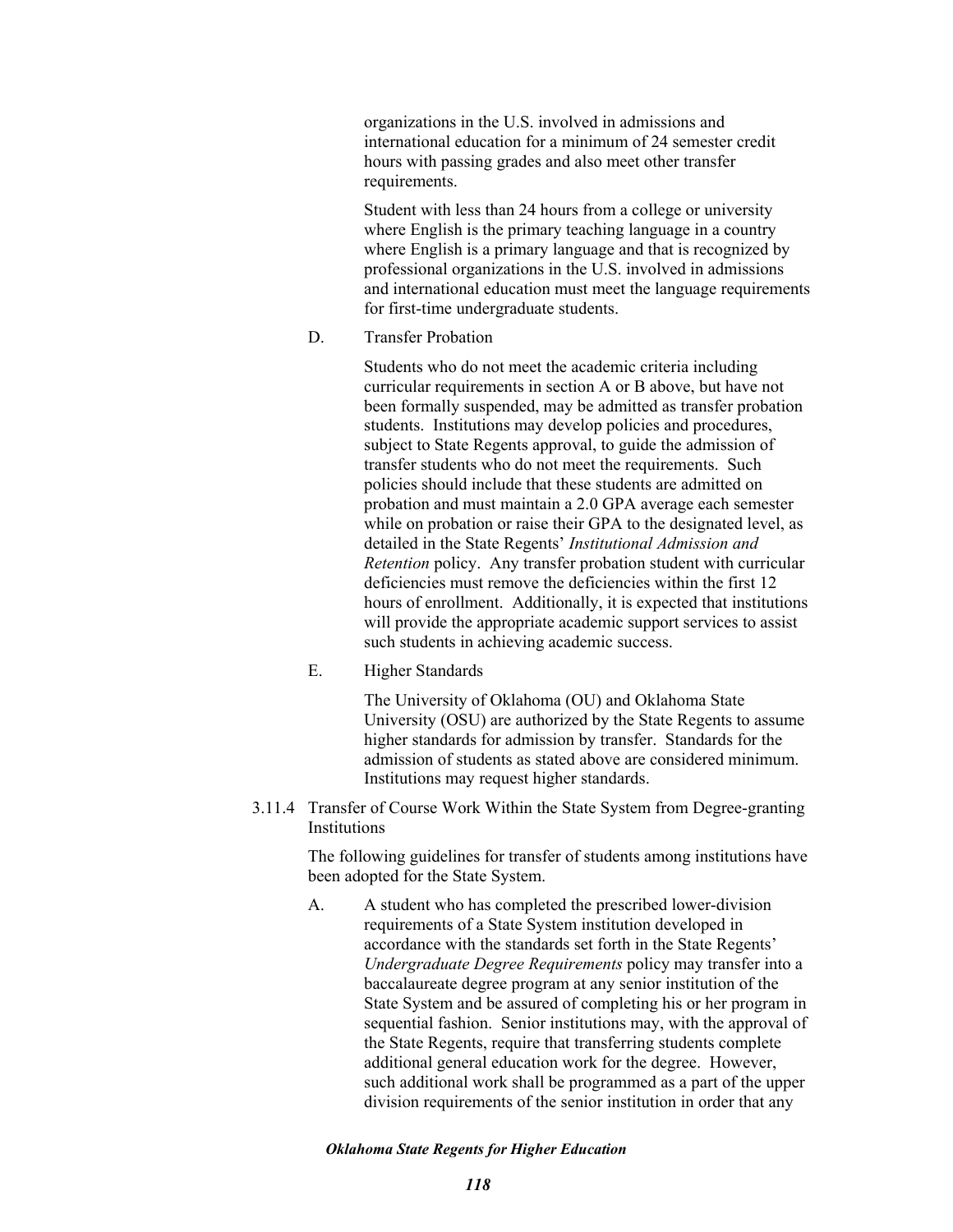student shall be able to complete a baccalaureate program in a number of semester hours equal to the total specified for graduation published in the receiving institution's official catalog.

- B. It is understood, however, that it might be necessary for certain students to take additional courses in general education to meet minimum professional certification requirements as defined by the state. It is also understood that the completion of these requirements does not preclude requirements of senior institutions of particular GPAs for admission to professional departments or fields.
- C. It is further understood that it is the responsibility of the transferring institution to provide adequate counseling to enable a student to complete during the freshman and sophomore years those lower-division courses which are published prerequisites to pursuit of junior level courses of his or her chosen major disciplinary field.
- D. The baccalaureate degree in all Oklahoma senior-level institutions shall be awarded in recognition of lower-division (freshman and sophomore) combined with upper-division (junior and senior) work. If a student has completed an AA or AS degree, the lower-division general education requirement of the baccalaureate degree shall be the responsibility of the institution awarding the associate degree, providing the general education requirements specified herein are met. If, for any reason, a student has not completed an associate degree program prior to his or her transfer to another institution, the general education requirements shall become the responsibility of the receiving institutions. However, the receiving institution will recognize general education credit for all transfer courses in which a reasonable equivalency of discipline or course content exists with courses specified as part of general education at the receiving institution, provided that there is an appropriate correspondence between the associate degree and the baccalaureate degree being sought.
- E. If a student has completed general education courses at a baccalaureate degree-recommending institution within the State System, the receiving baccalaureate institution will recognize general education credit for all courses in which a reasonable equivalency or discipline or course content exists with courses specified as part of general education at the receiving institution, provided that there is an appropriate correspondence of disciplinary study.
- F. Lower-division programs in all state institutions enrolling freshmen and sophomores may offer introductory courses which permit the student to explore the principal professional specializations that can be pursued at the baccalaureate level. These introductory courses shall be adequate in content to be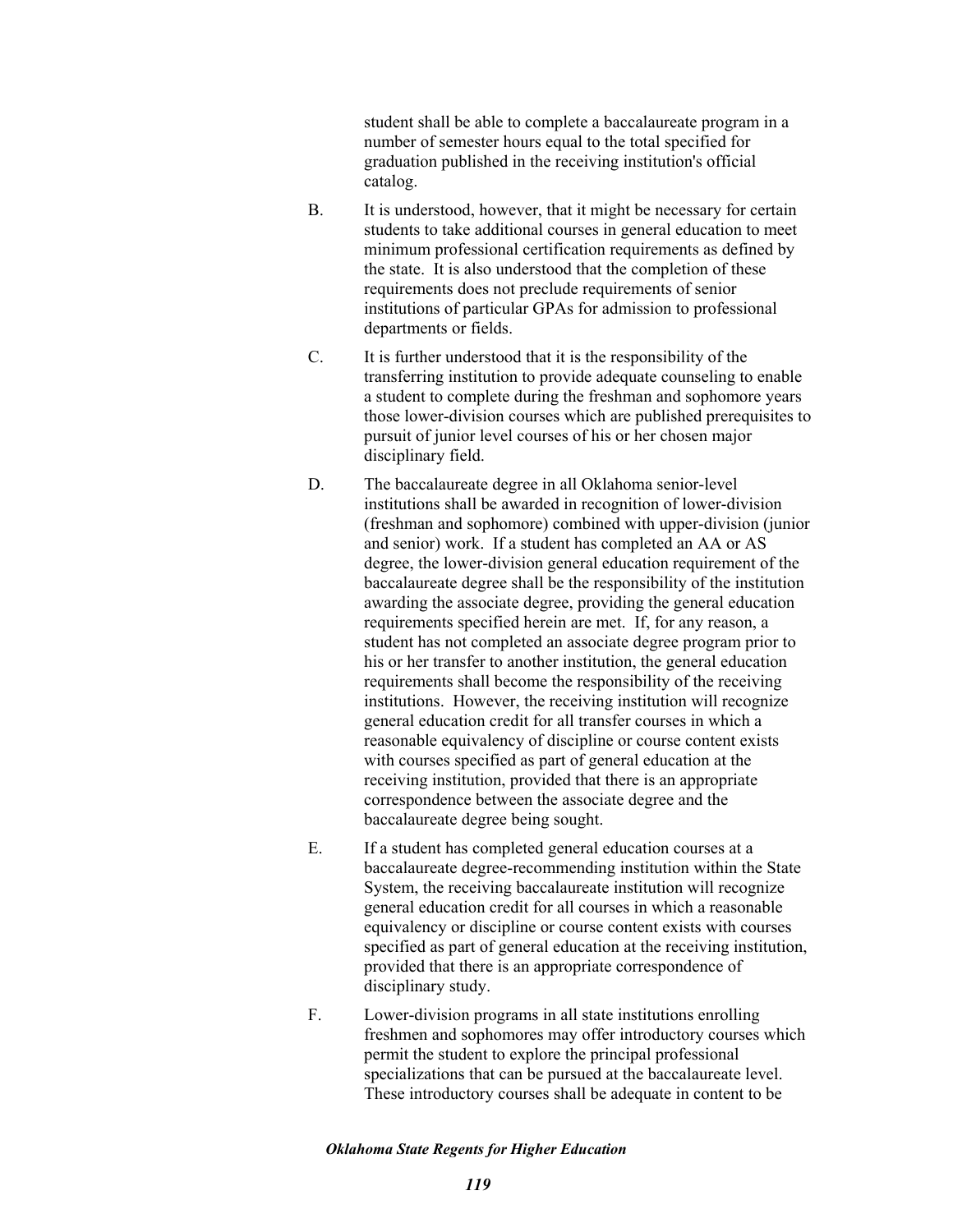fully counted toward the baccalaureate degree for students continuing in such a professional field of specialization. The determination of the major course requirements for a baccalaureate degree, including courses in the major taken in the lower division, shall be the responsibility of the institution awarding the degree. However, courses classified as upperdivision courses generally taken by sophomores at senior institutions, even though taught at a community college as lowerdivision courses, should be transferable as satisfying that part of the student's requirement in the content area.

- G. Courses offered at the freshman or sophomore (1000 or 2000) level at baccalaureate degree-recommending institutions may be offered at a community college provided that such courses are included in the community college's approved instructional program.
- H. Other associate degrees and certificates may be awarded by institutions for programs which have requirements different from the aforementioned degrees, or a primary objective other than transfer. Acceptance of course credits for transfer from such degree or certificate programs will be evaluated by the receiving institution on the basis of applicability of the courses to the baccalaureate program in the major field of the student. Each receiving institution is encouraged to develop admission policies that will consider all factors indicating the possibility of success of these students in its upper division.
- I. Each baccalaureate degree-recommending institution shall list and update the requirements for each program leading to the baccalaureate degree and shall publicize these requirements for use by all other institutions in the State System. Each baccalaureate degree-recommending institution shall include in its official publications (whether print or electronic) information stating all lower-division prerequisite requirements for each upper-division course. All requirements for admission to a university, college, or program should be set forth with precision and clarity. The degree requirements in effect at the time of the student's initial full-time enrollment in any State System college or university shall govern lower-division prerequisites, provided that the student has had continuous enrollment in the State System as defined in the official college or university publications.
- J. Institutions are encouraged to publish, distribute, and keep current transfer guides. The transfer guides should include institutional procedures for the evaluation of course equivalency and a description of the appeals process. A systemwide course transfer matrix is maintained online and updated annually by the State Regents.
- K. Credit for prior learning, once recorded at a State System institution, is transferable on the same basis as if the credit had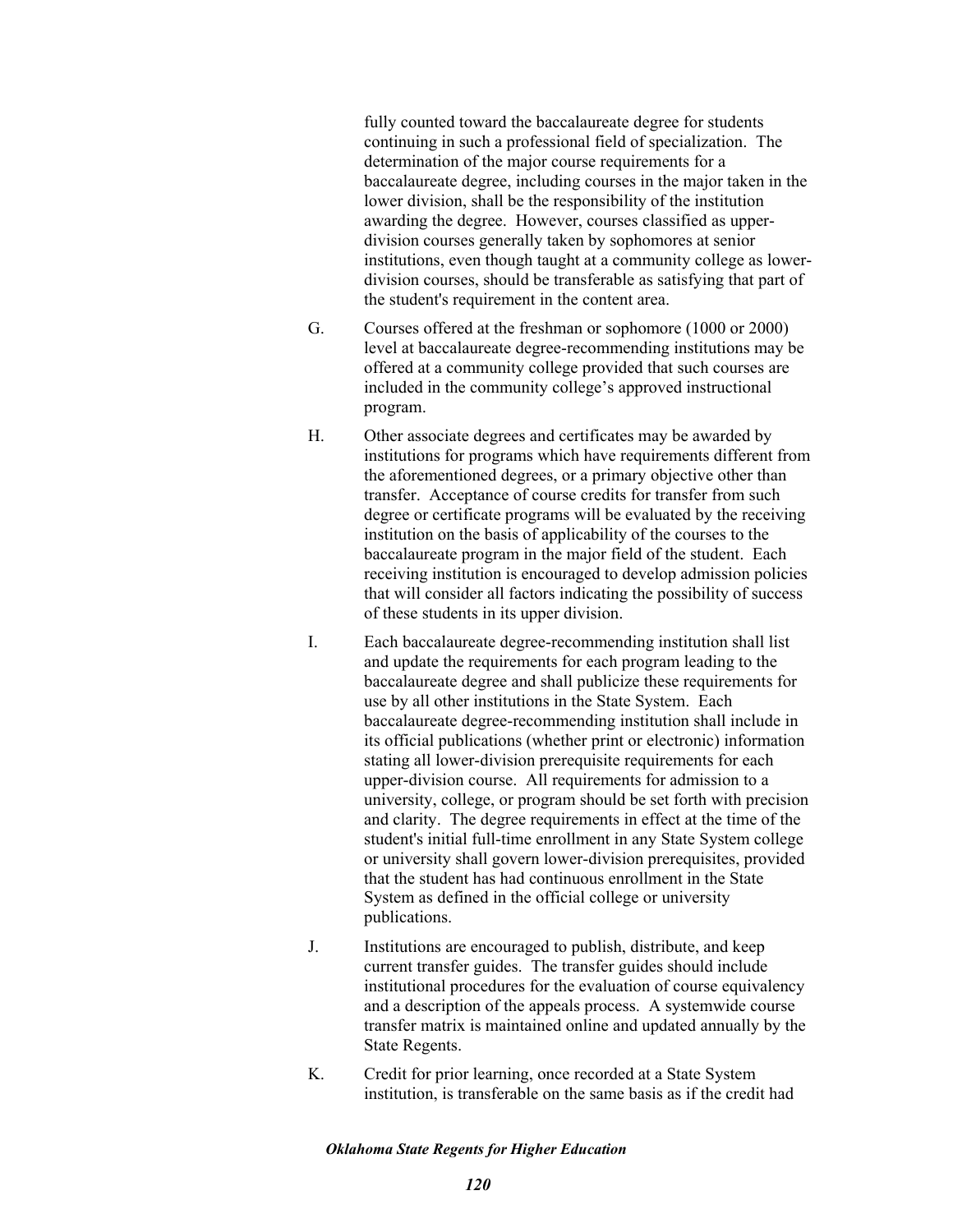been earned through regular study at the awarding institution. See the State Regents' *Credit for Prior Learning* policy*.* 

- L. State System institutions may determine course equivalencies through various methods, including articulation agreements, institutional evaluation of individual courses, as well as through the Course Equivalency Project. Courses listed under the same Common Course category on the Course Equivalency Project Matrix shall be accepted by all institutions listed in that category as equivalent for the academic year during which those institutions' courses are listed. By participating in the same process as State System institutions, independent degreegranting institutions based in Oklahoma may list courses on the Course Equivalency Project Matrix.
	- 1. The Course Equivalency Project Matrix is updated each academic year. Detailed information regarding the process may be found in the *Academic Affairs Procedures Handbook.*
	- 2. The Course Equivalency Project Matrix is updated each academic year. Detailed information regarding the process may be found in the *Academic Affairs Procedures Handbook.*
	- 3. Courses listed on the Course Equivalency Project Matrix satisfy content requirements for all courses listed within the same Common Course category; however, all degree requirements listed in the State Regents' *Undergraduate Degree Requirements* policy must be met before the degree may be awarded.
- 3.11.5 Transfer of Course Work from Oklahoma Technology Centers Through the Statewide Articulation Agreement

The purpose of the Statewide Articulation Agreement is to expand, not outsource through contractual arrangement (see *Contractual Arrangements Between Higher Education Institutions and Other Entities* policy) or prior learning assessment (see *Credit for Prior Learning* policy), student access to Oklahoma's educational opportunities. The Statewide Articulation Agreement includes a list of technical courses which meet technical major degree requirements at participating State System of Higher Education institutions, and which will be accepted in transfer from Oklahoma technology centers towards a college technical certificate, an associate in applied science degree, or a technology baccalaureate degree. The Statewide Articulation Agreement strengthens the education and training programs that lead to employment in occupational and technical fields in Oklahoma.

- A. Principles. The Statewide Articulation Agreement will:
	- 1. Adhere to academic educational standards and policies as specified by the State Regents for Higher Education and the ODCTE.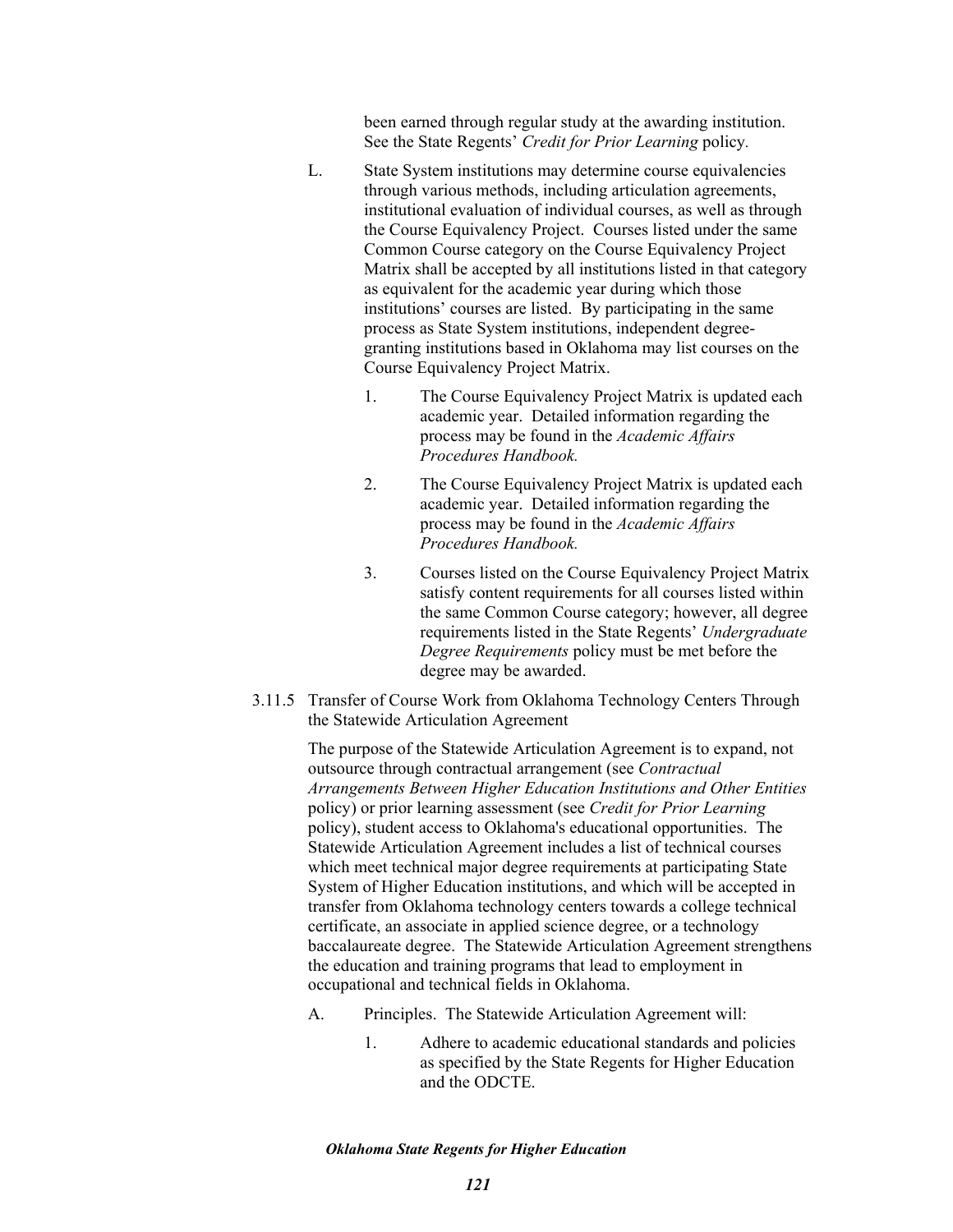- 2. Inform students about the participating higher education institutions offering technical certificate and degree programs for which technical courses from an Oklahoma technology center are listed on the Statewide Technical Course Articulation Matrix. These courses may be applicable for technical degree major requirements or technical degree major electives, but not as general elective credit.
- 3. Facilitate articulation with an uninterrupted sequence of learning experiences for technology center students.
- 4. Provide students who are enrolled in technology center courses and programs included on the Statewide Technical Course Articulation Matrix the opportunity to continue their educational careers in higher education.
- 5. Ensure the efficient use of public resources and expand access to educational services.

# B. Requirements for College Course Transfer Credit

- 1. Students who successfully complete Oklahoma technology center courses and/or programs listed on the Statewide Technical Course Articulation Matrix may earn college transfer credit in only those technical courses approved under the conditions listed below. Students must:
	- a. Provide an official transcript from the technology center that includes all essential elements to document the completed technical course(s). Essential elements of a transcript are detailed in the State Regents' *Academic Affairs Procedures Handbook.*
	- b. Achieve a minimum passing grade, as determined by the accreditation, licensure, or other programmatic requirements of the State System institution, for technical course work listed on the Statewide Technical Course Articulation Matrix, clearly documented on an official technology center transcript.
	- c. Be admitted to the participating State System institution. Technical course credit earned through the Statewide Technical Course Articulation Agreement will be posted on the official college transcript as a grade of "S" or "P" at the receiving institution. All technical credit awarded through the Statewide Articulation Agreement shall be appropriately identified by source and method on the official college transcript.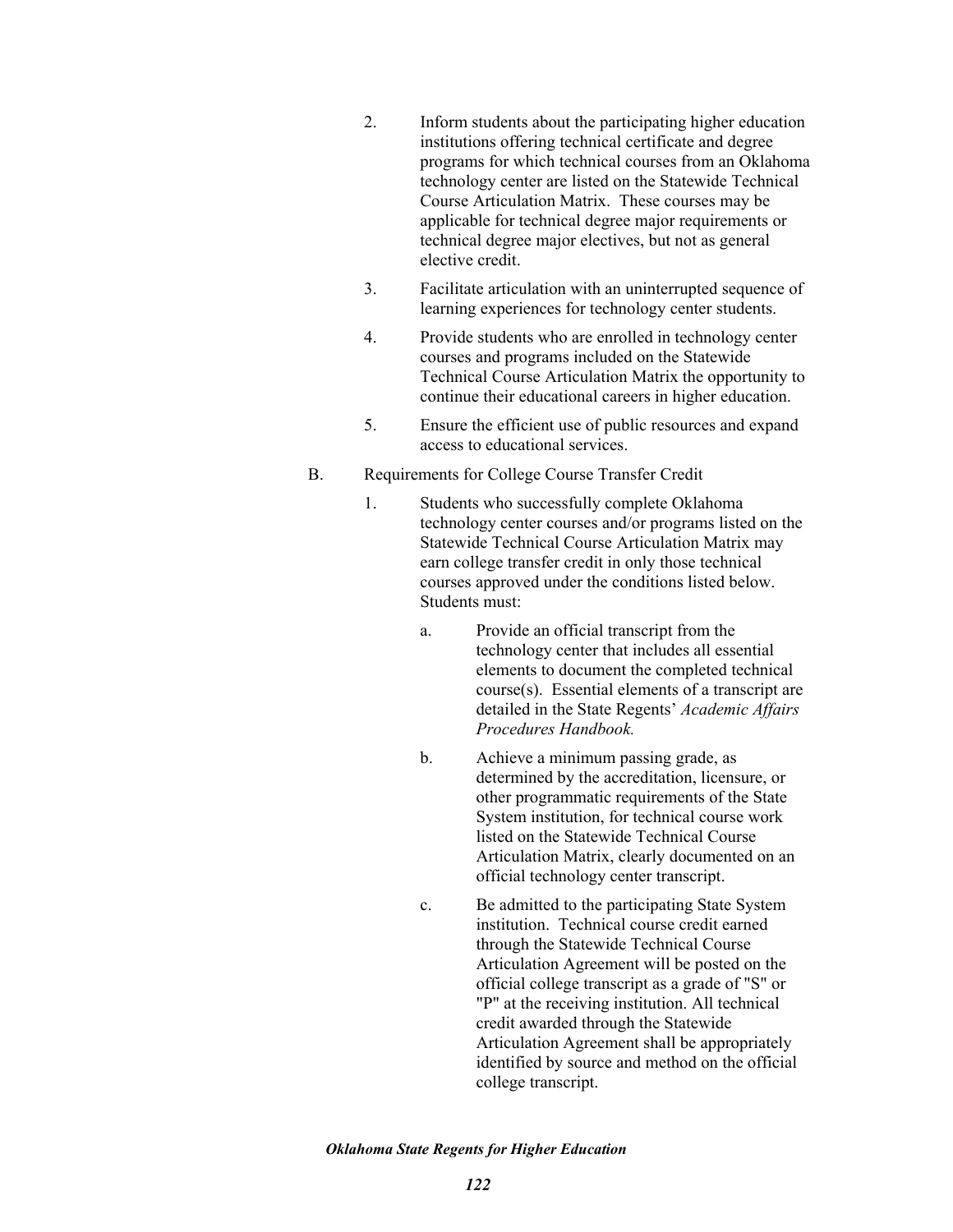- C. Procedures
	- 1. A State System institution seeking approval for technical courses from an Oklahoma technology center to be included in the Statewide Articulation Agreement shall have the president submit the proposal to the Chancellor for State Regents' consideration. After receipt of the proposed courses for articulation, State Regents' staff will manage the content faculty review and evaluation process for the proposed technical courses to be inventoried in the Statewide Technical Course Articulation Matrix. After review, staff will submit the faculty-recommended technical courses to the State Regents for approval. Detailed information on the technical course review process is available in the State Regents' *Academic Affairs Procedures Handbook* and online.
	- 2. An institutional request for approval of technical courses from an Oklahoma technology center to be included in the Statewide Technical Course Articulation Matrix shall contain the following information.
		- a. Names of the participating technology center and the participating higher education institution.
		- b. Name of college technical certificate, associate in applied science degree, or technology baccalaureate degree program toward which technical credit will be awarded.
		- c. Titles of modules and number of clock hours, courses, or programs for which approval is sought with the equivalent college technical course(s) to include college course title, course description, student learning outcomes, and academic credit. Forms are available in the State Regents' *Academic Affairs Procedures Handbook* and online.
	- 3. State System institutions may require external validation of technology center coursework for college credit through third party entities, such as the American Council on Education or programmatic accreditors recognized by the USDE.

# D. Reporting and Publications

1. Statewide Technical Course Articulation Matrix for each academic year will include course title, course description, and student learning outcomes of the State System institution's course, and the equivalent technology center course title(s) and clock hours for each approved articulated technical course. This matrix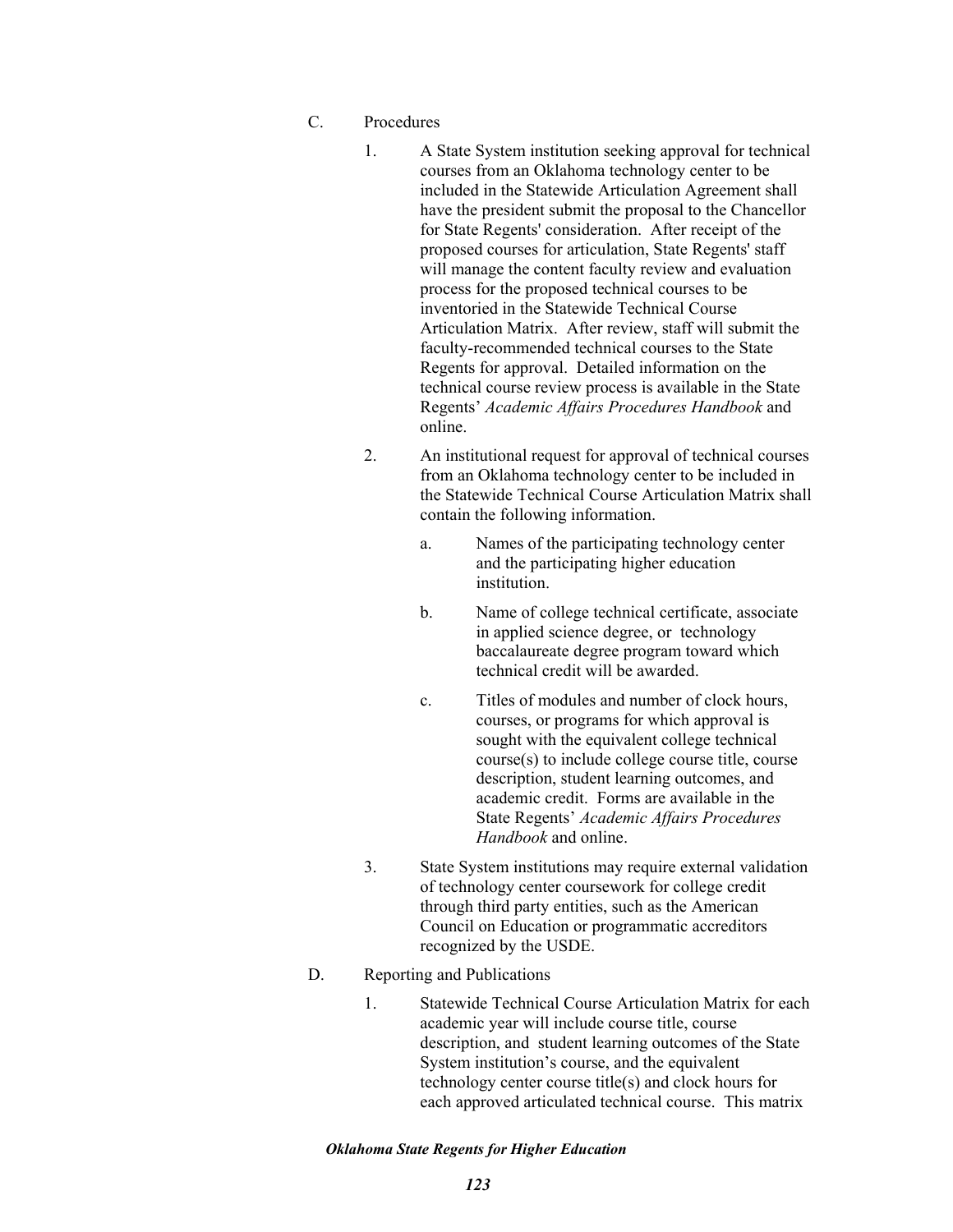is maintained online, reviewed at least annually, and updated as needed by the State Regents through a college faculty-driven process detailed in the *Academic Affairs Procedures Handbook.*

- 2. The State System institutions participating in the Statewide Articulation Agreement will provide faculty with expertise in the content area to validate the collegiate content and rigor of any technology center course listed on the Statewide Technical Course Articulation Matrix.
- 3. All publications and advertisements regardless of medium will note which college is awarding the transfer credit. Additionally, all publications and advertisements must adhere to the consumer protection requirements (see *Accreditation and State Authorization* policy) that prohibit State System institutions or technology centers from making misleading, deceptive, and/or inaccurate statements in brochures, web sites, catalogs, and/or other media/publications. Failure to comply with this requirement may result in the nullification of the course(s) listed on the Statewide Articulation Agreement and the Statewide Technical Course Articulation Matrix.
- E. Workshops and Standing Committee
	- 1. In collaboration with the State Director of Career and Technology Education, the Chancellor shall develop workshops to improve policy implementation, enhance cooperation, inspire innovation, and encourage the use of technology. The workshops shall include system wide representation from technology centers and higher education institutions to facilitate communication of current policy and additional needs. In addition, the standing committee of the Council on Instruction for transfer credit policy will address policy issues as needed.

*Admission Policy: Revised December 9, 1994; June 28, 1995; June 28, 1996; June 27, 1997; September 5, 1997; April 3, 1998; December 3, 1999; February 18, 2000; December 1, 2000; February 9, 2001; March 30, 2001; June 29, 2001; October 26, 2001; February 7, 2002; June 27, 2002; September 13, 2002; November 1, 2002; December 5, 2002; June 30, 2003; June 30, 2004 and November 29, 2007. IEP Policy: Revised August 16, 1994; April 11, 1997; May 30, 2003. Undergraduate Degree Requirements Policy: Approved April 15, 1994; Revised April 3, 1998; June 30, 1998; October 15, 1999; April 7, 2000; April 1, 2004. Credit for Extrainstitutional Learning Policy: Revised February 8, 1995. Uniform Course Numbering Policy: Approved December 15, 1970. Revised for GPA purposes, June 24, 2010. Revised for technology center transfer credit purposes, May 26, 2017. Revised to address the Course Equivalency Project Matrix, April 26, 2018.*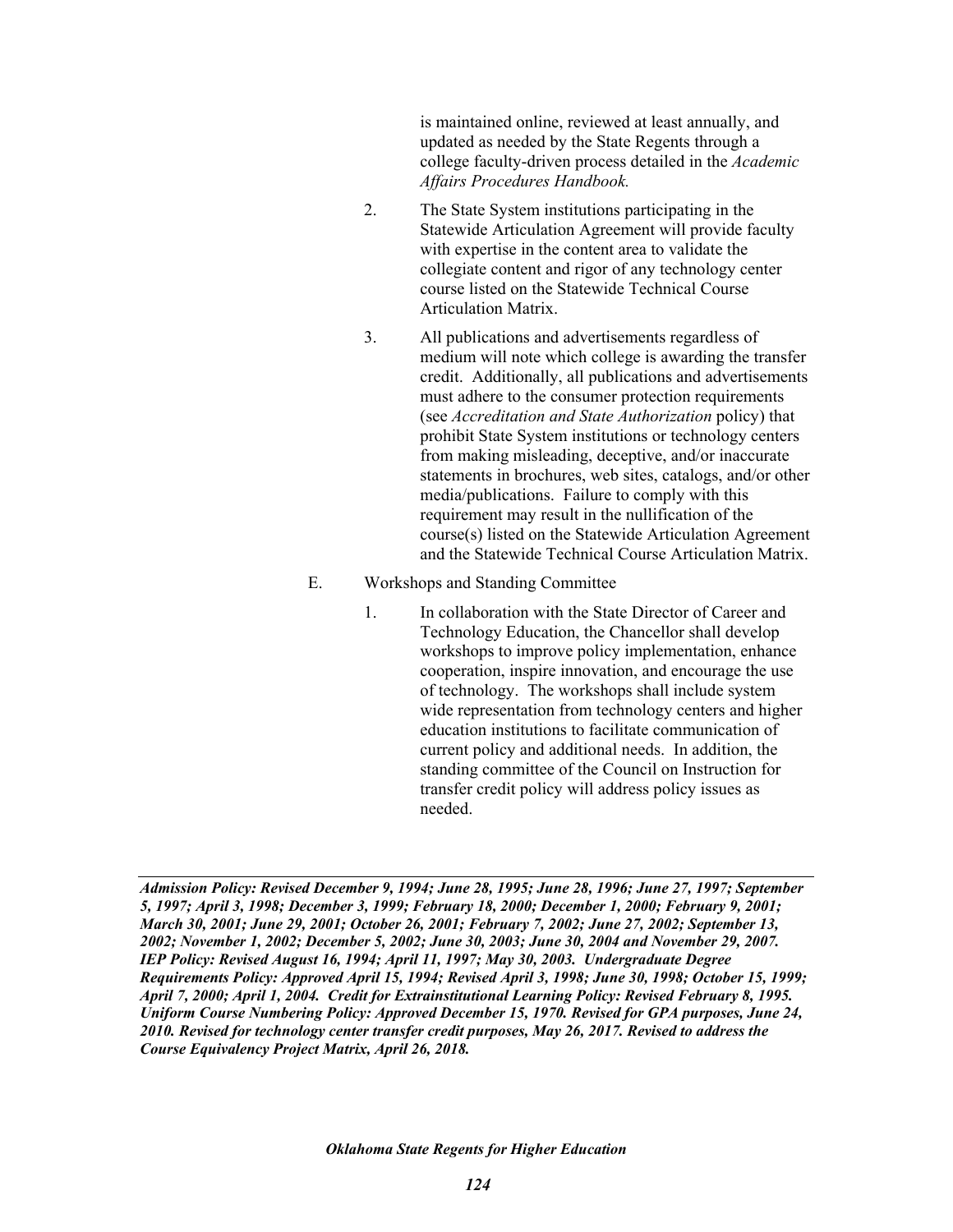## **3.12 GRADING**

### 3.12.1 Purpose

This policy is designed to establish a uniform system of grading for State System institutions. In an effort to provide for a more effective and efficient system of transfer of students' credits between and among public State System institutions, as well as to assist the institutions in managing academic records more effectively, all constituent units are expected to conform to the definitions of grading terms and the academic forgiveness provision related to repeated courses. Institutions may choose to offer students academic reprieve or academic renewal under the guidelines specified in this policy.

## 3.12.2 Definitions

The following words and terms, when used in the Chapter, shall have the following meaning, unless the context clearly indicates otherwise:

"Academic Forgiveness Provisions" are ways for students to recover from academic problems without forever jeopardizing academic standing. For purposes of this policy, repeating courses, reprieving semesters, and renewing all course work prior to a certain date are considered academic forgiveness provisions.

"Cumulative Grade Point Average (CGPA)" is the average of a student's earned grades calculated by point values assigned to letter grades that includes grades for all attempted regularly-graded course work, including activity courses and forgiven course work. Use of the CGPA on the transcript is optional, but it may be used to determine financial aid eligibility, admission to graduate or professional programs, or for graduation honors.

"GPA" see Retention/Graduation Grade Point Average.

"Institutional Financial Aid" is aid funded through institutional or private sources.

 "Retention/Graduation Grade Point Average (GPA)" (hereinafter referred to as GPA unless preceded by another descriptor such as 'high school')" is the average of a student's earned grades calculated by point values assigned to letter grades that is used to determine a student's eligibility to remain enrolled or graduate from an institution. Activity courses and forgiven course work are not calculated in the GPA. (See the State Regents' *Grading* policy.) This GPA may be used to determine financial aid eligibility, admission to graduate or professional programs, or for graduation honors.

"Transcript" is the official document issued by an institution with student information that is a complete and accurate reflection of a student's academic career. It includes information such as GPA, semesters of attendance, courses taken, grades and credit hours awarded, degrees received, academic standing, academic honors, and transfer information. The transcript may also include the CGPA.

3.12.3 Grading Terms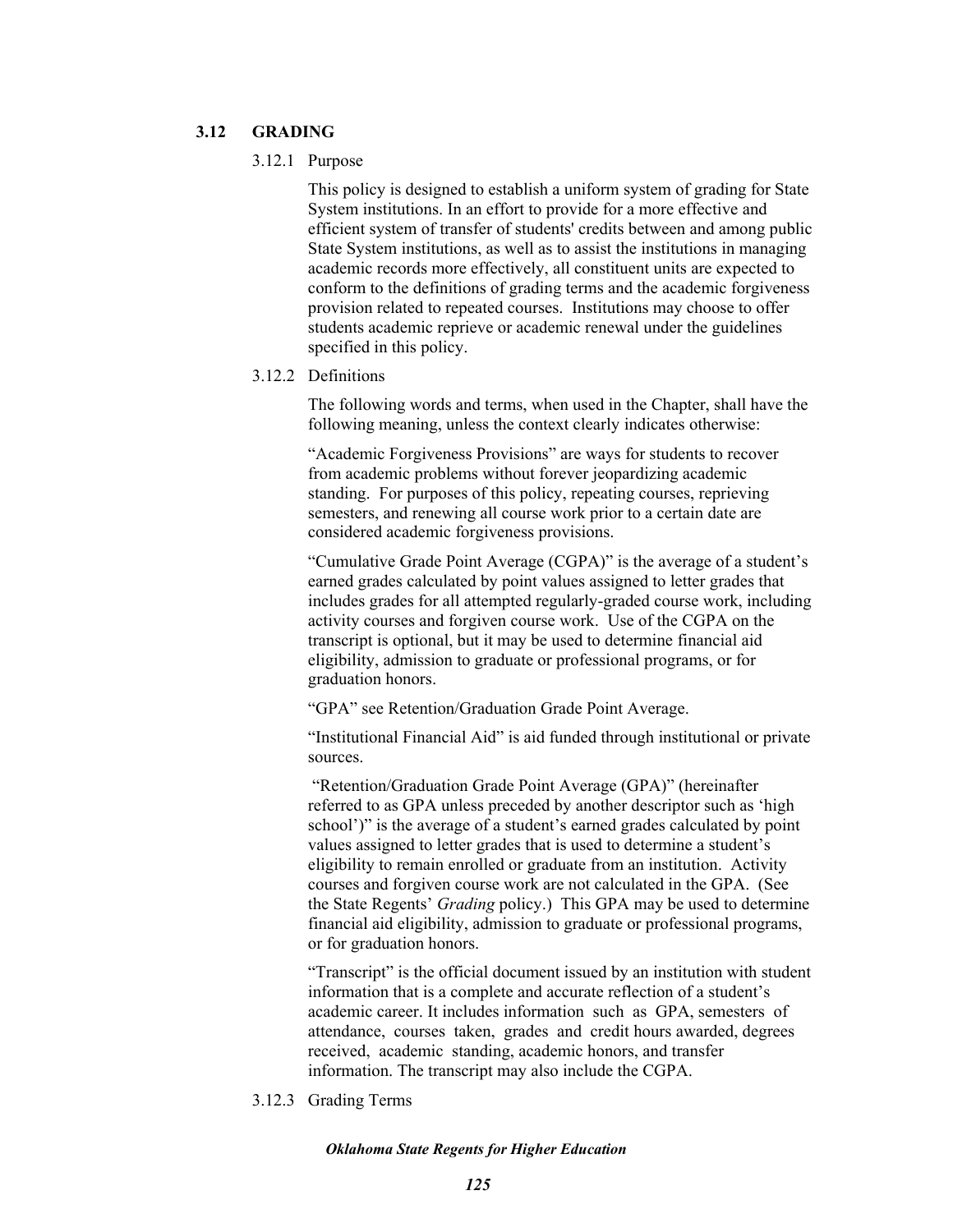The following types of grading entries with respective definitions will be used for institutional transcript notations:

Grades Used in the Calculation of GPA

| Grade | Note                 | Grade Point Per Hour |
|-------|----------------------|----------------------|
|       | Excellent            |                      |
| В     | Good                 |                      |
|       | Average              |                      |
| D     | <b>Below Average</b> |                      |
| Е     | Failure              |                      |

A. Other Symbols

I An incomplete grade may be used at the instructor's discretion to indicate that additional work is necessary to complete a course. It is not a substitute for an "F," and no student may be failing a course at the time an "I" grade is awarded. To receive an "I" grade, the student should have satisfactorily completed a substantial portion of the required course work for the semester. The time limit to satisfy the "I" will be at the discretion of the institution. "I" grades not changed by the instructor to a creditbearing grade or an "F" within the specified time limit will remain as a permanent "I" and not contribute to the student's GPA.

For students who are members of the active uniformed military service, refer to policy section 3.12.3.B below.

AU Audit status is used for a student who is not interested in obtaining a course grade, but who is enrolled to get course content knowledge. The allowable time to change an enrollment status from audit to credit will be established by each institution but may not exceed the institution's add period and must be consistent with the State Regents' add period, which is defined as the first two weeks of a regular semester/term and the first week of a summer semester/term. Students who change their enrollment status from audit to credit must meet institutional admission/retention standards, as set by the State Regents. The allowable time to change an enrollment status from credit to audit will be established by each institution, but will not exceed the institution's last date for withdrawal from classes. An AU is GPA neutral.

W An automatic withdrawal grade of "W"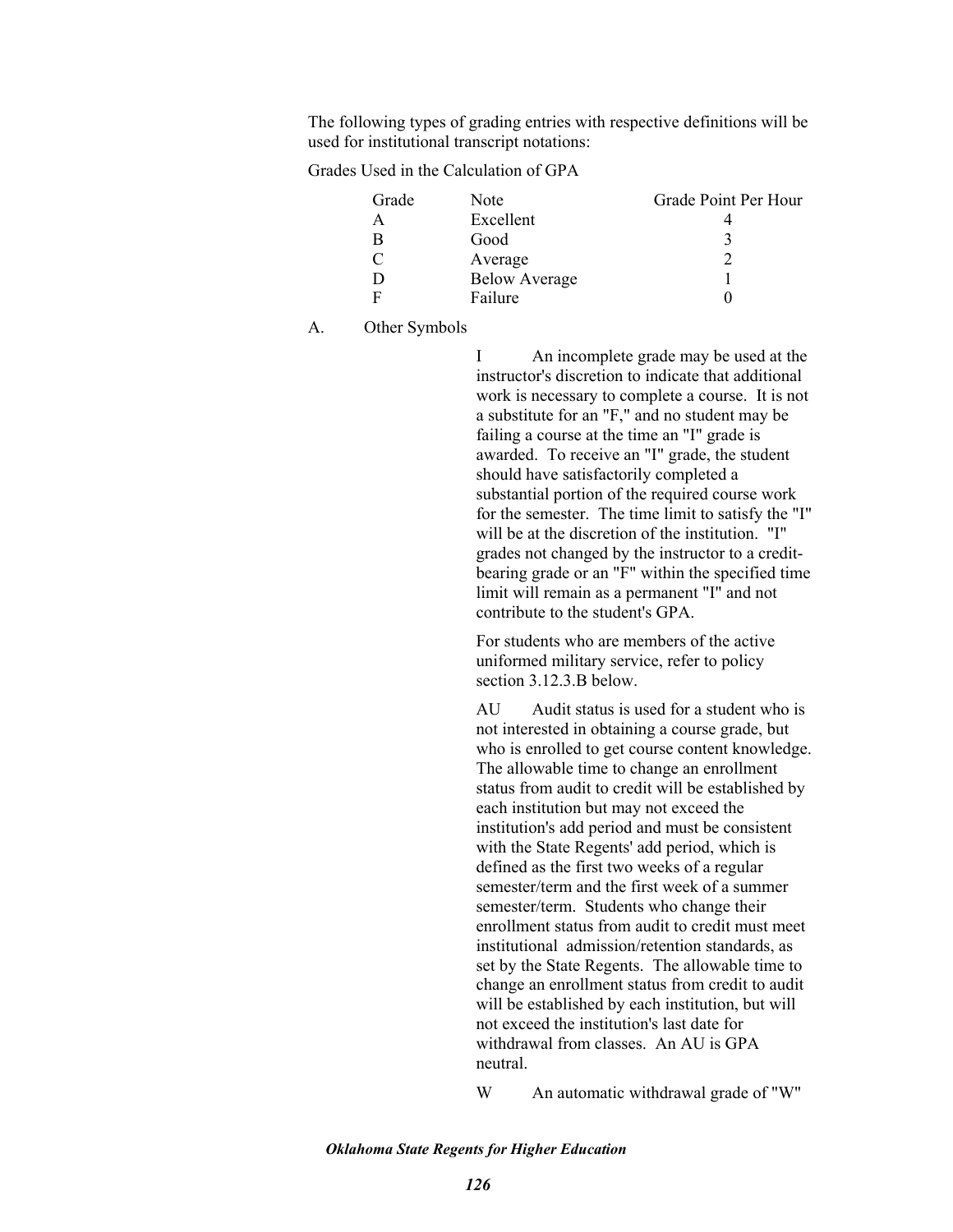is issued when a student initiates a withdrawal during the institution's allowable withdrawal period. An institution's withdrawal period for an automatic "W" shall begin after the tenth day of classes in the regular session and the fifth day of classes in the summer term and shall not exceed 12 weeks of a 16-week semester or, in general, not exceed three-fourths of the duration of any term. (These are maximum limits. The State Regents encourage institutions to establish shorter limits.) For any drop or withdrawal accepted after this deadline, a "W" or "F" will be assigned depending upon the student's standing in the class and the institution's stated withdrawal policy. If an "F" grade is assigned, it is calculated in the student's GPA; the "W" grade is GPA neutral.

AW Administrative Withdrawal may be assigned by the Office of Academic or Student Affairs to indicate that a student has been "involuntarily" withdrawn from class(es) after the institution's drop-and-add period for disciplinary or financial reasons or inadequate attendance. Such withdrawals must follow formal institutional procedures. Administrative withdrawals are GPA neutral.

S-U/P-NP An institution may use the grades "S" or "U" and "P" or "NP" for specified courses or may allow students to elect an "S/U" or "P/NP" option under circumstances specified by the institution. The "S" and "P" are grades neutral indicating minimum course requirements have been met and credit has been earned. The "S" and "P" grades may also be used to indicate credit earned through advanced standing examinations. The grades of "U" and "NP" indicate that a student did not meet minimum requirements in a course designated for "S/U" or "P/NP" grading. While all four grades "S, U, P, N/P" are GPA neutral, they are counted in the total number of attempted hours for retention and the total number of attempted and earned hours for graduation.

P-F An institution may use Pass-Fail as an option for students in specified courses. The Pass grade indicates hours earned but does not contribute to the GPA. The Fail grade is an "F" and is calculated into the GPA.

N An "N" grade may be used by an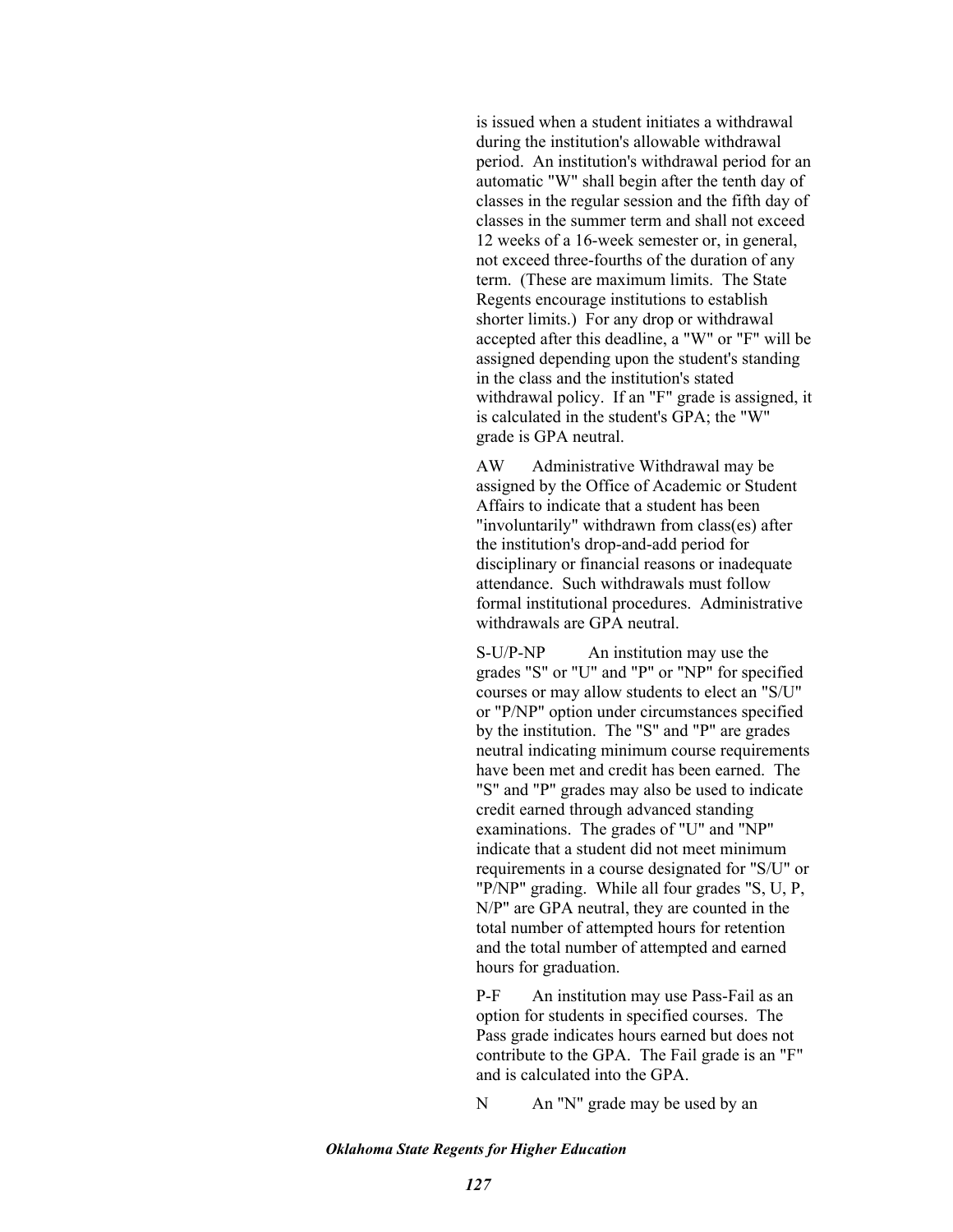institution to indicate that the semester grade was not submitted by the instructor by the appropriate deadline. The "N" grade must be replaced by the appropriate letter grade prior to the end of the subsequent semester. The "N" grade is GPA neutral.

X An "X" grade is assigned for graduate thesis or dissertation in progress and is GPA neutral.

# B. Leave of Absence

Pursuant to Title 70, O.S., Section 3248, State System institutions shall grant a leave of absence, which shall not exceed a cumulative five (5) years, to a student who is a member of the active uniformed military services of the United States and called to active duty. The student shall be eligible to:

- 1. Withdraw from any or all courses for the period of active duty service without penalty to admission status or GPA and without loss of institutional financial aid (for refund of tuition and fees refer to *Budget and Fiscal* policy 4.18.4.I); or
- 2. Receive an "I" for any or all courses for the period of active duty status irrespective of the student's grade at the time the "I" is awarded; provided, however, that the student has completed a minimum of fifty percent (50%) of all coursework prior to being called to active duty and the student completes all courses upon return from active duty. The student's admission status and GPA shall not be penalized and the student shall not experience loss of institutional financial aid.

## 3.12.4 Grade Point Averages

The GPA is used to determine a student's eligibility to remain enrolled or graduate from an institution. Activity courses and forgiven course work are not calculated in the GPA. This GPA may be used to determine financial aid eligibility, admission to graduate or professional programs, or for graduation honors.

The CGPA includes grades for all course work, including activity courses and forgiven course work. The use of the CGPA on transcript is optional, but it may be used to financial aid eligibility, admission to graduate or professional programs, or for graduation honors.

Developmental education, audited courses, and courses in which the grades of I, W, AW, S, U, P, NP, N, and X are given are not calculated in the GPA or CGPAs. Institutions may calculate and include on student transcripts additional GPAs such as semester, transfer, institutional, combined, etc.

### 3.12.5 Remedial/Developmental Courses

Remedial/developmental courses shall be coded as zero-level and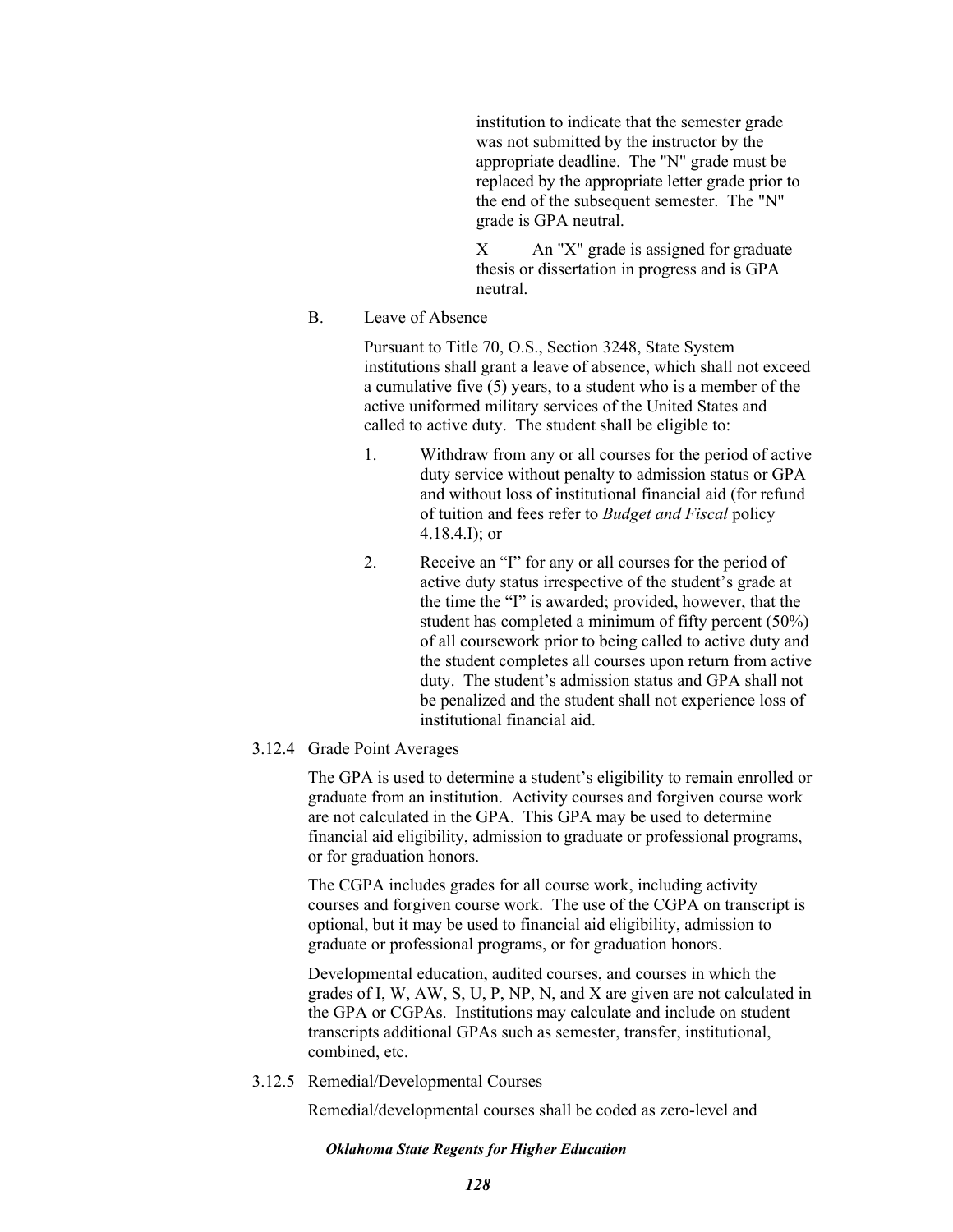collegiate-level credit may not be awarded for the completion of these courses. Remedial/developmental courses may be graded "S-U" or "P-NP" or letter graded at the discretion of the institution. Regardless of the grades awarded, remedial/developmental courses are not calculated in the GPA or CGPAs.

3.12.6 Academic Forgiveness Provisions

Circumstances may justify a student being able to recover from academic problems in ways which do not forever jeopardize the student's academic standing.

Academic forgiveness may be warranted for currently enrolled undergraduate students in three specific circumstances:

- A. For pedagogical reasons, a student will be allowed to repeat a course and count only the second grade earned in the calculation of the GPA under the prescribed circumstances listed below.
- B. There may be extraordinary situations in which a student has done poorly in up to two semesters due to extenuating circumstances which, in the judgment of the appropriate institutional officials, warrants excluding grades from those semesters in calculating the student's GPA.
- C. A student may be returning to college after an extended absence and/or under circumstances that warrant a fresh academic start.

Students may seek academic forgiveness utilizing the following institutional procedures. Students may receive no more than one academic reprieve or renewal in the academic career, and only one option (reprieve or renewal) can be used. The repeated courses provision may be utilized independent of reprieve or renewal within the limits prescribed below. All institutions will conform to the repeated courses forgiveness provision. Institutions may offer students academic reprieve or academic renewal as detailed below. Institutions that grant academic reprieve and/or academic renewal must submit an annual report to the State Regents.

D. Repeated Courses

All State System institutions are required to offer the repeated courses provision.

A student shall have the prerogative to repeat courses and have only the second grade earned, even if it is lower than the first grade, count in the calculation of the GPA, up to a maximum of four courses, but not to exceed 18 hours, in the courses in which the original grade earned was a "D" or "F." Both attempts shall be recorded on the transcript with the earned grade for each listed in the semester earned. The Explanation of Grades section of the transcript will note that only the second grade earned is used in the calculation of the GPA. If a student repeats an individual course more than once, all grades earned, with the exception of the first, are used to calculate the GPA. Students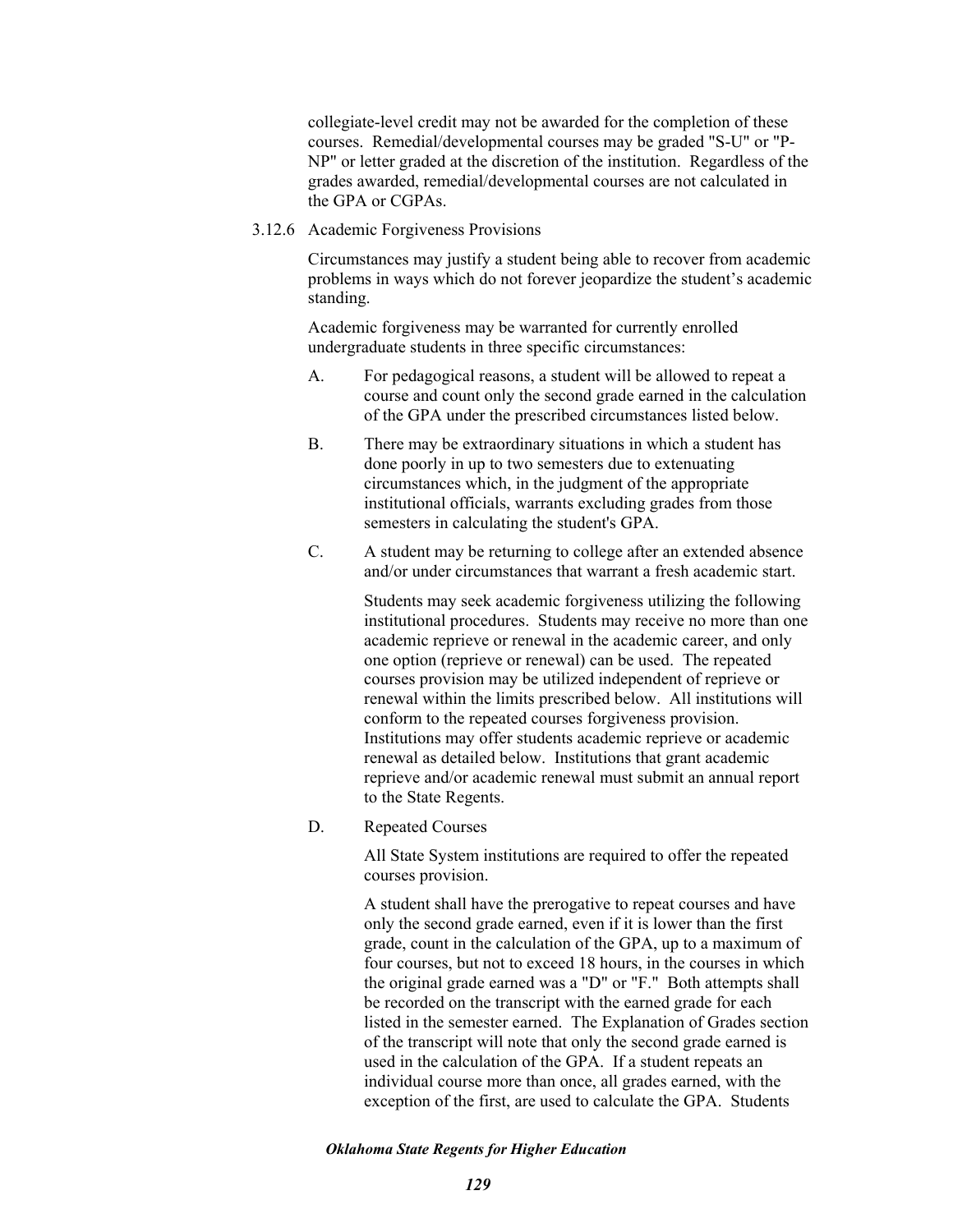repeating courses above the first four courses or 18 credit hours of "Ds" or "Fs" repeated may do so with the initial grades and repeat grades averaged.

E. Academic Reprieve

Offering academic reprieve for students is optional for all State System institutions.

Academic reprieve is a provision allowing a student who has experienced extraordinary circumstances to disregard up to two semesters in the calculation of his or her GPA.

A student may request an academic reprieve from State System institutions with academic reprieve policies consistent with these guidelines:

- 1. At least three years must have elapsed between the period in which the grades being requested reprieved were earned and the reprieve request;
- 2. Prior to requesting academic reprieve, the student must have earned a GPA of 2.0 or higher with no grade lower than a "C" in all regularly graded course work (a minimum of 12 hours) excluding activity or performance courses;
- 3. The request may be for one semester or term of enrollment or two consecutive semesters or terms of enrollments. If the reprieve is awarded, all grades and hours are included during the semester(s) for which a reprieve has been requested. If the student's request is for two consecutive semesters, the institution may choose to reprieve only one semester;
- 4. The student must petition for consideration of academic reprieve according to institutional policy; and
- 5. All courses remain on the student's transcript, but are not calculated in the student's GPA. Course work with a passing grade included in a reprieved semester may be used to demonstrate competency in the subject matter. However, the course work may not be used to fulfill credit hour requirements.
- F. Academic Renewal

Offering academic renewal for students is optional for all State System institutions.

Academic renewal is a provision allowing a student who has had academic trouble in the past and who has been out of higher education for a number of years to recover without penalty and have a fresh start. Under academic renewal, course work taken prior to a date specified by the institution is not counted in the student's GPA.

A student may request academic renewal from State System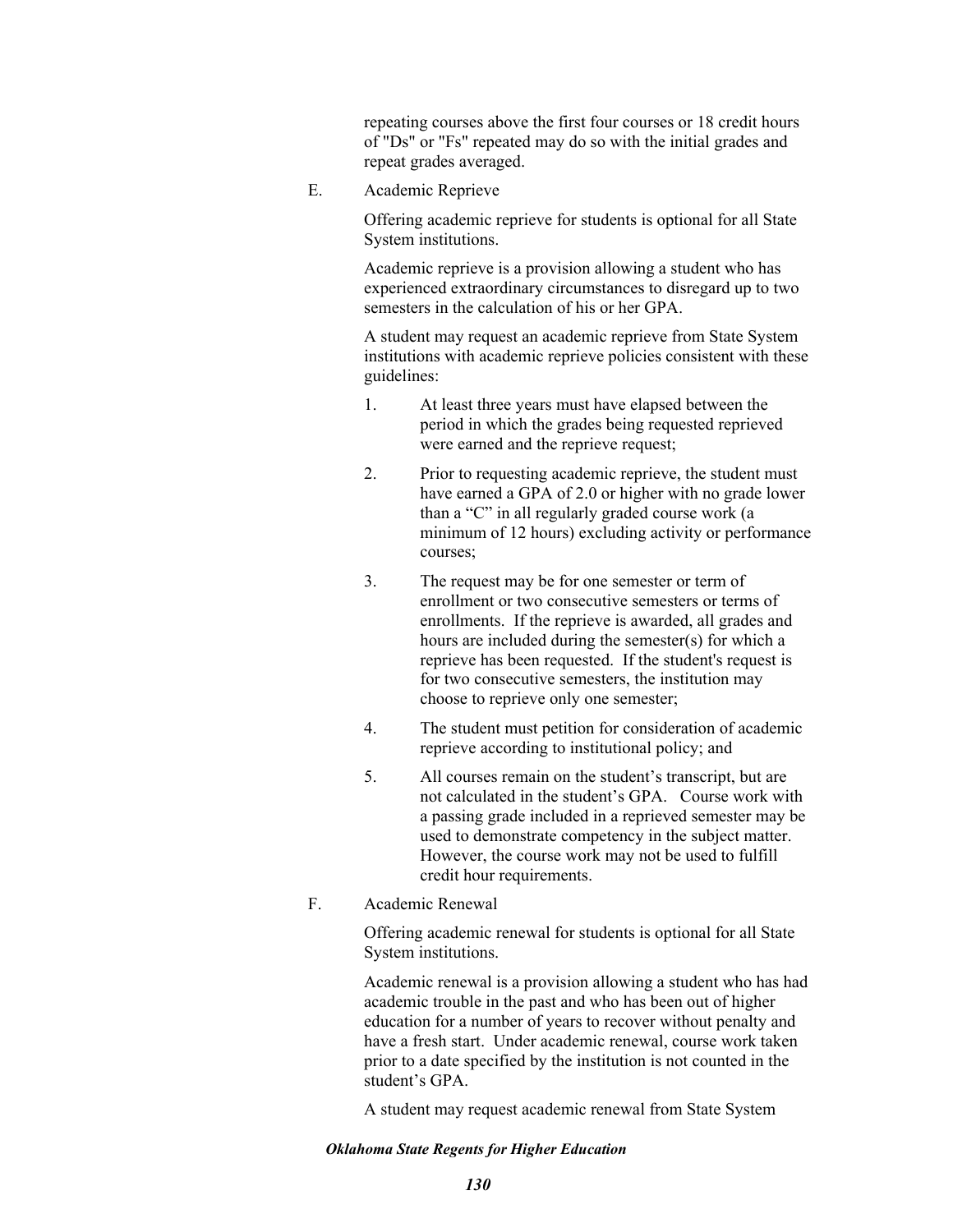institutions with academic renewal policies consistent with these guidelines:

- 1. At least five years must have elapsed between the last semester being renewed and the renewal request;
- 2. Prior to requesting academic renewal, the student must have earned a GPA of 2.0 or higher with no grade lower than a "C" in all regularly graded course work (a minimum of 12 hours) excluding activity or performance courses;
- 3. The request will be for all courses completed before the date specified in the request for renewal;
- 4. The student must petition for consideration of academic renewal according to institutional policy; and
- 5. All courses remain on the student's transcript, but are not calculated in the student's GPA. Neither the content nor credit hours of renewed course work may be used to fulfill any degree or graduation requirements.
- 3.12.7 Reporting Academic Standing
	- A. Retention Standards and Requirements

Each student's transcript will list the student's current GPA and may also include the CGPA and will denote each semester when a student is placed on academic probation or is academically suspended from the institution.

B. Transcription Notations

The student's academic transcript should be a full and accurate reflection of student's academic career. Therefore, in situations that warrant academic forgiveness, the transcript will reflect all courses in which a student was enrolled and in which grades were earned, with the academic forgiveness provisions reflected in such matters as how the GPA is calculated. Specifically, for those students who receive academic forgiveness by repeating courses or through academic reprieve or renewal, the transcript will reflect the GPA excluding forgiven courses/semesters. The transcript may also note the CGPA which includes all attempted regularly graded course work.

The Explanation of Grades section of the transcript will note the courses and semester(s) reprieved or renewed. Institutions will include a legend developed by the State Regents and consistent with this policy which defines the grading symbols listed on the student's transcript to the reader.

*Approved May 29, 1992. Revised December 9, 1994; March 29, 1996; December 1, 2003, and June 24, 2010. September 4, 2014.*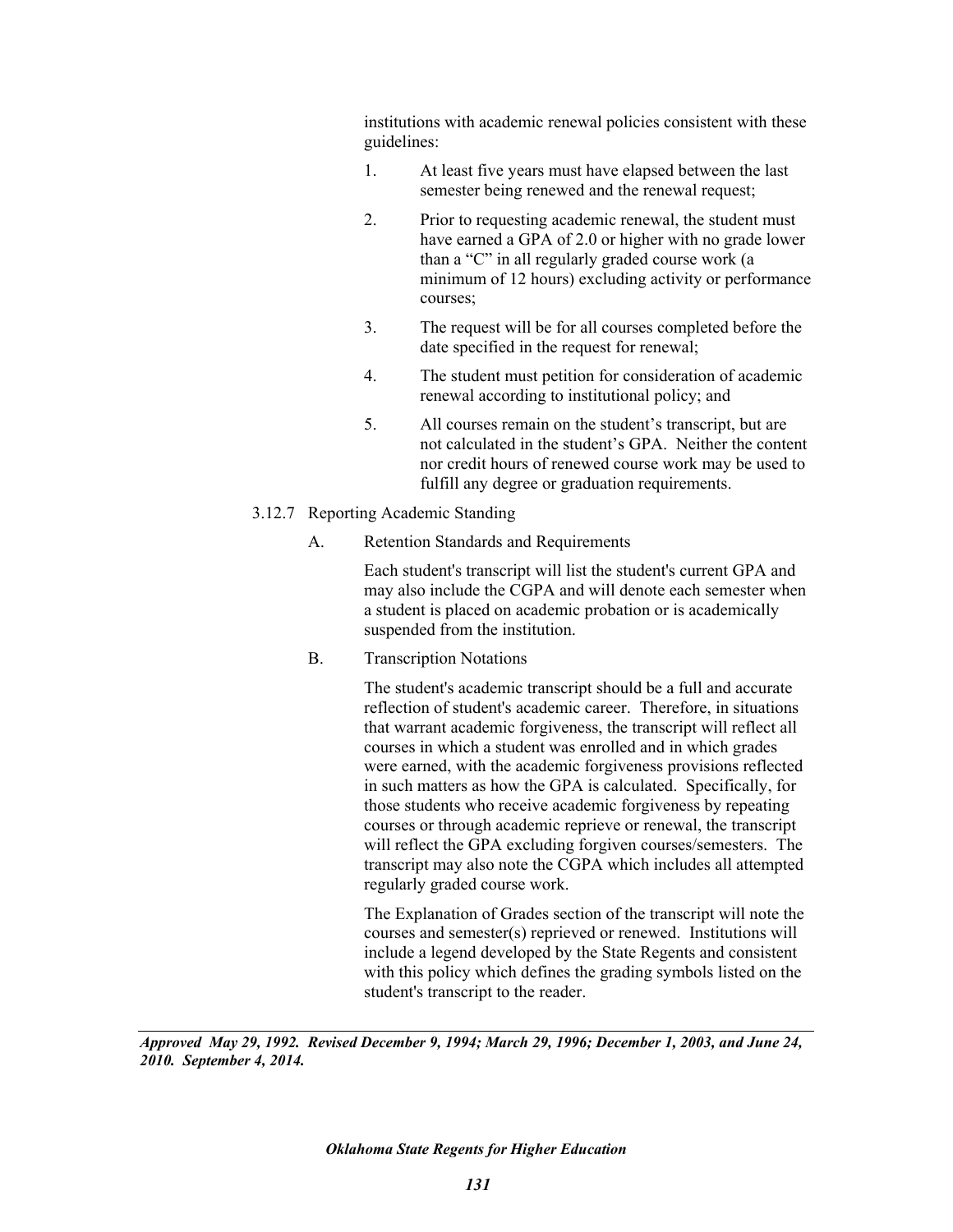## **3.13 UNDERGRADUATE ACADEMIC COURSE LOAD**

## 3.13.1 Purpose

This policy outlines the maximum workload for students in the State System. It is expected that a full-time college student will spend at a minimum an amount of time each week in class attendance and study out of class approaching a 40 hour week. A person employed on a full-time basis should not simultaneously expect to maintain a full-time academic schedule.

## 3.13.2 Definitions

The following words and terms, when used in the Chapter, shall have the following meaning, unless the context clearly indicates otherwise:

"Academic Overload" is the number of semester-credit-hours 25 percent or more than the number of weeks in the applicable academic term.

"Academic Term" is the time duration of a course schedule, generally a fall or spring semester consisting of 16 weeks, a summer session consisting of four or eight weeks, or an intersession consisting of the weeks between a semester and/or session.

# 3.13.3 Maximum Overload

A student desiring to carry an academic overload must have demonstrated readiness to perform on an overload basis, either through superior performance on a college aptitude test or on the basis of superior academic achievement in high school or college. The maximum student overload in any given term is limited to a number of semester-credithours which is 50 percent greater than the total number of weeks in the applicable academic term. Exceptions to deserving students may be granted by the president or a designee.

Based on the individual student's academic program and/or academic performance, institutional officials may limit the student's academic load. A student simultaneously enrolled in two or more institutions should not exceed the standards set forth in this policy.

The standards set forth above do not apply to academic credit awarded on the basis of advanced standing examination.

*Approved January 19, 1971. Revised August 16, 1994; March 12, 1999; December 3, 1999; June 30, 2000.*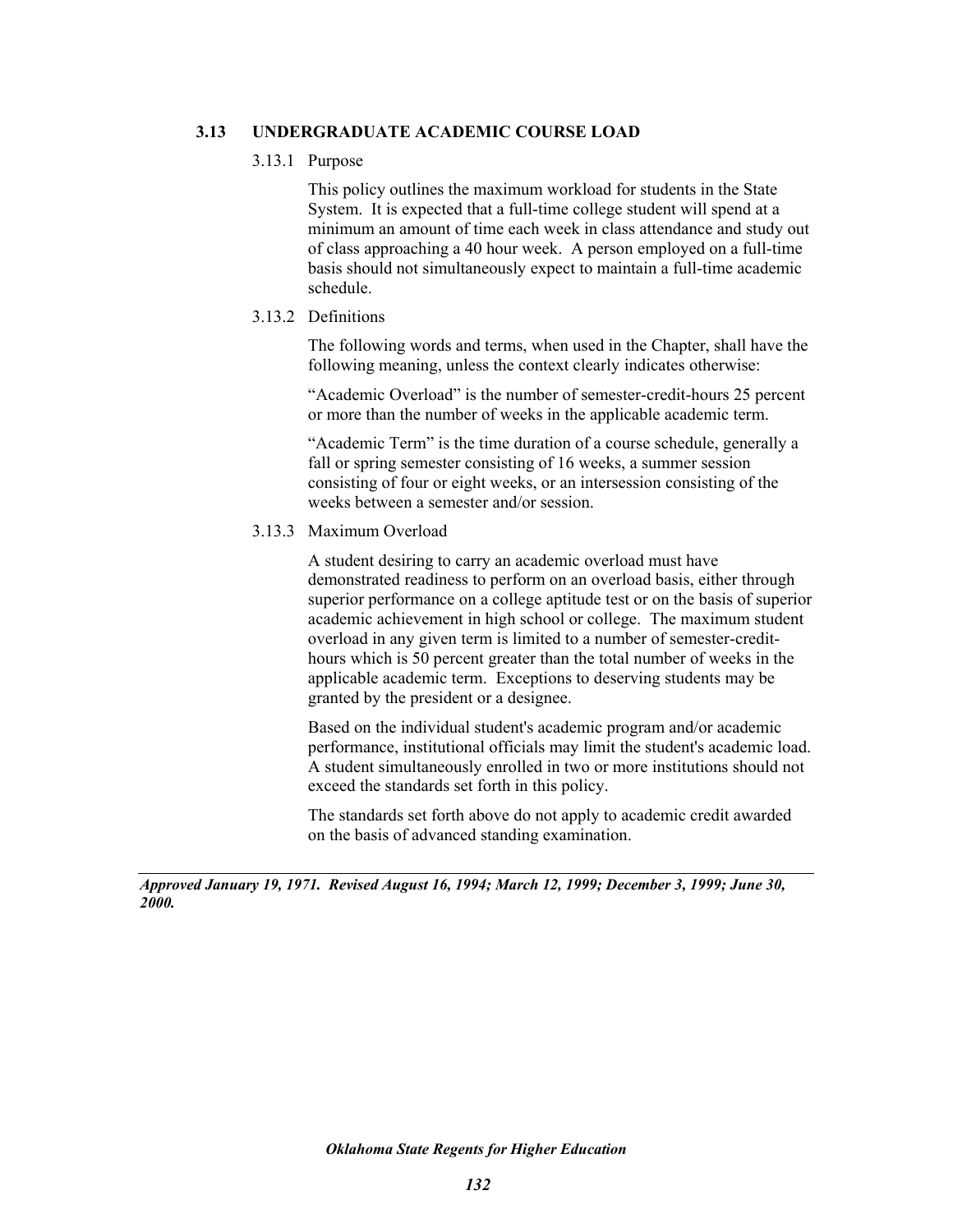## **3.14 GRANTING OF DEGREES**

### 3.14.1 Purpose

This policy guides the State Regents and institutions of the State System with respect to the granting and conferral of degrees and other forms of academic recognition.

## 3.14.2 Definitions

The following words and terms, when used in the Chapter, shall have the following meaning, unless the context clearly indicates otherwise:

"Certificate" is a recognition awarded for an organized program of study that does not lead to an academic degree.

"Diploma" is a formal document issued by an institution that certifies a student has successfully completed an instructional program.

"Degree" is an academic credential conferred by a college or university as official recognition for the successful completion of an instructional program.

"Honorary Degree" is a degree awarded upon an individual who has made outstanding contributions to society through intellectual, artistic, scientific, professional, or public service accomplishments.

"Program" is a sequentially organized series of courses and other educational experiences designed to culminate in an academic degree or certificate. For purposes of this policy, instructional program, academic program, and course of study will be considered synonymous.

"Posthumous Degree" is a nonacademic degree awarded to a deceased student who may not have completed the last semester of work.

"Transcript" is the official document issued by an institution with student information that is a complete and accurate reflection of a student's academic career. It includes information such as GPA, semesters of attendance, courses taken, grades and credit hours awarded, degrees received, academic standing, academic honors, and transfer information. The transcript may also include the CGPA.

## 3.14.3 Authorization for Conferral of Degrees

Institutions shall confer only those degrees and other form of academic recognition as authorized by the State Regents. Authorization for conferral of a particular degree will be given at the time the State Regents approve the program containing the prescribed course of study and requirements for graduation.

## 3.14.4 Diplomas

All diplomas awarded shall be conferred with authorization of the State Regents by the institution where the student has completed requirements for a degree program. Diplomas awarded shall be in a uniform format prescribed by the State Regents as described below.

A. The diploma shall bear the seal of the State Regents and shall contain the signatures of the chairman, the secretary, and the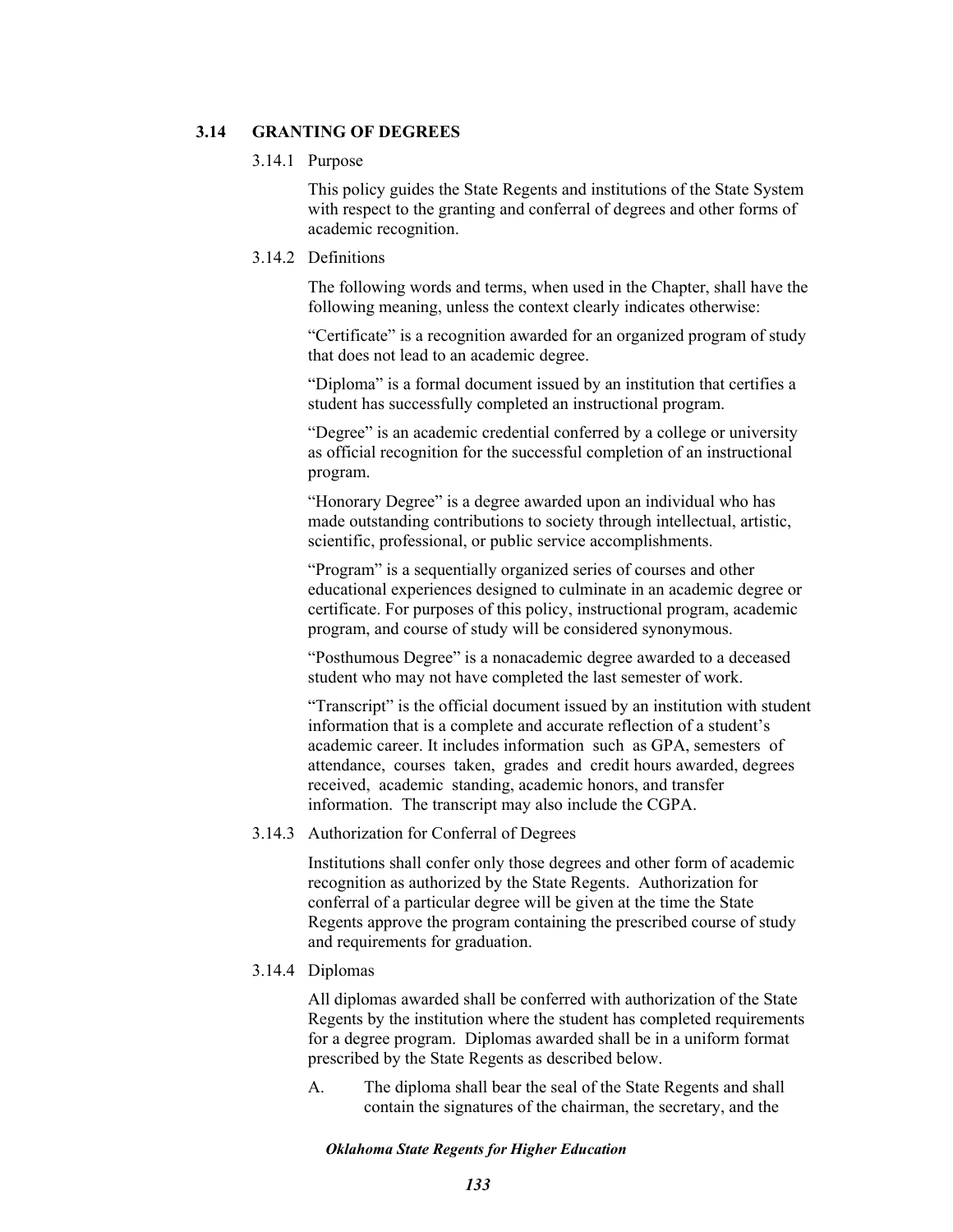chancellor.

- B. Diplomas awarded shall bear the names of officers of the State Regents serving in the current fiscal year.
- C. For the institution, the diploma shall bear the signatures of the chairman of the governing board, the president of the institution, and one academic officer.

Sample diplomas for use in each upcoming fiscal year will be provided each December 1 to the State Regents' office.

## 3.14.5 Reporting

Degree conferrals shall be reported as an integral part of the procedures under the State Regents' Unitized Data System (UDS). The *Data Request Manual* will prescribe reporting procedures. A list of each degree and recipient will be validated annually by the president of each institution on forms provided by the State Regents' office.

3.14.6 Honorary Degrees

Institutions in the State System are authorized to confer honorary degrees granted by the State Regents upon individuals who have made outstanding contributions to society through intellectual, artistic, scientific, professional, or public service accomplishments. The following criteria shall guide institutions in the selection of individuals to receive honorary degrees and in the awarding of such degrees.

- A. An institution shall confer honorary degrees only at the highest level for which it is authorized to award earned degrees.
- B. Any such honorary degree conferred shall be distinguishable from earned degrees. Typical examples of current national practice for such degrees are as follows:

Doctor of Fine Arts (D.F.A.) -- for distinction in the fine arts (painting, architecture, drama, sculpture, etc.).

Doctor of Social Science (Soc.Sc.D.) -- for distinction, usually in academic life, in the social sciences.

Doctor of Science (Sc.D.) -- for distinction in any field of science or medicine.

Doctor of Humane Letters (L.H.D.) -- for distinction in scholarly contributions to the humanities or contributions to the general welfare in any number of fields.

Doctor of Letters (Litt.D.) -- for distinction in the field of theology or for extraordinary leadership, scholarly or administrative, in the area of religion.

Doctor of Divinity (D.D.) -- for distinction in the field of theology or for extraordinary leadership, scholarly or administrative, in the area of religion.

Doctor of Laws (LL.D.) -- for government and public service or for preeminence in any field.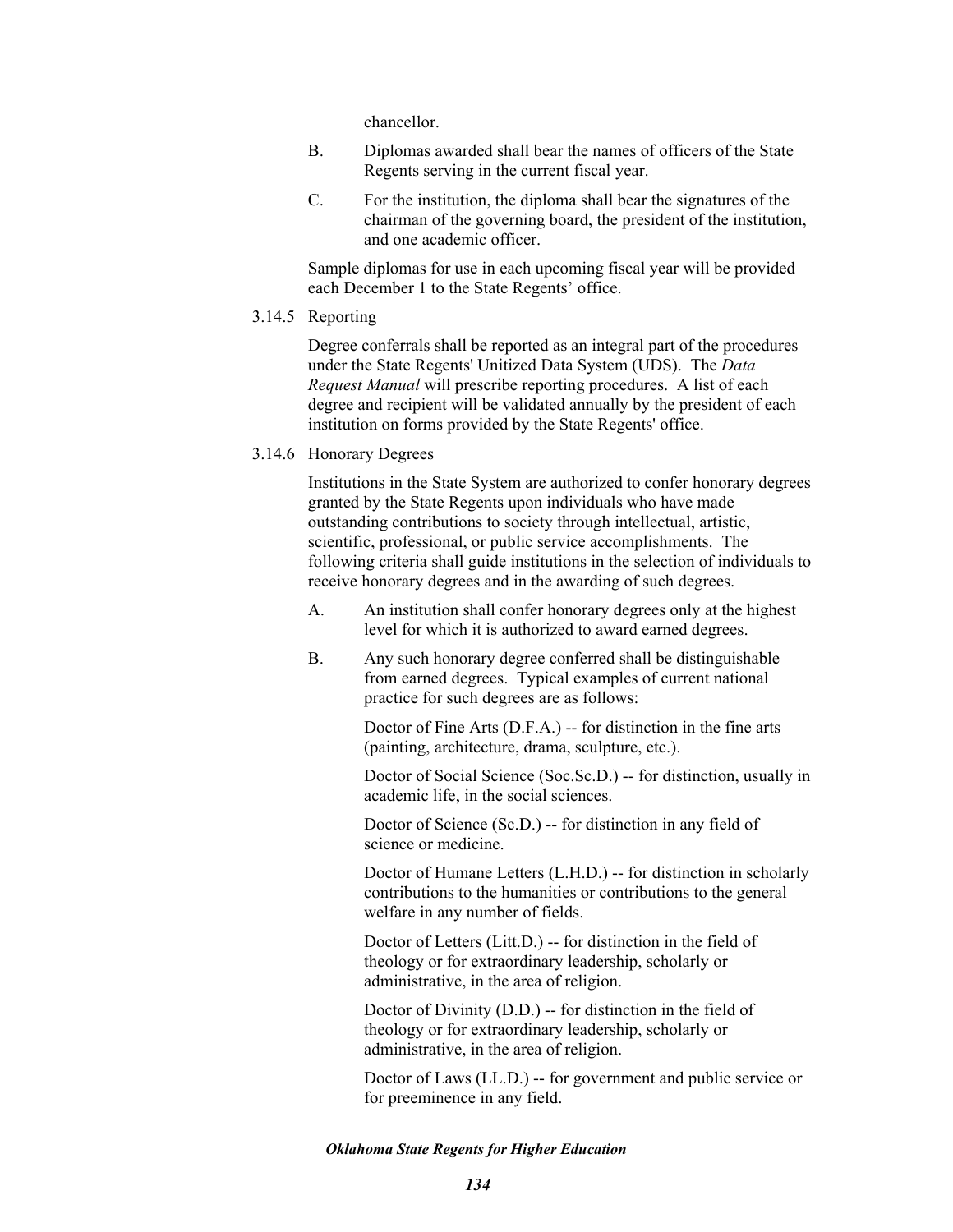This list is intended to provide examples of degree designation which should be appropriate for most circumstances. Requests for degrees with different designations will be considered by the State Regents in special instances.

- C. Institutions desiring to confer honorary degrees shall do so only after receiving approval from the State Regents, based upon a request filed by the institution setting forth the proposed honorary degrees to be awarded, the criteria by which the recipients are to be selected, and the format of the diploma or certificate to be awarded.
- D. Institutions may confer a number of honorary degrees not to exceed five during any fiscal year. During any five-year period, the number of such awards may not exceed a ratio of one honorary degree to each one thousand earned degrees conferred by the institution during the same period. Notwithstanding these limitations, each institution shall be entitled to award one honorary degree each year.
- E. Institutions shall not confer honorary degrees upon any faculty member, administrator, or other official associated with the institution until such individuals have been separated from the institution for two or more academic semesters.
- F. Institutions shall not confer honorary degrees based upon quid pro quo arrangements, either for contributions promised or received, or for any other mutually beneficial arrangement between the institution or an official of the awarding institution and a recipient.
- G. Institutions shall award honorary degrees in absentia only in exceptional circumstances to be approved by the State Regents.
- H. Institutions shall award honorary degrees posthumously only in exceptional circumstances to be approved by the State Regents.

## 3.14.7 Posthumous Degrees

Institutions in the State System are authorized to confer posthumous degrees granted by the State Regents. Such degrees shall generally be unearned, nonacademic degrees recognizing the meritorious but incomplete earned work of a deceased student, generally a student who was deceased in the last semester of work. Requests to confer a posthumous degree must be made by the institution, approved by the governing board, and considered by the State Regents, along with the diploma design, on a case-by-case basis.

## 3.14.8 Certificates

Certificates and other forms of academic recognition other than degrees may be awarded by institutions only as authorized by the State Regents and in the form approved by them for this purpose. Institutions should submit requests to award certificates only when the certificate is identified on the transcript, diploma, or degree (See the State Regents' *Academic Program Review* policy). Awards or certificates given for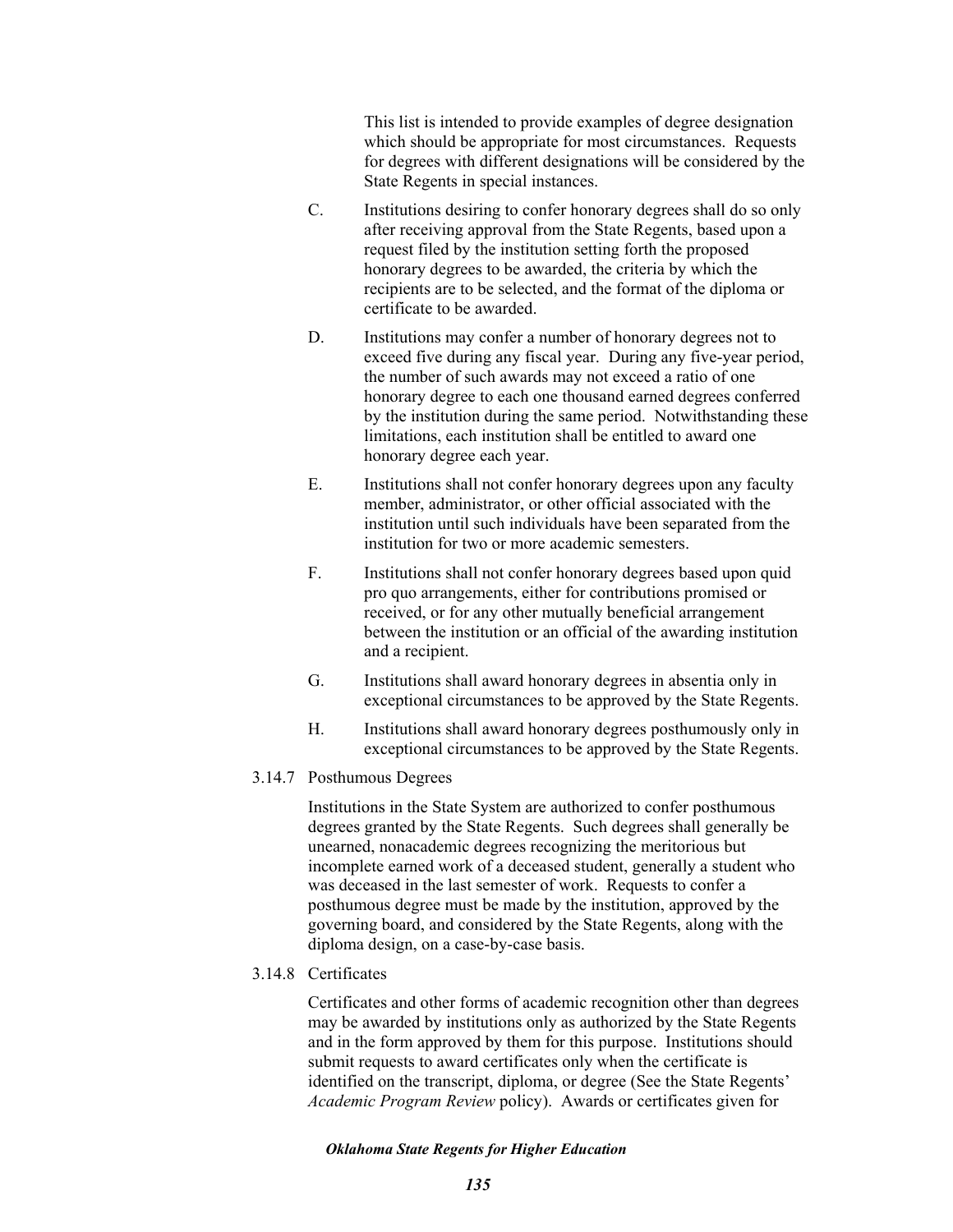completion of short courses, non-credit offerings, basic education courses, or other such experiences need not be submitted for State Regents' approval.

*Approved July 28, 1970. Revised June 25, 1990; May 30, 1997; January 29, 1999.*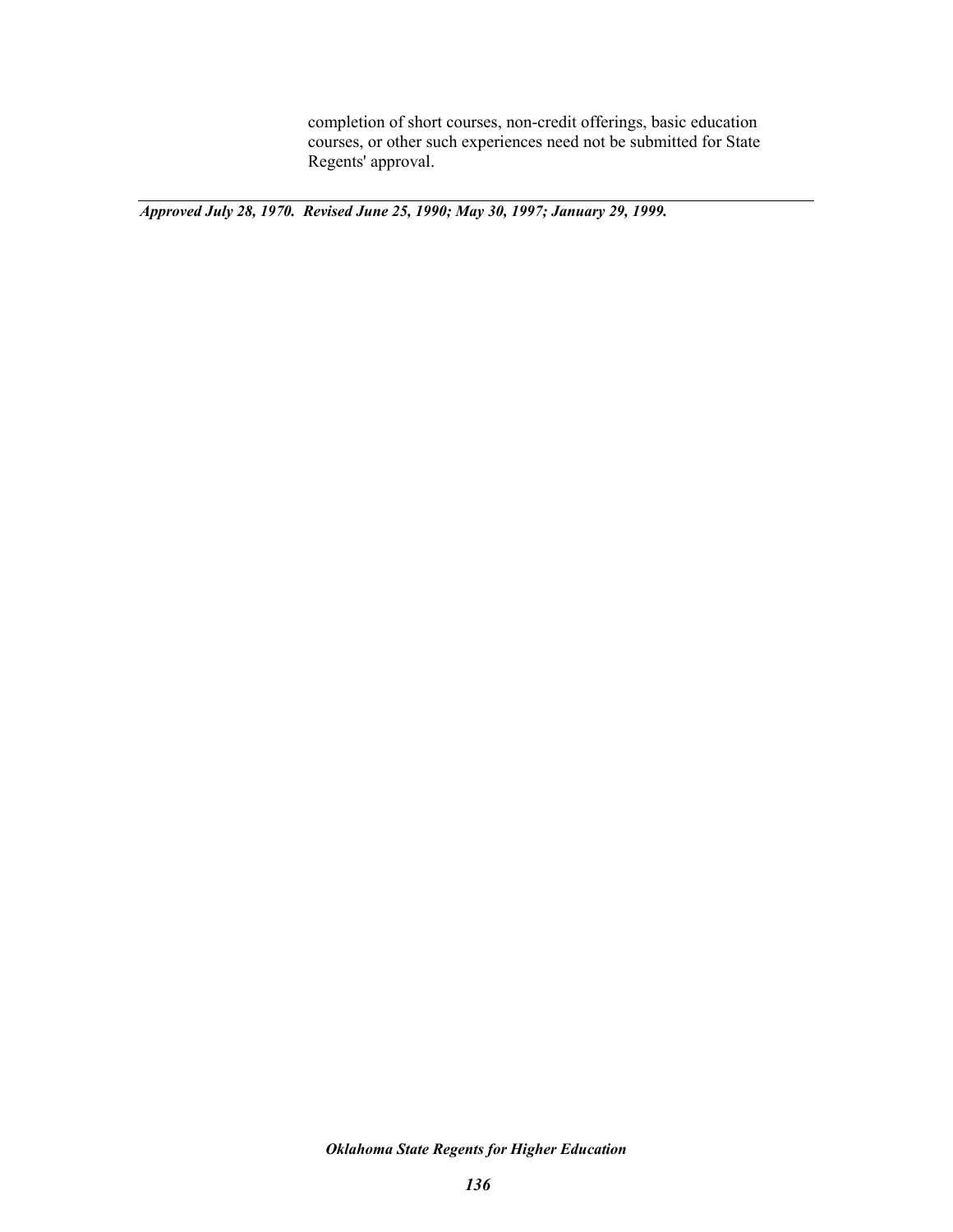### **3.15 UNDERGRADUATE DEGREE REQUIREMENTS**

#### 3.15.1 Purpose

This policy statement establishes guidelines, criteria, and standards for use by State System institutions in developing degree programs for which degrees will be conferred upon students satisfactorily completing prescribed courses of study.

## 3.15.2 Definitions

The following words and terms, when used in the Chapter, shall have the following meaning, unless the context clearly indicates otherwise:

"Associate Degree" is typically a credential requiring two years of fulltime equivalent college work (at least 60 credit hours). The State Regents recognize three types of associate degrees—the Associate in Arts, Associate in Science, and Associate in Applied Science.

"Baccalaureate Degree (also referred to as a bachelor's degree)" is typically a credential requiring four years of full-time equivalent college work (at least 120 credit hours). The State Regents recognize three types of baccalaureate degrees—the Bachelor of Arts, Bachelor of Science, and Bachelor of (Specialty).

"Degree" is an academic credential conferred by a college or university as official recognition for the successful completion of an instructional program.

"General Education" is a standard curriculum required in all undergraduate programs. The general education curriculum provides broad exposure to multiple disciplines and emphasizes the learning of facts, values, understandings, skills, attitudes, and appreciations believed to be meaningful concerns that are common to all students by virtue of their involvement as human beings living in a global society.

"Liberal Arts and Sciences Courses" are those traditional fields of study in the humanities; social and behavioral sciences; communication, natural and life sciences; mathematics; and the history, literature and theory of the fine arts (music, art, drama, dance). Courses in these fields whose primary purpose is directed toward specific occupational or professional objectives, or courses in the arts which rely substantially on studio or performance work are not considered to be liberal arts and sciences for the purpose of this policy.

"Transcript" is the official document issued by an institution with student information that is a complete and accurate reflection of a student's academic career. It includes information such as GPA, semesters of attendance, courses taken, grades and credit hours awarded, degrees received, academic standing, academic honors, and transfer information. The transcript may also include the CGPA.

3.15.3 Standards of Education for Completion of the AA and AS Degrees

The minimum requirements for the AA or the AS degree at any institution in the State System shall include the following: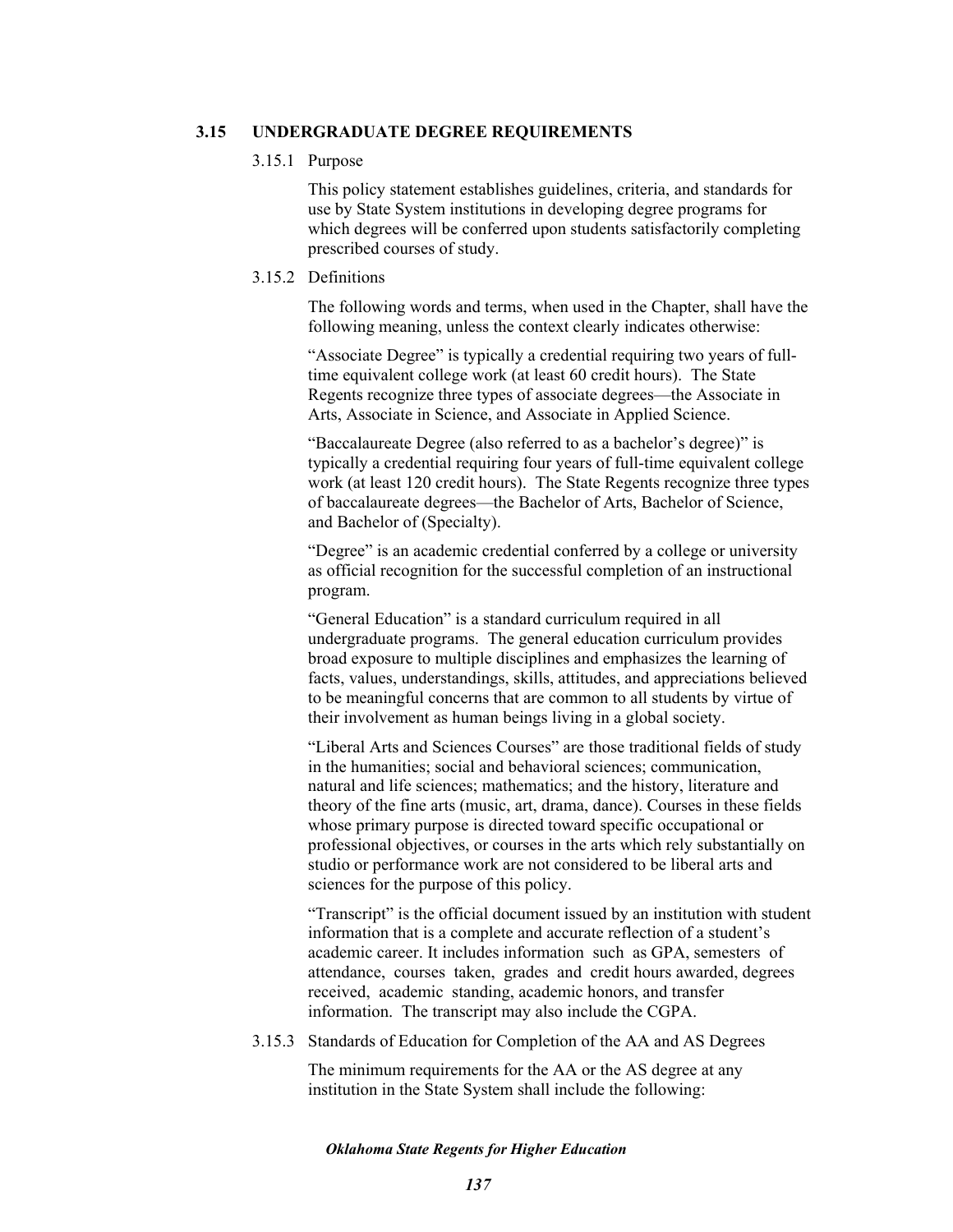- A. Students recommended for the AA or AS degrees must achieve a GPA of 2.0 as a minimum on all course work attempted (a minimum of 60 hours) excluding any courses repeated or reprieved as detailed in the State Regents' *Grading* policy and excluding physical education activity courses. The completion, as a portion of the overall 60 semester-credithours, of a basic general education core, or a minimum of 37 semester-credit-hours, which shall include the following (Note: this 37 hour basic general education core is also required for the baccalaureate degree): 1. English Composition 6 hours 2. U.S. History and U.S. Government 6 hours (see section 3.15.7) 3. Science 6 hours (one course must be a laboratory science) 4. Humanities 6 hours (Chosen from nonperformance courses defined as humanities by the institution granting the associate degree) 5. Mathematics 3 hours 6. At least one course from the following areas: Psychology, social sciences, foreign languages, fine arts (art, music, drama) 3 hours 7. Additional liberal arts and sciences courses as needed to meet the minimum total of 37 credit hours required in this policy. (State Regents' policies require a minimum of 40 semester hours of general education for the baccalaureate degree.) A discussion of the framework for the development of the general education curriculum appears later in this policy. Courses required for the general education program are not necessarily synonymous or mutually exclusive with the liberal arts and sciences. It is imperative that all institutions provide a means for credit by examination for established general education courses when individuals have attained a college-level grasp of selected subject matter. Credits earned consistent with the State Regents' *Credit for Prior Learning* policy may be used to satisfy general education requirements. B. The remaining minimum of 23 semester-credit-hours of academic work shall be applicable to the student's major objective including any prerequisite courses necessary for the
	- anticipated upper-division program. A majority of such student credit hours should be taken in courses classified as liberal arts and sciences.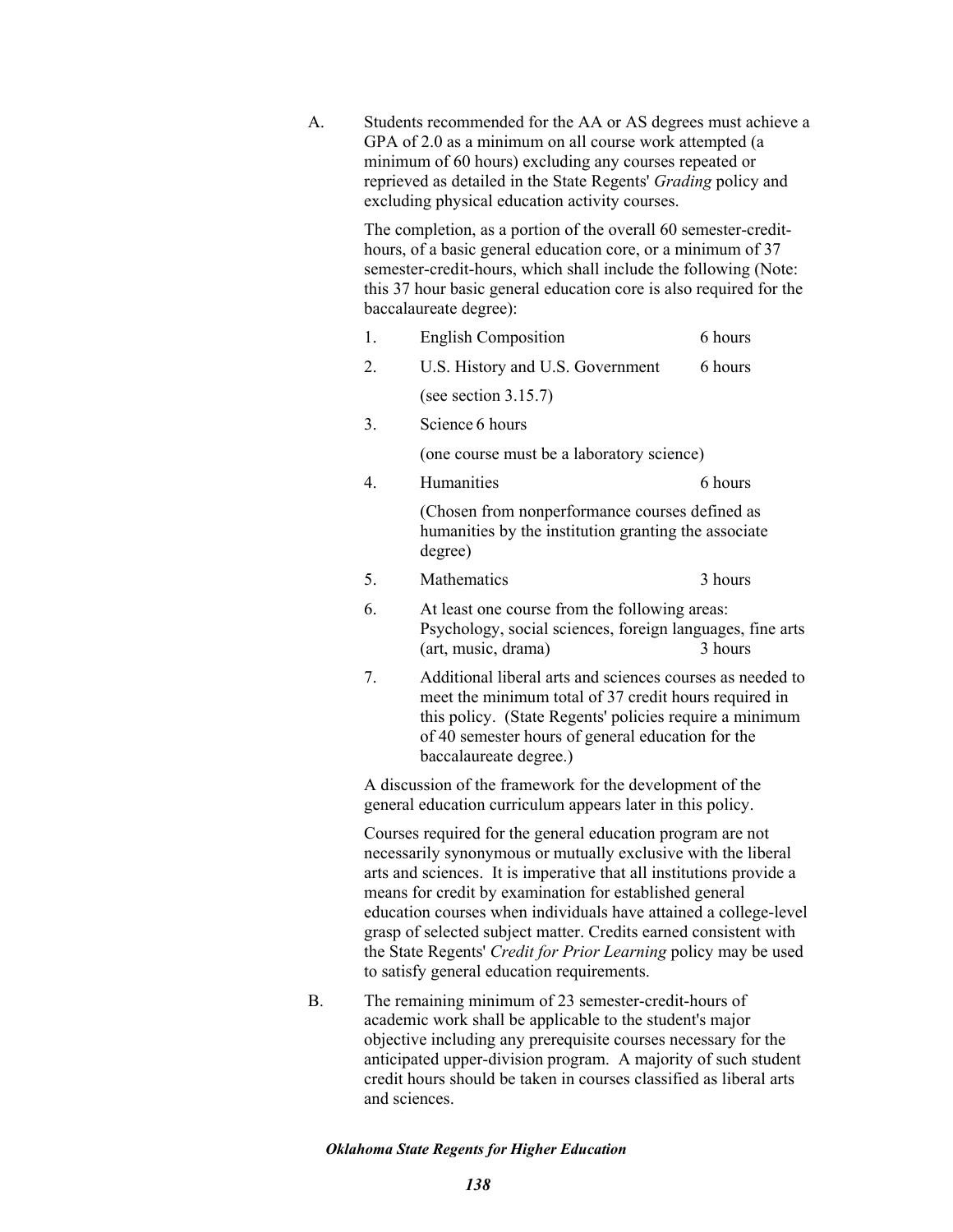- C. The associate degree general education core of 37 semestercredit-hours listed above shall be considered minimum and each institution may, with the approval of the State Regents, develop additional lower-division general education requirements for its own students.
- D. Students must demonstrate computer proficiency, which includes the competent use of a variety of software and networking applications. This requirement may be completed through one of three options:
	- 1. successfully complete a high school computer science course that meets the State Regents' high school curricular requirements; or
	- 2. satisfy an institution's computer proficiency assessment; or
	- 3. successfully complete college-level course work that the institution designates.
- E. The faculty of the awarding institution should have an opportunity to make a judgment as to the candidate's fitness for the degree. Therefore, a minimum of 15 hours of residence credit applied toward the associate degree shall be taken from the awarding institution, exclusive of correspondence work.

|                             | Number of Hours Required |  |
|-----------------------------|--------------------------|--|
| Total semester credit hours | 60                       |  |
| required                    |                          |  |
| General education           |                          |  |
| Credit in residence at the  |                          |  |
| awarding institution        |                          |  |
| Course work applicable to   | 23                       |  |
| maior                       |                          |  |

F. Summary of Minimum Standards for AA and AS Degrees

3.15.4 Standards of Education for Completion of the Associate Degree in Programs of Technical-Occupational Education (AAS)

> The minimum standards for the awarding of associate degrees in technical-occupational areas of specialization, the AAS, at institutions in the State System shall be as follows:

- A. The completion of 60 semester-credit-hours, excluding physical education activity courses, with an overall GPA of 2.0.
- B. The completion, as a portion of the overall 60 semester-credithours, of a basic general education core of a minimum of 18 semester-credit-hours listed as transferable on the State System Course Equivalency Project matrices, instructed by general education faculty (typically defined as a graduate degree or 18 graduate hours in the appropriate field), and which shall include the following: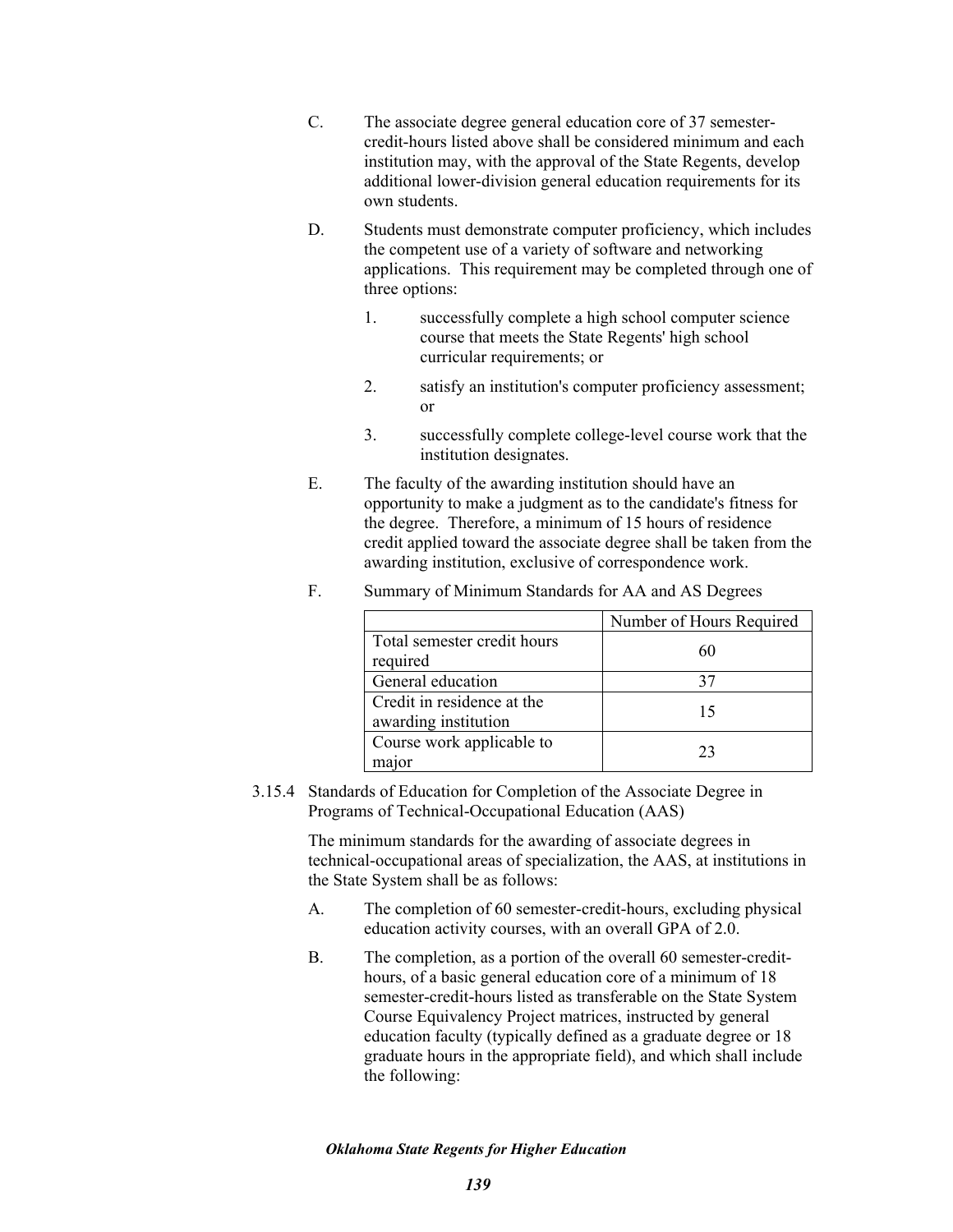|    | 1.               | Communications                                                                                                                                                 | 6 hours                                                                                                        |  |  |
|----|------------------|----------------------------------------------------------------------------------------------------------------------------------------------------------------|----------------------------------------------------------------------------------------------------------------|--|--|
|    |                  | following three areas: (1) a college-level<br>communications course in general, applied technical<br>writing or (2) a course in English grammar and<br>course. | This must include two courses from one or more of the<br>composition or (3) a college-level oral communication |  |  |
|    | $\overline{2}$ . | U.S. History and U.S. Government                                                                                                                               | 6 hours                                                                                                        |  |  |
|    |                  | (See Section 3.15.7)                                                                                                                                           |                                                                                                                |  |  |
|    | 3.               | <b>General Education Electives</b>                                                                                                                             | 6 hours                                                                                                        |  |  |
| C. | specialty.       | The completion of 27 hours in a technical-occupational                                                                                                         |                                                                                                                |  |  |
| D. |                  | The completion of support and related courses (to total a<br>minimum of 60 hours.                                                                              |                                                                                                                |  |  |
| Е. |                  | The completion of a 15 credit hours in residence at the awarding<br>institution.                                                                               |                                                                                                                |  |  |
| F. |                  | Summary of Minimum Standards for AAS Degrees:                                                                                                                  |                                                                                                                |  |  |
|    |                  |                                                                                                                                                                | Number of Hours Required                                                                                       |  |  |
|    | required         | Total semester credit hours                                                                                                                                    | 60                                                                                                             |  |  |
|    |                  | General education                                                                                                                                              | 18                                                                                                             |  |  |
|    |                  | Credit in residence at the<br>awarding institution                                                                                                             | 15                                                                                                             |  |  |

# 3.15.5 Standards for Awarding Baccalaureate Degrees

Technical-occupational

The baccalaureate degree is comprised of three separate parts: general education, specialized education, and elective elements. In a typical program, the three parts will be approximately equal in length, which means that about one-third of the student credit hours required for the degree will be devoted to each of the three parts or segments. In a traditional baccalaureate degree program, the part devoted to general education will predominate, whereas in a professional program, specialized courses will consume a larger share of the total hours required for the degree.

specialty 27 Support and related courses 0-15

# A. General Education Core

The completion of a basic general education core of a minimum of 40 semester credit hours shall include the following (Note: this 37 basic general education core is also required for the Arts and Science Associate degrees):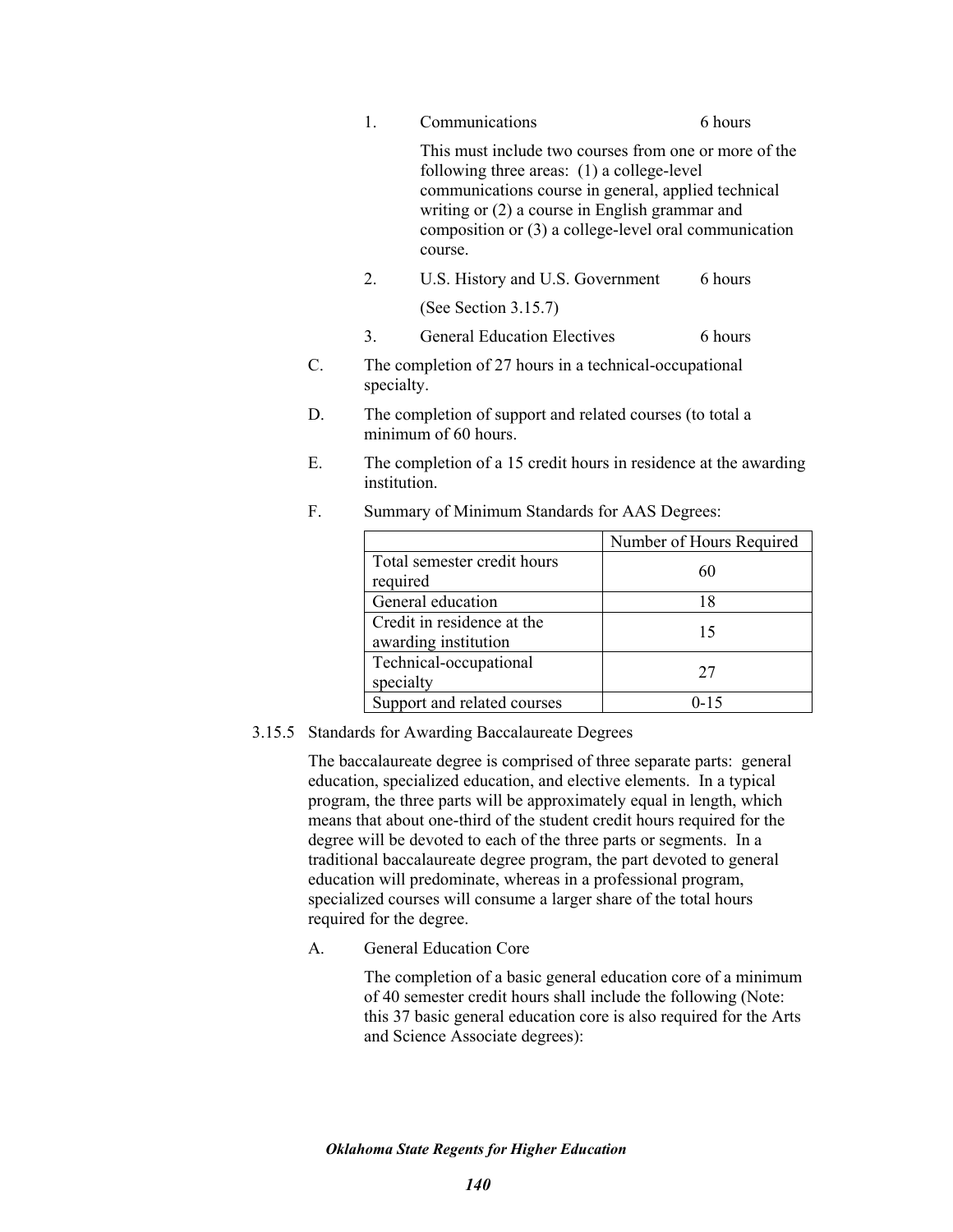| 1.               | <b>English Composition</b>                                                                                                                                                                                                                                                                                                            | 6 hours |  |  |
|------------------|---------------------------------------------------------------------------------------------------------------------------------------------------------------------------------------------------------------------------------------------------------------------------------------------------------------------------------------|---------|--|--|
| 2.               | U.S. History and U.S. Government                                                                                                                                                                                                                                                                                                      | 6 hours |  |  |
|                  | (see Section $3.15.7$ )                                                                                                                                                                                                                                                                                                               |         |  |  |
| 3.               | Science                                                                                                                                                                                                                                                                                                                               | 6 hours |  |  |
|                  | (One course must be a laboratory science)                                                                                                                                                                                                                                                                                             |         |  |  |
| $\overline{4}$ . | Humanities                                                                                                                                                                                                                                                                                                                            | 6 hours |  |  |
|                  | (Chosen from nonperformance courses defined as<br>humanities by the institution granting the degree)                                                                                                                                                                                                                                  |         |  |  |
| 5.               | Mathematics                                                                                                                                                                                                                                                                                                                           | 3 hours |  |  |
| 6.               | At least one course from the following areas:<br>Psychology, social sciences, foreign languages, fine arts<br>3 hours<br>(art, music, drama)                                                                                                                                                                                          |         |  |  |
| 7.               | Additional liberal arts and sciences courses as needed to<br>meet the minimum total of 40 credit hours required in<br>this policy.                                                                                                                                                                                                    |         |  |  |
|                  | A discussion of the framework for the development of the<br>general education curriculum appears later in this policy.                                                                                                                                                                                                                |         |  |  |
|                  | Courses required for the general education program are not<br>necessarily synonymous or mutually exclusive with the liberal<br>arts and sciences. An institution may determine the content and<br>distribution of courses within the bounds of these guidelines and<br>may adopt such additional requirements (e.g., foreign language |         |  |  |

distribution of courses within the bounds of these guidelines and may adopt such additional requirements (e.g., foreign language competence for the BA). Such additional degree requirements must be approved by the State Regents and published in the official catalog of the institution. Credits earned consistent with the State Regents' *Credit for Prior Learning* policy, may be used to satisfy general education requirements.

## B. Types of Baccalaureate Degrees

The State Regents recognize three types of baccalaureate degrees: the Bachelor of Arts (BA) degree is awarded for successful completion of a program of study that is primarily liberal arts and sciences; the Bachelor of Science (BS) degree is awarded for successful completion of a program of study designed to lead to graduate study or to entry into a particular profession; the Bachelor of (Specialty) degree is awarded for successful completion of a program of study of a conservatory or studio nature, or that is designed primarily for entry into a professional or occupational field. It is conceivable that an institution might offer more than one degree in a discipline.

Undergraduate degrees are to be distinguished as follows by the minimum amount of liberal arts and sciences required for each degree type described below.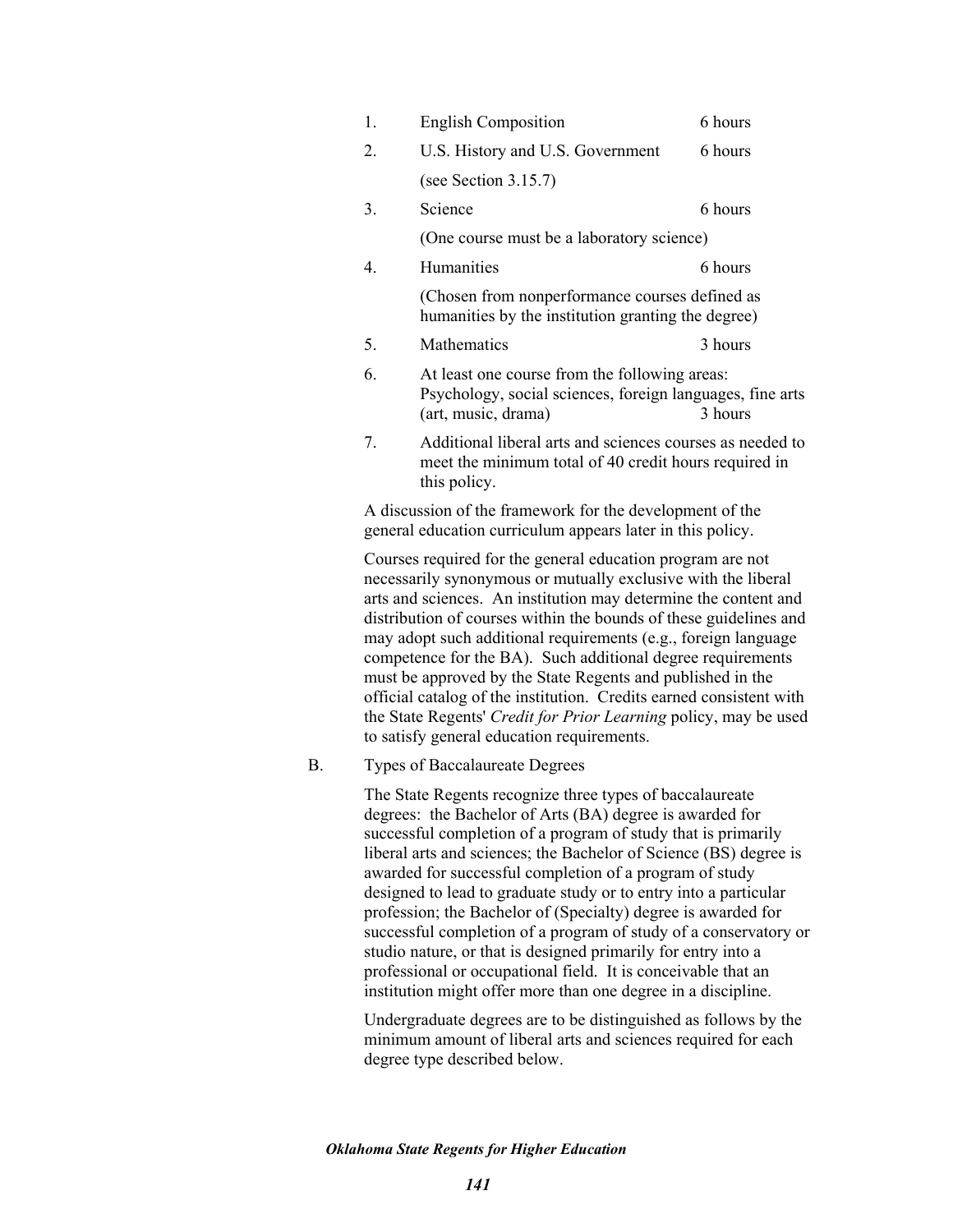- 1. At least 80 semester credit hours (or the equivalent) of the course work for the BA degree shall be in the liberal arts and sciences.
- 2. At least 55 semester credit hours (or the equivalent) of the course work for the BS shall be in the liberal arts and sciences.
- 3. At least 40 semester credit hours (or the equivalent) of the course work for the Bachelor of Applied Science, Bachelor of Applied Arts, Bachelor of Technology, and Bachelor of (Specialty) shall be in the liberal arts and sciences. The Bachelor of (Specialty) is restricted to a small number of fields in which traditional national practice or demands of the field or discipline require that the degree title include the name of the profession or discipline.
- C. Requirements and Standards

Following is a list of requirements, standards, and recommendations for use by institutions in the development and evaluation of baccalaureate degree programs.

- 1. Traditional baccalaureate degrees with the exception of professional or conservatory-type degrees should be attainable in four years of full-time academic study. Baccalaureate degrees shall be based upon at least 120 semester hours of course work excluding physical education activity courses.
- 2. The faculty of the awarding institution should have an opportunity to make a judgment as to the candidate's fitness for the degree. Therefore, a minimum of 30 hours of resident credit applied toward the baccalaureate degree shall be taken at the awarding institution, exclusive of correspondence work.
- 3. Each baccalaureate degree awarded by a State System institution shall be based on a minimum of 40 hours of general education excluding physical education activity courses. Normally, most general education courses will occur at the lower-division level; however, it is recommended that at least one upper-division general education course be required by the awarding institution.
- 4. Baccalaureate degrees shall be based upon a minimum of 60 hours, excluding physical education activity courses, at a baccalaureate degree-granting institution, 40 hours of which must be upper-division course work excluding physical education activity courses. Upperdivision courses should be taught at a level either sequentially above or conceptually higher than lowerdivision courses.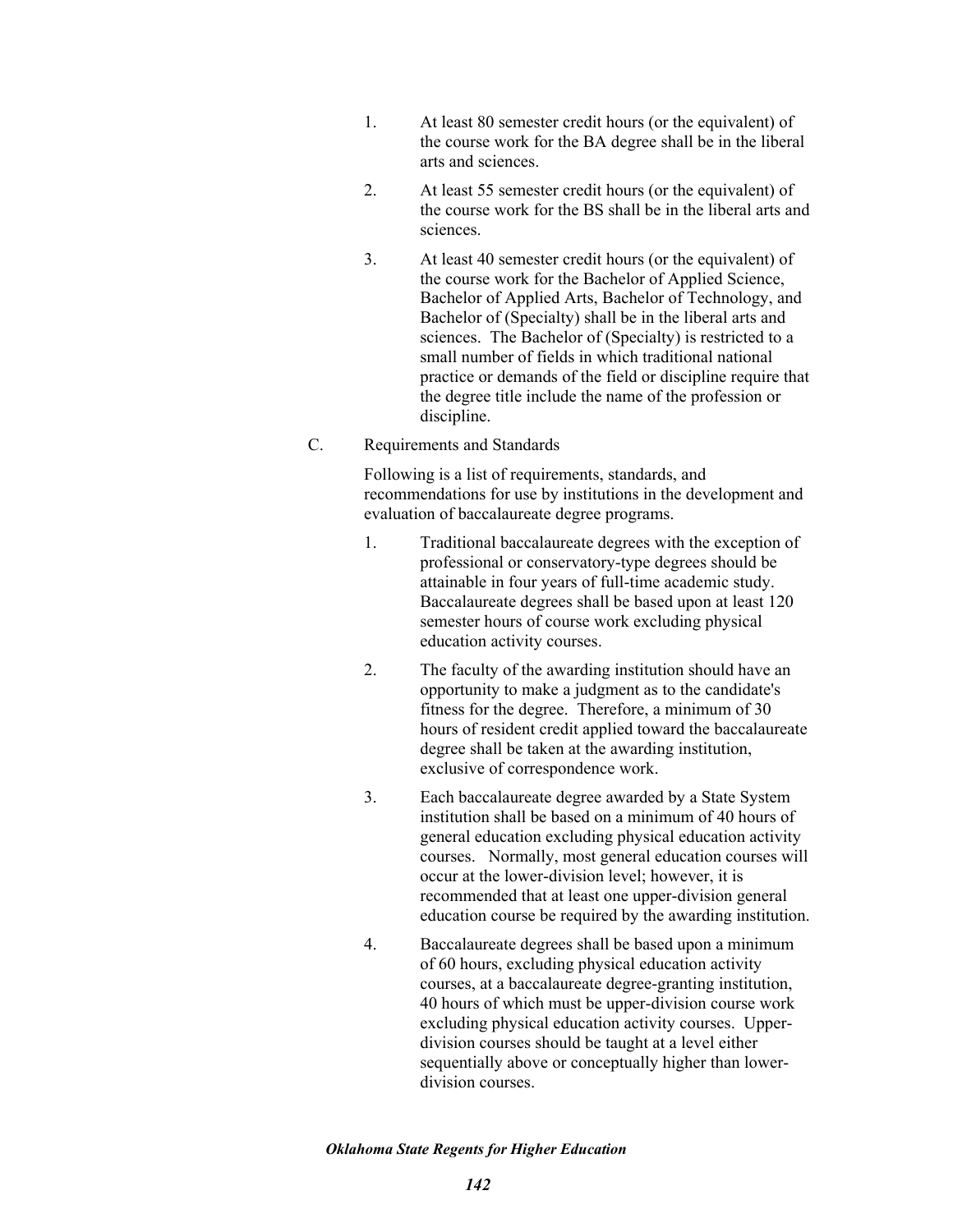- 5. At least 15 of the final 30 hours applied toward the baccalaureate degree or at least 50 percent of the hours required by the institution in the major field must be satisfactorily completed at the awarding institution.
- 6. Baccalaureate degrees should be based upon a minimum of 30 semester hours of credit in the area of specialization; however, the major area is defined by the institution. Of the 30 hours in the major field, 50 percent must be taken at the upper-division level.
- 7. Students recommended for the baccalaureate degree must achieve a GPA of 2.0 as a minimum on all course work attempted, excluding any courses repeated, reprieved or renewed as detailed in the State Regents' *Grading* policy, and excluding physical education activity courses.
- 8. The requirements and standards set forth in this policy statement should be considered minimum, allowing for change by individual institutions upon approval by the State Regents.
- 9. Students must demonstrate computer proficiency, which includes the competent use of a variety of software and networking applications. This requirement may be completed through one of three options:
	- a. successfully complete a high school computer science course that meets the State Regents' high school curricular requirements, or
	- b. satisfy an institution's computer proficiency assessment, or
	- c. successfully complete college-level course work that the institution designates.
- 10. Each baccalaureate degree-recommending institution shall list and update the requirements for each program leading to the baccalaureate degree and shall publicize these requirements for use by all other institutions in the State System. Each baccalaureate degree-recommending institution shall include in its official publications (whether print or electronic) information stating all lower-division prerequisite requirements for each upperdivision course. All requirements for admission to a university, college, or program should be set forth with precision and clarity. The degree requirements in effect at the time of the student's initial full-time enrollment in a State System college or university shall govern lowerdivision prerequisites, provided that the student has had continuous enrollment as defined in the official college or university publications.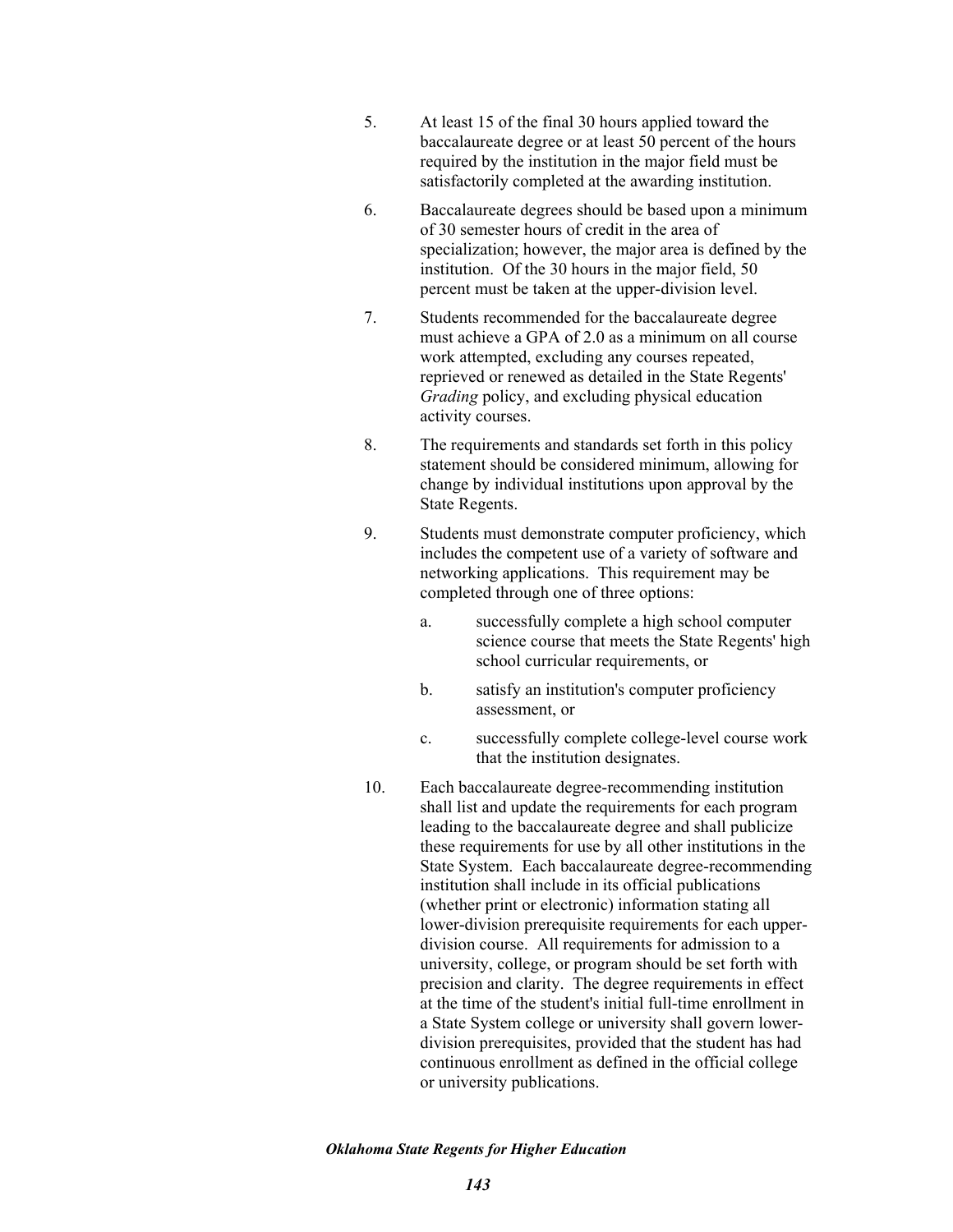D. Summary of Minimum Standards for a Baccalaureate Degree

| Bachelor of Arts Degree                                                                                                                      |                          |
|----------------------------------------------------------------------------------------------------------------------------------------------|--------------------------|
|                                                                                                                                              | Number of Hours Required |
| Total semester credit hours<br>required                                                                                                      | 120                      |
| General education                                                                                                                            | 40                       |
| Liberal arts and sciences course<br>work                                                                                                     | 80                       |
| Credit in residence at the<br>awarding institution (15 of the<br>final 30 hours or 50 percent of<br>the major also required in<br>residence) | 30                       |
| Credit from a baccalaureate<br>degree-granting institution (40)<br>hours must be upper-division)                                             | 60                       |
| Area of specialization (50<br>percent must be upper-division)                                                                                | 30                       |

| Bachelor of Science Degree                                                                                                                   |                          |
|----------------------------------------------------------------------------------------------------------------------------------------------|--------------------------|
|                                                                                                                                              | Number of Hours Required |
| Total semester credit hours<br>required                                                                                                      | 120                      |
| General education                                                                                                                            | 40                       |
| Liberal arts and sciences course<br>work                                                                                                     | 55                       |
| Credit in residence at the<br>awarding institution (15 of the<br>final 30 hours or 50 percent of<br>the major also required in<br>residence) | 30                       |
| Credit from a baccalaureate<br>degree-granting institution (40<br>hours must be upper-division)                                              | 60                       |
| Area of specialization (50)<br>percent must be upper-division)                                                                               | 30                       |

| Bachelor of (Specialty) Degree                                                                                                               |                          |
|----------------------------------------------------------------------------------------------------------------------------------------------|--------------------------|
|                                                                                                                                              | Number of Hours Required |
| Total semester credit hours<br>required                                                                                                      | 120                      |
| General education                                                                                                                            | 40                       |
| Liberal arts and sciences course<br>work                                                                                                     | 40                       |
| Credit in residence at the<br>awarding institution (15 of the<br>final 30 hours or 50 percent of<br>the major also required in<br>residence) | 30                       |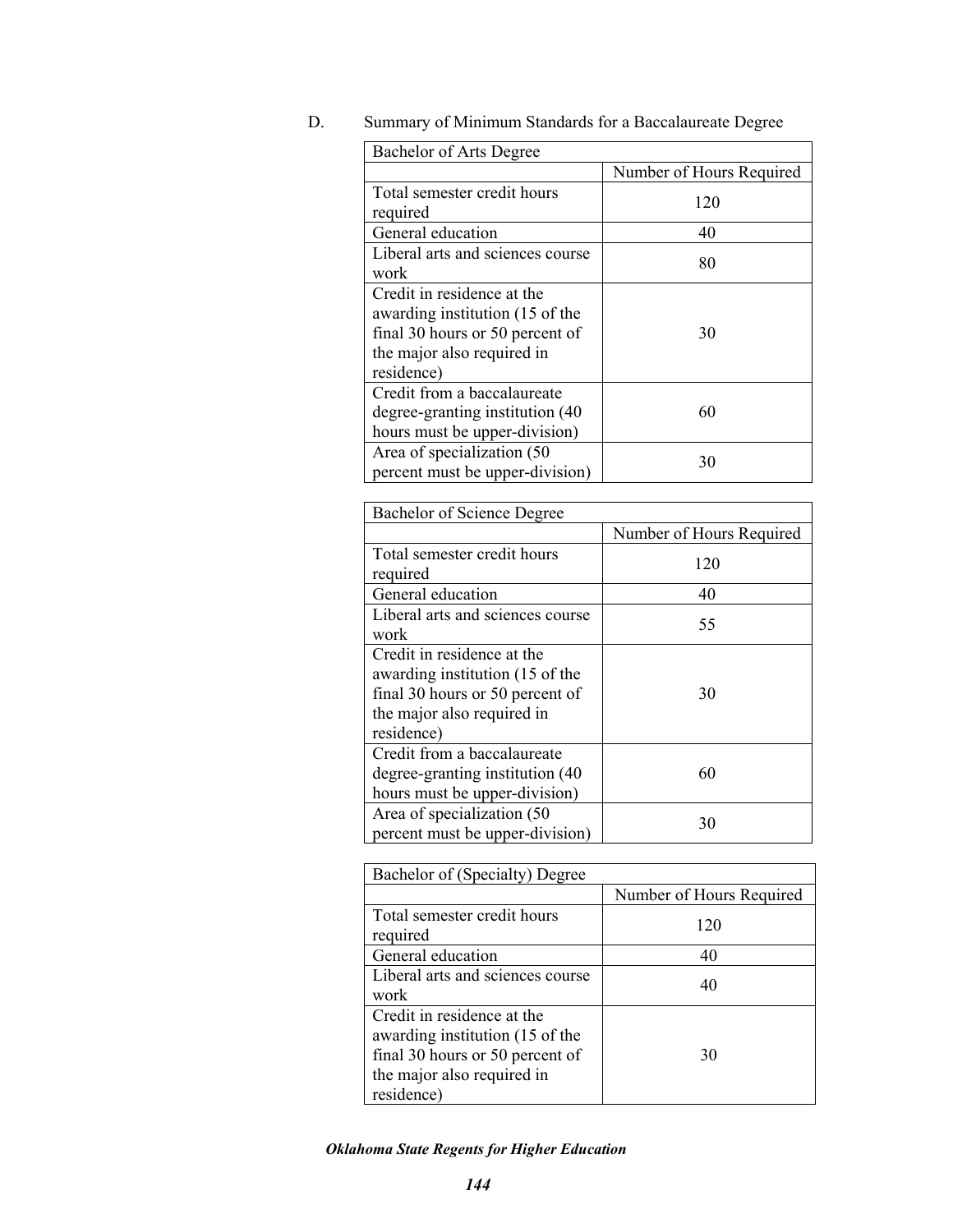| Credit from a baccalaureate      |    |
|----------------------------------|----|
| degree-granting institution (40) | 60 |
| hours must be upper-division)    |    |
| Area of specialization (50)      | 30 |
| percent must be upper-division)  |    |

# 3.15.6 General Education Framework

This section seeks to identify the meaning and parameters of general education within the State System. In accomplishing this goal, concern is given to: 1) general education through common goals and purposes; 2) a recognition of the desirability of developing general education programs which fit the individual needs of the several institutions; and 3) an awareness of the need for articulating the relationship and scope of general education in terms of transfer from the community colleges to the senior colleges and universities.

The general education program speaks to a variety of academic experiences depending on the background of the individual student and the philosophical stance of the particular college or university. While this document will suggest relatively broad disciplines within the categories identified as areas of common learning incorporated in a general education program, it will leave to the individual institutions responsibility for the designation of particular courses in the institution's general education program.

## A. General Education Outcomes

The following framework is based on the Higher Learning Commission (HLC) of the North Central Association of Colleges and Schools' Commission Statement on General Education and should be followed by each institution when developing or reviewing its general education program.

All institutions in the State System will require a general education component in each undergraduate degree program. Faculty should provide the oversight for general education and each institution should regularly assess the effectiveness of its general education program. Institutions should clearly and publicly articulate the purposes, content, and intended learning outcomes of the general education provided to students.

An institution's general education program should impart common knowledge and intellectual concepts as well as help students develop skills and attitudes that every educated person should possess. Effective general education should help students gain competence in independent intellectual inquiry and also stimulate the examination and understanding of personal, social, and civic values.

The following student learning outcomes are a foundation for richer lives, careers, and citizenship. Institutions should strive to include each of these outcomes in general education programs:

1. Appreciating and understanding diverse cultures and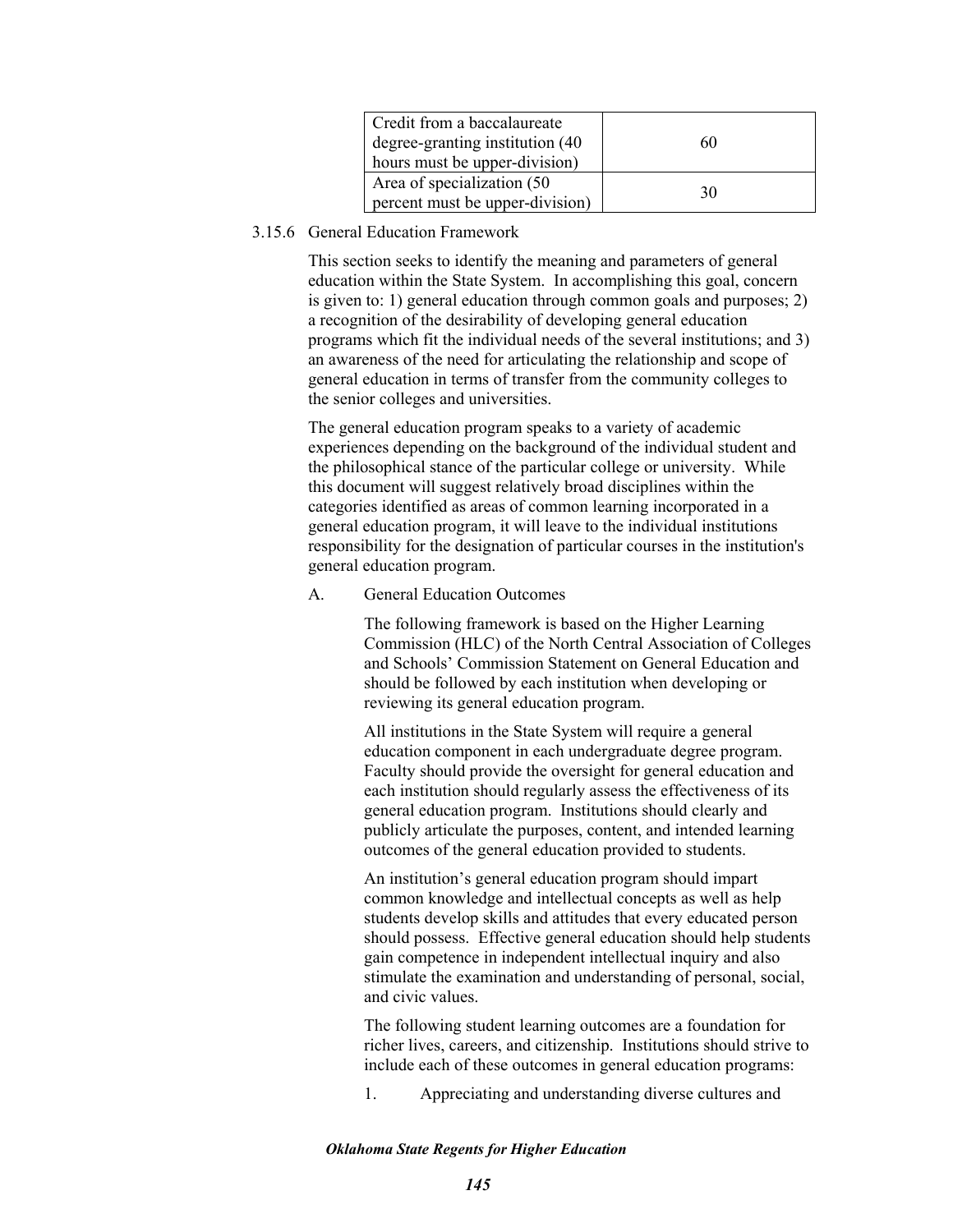heritages

- 2. Mastering multiple modes of inquiry, reasoning, and critical thinking
- 3. Effectively analyzing and communicating information
- 4. Recognizing the importance of creativity and values to the human spirit
- 5. Understanding relationships within nature and science
- 6. Developing responsible, ethical, and engaged citizens
- 7. Promoting lifelong learning, wellness and personal enrichment
- 8. Adapting to a constantly changing global society

Ideally, general education should extend throughout the students' baccalaureate programs. Institutions are encouraged to recognize the value of providing some type of upper-division general education experience during the final semesters of the baccalaureate degree program. It is also imperative that all institutions provide a means for credit by examination for established general education courses when individuals already have attained a college-level grasp of selected subject matter.

#### B. The General Education Core

The objectives of general education may be realized through the following components:

1. Communication and Symbols

The goals of general education include a recognition that communication occurs through an intricate and sophisticated use of symbols. The symbols of the alphabet ordered into meaningful expressions form the basis for communication through reading and writing. The ability to produce and audit sounds which have a referent in experience forms the basis for communicating through speaking and listening. Some disciplines which might be helpful in furthering this objective would include: English language studies, foreign language studies, and speech-communication studies.

A second dimension of communication through symbols is in the quantitative domain with its use of numbers. Numbers provide a universally accepted system of symbols. Some disciplines which might be helpful in furthering this objective would include: mathematics, logic, statistics and computer science.

2. Social, Political, and Economic Institutions

The goals of general education include a recognition that human beings are participants in and creators of constantly changing social, political, and economic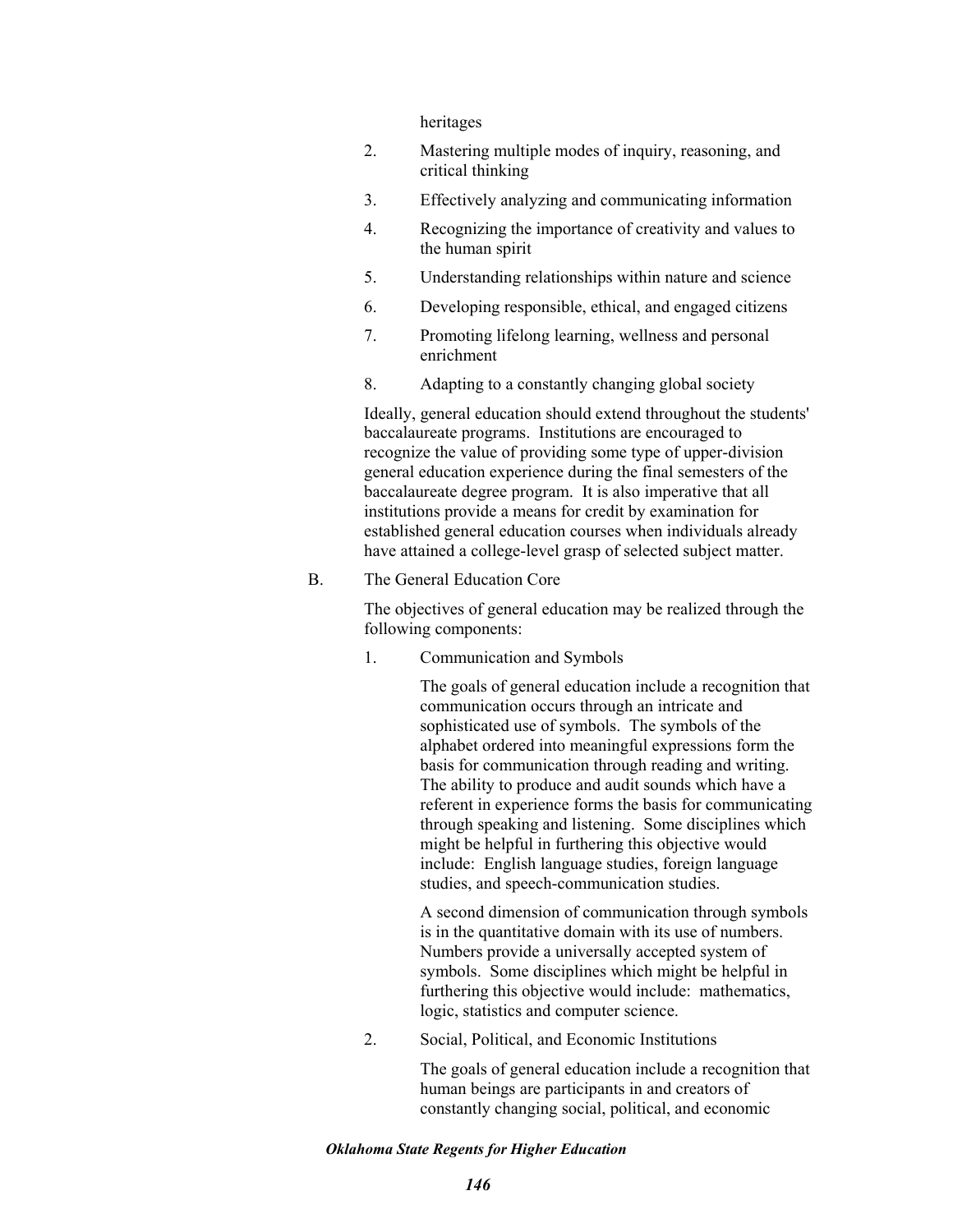institutions. Some disciplines which might be helpful in furthering this objective would include: sociology, political science, economics, and philosophy.

Modern economic theorists have developed disciplines that provide knowledge in the means and ends of producing and consuming. Intelligent participation by citizens in a democratic society is predicated upon a basic understanding of economic principles. Some disciplines which might be helpful in furthering this objective would include: economics and consumer education.

3. Understanding Relationships in Nature and Science

The goals of general education include an understanding and appreciation of both the facts and methodology of science. In this area, students will develop knowledge in both pure and applied science. Some disciplines which might be helpful in furthering this objective would include: natural and physical science as well as experimental psychology.

4. Understanding of Human Heritage and Culture

The goals of general education include an inquiry into the roots of civilization with its ebb and flow, progress and regression, war and peace. It will include, besides facts, the seminal ideas and events that have shaped the sweep of history. Some disciplines which might be helpful in furthering this objective would include: history, political science, philosophy, anthropology, archeology, and cultural geography.

To understand a culture one must move beyond simple facts into the interrelationships between ideas and culture. Some disciplines which might be helpful in furthering this objective would include: language (modern and ancient), humanities, history, and cultural studies.

An understanding and appreciation of the arts provide aesthetic awareness. Some disciplines which might be helpful in furthering this objective would include: music, art, drama, and dance.

5. Values and Beliefs

Within the framework of the goals of general education is the assumption that students learn the distinction between facts and beliefs. Therefore, a study of how values are formed, transmitted and revised is desirable. Some disciplines which might be helpful in furthering this objective would include: philosophy, literature, music and art history, history and philosophy of science,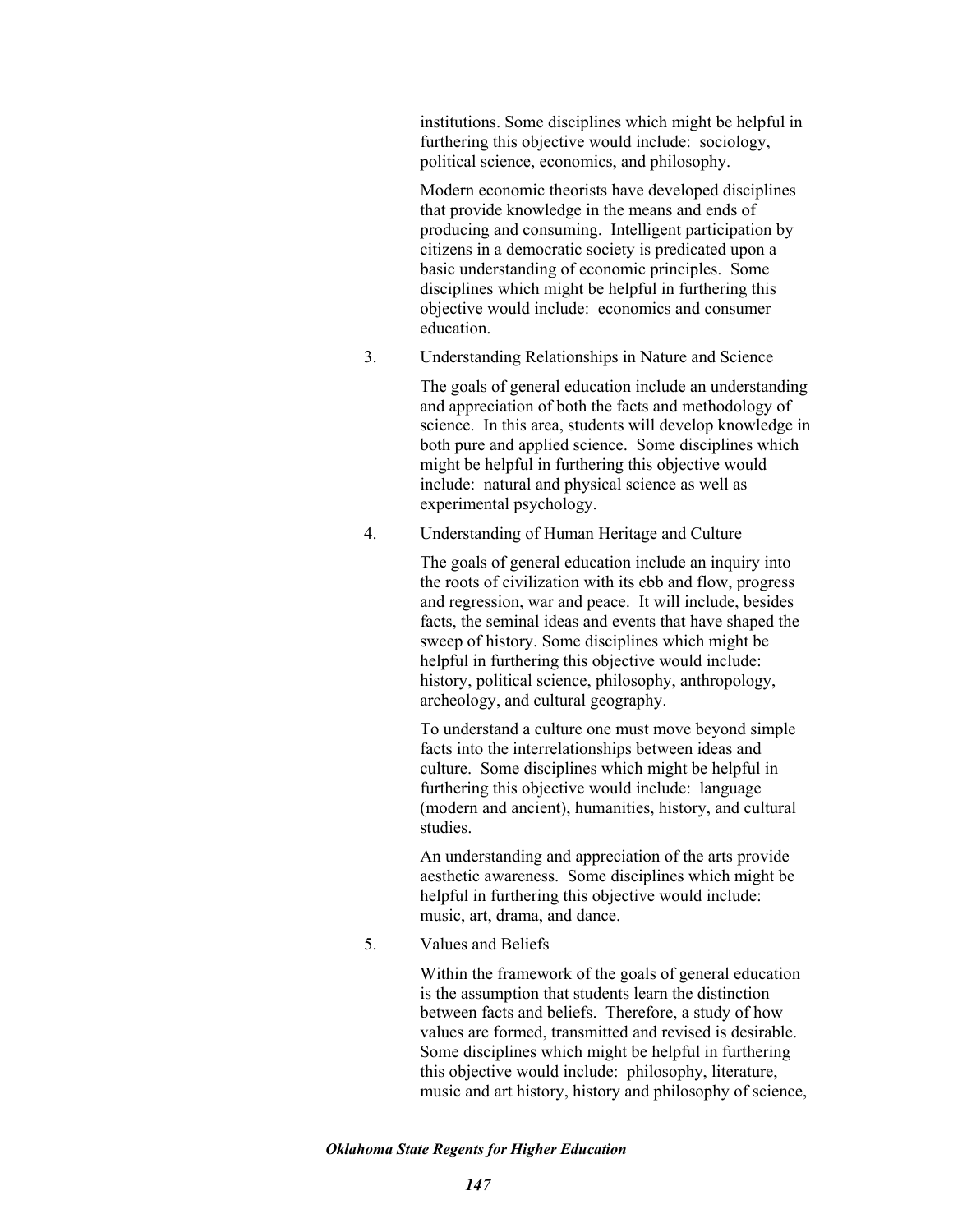humanities, sociology, and world religions.

Beyond an understanding of the origin and meaning of values, it is helpful for students to identify the source of their own beliefs and to engage in a critical analysis of the basis of their personal moral and ethical choices. Some disciplines which might be helpful in furthering this objective would include: psychology, philosophy, and ethics.

All of the above disciplines are but examples of those which might be utilized to foster the objectives of general education within each of the sections and are not intended to be inclusive of all the disciplines which institutions might wish to utilize in carrying out their individual general education programs.

It is recommended that each State System institution carefully review its program of general education in view of establishing a capstone course or other experience toward the end of the student's baccalaureate degree program to determine the extent to which the goals of general education have been met. Some institutions might wish to offer a capstone course, some might wish to conduct a written or oral examination, whereas others might prefer to simply move part of the general education requirement to the upper-division level.

3.15.7 Inclusion of U.S. History and U.S. Government

All students graduating from institutions in the State System and awarded the associate or baccalaureate degree of any type must have completed at least six semester hours of college credit in U.S. history and U.S. government. Each of these courses should be general in nature and taught by qualified faculty from the discipline department on campus. Specialized courses do not satisfy the intent of the policy.

*Approved April 15, 1994; Revised April 3, 1998; June 30, 1998; October 15, 1999; April 7, 2000; April 1, 2004.*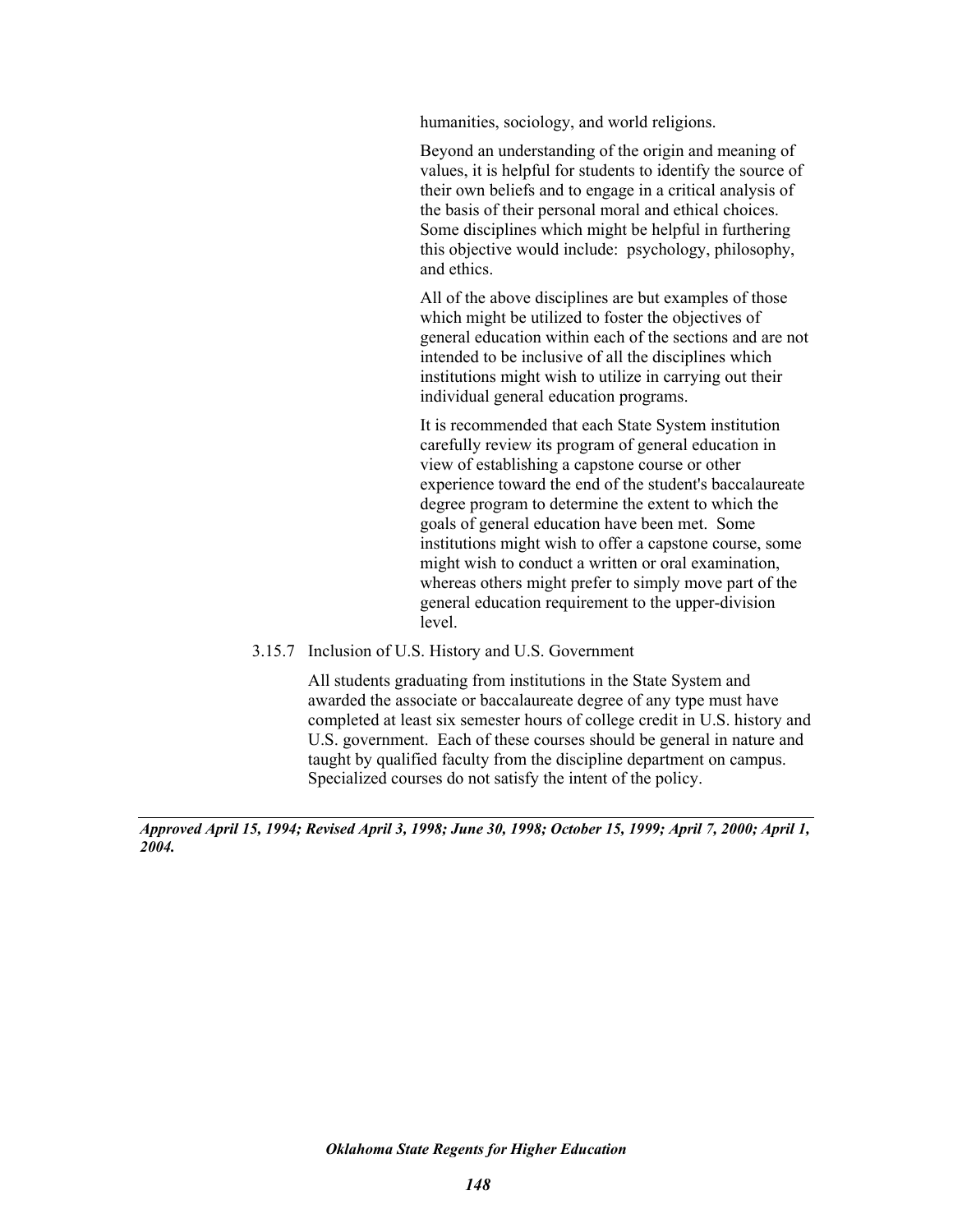## **3.16 CREDIT FOR PRIOR LEARNING**

#### 3.16.1 Purpose

In recognition of the need to evaluate learning acquired from other sources, such as work experience, non-degree granting institutions, professional training, military training or open source learning, the State Regents have adopted the following policy. State System institutions shall provide a systematic and comparable means through which students may be awarded credit for prior learning. State System policy should assure the maintenance of uniform academic standards with regard to the evaluation of experiences leading to the awarding of credit for prior learning, and provide for uniform transfer of credit for prior learning among State System institutions. State System institutions shall provide students with a means of evaluation of prior learning and shall develop institutional policies and procedures consistent with this policy. These policies should include provisions for oversight and periodic evaluation to protect the integrity and credibility of this program and academic credits.

#### 3.16.2 Definitions

The following words and terms, when used in the policy, shall have the following meaning, unless the context clearly indicates otherwise:

"Prior Learning" is acquired outside the sponsorship of legally authorized postsecondary and higher education institutions accredited as degree-granting institutions. The term applies to learning acquired from, but not limited to, work and life experiences, non-degree granting institutions, professional training, military training, or open source learning.

 "Transcript" is the official document issued by an institution with student information that is a complete and accurate reflection of a student's academic career. It includes information such as GPA, semesters of attendance, courses taken, grades and credit hours awarded, degrees received, academic standing, academic honors, and transfer information. The transcript may also include the CGPA.

- 3.16.3 Principles
	- A. Students eligible to receive credit for prior learning must be enrolled or eligible to re-enroll at the institution awarding the credit.
	- B. Credit awarded to a student for prior learning must be validated by successful completion of 12 or more semester hours at the awarding institution before being placed on the student's official transcript. An institutional policy exception to this provision must be requested by the institution and approved by the State Regents.
	- C. State System institutions awarding credit for prior learning shall review and validate the learning on an individual basis using State Regents' recognized or approved methods. The following publications and methods are among acceptable options for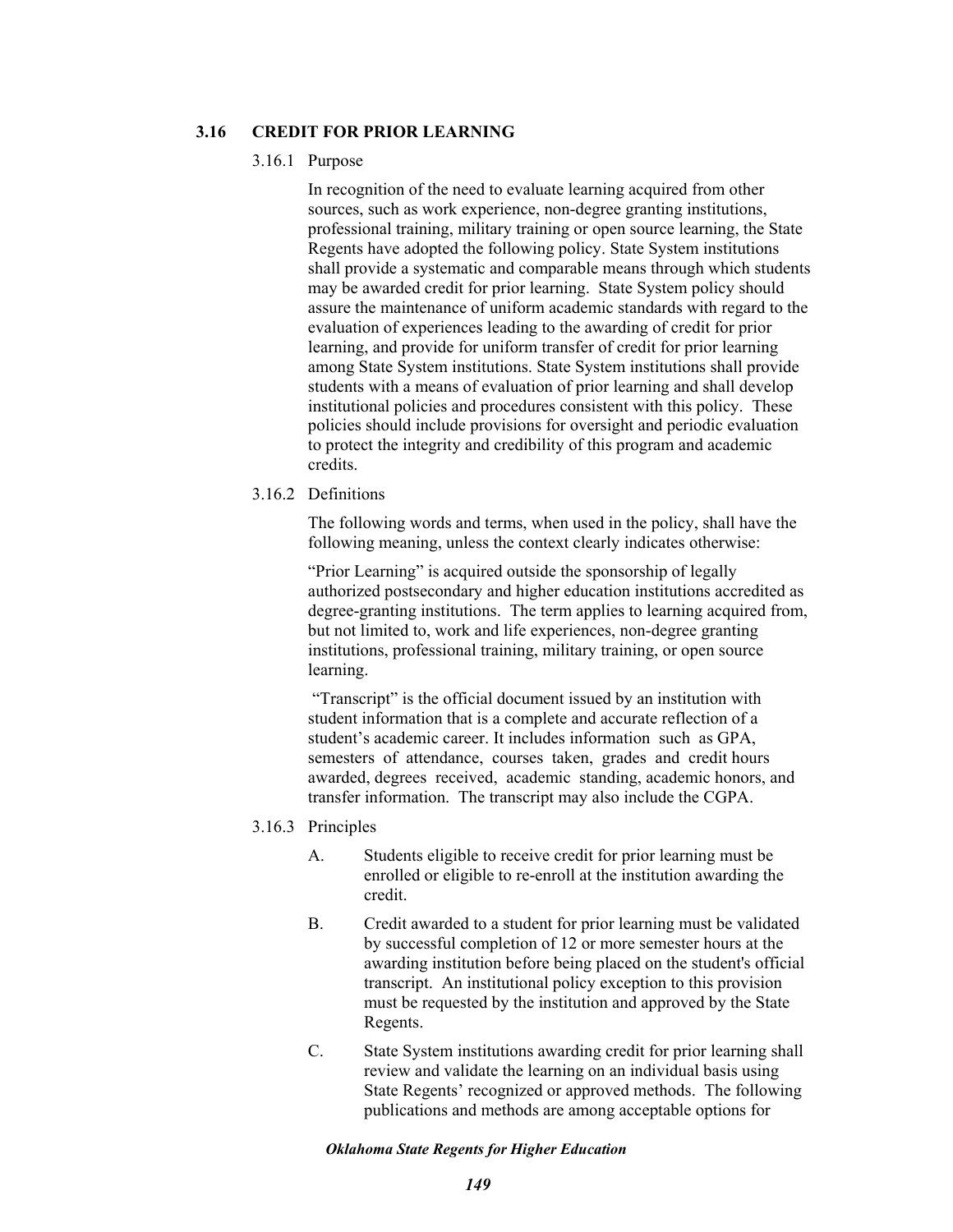validating prior learning for awarding credit:

- 1. American Council on Education (ACE) Guide to Evaluation of Educational Experiences in the Armed Forces, National Guide to College Credit for Workforce Training, and ACE recommendations of college credit by examination, as well as ACE credit recommendations on the Joint Service Transcript, and other publications as recommended by ACE.
- 2. The University of the State of New York's National College Credit Recommendation Service (CCRS).
- 3. Standardized examinations such as College Board Advanced Placement (AP) or College Level Examination Program (CLEP) and the Defense Activity for Non-Traditional Education Support (DANTES).
- 4. Degree-relevant prior learning credit awarded and transcripted by other institutions accredited as degreegranting institutions.
- 5. Assessment of individual student portfolios using Council for Adult and Experiential Learning (CAEL) or other standardized guidelines.
- 6. Higher Level courses in the International Baccalaureate Organization Diploma Program.
- 7. Institutionally prepared assessments developed by qualified faculty with content expertise.
- 8. Use of the systemwide assessment inventory of industry, technical, and other assessments associated with technology center programs that have been evaluated for college credit.
- D. In establishing the minimum required score on an AP examination for granting course credit for a particular lowerdivision course, State System institutions shall not require an AP score of more than three.

Policy exceptions may be granted if a State System institution determines, based on evidence, that a higher score on the examination is necessary for a student to be successful in a related and more advanced course for which the lower-division course is a prerequisite.

The process for requesting a policy exception is outlined in the *Academic Affairs Procedures Handbook.*

- E. Neither the ACT nor the SAT shall be utilized by State System institutions for awarding credit.
- F. Direct instruction or coursework from technology centers shall not be utilized by State System institutions for awarding credit through this policy.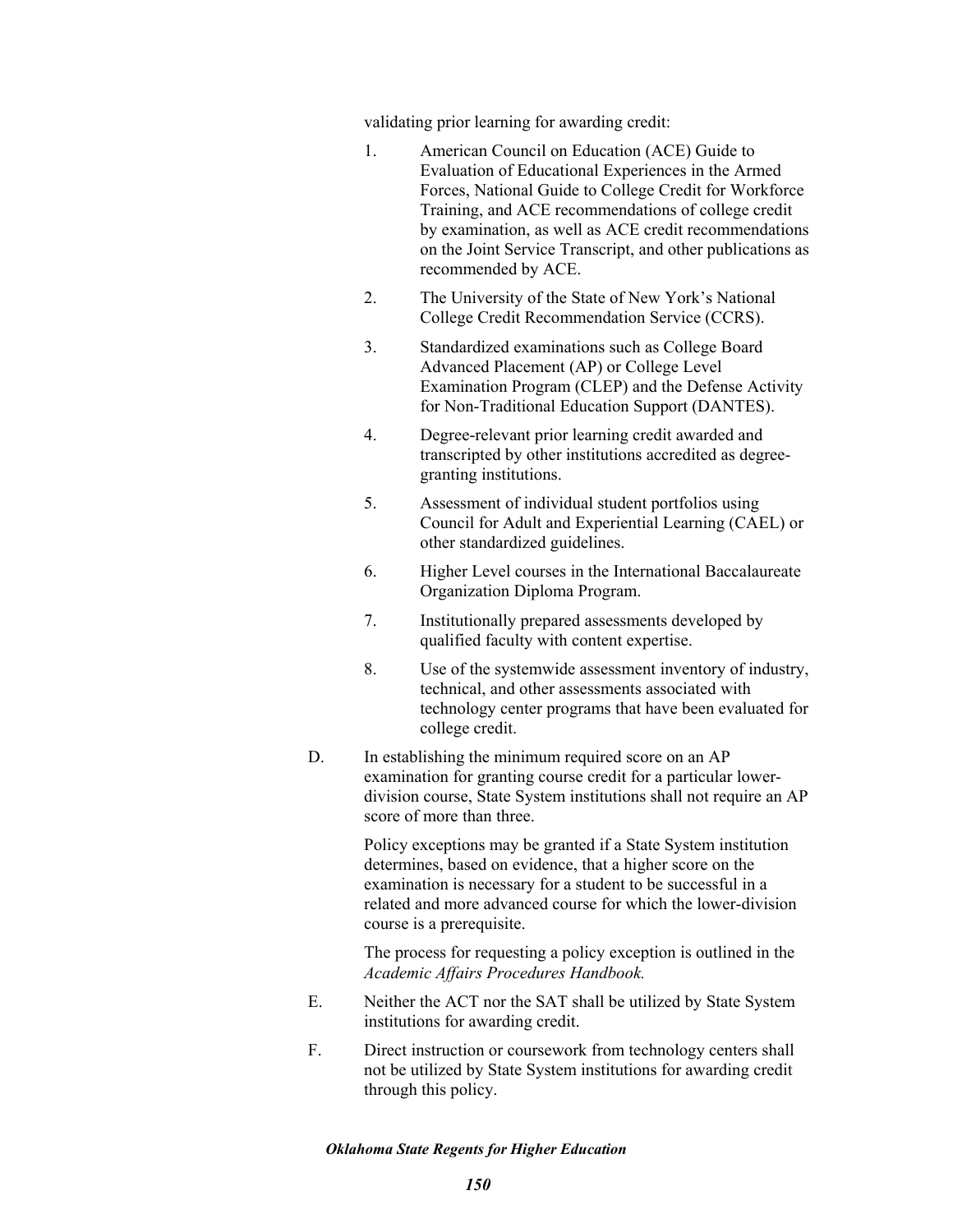- G. Through a faculty driven process, a systemwide technical assessment inventory shall be maintained and updated as needed by the State Regents. The inventory shall consist of State Regents approved industry, technical, and alternative assessment instruments and methods associated with technology center programs that have been evaluated for credit.
- H. Credit awarded for prior learning may be applied to a degree program subject to meeting the requirements of the institution conferring the degree.
- I. Credit awarded for prior learning (number of semester hours and level) shall not exceed HLC standards and ACE recommendations.
- J. Examination scores, used to validate prior learning, must meet or exceed the minimums recommended by ACE for national examinations, at least a four (on a seven-point scale) in the Higher Level course in the International Baccalaureate Organization Diploma Program, and a grade level of C or better for locally developed examinations that validate non-technical coursework. Cutoff scores for locally developed and administered advanced standing examinations shall be established by means of standard setting examinations.
- K. The institutional procedures used to validate prior learning should be objective to the extent that external evaluators would reach the same conclusion.
- L. Institutional technical assessments, to validate learning from non-degree granting entities not associated with technology centers, shall be developed by qualified faculty. These assessments may be submitted to the State Regents for review and, if approved by the State Regents, be listed on the systemwide technical assessment inventory.
- M. Institutions shall only award credit for prior learning in programs for which they are approved to offer by the State Regents. Institutions shall assign their own course title and number to the credit awarded and the neutral grades of pass (P) or satisfactory (S) shall be utilized to designate credit awarded for prior learning. Conventional letter grades shall not be used. All awarded credit for prior learning shall be appropriately identified by source and method on the transcript.
- N. Costs to students to assess credit should be comparable throughout the State System, and reflect as closely as possible the actual costs for institutional administration. Institutional charges for evaluating prior learning, by means other than nationally developed examination, shall be based upon the actual costs of the evaluations. Charges for administration and recording of credit for prior learning based on nationally developed examinations shall be at the rate established by the national testing agency for the particular test. No other charges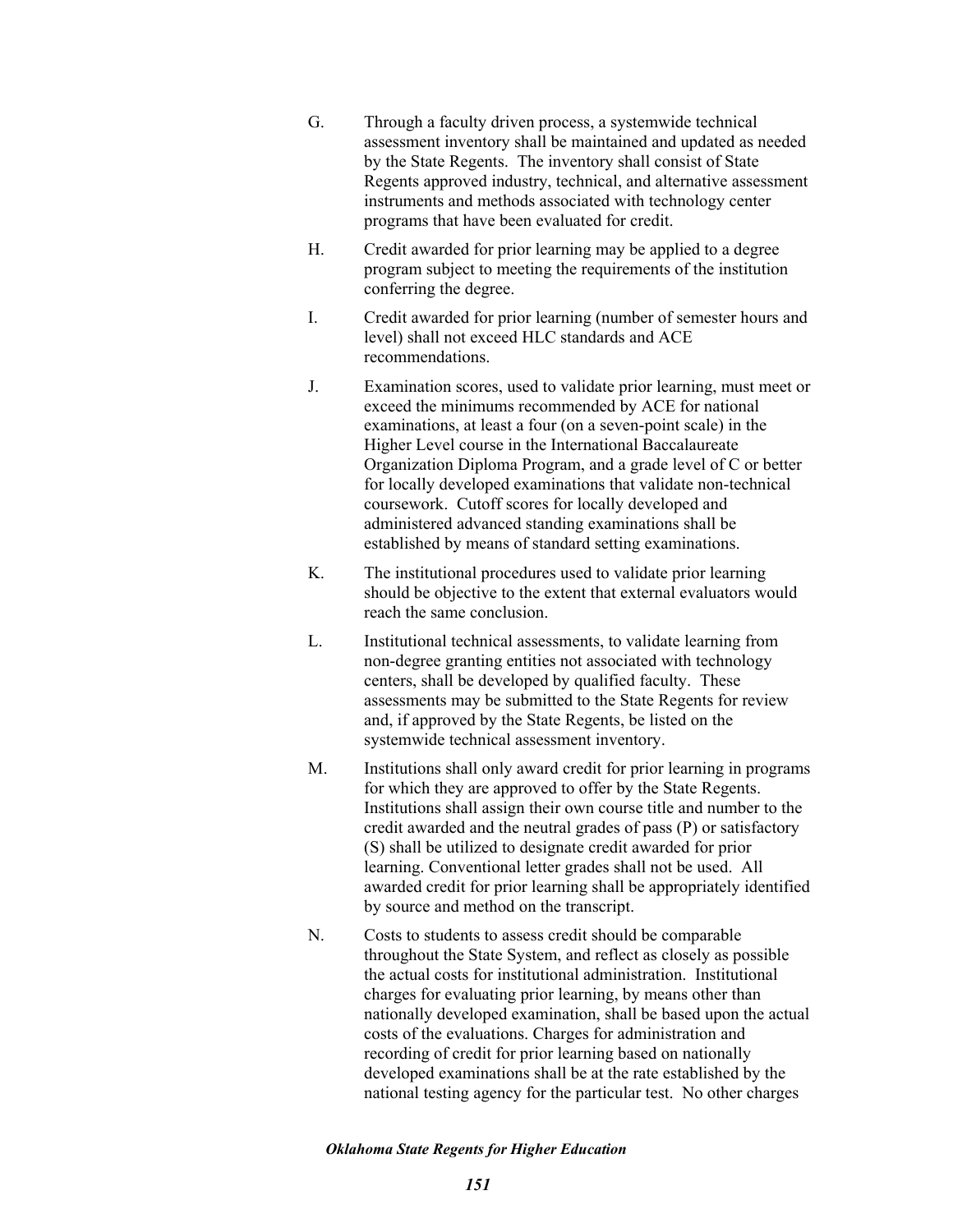shall be made for the administration or recording of this credit.

- O. Credit for prior learning, once recorded at a State System institution, is transferable on the same basis as if the credit had been earned through regular study at the awarding institution.
- 3.16.4 Oversight and Evaluation

To protect the integrity and credibility of this policy, State System institutions shall report the following information:

- 1. Documentation for all credit awarded for prior learning, to include the method(s) used, the amount of credit awarded by each method, and the total number of credit hours awarded through this policy. Detailed information on reporting is available in the *Academic Affairs Procedures Handbook*.
- 2. Summary information of credit awarded through prior learning assessments will be regularly reported to the State Regents.
- 3.16.5 Compliance with Policy

This policy shall apply at all State System institutions. It is also recommended for the consideration and use of independent institutions in order that standards of education relating to credit for prior learning be comparable for students at all institutions of Oklahoma higher education.

Institutions may establish higher standards or use other validation methods to meet these standards, as approved by the State Regents.

*Approved July 24, 1972. Revised July 28, 1975; October 23, 1985; February 8, 1995; January 29, 2015, May 27, 2016.*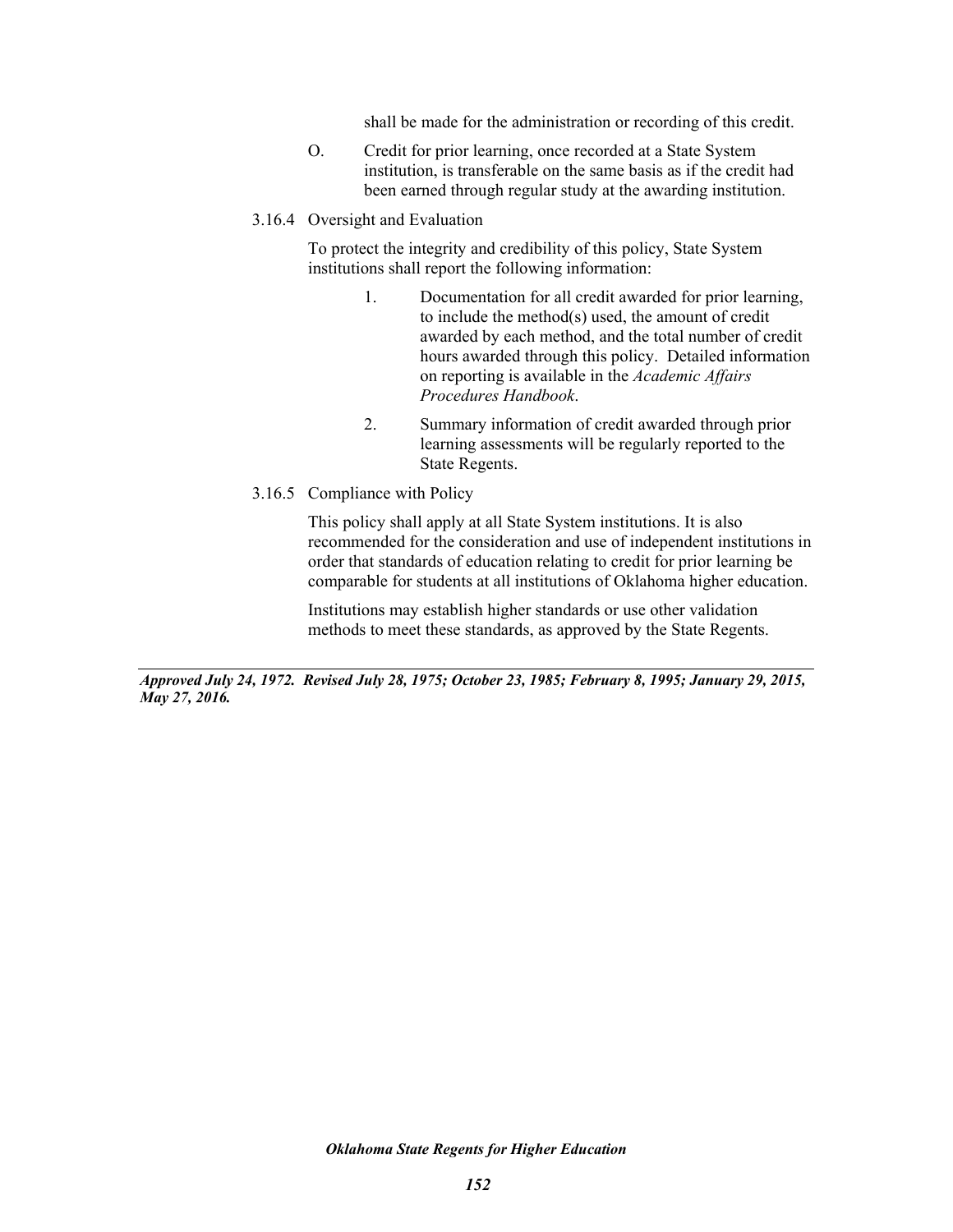# **3.17 DISTANCE EDUCATION AND TRADITONAL OFF-CAMPUS COURSES AND PROGRAMS**

### 3.17.1 Purpose

The purpose of this policy is to establish standards and procedures for offering distance education and traditional off-campus courses and programs and for the operation of designated learning sites. Institutions are responsible for ascertaining and proactively meeting the educational needs in their respective communities as guided by their function statement. In serving those needs, institutions are encouraged to utilize the programmatic and content expertise of peer institutions. Distance education programs and courses should be used to enhance efficiency while increasing institutional sharing of resources, all for the purpose of enhancing access to postsecondary education opportunities to Oklahoma citizens. Above all, the policy is intended to promote cooperation and collaboration among State System institutions.

A. Scope

The use of distance education and traditional off-campus instruction should be applied to the multiple goals of the State System:

- 1. to extend access to place bound and nontraditional students through the distance education courses and programs;
- 2. to inform business, government, and community organizations about the benefits of this delivery format;
- 3. to improve the achievement and skill level of students, whether in traditional campus programs, or in traditional off-campus settings, or by means of distance education by actively engaging them in the learning process;
- 4. to facilitate Oklahoma's economic development by strengthening pathways to academic degrees and certificates, increasing the number of college graduates, offering appropriate academic programs and marketing the State System and its institutions as an economic asset of the state; and
- 5. to enhance institutional resource efficiency, all for the purpose of improving student participation and enrollment by increasing access to postsecondary education and expanding use of distance education for the citizens of Oklahoma.
- B. Distance Education and Traditional Off-Campus Courses and Programs

The policy applies to courses and programs delivered by Oklahoma State System institutions both within and outside of the state of Oklahoma. This policy incorporates language and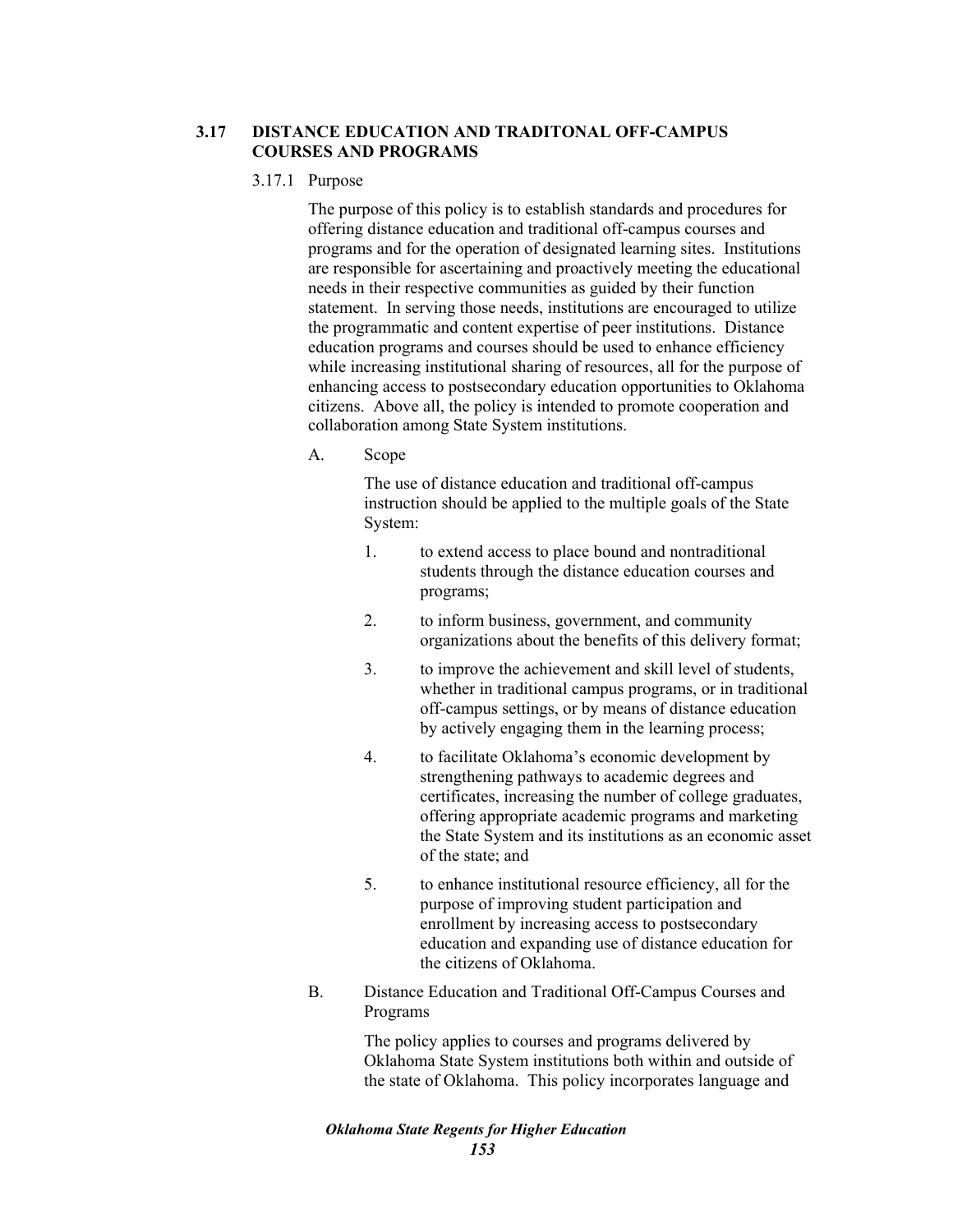standards from the Council of Regional Accrediting Commissions (C-RAC) *Guidelines for the Evaluation of Distance Education (On-line Learning).*

C. Learning Sites

A 1998 study conducted by the National Center for Higher Education Management Systems (NCHEMS) found that 93 percent of Oklahoma's population is within 30 miles of an existing campus or site. However, it also found that 63 of Oklahoma's 77 counties have unmet higher education needs of some kind. These educational needs are in low population areas and are episodic in nature; thus the creation of centers, branch campuses, or other traditional higher education infrastructure is not warranted. These higher education needs will be met through this policy.

### 3.17.2 Definitions

The following words and terms, when used in the policy, shall have the following meaning, unless the context clearly indicates otherwise:

"Asynchronous" learning occurs when students and faculty are not present and available at the same time. Regular communication and instruction may be facilitated by e-mail, discussion boards or other electronic formats.

"Blended" programs utilize both on-site and distance education methods. Blended programs are not exempt from online program approval if distance education activity is utilized to an extent which requires approval under sections 3.17.11 or 3.17.12.

"Blended course" is a course in which at least 50 percent, but less than 75 percent, of the instruction occurs via distance education and the remaining portion occurs on-site.

 "Council of Regional Accrediting Commissions (C-RAC) Guidelines" refers to the Interregional Guidelines for the Evaluation of Distance Education Programs (Online Learning) for best practices in postsecondary distance education developed by learning practitioners of distance education.

"Distance Education" for the purpose of this policy includes courses and programs offered through videotape, CD ROM, telecourses, web-based (online), Interactive Television, or other digital methodologies.

"Distance Education Course" is a course in which at least 75 percent of the instruction and interaction occurs through a distance education format.

 "Financial Responsibility Index Score" is a United States Department of Education (USDE) issued score to determine a private institution's financial stability for Title IV participation.

"Learning Site" is a site designated by the State Regents with the function and responsibility of ensuring that higher education needs are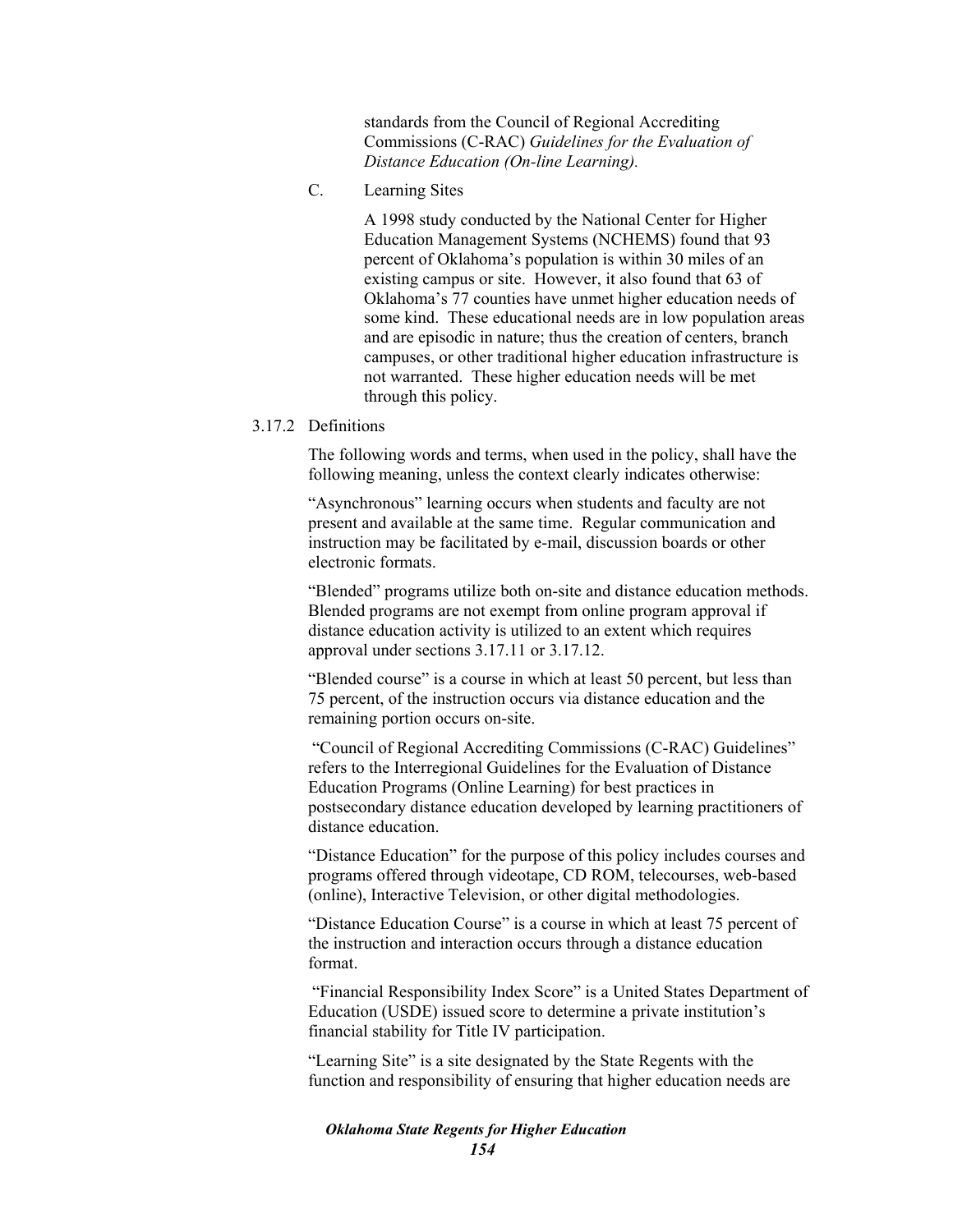met either through programs offered by the designated institution or importing courses from sister institutions. Designated learning sites include the 25 public colleges and universities and the University Centers of Southern Oklahoma (UCSO) and Ponca City (UCPC).

"Major" for the purpose of this policy is defined as courses in the discipline of the student's declared major, excluding support courses, general education courses, and elective courses.

"National Council for State Authorization Reciprocity Agreements (NC-SARA)" is the administrative entity responsible for establishing SARA policies and standards and coordinating SARA efforts within the four regional higher education interstate compacts.

 "Online Delivery" for the purpose of this policy is defined as teaching and learning that occurs in an online environment through the use of the Internet or other computer-mediated format that results in the awarding of a degree.

"Online Program" for the purpose of this policy is defined as (1) a program that is offered in such a manner that an individual can take 100 percent of the courses for the major through online delivery or other computer-mediated format, or (2) the program is advertised as available through online delivery.

"Physical Presence" is a measure by which a state defines the status of an educational institution's presence within the state.

"Private Institution" is defined as an educational institution controlled by a private individual(s) or by a nongovernmental agency, usually supported by other than public funds, and operated by other than publicly elected or appointed officials. These institutions may be either for-profit or not-for-profit.

"Program" is a sequentially organized series of courses and other educational experiences designed to culminate in an academic degree or certificate. For purposes of this policy, instructional program, academic program, and course of study will be considered synonymous. Programs offered through distance education must also meet the requirements outlined in section 3.17.11 of this policy.

"Regional Compact" refers to the Midwestern Higher Education Compact, New England Board of Higher Education, Southern Regional Education Board, or Western Interstate Commission for Higher Education.

"State" means any state, commonwealth, district, or organized territory of the United States.

"State Authorization Reciprocity Agreement (SARA)" is an agreement among member states, districts and U.S. territories that establishes comparable national standards for interstate offering of postsecondary distance education courses and programs.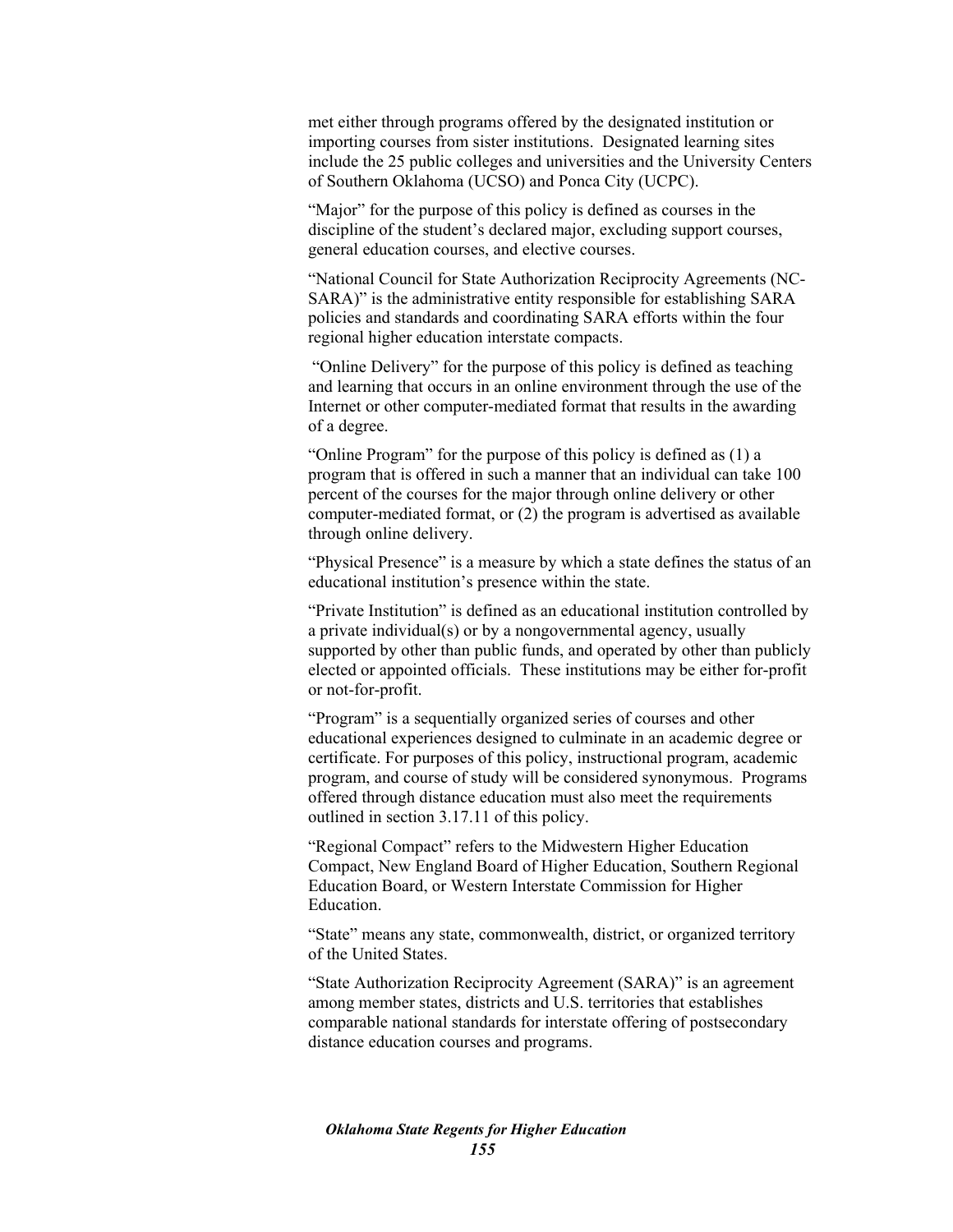"State Portal Agency" means the single agency designated by each SARA member state to serve as the interstate point of contact for SARA questions, complaints, and other communications.

"Synchronous" learning takes place when learners and/or instructors are in different geographical locations but are able to interact (or meet) in real-time using specific enabling technology.

"Traditional Off-Campus Courses and Programs" are those taught for credit at a location which is remote from the originating campus of a State System institution and is not considered part of the institution's physical plant.

## 3.17.3 Applicability of Credit

Credit awarded for the completion of courses offered through distance education and traditional off-campus instruction is fully applicable toward the satisfaction of requirements for academic degrees and certificates consistent with State Regents' and institutional residence and degree requirements.

3.17.4 Program and Course Principles and Procedures

The principles and procedures in this section apply to distance education and traditional off-campus programs or courses as indicated.

Note: Courses and programs offered at higher education centers, branch campuses, or constituent agencies are not considered traditional offcampus or distance education offerings as defined in this policy. Branch campuses and constituent agencies may offer courses or programs as indicated in the State Regents' *Functions of Public Institutions* policy.

- A. Online and Traditional Off-Campus Programs. Institutional requests for new online or traditional off-campus educational programs shall be submitted in the same manner as on-campus program requests. (See the State Regents' *Academic Program Approval* policy).
- B. Online Programs. Existing programs offered through online delivery will be submitted as specified in 3.17.11 and 3.17.12.
- C. Distance Education Programs in Other Formats. Existing courses and programs offered through distance education formats that do not meet the requirements outlined in 3.17.11 do not require program approval. However, courses offered through these methodologies remain within the jurisdiction of this policy and must meet requirements as specified in 3.17.5.
- D. Traditional Off-Campus. The principles outlined below apply to section 3.17.13.
	- 1. Courses and programs authorized for offering oncampus at State System institutions will form the basis for traditional off-campus offerings at State System institutions. Institutions may offer approved on-campus courses within their geographic service area without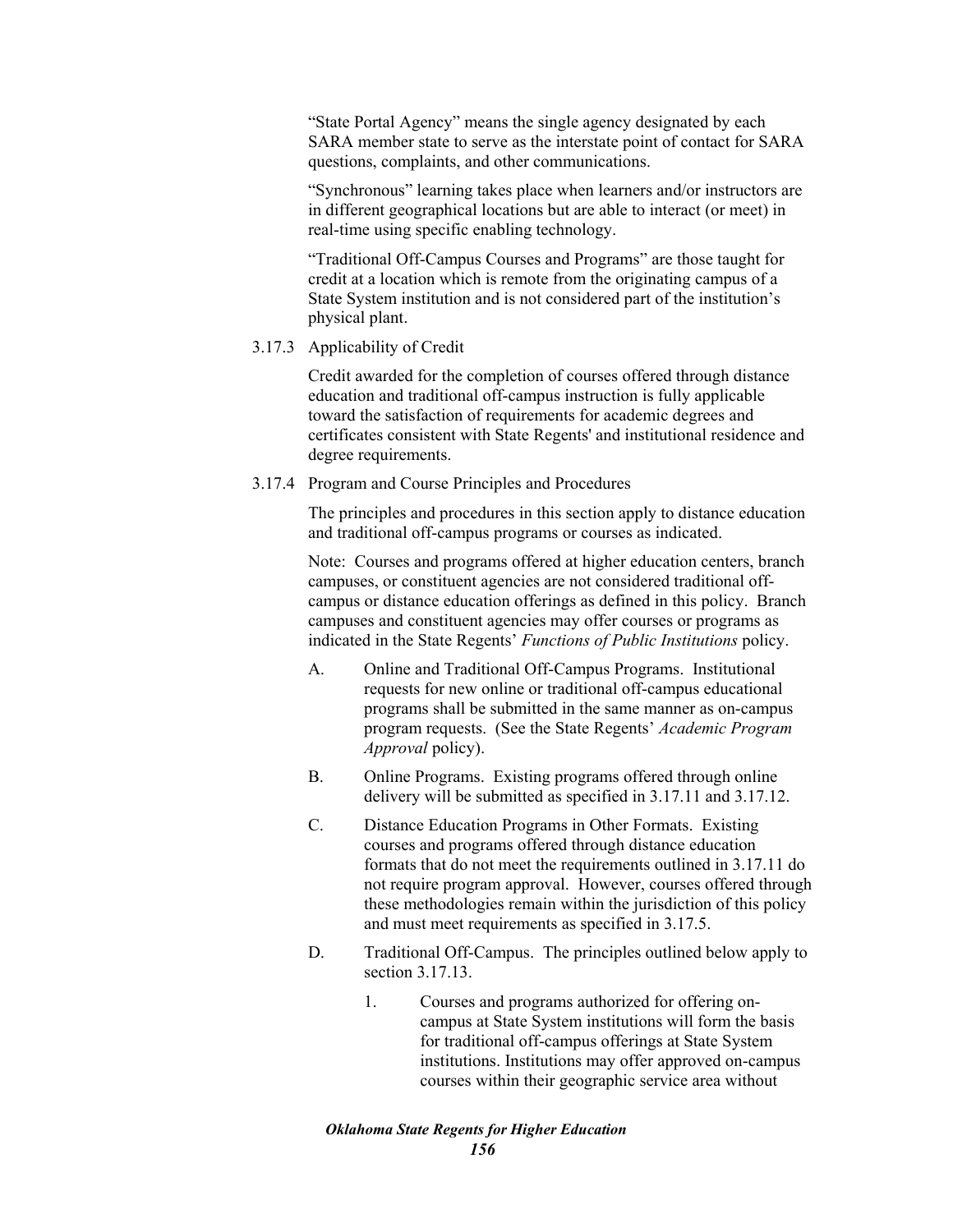separate approval by the State Regents.

- 2. An institution may offer approved on-campus courses outside its geographic service area without separate approval by the State Regents provided that an institutional off-campus agreement exists with the institution closer to the class site and is on file at the State Regents' office. Courses outside an institution's geographic service area shall be for a specified time period as outlined in the off-campus agreement.
- 3.17.5 Academic Standards

The section applies to distance education, blended, and traditional offcampus courses and programs. Certain standards may address particular delivery methods as appropriate. Overall, the expectation is that there is no difference in the academic quality, academic standards including admission and retention standards, and student evaluation standards for courses and programs regardless of delivery method. All State Regents' and institutional policies, standards, and guidelines for on-campus instruction apply to distance education and traditional off-campus instruction. Some of the language in this section is from the C-RAC *Guidelines for the Evaluation of Distance Education (On-line Learning*).

Distance Education and traditional off-campus courses and programs must meet the following academic standards.

- A. Faculty. The work shall be taught by a person qualified for appointment to the faculty of the institution proposing to award the credit. All appointments must be recommended by the academic unit awarding the credit and approved through the established procedures for academic appointments.
	- 1. The institution shall provide training to ensure technological competency required for teaching at a distance and create professional development opportunities which are based on best practices in distance learning pedagogy.
	- 2. The originating institution shall appoint qualified faculty with content expertise to provide oversight and ensure that the course objectives, curriculum, and academic requirements are equivalent to those for the courses and programs taught in a traditional format on-campus.
- B. Faculty/Student interaction. Institutions offering distance education courses and programs shall make provisions for appropriate real-time or delayed interaction among students and between faculty and students.
- C. Academic integrity. The integrity of student coursework and credibility of credits and degrees awarded must be ensured. Methods for ensuring academic integrity shall be in place, including methods for administering exams.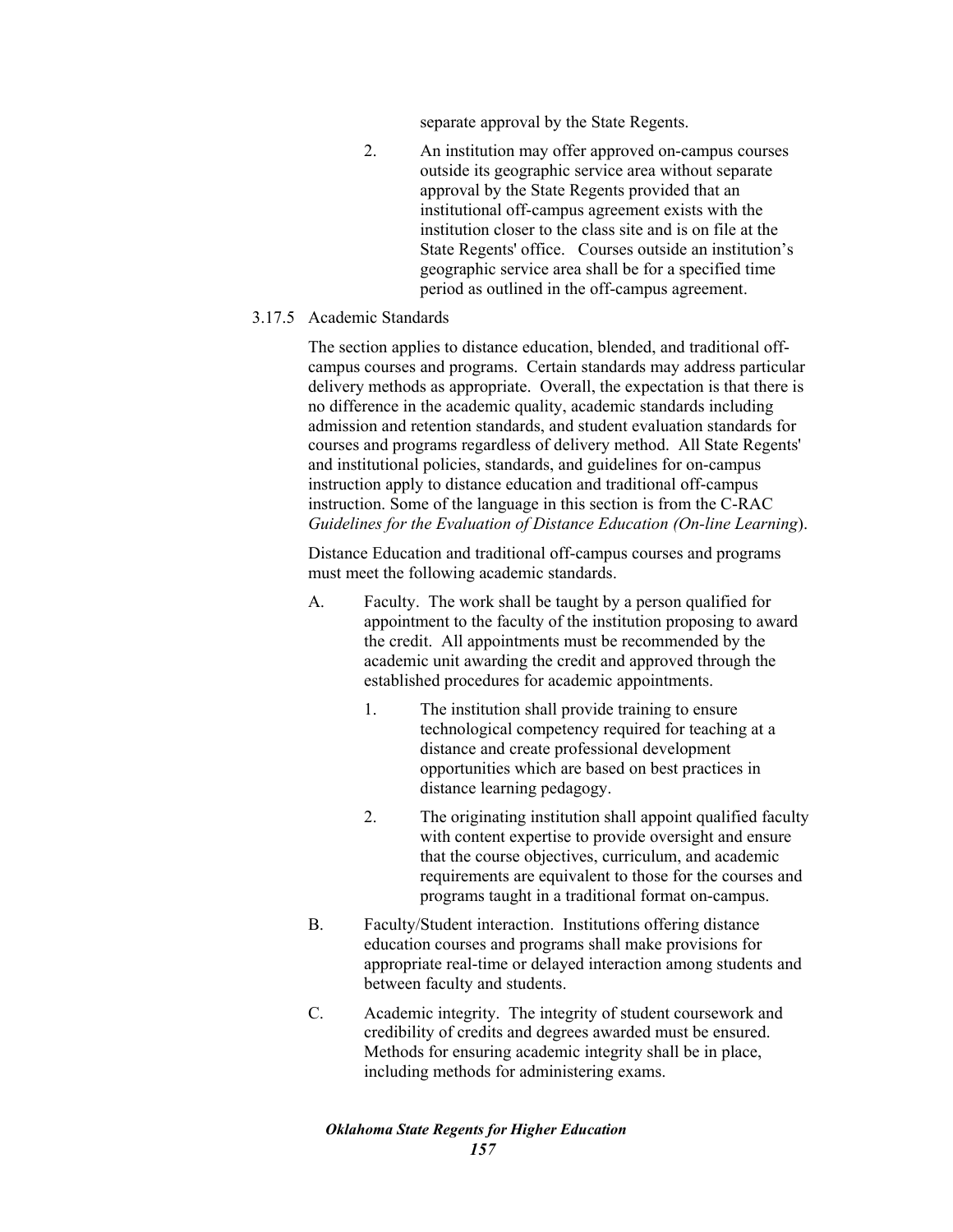- D. Student confidentiality. There shall be methods in place to ensure the confidentiality and privacy of students' personal data.
- E. Identity verification. Institutions shall have an appropriate method to verify the identity of students taking distance courses. More detailed information regarding identity verification can be found in the *Academic Affairs Procedures Handbook*.
- F. Advertising. Institutions that advertise to recruit students must provide adequate and accurate information. This includes, but is not limited to the following: admissions requirements, computer and software requirements, estimated or average program costs, skills needed to complete the programs, curriculum design and time frame for which courses are offered, estimated time to complete, expectations for any required face-to-face, on-ground work (internships, specialized laboratory work), other services available, etc.
- G. Learning resources. Students shall have access to facilities and learning materials (information resources, library, laboratories, equipment, etc.) on essentially the same basis as students in the same program or courses taught at the originating campus. This includes library privileges for students through interlibrary loan and/or electronic resource access, including online access to catalogs, databases, and other materials.
- H. Academic calendar requirements. The standards observed relating to the number of course meetings and total time spent in the course or in satisfying the course requirements shall be comparable to those observed on the originating campus. An exception to course meeting time is allowed as defined in the Competency-Based Learning (CBL) section in the State Regents' *Academic Calendars* policy. Institutions utilizing this exception must have documented and validated methods for students to demonstrate competencies, student assessment, and awarding academic credit as required by the CBL section.
- I. Admission, retention, assessment. The standards for student admission, retention, and assessment shall be the same as those standards observed for the same courses or programs on the originating campus. Similarly, the applicable concurrent enrollment policies apply (see the State Regents' *Institutional Admission and Retention* and *Student Assessment and Remediation* policies).
- J. Student services. Students shall have access to program guidance and academic support services, including admissions, enrollment, academic advisement, career counseling, enrollment/registration, tutoring, financial aid, and related services on the same basis as the students located on the originating campus. Online programs shall make these services available to students in electronic format using the working assumption that these students will not be physically present on-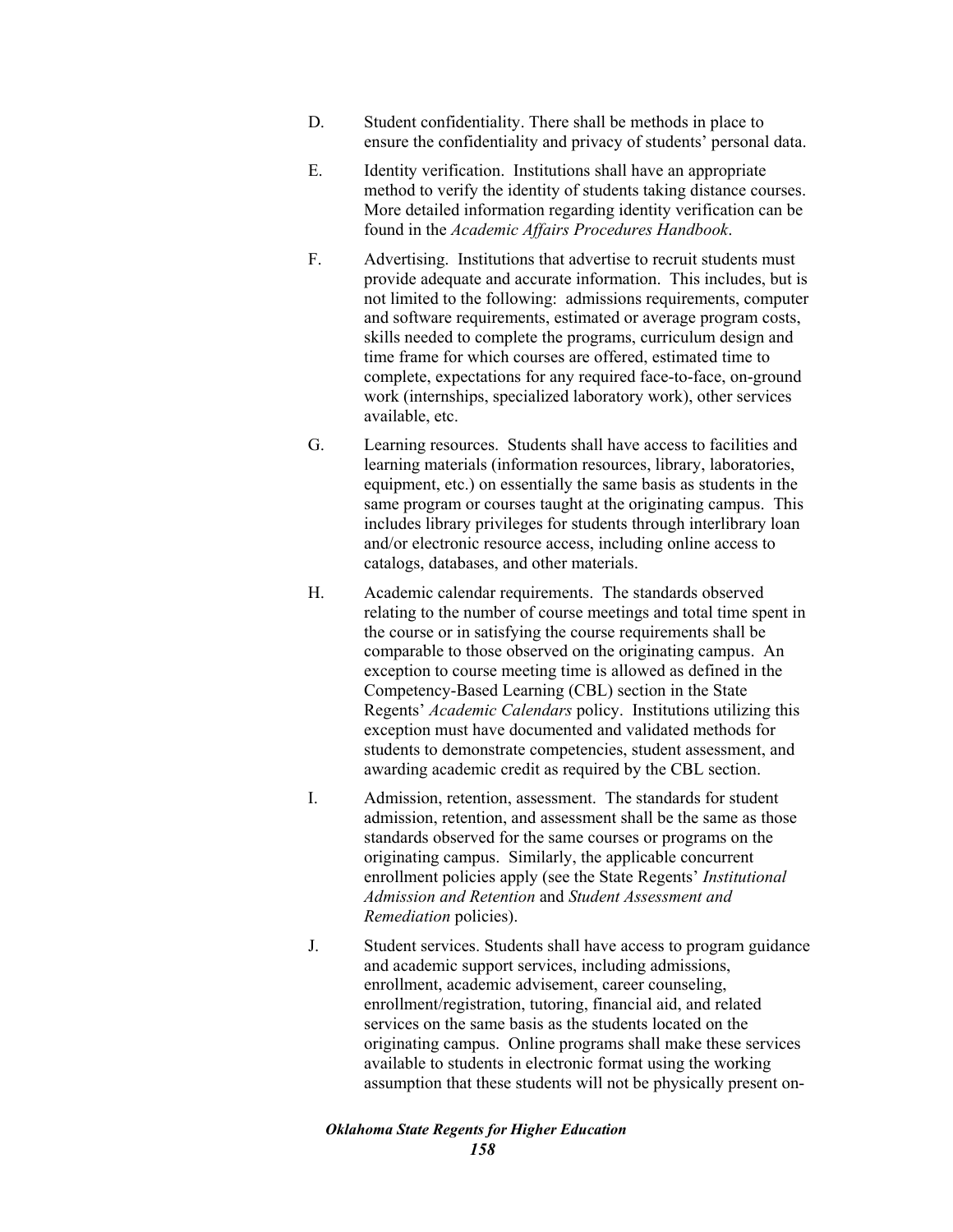campus.

- K. Technical support system. Students in distance education or offcampus courses or programs and faculty shall have access to appropriate technical support services. A comprehensive technical support system will be defined and available for all hardware, software and delivery systems specified by the institution as required for the courses and program. The support system must include a process for responding to technical problems in a timely manner.
- L. Equipment and software/tools. Institutions offering courses or programs in the formats outlined in this policy shall provide students with accurate information about the technology requirements necessary to complete the course requirements. Students must be informed in clear and understandable terms of the electronic or computer resources necessary for successful completion of the class, including, but not limited to, word processing and other productivity tools, audio/visual components, e-mail, and Internet services. Institutions that serve as a learning site by hosting distance education or traditional offcampus courses or programs delivered by another institution shall provide access to facilities with the electronic or computer resources necessary for successful completion of the class.
- 3.17.6 Institutional Assessment

The program assessments, which are detailed in the State Regents *Academic Program Review* and *Student Assessment and Remediation* policies, shall apply to all programs offered via distance education or at traditional off-campus locations. Additionally, all traditional off-campus and distance education courses and programs shall be reviewed in accordance with the originating institution's internal assessment plan. The result of the annual internal assessment plan shall be used to ensure the continuous improvement of program and course content.

3.17.7 Copyright and Intellectual Property

Institutions must have policies in place that communicate copyright laws regarding the appropriate use of text, images, graphic materials, tables, videos, audios, and other protected works.

- 3.17.8 Out-of-State Activity by Oklahoma Institutions
	- A. Courses Offered at Physical Locations Out-of-State

The research universities are authorized on a limited basis to carry out programs and projects on a national and international scale. Other institutions seeking approval to offer courses at physical locations out-of-state must ensure through documentation in a prescribed format that all applicable State Regents' policies are followed, with special attention given those pertaining to educational standards, fiscal provisions, and reporting. (See the State Regents' *Functions of Public Institutions* policy). A State System institution offering courses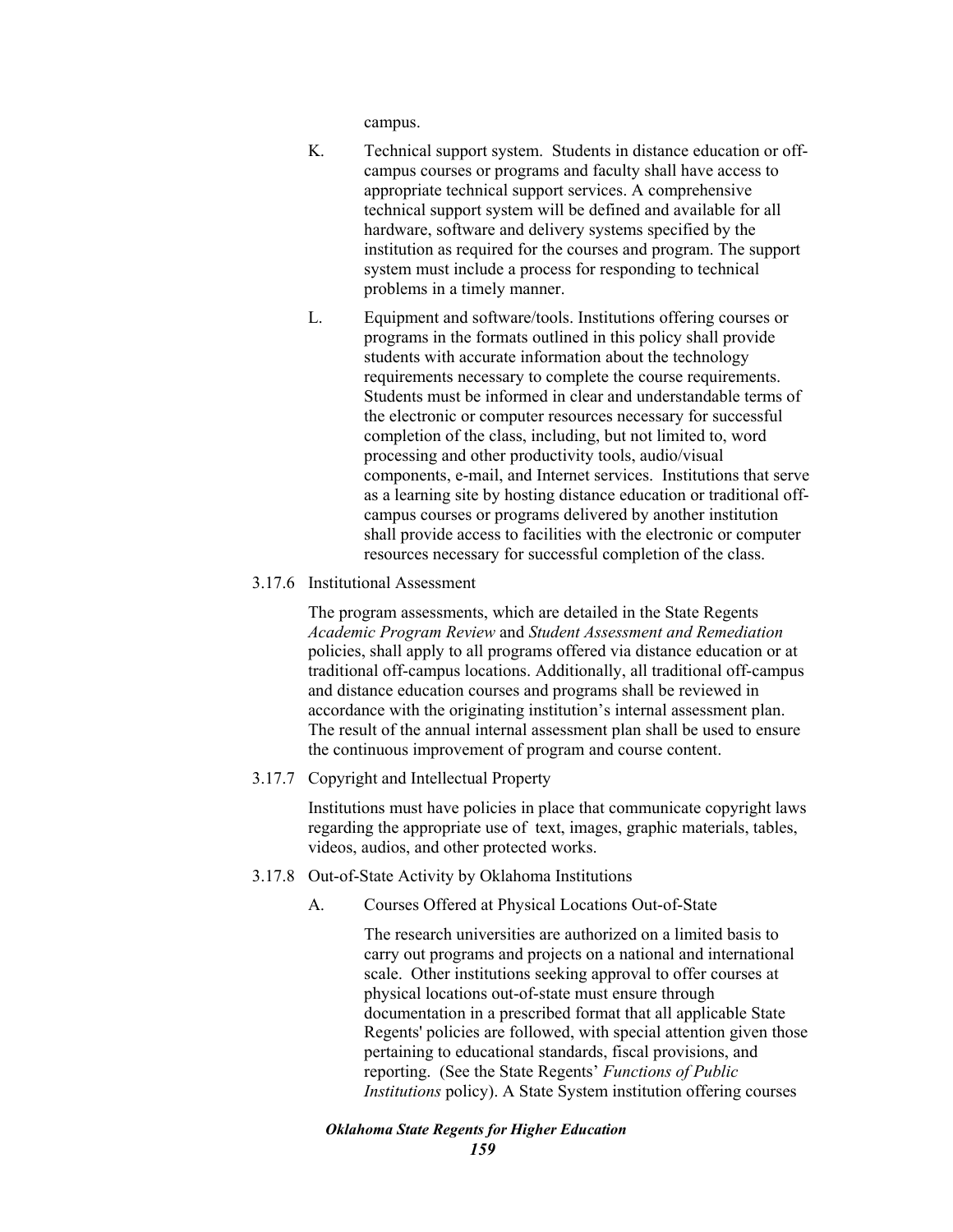at physical locations out-of-state shall seek approval and gain authorization from the state agencies or accrediting associations in whose jurisdiction the courses are to be available. Because the primary responsibility of a State System institution is to serve the citizens of the state of Oklahoma, when submitting this request, an institution shall document that offering courses outof-state will in no way diminish the performance of that responsibility. This documentation--when audited and upon State Regents' approval --will be provided by the institution when seeking approval from the appropriate state agencies and accrediting associations. Upon approval from the appropriate entities, the institution shall comply with any requirements within those jurisdictions.

B. Delivering Distance Education Out-of-State/Limited Out-of-State Activity

> Based on the State System's commitment to serve the citizens of Oklahoma, institutions shall primarily utilize distance education offerings to meet the needs of students residing within the state. However, an institution offering distance education to students residing out-of-state or conducting limited activity within another state shall:

- 1. seek approval and gain authorization from the appropriate state agencies in a state in which the institution is conducting limited activity and/or in a state in which a current distance education student resides. Upon approval from the appropriate entities, an institution shall comply with all the requirements within those jurisdictions; or
- 2. seek approval from the State Regents to participate in the State Authorization Reciprocity Agreement (SARA). Public and private institutions which are approved to participate in the SARA shall only engage in activities which are permissible under the SARA. Therefore, when a public or private SARA institution plans to engage in activity which is not permissible under the SARA, including conducting distance education related activities in non-SARA participating states, the public or private institution shall seek approval and gain authorization from the appropriate state agencies and comply with any requirements as noted above.
- 3.17.9 State Authorization Reciprocity Agreement (SARA)

An Oklahoma public or private institution wishing to participate in the SARA, which meets the eligibility criteria below, shall seek approval from the State Regents. Pursuant to 70 O.S. §3206, the State Regents have the authority to initiate, and preside over, Oklahoma's membership in the SARA. As the state portal agency, the State Regents shall administer the initial approval and ongoing oversight of SARA activities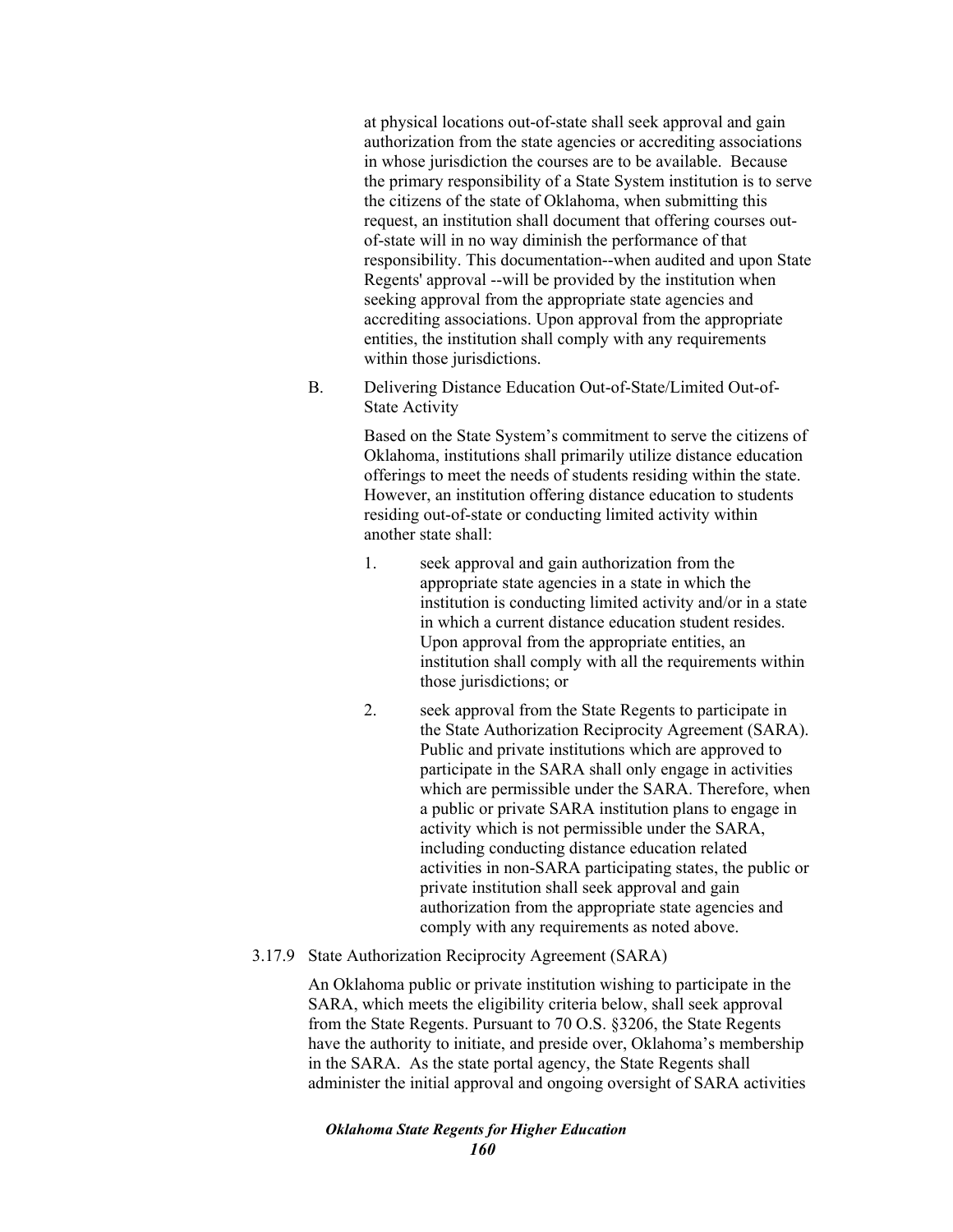which are performed by Oklahoma public and private institutions. Nevertheless, the State Regents will honor the approval and oversight of SARA state portal agencies permitting out-of-state institutional SARA members to offer distance education and conduct limited activity, which are acceptable under the SARA policies and standards, in Oklahoma. This section outlines the institutional eligibility criteria and compliance standards associated with participation in this voluntary agreement. More detailed information regarding the SARA application and approval process can be found in the *Academic Affairs Procedures Handbook.* 

A. Eligibility

To be eligible for SARA participation, a public or private institution shall have its principal campus or central administrative unit domiciled in Oklahoma and be a degreegranting institution that is accredited by an agency recognized by the USDE. Additionally, a private institution shall have the minimum requisite USDE issued financial responsibility index score, on the most recent year's review, to participate in the SARA. Private institutions which do not attain the required requisite financial responsibility score on the most recent year's financial review, but receive a score within the range which NC-SARA permits states to grant provisional acceptance, may seek conditional approval. Consistent with the USDE, the State Regents deems public institutions financially responsible, for the purposes of the SARA, based on their status as state or municipal institutions.

B. Compliance

To participate in the SARA, a public or private institution shall adhere to the principles and practices prescribed in the SARA policies and standards document. Additional information relating to the SARA policies and standards can also be found in the Academic Affairs Procedures Handbook.

C. SARA Violations

Alleged SARA policy and standard violations shall be reviewed by State Regents staff. Prior to a conducting a formal investigation, the Chancellor will notify the public or private institution president of the alleged violation(s) and address the nature of the review. Upon request, a public or private institution under investigation shall provide all information relating to the alleged violation, which may include issuing temporary access to specific distance courses. At the conclusion of the review, the Chancellor will submit a SARA compliance report to the institution's president detailing the findings of the investigation as well as a recommendation regarding the institution's SARA membership status.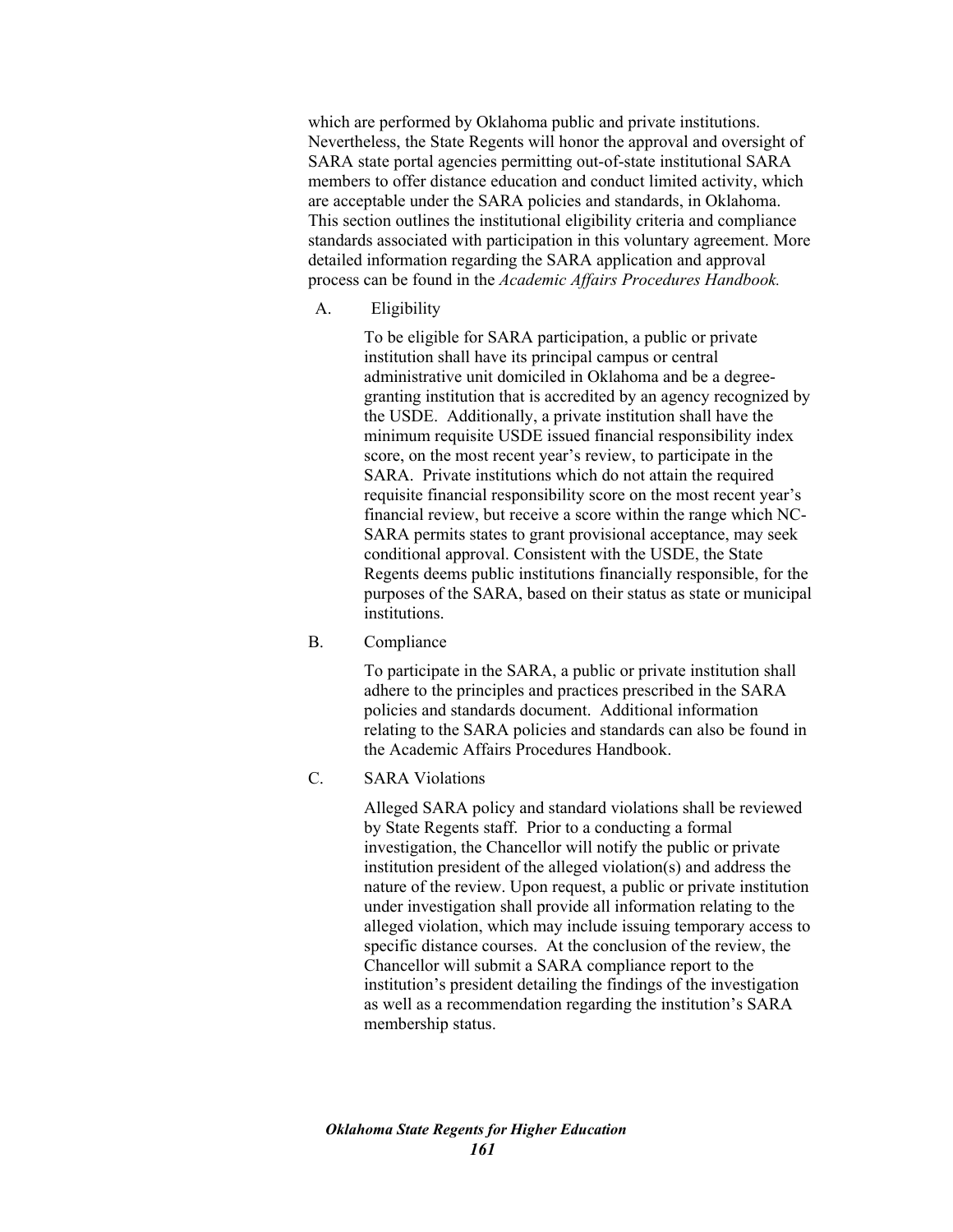1. Recommendations

The recommendations must be consistent with this policy and will be one of the following:

a. Revocation

The institution has committed an egregious SARA policy and/or standard violation. In instances when violations of this magnitude occur, it is recommended that the institution's SARA membership be revoked.

b. Probationary Status

The institution has committed a non-egregious SARA policy and/or standard violation. It is recommended that the institution continue participating in the SARA on a probationary basis provided that the institution modifies practices and makes adjustments which are necessary to comply with the SARA policy and/or standard. Corrective measures and timelines for improvements will be detailed in the compliance report. The date of a follow-up evaluation to review the institution's compliance with the SARA policy and/or standard that was violated will also be noted in the compliance report. A probationary period shall not exceed 12 consecutive months. Failure to meet the terms and conditions of the probationary status or committing an egregious violation during the probationary period shall result in a recommendation to revoke an institution's SARA membership.

c. Continued SARA Participation

There is no sufficient evidence to substantiate that the institution violated the SARA policy and/or standard that was investigated. Therefore, it is recommended that the institution continue participating in the SARA.

2. Correspondence:

An institution receiving a compliance report with a recommendation to have its SARA membership revoked will have 30 days from the date of the compliance report to inform the Chancellor of any objections it may have thereto. If objections are not received within the 30 day time period, the SARA compliance report will be forwarded to the State Regents for their consideration and action.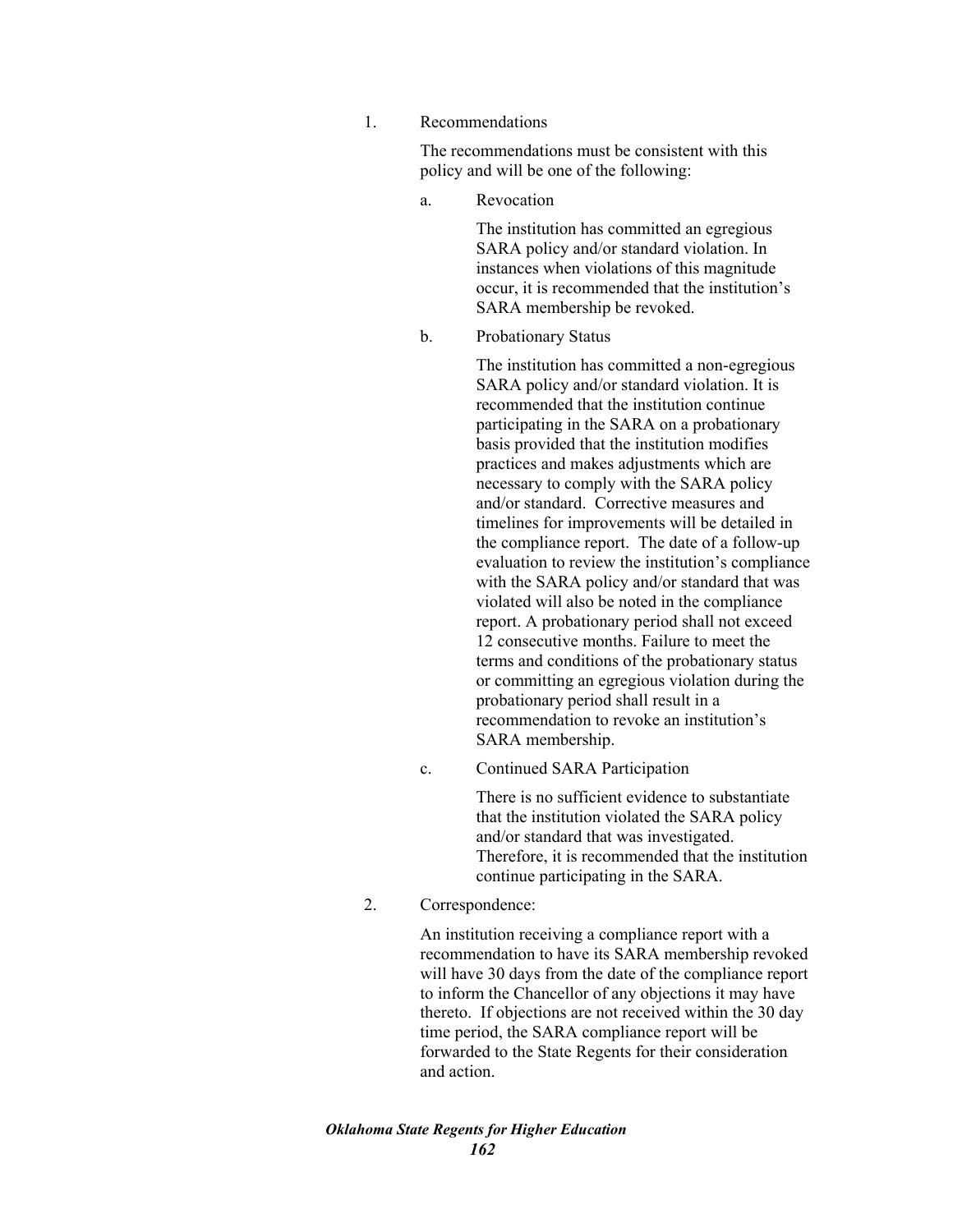3. Institutional Appeal and State Regents Action

The Chancellor will submit the SARA compliance report and any applicable documentation relating to the appeal to the State Regents for their consideration. Throughout the appeals process, the institution shall maintain the SARA status it held prior to the compliance investigation.

In response to an objection, the Chancellor will convene a neutral three-member panel of educators to review the objections. The appeals process will be directed by the Procedures for Denial, Revocation, or Nonrenewal in Accreditation, of the State Regents' *Institutional Accreditation* policy. Upon completion of a hearing, the review panel will submit a report to the State Regents addressing the institution's objections as well as all records that were provided during the proceeding. At the next possible regularly scheduled State Regents meeting, the State Regents will review and discuss the SARA compliance report, the panel review report, and the official documentation pertaining to the objection. The State Regents meeting will also serve as an opportunity for the institution to state remarks to support their objection; however, no new evidentiary materials will be received at this meeting. The State Regents consideration of the matters and action taken thereon will constitute a final State Regents review of the institution's objections to the compliance report. Further information regarding the appeal process can be found in the *Academic Affairs Procedures Handbook.* 

# D. Post SARA Activity

A public or private institution which has its membership in the SARA revoked, is not reauthorized to continue participation in the SARA, or voluntarily withdraws from SARA participation shall seek approval and gain authorization, from the appropriate state agencies, in each state in which the institution is conducting limited activity and/or in each state in which a current distance education student resides. Upon approval from the appropriate entities, the public or private institution shall comply with all requirements within those jurisdictions.

### 3.17.10 Courses and Programs Offered in Oklahoma by Out-of-State Institutions

Out-of-state institutions planning to offer courses for credit in Oklahoma may do so after satisfying the conditions contained in the State Regents' *Institutional Accreditation* policy.

### 3.17.11 Program Approval Procedures for Online Programs

Institutions that have not been approved previously to offer online programs are required to request approval as follows: (1) if programs are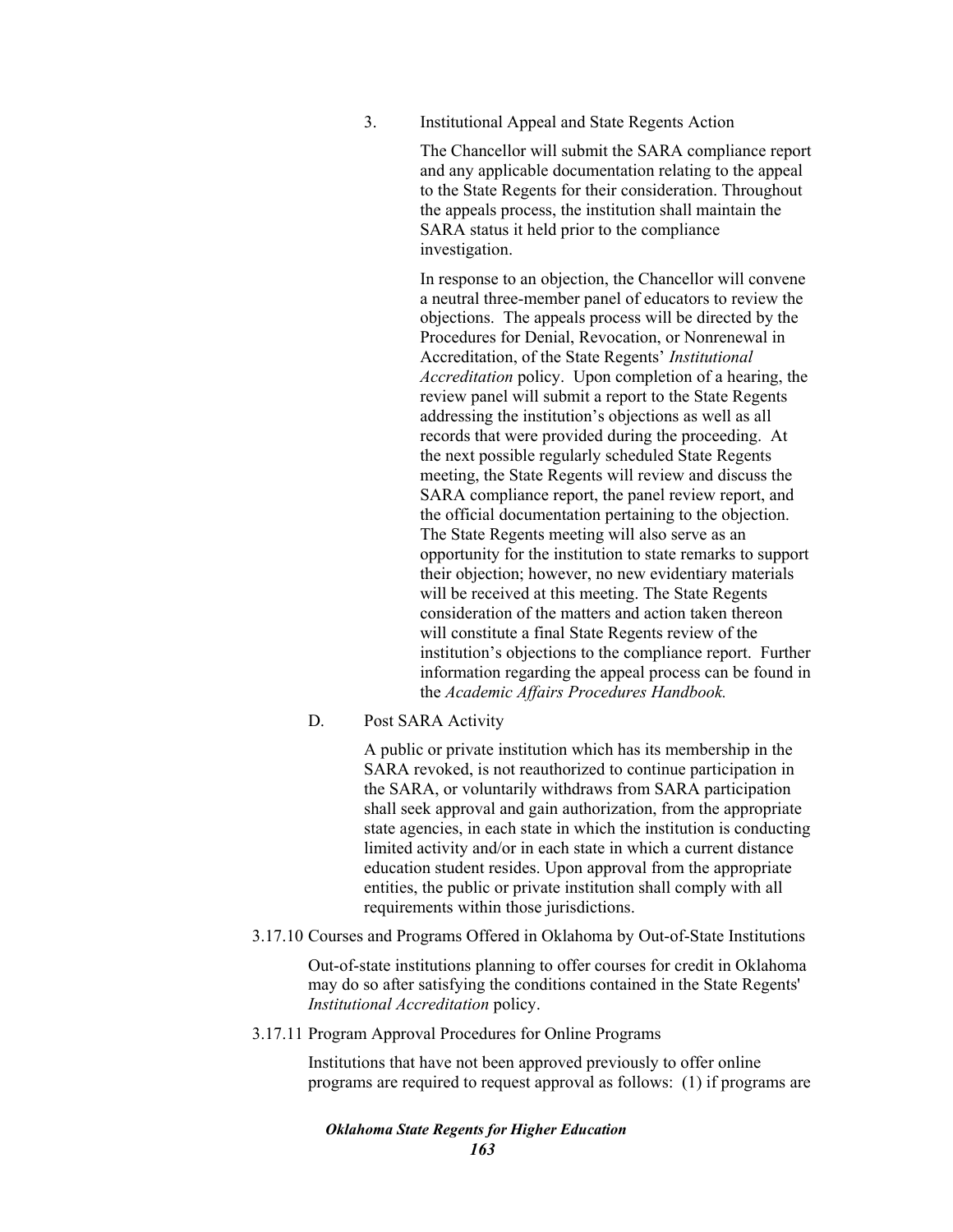offered in such a manner that an individual student can take 100 percent of the courses for the major through online delivery or other computermediated format; or (2) the program is advertised as available through online delivery or other computer-mediated format. For the purpose of this policy, major is defined as courses in the discipline of the student's declared degree program, excluding support courses, general education courses, and elective courses. Criteria for approval are based on qualitative consideration and the compatibility of the requested offering with the institution's mission and capacity as described below. Once an institution establishes that a verifiable structure is in place including appropriate student and faculty support systems and other required quality standards, subsequent programs may be requested through an abbreviated process (see section 3.17.12).

A. Program Request Procedures

The institution requesting the State Regents' approval of an existing academic program to be offered in an online format will adhere to the following procedures.

- 1. The institutional president must submit a letter of intent to the Chancellor to initiate the request. The Chancellor will then inform the other institutional presidents of this request and provide the opportunity for comment, questions and protests, as well as request for copies of the proposals when received. This "letter of intent" will be active for a period of one year and must be received by the Chancellor at least 30 days prior to the program request.
- 2. Submission of a Program Request

Upon the Chancellor's receipt of the Program Request from an institution, copies of the Program Request will be provided to institutions that have asked for a copy. Institutions will have 30 days from the date the copy is sent to provide comment, submit questions, or protest the proposed program.

- a. The institutional governing board must approve the program request prior to the institutional president formally submitting the request to the Chancellor for the State Regents' consideration.
- b. The Chancellor will submit a recommendation to the State Regents.
- c. The State Regents will take one of three actions:
	- i. disapprove the program with written explanation to the institution of the reasons for this action;
	- ii. defer the program request until the institution meets specified criteria or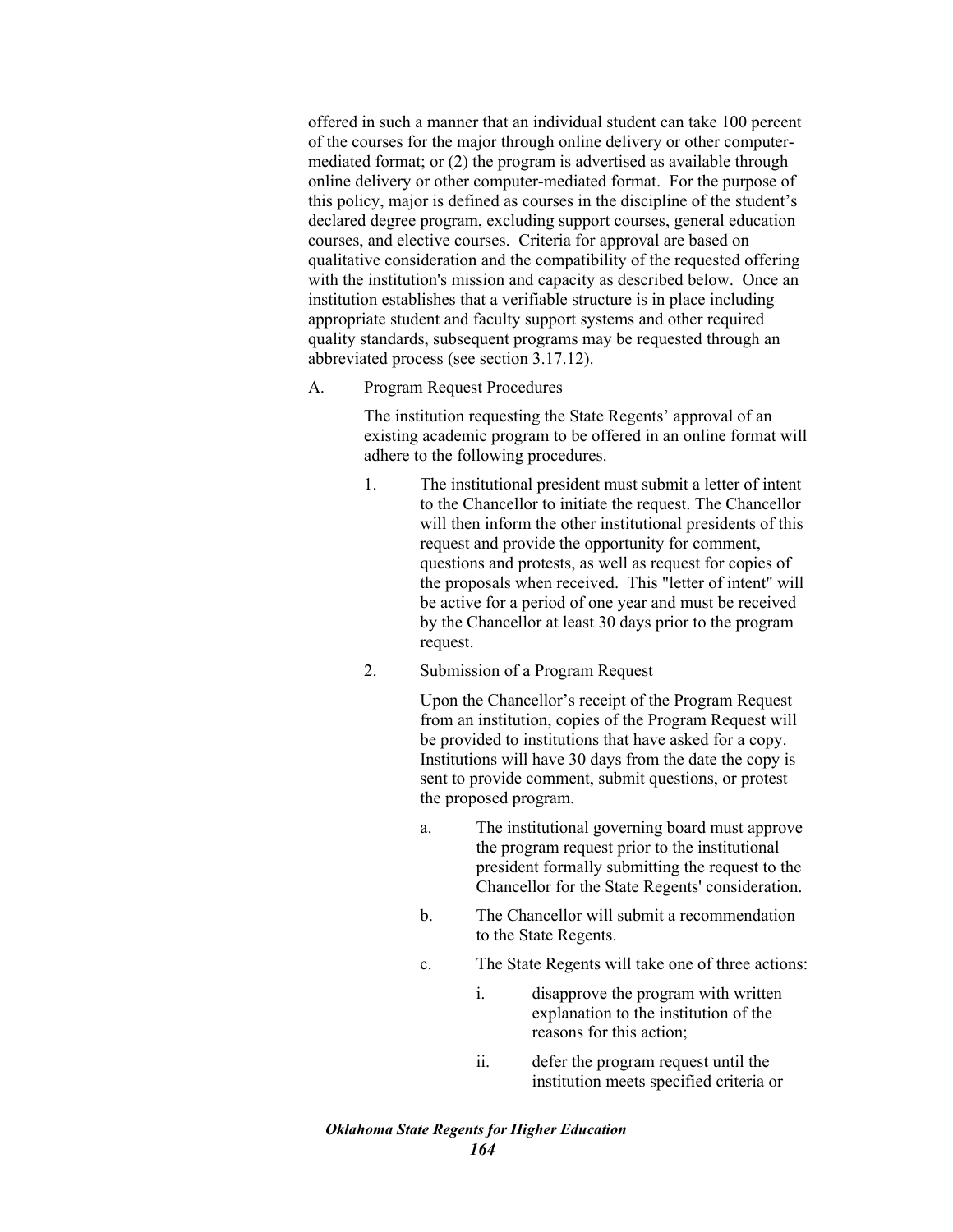provides additional information; or

- iii. approve the program for offering in an online format as long as academic standards and policy are followed.
- B. Program Proposal Content:

The program request must address how the institution will meet the Academic Standards specified in section 3.17.5 and the criteria listed below:

- 1. Mission. The proposal must contain a statement of the program's connection to the institution's mission.
- 2. Method of Delivery. Describe the method that will be used to deliver the program content (e.g., Blackboard, Desire2Learn, etc.) and the major features that will facilitate learning.
- 3. Student demand. Evidence of sufficient student and/or employer need for the program in this learning mode. Evidence should demonstrate employers' preference for graduates of the proposed program and target student audience.
- 4. Duplication. Demonstration that the program does not unnecessarily duplicate existing programs in the state (see the State Regents' *Academic Program Approval*  policy).
- 5. Curriculum. A list of the curriculum will be provided with a request to offer an existing program online.
- 6. Requests for new programs for offering on-campus and/or through an online format will be submitted for initial approval through the *Academic Program Approval* policy.
- 7. Program cost. Productivity goals related to the cost and funding of the proposed program must be included in the proposal. (see the State Regents' *Academic Program Approval* policy).

# 3.17.12 Approval of Subsequent Online Programs

Once the State Regents have approved an institution's offering a program through online delivery or other computer-mediated format, additional programs may be considered that do not require the comprehensive approval method described above. The process for requesting additional existing programs (new programs must be requested through the *Academic Program Approval* policy) through online delivery or other computer-mediated format is for the President to send the following information to the Chancellor: 1) letter of intent 2) the name of the program, 3) delivery method/s, 4) information related to population served and student demand, 5) cost and financing. The State Regents will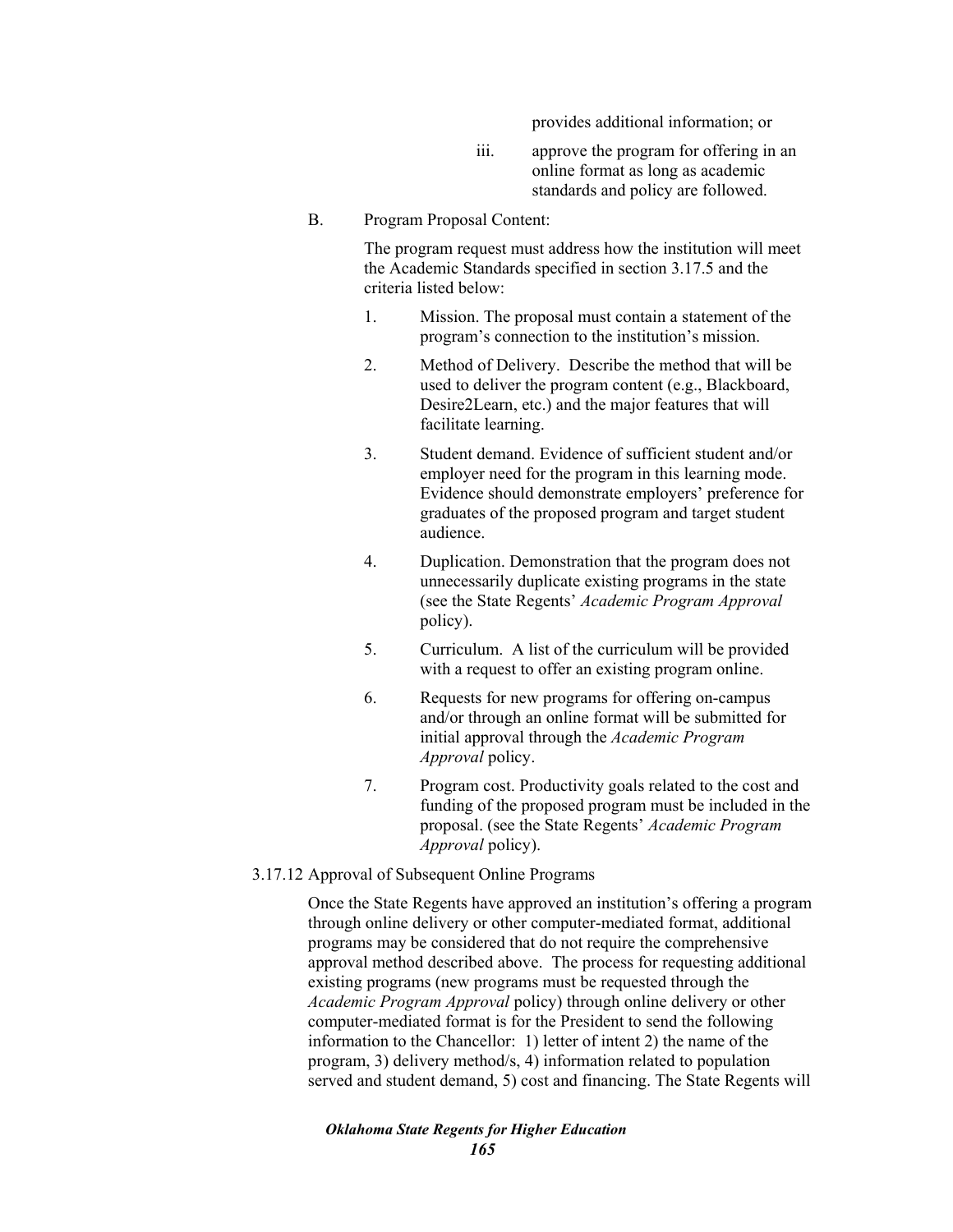consider the program request and take the appropriate action. If the program is approved, no additional action is required.

3.17.13 Off-Campus Geographic Service Areas

This section outlines principles and procedures that institutions will use to coordinate traditional off-campus offerings. Coordination with nearby institutions should take place prior to proceeding with traditional offcampus offerings, particularly as it relates to duplication. The geographic service area maps for two-year and four-year institutions shall serve as a reference to detail each institution's geographic service area perimeters.

The primary criterion is that each state institution will have first priority for offering programs and courses consistent with its mission within its approved service area. However, no institution shall deliver higher education services at any site whose location is closer to another institution than the institution desiring to offer the service ("home rule") without having an off-campus agreement on file with the State Regents.

A. Community Colleges

A map is on file at the State Regents' office that defines the service areas in which the community colleges will have first priority for offering programs and courses consistent with their respective missions.

B. Regional Universities

A map is on file at the State Regents' office that defines the service areas in which regional universities will have first priority for offering programs and courses consistent with their respective missions.

C. Research Universities

The research universities will have first priority for offering courses and programs consistent with their respective missions. In addition, to the extent resources are available, research universities are authorized to offer programs and courses on a national and international scale.

D. Branch Campuses and Constituent Agencies

Courses and programs generally may not be extended off campus from branch sites or constituent agencies. The technical branches have a statewide responsibility for offering unique technical or specialized programs when expressed need is documented and when the institution's resources permit the meeting of that need.

E. Unique Programs

Institutions with unique programs will also have statewide geographic responsibility for offering courses and programs when need is documented and resources are available.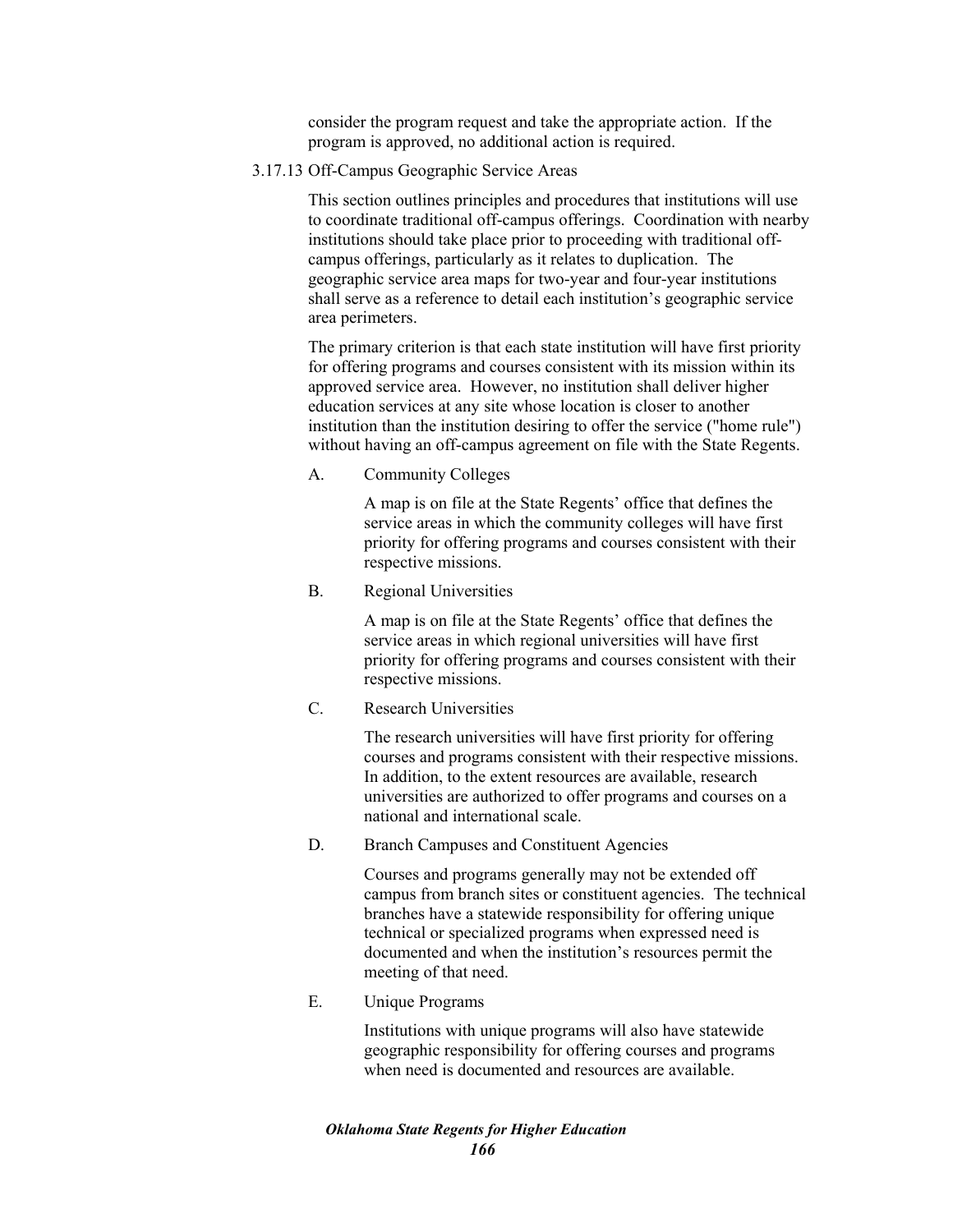F. Historical Presence

Existing authorization for programs that have a historical presence in a service area other than in the assigned service area of the institution offering the program will be honored.

G. UCSO and UCPC

Requests for traditional off campus courses in the proximity of the UCSO or UCPC shall be coordinated with these centers.

When geographical conflicts occur, institutional officials with sufficient authority will meet to resolve the geographical conflict prior to proceeding with the course offering. Any geographical conflict not resolved at this level will be submitted to the Chancellor who may refer the issue to the Presidents' Academic Affairs Committee, which is advisory to the Chancellor. The State Regents will ultimately be responsible for conflict resolution.

- 3.17.14 Fiscal Provisions for Distance Education and Traditional Off-campus Instruction
	- A. It is the intent of the State Regents that, to the extent possible through the authorized fee structure, direct instructional costs be recovered for distance education and traditional off-campus offerings. Direct instructional costs include, but are not limited to, faculty salaries, fringe benefits, materials and supplies, printing, and travel. All new facilities for traditional off-campus offerings shall be provided at no expense to the state.
	- B. Contract Credit Course Fee. Pursuant to 70 O.S.§3219.3 (2001), the section authorizes the State Regents "….to establish special fees for delivery of courses and programs to governmental entities, including but not limited to the military, profit and nonprofit associations, corporations and other private entities in an amount sufficient to cover the cost of delivery of such courses and programs."
	- C. This fee allows institutions to negotiate a separate special fee, up to full cost, for delivery of credit courses with business, industry and governmental entities. If the institution negotiates a special fee, the assessment and collection of additional fees from students (resident tuition, nonresident tuition, other special fees, student activity, health facilities fees, etc.) shall be waived.

# 3.17.15 Oklahoma Learning Site State Goals, Objectives, and Strategies

To achieve the potential and promise of learning sites, the following state goals with accompanying objectives are established. Also detailed are key strategies to achieve the state goals.

- A. Statement of Goals
	- 1. Improve the quality of life of Oklahoma citizens.
	- 2. Improve Oklahoma's rankings on national economic indicators – achieve a condition in which Oklahoma's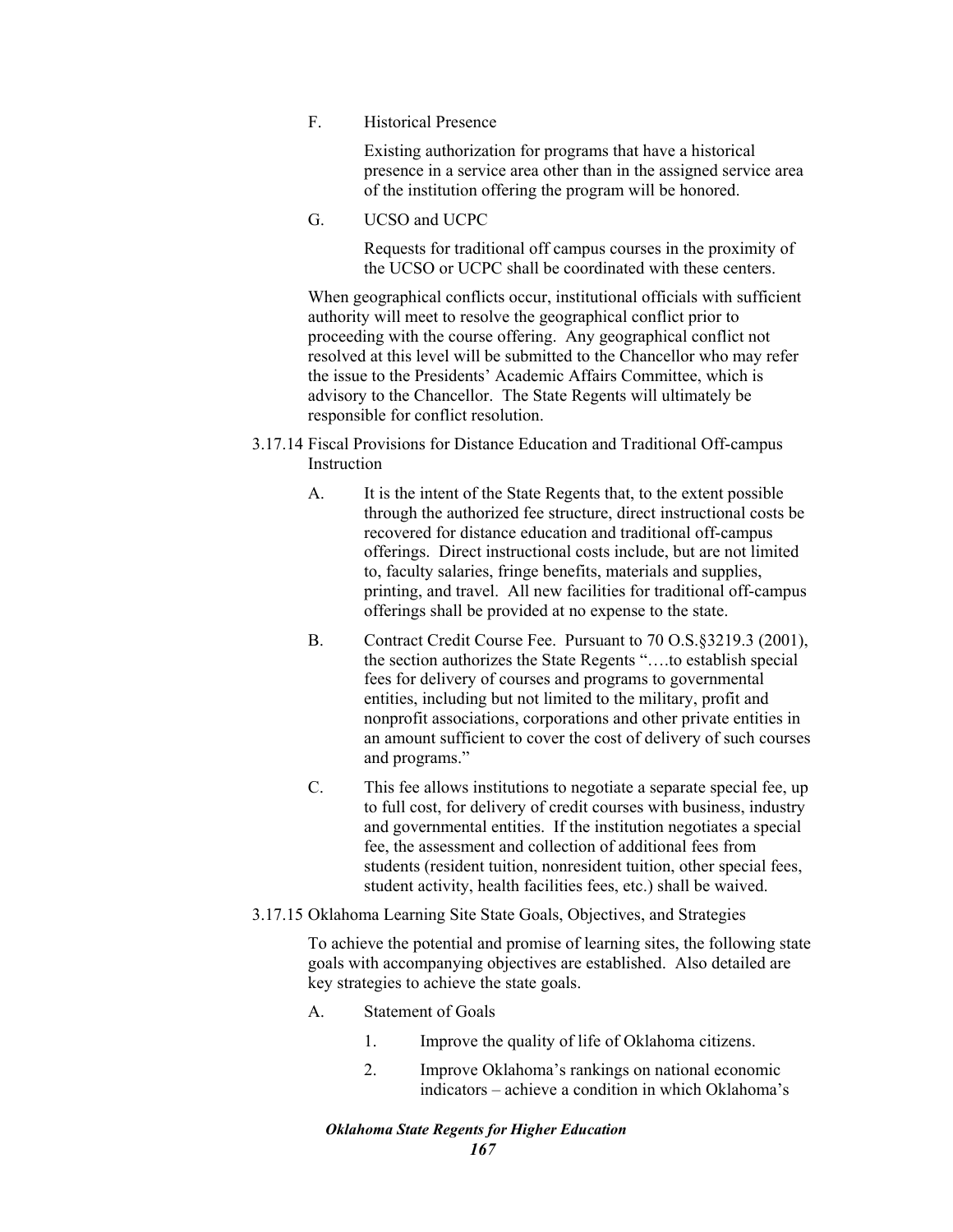growth rate on national economic indicators is consistently above the national average.

## B. Objectives

The State System is committed to pursuing a public agenda for higher education encompassing the following objectives:

- 1. Provide access for citizens and employers in all geographic areas of the state to needed academic programs and associated support services.
- 2. Enhance the capacity of Oklahoma's institutions to meet the needs of the individual and the corporate citizens of the state. This capacity should have these characteristics:
	- a. Accessibility: Oklahoma institutions will have the capacity to deliver educational content to all parts of the state at appropriate times and in appropriate formats.
	- b. Programmatic relevance: Consistent with this policy, Oklahoma institutions will have the capacity to provide needed programs or, if necessary, to acquire programs from out of state. The authority to acquire programs from out-ofstate institutions shall be based on demonstrated demand and a State Regents' determination that ongoing programmatic capacity should not be created in the state.
	- c. Quality: As detailed in this policy, Oklahoma institutions will have the collective capacity to provide programs that are competitive in the marketplace with regard to both academic quality and the capacity to be delivered at offcampus locations.
	- d. Responsiveness: Oklahoma's higher education institutions will respond and will be provided the incentives to respond to client needs in a timely fashion. This responsiveness applies to both academic programs and problemsolving/technical assistance.
	- e. Cost-effectiveness: Oklahoma will enhance the quality of existing educational assets (physical and human) and utilize these assets to serve a broader array of clients. Decisions to invest in new educational assets will be made on a very selective basis.
- C. Strategies to Increase the Educational Attainment Levels of the State's Adult Population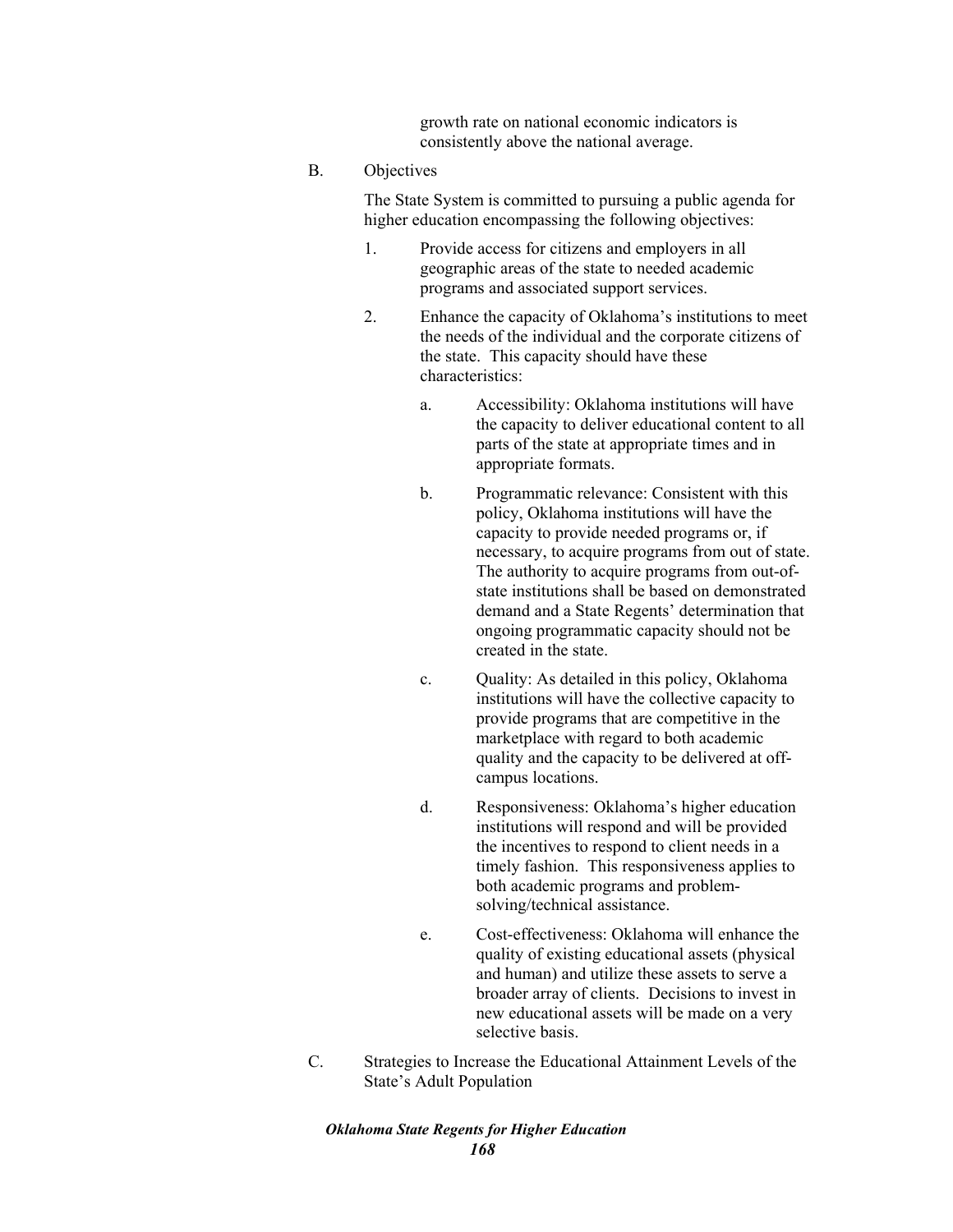- 1. A sub-goal is to reduce the within state variation in educational attainment (i.e., reducing the proportion of the population in the lowest categories of educational attainment).
- 2. Promote the development of an economy that fully utilizes the talents of a more highly educated citizenry.
- 3. A sub-goal is to reduce the disparities among the state's regions and between urban and rural areas in economic strength (e.g., capacity to attract and retain business, industry, and other employers who provide employment for an educated workforce).

## 3.17.16 Designation and Operation of Learning Sites

The 25 public colleges and universities, the UCSO and the UCPC are officially designated as learning sites. To most effectively meet the educational needs of the state, the institutional branch campuses must play active roles. At this time, the branch campuses are not officially designated as learning sites. Nonetheless, the home institutions should exercise the philosophy inherent in the learning site initiatives at their branch campuses and work aggressively to meet community educational needs.

These designated learning sites provide geographic access to nearly all Oklahoma residents. Therefore, rather than proactively seeking the development of new sites in additional communities, the State Regents will focus attention on ensuring the capacity of these initial sites to function effectively as learning sites.

The State Regents recognize that communities in addition to those where initial site designations are made may want a learning site as one component of a broader community development strategy. The State Regents will decide the designation of such locations as learning sites on a case-by-case basis. Among the factors that will be considered in making a decision regarding such a designation:

- A. The proximity of the proposed site to one previously designated and the extent and nature of adverse impacts on the existing learning sites.
- B. The availability of appropriate physical facilities. These facilities can be located either in existing structures – libraries, schools, community centers, or corporate offices – or in structures constructed expressly for this purpose. In the latter case, funding for construction must come from sources other than the state.
- C. The availability of necessary technology (bandwidth, computing capacity, interactive video, etc.).
- D. Provision for ensuring the availability of the staffing necessary to offer required administrative and student support services at the learning site.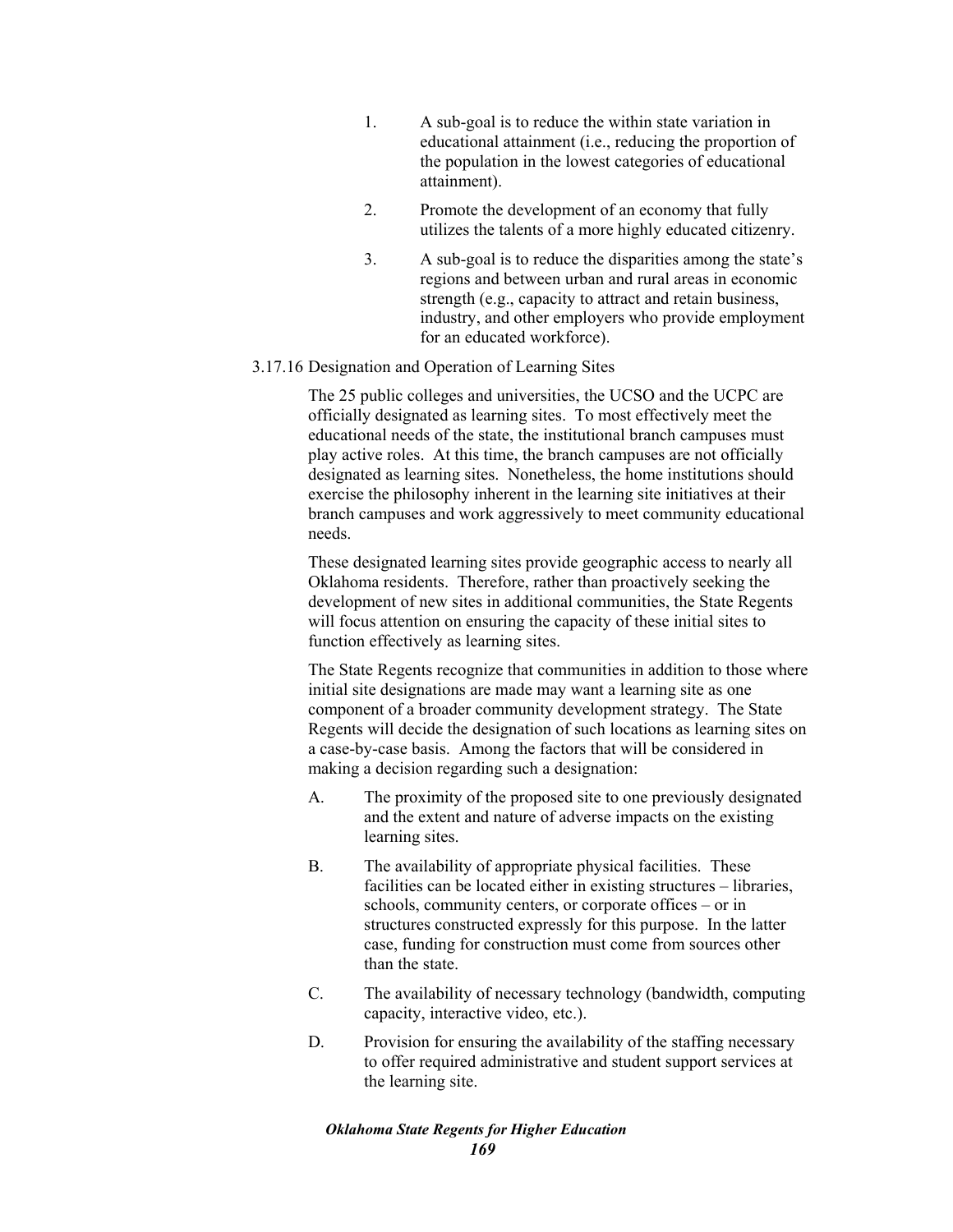### 3.17.17 Responsibility

Consistent with the State Regents' functional assignments, each institution is assigned a geographic area within which it, as a learning site, is charged with ensuring that priority educational needs in their assigned areas are met.

In the case of learning sites that are not based at an existing institution, the State Regents will designate an institution as responsible, or the State Regents will assume the responsibility for identifying the educational needs and providers with the advice of clients and local community stakeholders.

# 3.17.18 Coordination of Multiple Learning Sites in the Same Area

There are instances in which multiple learning sites serve residents of the same geographic area. Initially, the State Regents will recognize each such learning site as equal within the context of this policy. These learning sites are encouraged to develop a mechanism for working cooperatively to identify and arrange for provision of educational services to residents of their responsibility area.

After monitoring the level of service delivery relative to community need, the practice detailed above may be altered and one or more learning sites may be selected to assume a leadership position in assessing local needs and devising a response to those needs.

3.17.19 Program Approval and Review

This policy and the State Regents' *Academic Program Approval* policy and *Academic Program Review* policy guide new program approval and review.

Consistent with the State Regents' Academic Planning and Resource Allocation initiative, priority for investments in programmatic capacity will be given to selective improvement of existing programs rather than to the creation of new academic programs. The state's existing educational institutions' programmatic capacity is to be utilized to extend the reach to students not currently served by these programs. Institutional identification of programs for selective improvements is to be incorporated into the institutions' academic program review process.

New programs will be approved when, in addition to meeting the requirements in the related State Regents' policies cited above:

- A. No acceptable providers either within or outside the state of a needed program can be identified.
- B. The State Regents determine that the new program is in the longterm interests of the institution and the state.
- C. Opportunities for improved quality, delivery, and cost savings can be achieved through collaboration of several institutions in the development of programs, courses, or modules for offcampus delivery.

# 3.17.20 Planning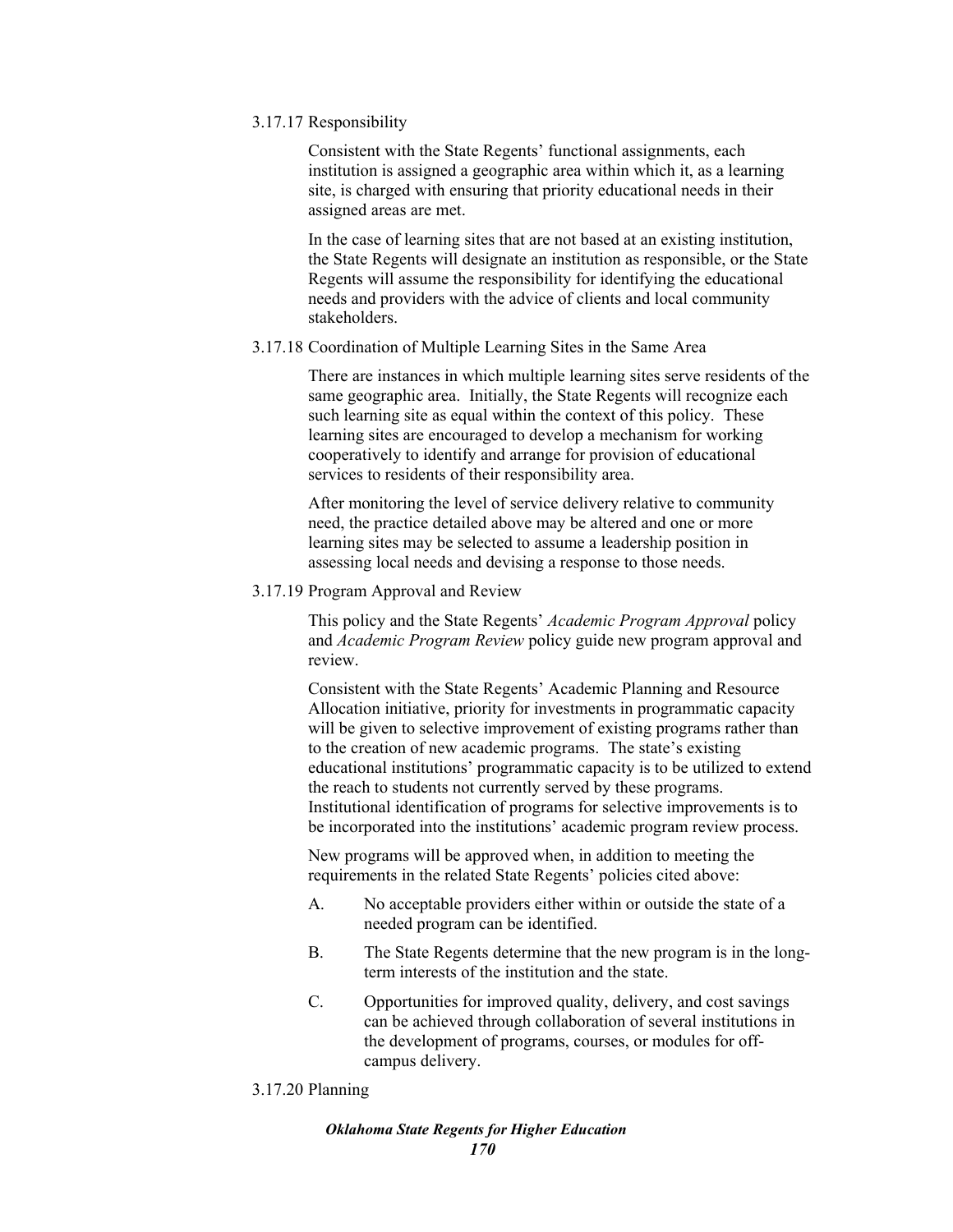- A. Select programmatic areas in which the institution has or intends to develop the capacity to deliver high-quality learning opportunities at sites distant from the campus.
- B. Identify areas where the institution should consider collaborating with other institutions to develop joint programs, courses, or modules for both distance and on-campus delivery.
- C. Identify areas, in conjunction with the institution's learning site designation, where the institution should import programs, courses, or modules from other institutions to serve both learning site and on-campus students.
- D. Identify programs or courses for redesign (perhaps in collaboration with other institutions) to be better suited to distance delivery and/or to enhance the effectiveness, efficiency, and flexibility of on-campus delivery.

# 3.17.21 Host Institutions

The objective of new fiscal provisions and incentives for the host institutions/learning sites is founded on the need to develop and maintain essential infrastructure and support services and to incentivize the importing of courses and programs to meet priority needs in the region.

A. Capacity Building/Sustaining Grants (Receive Site Funding)

Each learning site recognized by the State Regents will receive an annual grant to be used in the creation and maintenance of the basic infrastructure necessary for successful functioning of a site. In the initial years, it is anticipated that the funds will be utilized primarily to equip interactive video classrooms, computer labs, etc. In subsequent years, it is anticipated that these funds will be utilized to replace equipment on a regular cycle and provide some funding for necessary support staff. Since capacity building/sustaining grants are largely institutional grants, institutions with more than one site (a branch campus, center, etc. in addition to the main campus) are encouraged to target their funding on those sites where there is the least potential overlap with other institutions.

B. Service Level Rewards

In addition to capacity building grants, as funds become available learning sites will be funded for the amount of service provided to clients in the responsibility areas which they serve. As additional funds become available, funding officially designated higher education sites at appropriate levels is the recommended first priority and incentive funding is the recommended second priority. The greater the service provided, the greater the funding that flows to the learning site. This funding mechanism component is based on only service delivered by an institution other that the host institutions, including services produced by another institution that replace those that would normally be taught by an institution's own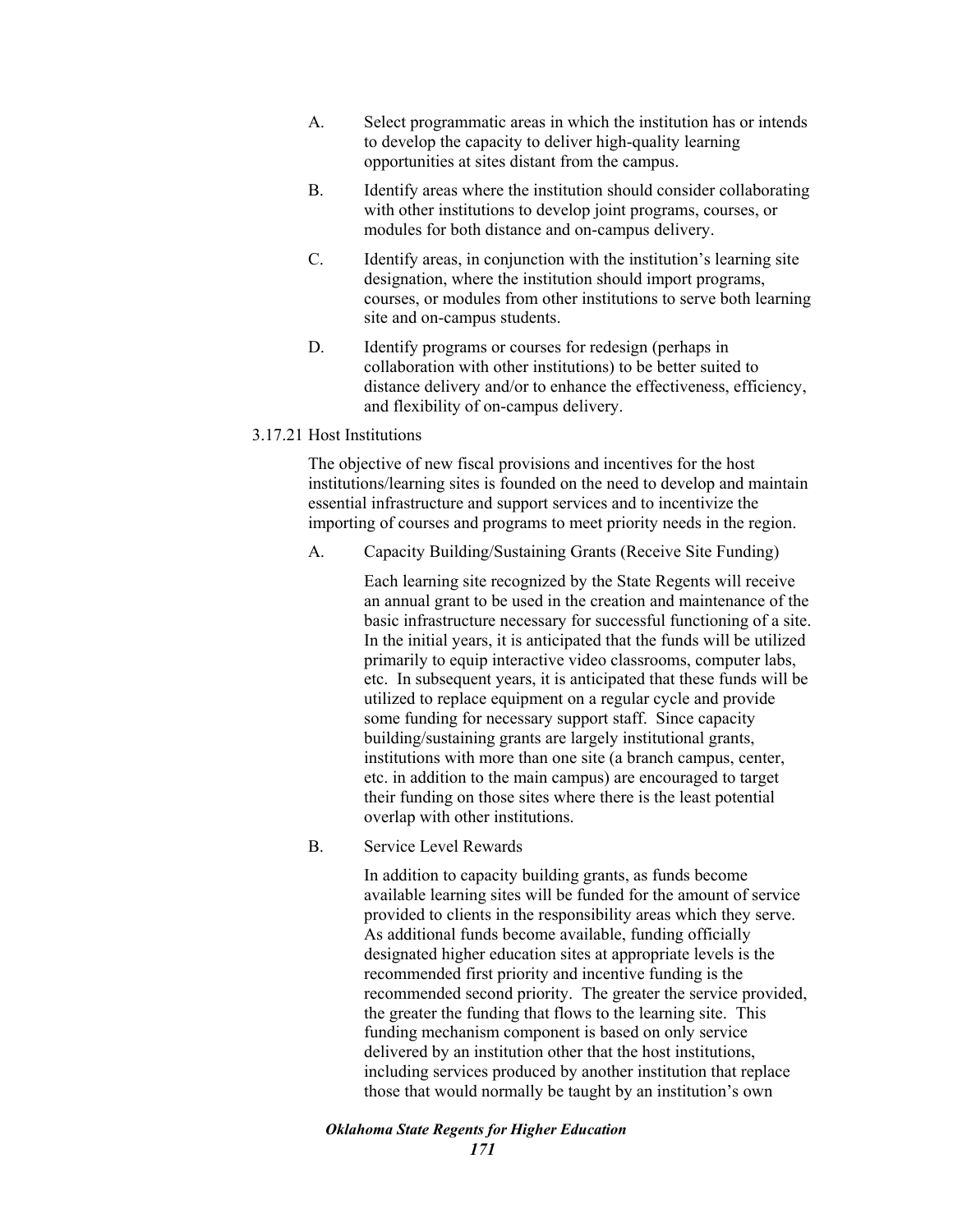faculty. (A methodology to determine service level rewards will be developed.)

C. Priority Investment Fund

To the extent funding is available, the State Regents will develop a priority investment fund tied to economic and workforce development objectives set in cooperation with the Oklahoma Department of Commerce. The objective of the priority investment funds is to make it cost feasible for institutions to provide new, high-priority offerings for low numbers of potential learners in sparsely populated regions. The intent of the fund will be to ensure that priority programs and services are available and that the target audience can gain access to the services through learning sites.

3.17.22 Provider Institutions

Distance Education Curriculum Development Fund. Because provider institutions need support to develop and deliver high-quality distance education courses, modules, or programs, the State Regents will expand on the cooperative curriculum development project by creating and maintaining a curriculum development fund, as funds become available. The intent of this fund will be to support initiatives from institutions, consortia of institutions, or inter-institutional teams to develop new curricula, modules, or new educational methods. Many of the needs in Oklahoma are likely to be in locations and fields where new approaches to curricular design and delivery will be necessary. To the extent funds are available; grants under this fund will be made annually on a competitive basis. The purpose of the grants will be to develop courses that can be: a) effectively delivered to off-campus locations and b) simultaneously utilized on-campus to deliver instruction in a more effective and efficient way.

- 3.17.23 Reporting
	- A. All distance education and traditional off-campus course data will be an integral part of each institution's unitized data system.
	- B. Institutions will utilize the Unitized Data System (UDS) to annually report distance education and traditional off-campus courses to the State Regents.
	- C. Copies of signed and executed institutional traditional offcampus agreements will be provided to the State Regents' office prior to the offering of the course(s).
	- D. Institutions will annually report on learning site operations in the Academic Plan submitted to the State Regents in July each year. Periodically, a report on the status of learning sites will be published by the State Regents.
- 3.17.24 Policy Review

This policy will be reviewed on a regular basis. Benchmarks for evaluating the policy's effectiveness should be based on the academic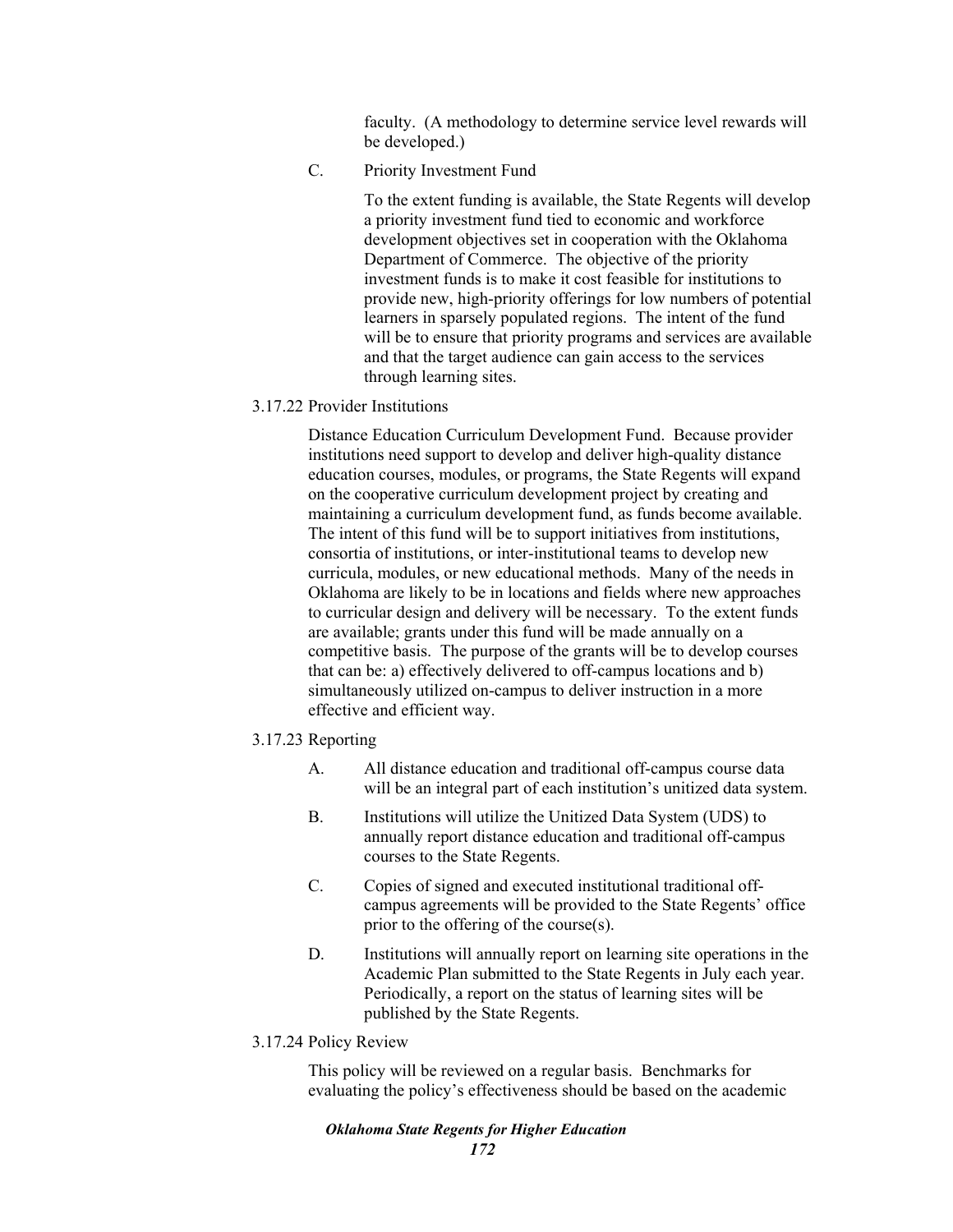quality of the courses and programs and the cost and accessibility to Oklahoma citizens. Additional measures for evaluating student success should include retention, grades, graduation rates, general satisfaction with course quality, methods of delivery, and academic support services.

*Combined Electronic Media, Off-Campus, Learning Site Policy: Approved May 30, 2003. Electronic Media Policy: Approved June 28, 1995. Revised January 24, 1997; June 30, 1998; June 29, 2001. Off-Campus Policy: Approved April 29, 1968. Revised February 22, 1988; September 23, 1994; January 24, 1997; June 29, 2001. Learning Site Policy: Approved April 16, 1999. Definitions and Electronic Media Policy sections revised and adopted by the State Regents April 2, 2009; May 29, 2015.*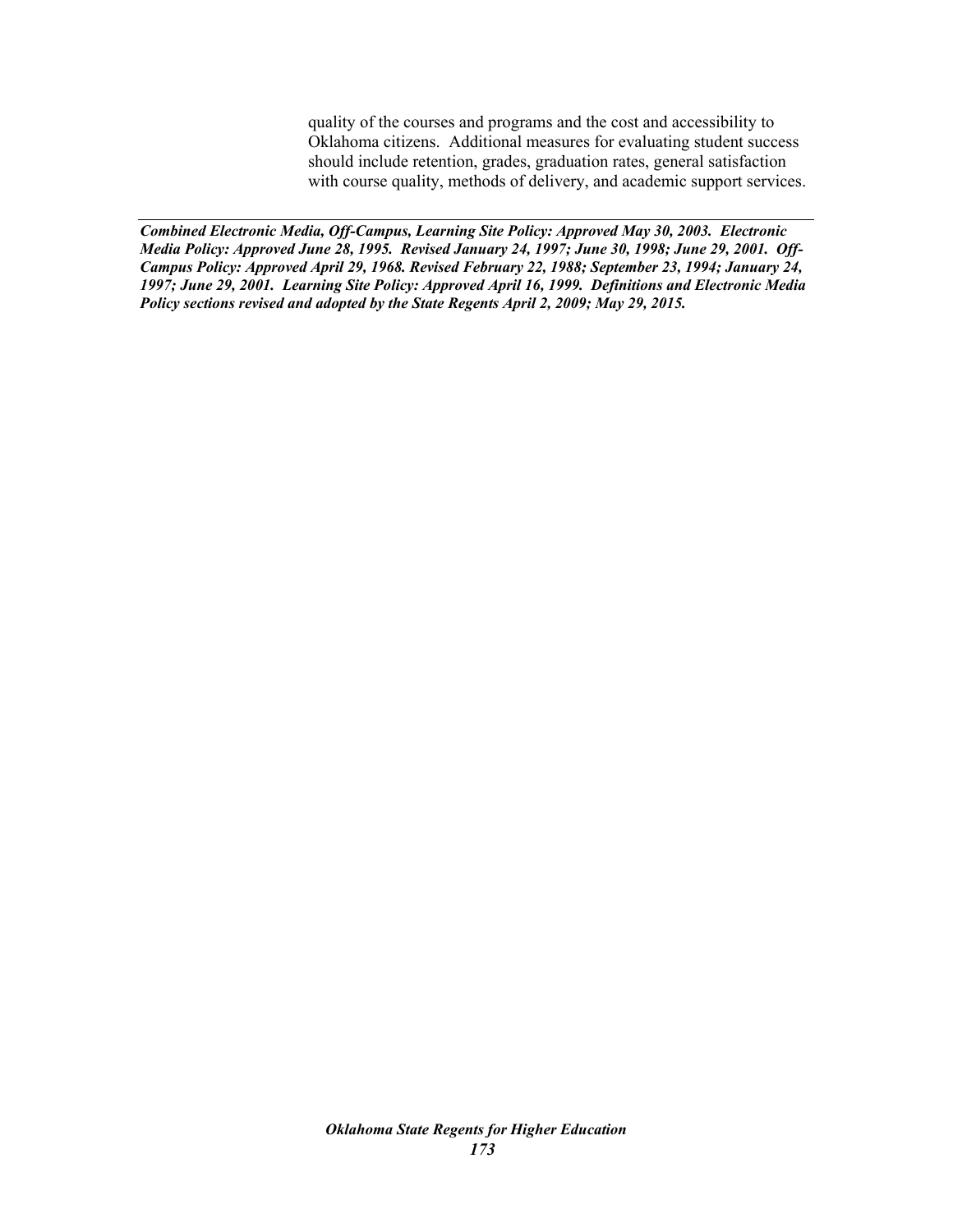#### 3.18.1 Purpose

Oklahoma statute 70 O.S., Supp. 2003, §3218.2 authorizes the State Regents to establish tuition and fees charged at public institutions to instate/out-of-state postsecondary students. This policy statement establishes definitions, principles, criteria, and guidelines to assist institutional officials in the classification of postsecondary students as instate/out-of-state students. Also, the policy statement should be helpful to prospective students in the determination of their in-state/out-of-state status prior to enrollment or for those out-of-state students seeking to be reclassified as in-state. Determination of in-state status for purposes of attendance at an institution in the state is based primarily on domicile as defined below.

Since 1890, it has been public policy in Oklahoma to provide comprehensive, public higher education opportunities for citizens to improve themselves, to upgrade the knowledge and skills of the Oklahoma work force, and to enhance the quality of life in Oklahoma generally. Therefore, residents of Oklahoma are afforded subsidies covering a portion of their educational costs at state colleges and universities. Out-of-state students are also provided educational subsidies, although at lower levels than those provided for permanent instate students.

Out-of-state tuition waivers provide Oklahoma institutions the ability to attract and graduate out-of-state students with academic abilities and talents who contribute to the economic development, vitality and diversity of the state's campuses. Additionally, Oklahoma institutions located near the state's borders are especially sensitive to serving demographic areas where population, tax dollars, property ownership, etc., cross state borders frequently. Out-of-state tuition waivers allow institutions to serve the community and surrounding area to the benefit of the institution and its students without detriment to Oklahoma residents.

#### 3.18.2 Definitions

The following words and terms, when used in the Chapter, shall have the following meaning, unless the context clearly indicates otherwise:

 "Dependent Person" is one who is under the care, custody, and support of a parent or legal guardian.

"Domicile" is a person's true, fixed, permanent home or habitation. It is the place where he or she intends to remain and to which he or she expects to return. A person can have more than one residence, but only one domicile. Domicile has two components -- residence and the intent to remain. When these two occur, there is domicile.

"Documented foreign national" is a person who was born outside the jurisdiction of the United States (U.S.), is a citizen of a foreign country, and has not become a naturalized U.S. citizen under U.S. law, but has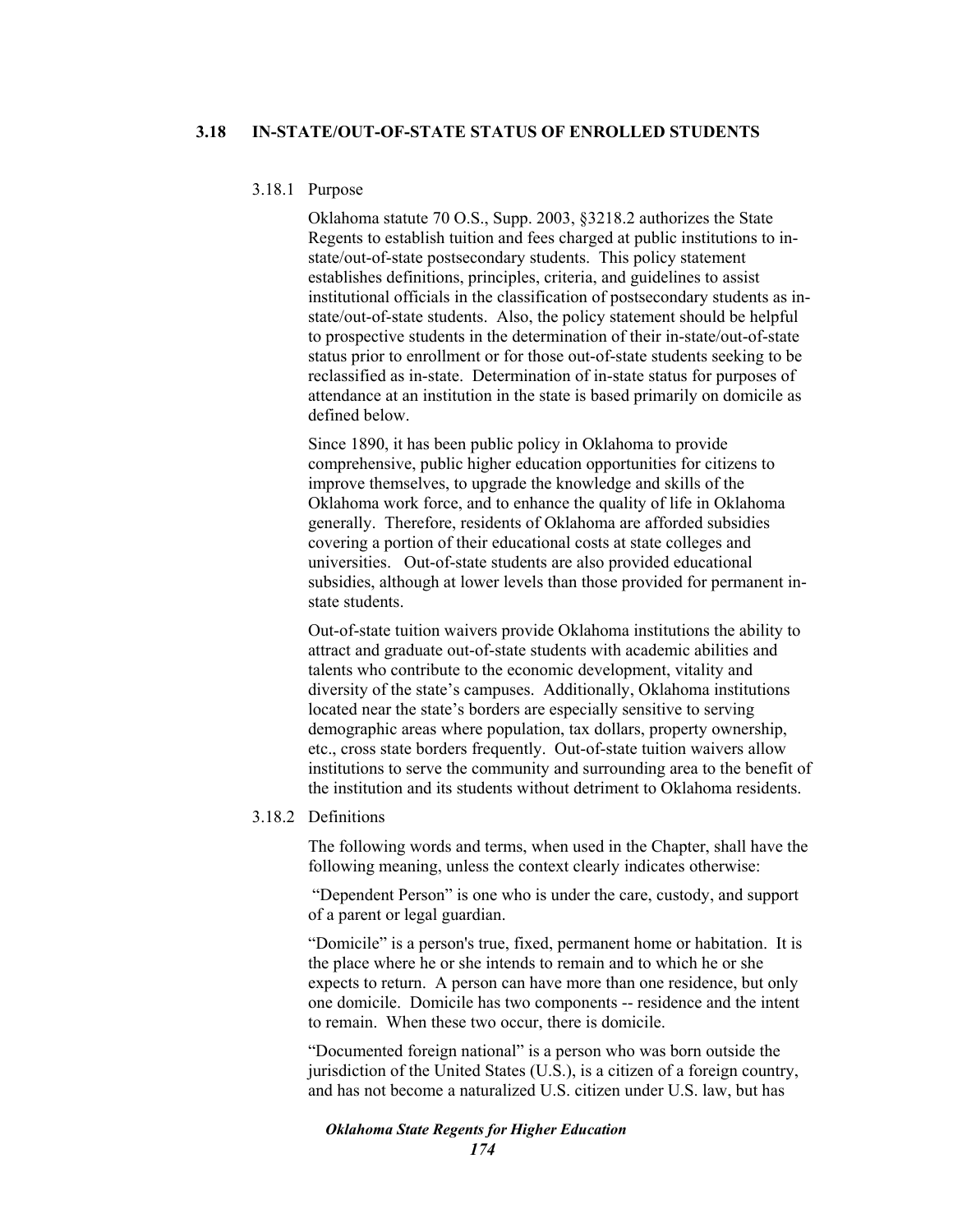entered the U.S. by way of legal documentation such as a visa.

 "Full-Time Professional Practitioner or Worker" is a U.S. Citizen or Lawful Permanent Resident who has come to Oklahoma to practice a profession on a full-time basis, conduct a business full-time, or work on a full-time basis.

"Full-Time Student" is an undergraduate student enrolled in a minimum of 12 credit hours per semester in an academic year or a minimum of six credit hours in a summer session. A full-time graduate student is one enrolled in a minimum of nine credit hours per semester or as required by the institution.

"Home of Record" is the location where the reservist enlisted, reenlisted, or was commissioned into the military.

"Independent person" is one who is responsible for his or her own care, custody, and support.

"In-state" status is a classification for a postsecondary student who has lived continuously in Oklahoma for at least 12 months not primarily as a postsecondary student and has established domicile in Oklahoma or meets requirements associated with in-state status including sections 3.18.4, 3.18.7 and 3.18.9. Students classified upon admission as in-state are eligible to apply for state scholarship and financial aid programs.

"Lawful permanent resident" is a naturalized alien who has been granted official immigration status as a lawful permanent resident of the U.S. This is evidenced by a lawful permanent resident card (also called a "green card").

"Out-of-state" status means an individual does not meet in-state requirements defined in this policy unless otherwise allowed by exceptions or provisions in policy.

"Out-of-state tuition waiver" is the portion of tuition that is waived in excess of that paid by students classified as in-state. This is referred to as "Nonresident Tuition Waiver" in State Regents' *Fiscal* policy.

"Undocumented student" is a person who was born outside the jurisdiction of the U.S., is a citizen of a foreign country, and has not become a naturalized U.S. Citizen under U.S. Law and has entered the U.S. without documentation. Refer to 3.18.6.

"Uniformed services" means the Army, Navy, Air Force, Marine Corps, Coast Guard, National Oceanic and Atmospheric Administration, and Public Health Service.

"U.S. Citizen" is a person born in the United States, a U.S. Territory or former U.S. Territory or who has been granted citizenship by the U.S. Government.

3.18.3 Principles

As part of the admissions process, institutions are responsible for determining students' in-state/out-of-state status consistent with this policy. Administrators interview students, review documentation and are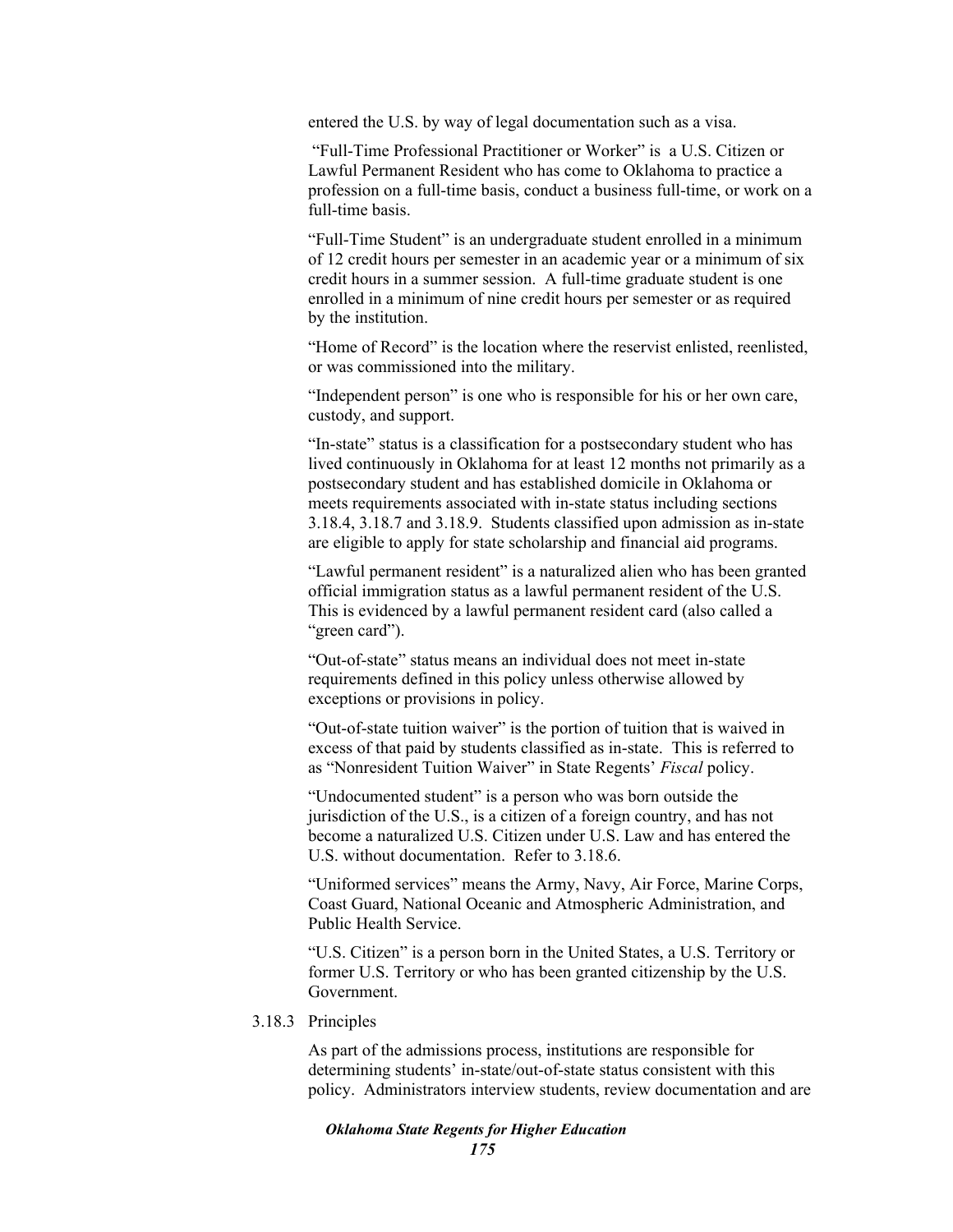in the best position to determine whether the student may be classified as in-state. Each institution must designate an appropriate administrative official (most often the Admissions Officer) as responsible for administration of this policy. Clarification and additional information including documentation examples and frequently asked questions are in the *Academic Affairs Procedures Handbook*.

The burden of proof to establish in-state status shall be upon the student. Since residence or domicile is a matter of intent, each case will be judged on its own merit by the appropriate administrative official(s) consistent with this policy. Mere assertion by a student such as checking "In-State" on the application for admission is insufficient. The appropriate administrative official must review relevant documents, consider the policy principles and procedures, circumstances, and documentation to determine in-state status. While no set criteria, documentation, or set of circumstances can be used for this purpose, the principles outlined below guide the process.

- A. Attendance at a postsecondary educational institution, albeit a continuous and long-term experience, does not establish in-state status. Therefore, a student neither gains nor loses in-state status solely by such attendance.
- B. Students attending an Oklahoma college or university may perform many objective acts, some of which are required by law (i.e. payment of taxes), and all of which are customarily done by some out-of-state students who do not intend to remain in Oklahoma after graduation, but are situational and necessary and/or voluntary (i.e. registering to vote, obtaining a driver's license). Such acts and/or declarations alone are insufficient evidence of intent to remain in Oklahoma beyond the college experience.
- C. An out-of-state student attending an Oklahoma college or university on more than a half-time basis is presumed to be in the state primarily for educational purposes.
- D. An individual is not deemed to have acquired in-state status until he or she has been in the state for at least a year primarily as a permanent resident and not primarily as a student and has established domicile. Likewise, an individual classified as instate shall not be reclassified as out-of-state until 12 months after leaving Oklahoma to live in another state.
- E. Unless residency has been established in another state, an individual who resided in Oklahoma at the time of graduation from an Oklahoma high school and has resided in the state with a parent or legal guardian for two years prior to graduation from high school will be eligible for in-state status and as allowed in 3.18.7 and 3.18.8.
- F. Each spouse in a family shall establish his or her own status on a separate basis. Exceptions include the following: when an outof-state status individual marries a person with in-state status, the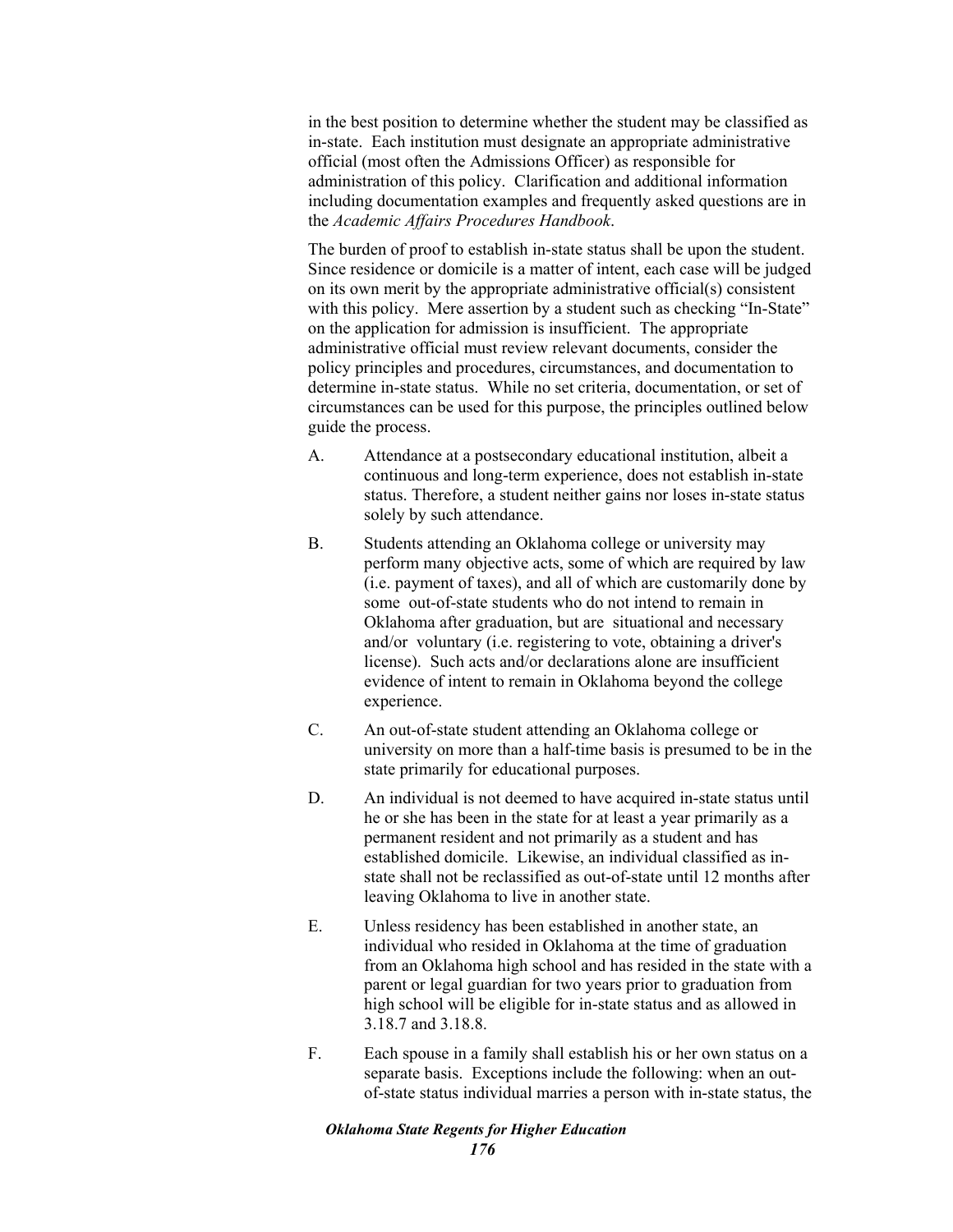out-of-state individual may be considered in-state after documentation of the marriage and proof of domicile are satisfied without the 12 month domiciliary waiting period, and as provided in sections 3.18.7 or 3.18.8.

- G. Initial classification as out-of-state shall not prejudice the right of a person to be reclassified thereafter for following semesters or terms of enrollment as in-state provided that he or she establish domicile as defined in this policy. Institutions must establish procedures for students to appeal out-of-state status classification.
- H. Institutions may, but are not required, to waive out-of-state tuition (also known as Nonresident Tuition Waiver) in accordance with current State Regents' *Tuition and Fees* policy 4.18.5.B that allows any institution in the State System to waive a portion of the out-of-state tuition which amount shall not exceed the difference between out-of-state tuition and the amount paid by in-state students.
- I. When a student transfers from one institution to another, the institution to which the student transfers is not bound by the instate/out-of-state classification previously determined and may request documentation to determine the student's in-state/out-ofstate status.
- 3.18.4 Dependent and Independent Persons
	- A. The legal residence of a dependent person is the postsecondary student's parents or the residence of the parent who has legal custody or the parent with whom the student habitually resides. If the student is under the care of those other than the parents, the legal residence is that of the student's legal guardian.
	- B. In-state/out-of-state classifications of postsecondary students with extenuating circumstances (e.g., divorced parents with joint custody when one parent or legal guardian lives out-of-state and/or claimed as a dependent on a tax return, etc.) may be considered on a case-by-case basis. Guidance for administrative officers charged with classifying students will be provided in the procedures manual.
	- C. A dependent person may establish independent person status through circumstances including, marriage, formal court action, abandonment by parents, etc. To qualify, a dependent person must have completely separated from the parental or guardian domicile and prove that such separation is complete and permanent. Additionally, the individual must provide evidence that they are responsible for their housing and living expenses. Mere absence from the parental or guardian domicile is not proof of its complete abandonment. If an applicant can provide adequate and satisfactory evidence of independent status and domicile, they may be granted in-state status.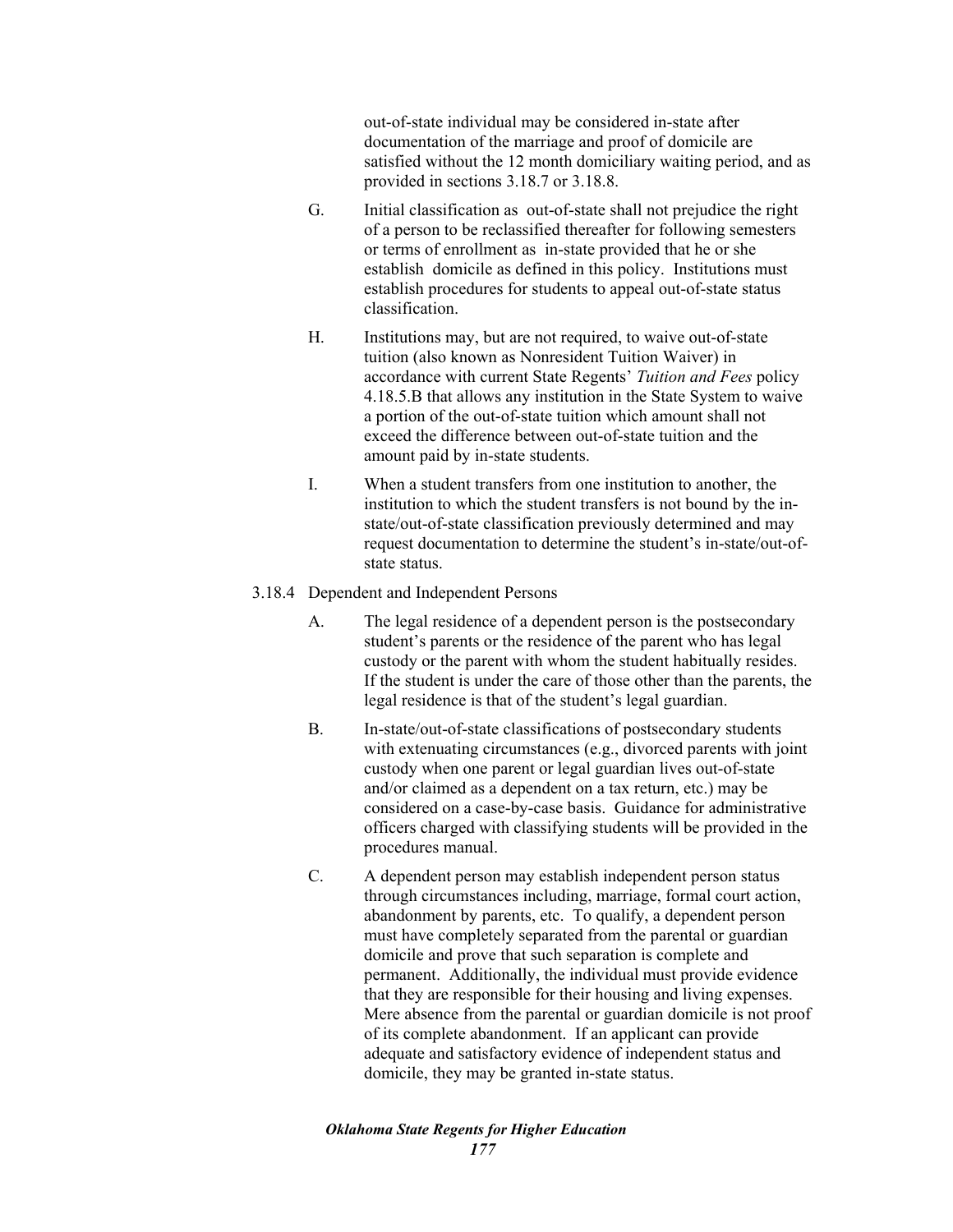- D. If an independent person can provide evidence of coming to Oklahoma to establish domicile, the applicant may be granted instate status at the next enrollment occurring after expiration of 12 months following establishment of domicile in Oklahoma.
- 3.18.5 Documented Foreign Nationals

Documented foreign nationals may attend as postsecondary students if they have appropriate educational visas. These individuals are eligible for in-state classification if they become lawful permanent residents, have resided in Oklahoma for at least 12 consecutive months, and meet domicile requirements as set forth in this policy.

Documented foreign nationals who are present in the U.S. with visas that allow full-time employment for extraordinary ability in sciences, arts, education, business, athletics, as an executive, manager, or specialist of a treaty nation company operating in the U.S. are eligible for out-of-state tuition waivers as long as they remain in full-time working status. Dependents of these documented foreign nationals who are lawfully present in Oklahoma based on the documented foreign national's visa are also eligible for out-of-state tuition waivers.

3.18.6 Undocumented Students

Pursuant to Title 70, O.S., Section 3242 (2007) (also known as HB1804 of the First Regular Session of the 51st Legislature), an individual who cannot present to the institution valid documentation of United States nationality or an immigration status permitting study at a postsecondary institution but who:

- A. Graduated from a public or private Oklahoma high school;
- B. Resided in this state with a parent or legal guardian while attending classes at an Oklahoma public or private high school in this state for at least two (2) years prior to graduation; and
- C. Satisfies admission standards for the institution.

Individuals who meet the above requirements are eligible for enrollment and/or out-of-state tuition waivers if that individual:

- 1. Provides the institution with a copy of a true and correct application or petition filed with the United States Citizenship and Immigration Service (USCIS) to legalize the student's immigration status, or
- 2. Files an affidavit with the institution stating that the student will file an application to legalize his or her immigration status at the earliest opportunity the student is eligible to do so, but in no case later than:
	- a. One (1) year after the date on which the student enrolls for study at the institution, or
	- b. If there is no formal process to permit children of parents without lawful immigration status to apply for lawful status without risk of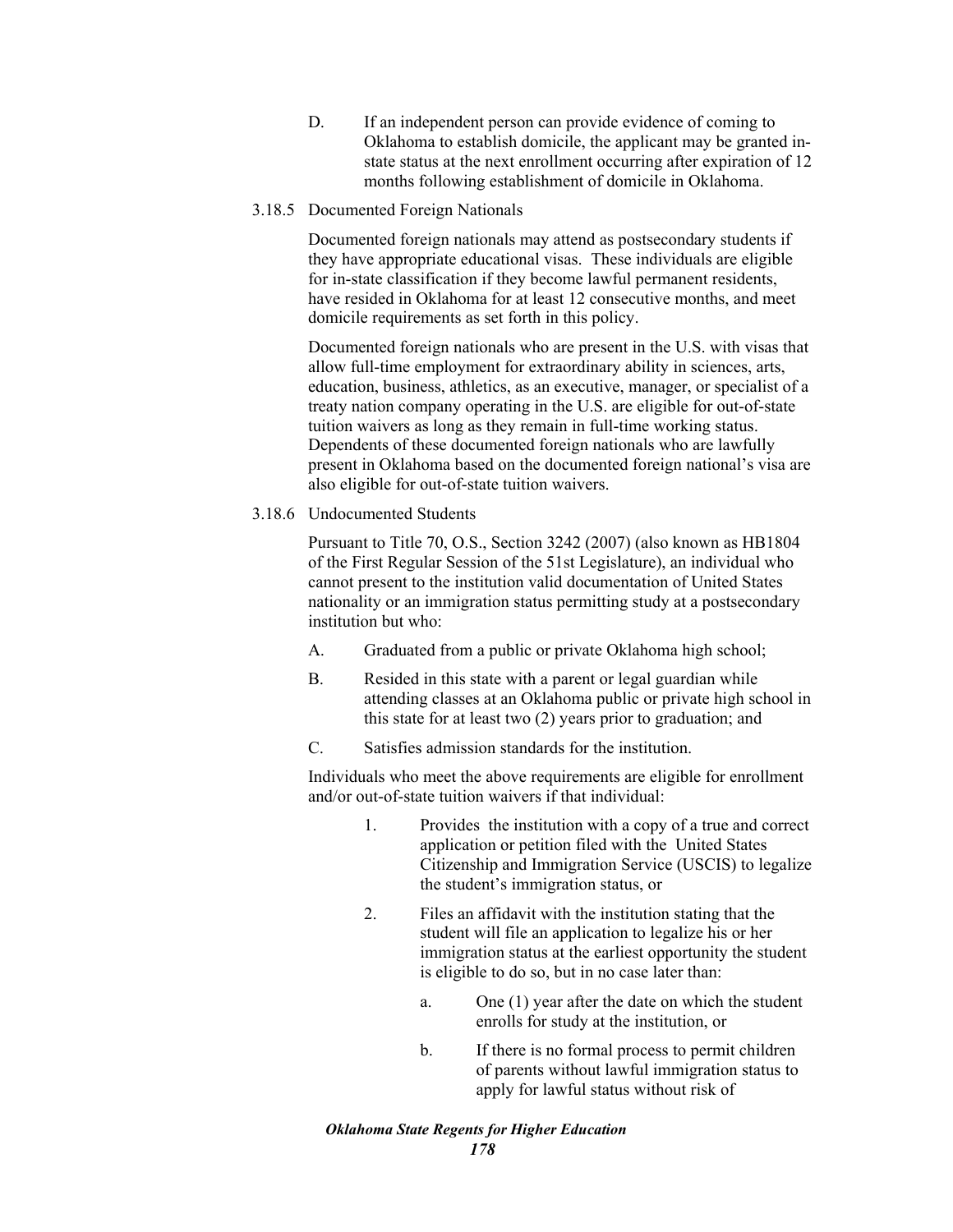deportation, one (1) year after the date the USCIS provides such a formal process, and

- 3. If the student files an affidavit pursuant to subsection B. above, presents to the institution a copy of a true and correct application or petition filed with the USCIS no later than:
	- a. One (1) year after the date on which the student enrolls for study at the institution, or
	- b. If there is no formal process to permit children of parents without lawful immigration status to apply for lawful status without risk of deportation, one (1) year after the date the USCIS provides such a formal process, which copy shall be maintained in the institution's records for that student.
- 4. Any student who completes and provides the institution with a copy of a true and correct application or petition filed with USCIS to legalize the student's immigration status shall not be disqualified on the basis of the student's immigration status from any scholarships or financial aid provided by this state as long as the student meets the following:
	- a. Graduated from a public or private Oklahoma high school;
	- b. Resided in this state with a parent or legal guardian while attending classes at an Oklahoma public or private high school in this state for at least two (2) years prior to graduation; and
	- c. Satisfies admission standards for the institution.
- 5. This policy shall not impose any additional conditions to maintain eligibility for an out-of-state tuition waiver at a postsecondary educational institution within The Oklahoma State System of Higher Education on a student who was enrolled in a degree program and first received an out-of-state tuition wavier and/or access to state scholarships at that institution during the 2006- 2007 school year or any prior year.

# 3.18.7 Uniformed Services and Other Military Service/Training

The following section is compliant with 38 U.S.C, Section 3679(c) and 70, O.S., Section 3247.

A. Active Uniformed Services

The following shall be eligible for in-state status: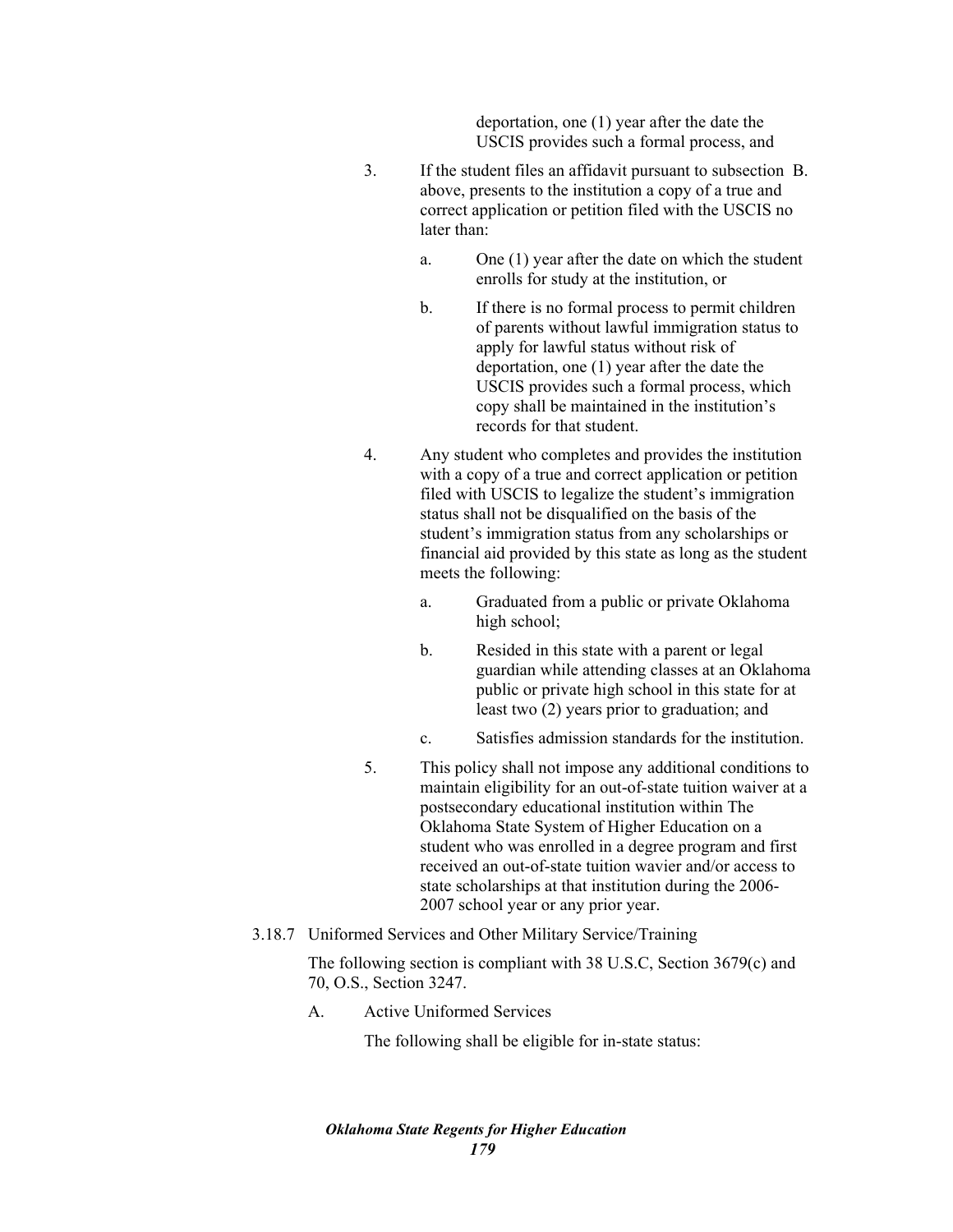- 1. Members of the uniformed services, along with their dependent children and spouse, who provide evidence that they are full-time active duty status of more than thirty (30) days in the uniformed services stationed in Oklahoma or temporarily present through military orders. Further, when members of the armed services are transferred out-of-state, the member, their spouse and dependent children shall continue to be classified as instate as long as they remain continuously enrolled.
- 2. Regardless of the residency of the student, dependent children or spouse of a person who is currently serving as a member of the active uniformed services of the United States on full-time active duty status of more than thirty (30) days for whom Oklahoma is the home of record.
- 3. A person who files with the institution within the State system at which he/she intends to register a letter of intent to establish residence in the state and who
	- a. is entitled to educational or training assistance under Section 3319 of Title 38 of the United States Code by virtue of a relationship to a person who is currently serving on active duty; and
	- b. resides in the state while enrolled in the institution, regardless of the student's formal state of residence state or the active service member's home of record.
- 4. Former full-time active uniformed services personnel who remain in Oklahoma after their service may retain their in-state status without the 12 month requirement if they establish domicile as defined in this policy.
- B. Discharged or Released from Active Uniformed Service (Regardless of the Home of Record)

A student who files with the institution within the State System at which the student intends to register a letter of intent to establish residence in the state and who resides in the state while enrolled in the institution shall be eligible for in-state status (i.e., in-state tuition), regardless of the residency of the student or home of record, if the student:

- 1. Is a person who:
	- a. was discharged or released from a period of not fewer than ninety (90) days of active duty uniformed service, less than five (5) years before the date of enrollment in the course(s)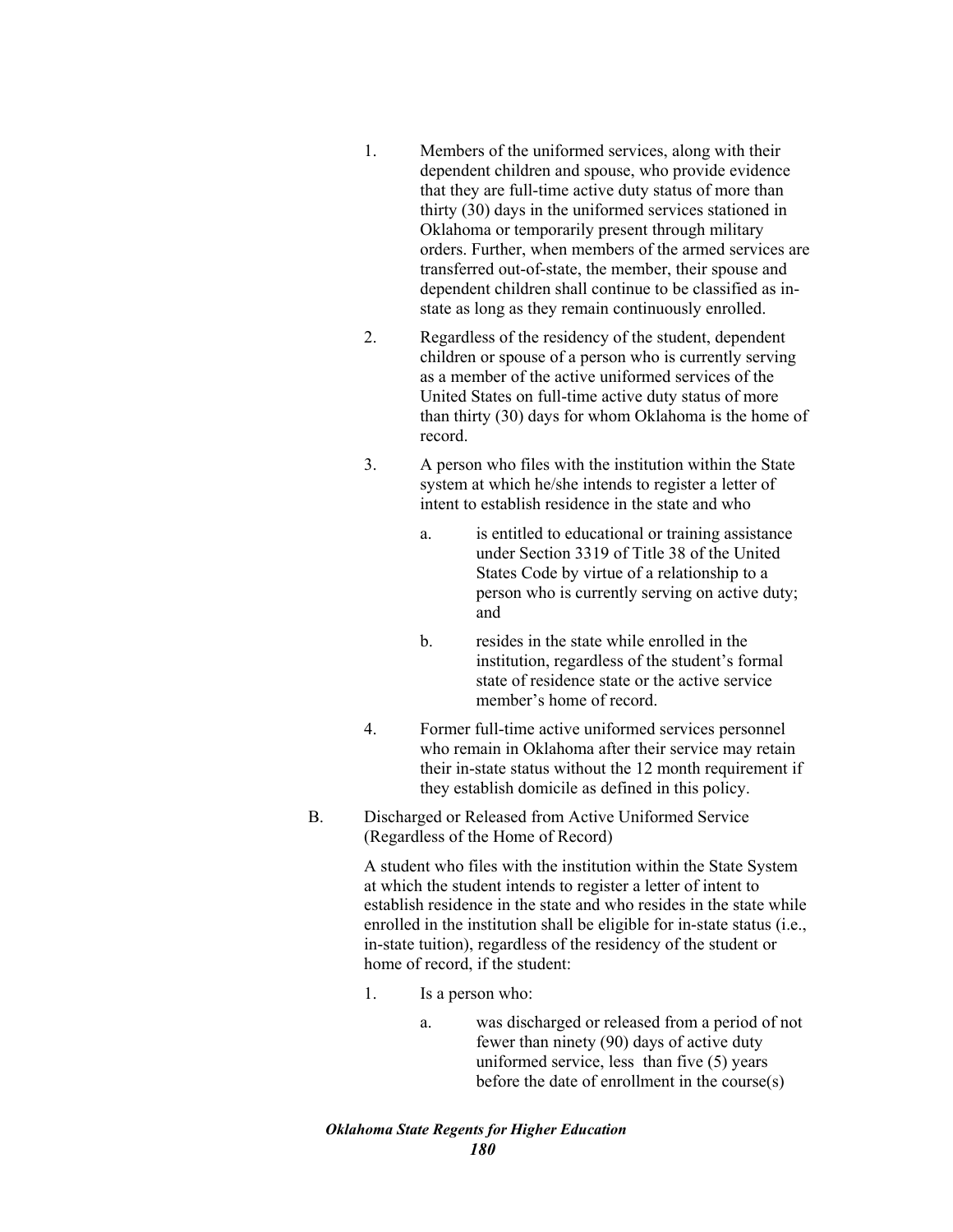concerned, and

- b. is pursuing a course of education with educational assistance under Chapters 30 or 33 of Title 38 of the United States Code;
- 2. Is a person who:
	- a. is entitled to assistance under Section 3319 of Title 38 of the United States Code by virtue of a relationship to a person who was discharged or released from a period of not fewer than ninety (90) days of active duty uniformed services, and
	- b. enrolls in the course(s) concerned within five  $(5)$ years of the date the related person was discharged or released from a period of not fewer than ninety (90) days of active duty uniformed services;
- 3. Is a person who:
	- a. is entitled to assistance under Section 3311(b)(9) of Title 38 of the United States Code by virtue of a relationship to a person who died in the line of duty while serving in the active duty uniformed services; or
- 4. Is a person who:
	- a. is pursuing a course of education with educational assistance under Chapter 31 of Title 38 of the United States Code.
- C. Discharged or Released from Active Uniformed Service (Oklahoma Home of Record)

Person, or dependent children or spouse of a person, who was discharged or released from a period of not fewer than ninety (90) days of active uniformed service, less than five (5) years before the date of enrollment in the course(s) concerned and for whom Oklahoma is the home of record.

D. Military Reserve Member on Full-Time Active Duty

Regardless of the residency of the student, dependent children or a spouse of a person who is currently serving as a member of the military reserve on full-time active duty of more than thirty (30) days and for whom Oklahoma is the home of record shall be eligible for in-state status.

E. Reserve Officer Training Corps (ROTC)

A person who is participating in or has received a partial or full scholarship from the Air Force, Army, or the Navy/Marines ROTC shall be eligible for in-state status.

F. To be eligible for in-state status as provided in 3.18.7.A,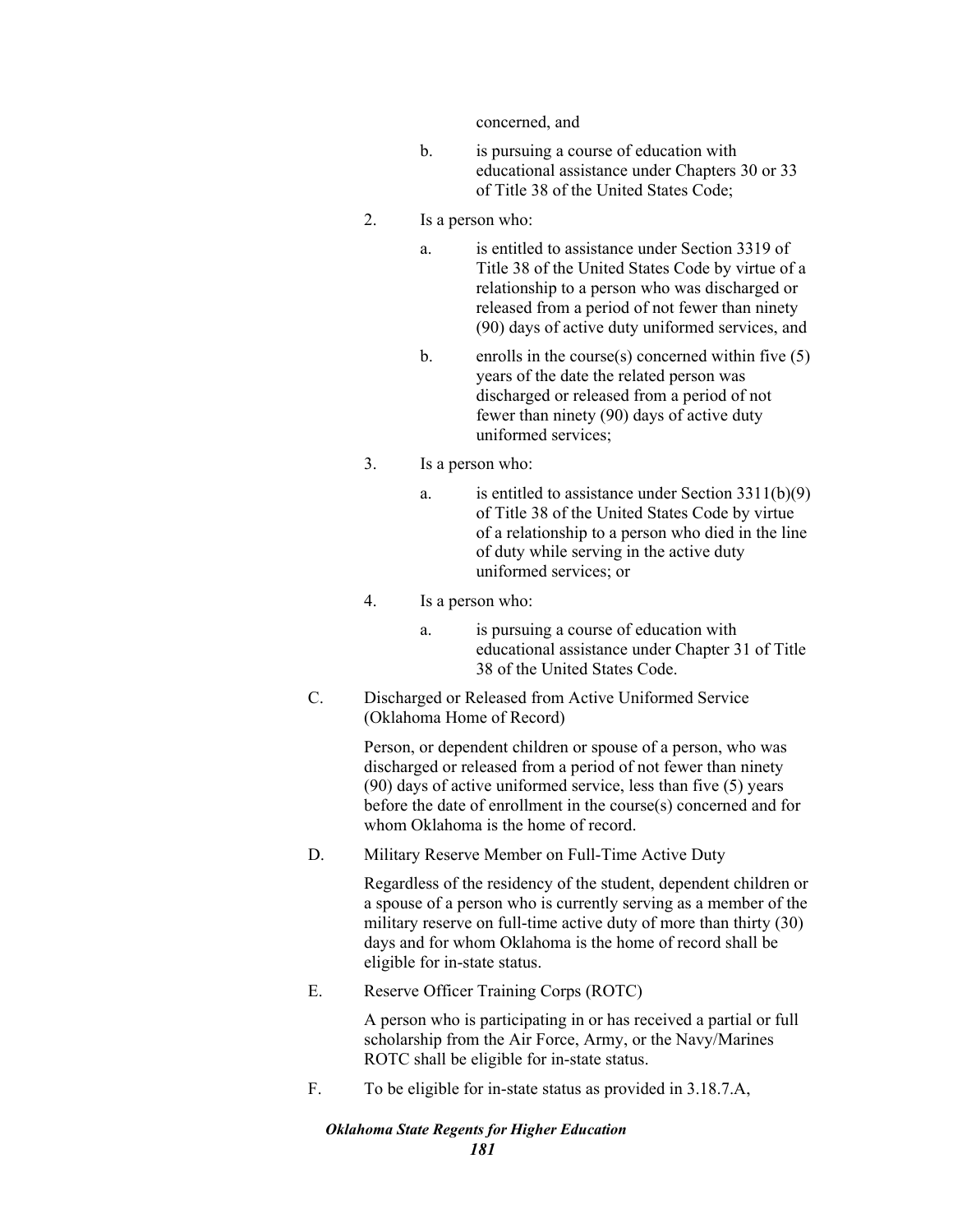3.18.7.B, 3.18.7.C, 3.18.7.D, and 3.18.7.E and to maintain eligibility, the student shall:

- 1. Have secured admission to and enrolls full-time or parttime in a program of study; and
- 2. Satisfy admission and retention standards.
- G. A student who meets the eligibility requirements for in-state status shall maintain in-state status if the student remains continuously enrolled at an institution within the State System after the student:
	- 1. As described in 3.18.7.A or 3.18.7.D, is discharged or released from active duty service;
	- 2. As described in 3.18.7.B.1, 3.18.7.B.2 or 3.18.7.C, exceeds the five-year period after being discharged or released from active duty uniformed service;
	- 3. As described in 3.18.7.B.1 or 3.18.7.B.4 has exhausted education assistance provided under Chapter 30, 31 or 33 of Title 38 of the United States Code;
	- 4. As described in 3.18.7.A.3 or 3.18.7.B.2 has exhausted education assistance provided under Section 3319 of Title 38 of the United States Code; or
	- 5. As described in 3.18.7.B.3 has exhausted education assistance provided under Section 3311(b)(9) of Title 38 of the United State Code.
- 3.18.8 Full-Time Professional Practitioner or Worker

A U.S. citizen or Lawful Permanent Resident who provides evidence of having come to Oklahoma to practice a profession on a full-time basis, conduct a business full time, or work on a full-time basis shall be immediately classified as in-state status along with the individual's spouse and dependents without the 12 month domiciliary requirement so long as they continue in such full-time employment capacity or until such time that they independently establish in-state status as described in section 3.18.3 of this policy.

A full-time professional practitioner or worker who is temporarily assigned to another location but maintains domicile in Oklahoma shall be considered to have in-state status along with the practitioner's spouse and dependent children.

*Approved: July 1958. Revised March 28, 1967; December 16, 1974; June 29, 1977; July 25, 1984; December 5, 1988; October 23, 1989; March 24, 1993; June 28, 1996; June 30, 2003; April 1, 2004; October 25, 2007 (effective November 1, 2007); April 22 , 2010 (Approved revised policy effective Fall 2011- earlier implementation is possible through an exception requested by the President and approved by the Chancellor; revised June 24, 2010 (approved slight change to the Military Personnel section of the policy (implementation Fall 2011 unless approved by exception by the Chancellor); May 25, 2012 (Approved slight change to the Definitions section of the policy). December 6, 2012 (Approved slight*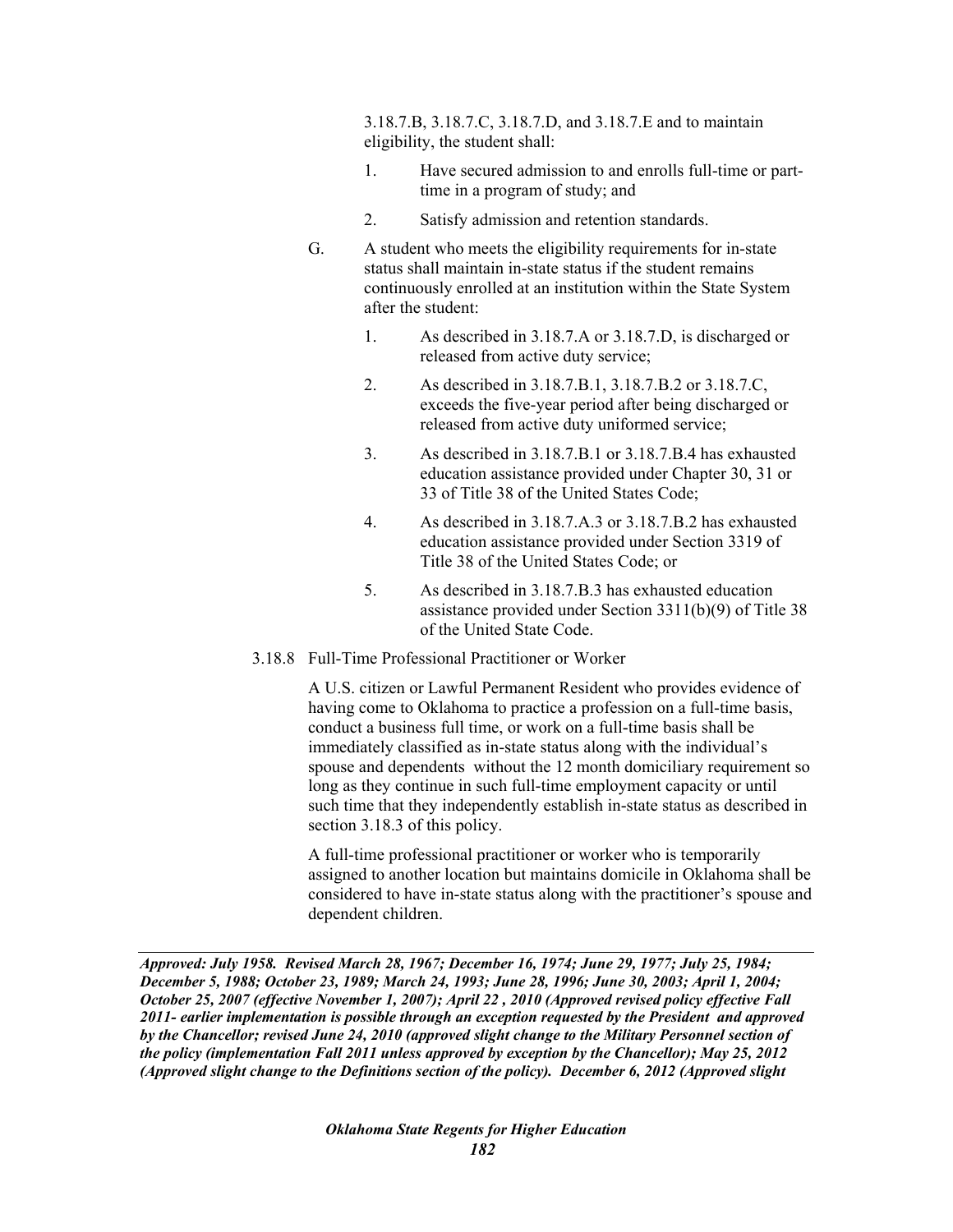*change to the Military Personnel section). September 4, 2014; May 29, 2015; April 20, 2017, January 24, 2019, March 28, 2019.*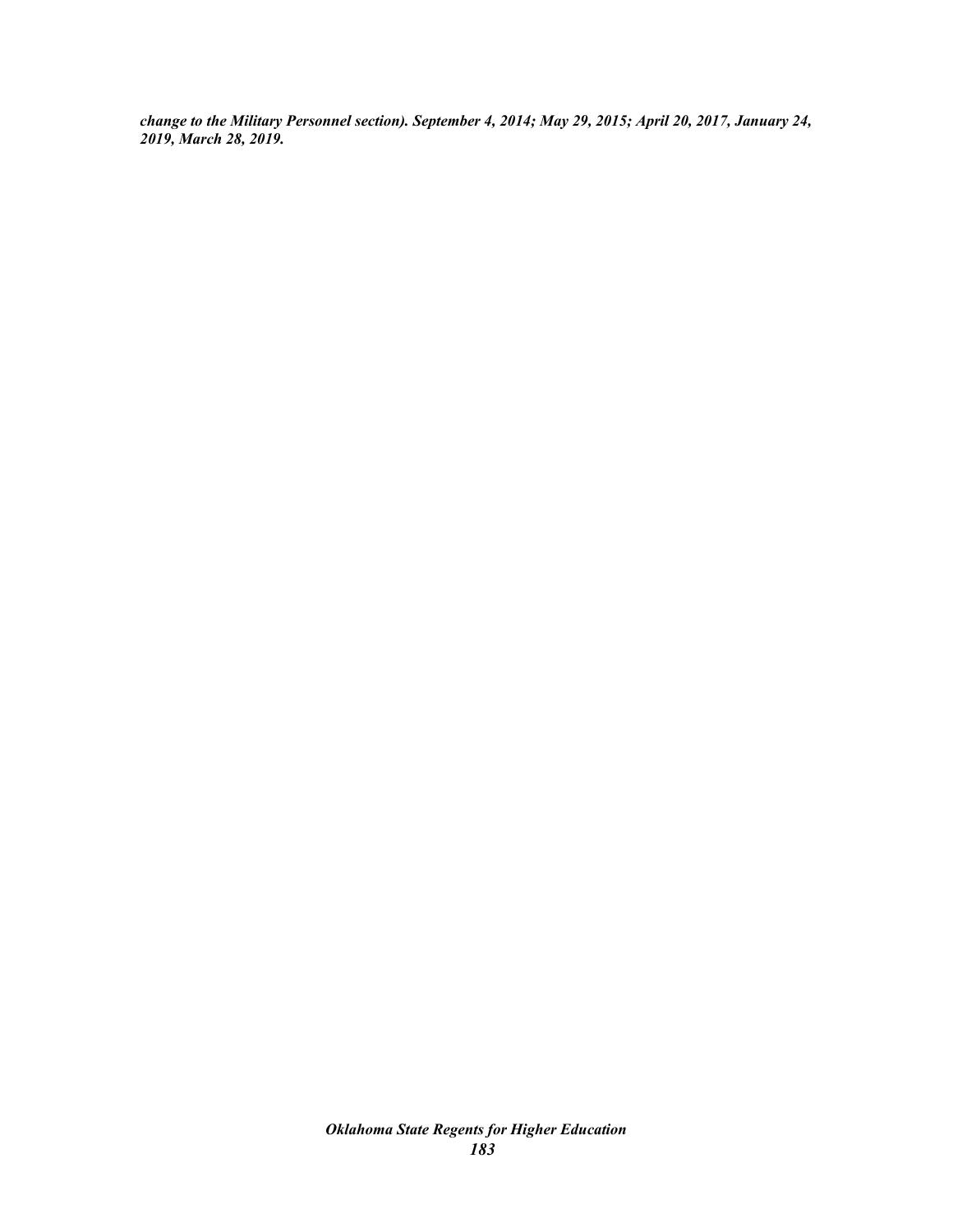# **3.19 ACADEMIC CALENDARS**

## 3.19.1 Purpose

This policy establishes a uniform academic calendar for the State System.

# 3.19.2 Definitions

The following words and terms, when used in the Chapter, shall have the following meaning, unless the context clearly indicates otherwise:

"Academic Term" is the time duration of a course schedule, generally a fall or spring semester consisting of 16 weeks, a summer session consisting of four or eight weeks, or an intersession consisting of the weeks between a semester and/or session.

"Drop Period" is in general, the first one-eighth of an academic term.

"Fall Semester" is an academic term that begins mid to late August or early September and ends in December.

"Intersession" is an academic term shorter than a traditional semester or summer session, generally between semesters or between the summer session and spring and fall semesters.

"Semester" is the standard and traditional academic calendar unit which consists of a minimum of sixteen weeks, excluding enrollment, orientation, and scheduled breaks.

"Spring Semester" is an academic term that begins in January and ends prior to the first of June.

"Summer Session" is an academic term that begins about the last week in May or the first week in June and ends late July or early August.

## 3.19.3 Academic Calendar Standards

The uniform academic calendar for institutions in the State System consists of the fall and spring semesters and a summer session as defined above.

All classes are expected to meet for sixteen weeks, and no institution, academic department, or individual faculty member is authorized to reduce the number of academic weeks in the standard semester without specific approval of the State Regents. Those institutions which reserve the final week of the semester as a testing period shall ensure that all classes meet during the testing period.

The semester-credit-hour is the standard and traditional unit of credit to be used by institutions in evaluating a student's educational attainment and progress. Semester-hour of credit is calculated as follows:

A. One semester-hour of credit is normally awarded for completion of a course meeting for 800 instructional minutes, (50 minutes per week for sixteen weeks), exclusive of enrollment, orientation, and scheduled breaks. Organized examination days may be counted as instructional days.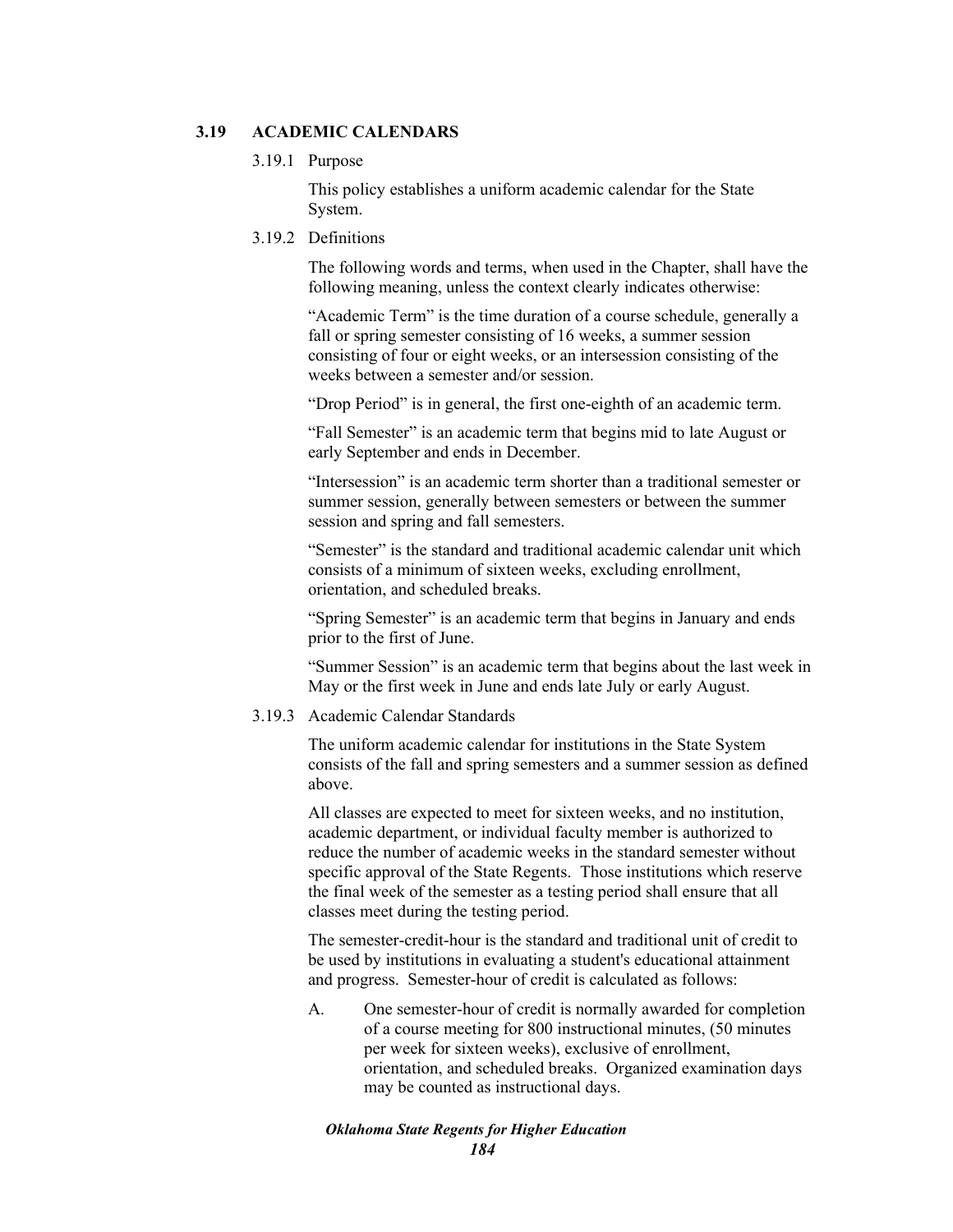- B. Laboratory credit is normally awarded at a rate not to exceed one-half the instructional rate. One semester-hour of credit is normally awarded for completion of a laboratory meeting a minimum of 1600 minutes (100 minutes per week for sixteen weeks).
- C. Instruction offered through a combination of class and laboratory meetings would normally observe the standards set forth above on a pro rata basis. For example, a course offered for four semester-hours of credit might meet for 100 minutes of organized instruction plus 200 minutes of laboratory per week for 16 weeks.
- D. Block or alternative course schedules may also occur within the dates set forth for a semester or summer session. Courses offered during academic terms shorter than a semester will observe the same academic standards involving instructional hours per semester-credit-hour as those courses offered during a standard academic semester. Institutions are encouraged to be flexible in offering courses in alternative schedules to meet student and employer needs.
- E. The drop period is during the first ten regular instructional days of a regular semester and the first five regular instructional days of a summer session, or, in general, the first one-eighth of the academic term. Institutions may also allow students to add courses during this period or a designated shorter period. In either case, appropriate add/drop charges apply. See the State Regents' *Grading* policy for timelines for student withdrawal.
- 3.19.4 Approval of Academic Calendars

Each State System institution's academic calendar is approved by the president or the president's designee and submitted annually to the State Regents. The academic calendar shall describe any alternative schedules. Submission is due by January 1 prior to the summer session to which the proposed calendar applies.

3.19.5 Competency-Based Learning

State System institutions have long recognized that college-level learning may be acquired in a variety of settings and can be documented objectively and comprehensively through written or performance examinations and other academically sound procedures. This certification of learning based on the student's demonstration of competency is a valid means of awarding academic credit. The basis for such certification of learning is a valid, credible assessment system which reliably determines whether a student possesses clearly identified, standards-based knowledge, skills, and abilities.

Institutions are encouraged to develop and implement assessment systems which validate competency-based student learning. Such assessment systems should include the following characteristics: (1) Portability: an assurance that the student's current ability levels are of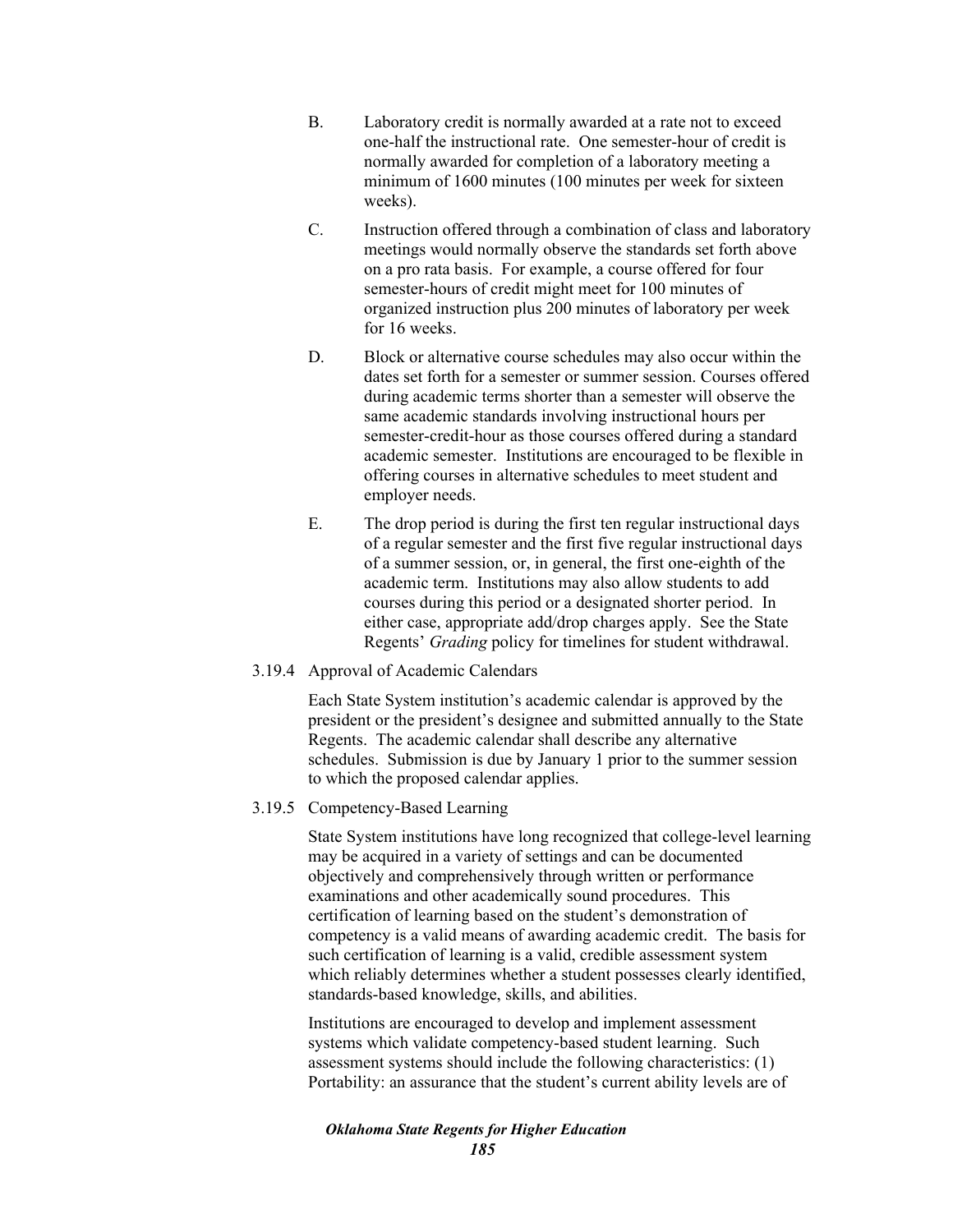sufficient range to allow individuals who possess such a credential to use it to seek alternative work situations and academic opportunities; (2) Performance-based: be based wherever appropriate on direct demonstration of abilities. Such methods must be demonstrably valid in predicting actual future performance in a job setting or in further education; (3) Accomplishments as well as abilities: the documentation of past activities and accomplishments through a carefully evaluated portfolio of the student accomplishments and experiences can be of substantial value in assuring the validity of any assessed attribute or skill; and (4) Technology-intensive: assessment instruments should make full use of the new kinds of technology including computer-based standardized tests, more extensive task-based assignments distributed via CD-ROM or over the Internet, and team-based assignments using network or interactive video technologies.

There are alternatives to reliance on time-in-class as the basis for determining academic credit-hours earned. The achievement of academic credit-hours should be linked to demonstrated student learning either through regular class assignments and evaluations or demonstration of competencies. It is the responsibility of the faculty of each institution to translate student demonstrated competencies to academic credit-hours earned.

When determining the appropriate academic credit for non-traditional or accelerated format courses, institutions must adhere to the Higher Learning Commission of the North Central Association of Colleges and Schools (HLC) Handbook of Accreditation standards. The HLC does not require every institution to follow the traditional semester. However, the HLC requires institutions to assess rigorously student attainment as a result of the courses they take. Institutions offering courses in accelerated or other non-traditional formats are expected to be especially diligent in documenting that students in these courses master the skills and knowledge expected of students in traditional courses.

See the related State Regents' policies on *Credit for Prior Learning* and *Add/Drop Fiscal* policies.

*Approved January 19, 1971. Revised February 27, 1980; August 16, 1994; March 12, 1999; December 3, 1999; June 30, 2000.*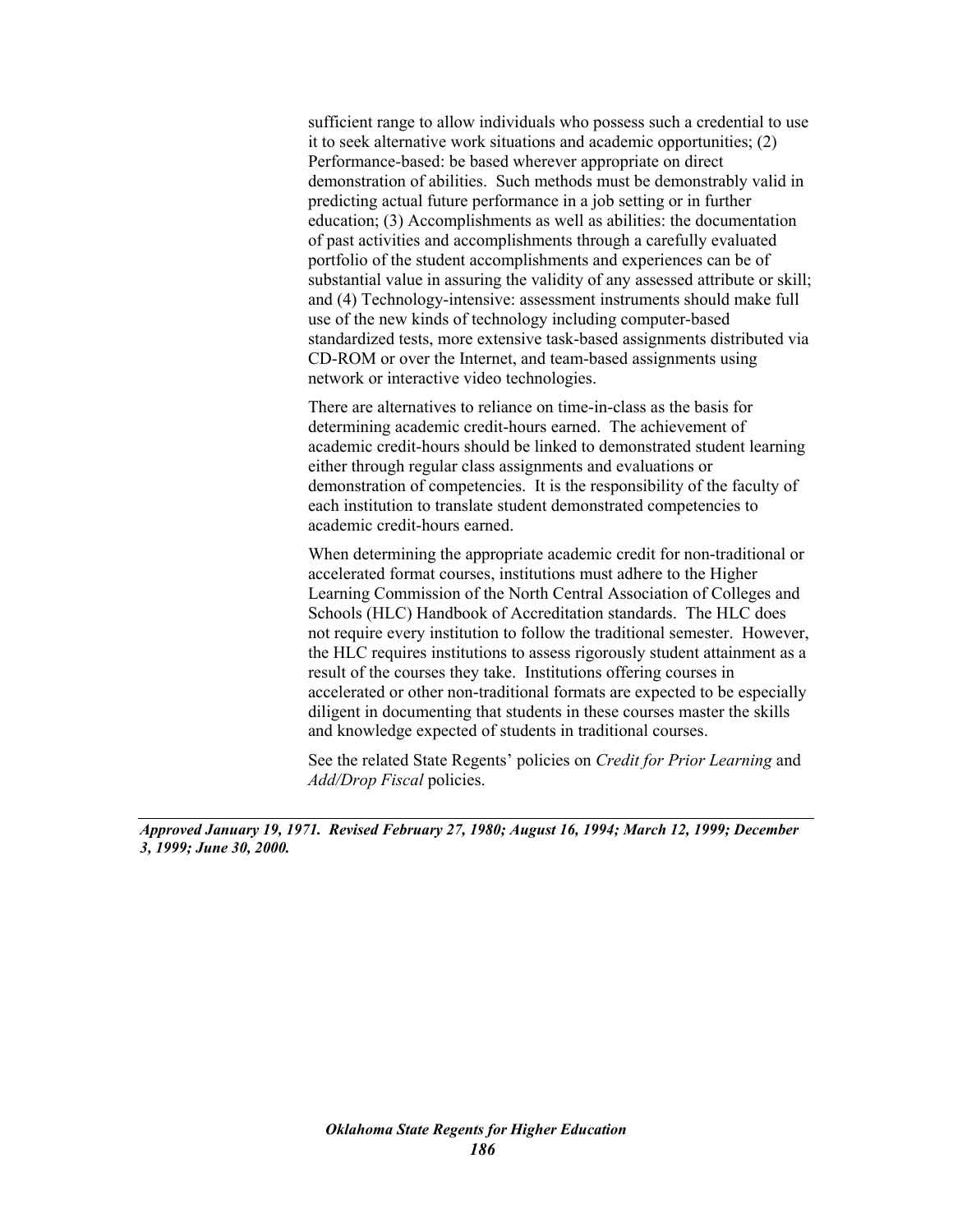## **3.20 STUDENT ASSESSMENT AND REMEDIATION**

#### 3.20.1 Purpose

Assessment of students fulfills two purposes: (1) Improvement of teaching and learning; and (2) Accountability and institutional effectiveness. Assessing individual students at various points in their academic careers provides feedback to them on how well they are performing in relation to stated learning goals and, at the same time, provides information to faculty and staff on how to improve student success. Student assessment also provides information regarding the value of Oklahoma higher education through the use of measures that are comparable among institutions and other states.

Accountability to the citizens of Oklahoma and external accrediting bodies and continuous improvement of student learning and institutional effectiveness, measurable through assessment programs, are the responsibilities of the State System and each institution.

This policy also specifies how students with curricular and basic academic skills deficiencies in the areas of English, mathematics, reading, and science will remediate them within the State System.

## 3.20.2 Definitions

The following words and terms, when used in the Chapter, shall have the following meaning, unless the context clearly indicates otherwise:

"Academic Program Learning Outcomes Assessment" (or major field of study assessment) measures student learning in the major based on stated program goals and objectives.

"Accountability and Institutional Effectiveness" refer to evaluating and demonstrating an institution's capacity to fulfill its mission and improve the quality of education.

"Assessment of Student Learning" is the process of gathering, analyzing, and interpreting data on student learning and development for the purpose of evaluating educational impact and improving programs, and, ultimately, improving the institution.

"Basic Academic Skills" are minimum required skills for college success in English, mathematics, science, and reading.

"Basic Academic Skills Deficiencies" refer to assessment results below required level to enroll in college-level courses in the subject area.

"Concurrent Enrollment" refers to a high school student enrolled in college-level coursework.

"Curricular Deficiencies" refer to high school curricular requirements for college admission that have not been met by the student in high school.

"Curricular Requirements" are the units of high school coursework required for admission to public colleges and universities in the State System found in 3.9 *Institutional Admission and Retention.*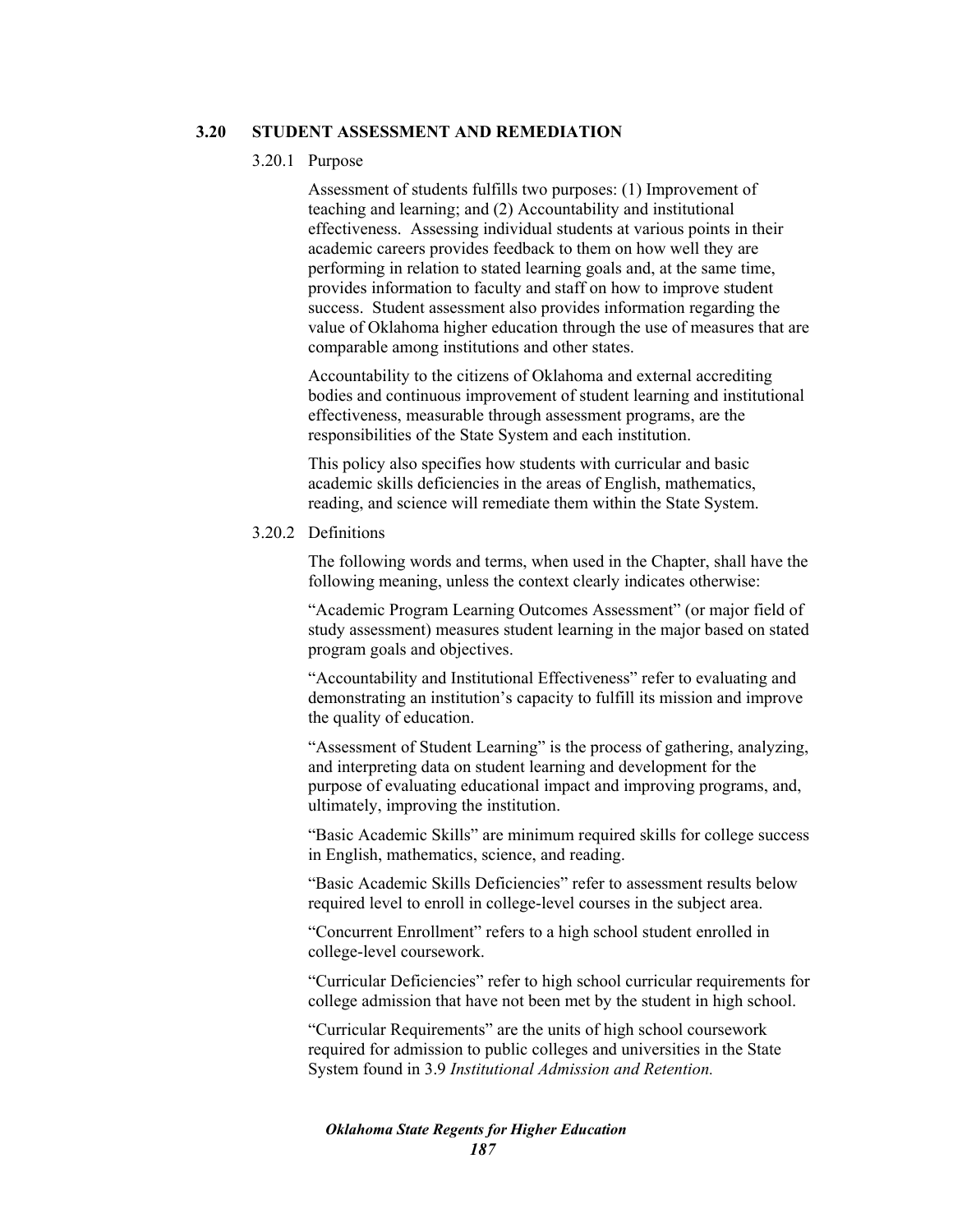"Developmental Education" refers to courses or academic services that do not carry college credit and are designed to raise students' competency in the subject area to the collegiate level.

"Entry Level Assessment and Course Placement" is an evaluation conducted to assist institutional faculty, advisors, and students in making decisions regarding course placement.

"General Education Assessment" measures competencies gained through the general education program as described in 3.15 *Undergraduate Degree Requirements* and HLC standards indicating student's breadth of knowledge, skill and intellectual inquiry.

"Remediation" is a process for removing curricular or basic academic skills deficiencies through developmental education that leads to demonstration of competency and success in college-level courses.

"Student Engagement and Satisfaction" are measures of current and former students' perceptions of programs and services.

- 3.20.3 Principles
	- A. Improvement of Teaching and Learning

For the purpose of improving teaching and learning, each college and university shall assess students using criteria approved by the State Regents and including at least the following four categories: (1) entry level to determine academic preparation and course placement; (2) general education assessment; (3) academic program learning outcomes assessment; and (4) student engagement and satisfaction. Assessment applies to all students including those admitted through adult admission (refer to Adult Admission in the *Institutional Admission and Retention* policy). Assessment will be consistent with the HLC Criteria for Accreditation and Core Components and consistent with 3.7 *Academic Program Review*.

B. Accountability and Institutional Effectiveness

Assessment for accountability and institutional effectiveness should, whenever possible, be compared to external benchmarks. Data in each category of assessment will be reported to the State Regents annually and will include detailed information designed to demonstrate the effectiveness of the assessments consistent with the mission and programs of the institution. Reports may include the annual student assessment report and national assessment reports for comparing institutions and State Systems.

As institutions develop criteria and select assessment measures that demonstrate institutional effectiveness, each assessment should be coordinated and complement the improvement of teaching and learning. Institutions should evaluate the validity and reliability of the assessments.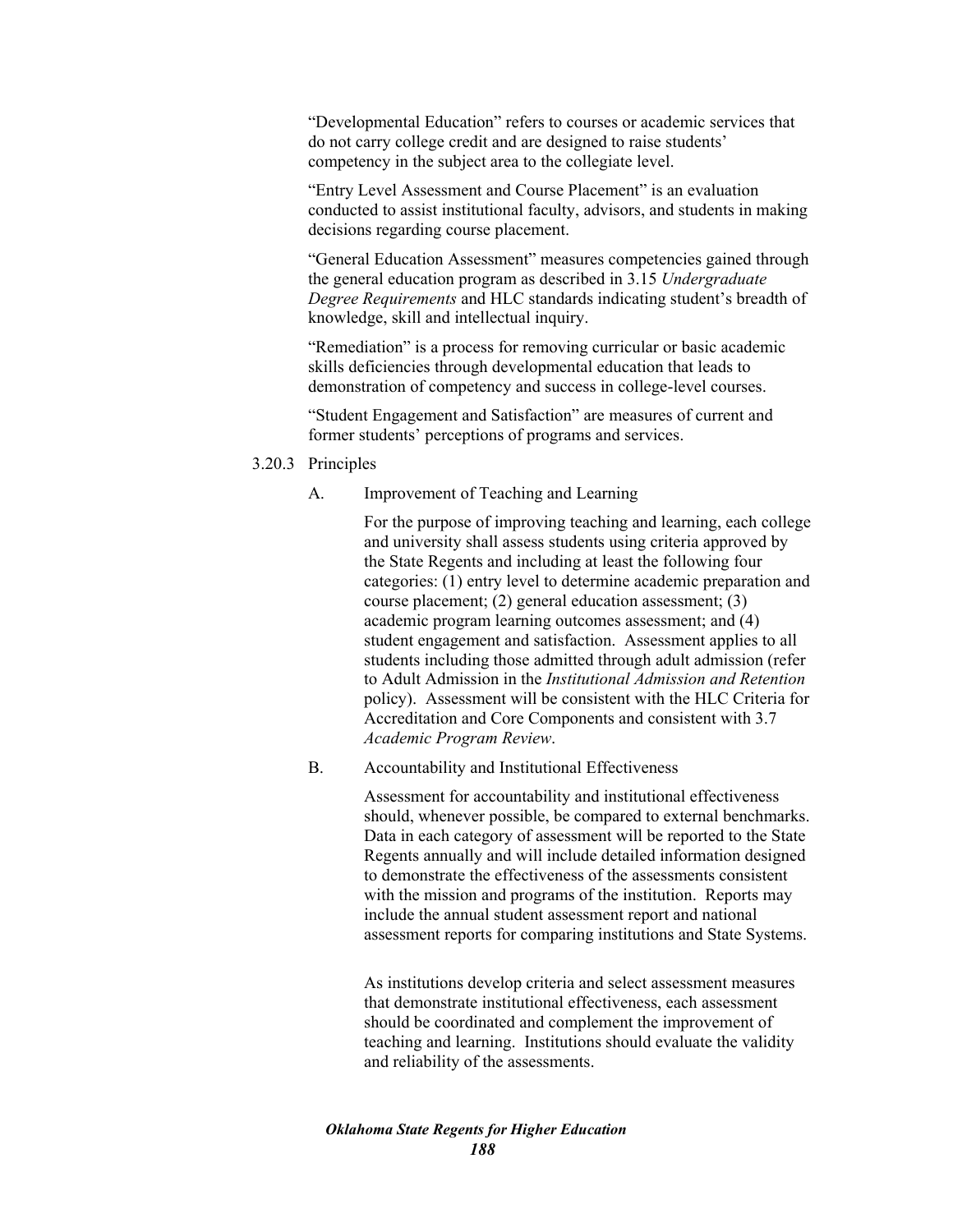In recognition of varying institutional missions and student populations served, assessment for accountability and institutional effectiveness should include the institutional characteristics that produce the most meaningful comparisons and useful information for improvement. Assessment programs should also consider the needs of special populations in the development of policies and procedures.

C. Developmental Education

Certain disciplines, most notably English, mathematics, and science, build on requisite knowledge. College courses in such disciplines assume a student knowledge base gained in high school or other previous academic experiences. It is therefore imperative that students not enroll in college-level courses in the fields when lacking that knowledge.

Students should not enroll in college-level courses, such as history or other elective courses, without a necessary foundation in reading and writing.

Students, who can demonstrate competency in an academic field, even though they did not take the required course(s) in high school, will have the curricular deficiency waived. Such students will be allowed to enroll in the respective discipline's collegelevel courses.

Within the State System, the community college tier is officially designated as responsible for developmental education. Although institutions in other tiers, with the exception of regional universities with assigned community college functions, do not have this developmental education responsibility, such institutions may also offer developmental education.

Developmental education at all state system institutions shall be fully supported through student fees.

## 3.20.4 Entry Level Assessment and Course Placement

A. High School Curricular Requirements

The State Regents' *Institutional Admission and Retention* policy lists high school curricular requirements for admission to programs leading to associate in arts, associate in science, associate in applied science, and baccalaureate degrees. The policy requires institutions admitting students with one or more curricular deficiencies to provide the means to satisfy those deficiencies and to remediate these deficiencies within the first 24 college-level credit hours attempted.

Students with curricular deficiencies in English, mathematics, reading, and science who fail to demonstrate adequate curricular competence through a minimum ACT subject score or institutional secondary assessment will be required to participate in developmental education designed to remedy the deficiency.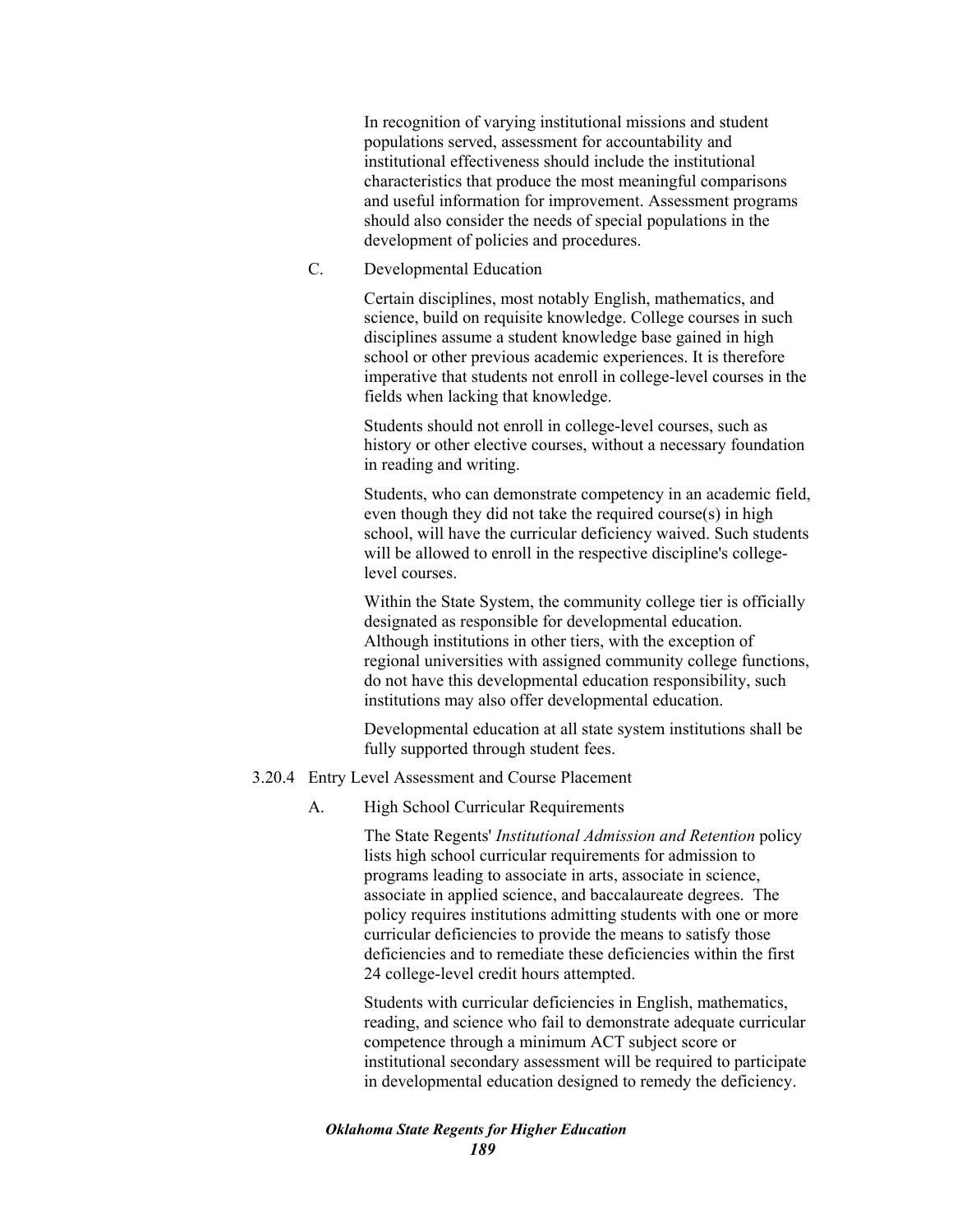Students must achieve a competency equivalent to a "C" or better to remove the deficiency.

Students with a curricular deficiency in history or citizenship skills, who present an ACT reading subject score at or above the specified level or who score at the designated level on any approved secondary institutional reading assessment instrument, may be admitted as regular admission students. These students will be required to complete an additional three-hour collegelevel history or citizenship skills course to make up the high school deficiency.

Students with an elective deficiency may also be admitted as regular admission students as specified in the State Regents' *Institutional Admission and Retention* policy, but will be required to take an additional three-hour collegiate course in an elective subject area(s).

These course placement requirements will be communicated regularly to high school students, parents, schools teachers, counselors, and administrators for the purpose of informing them of the proficiency levels in the basic academic skills areas needed to be adequately prepared for college-level work.

## B. Basic Academic Skills Requirements

Student competency may be demonstrated and deficiencies removed in basic academic skills English, mathematics, reading and science—through the use of State System ACT scores in the four subject areas of science, English, and mathematics and reading, or high school assessments predictive of college course success. Institutions may, within their approved assessment plans, establish higher standards by requiring additional testing of those students meeting or exceeding the minimum ACT subject test score requirement. The system ACT subject scores are reviewed by the State Regents and communicated annually. Each institution will use measures for course placement as approved by the State Regents.

Students scoring below the ACT subject score minimum level will be reviewed with additional information, as approved by the State Regents, to determine the level of readiness for collegelevel course work or successfully complete developmental education in the subject area. Students must begin remediation of basic academic skills deficiencies during the first semester and continue until prepared for college-level course work in the respective subject area. Institutions are responsible for directing students to complete developmental education within the first year or 24 college-level credit hours. The president or the president's designee may allow exceptions on an individual basis for students with extenuating circumstances. All exceptions will be reported to the State Regents.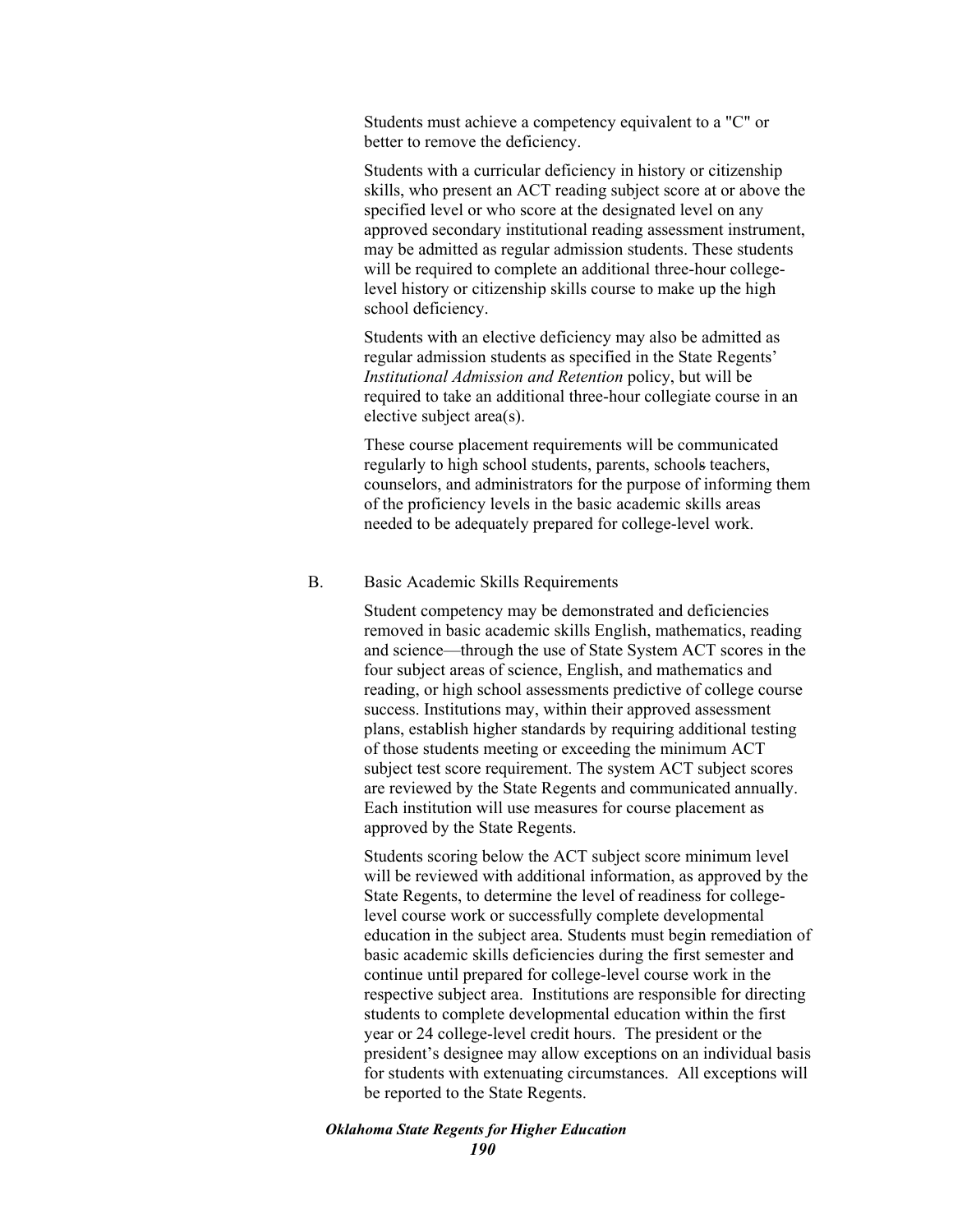C. Concurrently Enrolled High School Students

High school students wishing to enroll concurrently in college courses must meet the designated score in English, mathematics, and science or they will not be permitted enrollment in the corresponding college subject area. A student scoring below the established ACT score in reading will not be permitted enrollment in any collegiate course (outside the subjects of science, mathematics, and English). Concurrent enrollment students are not eligible for secondary institutional assessments and may not enroll in developmental education.

D. Adult Students

Institutions must assess adult students' academic competence through the evaluation of basic academic skills or curricular requirements as appropriate. This must be done through participation in the ACT or the review of additional information. If indicated by the course placement information, adult students must be remediated consistent with this policy. Institutions are responsible for directing students to complete developmental education within the first year or 24 college-level credit hours.

E. Course Placement and Developmental Education Evaluation

Institutional entry level assessment programs should include an evaluation of past academic performance, educational goals, study skills, values, self-concept and motivation. Student assessment results will be utilized in the placement and advisement process. Tracking systems for evaluation of institutional assessment programs must be in place. The purpose is to validate that information from assessment and course completion is used to evaluate, innovate and strengthen programs in order to accelerate student achievement and development. The data collection activities must be clearly linked to instructional improvement efforts. These data will be included in the annual assessment report.

F. Limits

The president or the president's designee may allow a student who has been regularly enrolled to continue to enroll in collegelevel courses work in addition to developmental coursework beyond the 24 college-level credit hour limit, provided the student has demonstrated success in the college-level coursework. Such exceptions must be appropriately documented and a report made available upon request.

# 3.20.5 General Education Assessment

The results of general education assessment will be used to improve the institution's program of general education. This assessment is designed to measure the student's academic progress and learning competencies in areas such as communication, critical thinking, mathematics, reading, and writing.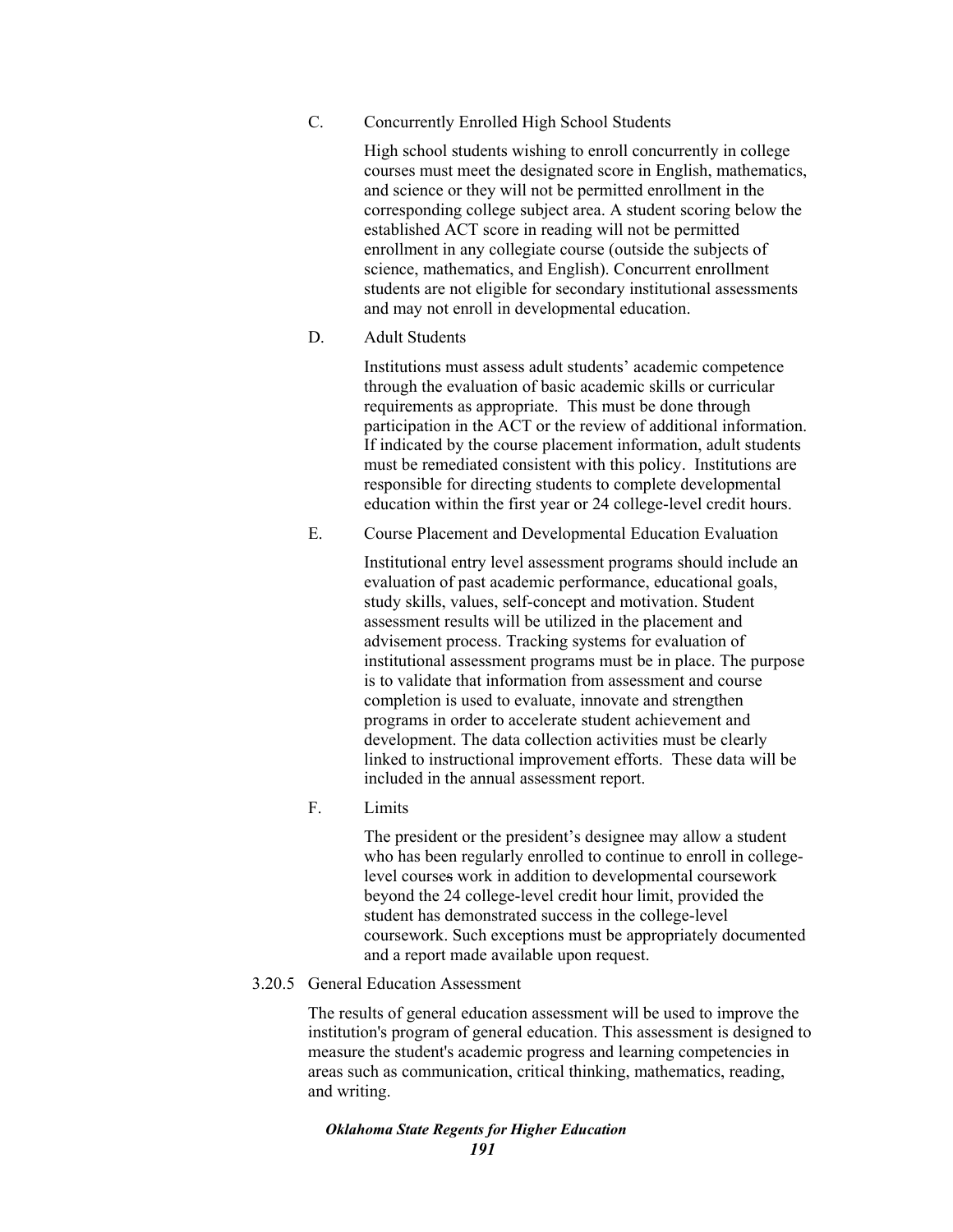Depending on specific degree requirements and mission of the institution, general education assessment measures include those chosen by faculty to improve teaching and learning in the general education core and in broad areas such as communication, critical thinking, mathematics, reading, and writing ()refer to the *Undergraduate Degree Requirements* policy). Examples of appropriate measures include academic standing, standardized and institutionally developed instruments, portfolios, etc. In addition, all institutions will conduct a general education assessment using measures approved by the State Regents to externally benchmark student progress.

## 3.20.6 Academic Program Learning Outcomes Assessment

Selection of the assessment instruments and other parameters (such as target groups, when testing occurs, etc.) for undergraduate and graduate academic program learning outcomes assessment is the responsibility of the institution. Assessment findings will be reported in program reviews as indicated in State Regents' *Academic Program Review* policy. When available and appropriate, nationally standardized instruments will be used (see the *Academic Affairs Procedures Handbook* for examples of nationally standardized instruments). The following criteria are guidelines for the selection of assessment methodologies:

- A. Instrument(s) should reflect the curriculum for the major and measure skills and abilities identified in the program goals and objectives.
- B. Instrument(s) should assess higher level thinking skills in applying learned information.
- C. Instrument(s) should be demonstrated to be reliable and valid.
- 3.20.7 Student Engagement and Satisfaction

Student and alumni perceptions are important in the evaluation of academic and campus programs and services. Such perceptions are valuable because they provide an indication of the students' subjective view of events and services which collectively constitute their undergraduate experiences. Evaluations of student satisfaction can be accomplished via surveys, interviews, etc. Resultant data will be used for the improvement of programs and services. Results from standardized measures will be reported at least every three years to the State Regents and will be included in the annual report.

For examples of programs/activities to be included in this level of assessment refer to the *Academic Affairs Procedures Handbook.* 

3.20.8 Planning and Reporting

To achieve the purposes of this policy and to accomplish effective and innovative State System assessment, every institution will maintain a current assessment plan that includes a minimum of the assessments required in this policy. The plan will be submitted to the State Regents for approval every five years or when substantive changes are made.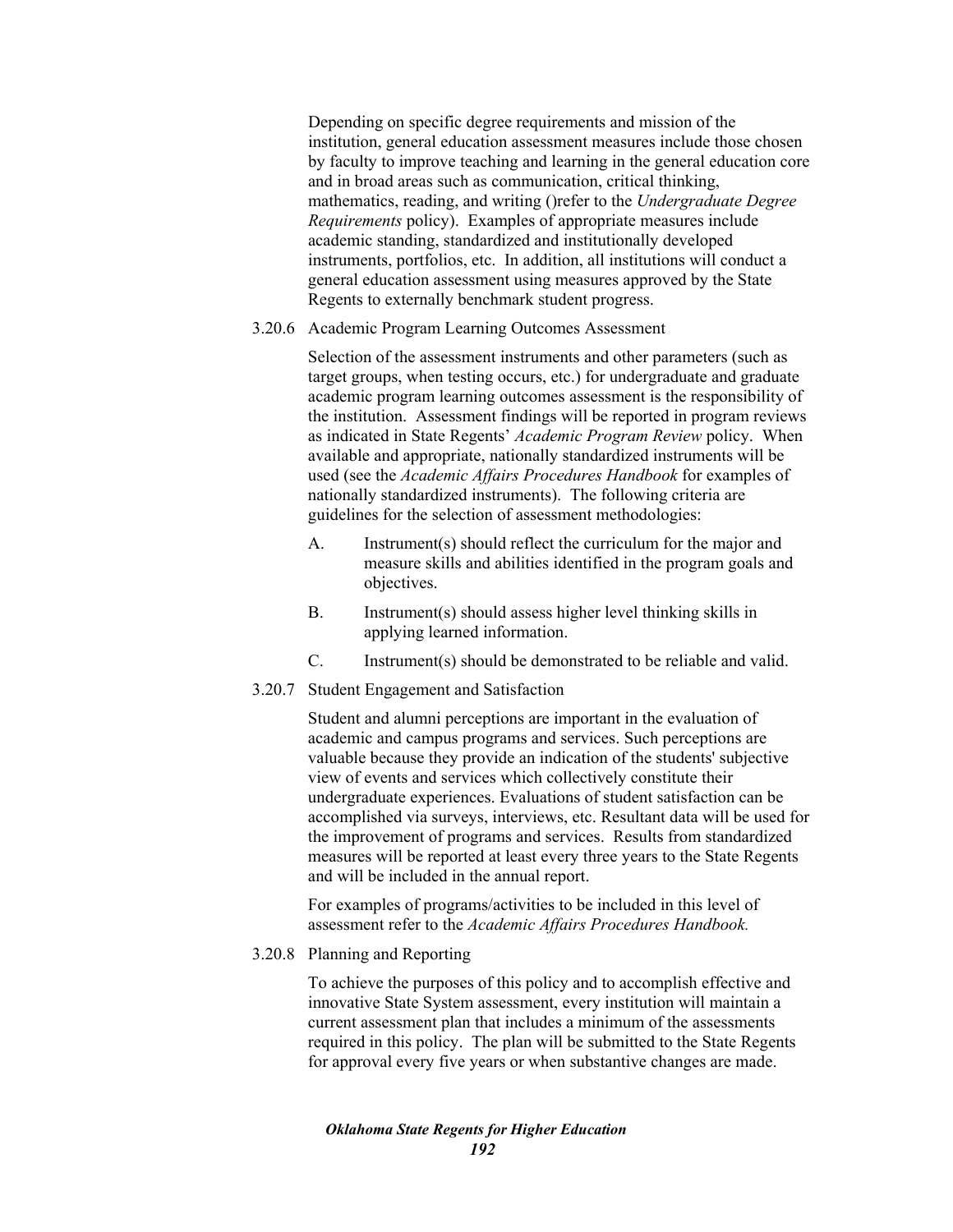Annually, institutions shall submit to the State Regents' a student assessment report containing information related to this policy and the institution's approved plan. Refer to the *Academic Affairs Procedures Handbook* for details regarding the reporting requirements.

*Approved October 4, 1991. Revised April 15, 1994; June 28, 1995; June 28, 1996; October 22, 2015.*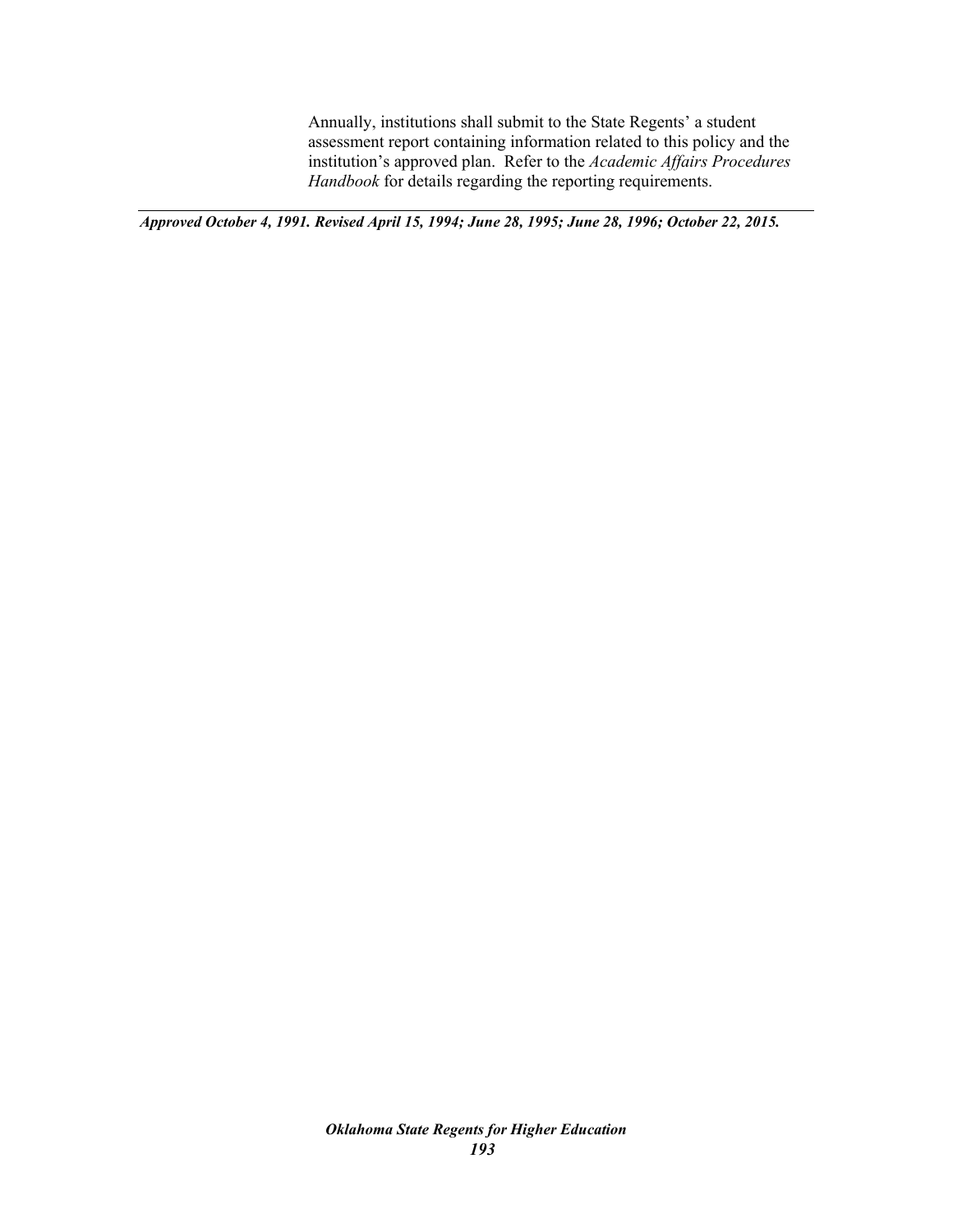# **3.21 TEACHER EDUCATION**

#### 3.21.1 Purpose

In order to provide the best possible education for teachers prepared within the State System, the State Regents have adopted this policy to enhance the quality of teacher education. This policy includes the State Regents' teacher education admission policies and program requirements; guidelines for facilitating the transfer of course work for teacher education majors; general education curriculum required for early childhood, elementary, and special education majors; requirements for secondary education majors; and guidelines for the preparation of teachers by teacher education program faculty.

# 3.21.2 Definitions

The following words and terms, when used in the Chapter, shall have the following meaning, unless the context clearly indicates otherwise:

"Cumulative Grade Point Average (CGPA)" is the average of a student's earned grades calculated by point values assigned to letter grades that includes grades for all attempted regularly-graded course work, including activity courses and forgiven course work. The use of the CGPA on the transcript is optional, but it may be used to determine financial aid eligibility, admission to graduate or professional programs, or for graduation honors.

"General Education" is a standard curriculum required in all undergraduate programs. The general education curriculum provides broad exposure to multiple disciplines and emphasizes the learning of facts, values, understandings, skills, attitudes, and appreciations believed to be meaningful concerns that are common to all students by virtue of their involvement as human beings living in a global society.

"Inductee" is any certified teacher who is employed to teach in an accredited school and whom the school district has elected to place under the guidance and assistance of a mentor teacher or induction committee. Inductees shall include those individuals having completed the program of the college or school of education of the accredited institution of higher education from which the person has been graduated, and shall have successfully completed the competency examination in areas of approval in which the inductee seeks certification, those individuals eligible for the alternative placement teaching certificate, and those individuals issued an emergency or provisional certificate.

"Induction" is a program in a school district for the purpose of providing professional support, mentorship and coaching to educators at the beginning of their careers or as they transition to new roles within a school or district.

"Mentor Teacher" is any teacher who has been appointed to provide guidance, support, coaching, and assistance to an inductee (novice teacher) employed by the school district. A mentor teacher shall be a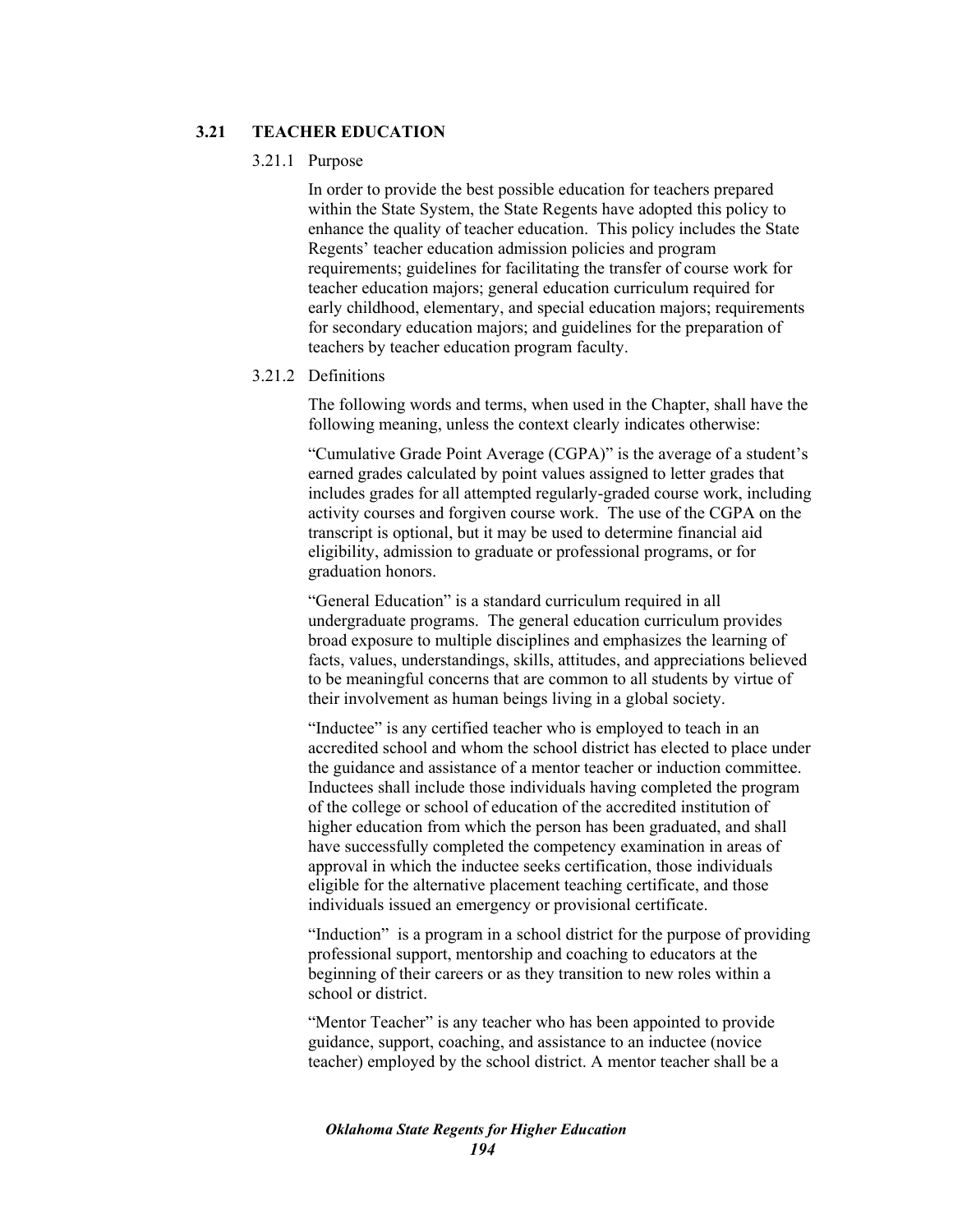current or former classroom teacher and have a minimum of two (2) years of classroom teaching experience as a certified teacher.

"Retention/Graduation Grade Point Average (hereinafter referred to as GPA unless preceded by another descriptor such as 'high school')" is the average of a student's earned grades calculated by point values assigned to letter grades that is used to determine a student's eligibility to remain enrolled or graduate from an institution. Activity courses and forgiven course work are not calculated in the GPA. Refer to the State Regents' Grading policy. This GPA may be used to determine financial aid or eligibility, admission to graduate or professional programs, or for graduation honors.

"Teacher Candidate / Teacher Education Student (unless presented in the context of P-12 descriptors)" are used interchangeably and refer to a current college level student, not yet graduated, who has been admitted into a professional teacher education program and is being prepared to become a certified teacher.

3.21.3 Criteria for Admission to Teacher Education Programs

This section includes the criteria for admission to teacher education programs. Students may qualify for admission to teacher education in Oklahoma system institutions of higher education by meeting one of the four performance criteria described below:

A. Achieve a GPA of 3.0 or higher in all general education courses.

Students qualify for admission if they achieve a minimum GPA of 3.0 or higher on a 4.0 scale in all general education courses (a minimum of 30 hours) as defined in the State Regents' *Undergraduate Degree Requirements* policy and the Office of Educational Quality and Accountability Administrative Code, Title 218 Chapter 10.

B. Score at or above the level designated by the State Regents for math, reading, and writing on the PRAXIS Core Academic Skills for Educators Test (PRAXIS). Students who score below the designated level on any section(s) of the PRAXIS test will be permitted to retest.

> The PRAXIS test is an acceptable performance measure for students who have completed at least 30 credit hours.

- C. Achieve a passing score at the performance benchmark required by the Oklahoma Office of Educational Quality and Accountability (OEQA) for state certification on the Oklahoma General Education Test (OGET).
- D. Possess a Baccalaureate degree from an institution accredited by a national or regional accrediting agency which is recognized by the Secretary of the U.S. Department of Education and approved by the Oklahoma State Regents for Higher Education.

Baccalaureate degree graduates from regionally or nationally accredited universities in the United States are assumed to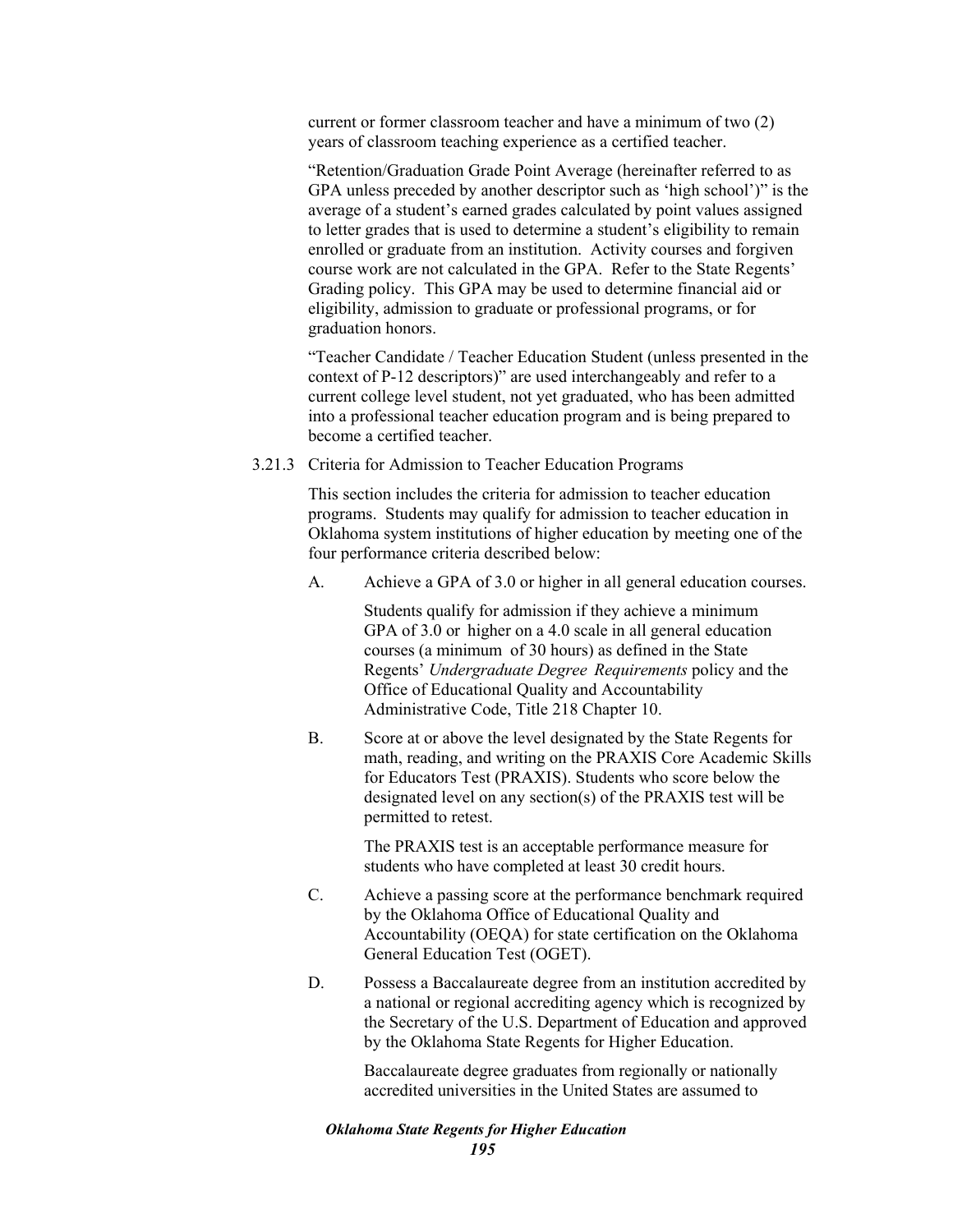have the basic skill competencies tested by the OGET and PRAXIS. These graduates may be exempt from this these testing requirements.

Institutional and individual programs admission policies should be considered minimum. Institutions are encouraged to propose more rigorous standards for approval by the State Regents. These standards should be based on indices which have been shown to be related to success in teacher education programs.

## 3.21.4 Degree Requirements and Guidelines for Articulation of Teacher Education Programs

The offering of courses and programs classified as professional teacher education is reserved to those universities with approved degree programs leading toward certification as a public school teacher, administrator, or other school professional. These universities may accept transfer coursework from community colleges and/or other universities at their discretion, according to the State Regents *Undergraduate Transfer and Articulation* policy.

Community colleges are approved to offer paraprofessional programs in areas related to, but not identical with, teacher education. Such programs, including early childhood education and child development, frequently utilize course content which is similar to that of professional teacher education courses; however, these courses may not be equivalent. Articulation of courses between community colleges and universities with teacher education programs is at the discretion of the teacher preparation program at the university and must adhere to teacher preparation requirements.

The course requirements listed below are mandatory for teacher education candidates. Community colleges are encouraged to have an active role in providing the general education courses necessary for teacher education candidates to meet these requirements. Select requirements are listed:

- A. Students majoring in early childhood, elementary, and special education are required to successfully complete a minimum of 12 credit hours in general education course work in each of the academic core areas: English, mathematics, science, and social sciences. These courses may be taken at either a community college or university.
- B. Students majoring in secondary and elementary/secondary education are required to have an undergraduate major, or its equivalent, in a subject area, pursuant to the OEQA Administrative Code, Title 218 Chapter 10 and 70 O.S. §6-185. Additionally, teacher candidates in early childhood, elementary, and special education must have subject area concentrations which allow qualification as a generalist.
- C. Institution officials are permitted to select the course work in each of the core areas (English, mathematics, science, and social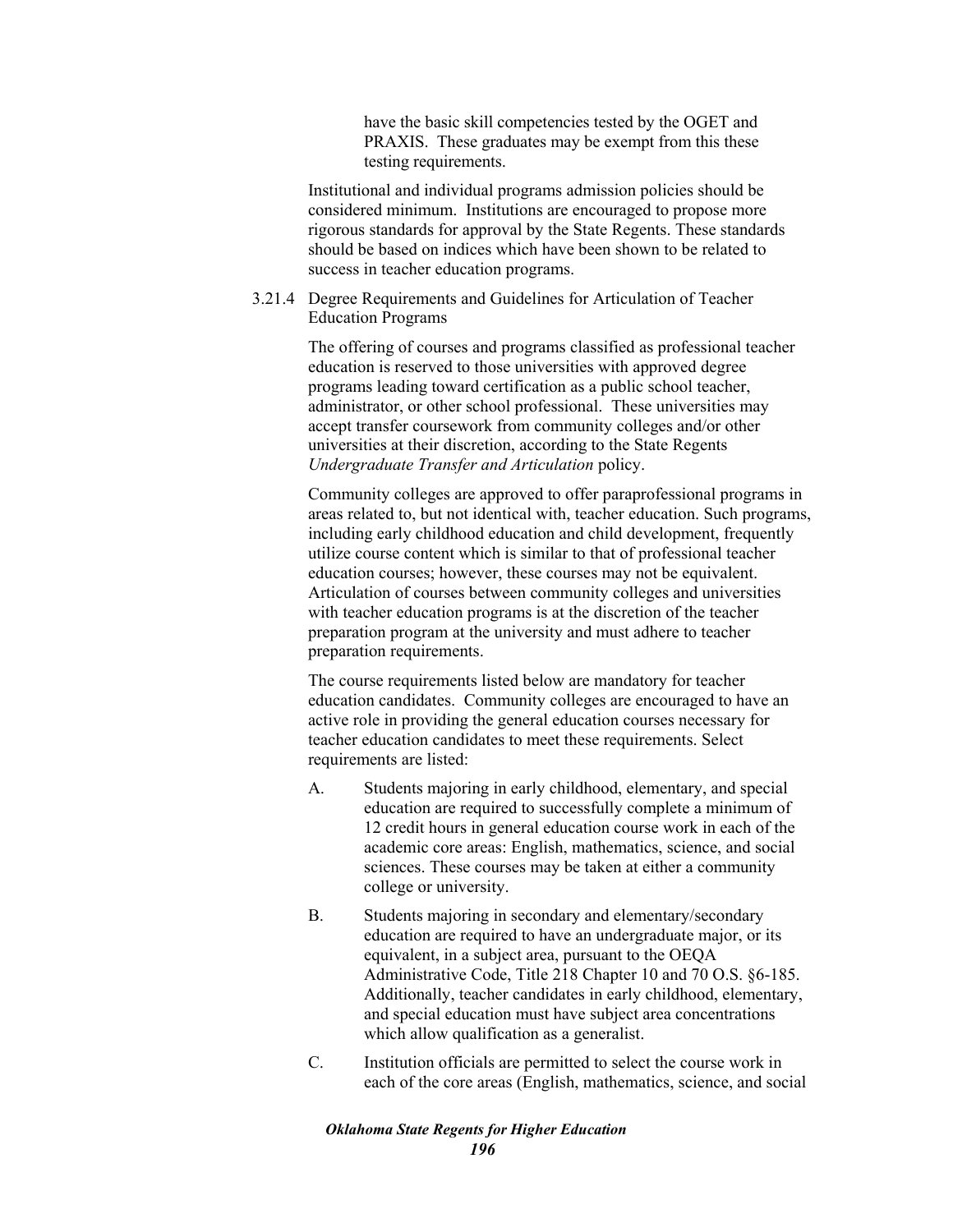sciences) that is appropriately suited to meet the established teacher preparation competencies, standards, and related assessments. OEQA has final approval in determining if the subject area concentration meets accreditation requirements.

- D. College and university officials are to review the mathematics curriculum and develop and/or modify courses that will meet the standards proposed by the National Council of Teachers of Mathematics.
- E. Teacher preparation programs at the preservice level shall require that teacher candidates demonstrate listening and speaking skills at the novice-high level, as defined by the American Council on the Teaching of Foreign Languages, for a language other than English, including American Sign Language. The assessment for such competency may occur at any point in the teacher candidate's program and does not require specified course work or credit hours except as may be required by the institution.
- F. The following requirements are pursuant to 70 O.S. §1210.508F:
	- 1. Teacher preparation programs shall ensure that all teacher education students majoring in early childhood, elementary and special education are provided quality training in intervention, instruction, and remediation strategies in order to meet the needs of students in kindergarten through third grade who are determined to be at risk of reading difficulties. These prospective teachers shall receive quality education in researchbased instructional strategies for instruction, assessment and intervention for literacy development for all students, including advanced readers, typically developing readers and struggling readers who are coping with a range of challenges, including, but not limited to, English learners and learners with handicapping conditions and learning disabilities (including dyslexia). Quality training for teacher candidates shall include guidance from professional resources such as the:
		- a. Report of the National Reading Panel
		- b. Response to Intervention Guidelines
		- c. Council for Exceptional Children
		- d. International Dyslexia Association
		- e. International Literacy Association
		- f. National Council of Teachers of English
		- g. National Association for the Education of Young Children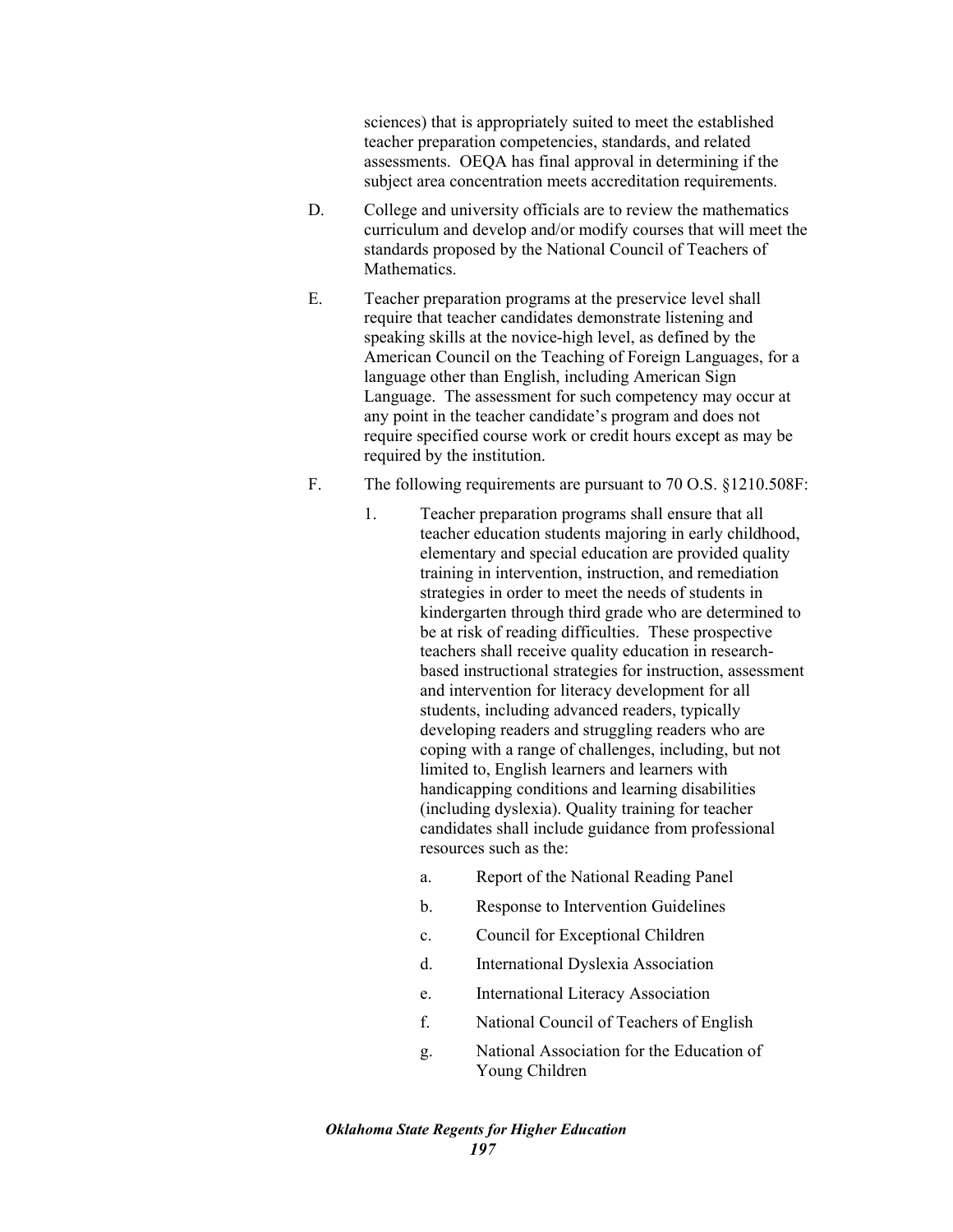- 2. Teacher education programs that offer elementary, early childhood or special education programs shall incorporate into those programs the requirement that teacher education students study the five elements of reading instruction which are phonemic awareness, phonics, reading fluency, vocabulary, and comprehension. Strategies including, but not limited to, instruction that is explicitly taught, sequenced, multimodal, multidisciplinary and reflective to adapt for individual learners, must be addressed.
- 3. Teacher education students enrolled in an elementary, early childhood or special education program shall pass, prior to graduation, a comprehensive assessment to measure their teaching skills in the area of reading instruction. The assessment shall be developed and administered by the institutions that offer elementary, early childhood, or special education programs that lead to certification. The assessment shall measure the knowledge and understanding of the teacher candidate in the teaching of the five elements of reading instruction. The results of the assessment shall be reported annually by the institution to the OEQA.

# 3.21.5 Professional Teacher Education Guidelines

- A. Professional teacher education courses are developed by universities to meet required Oklahoma teaching competencies. Universities with teacher education programs are encouraged to develop articulation agreements with community colleges. Such agreements must be consistent with state and national program accreditation standards.
- B. Area of specialization courses for early childhood, elementary education, and special education majors must be offered by a university with an approved teacher education program.
- C. Paraprofessional courses, such as those designed for early childhood care and similar career programs, may or may not substitute for required area of specialization courses in early childhood education, library education, and similar teacher education programs.
- D. Awarding credit for prior learning (i.e., CLEP, AP, IB) will follow guidelines established in the State Regents' *Credit for Prior Learning* policy.
- 3.21.6 Guidelines for Teacher Preparation Faculty

The following guidelines are necessary to keep teacher education faculty attuned to and cognizant of the realities of today's public education classrooms and schools. These guidelines address the concern that teachers preparing teachers should be aware of and sensitive to the variety of environments of today's classrooms.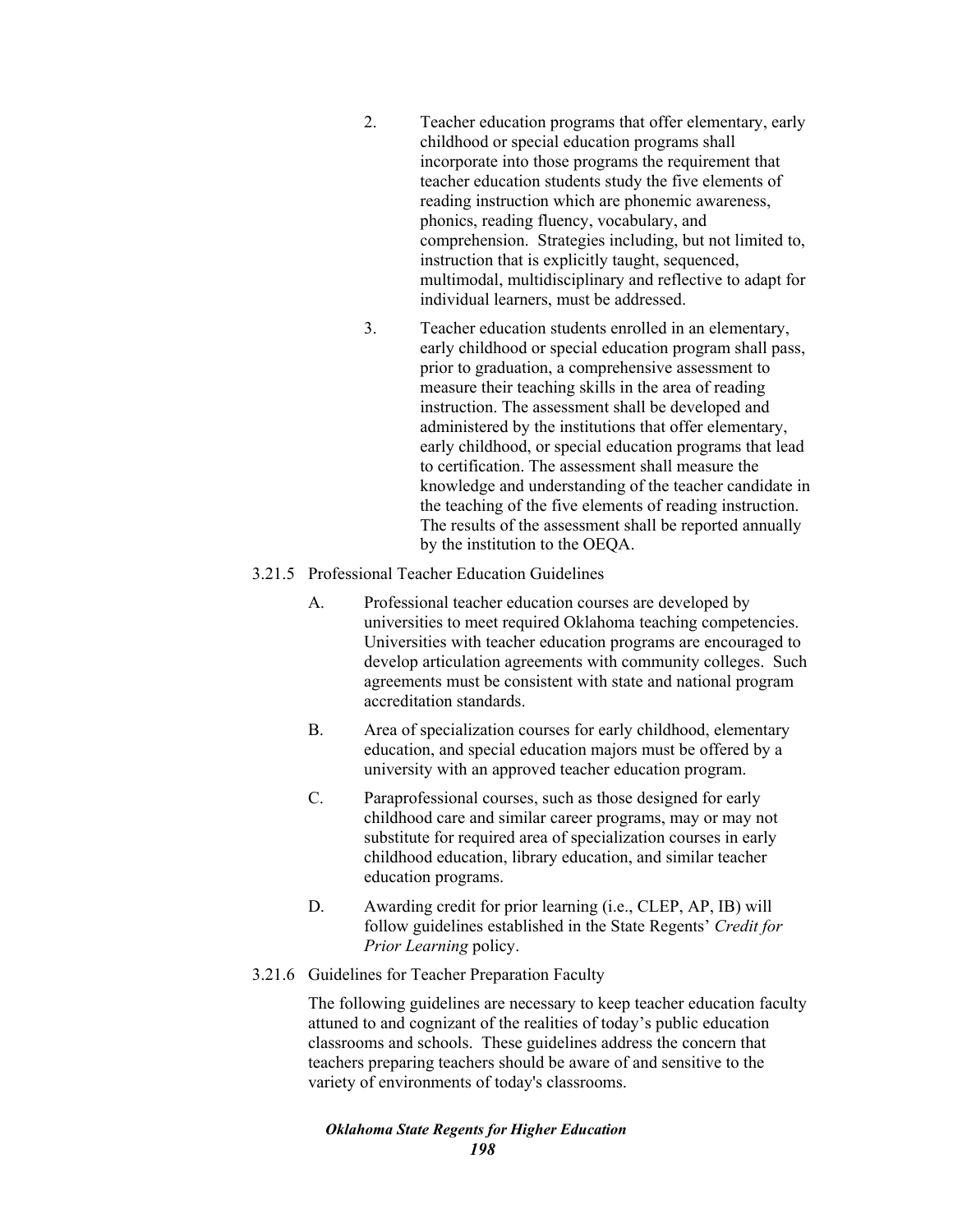- A. Pursuant to Title 70 § 6-186, teacher education faculty, including the deans/directors of the colleges of education, must: (1) teach regularly scheduled classes in a state accredited P-12 school(s); and/or (2) perform a professionally appropriate role at the school site(s) which involves direct and meaningful contact with students. A minimum of 10 clock hours per school year is required.
- B. It is recommended that this experience be scheduled in blocks of time longer than one hour, so that the classroom experience is one of greater depth. Ideally, the classroom experience should be active teaching rather than entry-year observation time and in a variety of diverse school environments, ranging from large, urban to small, rural.
- C. Faculty members are expected to incorporate their varied common school classroom experiences into their teacher preparation at the university level. Specifically, faculty members have the responsibility to make students aware of and to provide teaching strategies for maximizing student learning in the multitude of various classroom environments. These efforts should include empowering students with an awareness of and teaching strategies for maintaining classroom order and appreciating the diversity in students' ethnicity, language, family environments and relationships, and socioeconomic circumstances. It should be noted that these teaching skills are required for students to be successful teachers regardless of the size of the community in which they teach and should be modeled for these students. Additionally, students should have successfully acquired these teaching skills and strategies prior to assuming responsibility for a classroom.
- 3.21.7 Guidelines for Participation on Induction Committees

The following requirements are pursuant to 70 O.S. §6-182:

- A. Induction programs may involve a committee of one or more mentor teachers, the principal or an assistant principal of the employing school, one or more administrators designated by the school district board of education, a teacher educator in a college or school of education of an institution of higher education, or an educator in a department or school outside the institution's teacher education unit.
- B. Teacher education faculty may serve on novice teacher induction committees. It is recommended that teacher education faculty who participate on these committees have expertise and experience in the teaching field of the teacher inductee.

*Criteria for Admission to Teacher Education in Oklahoma Institutions Policy: Approved December 1989. Revised May 29, 1992; May 28, 1993; January 26, 1996; May 24, 2002. Guidelines for Articulation of Teacher Education Programs Policy: Approved September 26, 1977. Revised October 15, 1999. Guidelines for Teacher Preparation Policy: Approved May 27, 1994; revised January 29, 2015;*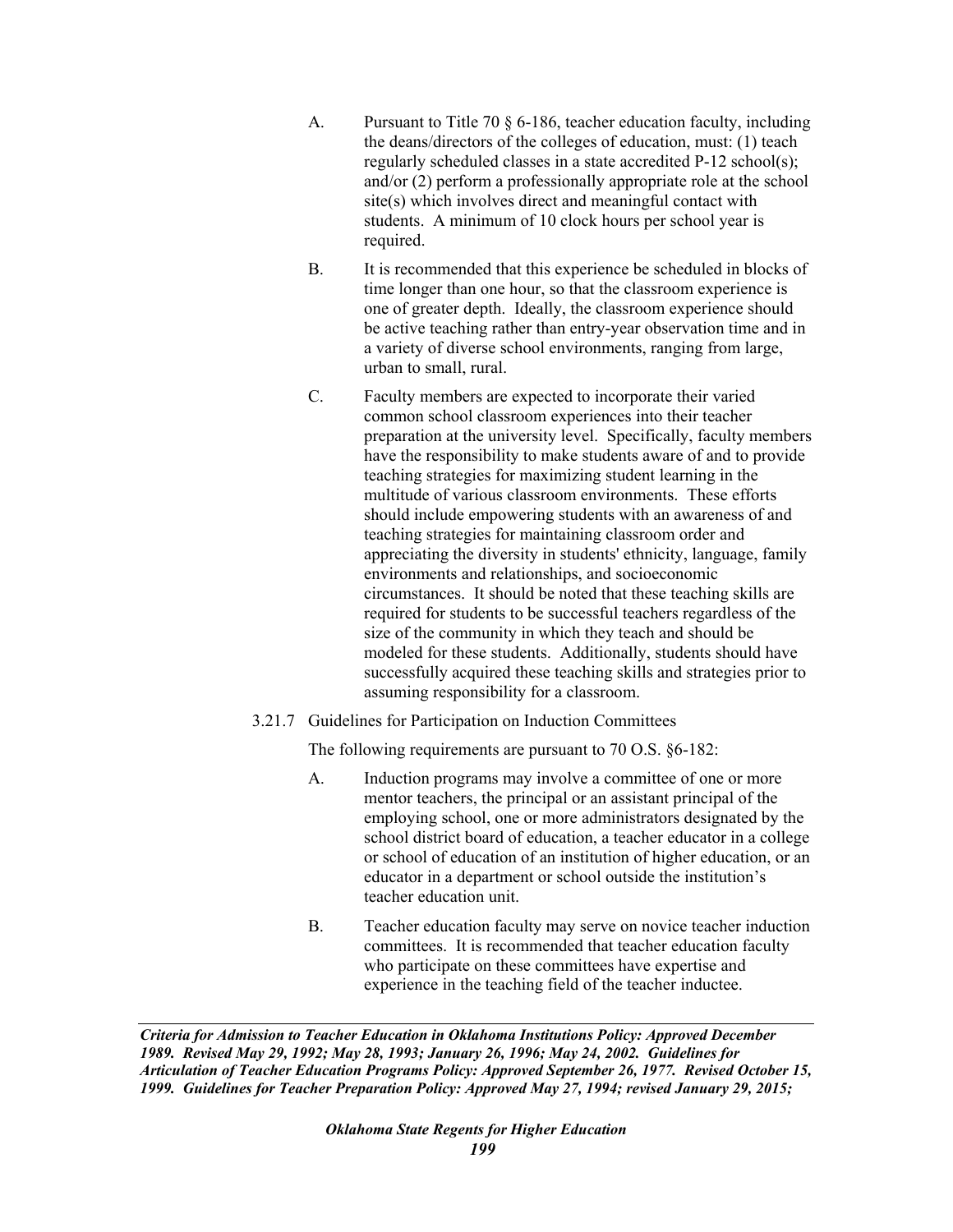*revised April 26, 2018. Guidelines for Participation on Residency Year Committees: Approved January 29, 2015, revised October 25, 2018. Degree Requirements and Guidelines for Articulation of Teacher Education Programs: Approved June 27, 2019.*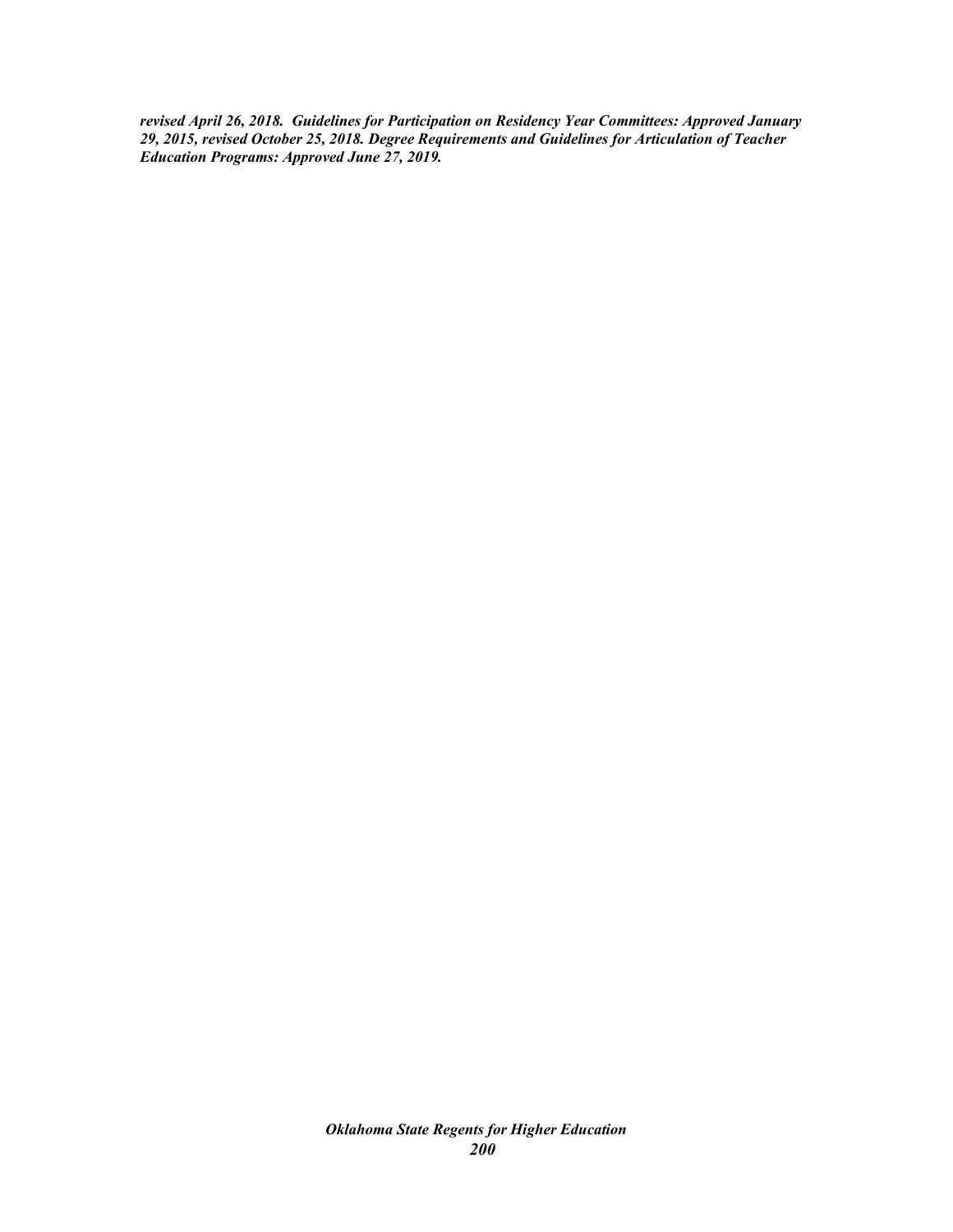# **3.22 OKLAHOMA TEACHER CONNECTION**

*Administrative Rule Title 610 Chapter 1 Subchapter 13 (610:1-13)* 

3.22.1 Purpose (610:1-13-1)

The purpose of this Subchapter is to describe the Oklahoma Teacher Connection (OTC). The OTC is to continue the recruiting, retaining, and placing of teachers in public schools of the State of Oklahoma [70 O.S. § 6-130]. The Act states that such efforts shall include but not be limited to:

- A. The provision and coordination of support services to teacher training programs in state institutions of higher education, including the funding of grants for campus-based recruitment, retention and placement programs that assist students who intend to become teachers;
- B. The establishment and development of recruiting programs for potential teachers, including pre-collegiate curricular courses that emphasize school success and the opportunity to investigate teaching as a career choice, future teacher clubs and collegiate programs designed to recruit students making transitions form other careers and other areas of study;
- C. The hosting of conferences and workshops dealing with issues that affect teacher recruitment, retention, and placement;
- D. The creation of activities in the public and private schools of Oklahoma which enhance the image of the teaching profession; and
- E. The creation and development of placement services providing assistance to both educators and school districts seeking to hire qualified teachers. [70 O.S. § 6-130]
- 3.22.2 Programs and Services (610:1-13-3)

To achieve its primary goal of recruiting, retaining, and placing teachers in the public schools of the State of Oklahoma, administered by the Oklahoma State Regents for Higher Education, the OTC shall offer curriculum, programs, and services. For additional information, refer to the *Academic Affairs Procedures Handbook.*

*Permanent Rule Effective 5/13/, Revised 10/26/06. Revised October 20, 2011. Revised June 25, 2015.*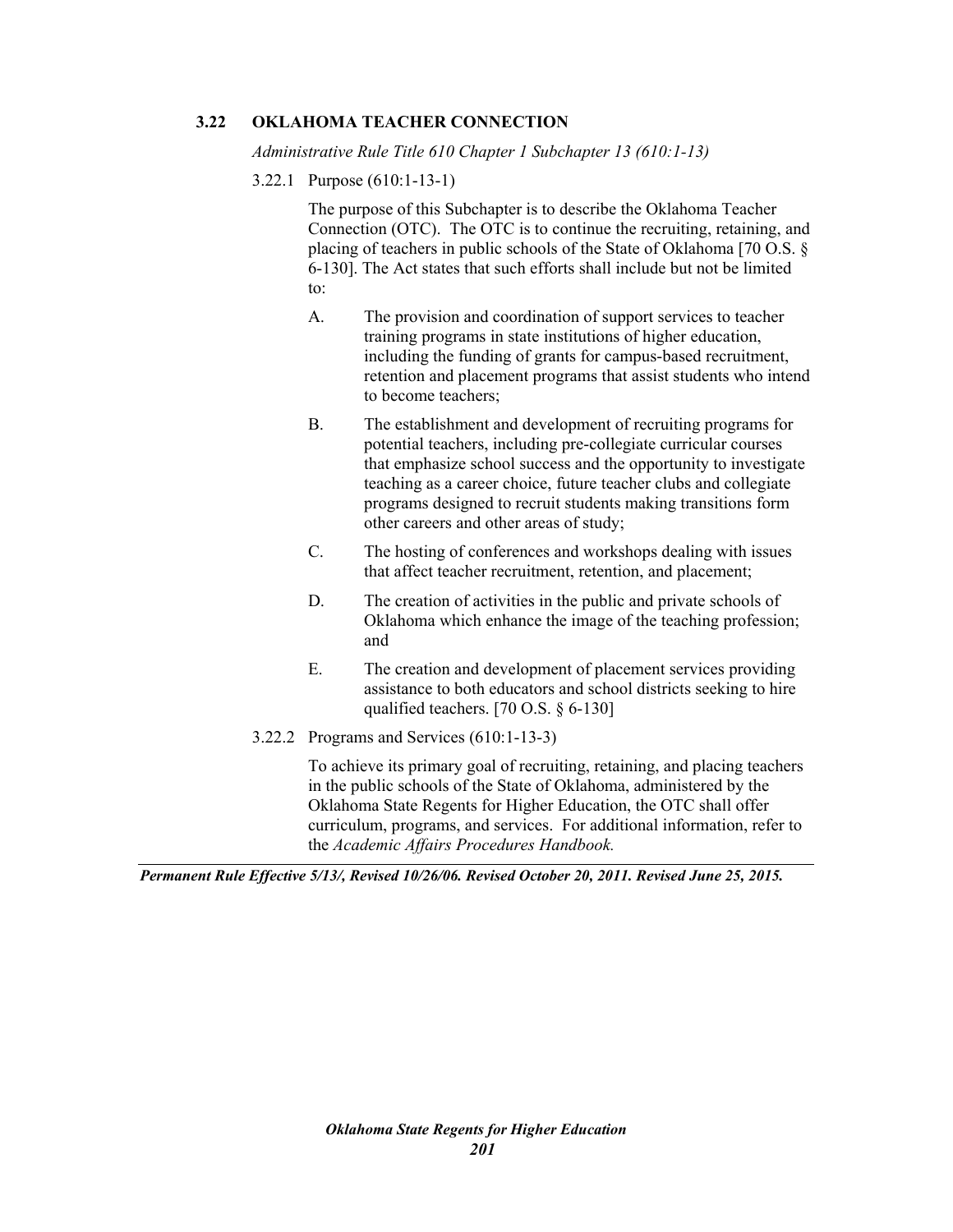# **3.23 INSTRUCTORS' ENGLISH PROFICIENCY**

# 3.23.1 Purpose

Oklahoma Statute 70 O.S. §3224 and §3225 (2001) provide that all instructors, including all graduate teaching assistants, now employed or being considered for employment at institutions within the State System shall be proficient in speaking the English language so that they may adequately instruct students.

# 3.23.2 Definitions

The following words and terms, when used in the Chapter, shall have the following meaning, unless the context clearly indicates otherwise:

"Graduate Teaching Assistant" is an individual enrolled in postbaccalaureate studies who has been selected by the graduate department to teach courses in exchange for cash compensation and/or tuition remission.

# 3.23.3 Exceptions

Exceptions include the instruction of courses that are designed to be taught predominantly in a foreign language and elective, special arrangement courses such as individualized instruction and independent study courses.

# 3.23.4 Reporting

Each institution in the State System is required to evaluate its instructional faculty for oral, aural, and written fluency in the English language in the classroom. By September 1 of each year, each institution will file with the State Regents a certification stating that the instructional faculty members whose native language is other than English, were hired either after July 1, 1995, or hired subsequent to the last annual certification, are proficient in the English language.

This law further provides that a report shall provided annually to the President Pro Tempore of the Senate and the Speaker of the House of the Oklahoma Legislature by January 1 of each year setting forth certain English proficiency information.

3.23.5 Complaints

A student may file a complaint with the office of the president of any State System institution. The president of the institution or the president's designee will report complaints and disposition to the State Regents annually.

*Approved 1983.*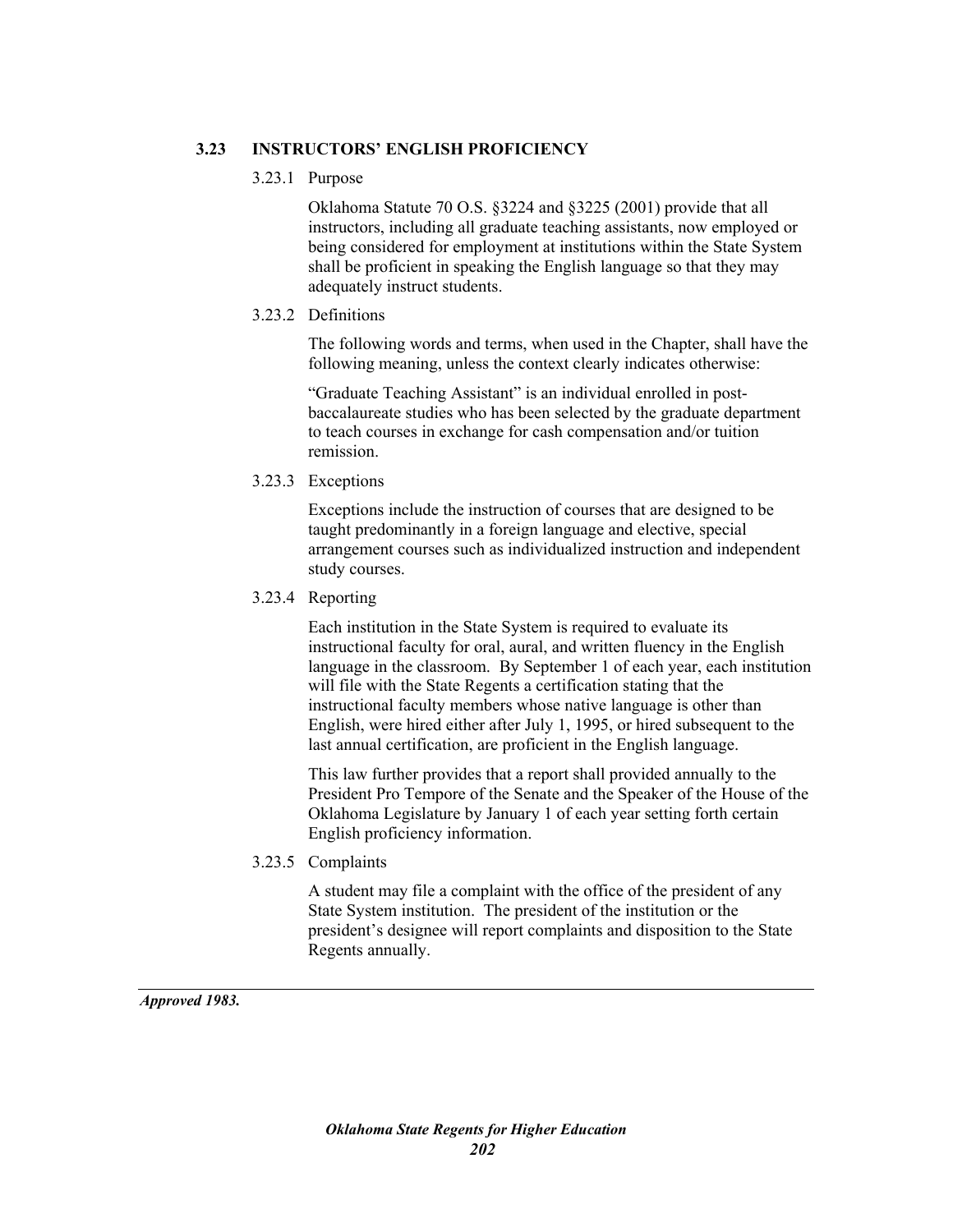## **3.24 PROFESSIONAL PROGRAMS**

## 3.24.1 Purpose

This policy includes specific program requirements for admission, curriculum, retention, graduation, and other standards of those programs which require State Regents' oversight.

# 3.24.2 Definitions

The following words and terms, when used in the Chapter, shall have the following meaning, unless the context clearly indicates otherwise:

"Cumulative Grade Point Average (CGPA)" is the average of a student's earned grades calculated by point values assigned to letter grades that includes grades for all attempted regularly-graded course work, including activity courses and forgiven course work. The use of the CGPA on the transcript is optional, but it may be used to determine financial aid eligibility, admission to graduate or professional programs, or for graduation honors.

"Retention/Graduation Grade Point Average (hereinafter referred to as GPA unless preceded by another descriptor such as 'high school')" is the average of a student's earned grades calculated by point values assigned to letter grades that is used to determine a student's eligibility to remain enrolled or graduate from an institution. Activity courses and forgiven course work are not calculated in the GPA. (See the State Regents' *Grading* policy.) This GPA may be used to determine financial aid or eligibility, admission to graduate or professional programs, or for graduation honors.

3.24.3 Admission Standards for the Oklahoma State University College of Osteopathic Medicine (OSUCOM) and the University of Oklahoma College of Medicine (OUCOM)

> The two public colleges of medicine within the state may admit students if they meet the specified Medical College Admission Test (MCAT) score and college GPA requirements or if they are admitted under the alternative admissions by the College of Medicine, using standards defined by the college.

In addition to meeting these quantitative standards, the student must also be judged to be qualified for entry through the qualitative institutional interview process. Within the total incoming class enrollment limits set by the State Regents (OSUCOM – 165 and OUCOM – 200), the colleges of medicine may admit out-of-state students per year as indicated below:

OSUCOM – 25 percent or 41 out-of-state students, whichever is greater

OUCOM – 25 percent or 50 out-of-state students

Oklahoma students who have met both the qualitative and quantitative standards must be given priority over out-of-state applicants and, in addition, admission through the alternative admission category must give high priority to Oklahoma citizens and to addressing the need for cultural diversity within the student body.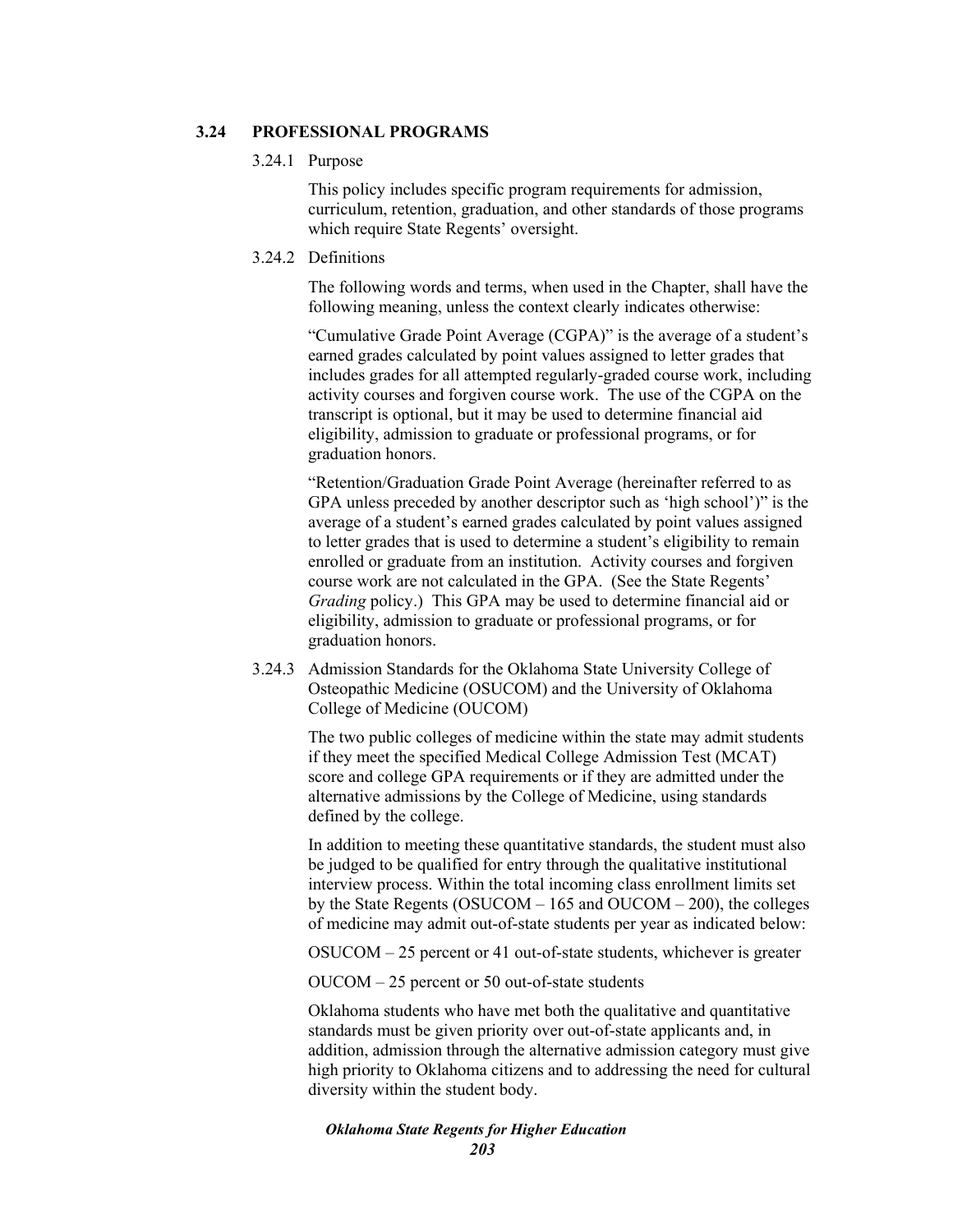When the MCAT system of scoring changes, the State Regents will specify the appropriate new MCAT score based on the same percentile ranking for the new scoring system as the percentile ranking of the scores specified above represent under the current scoring system. The State Regents *Academic Affairs Procedures Handbook* lists the current admission criteria and courses needed for admission.

3.24.4 Program Standards for the OU College of Medicine

Grading, promotion and graduation standards are determined by college faculty in accordance with the Liaison Committee for Medical Education (LCME) standards. LCME accreditation standards are described in the *Function and Structure of a Medical School* publication.

The grading, promotion and graduation standards are outlined in policies published in the College of Medicine policy manual and in the College of Medicine Student Handbook.

# 3.24.5 OU College of Allied Health

A. Doctor of Audiology

Admission, grading, promotion and graduation standards will be determined by college faculty in accordance with the Higher Learning Commission of the North Central Association (HLC) and the Council on Academic Accreditation (CAA) standards and will be outlined in policies published in the College of Allied Health policy manual and in the College of Allied Health Student Handbook.

B. Doctor of Physical Therapy

Admission, grading, promotion and graduation standards will be determined by college faculty in accordance with the Commission on Accreditation in Physical Therapist Education (CAPTE) standards and will be outlined in the policies published in the College of Allied Health policy manual and in the College of Allied Health Student Handbook.

The State Regents' *Academic Affairs Procedures Handbook* lists the courses needed for admission.

C. Doctor of Science in Rehabilitation Sciences

Admission, grading, promotion and graduation standards will be determined by college faculty in accordance with the HLC standards and will be outlined in the policies published in the College of Allied Health policy manual and in the College of Allied Health Student Handbook.

- 3.24.6 OU Doctor of Public Health
	- A. Functions

The College of Public Health is to support and sustain the state and regional public health workforce by providing doctoral level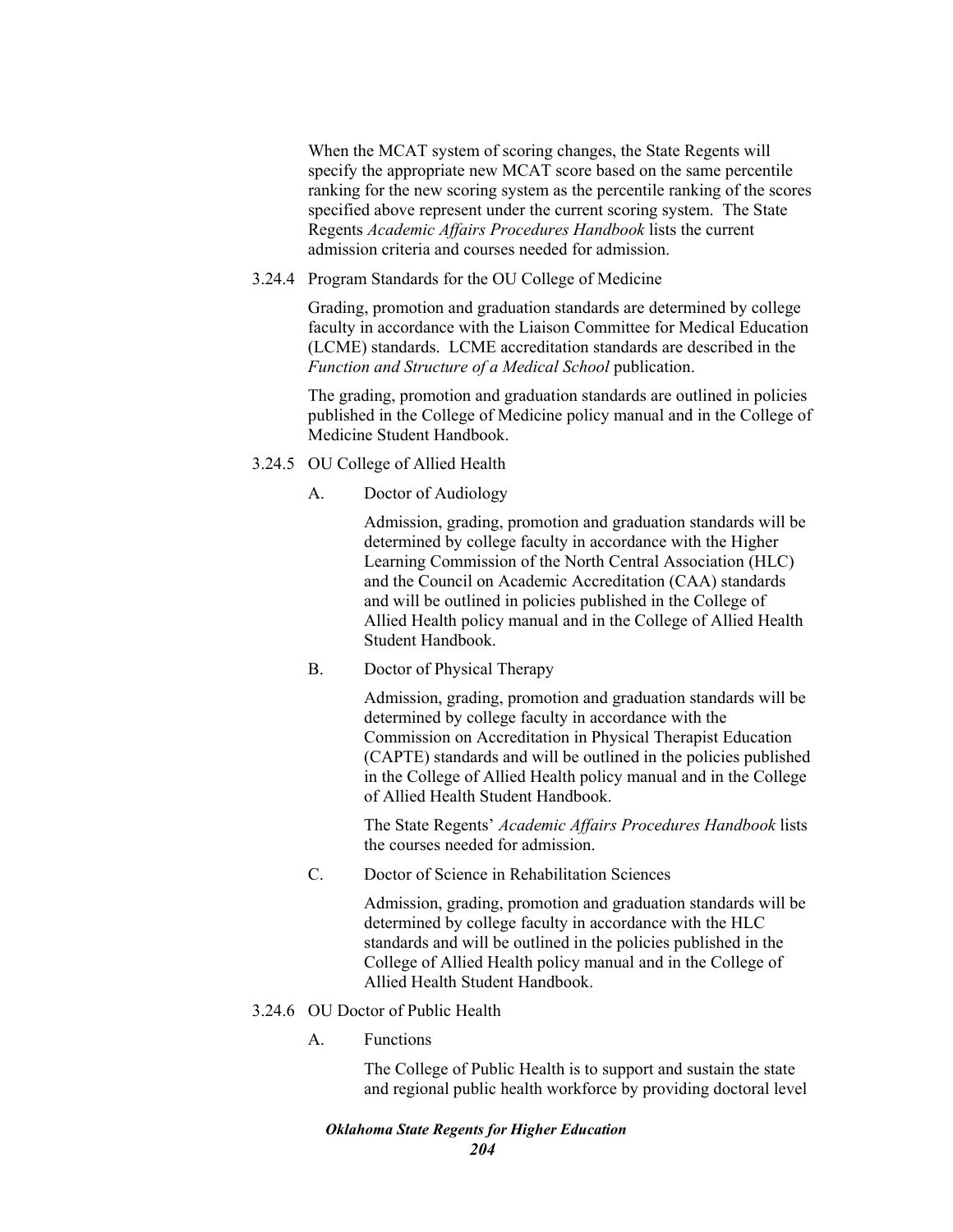training in the form of a professional program emphasizing the translation of knowledge into practice.

B. Standards for Admission

Admission, grading, promotion and graduation standards will be determined by college faculty in accordance with the Council of Education for Public Health (CEPH). In addition to the general admission requirements to the College of Public Health, the minimum standards to be considered for admission are as follows:

- 1. A Master of Public Health (MPH) degree from a CEPH accredited school. Applicants with other master's or doctoral degrees from non-CEPH accredited programs will be considered on an individual basis; however, if accepted, these students may be required by the advisory committee to take additional courses that guarantee competency in the MPH core.
- 2. A minimum of three years of work experience in a public health-related field.
- 3. Three letters of recommendation, of which at least one must be from a current or recent (within the past two years) work supervisor.
- 4. A transcript showing a graduate level GPA of at least a 3.5, based upon a 4.0 scale. For those applicants below a 3.5 GPA, the admissions committee may consider the applicant's work, educational experience, personal recommendations, and other relevant experience in making recommendations for admission.
- C. Standards for Retention

In order to be eligible for continued enrollment in the program, a student must maintain a CGPA of at least a 3.00 in all coursework in the professional program. Additionally, the student must successfully pass a general comprehensive examination.

D. Standards for Graduation

In order to be eligible for graduation from the College of Public Health with a Doctor of Public Health degree, a student must achieve a CGPA of at least 3.00 in all courses required for the professional degree and successfully prepare, write and defend an original applied dissertation.

- 3.24.7 OSU College of Osteopathic Medicine
	- A. Functions

The 1988 Oklahoma Legislature adopted House Bill No. 1801, repealing provisions of law relating to establishment and operation of The Oklahoma College of Osteopathic Medicine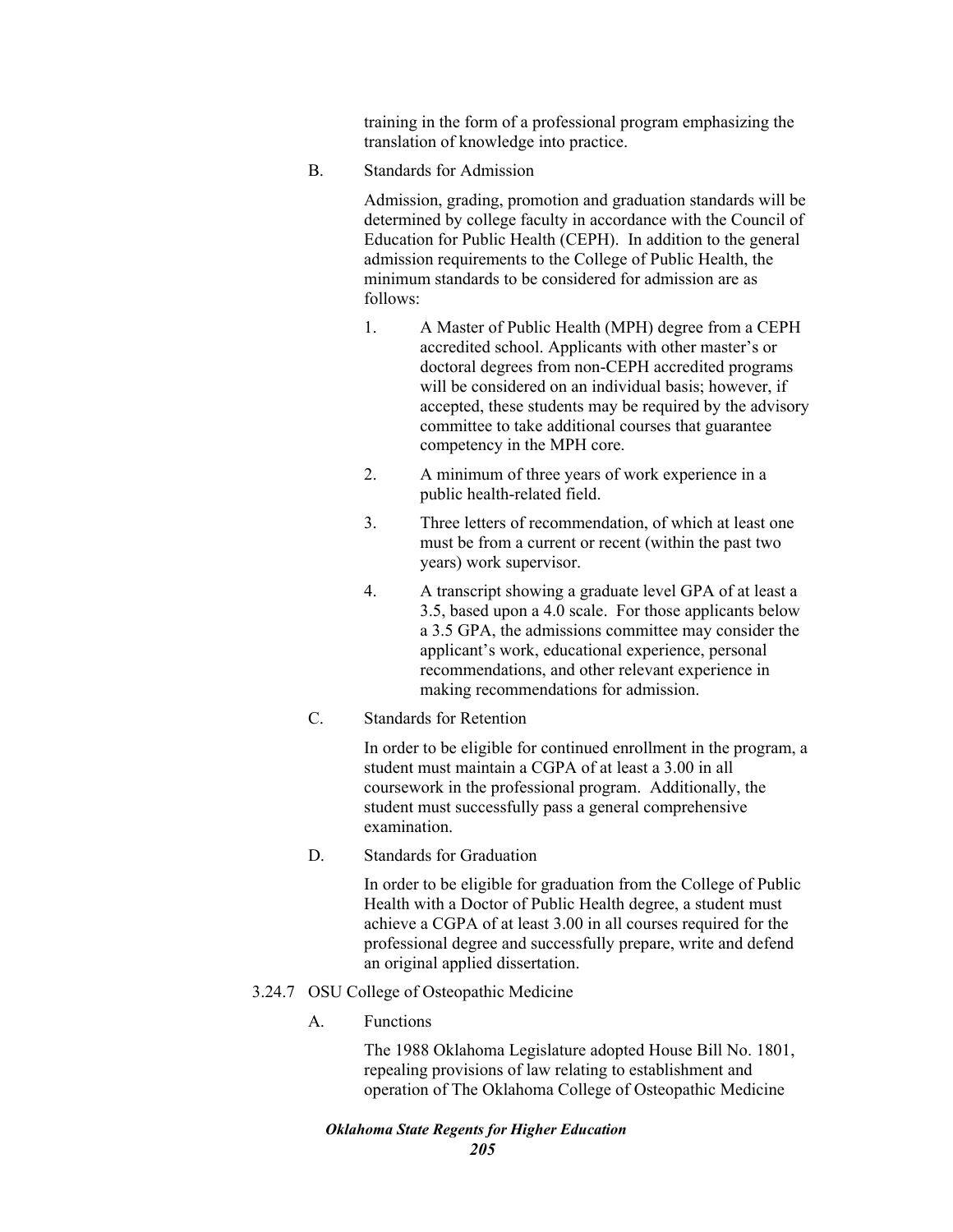and Surgery (70 O.S., Supp. 1981, §4501, §4502, §4503 and §4504), merging The Oklahoma College of Osteopathic Medicine and Surgery with Oklahoma State University (70 O.S., Supp. 1981, §3423 and §3424), and declaring the College of Osteopathic Medicine to be an agency and an integral part of Oklahoma State University (70 O.S., Supp. 1981, §3103). Among other provisions, House Bill No. 1801 expresses legislative intent ". . . that the Oklahoma State Regents for Higher Education, in determining the functions, programs of study, and standards of education of the college, continue to give emphasis to the preparation of doctors of osteopathic medicine in the field of general practice."

In recognition of the merger of Oklahoma State University with The Oklahoma College of Osteopathic Medicine and Surgery, the Oklahoma State Regents for Higher Education hereby determine the functions of Oklahoma State University to include the operation of a college of osteopathic medicine located in Tulsa County. The Oklahoma State University is authorized to carry out the following functions through the College of Osteopathic Medicine, effective July 1, 1988.

- 1. To prepare osteopathic physicians and surgeons for the State of Oklahoma through approved and accredited programs which offer complete medical studies, provide bases for further professional advancement, and encourage entrance into general practice.
- 2. To establish postgraduate programs of medical study, including multi-year internships and residencies, which prepare osteopathic physicians for full participation in both primary and specialized care aspects of professional practice in the State of Oklahoma.
- 3. To provide a program of public service to Oklahoma communities which are deficient in physician manpower by means of the college-affiliated outpatient clinics, hospitals, and other health-related centers.
- 4. To offer programs in continuing education for osteopathic physicians and related professionals in order to guarantee the continuation of high standards of osteopathic medical practice for the citizenry of Oklahoma.
- 5. To cooperate with scientific, educational, and public health agencies in the development of programs which contribute to the improvement of health service and are responsive to general public needs.
- 6. To engage in scientific research designed to improve the quality of health care with special emphasis given to the application of osteopathic concepts and principles.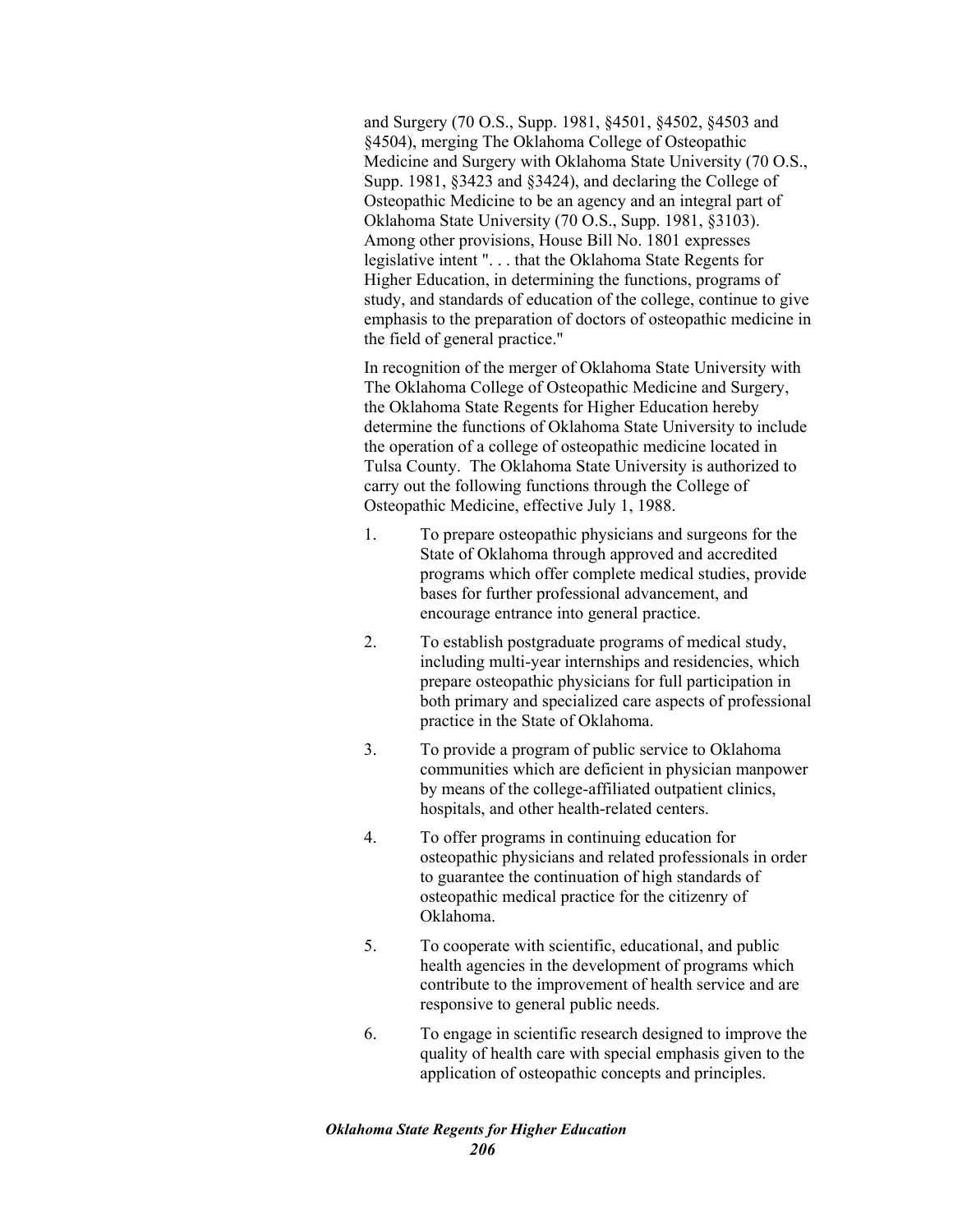- B. Grading and Promotion Standards
	- 1. In order to be eligible for promotion or graduation, a student must maintain a minimum of a 2.0 CGPA (based on a four-point scale) during any given academic year.
	- 2. A student who receives a "D" or a "U" in any course may have the privilege of taking a single re-examination in that course or completing special projects or studies in the deficient area(s). If the student passes, the final grade may be no higher than a "C." At the discretion of the department head, appropriate remedial action may be required prior to the re-examination.
	- 3. A student may not be promoted from either the first, second, or third year with a "U" grade being the grade of record for any course taken during that year to be applied toward satisfaction of graduation requirements. All "U" grades must be satisfactorily cleared in accordance with existing academic policy before a student may be promoted from one academic year to the next.
	- 4. A student may not be promoted to the third year of study without passing the Comprehensive Osteopathic Medical Licensing Examination (COMLEX) Level 1.
- C. Graduation Criteria and Standards
	- 1. A fourth-year student must have completed all scheduled course work including required courses and clerkships, scheduled electives, and preceptorship in order to be eligible for graduation.
	- 2. All students graduating in 2008 and later must take and pass the COMLEX Level 2 Computer Exam (CE) and Performance Exam (PE) as a requirement for graduation.
	- 3. No fourth-year student may be considered for graduation with a "U" grade being the grade of record on any course taken during that year. All "U" grades must be satisfactorily cleared in accordance with existing academic policy before a fourth-year student may be graduated.
	- 4. No student shall graduate without the recommendation of the Faculty, College of Osteopathic Medicine. However, a student who successfully completes all academic requirements but who is not recommended for graduation shall be entitled to receive in writing from the Chief Academic Officer the reasons why he or she is not being recommended, and shall have the right of appeal utilizing an appropriate due process procedure established for this purpose.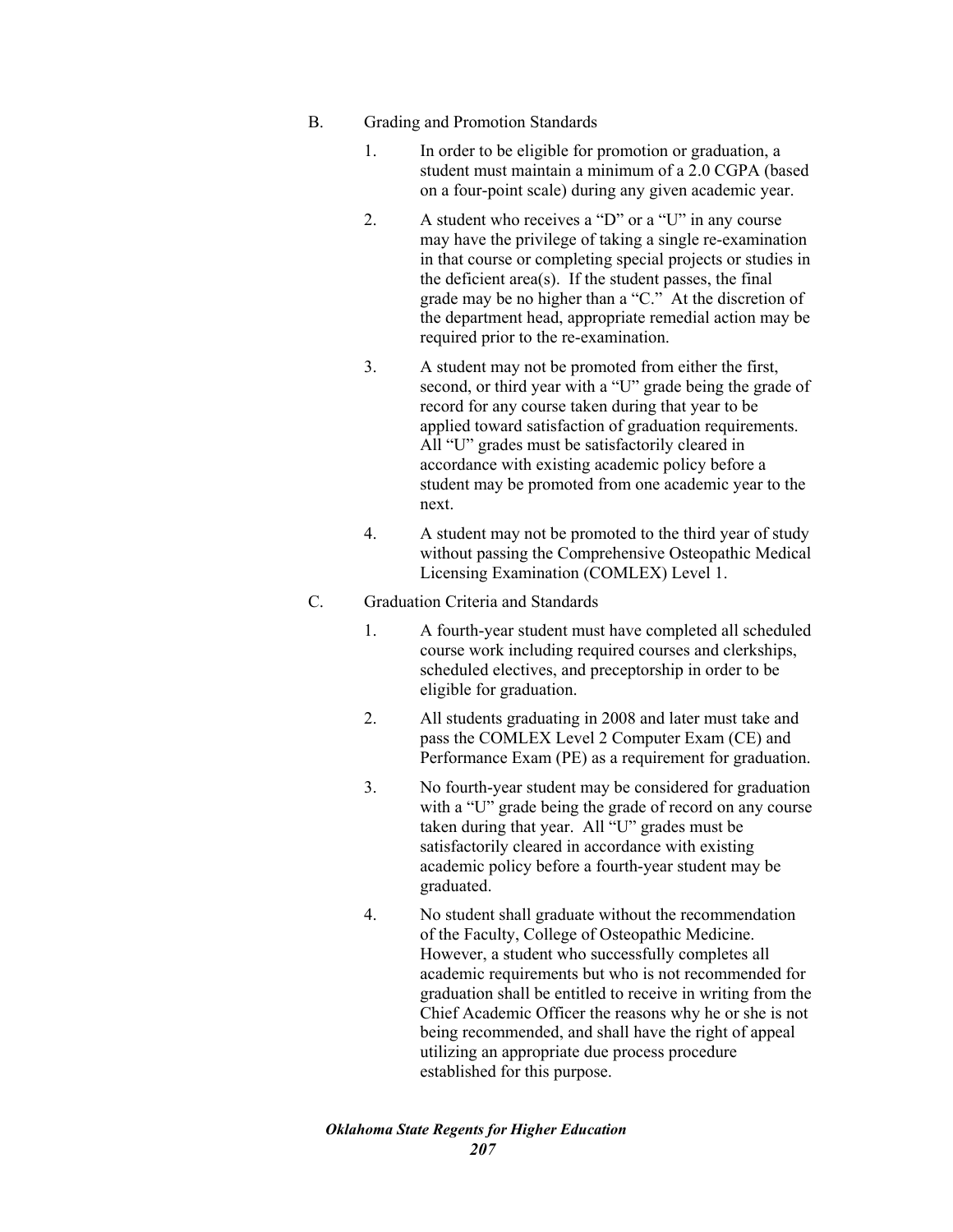## 3.24.8 OU College of Dentistry

A. Functions

The authorized functions for the College of Dentistry located at the University of Oklahoma Health Science Center are as follows:

- 1. To prepare dentists for the State of Oklahoma through an approved dental education program in dental education leading to a D.D.S. degree.
- 2. To prepare dentists for specialty practice, research and teaching by offering approved graduate post-doctoral programs leading to certification and/or M.S. degrees.
- 3. To present short courses in continuing education for the dentists of Oklahoma according to the need and demand.
- 4. To provide oral health care for the citizens of Oklahoma in the School's outpatient clinics, University hospitals, and extramural facilities.
- 5. To conduct research in various clinical and basic science areas.

# B. Standards for Admission

Admission, grading, promotion and graduation standards will be determined by college faculty in accordance with the Commission on Dental Accreditation (CODA) standards and will be outlined in policies published in the College of Dentistry policy manual and in the College of Dentistry Student Handbook. The State Regents *Academic Affairs Procedures Handbook* lists the courses needed for admission.

C. Advanced Standing Program for Foreign Trained Dentists

The program for advanced standing students offers qualified graduates of foreign dental programs seeking to practice dentistry in the United States (U.S.) the opportunity to earn the Doctor of Dental Surgery (D.D.S.) degree from the OU College of Dentistry.

Foreign trained dental students who have received their dental degree from an institution outside of the U.S. must meet the standards for retention and must meet the standards for graduation as defined in this policy.

In order to be eligible for consideration for admission to the advanced standing program, the student must have obtained a degree in dentistry from a foreign dental school and must meet the following requirements listed below.

- 1. The applicant must present official transcripts from previous dental education;
- 2. Present acceptable TOEFL scores;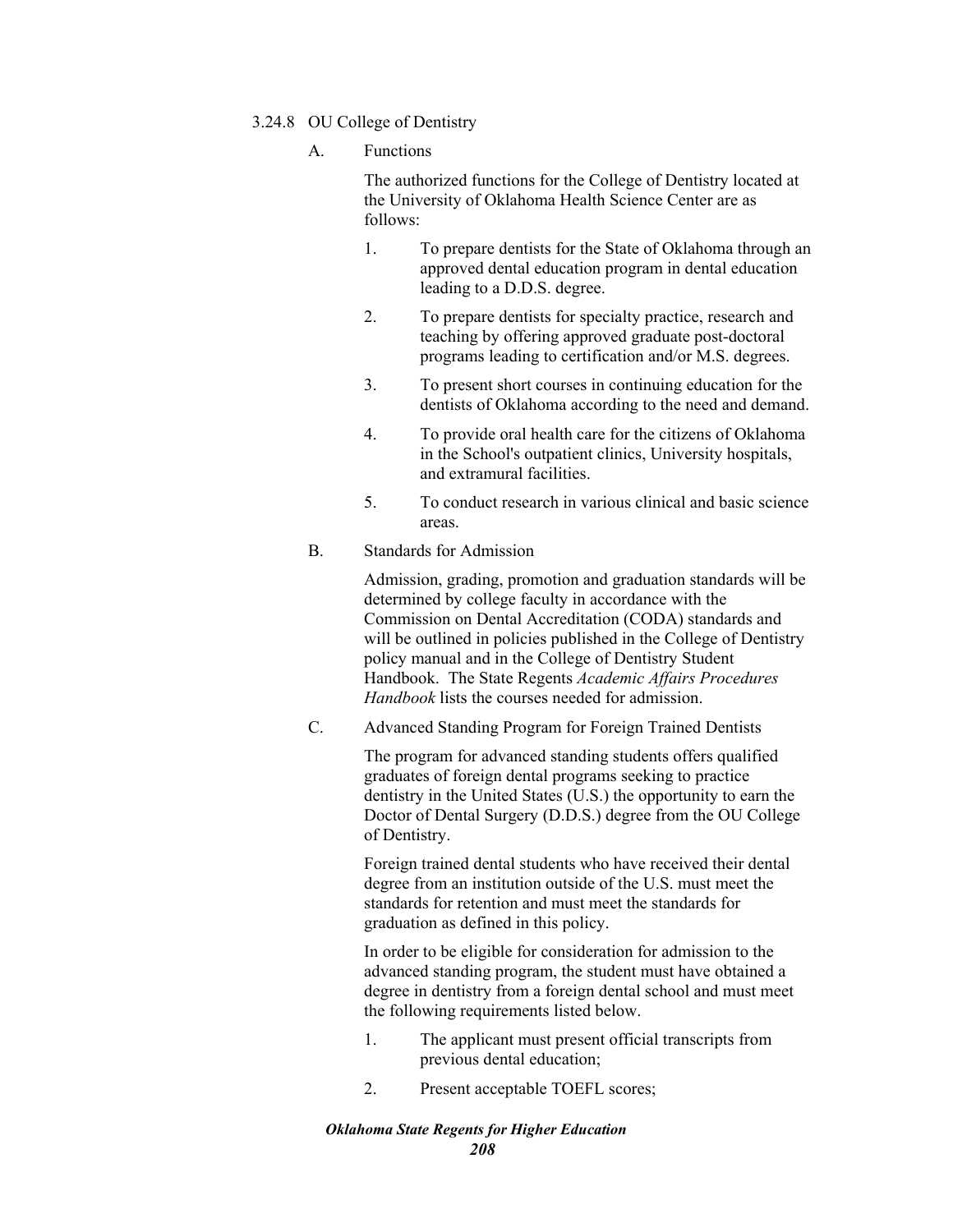- 3. Complete a comprehensive clinical skills assessment;
- 4. Pass Part I of the National Board Dental Examination; and
- 5. Interview.

Those who are conditionally admitted must successfully complete the following requirements below.

- 1. General orientation;
- 2. Pre-clinic orientation; and
- 3. Clinical and didactic integration.

Students admitted into the advanced standing program shall be fully integrated into the third-year class and shall receive the same clinical education as all other students receiving the D.D.S. degree.

D. Standards for Retention

In order to be eligible for continued enrollment in the professional program in dentistry a student must meet the following requirements:

- 1. Complete each prescribed course in the curriculum with a minimum grade of "C" (2.0 on a 4.0 scale).
- 2. Exhibit professional behavior according to the Principles of Ethics of the American Dental Association and the rules for student conduct as established by the University.
- 3. Pass Part I of the National Board Dental Examination prior to the third year.
- E. Standards for Graduation

In order to be eligible for graduation from the School of Dentistry with a Doctor of Dental Surgery degree, a student must meet the following requirements.

- 1. Complete each prescribed course with a minimum grade of "C."
- 2. Exhibit acceptable professional competence (knowledge, skills, attitudes) as judged by the faculty.
- 3. Pass Part II of the National Board Dental Examination.
- 3.24.9 Program Standards for the OU Doctor of Pharmacy Program

Admission, grading, promotion and graduation standards will be determined by college faculty in accordance with the Accreditation Council for Pharmacy Education (ACPE) standards and will be outlined in policies published in the College of Pharmacy policy manual and in the College of Pharmacy Student Handbook.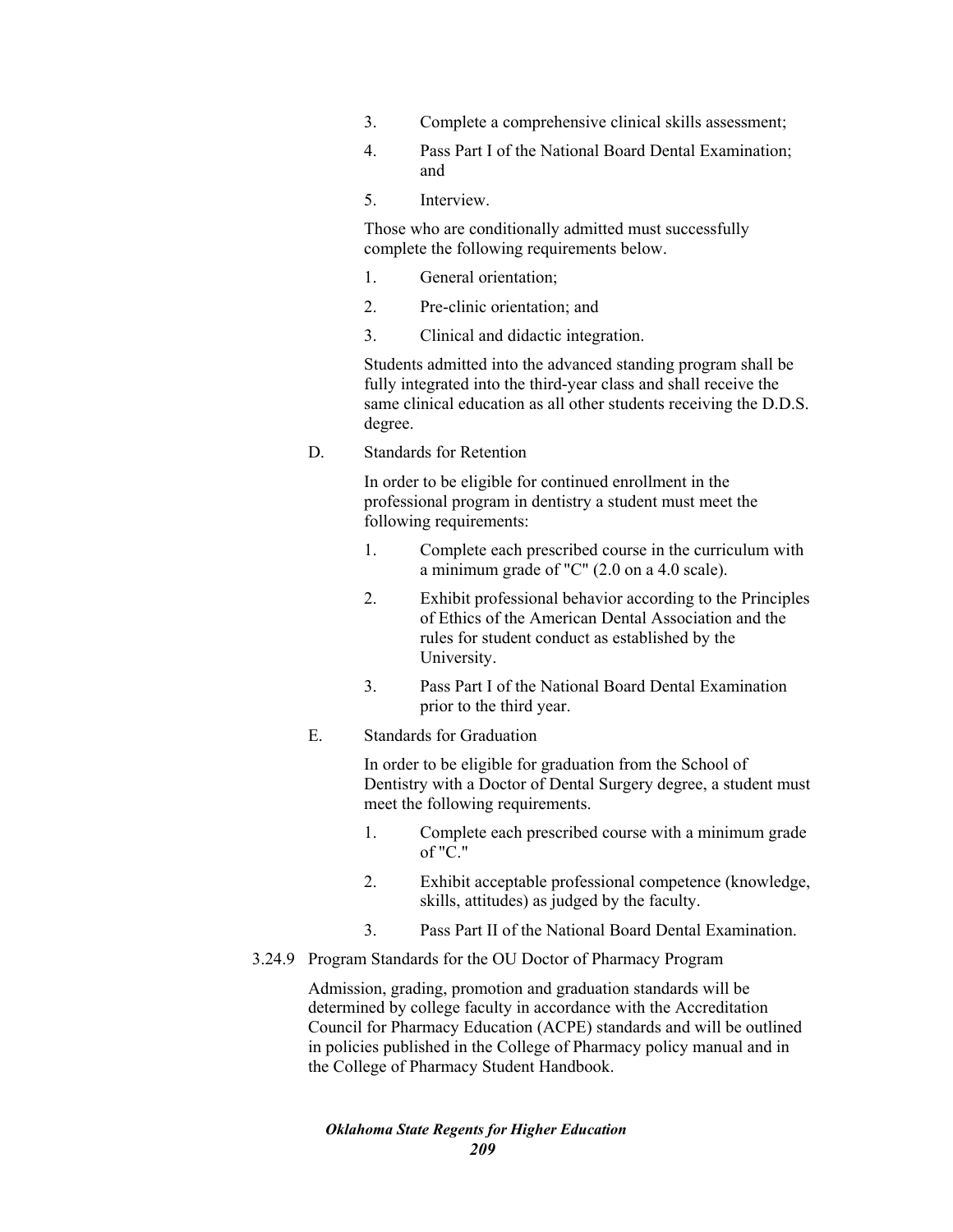The State Regents' *Academic Affairs Procedures Handbook* lists the courses needed for admission.

# 3.24.10 SWOSU Doctor of Pharmacy

A. Functions

The College of Pharmacy is accredited by the Accreditation Council for Pharmacy Education and is a member of the American Association of Colleges of Pharmacy. The mission of the SWOSU College of Pharmacy is to educate and graduate highly competent practitioners of pharmaceutical care. The College of Pharmacy achieves its mission through excellence in teaching, research/scholarly activity, and service to the university, state, profession, and society.

B. Standards for Admission

The State Regents' Academic Affairs Procedures Handbook lists the courses needed for admission. The minimum standards to be considered for admission are as follows:

- 1. Satisfactory completion of at least 60 semester hours of the pre-pharmacy curriculum.
- 2. Completion of all pre-pharmacy biology, chemistry, mathematics, and physics courses.
- 3. A minimum CGPA of 2.50.
- 4. Submission of valid ACT or SAT scores.
- 5. Submission of Pharmacy College Admission Test (PCAT) scores from a PCAT test taken within 3 years of the date of application.

In addition to meeting these quantitative standards, applicants will be required to appear for a personal interview before a committee composed of faculty members and pharmacy students. Preference will be given to Oklahoma residents.

C. Standards for Retention

In order to be eligible for continued enrollment in the professional program in pharmacy a student must meet the following requirements:

- 1. Must maintain at least a 2.00 CGPA (based on a fourpoint scale) during any given academic year.
- 2. Complete each prescribed course in the curriculum with a minimum grade of "C."
- 3. Complete at least 12 hours during the fall and spring semesters.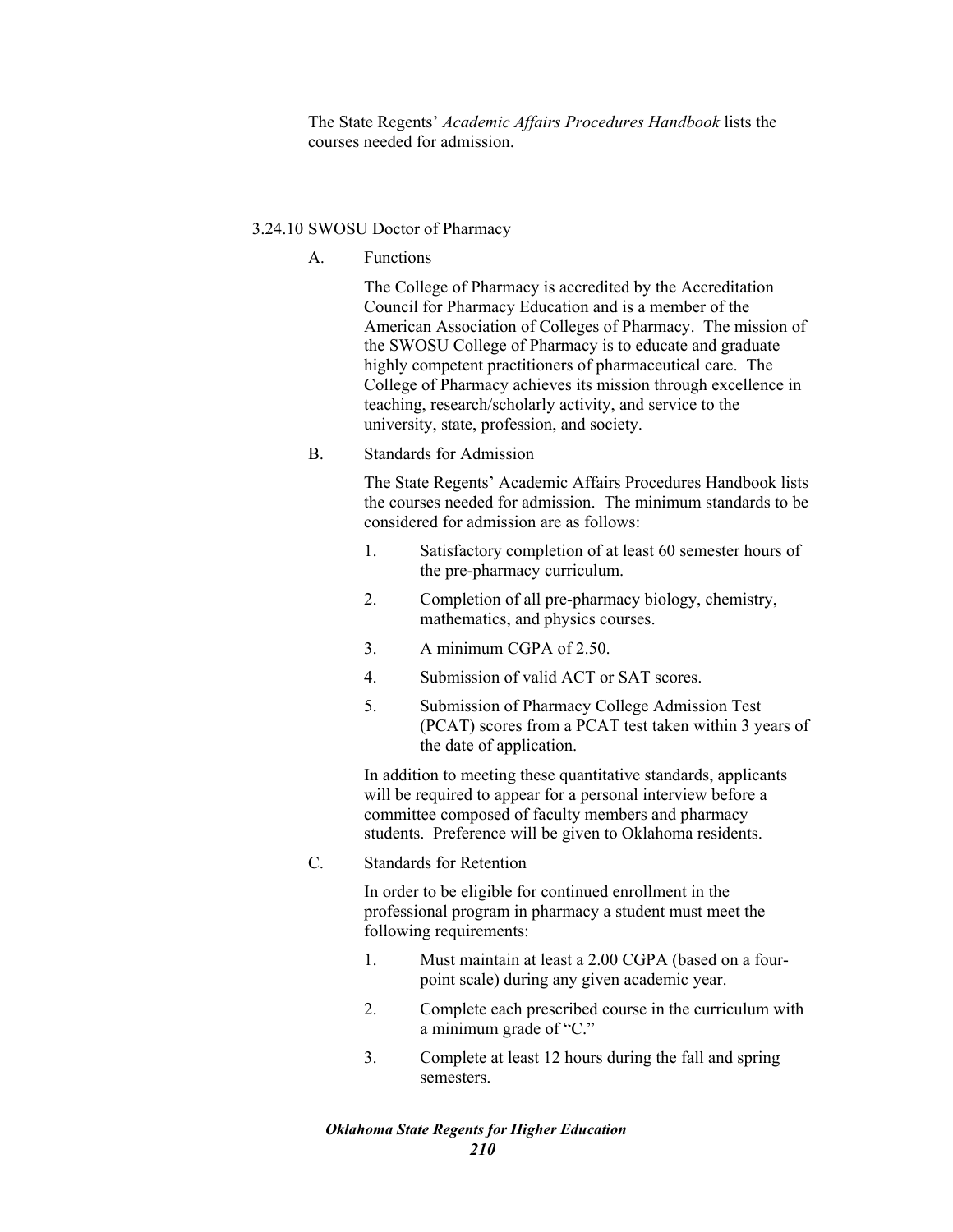D. Standards for Graduation

In order to be eligible for graduation from the College of Pharmacy with a Doctor of Pharmacy degree, a student must meet the following requirements.

- 1. Complete each prescribed course with a minimum grade of "C."
- 2. Maintain at least a 2.00 CPGA in the professional program.
- 3. Satisfy a minimum residency requirement of eight semesters or its equivalent while enrolled full-time in the professional program.

# 3.24.11 NSU College of Optometry

A. Functions

The authorized functions of the Optometry Education Program at NSU are as follows:

- 1. To establish, maintain and operate a four-year professional program leading toward the Doctor of Optometry (O.D.) degree.
- 2. To recruit, admit and train a number of optometry students sufficient to meet Oklahoma's need for optometrists, based upon criteria determined by the Oklahoma State Regents for Higher Education in collaboration with the optometry profession and recognized health manpower specialists. In the admission of first-time students, preference shall be given to qualified Oklahoma applicants.
- 3. To maintain and further develop a professional and support staff capable of operating a quality four-year professional program of optometric education.
- 4. To establish on the campus at Northeastern State University appropriate classroom and laboratory facilities necessary to support the didactic portion of the four-year professional program in optometry. Also, the institution may establish limited clinical facilities to supplement those external clinical experiences not provided by hospitals, public health agencies, nursing homes, private clinics, and the like.
- 5. To utilize the clinical facilities of the Hastings Indian Medical Center at Tahlequah as the primary clinical base for the implementation of the four-year professional program in optometry, and to develop agreements with other external clinical agencies as may be necessary to carry out the authorized functions of the professional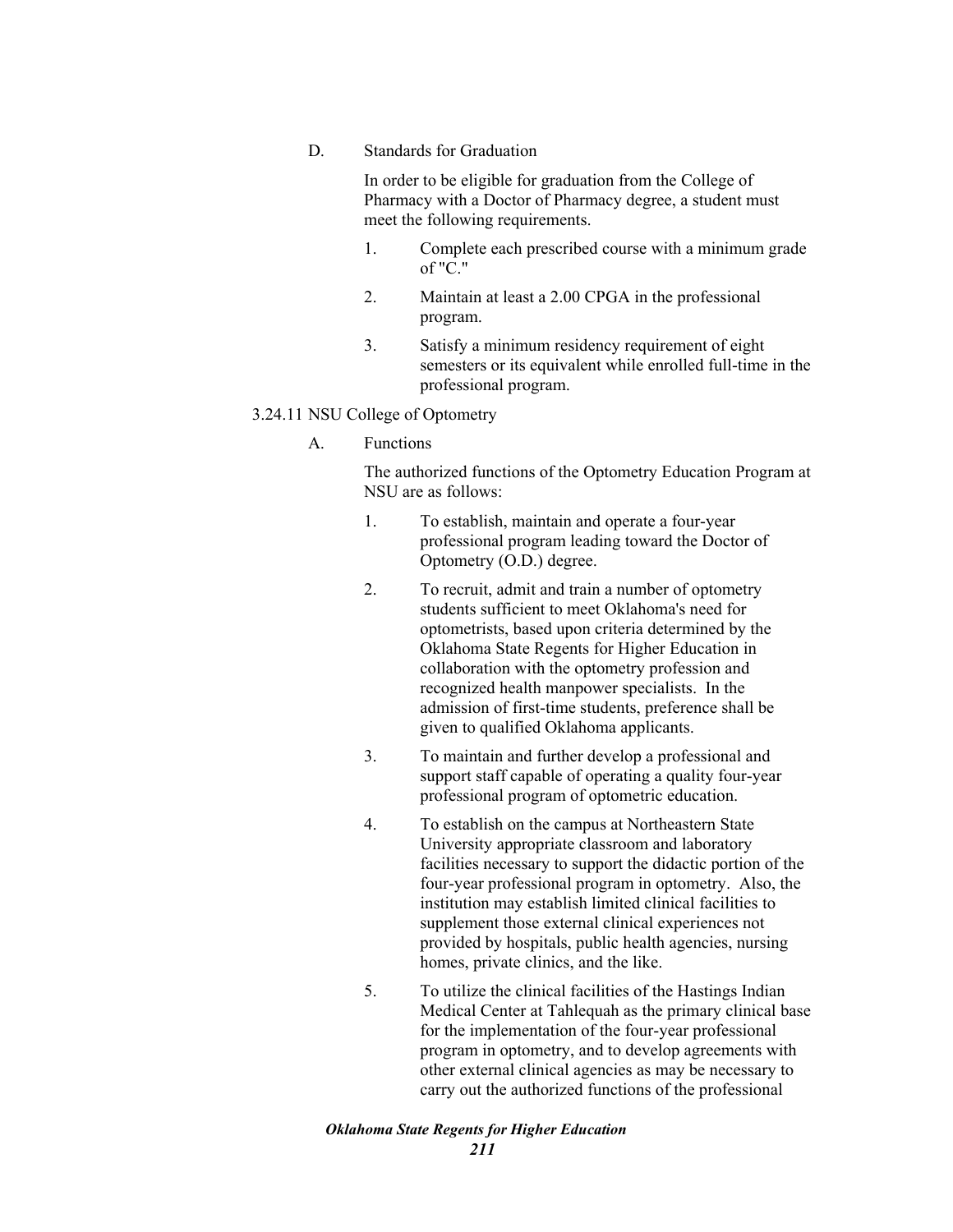program.

- 6. To cooperate with appropriate health care institutions and agencies toward the improvement of vision care among the public in the institution's geographic area of service.
- 7. To engage in departmental and other research activities designed to maintain and upgrade the professional skills of the faculty and consequently to improve instruction in the professional program of optometric education.
- 8. To provide leadership for maintaining and upgrading the quality of the optometry profession in Oklahoma through the provision of continuing education opportunities for practicing members of the profession.

### B. Standards for Admission

In order to be eligible for admission to the NSU Professional Program in Optometry Education, a student must meet the following criteria and standards listed below. The State Regents' *Academic Affairs Procedures Handbook* lists the courses needed for admission.

- 1. The applicant must have completed a minimum of ninety (90) semester hours of work at an accredited college or university, which will include the satisfaction of the originating institution's lower-division general education requirement.
- 2. The applicant must present a transcript showing a composite GPA of at least 2.7, based upon a 4.0 scale.
- 3. The applicant must have taken the Optometric Admission Test (OAT).
- 4. The NSU Optometry Education Program will consider applicants for admission from all qualified candidates without regard to age, sex, race or national origin.

# C. Retention

For continued enrollment in the program, a student must maintain a CGPA of 2.0 in the professional program. In addition, the student must demonstrate to the satisfaction of the faculty those moral, ethical and professional qualities deemed suitable to the professional practice of optometry.

D. Authorized Fees and Tuition Charges

The fees and tuition charges for professional optometry courses will be established at a level consistent with the fees and charges of other professional health-related programs and charges for courses outside the professional sequence will be the same as those authorized for other courses at Northeastern by academic level.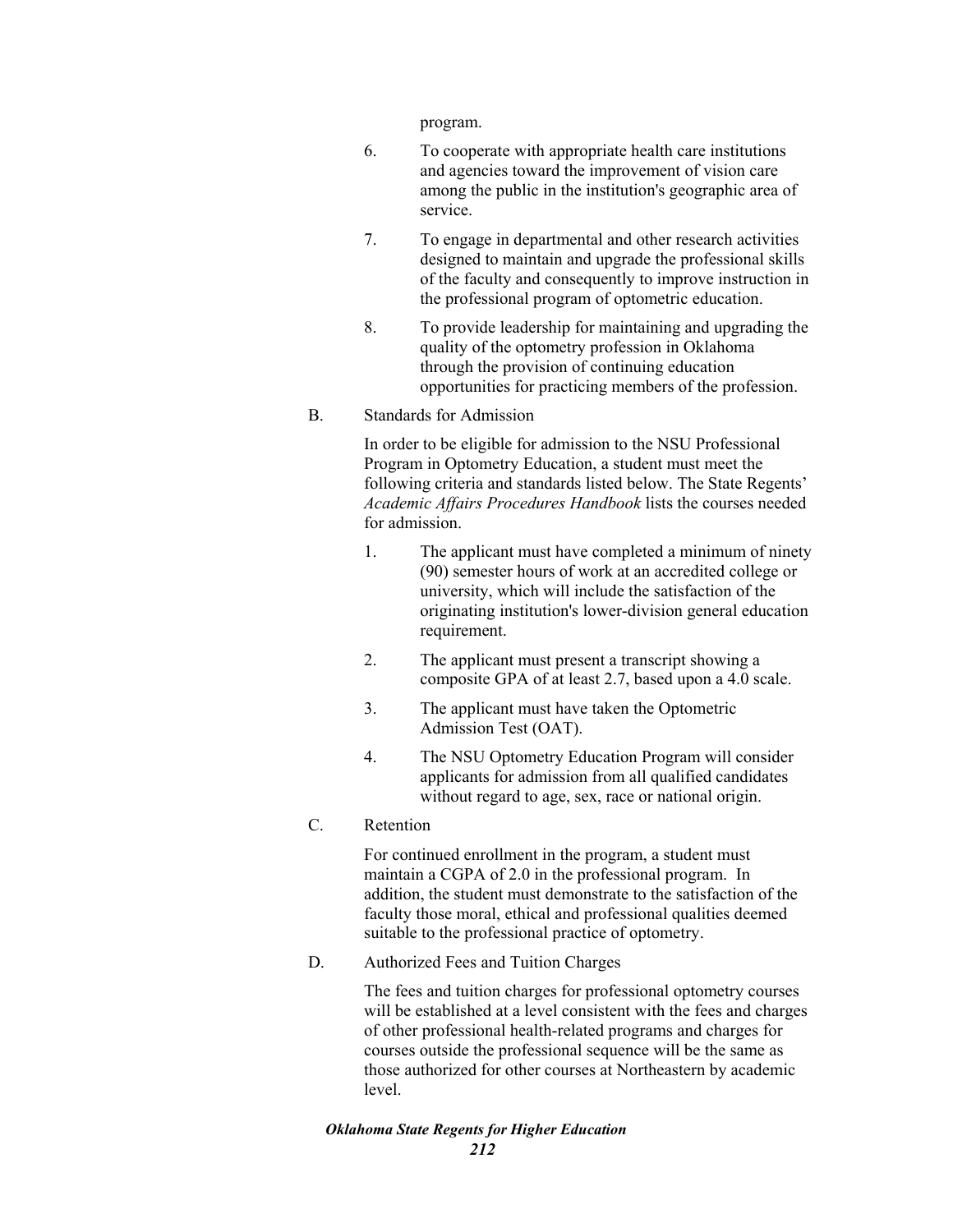E. Standards for Graduation

A student who satisfactorily completes the first two years of the four-year professional optometry program, and who has met the basic admission standard of ninety (90) semester credit hours including the satisfaction of the general education requirement, shall be eligible to receive the bachelor of science degree with a major in vision science. Following receipt of the bachelor of science degree in vision science, a student who satisfactorily completes the final two years of the prescribed four-year professional optometry program shall be eligible to receive the Doctor of Optometry (O.D.) degree.

F. Degrees and Certificates

A student who satisfactorily completes the four-year professional optometry curriculum shall be awarded the Doctor of Optometry (O.D.) degree. A student who satisfactorily completes the baccalaureate curriculum as described above shall be awarded the Bachelor of Science degree.

# 3.24.12 OSU College of Veterinary Medicine

# A. Functions

The functions of the College of Veterinary Medicine of OSU shall be as follows:

- 1. To offer a four-year course of professional training leading to the degree of Doctor of Veterinary Medicine.
- 2. To offer a two-year upper-division technical training program leading to the degree of Bachelor of Science.
- 3. To offer courses in the basic sciences leading to the Master of Science and Doctor of Philosophy degrees.
- 4. To offer graduate clinical training either with or without advanced degree objectives.
- 5. To offer service courses for students of the several colleges of OSU and other appropriate institutions.
- 6. To offer continuing education programs for the veterinary medical and related professions.
- 7. To maintain and operate clinics and hospitals to serve the instructional program.
- 8. To maintain and operate an animal care and procurement center for the College of Veterinary Medicine and for the university.
- 9. To work cooperatively with the state in the maintenance and operation of a diagnostic service for the benefit of the state of Oklahoma.
- 10. To conduct basic and applied veterinary medical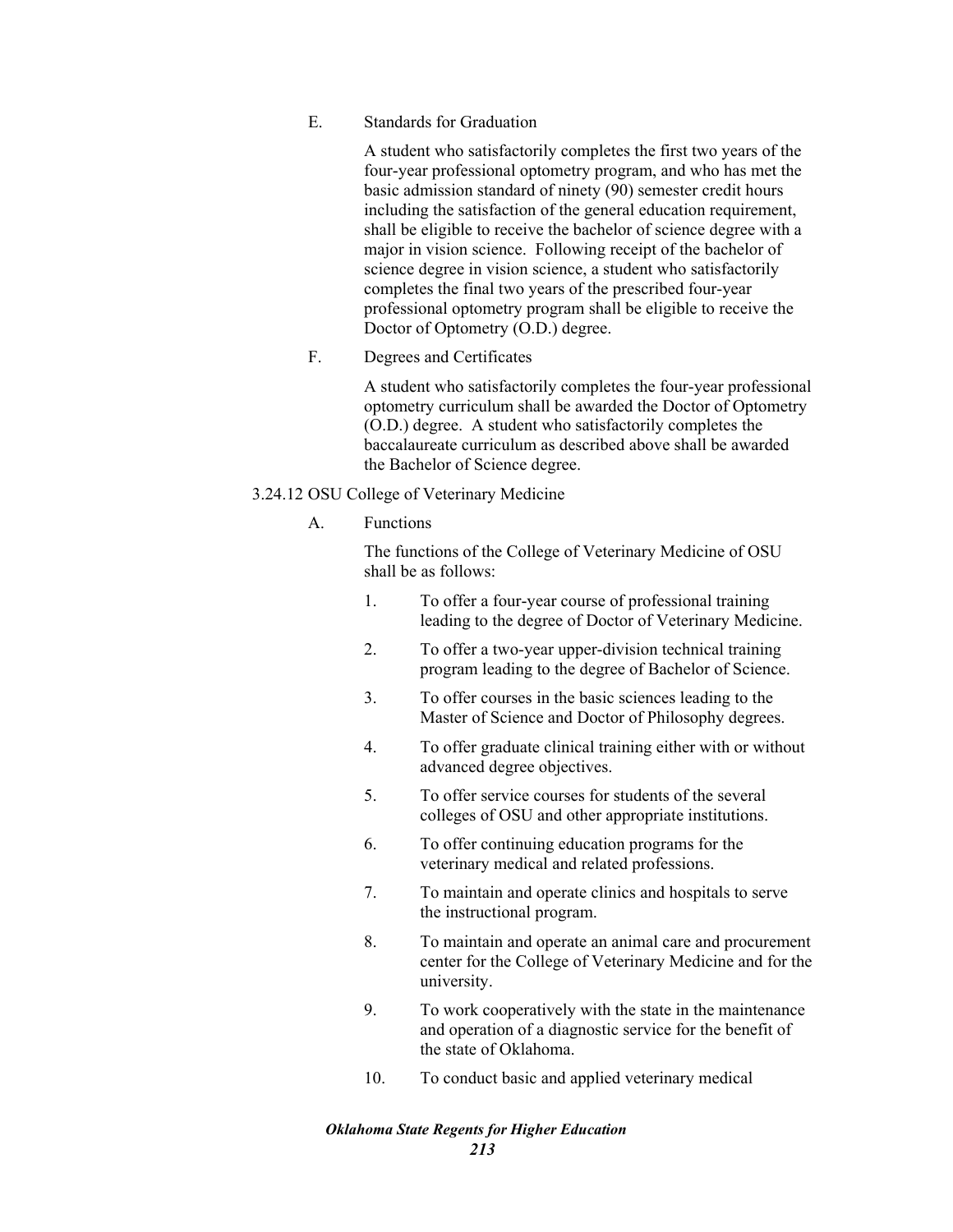research.

B. Admission Standards

Students are admitted to the OSU College of Veterinary Medicine on the basis of records of academic performance in preparatory studies; personal interviews and references to determine personal characteristics and career motivation; and standard achievement tests. The following specific criteria and standards are hereby adopted for first-time-entering students and transfer students. The State Regents' *Academic Affairs Procedures Handbook* lists the courses needed for admission.

In the determination of eligibility for first-year admission to the OSU College of Veterinary Medicine, fully qualified Oklahoma residents shall be given first priority over residents of other states.

- 1. The number of first-year resident students admitted shall be no fewer than 58 and the number of first-year nonresident students shall not exceed 48. Under no circumstances will any nonresident applicant be admitted with admissions qualifications that are below any admitted resident applicant. See the State Regents' *Policy Statement on Contract Fees for Nonresident Students located in the fiscal policy section Policy and Procedures Relating to Student Fees and Tuition* for a definition of out-of-state contract students.
- 2. The number of students to be admitted shall be determined in accordance with physical facilities and financial resources available by the Dean of the College of Veterinary Medicine after recommendations of the College faculty and approval by the President of the University.
- 3. Students applying for first-time admission to the College of Veterinary Medicine shall present a minimum GPA of 2.8 (based on a 4.0 scale) for all courses specifically required for admission to the College of Veterinary Medicine.
- 4. A limited number of students may be admitted by transfer each year from other accredited colleges to fill the 2nd, 3rd, and 4th year classes back to their original authorized levels.
- 5. A maximum of 15 percent of the entering class may be admitted who meet special college admission criteria, but who do not meet the State Regents' admission criteria. These students must have credentials close to those required of students regularly admitted and must be interviewed. Special consideration should be given to the diversity of the students admitted to the program.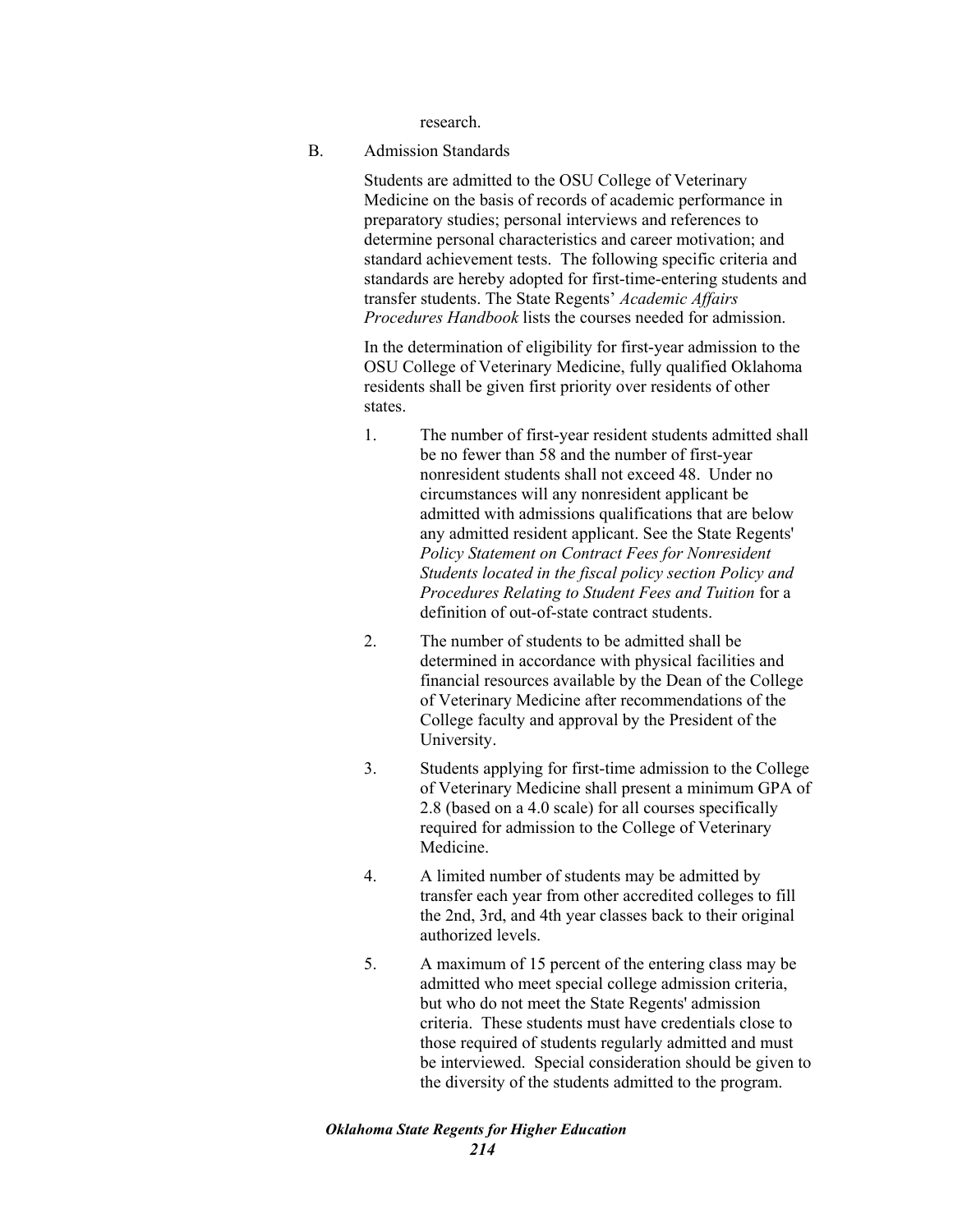# 3.24.13 OU College of Law

A. Functions

The authorized functions of the Law Center at the University of Oklahoma shall be as follows:

- 1. To provide a three-year first-professional program of professional training in law culminating in the awarding of the Juris Doctor degree.
- 2. To provide advanced graduate and professional degree programs in the Law School designed to produce research scholars and specialists.
- 3. To provide continuing legal education for members of the bench and the bar through special courses, institutes and seminars, including the publication of appropriate materials in support of this function.
- 4. To provide nonprofessional legal training degree programs, vocational programs and programs designed for persons already qualified in professions other than the legal profession, which programs, when authorized, may culminate in the awarding of degrees or certificates of achievement.
- 5. To provide, upon request, service courses in law for institutions in The Oklahoma State System of Higher Education, with academic credit for such service courses to be granted by the requesting institution.
- 6. To provide a law library which supports the scholarly and instructional activities of the Law Center's faculty, staff, and students and which serves the informational needs of the University, the legal community, and the public.
- 7. To provide for the publication of legal periodicals such as, but not limited to, the Oklahoma Law Review, the American Indian Law Review, and the Oklahoma Journal of Law and Technology with the proceeds from the sale of such periodicals, together with royalty payments or charges for permission to use copyrighted material there from, to be held by the Law School for its exclusive use.

# B. Admission

1. An applicant for admission to the College of Law must have a baccalaureate degree and must have taken the Law School Admission Test (LSAT); provided that a limited number of students with superior undergraduate grades and LSAT scores may be eligible for admission to the Law School after the successful completion of 90 hours of undergraduate study.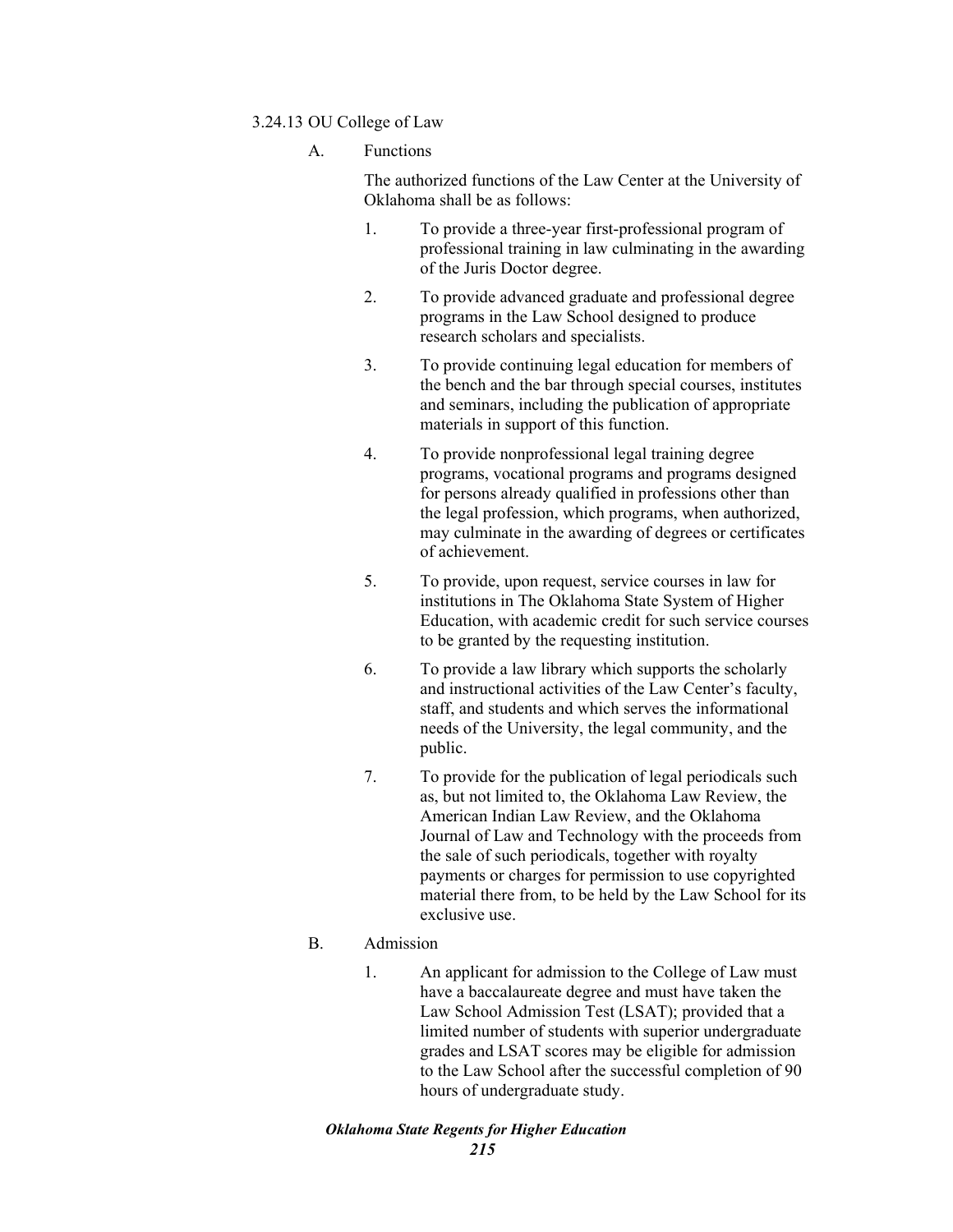To be eligible for admission to the College of Law with advanced standing, applicants must have satisfactorily completed at least one full semester or equivalent of work at an American Bar Association accredited law school.

- 2. The number of students to be admitted shall be determined in accordance with physical facilities and financial resources available by the President of the University upon recommendations of the Dean of the College of Law.
- 3. Undergraduate College Grade Point Averages and scores on the LSAT shall be used as the primary factor in the screening and selection of students for admission purposes. Other factors, such as proven leadership ability, real life experiences, and success in college extra curricular activities may be considered.
- 4. Nonresident freshman enrollment shall be limited so that the number of nonresident students enrolling in the College of Law shall not exceed 15 percent of the total law student enrollment. Upon request of the Oklahoma State Regents for Higher Education or the Chancellor, a report on the number of nonresident students admitted each year with subsequent retention, graduation, and placement information will be provided.
- 5. Any student who has been admitted to the College of Law to begin his or her study with a given class but who cannot enter because of military service shall be readmitted at the first enrollment after the expiration of his or her original term of military service upon renewal of his or her application.

#### 3.24.14 Program Standards for Teacher Education Programs

The State Regents have set standards for several areas within teacher education programs including admission, general education, required teaching competencies, articulation, and teacher education faculty. For specific details on teacher education program standards, see the State Regents' *Teacher Education Policy*.

- 3.24.15 Program Standards for Nurse Education
	- A. Associate Degree Nursing Programs
		- 1. Institutions Eligible to Offer Programs

Associate degree nursing programs may be offered at institutions in the State System provided (a) there is a need for the program in the area served by the college and (b) adequate resources are available at the institution to support the program.

2. Procedures for Program Approval

#### *Oklahoma State Regents for Higher Education 216*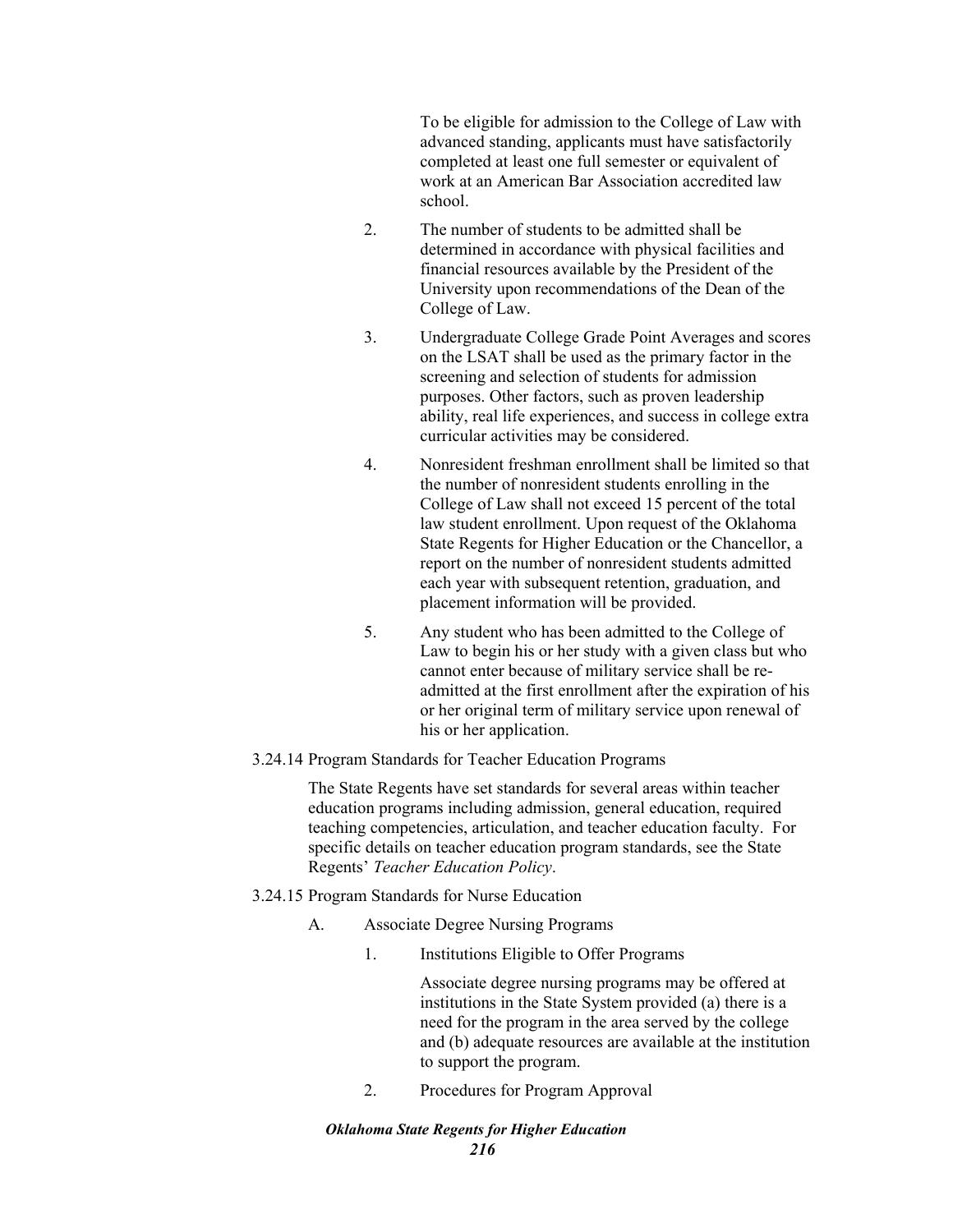Institutions desiring to offer associate degree nursing programs should first make application to the State Regents to establish eligibility. Following establishment of eligibility, the institution should proceed to develop the educational program in collaboration with the Oklahoma Board of Nursing (OBN). The State Regents coordinate consultation with qualified nursing educators to assist institutional officials in program development. After the program has been developed, formal application for program approval should be made to the State Regents following the *Academic Program Approval* policy.

3. Educational Standards

The standards for nursing education programs offered at institutions in the State System are as follows:

- a. Institutions eligible to offer associate degree nursing programs will be expected to formulate proposed standards for the admission of students which will provide reasonable assurance of their successful completion of the program. The standards shall be submitted to the State Regents for approval.
- b. Faculty members who teach the nursing courses shall have qualifications comparable to other members of the faculty and shall be entitled to the same benefits and have similar responsibilities as other faculty members.
- c. The curriculum of the nursing program should meet the standards recommended by the National League for Nursing Accrediting Commission (NLNAC) or the Commission on Collegiate Nursing Education (CCNE) and when developed should be submitted to the OBN and the State Regents for final approval.
- d. Students who complete the curriculum will be expected to meet the graduation standards of the institution and shall be awarded the associate degree.
- e. Graduates of the program shall be eligible to make application to the OBN for examination for licensure as a registered nurse.
- 4. Accreditation

Accreditation of institutions approved to offer associate degree nursing programs is required. The institution must meet the standards of the OBN and hold provisional or full approval from the OBN while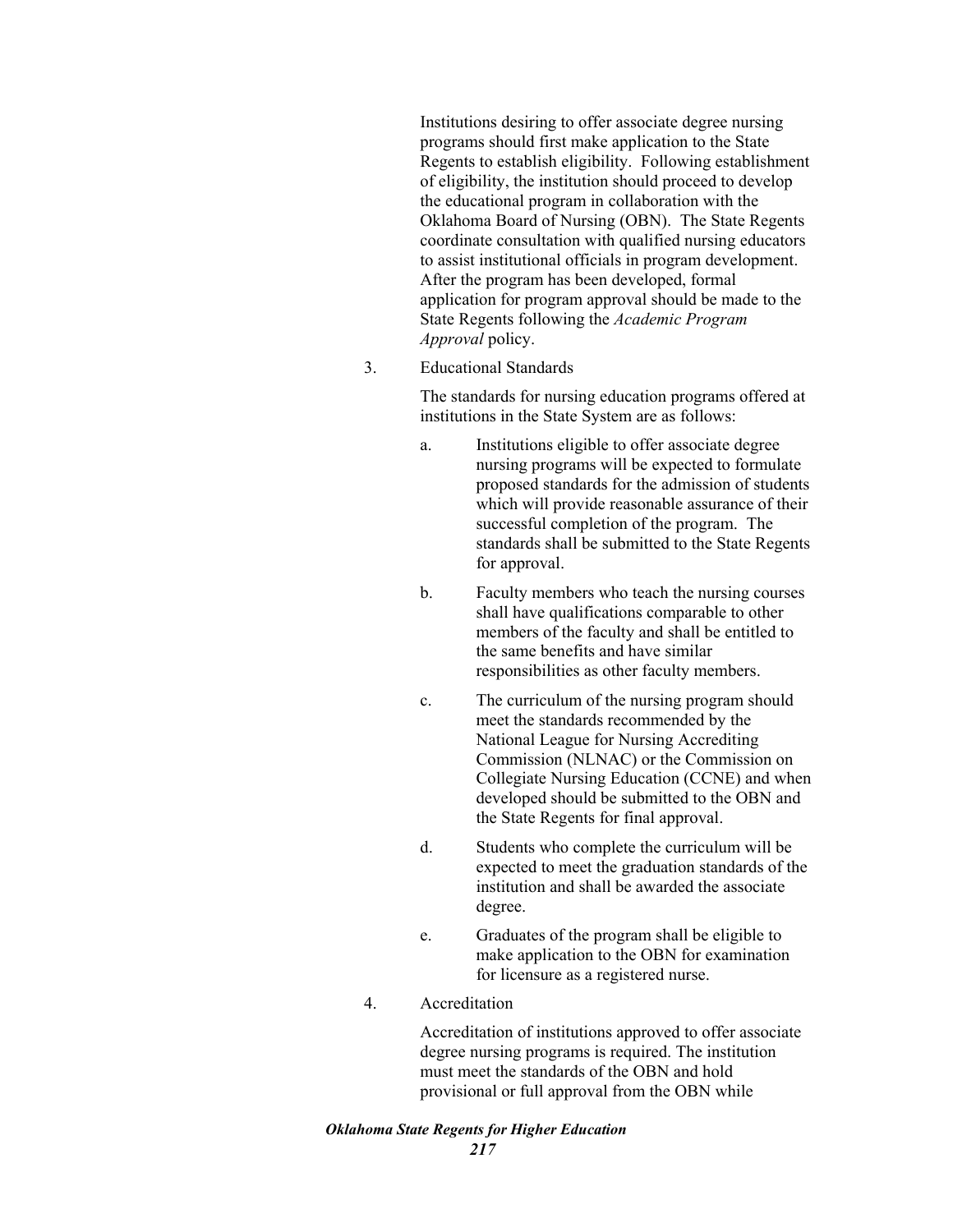proceeding with the necessary steps to attain accreditation by the National League for Nursing NLNAC or the CCNE within a reasonable time.

- B. Baccalaureate Degree Nursing Programs
	- 1. Institutions Eligible to Offer Programs

Baccalaureate degree nursing programs may be offered at institutions in the State System provided (a) there is a need for the program in the area served by the college, and (b) adequate resources are available to support the program.

2. Procedures for Program Approval

Institutions desiring to offer baccalaureate degree nursing programs should first make application to the State Regents to establish institutional eligibility. Following establishment of eligibility, the institution should proceed to develop the educational program in collaboration with OBN. The State Regents will coordinate consultation with qualified nursing educators to assist institutional officials in program development. After the program has been developed, formal application for program approval should be made to the State Regents following the *Academic Program Approval* policy*.*

3. Educational Standards

The standards for nursing education programs offered at institutions in the State System are as follows:

- a. Institutions eligible to offer baccalaureate degree nursing programs will be expected to formulate proposed standards for the admission of students which will provide reasonable assurance of their successful completion of the program. The standards shall be submitted to the State Regents for approval.
- b. Faculty members who teach the nursing courses shall have qualifications comparable to other members of the faculty and shall be entitled to the same benefits and have similar responsibilities as other faculty members.
- c. The curriculum of the nursing program should meet the standards recommended by the NLNAC or the CCNE and when developed should be submitted to the OBN and the Oklahoma State Regents for final approval.
- d. Students who complete the curriculum will be expected to meet the graduation standards of the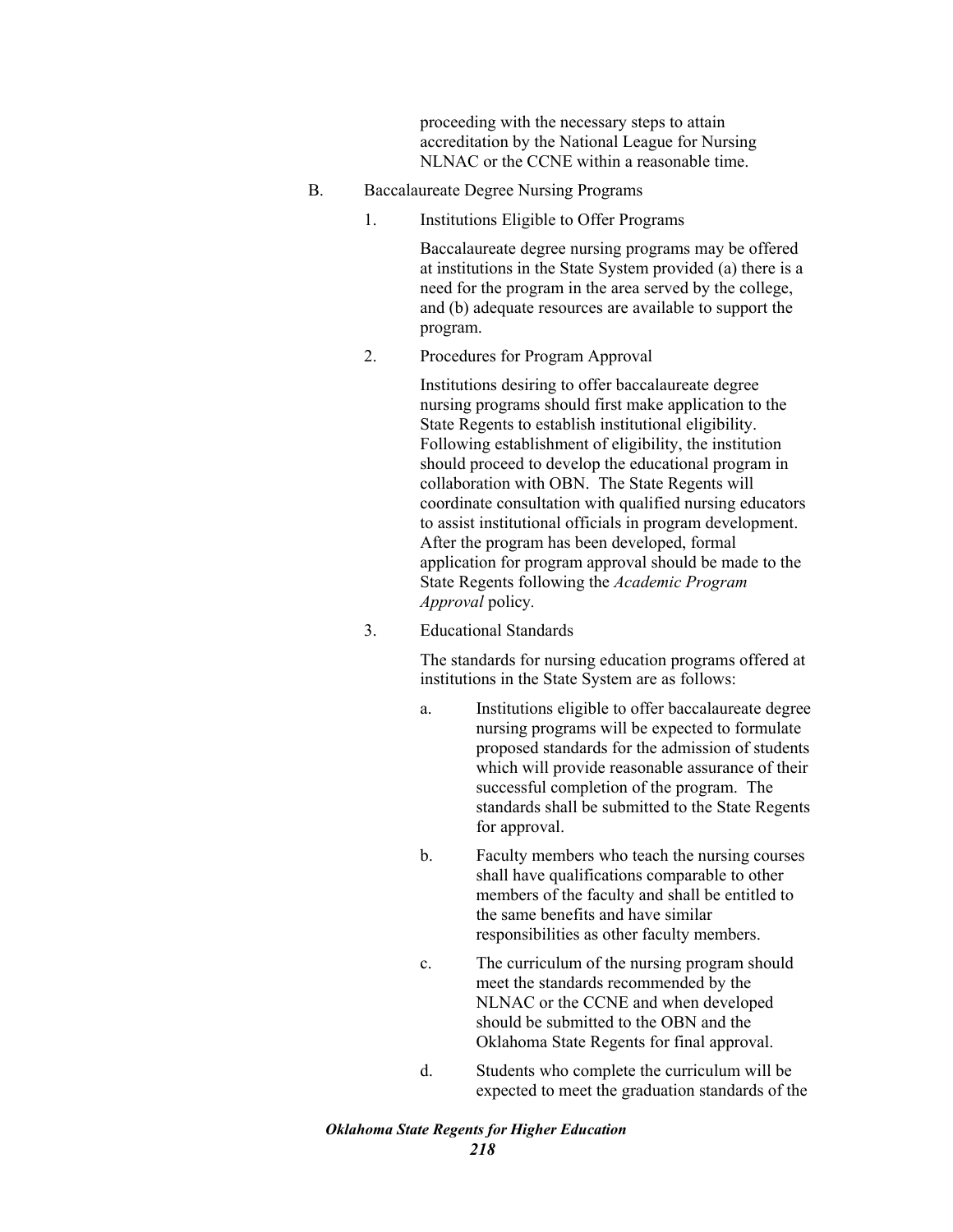institution and shall be awarded the bachelors degree.

- e. Graduates of the program shall be eligible to make application to the Oklahoma Board of Nursing for examination for licensure as a registered nurse.
- 4. Accreditation

Accreditation of institutions approved to offer bachelors degree nursing programs may be extended by the State Regents on a year-to-year basis until the first class is graduated. The State Regents' accreditation standards will be based on and consistent with those of the National League for Nursing. Institutions offering nursing programs will be expected to proceed with the necessary steps to attain accreditation by The National League for Nursing within a reasonable time. There is a recognized need for trained manpower in the field of professional nursing. Where appropriate, institutions may desire to develop proposed program offerings in this field. The staff of the State Regents' Office will be available to advise with institutional administrators regarding the need for nursing programs as reflected by results of research and study related to this area of manpower need. Accreditation of institutions approved to offer baccalaureate degree nursing programs is required. The institution must meet OBN standards and hold provisional or full approval from the OBN while proceeding with the necessary steps to attain accreditation by the NLNAC or the CCNE within a reasonable time.

- 3.24.16 Program Standards for the OU College of Nursing Doctor of Nursing Practice
	- A. Functions

The OU College of Nursing Doctor of Nursing Practice (DNP) program is a post master's option specifically for advanced practice registered nurses serving as nurse practitioners and clinical nurse specialists. This program will prepare nurse leaders in unique interdisciplinary and interprofessional environments such as:

- Clinical scholars.
- Health care and policy leaders.
- Evidence-based practice experts.
- Quality improvement leaders.
- Informatics leaders.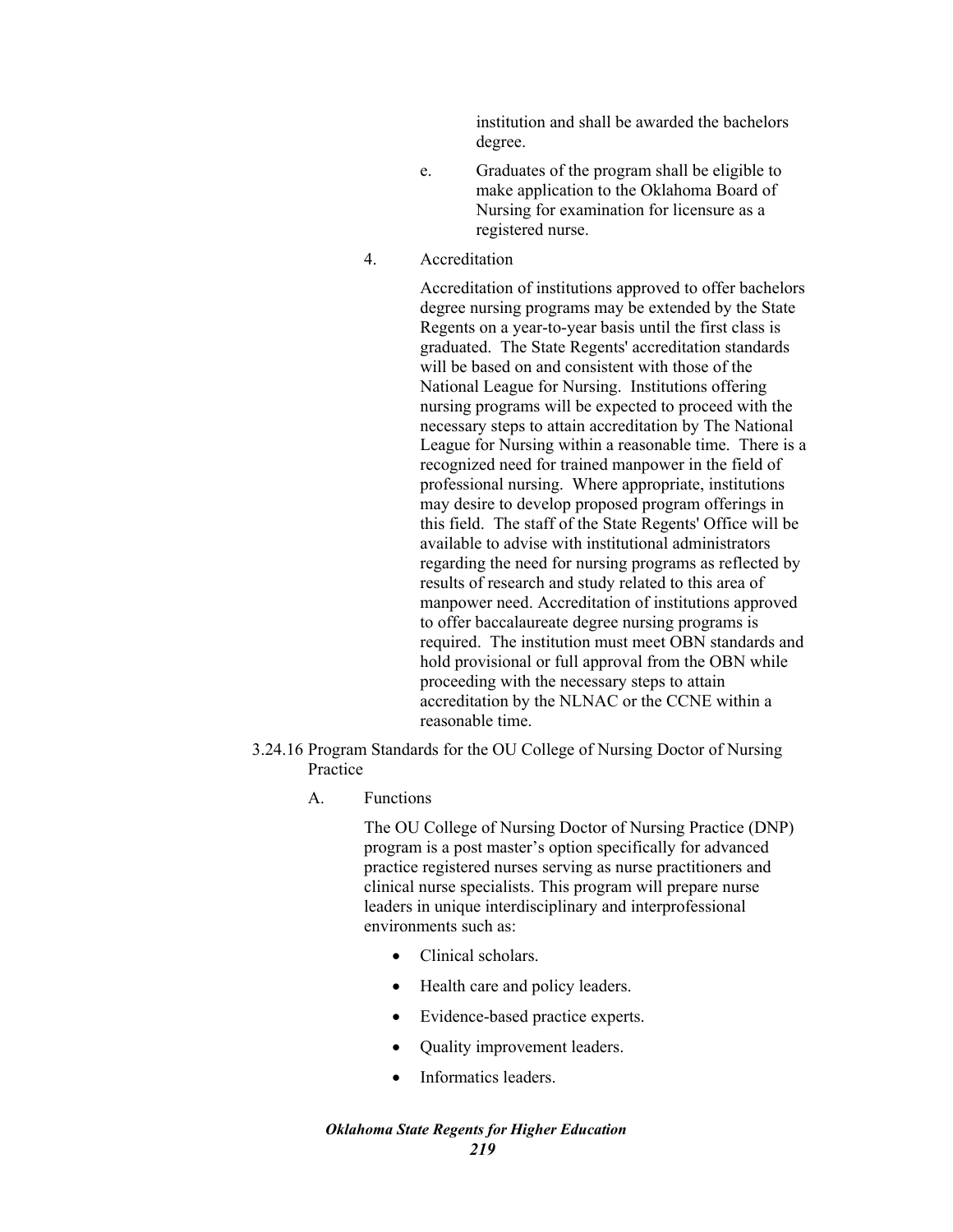B. Program Standards

Admission, grading, promotion and graduation standards will be determined by college faculty in accordance with the National League for Nursing Accrediting Commission (NLNAC) standards and will be outlined in policies published in the College of Nursing policy and procedures and in the College of Nursing Student Handbook.

The State Regents' *Academic Affairs Procedures Handbook* lists the courses needed for admission.

## 3.24.17 LU School of Physical Therapy

A. Functions

The LU School of Physical Therapy was established to address the academic functions in the first professional degree program, the Doctor of Physical Therapy (DPT), and to develop graduate post-professional education opportunities. The functions for the DPT program at LU are as follows:

- 1. To educate individuals who have the desire to be professional physical therapists and will practice primary care physical therapy in communities with diverse racial and ethnic populations.
- 2. To educate the graduates of the DPT program to assume the role of professionals who will adhere to the standards of practice of the physical therapy profession.
- 3. To acculturate the graduates to primary care physical therapy and community health needs of individuals with diverse cultural and ethnic backgrounds living in rural or urban communities.
- 4. To prepare the DPT graduates as clinical generalists who will work in primary care physical therapy to provide physical therapy services to individuals of all ages who present with disease, injury, impairment, functional limitation and disability.
- 5. To prepare the DPT graduate to pursue evidence-based clinical practice that is founded on the principles of scientific inquiry and research and leads to best-practice options for physical therapists.
- 6. To promote the importance of life-long learning and self-directed professional development.
- 7. To provide the DPT graduates with exemplary role models in professional education, clinical research, clinical practice, and community leadership through the University's and the School of Physical Therapy's record of scholarship, clinical practice and community responsibility.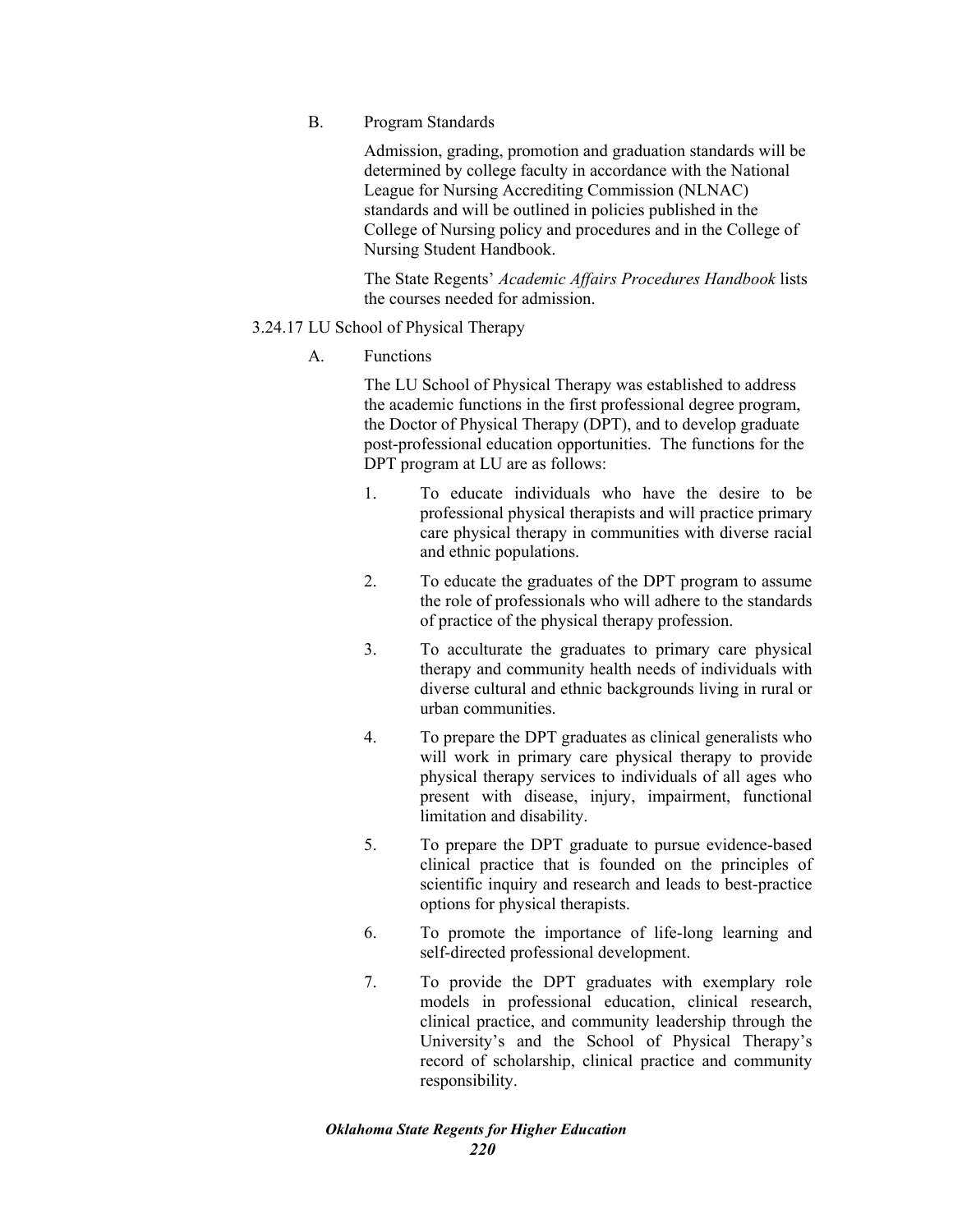### B. Standards for Admission

The minimum standards to be considered for admission are as follows:

- 1. Completed requirements for a baccalaureate degree at an accredited college or university with a minimum GPA of 3.0 on a scale of 4.0.
- 2. Complete the DPT Program specified prerequisite courses with a "C" or better grade in each course and an overall GPA of 2.5 for the prerequisite courses. Prerequisite courses must have been completed within the last 10 years. The State Regents' *Academic Affairs Procedures Handbook* includes a list of the Prerequisite courses for admission to the DPT program.
- 3. Submit official undergraduate and graduate transcript(s) directly from all previously attended institutions to the School of Physical Therapy.
- 4. Submit three recommendations from academic advisors or individuals who can address the potential for success of the applicant.
- 5. Submit an autobiographical statement.
- 6. Submit scores from the Graduate Record Examination (GRE) directly to the School of Physical Therapy.
- 7. Submit documentation of 50 clinical observation hours with a licensed physical therapist.
- 8. Qualified applicants will complete an interview with the School of Physical Therapy Selection and Admissions Committee Members.

# C. Standards for Retention

In order to be eligible for continued enrollment in the DPT program, a student must meet the following requirements:

- 1. Must earn a grade of "C" or better in each course and must have a GPA of 3.0 each semester to be a student in good standing.
- 2. Students with a GPA less than 3.0 but greater than or equal to a 2.6 will be placed on academic probation.
- 3. Students on academic probation must achieve a minimum GPA of 3.0 in the subsequent semester and continue to improve cumulative GPA each semester for continued enrollment in the program.
- 4. Students on academic probation must achieve a cumulative GPA of 3.0 by the end of the didactic coursework requirement in the summer semester of Year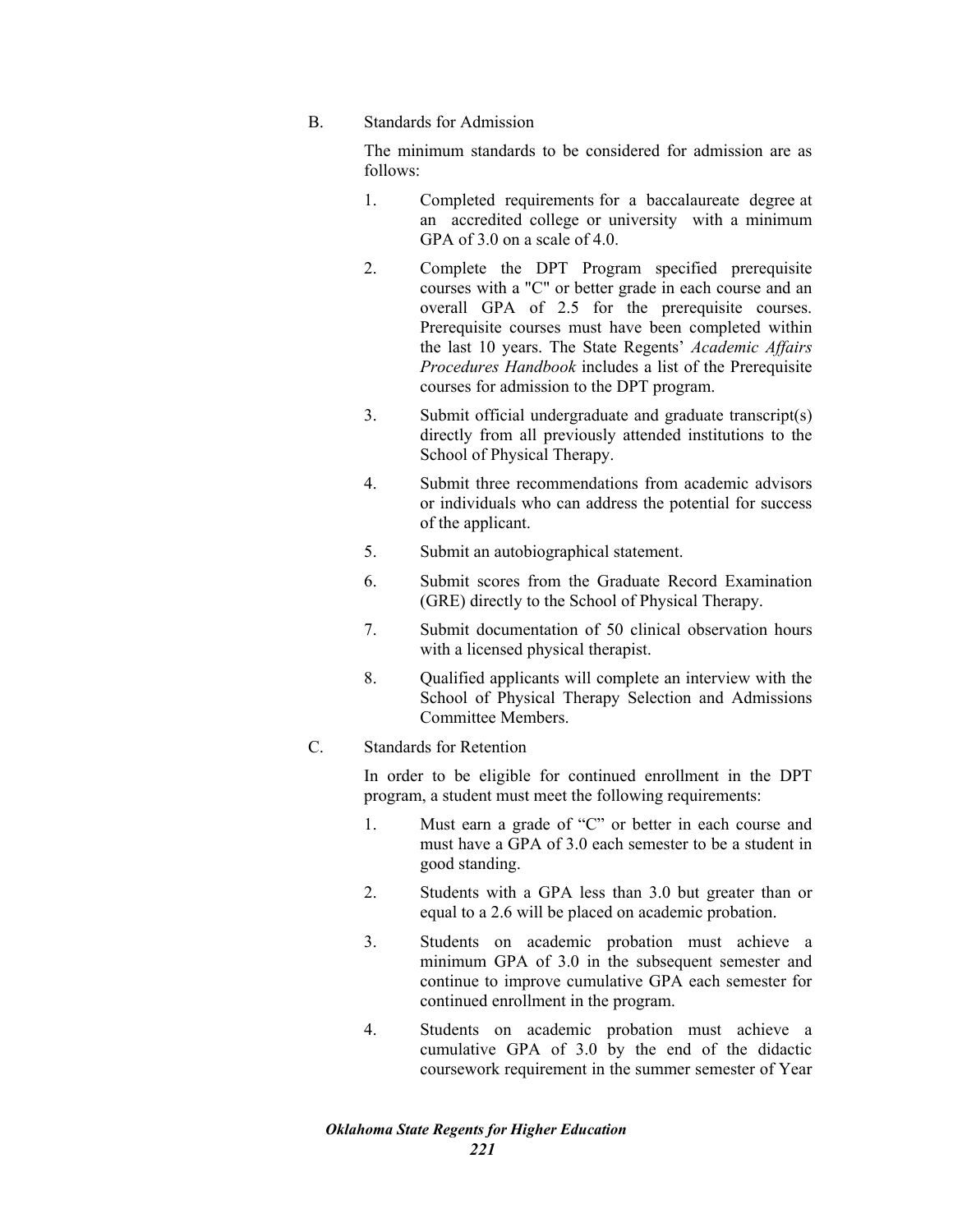III to proceed to complete clinical education requirements for graduation.

- 5. Students enrolled in the clinical education courses must achieve the minimum performance standards set for each of the performance criteria.
- 6. Students must complete the courses in the sequence that the curriculum offers as presented in the DPT program course of study.
- D. Standards for Graduation

Graduation standards will be determined by college faculty in accordance with the American Physical Therapy Association's Commission on Accreditation of Physical Therapy Education standards and will be outlined in policies published in the School of Physical Therapy policy and procedures and in the School of Physical Therapy Student Handbook.

3.24.18 Program Standards for Health Education with External Clinical **Components** 

> Colleges and universities of the State System seeking to offer undergraduate programs of health education based in part on clinical training provided by external agencies shall do so only upon prior approval by the State Regents. The following statement is designed to facilitate the observance of uniform standards and practices among institutions awarding academic credit or granting academic degrees or certificates based on clinical training taken by students in hospitals or other external clinical settings.

- A. General Principles
	- 1. Colleges and universities are responsible to the public for the content and quality of their educational programs, including those in which the clinical part of the program is carried out by an external institution or agency.
	- 2. Academic degrees or certificates conferred by institutions in health-related fields are typically based upon a combination of general education, preclinical specialized and related education, and specialized clinical training. The proportion of student credit hours devoted to each kind of education will vary depending upon the academic level, degree to be conferred, and field of training. However, the clinical component of health-related programs should probably not exceed 50 percent of a two-year program or 25 percent of a fouryear program.
	- 3. A student taking clinical training in a hospital or other external clinical setting must be enrolled in a college or university and must have paid his or her fees before an institution can certify that he or she is a bona fide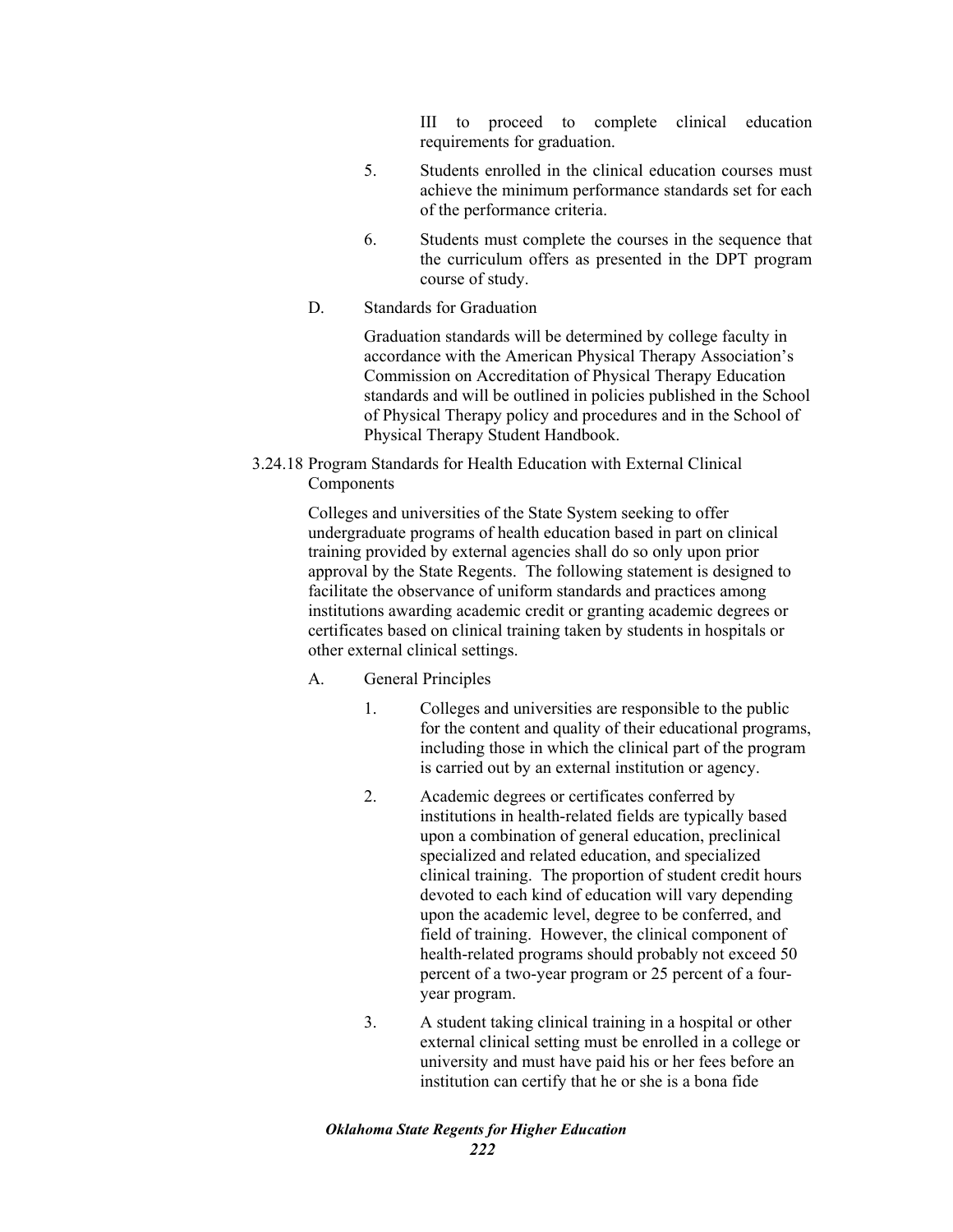student for any purpose, including certification to enable students to qualify for participation in a student assistance program.

B. Standards Relating to the Academic Calendar

Programs of clinical training carried out by hospitals and other external agencies will be expected to meet the same calendar standards applicable to colleges and universities of the State System. Although it is not expected that external agencies will conform to the calendar framework of the academic semester, students taking clinical training will be required to complete a requisite number of didactic and laboratory class hours to meet the standards contained in the State Regents' *Academic Calendars* policy.

C. Standards Related to Licensure and Accreditation

Students completing health education programs utilizing an external clinical component must be eligible to qualify for state licensure or certification in the field in which the education and training has been received. Also the sponsoring institution will be expected to move toward accreditation by a national agency recognized by the Council on Postsecondary Accreditation within a reasonable length of time.

- D. Relationships between Academic Institutions and Clinical Agencies
	- 1. Colleges and universities will be expected to make appropriate arrangements for the clinical portion of students' training which takes place in external agencies based upon bilateral affiliation agreements between institutions and clinical agencies.
	- 2. Academic standards for admission of students to the clinical portion of health-related programs shall be consistent with standards utilized by colleges or universities for admission to the clinical or internship portion of other academic programs on the same level.
	- 3. Colleges and universities can reasonably expect to reimburse clinical agencies for that portion of employee time and resources which can be identified as educational in nature and for which the clinical agency is not otherwise reimbursed.
	- 4. Responsibility for assessing student achievement and for awarding academic credit shall lie with the academic institution, whenever students are utilizing the clinical component of their health-related programs for application toward an academic degree or certificate.
- E. Standards Relating to Awarding Academic Credit
	- 1. Colleges and universities desiring to award academic

# *Oklahoma State Regents for Higher Education*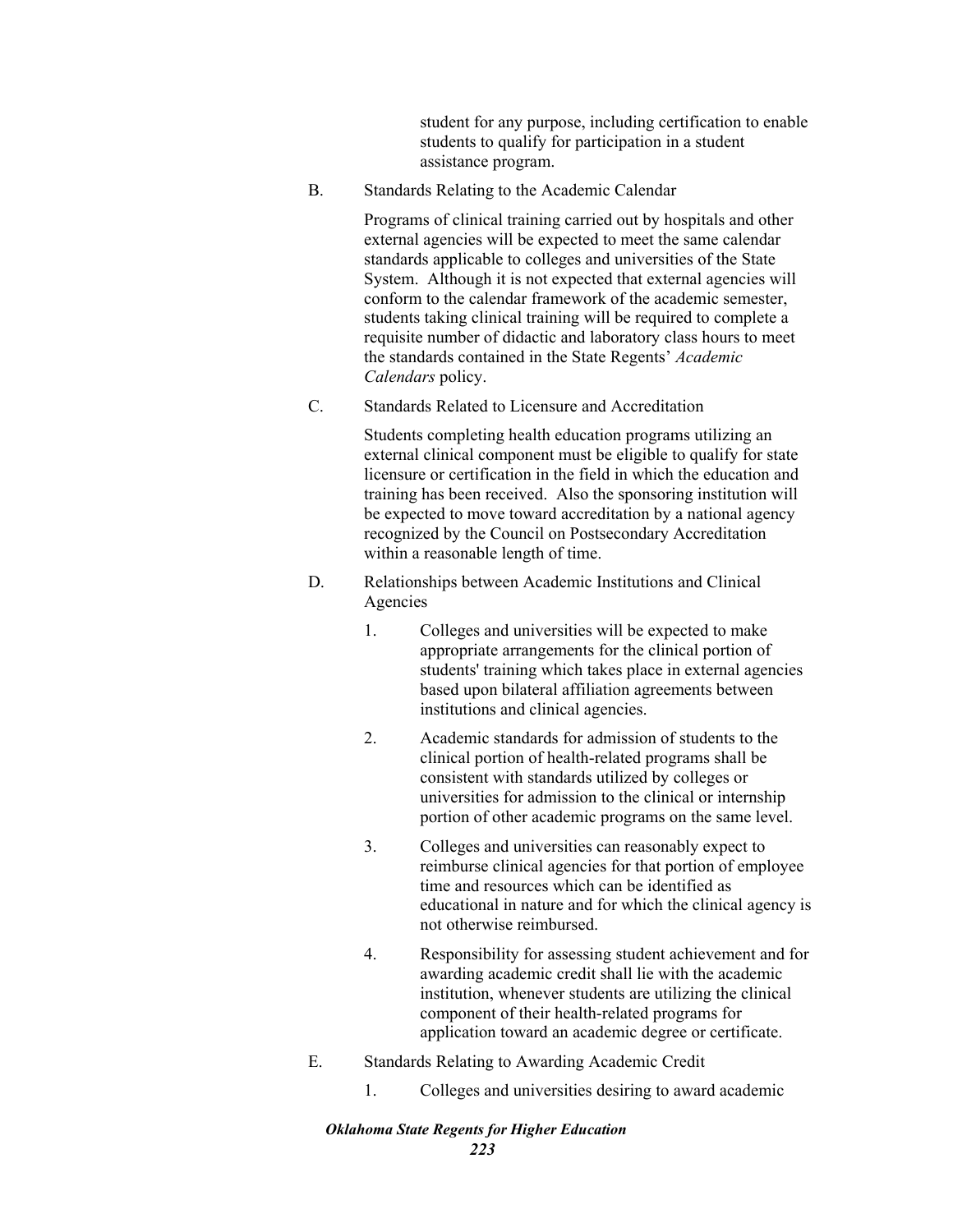credit for work taken by students engaged in clinical training carried out by external agencies shall submit requests for approval of specialized course offerings to the State Regents prior to the signing of affiliation agreements with external clinical agencies. Such requests shall describe the nature and content of each specialized course to be carried out by the external agency, together with the methodology to be utilized for the particular course offering, the qualifications of the personnel responsible for each course and the like.

- 2. Following completion of students' clinical training, the sponsoring college or university shall place on students' transcripts the name of each specialized clinical course undertaken, the appropriate academic mark earned by students in each course, and the name of the external clinical agency in which the specialized training occurred. The granting of block credit by institutions for clinical training without course-by-course designation is not authorized.
- 3. The awarding of academic credit or the conferring of academic degrees or certificates by colleges and universities shall not be contingent upon the passing of a state licensure examination or a standardized national board examination, without the express and prior approval of the State Regents.
- 4. Institutions desiring to award advanced standing credit for clinical training carried out by hospitals or other clinical agencies shall do so in accordance with the State Regents' *Credit for Prior Learning* policy.

# 3.24.19 Program Standards for Business Education

This statement guides the State Regents and institutions of the State System with respect to the educational standards and the graduation requirements of business programs (associate in applied science degrees are exempt). The standards and requirements are to coordinate with the economic development functions of institutions as described in the State Regents' *Functions of Public Institutions* policy.

A. Education Standards

The program curriculum shall:

- 1. Be integrated with and incorporate the input of an active community-based advisory board, including applicable business and industry leaders.
- 2. Include an entrepreneurial component that promotes enterprise development.
- 3. Include a student internship component or similar experience that ties classroom learning to business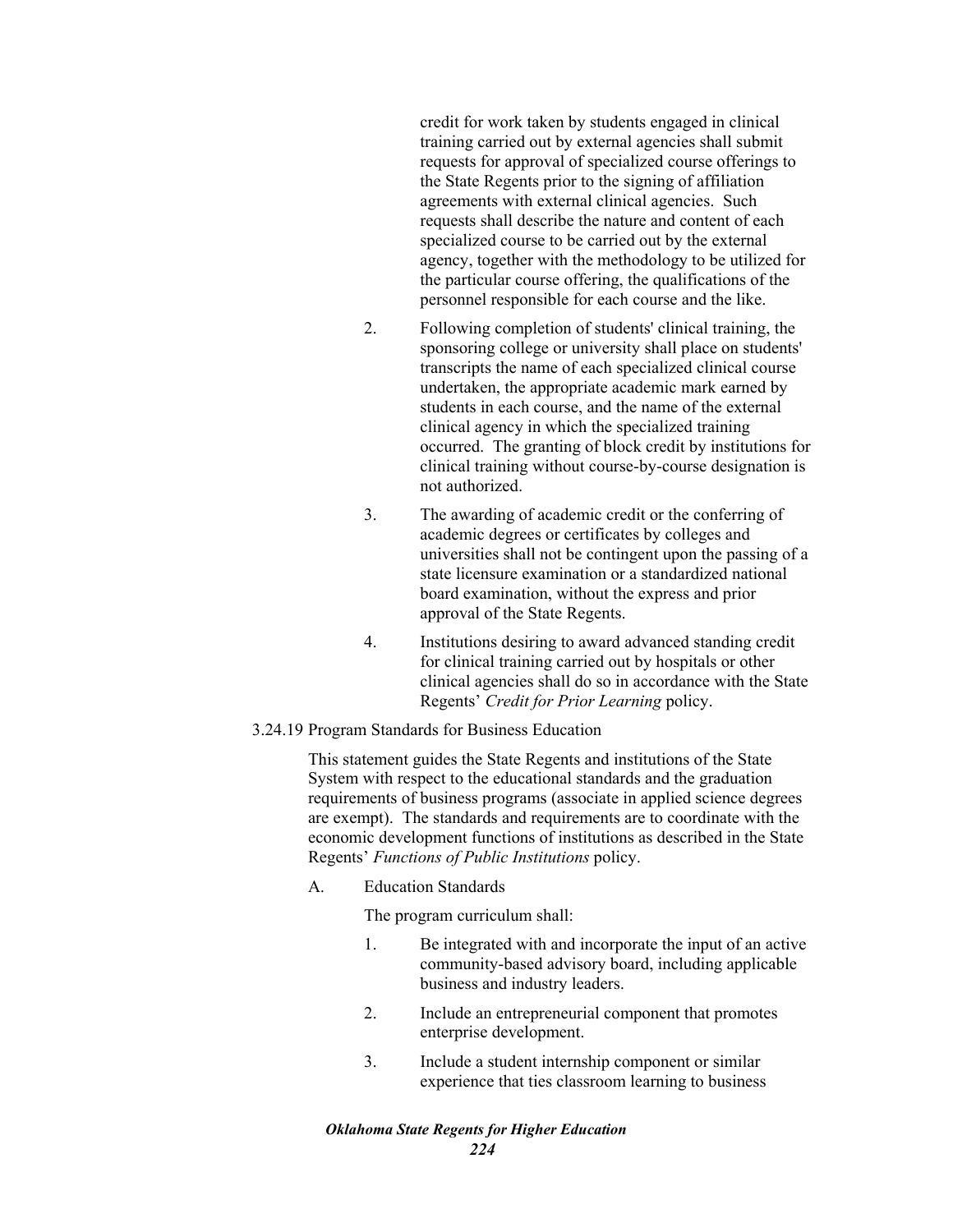applications and provides feedback which may be used in future curriculum development.

- 4. Integrate technology into course content and delivery.
- 5. Systematically determine technology needs and develop a technology investment policy based on the evaluation of the desired student outcomes.

#### B. Accountability

Institutions shall conduct business program reviews that:

- 1. Collect data to compare program performance with a cohort of like institutions.
- 2. Evaluate student retention and graduation rates for university programs and transfer rates for community colleges with the goal of continued improvement.
- 3. Evaluate the demand for and uniqueness of the program to assure that it is not unnecessarily duplicative of existing programs (see the State Regents' *Academic Program Review* policy). If the program is found to be unnecessarily duplicative, the institution should work to collaboratively meet program need with another institution(s).
- 4. Collect data from alumni in the workplace to ensure that program objectives and student outcomes are congruent.

#### C. Graduation Requirements

The program shall:

- 1. Provide comprehensive career services including career counseling, job fairs, resume preparation, interviewing skills, and placement services. Such services should be publicized and readily available to students.
- 2. Require students to complete a capstone course or project that integrates business disciplines, incorporates practical field experience, and business applications.
- 3. Develop student learning outcomes standards and require students to demonstrate the designated learning competencies on appropriate assessments prior to graduation.

To monitor the progress, institutions are required to include planning and implementation information for business programs and economic development efforts within their annual academic plans.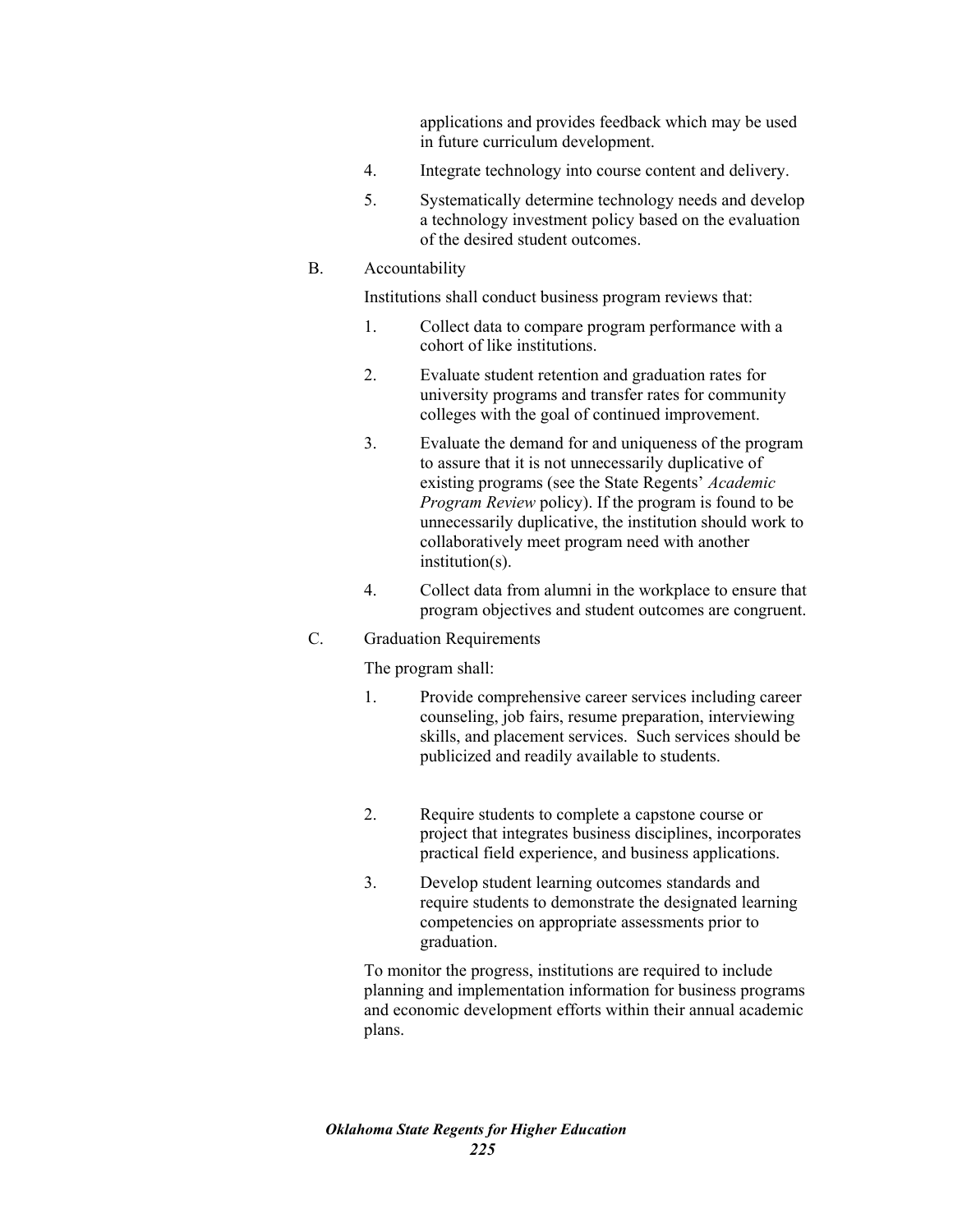*OU and OSU Colleges of Medicine Admission Standards: Approved June 26, 1989. Revised August 16, 1994. Revised February12, 2009. OU College of Medicine: Approved May 27, 1981. Revised September 8, 1995. Revised September 9, 2010. OSU College of Osteopathic Medicine: Approved April 22, 1981. Revised April 11, 1997; March 29, 2018; May 31, 2019. Graduation Criteria Revised December 3, 2009. OU College of Dentistry: Approved January 19, 1971. Revised September 9, 2010. Admission Standards Revised December 3, 2009. OU College of Dentistry Functions: Approved January 19, 1971. Revised September 9, 2010. Revised December 3, 2009. OU Doctor of Pharmacy: Approved May 5, 1990, Revised December 9, 1994. Revised December 3, 2009. NSU College of Optometry Admission Standards: Approved July 23, 1980. NSU College of Optometry: Approved July 29, 1981. Revised December 3, 2009. OSU College of Veterinary Medicine: Revised fall 1971; June 20, 1975; February 8, 1995; April 3, 1998; April 1, 2004; December 1, 2016. OU College of Law Functions: Approved May 1, 1970. Revised October 28, 1974. Revised December 3, 2009. OU College of Law Admission Standards: Revised February 12, 1965; January 24, 1972; June 27, 1997. Revised December 3, 2009. Nurse Education Programs: Approved December 15, 1970. Revised December 3, 2009. Health Education with External Clinical Component: Approved April 28, 1980. Business Programs: Approved May 26, 2000. Revised December 3, 2009. SWOSU Doctor of Pharmacy: Approved May 25, 2012. OUHSC Doctor of Audiology, Doctor of Nursing Practice, Doctor of Physical Therapy, Doctor of Public Health, and Doctor of Science in Rehabilitation Science and LU Doctor of Physical Therapy: Approved March 7, 2013.*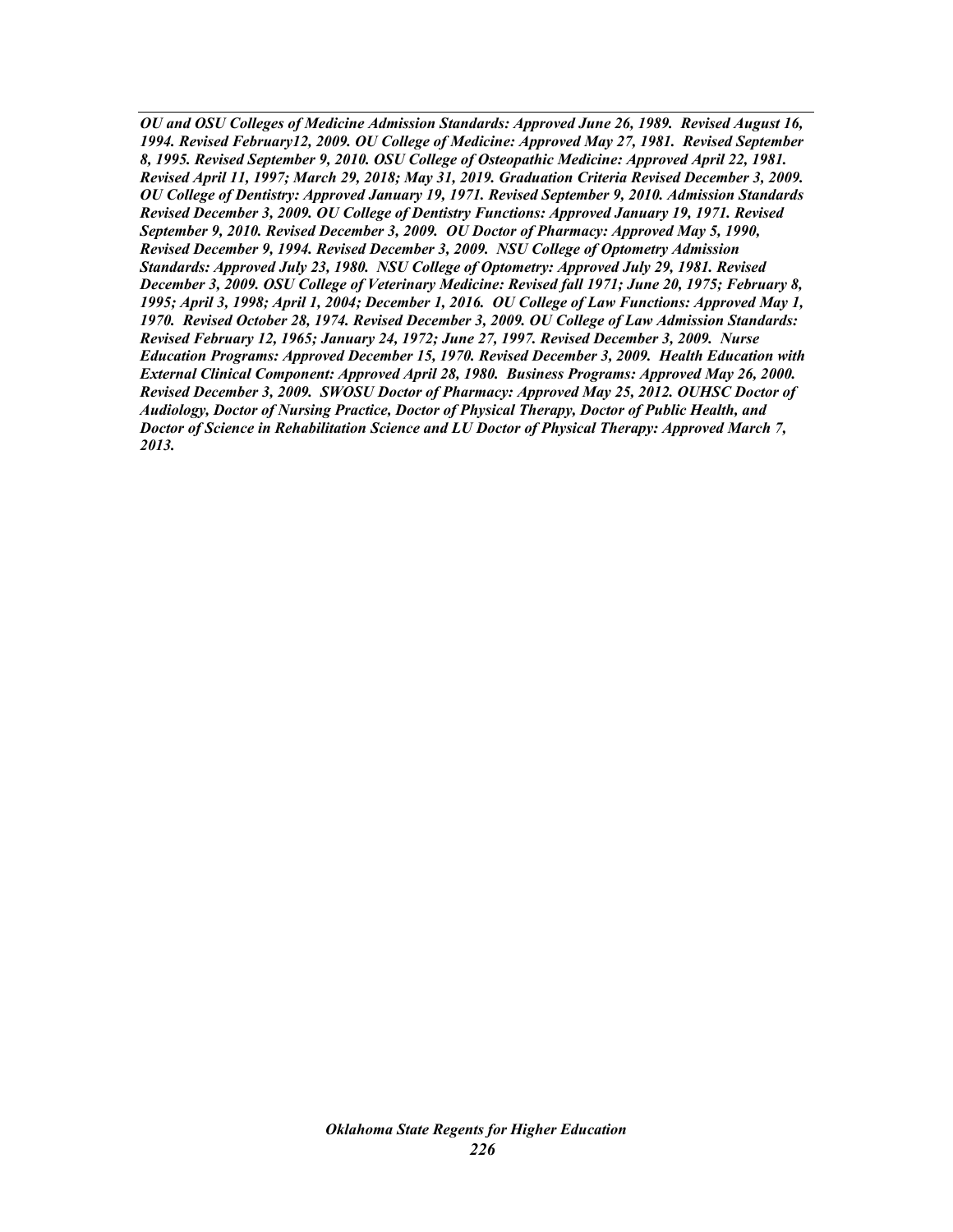# **3.25 UNIVERSITY CENTER OF SOUTHERN OKLAHOMA**

## 3.25.1 Purpose

Legislation (70 O.S. §3213) creating the Ardmore Higher Education Program (AHEP) was passed in 1975. The legislation was subsequently amended several times, most recently in 2012 (70 O.S., Supp. 1996, §3213), which changed the name to the University Center of Southern Oklahoma. The State Regents are responsible for the coordination and approval of courses and programs offered at the UCSO. The purpose of the UCSO is to deliver public higher education opportunities to the people in the Ardmore area. All provisions in State Regents' policy which refer to the AHEP shall be deemed to refer to the UCSO.

## 3.25.2 Administrative Principles

- A. The president of each institution will designate a representative to work with the UCSO administration.
- B. The UCSO administration, in cooperation with the institutions, will coordinate the development, printing, and distribution of the course schedule each semester or term. To the extent possible, institutional calendars should be coordinated.
- C. The UCSO administration will provide staff and computer support required for on-line registration, collecting enrollment fees, and generating selected student and class reports.
- D. Institutions will provide the UCSO Chief Executive Officer (CEO) with a copy of all enrollment and grade records of students enrolled.
- E. The Board of Trustees (BOT) in cooperation with the State Regents will provide the structure for a periodic evaluation of the UCSO's activities and services.

## 3.25.3 Participating Institutions

A. Lower Division

Murray State College (MSC) has priority for all lower-division courses that are part of its assigned function and programs approved for offering at the UCSO.

B. Upper Division and Graduate

East Central University (ECU) and Southeastern Oklahoma State University (SEOSU) will provide all upper-division and graduate courses that are part of their assigned functions and programs approved for offering at the UCSO. ECU and SEOSU will coordinate courses and programs to avoid duplication.

- 3.25.4 Program Approval Process
	- A. The primary criterion for consideration of new program requests will be academic quality, which includes student support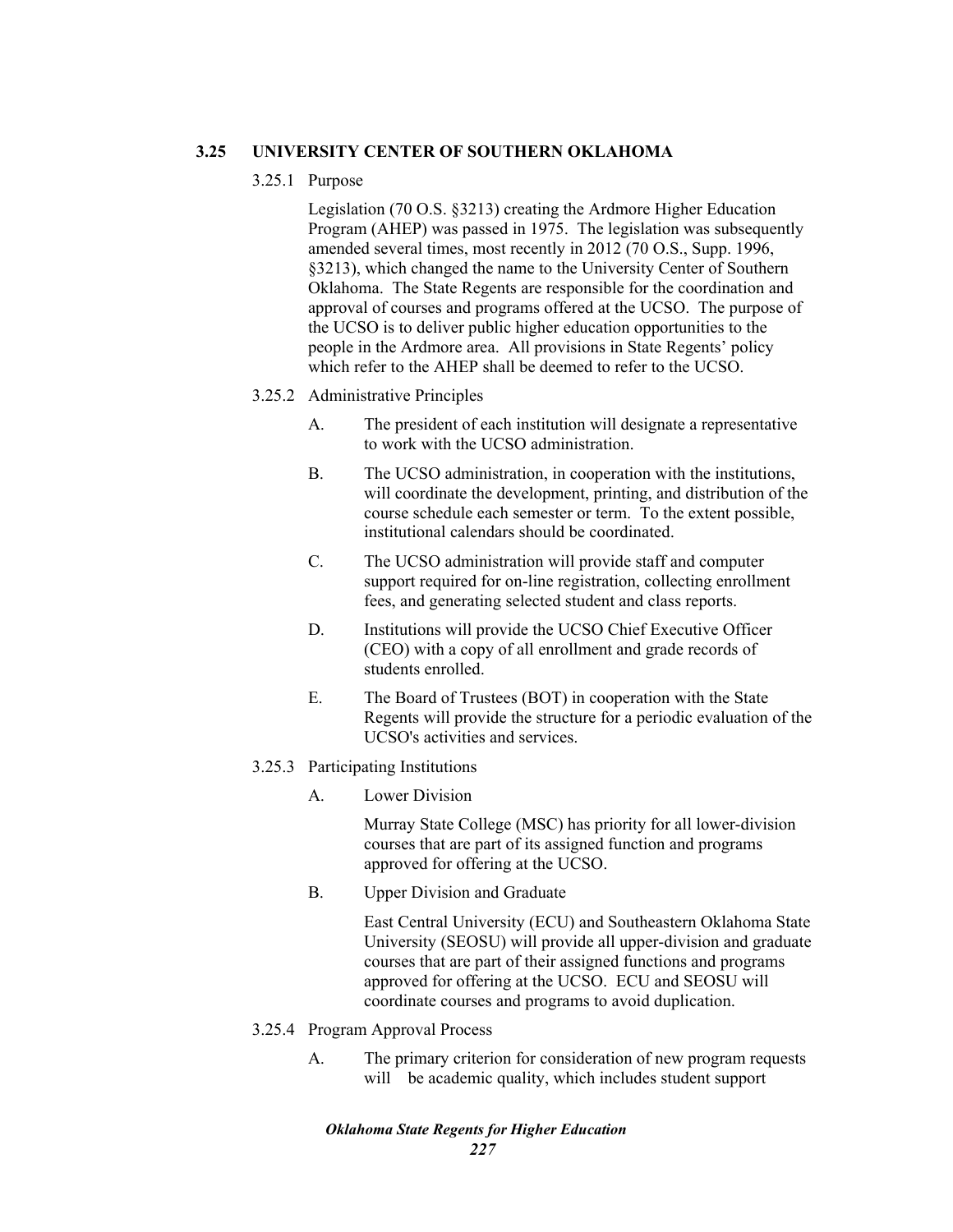services provided by the proposing institution. The second criterion will be cost-effectiveness and availability of resources.

- B. The BOT will recommend new programs for State Regents' consideration as indicated in this section. For existing programs offered on the participating institutions' main campuses, the recommendation from the BOT will include the following information:
	- 1. Demonstration of the academic quality of the program as evidenced by the program's objectives, accreditation status, curriculum, academic standards, and faculty.
	- 2. A description of the need for the program, including the number of students expected to enroll and graduate.
	- 3. Documentation that the proposed offering institution's board has approved the offering of the program at the AHEP.
	- 4. The arrangements for resources to support the program request, including any special arrangements for fees and other financial arrangements.
	- 5. Documentation that all designated participating institutions were involved in the discussion and planning of the new program to ensure efficient use of resources and prevent duplication.
- C. The BOT may recommend approval of courses and programs by non-participating institutions with unique or unduplicated programs unavailable from the designated participating institutions. If the program is offered on the institution's main campus, the recommendation will include the same information required in number 3.26.4.B above.
- D. Both participating and non-participating institutions seeking approval for programs not approved for offering on the main campuses will follow the procedures outlined in the State Regents' *Academic Program Approval* policy and then follow the procedures in number 3.26.4.B.
- E. If the proposed program request is from an out-of-state institution, the recommendation from the BOT will contain the information required in number 3.26.4.B. and in the State Regents' *Institutional Accreditation* policy*.*
- F. Institutions are encouraged to collaborate and share resources for the efficient delivery of programs to the UCSO.
- G. Requests for off-campus courses or programs in the Ardmore area will be coordinated with the UCSO administration.
- 3.25.5 State Regents' Policies, Academic Standards, and Program Support
	- A. All State System academic policies applicable at the main campuses are applicable at the UCSO. These include admission

# *Oklahoma State Regents for Higher Education*